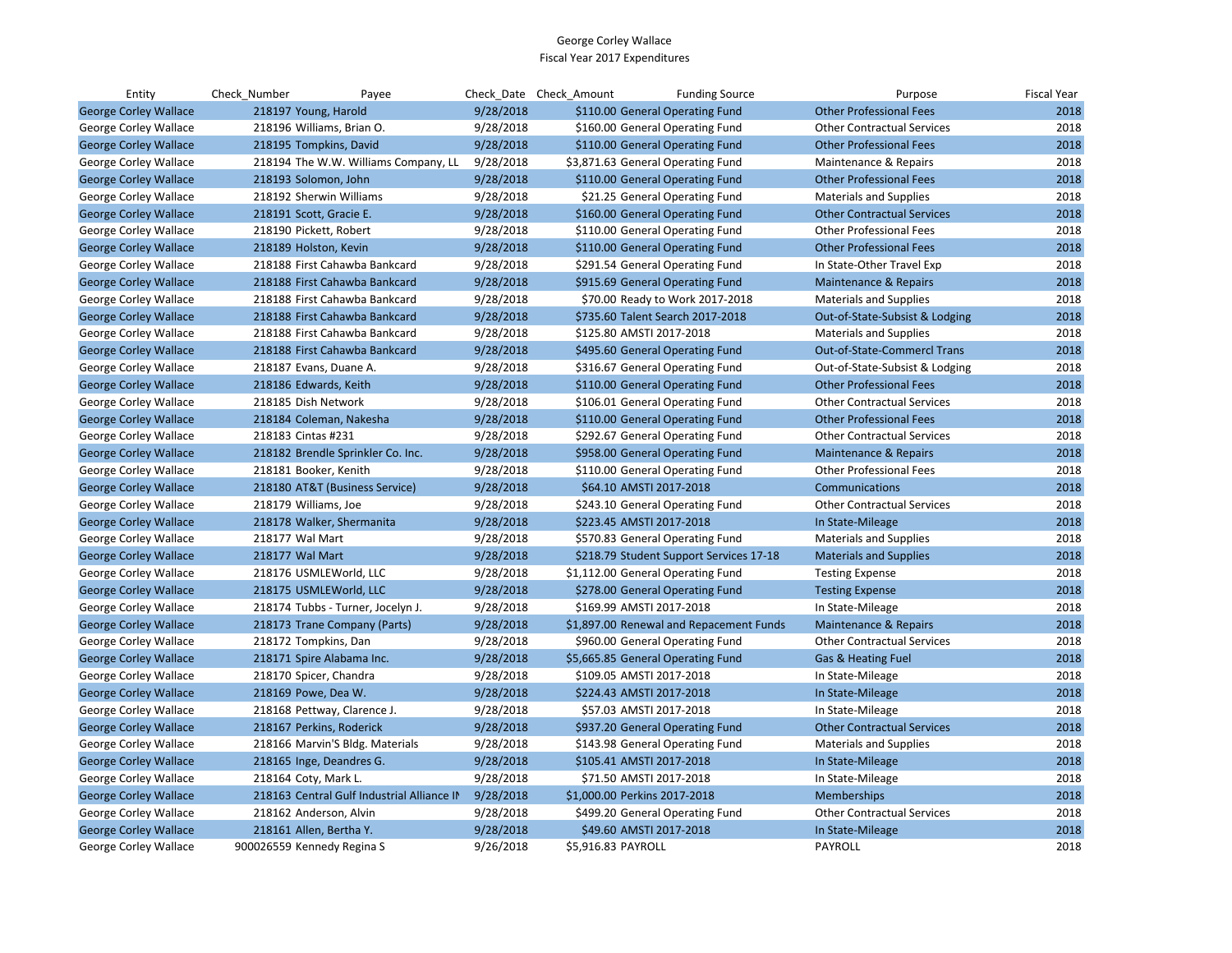| <b>George Corley Wallace</b> | 218160 WCCS Petty Cash                    | 9/26/2018 | \$20.74 General Operating Fund          | <b>Materials and Supplies</b>       | 2018 |
|------------------------------|-------------------------------------------|-----------|-----------------------------------------|-------------------------------------|------|
| George Corley Wallace        | 218159 Spicer, Chandra                    | 9/26/2018 | \$43.27 AMSTI 2017-2018                 | In State-Mileage                    | 2018 |
| <b>George Corley Wallace</b> | 218158 Southern Pipe & Supply             | 9/26/2018 | \$2,654.12 General Operating Fund       | <b>Materials and Supplies</b>       | 2018 |
| George Corley Wallace        | 218157 Selma Water Works Board            | 9/26/2018 | \$14.50 General Operating Fund          | Water & Sewer                       | 2018 |
| <b>George Corley Wallace</b> | 218156 Inge, Deandres G.                  | 9/26/2018 | \$65.44 AMSTI 2017-2018                 | In State-Mileage                    | 2018 |
| George Corley Wallace        | 218155 Harris Security Systems            | 9/26/2018 | \$2,991.00 General Operating Fund       | Non-capitalized Equipment           | 2018 |
| <b>George Corley Wallace</b> | 218154 FedEx                              | 9/26/2018 | \$69.92 AMSTI 2017-2018                 | Postage                             | 2018 |
| George Corley Wallace        | 218153 Daylight Donuts                    | 9/26/2018 | \$41.87 Student Support Services 17-18  | <b>Materials and Supplies</b>       | 2018 |
| <b>George Corley Wallace</b> | 218152 Cintas #231                        | 9/26/2018 | \$216.69 General Operating Fund         | <b>Other Contractual Services</b>   | 2018 |
| George Corley Wallace        | 218151 Bentley, Betty J.                  | 9/26/2018 | \$1,521.00 Talent Search 2017-2018      | Out-of-State-Subsist & Lodging      | 2018 |
| <b>George Corley Wallace</b> | 218150 Airgas South, INC.                 | 9/26/2018 | \$2,007.03 General Operating Fund       | <b>Materials and Supplies</b>       | 2018 |
| George Corley Wallace        | 218149 Teacher'S Retirement Syst          | 9/26/2018 | \$131,420.91 Payroll Clearing Fund      | Alabama Teachers Retirement Payable | 2018 |
| <b>George Corley Wallace</b> | 218148 Rsa-1 (Peiraf)                     | 9/26/2018 | \$5,056.00 Payroll Clearing Fund        | <b>Misc Deductions Payable</b>      | 2018 |
| George Corley Wallace        | 218147 PEEHIP                             | 9/26/2018 | \$136,210.06 Payroll Clearing Fund      | PEEHIP Payable                      | 2018 |
| <b>George Corley Wallace</b> | 218095 Steward Properties LLC             | 9/26/2018 | \$6,998.00 AMSTI 2017-2018              | <b>Rent - Facilities</b>            | 2018 |
| George Corley Wallace        | 218094 Selma Self Storage                 | 9/26/2018 | \$195.00 Student Support Services 17-18 | <b>Materials and Supplies</b>       | 2018 |
| <b>George Corley Wallace</b> | 218093 Pardue, Jesse C.                   | 9/26/2018 | \$900.00 General Operating Fund         | <b>Materials and Supplies</b>       | 2018 |
| George Corley Wallace        | 218092 Nunn, Anita G.                     | 9/26/2018 | \$185.00 General Operating Fund         | Rent                                | 2018 |
| <b>George Corley Wallace</b> | 218091 Fuller Building Company            | 9/26/2018 | \$1,198.41 MSP-Tuskegee-2012            | <b>Materials and Supplies</b>       | 2018 |
| George Corley Wallace        | 218090 Follett Software Company           | 9/26/2018 | \$3,677.41 General Operating Fund       | <b>Technology-Non Capital</b>       | 2018 |
| <b>George Corley Wallace</b> | 218089 Cougar Chevron                     | 9/26/2018 | \$3,792.05 General Operating Fund       | Gasoline & Oil-Motor Vehicle        | 2018 |
| George Corley Wallace        | 218088 CDW Government, Inc.               | 9/26/2018 | \$8,685.51 General Operating Fund       | <b>Technology-Non Capital</b>       | 2018 |
| <b>George Corley Wallace</b> | 218088 CDW Government, Inc                | 9/26/2018 | \$185.76 General Operating Fund         | <b>Materials and Supplies</b>       | 2018 |
| George Corley Wallace        | 218088 CDW Government, Inc                | 9/26/2018 | \$235.78 Perkins 2017-2018              | Non-capitalized Equipment           | 2018 |
| <b>George Corley Wallace</b> | 218087 Ballard Brothers Electronic Servir | 9/26/2018 | \$250.00 General Operating Fund         | <b>Maintenance &amp; Repairs</b>    | 2018 |
| George Corley Wallace        | 218086 Alabama Board of Nursing           | 9/26/2018 | \$100.00 General Operating Fund         | Memberships                         | 2018 |
| <b>George Corley Wallace</b> | 218085 Wccs Selma Foundation              | 9/25/2018 | \$433.63 Payroll Clearing Fund          | <b>Misc Deductions Payable</b>      | 2018 |
| George Corley Wallace        | 218084 Wallace Communtiy College          | 9/25/2018 | \$79.00 Payroll Clearing Fund           | <b>Misc Deductions Payable</b>      | 2018 |
| <b>George Corley Wallace</b> | 218083 Variable Annuity Life Ins          | 9/25/2018 | \$1,750.00 Payroll Clearing Fund        | <b>Misc Deductions Payable</b>      | 2018 |
| George Corley Wallace        | 218082 Unum                               | 9/25/2018 | \$12.95 Payroll Clearing Fund           | <b>Misc Deductions Payable</b>      | 2018 |
| <b>George Corley Wallace</b> | 218081 United Way Of Selma & Dal          | 9/25/2018 | \$154.00 Payroll Clearing Fund          | <b>Misc Deductions Payable</b>      | 2018 |
| George Corley Wallace        | 218080 Teacher'S Retirement Syst          | 9/25/2018 | \$130,252.93 Payroll Clearing Fund      | Alabama Teachers Retirement Payable | 2018 |
| <b>George Corley Wallace</b> | 218079 St. of AL. Child Support           | 9/25/2018 | \$671.00 Payroll Clearing Fund          | <b>Misc Deductions Payable</b>      | 2018 |
| George Corley Wallace        | 218078 Rsa-1 (Peiraf)                     | 9/25/2018 | \$4,906.00 Payroll Clearing Fund        | <b>Misc Deductions Payable</b>      | 2018 |
| <b>George Corley Wallace</b> | 218077 Reding, Curtis C.                  | 9/25/2018 | \$3,556.00 Payroll Clearing Fund        | <b>Misc Deductions Payable</b>      | 2018 |
| George Corley Wallace        | 218076 PEEHIP                             | 9/25/2018 | \$134,965.06 Payroll Clearing Fund      | PEEHIP Payable                      | 2018 |
| <b>George Corley Wallace</b> | 218075 New York Life & Annuity            | 9/25/2018 | \$2,843.76 Payroll Clearing Fund        | <b>Misc Deductions Payable</b>      | 2018 |
| George Corley Wallace        | 218074 Liberty National Life Ins          | 9/25/2018 | \$434.37 Payroll Clearing Fund          | <b>Misc Deductions Payable</b>      | 2018 |
| <b>George Corley Wallace</b> | 218073 Great-West Retirement Ser          | 9/25/2018 | \$50.00 Payroll Clearing Fund           | <b>Misc Deductions Payable</b>      | 2018 |
| George Corley Wallace        | 218072 Educator Benefits Corp.            | 9/25/2018 | \$665.06 Payroll Clearing Fund          | Misc Deductions Payable             | 2018 |
| <b>George Corley Wallace</b> | 218071 District Court Of Dallas           | 9/25/2018 | \$150.00 Payroll Clearing Fund          | <b>Misc Deductions Payable</b>      | 2018 |
| George Corley Wallace        | 218070 Colonial Life Insurance C          | 9/25/2018 | \$2,576.85 Payroll Clearing Fund        | <b>Misc Deductions Payable</b>      | 2018 |
| <b>George Corley Wallace</b> | 218069 Allstate                           | 9/25/2018 | \$464.77 Payroll Clearing Fund          | <b>Misc Deductions Payable</b>      | 2018 |
| George Corley Wallace        | 218068 Alabama Dept. Of Revenue           | 9/25/2018 | \$913.36 Payroll Clearing Fund          | <b>Misc Deductions Payable</b>      | 2018 |
| <b>George Corley Wallace</b> | 218067 Aflac                              | 9/25/2018 | \$2,692.53 Payroll Clearing Fund        | <b>Misc Deductions Payable</b>      | 2018 |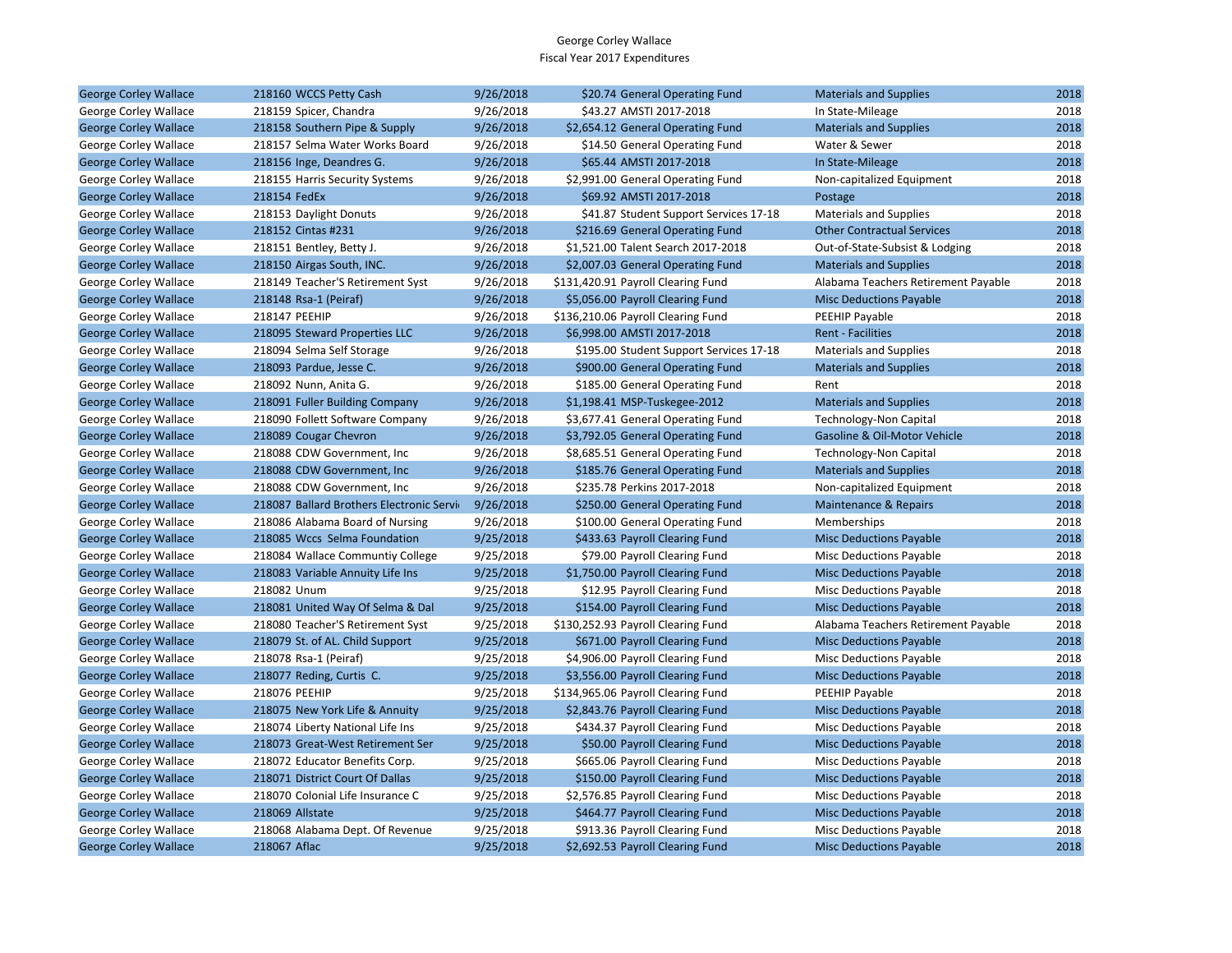| George Corley Wallace        | 218066 Water Way Distributing        | 9/25/2018 | \$116.39 General Operating Fund          | <b>Materials and Supplies</b>     | 2018 |
|------------------------------|--------------------------------------|-----------|------------------------------------------|-----------------------------------|------|
| <b>George Corley Wallace</b> | 218065 Walker, Shermanita            | 9/25/2018 | \$206.94 AMSTI 2017-2018                 | In State-Mileage                  | 2018 |
| George Corley Wallace        | 218064 Wal Mart                      | 9/25/2018 | \$1,380.20 General Operating Fund        | <b>Materials and Supplies</b>     | 2018 |
| <b>George Corley Wallace</b> | 218064 Wal Mart                      | 9/25/2018 | \$34.69 Career Tech Dual Equipment Grant | <b>Materials and Supplies</b>     | 2018 |
| George Corley Wallace        | 218063 U.S. Bank Equipment Finance   | 9/25/2018 | \$156.12 AE-Regular State 17-18          | Rent - Equipment                  | 2018 |
| <b>George Corley Wallace</b> | 218062 Tubbs - Turner, Jocelyn J.    | 9/25/2018 | \$172.93 AMSTI 2017-2018                 | In State-Mileage                  | 2018 |
| George Corley Wallace        | 218061 The Library Store, Inc.       | 9/25/2018 | \$337.82 General Operating Fund          | <b>Materials and Supplies</b>     | 2018 |
| <b>George Corley Wallace</b> | 218060 Smith, Jerry D.               | 9/25/2018 | \$2,000.00 General Operating Fund        | <b>Other Contractual Services</b> | 2018 |
| George Corley Wallace        | 218059 Selma Cash & Carry            | 9/25/2018 | \$640.98 General Operating Fund          | <b>Materials and Supplies</b>     | 2018 |
| <b>George Corley Wallace</b> | 218058 Purdie, James D.              | 9/25/2018 | \$292.00 General Operating Fund          | <b>Other Contractual Services</b> | 2018 |
| George Corley Wallace        | 218057 Pettway, Clarence J.          | 9/25/2018 | \$103.95 AMSTI 2017-2018                 | In State-Mileage                  | 2018 |
| <b>George Corley Wallace</b> | 218056 Kennedy, Regina S.            | 9/25/2018 | \$419.98 AMSTI 2017-2018                 | In State-Mileage                  | 2018 |
| George Corley Wallace        | 218056 Kennedy, Regina S.            | 9/25/2018 | \$170.00 AMSTI 2017-2018                 | In State-Ovrnite Per diem         | 2018 |
| <b>George Corley Wallace</b> | 218055 Jordan, Judy Y.               | 9/25/2018 | \$800.00 General Operating Fund          | <b>Other Contractual Services</b> | 2018 |
| George Corley Wallace        | 218054 Jones, Edkenjunta             | 9/25/2018 | \$350.00 General Operating Fund          | <b>Other Contractual Services</b> | 2018 |
| <b>George Corley Wallace</b> | 218053 Jackson, Eric L.              | 9/25/2018 | \$900.00 General Operating Fund          | <b>Other Contractual Services</b> | 2018 |
| George Corley Wallace        | 218052 InCare Technologies, Inc.     | 9/25/2018 | \$13,023.00 Talent Search 2017-2018      | Non-capitalized Equipment         | 2018 |
| <b>George Corley Wallace</b> | 218051 InCare Technologies, Inc.     | 9/25/2018 | \$49,722.00 Perkins 2017-2018            | Non-capitalized Equipment         | 2018 |
| George Corley Wallace        | 218050 Hunter, Otto W.               | 9/25/2018 | \$600.00 AMSTI 2017-2018                 | <b>Other Contractual Services</b> | 2018 |
| <b>George Corley Wallace</b> | 218049 Harris Security Systems       | 9/25/2018 | \$822.64 General Operating Fund          | Service Contracts-Equipment       | 2018 |
| George Corley Wallace        | 218048 Dallas Glass Company          | 9/25/2018 | \$1,300.00 General Operating Fund        | <b>Materials and Supplies</b>     | 2018 |
| <b>George Corley Wallace</b> | 218047 Coty, Mark L.                 | 9/25/2018 | \$113.80 AMSTI 2017-2018                 | In State-Mileage                  | 2018 |
| George Corley Wallace        | 218046 Coleman, Steffan              | 9/25/2018 | \$205.47 AMSTI 2017-2018                 | In State-Mileage                  | 2018 |
| <b>George Corley Wallace</b> | 218046 Coleman, Steffan              | 9/25/2018 | \$300.00 AMSTI 2017-2018                 | In State-Ovrnite Per diem         | 2018 |
| George Corley Wallace        | 218045 Casby, Aaron L.               | 9/25/2018 | \$134.02 AMSTI 2017-2018                 | In State-Mileage                  | 2018 |
| <b>George Corley Wallace</b> | 218044 Berney Office Solutions       | 9/25/2018 | \$7.00 AE- Regular State 17-18           | Rent - Equipment                  | 2018 |
| George Corley Wallace        | 218043 AT&T Alabama                  | 9/25/2018 | \$126.57 General Operating Fund          | Communications                    | 2018 |
| <b>George Corley Wallace</b> | 218042 Apple Computer, Inc.          | 9/25/2018 | \$990.95 Ready to Work 2017-2018         | Non-capitalized Equipment         | 2018 |
| George Corley Wallace        | 218041 Allen, Bertha Y.              | 9/25/2018 | \$80.77 AMSTI 2017-2018                  | In State-Mileage                  | 2018 |
| <b>George Corley Wallace</b> | 218040 Alabama Community College Cor | 9/25/2018 | \$10,184.00 General Operating Fund       | Memberships                       | 2018 |
| George Corley Wallace        | 218039 ACCSPRA                       | 9/25/2018 | \$50.00 General Operating Fund           | Memberships                       | 2018 |
| <b>George Corley Wallace</b> | 900026558 Simmons Gloria Dean        | 9/24/2018 | \$5,312.92 PAYROLL                       | <b>PAYROLL</b>                    | 2018 |
| George Corley Wallace        | 900026557 Page Melinda Ann           | 9/24/2018 | \$3,997.50 PAYROLL                       | PAYROLL                           | 2018 |
| <b>George Corley Wallace</b> | 900026556 Pettway Charles D.         | 9/24/2018 | \$2,966.92 PAYROLL                       | <b>PAYROLL</b>                    | 2018 |
| George Corley Wallace        | 900026555 Pettway Alonzia            | 9/24/2018 | \$2,966.92 PAYROLL                       | PAYROLL                           | 2018 |
| <b>George Corley Wallace</b> | 900026554 Heard Anthony              | 9/24/2018 | \$2,966.92 PAYROLL                       | <b>PAYROLL</b>                    | 2018 |
| George Corley Wallace        | 900026553 Harvell Robert L           | 9/24/2018 | \$2,887.25 PAYROLL                       | PAYROLL                           | 2018 |
| <b>George Corley Wallace</b> | 900026552 Moore Timothy              | 9/24/2018 | \$3,442.58 PAYROLL                       | <b>PAYROLL</b>                    | 2018 |
| George Corley Wallace        | 900026551 Mauldin Reginald Otis      | 9/24/2018 | \$4,076.75 PAYROLL                       | PAYROLL                           | 2018 |
| <b>George Corley Wallace</b> | 900026550 Haralson Isaiah S          | 9/24/2018 | \$2,808.17 PAYROLL                       | <b>PAYROLL</b>                    | 2018 |
| George Corley Wallace        | 900026549 Smith Tommy Lee            | 9/24/2018 | \$4,300.50 PAYROLL                       | PAYROLL                           | 2018 |
| <b>George Corley Wallace</b> | 900026548 Austin Tampatha            | 9/24/2018 | \$2,649.17 PAYROLL                       | <b>PAYROLL</b>                    | 2018 |
| George Corley Wallace        | 900026547 Chesnut Veronica S         | 9/24/2018 | \$2,416.67 PAYROLL                       | PAYROLL                           | 2018 |
| <b>George Corley Wallace</b> | 900026546 Vance Laura Lynn           | 9/24/2018 | \$4,473.58 PAYROLL                       | <b>PAYROLL</b>                    | 2018 |
| George Corley Wallace        | 900026545 Purdie Christy Dorran      | 9/24/2018 | \$3.918.00 PAYROLL                       | <b>PAYROLL</b>                    | 2018 |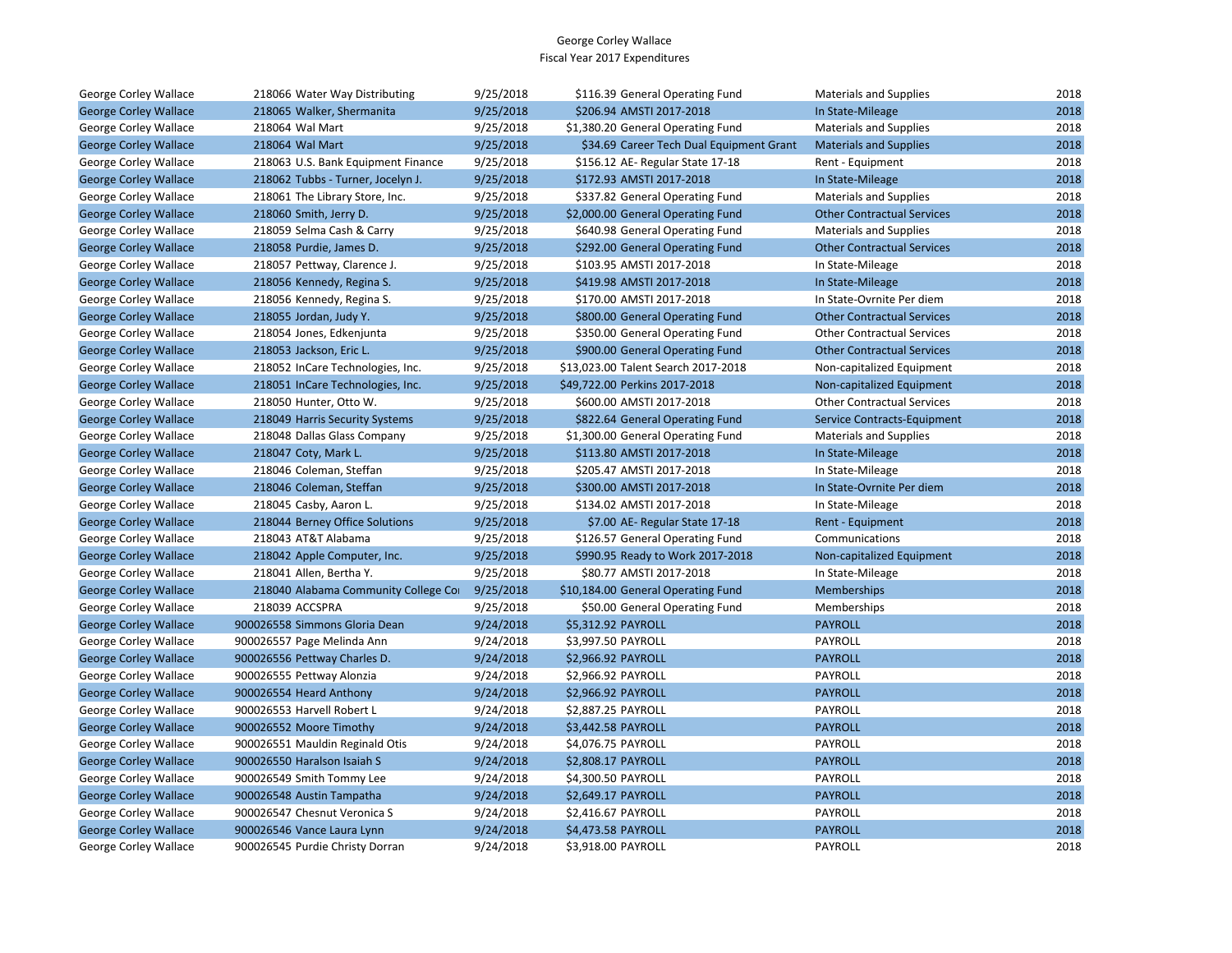| <b>George Corley Wallace</b> | 900026544 Jackson Brittany Brooks  | 9/24/2018 | \$3,204.08 PAYROLL  | <b>PAYROLL</b> | 2018 |
|------------------------------|------------------------------------|-----------|---------------------|----------------|------|
| George Corley Wallace        | 900026543 Evans Naopi Lc           | 9/24/2018 | \$3,125.08 PAYROLL  | PAYROLL        | 2018 |
| <b>George Corley Wallace</b> | 900026542 Davis Mary Lee           | 9/24/2018 | \$3,680.17 PAYROLL  | <b>PAYROLL</b> | 2018 |
| George Corley Wallace        | 900026541 Bell Vickie D            | 9/24/2018 | \$2,728.58 PAYROLL  | PAYROLL        | 2018 |
| <b>George Corley Wallace</b> | 900026540 Whatley Andrew Douglas   | 9/24/2018 | \$2,649.42 PAYROLL  | <b>PAYROLL</b> | 2018 |
| George Corley Wallace        | 900026539 Jackson Vincent Keith    | 9/24/2018 | \$2,416.67 PAYROLL  | PAYROLL        | 2018 |
| <b>George Corley Wallace</b> | 900026538 Dysart Charles J         | 9/24/2018 | \$5,774.17 PAYROLL  | <b>PAYROLL</b> | 2018 |
| George Corley Wallace        | 900026537 Coleman Myron C          | 9/24/2018 | \$3,283.83 PAYROLL  | PAYROLL        | 2018 |
| <b>George Corley Wallace</b> | 900026536 Berry Lee                | 9/24/2018 | \$2,570.08 PAYROLL  | <b>PAYROLL</b> | 2018 |
| George Corley Wallace        | 900026535 Moultrie Eddie James     | 9/24/2018 | \$4,473.58 PAYROLL  | PAYROLL        | 2018 |
| <b>George Corley Wallace</b> | 900026534 Patterson Ray Anthony    | 9/24/2018 | \$3,046.08 PAYROLL  | <b>PAYROLL</b> | 2018 |
| George Corley Wallace        | 900026533 Bennett Robbyn V.        | 9/24/2018 | \$8,492.00 PAYROLL  | PAYROLL        | 2018 |
| <b>George Corley Wallace</b> | 900026532 Allison Eric Preston     | 9/24/2018 | \$6,177.92 PAYROLL  | <b>PAYROLL</b> | 2018 |
| George Corley Wallace        | 900026531 Adams Dorothy J          | 9/24/2018 | \$2,416.67 PAYROLL  | PAYROLL        | 2018 |
| <b>George Corley Wallace</b> | 900026530 Jackson Irma Jean        | 9/24/2018 | \$3,046.08 PAYROLL  | <b>PAYROLL</b> | 2018 |
| George Corley Wallace        | 900026529 Headley Linda Fay        | 9/24/2018 | \$2,728.58 PAYROLL  | PAYROLL        | 2018 |
| <b>George Corley Wallace</b> | 900026528 Reynolds Jennifer M      | 9/24/2018 | \$3,838.67 PAYROLL  | <b>PAYROLL</b> | 2018 |
| George Corley Wallace        | 900026527 Melton Elaine Alina      | 9/24/2018 | \$2,490.42 PAYROLL  | PAYROLL        | 2018 |
| <b>George Corley Wallace</b> | 900026526 Kidd Anessa Lynn         | 9/24/2018 | \$7,806.50 PAYROLL  | <b>PAYROLL</b> | 2018 |
| George Corley Wallace        | 900026525 Dosey Chantae Thomas     | 9/24/2018 | \$2,093.67 PAYROLL  | PAYROLL        | 2018 |
| <b>George Corley Wallace</b> | 900026524 Deavers Lori Evelyn      | 9/24/2018 | \$2,416.67 PAYROLL  | <b>PAYROLL</b> | 2018 |
| George Corley Wallace        | 900026523 Vandiver Kewanda Thomas  | 9/24/2018 | \$3,521.50 PAYROLL  | PAYROLL        | 2018 |
| <b>George Corley Wallace</b> | 900026522 Rudolph Darlene King     | 9/24/2018 | \$3,124.67 PAYROLL  | <b>PAYROLL</b> | 2018 |
| George Corley Wallace        | 900026521 Powell William S.        | 9/24/2018 | \$2,000.23 PAYROLL  | PAYROLL        | 2018 |
| <b>George Corley Wallace</b> | 900026520 Logan Shuntelra Bernice  | 9/24/2018 | \$4,409.58 PAYROLL  | <b>PAYROLL</b> | 2018 |
| George Corley Wallace        | 900026519 Godwin Connie Estes      | 9/24/2018 | \$2,080.00 PAYROLL  | PAYROLL        | 2018 |
| <b>George Corley Wallace</b> | 900026518 Clifton Lonzy T.         | 9/24/2018 | \$7,082.56 PAYROLL  | <b>PAYROLL</b> | 2018 |
| George Corley Wallace        | 900026517 Bonner Irene G           | 9/24/2018 | \$2,416.67 PAYROLL  | PAYROLL        | 2018 |
| <b>George Corley Wallace</b> | 900026516 Hannah Marcus A.         | 9/24/2018 | \$1,241.67 PAYROLL  | <b>PAYROLL</b> | 2018 |
| George Corley Wallace        | 900026515 Turner Herman W.         | 9/24/2018 | \$1,300.00 PAYROLL  | PAYROLL        | 2018 |
| <b>George Corley Wallace</b> | 900026514 Harper April M           | 9/24/2018 | \$1,170.00 PAYROLL  | <b>PAYROLL</b> | 2018 |
| George Corley Wallace        | 900026513 Graham Glen Partick      | 9/24/2018 | \$125.00 PAYROLL    | PAYROLL        | 2018 |
| <b>George Corley Wallace</b> | 900026512 Whitt Jeremiah Ledell    | 9/24/2018 | \$260.00 PAYROLL    | <b>PAYROLL</b> | 2018 |
| George Corley Wallace        | 900026511 Maxey Willie E.          | 9/24/2018 | \$433.33 PAYROLL    | PAYROLL        | 2018 |
| <b>George Corley Wallace</b> | 900026510 Evans Duane A            | 9/24/2018 | \$4,546.84 PAYROLL  | <b>PAYROLL</b> | 2018 |
| George Corley Wallace        | 900026509 Bailey Danny L           | 9/24/2018 | \$260.00 PAYROLL    | PAYROLL        | 2018 |
| <b>George Corley Wallace</b> | 900026508 Thomas Herbert Hoover    | 9/24/2018 | \$6,417.75 PAYROLL  | <b>PAYROLL</b> | 2018 |
| George Corley Wallace        | 900026507 Theiss Sheila Ann        | 9/24/2018 | \$3,742.17 PAYROLL  | PAYROLL        | 2018 |
| <b>George Corley Wallace</b> | 900026506 Motley Bettye Steele     | 9/24/2018 | \$3,908.67 PAYROLL  | <b>PAYROLL</b> | 2018 |
| George Corley Wallace        | 900026505 Moore Kathy J            | 9/24/2018 | \$5,196.75 PAYROLL  | PAYROLL        | 2018 |
| <b>George Corley Wallace</b> | 900026504 Mitchell Jessica Yvonne  | 9/24/2018 | \$2,172.92 PAYROLL  | <b>PAYROLL</b> | 2018 |
| George Corley Wallace        | 900026503 Jefferson Shelia Lawanda | 9/24/2018 | \$3,918.00 PAYROLL  | PAYROLL        | 2018 |
| <b>George Corley Wallace</b> | 900026502 Griffin Donitha J.       | 9/24/2018 | \$10,731.58 PAYROLL | <b>PAYROLL</b> | 2018 |
| George Corley Wallace        | 900026501 Gordon Rachel L          | 9/24/2018 | \$3,653.42 PAYROLL  | PAYROLL        | 2018 |
| <b>George Corley Wallace</b> | 900026500 Duck Cindy               | 9/24/2018 | \$3,464.50 PAYROLL  | <b>PAYROLL</b> | 2018 |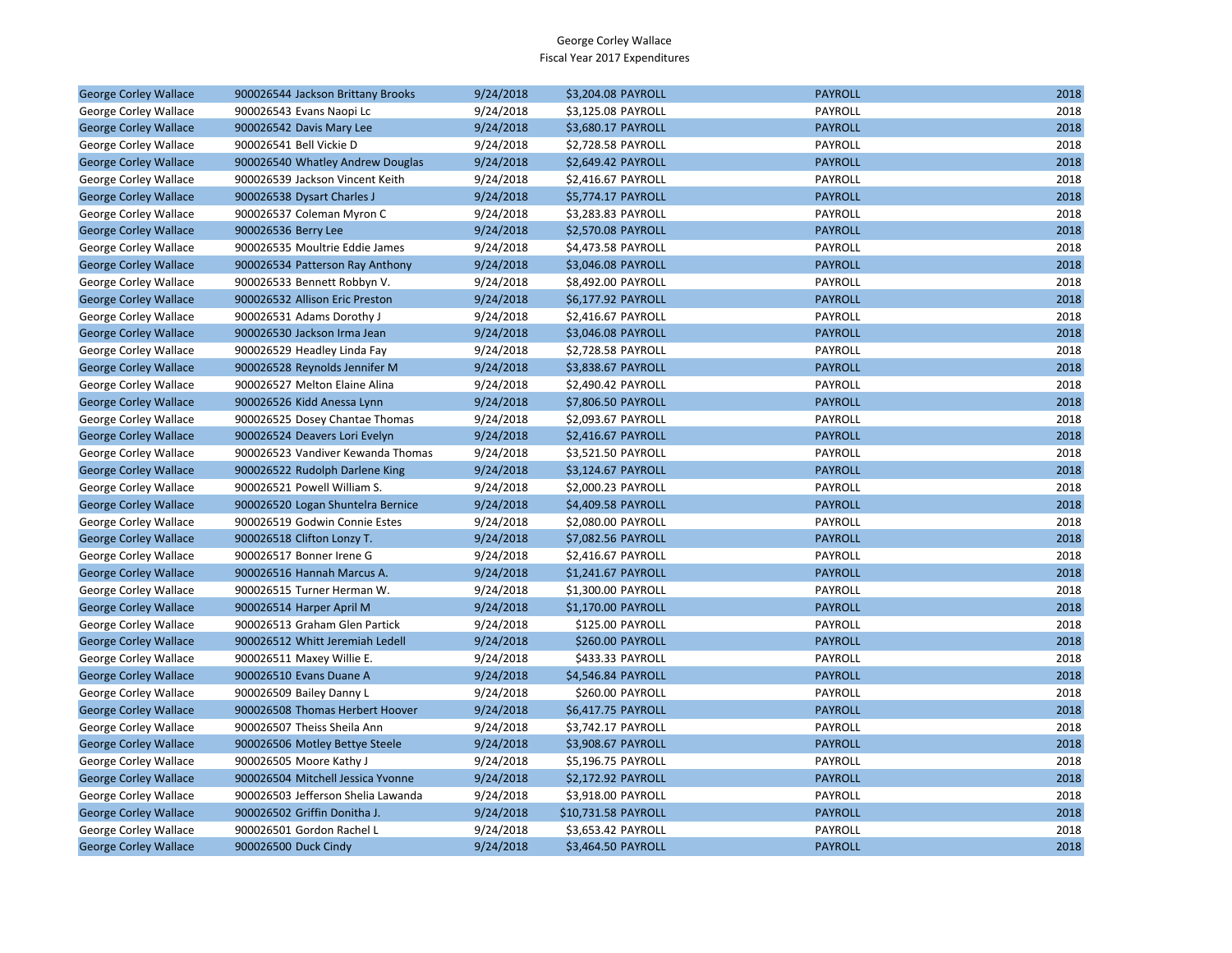| George Corley Wallace        | 900026499 Curtis Valerie Pandora      | 9/24/2018 | \$2,728.58 PAYROLL | PAYROLL        | 2018 |
|------------------------------|---------------------------------------|-----------|--------------------|----------------|------|
| <b>George Corley Wallace</b> | 900026498 Chapman Channie Loraine     | 9/24/2018 | \$3,713.67 PAYROLL | <b>PAYROLL</b> | 2018 |
| George Corley Wallace        | 900026497 Brown Karen E.              | 9/24/2018 | \$3,326.81 PAYROLL | <b>PAYROLL</b> | 2018 |
| <b>George Corley Wallace</b> | 900026496 Bright Jacinta Thrash       | 9/24/2018 | \$1,040.00 PAYROLL | <b>PAYROLL</b> | 2018 |
| George Corley Wallace        | 900026495 Bowie Corey D.              | 9/24/2018 | \$4,499.74 PAYROLL | PAYROLL        | 2018 |
| <b>George Corley Wallace</b> | 900026494 Bentley Betty J             | 9/24/2018 | \$5,197.01 PAYROLL | <b>PAYROLL</b> | 2018 |
| George Corley Wallace        | 900026493 Abbott Brandi Nicole        | 9/24/2018 | \$2,570.08 PAYROLL | PAYROLL        | 2018 |
| <b>George Corley Wallace</b> | 900026492 Pettway Jaleesa Candace     | 9/24/2018 | \$338.00 PAYROLL   | <b>PAYROLL</b> | 2018 |
| George Corley Wallace        | 900026491 Pugh Elijah                 | 9/24/2018 | \$6,139.92 PAYROLL | PAYROLL        | 2018 |
| <b>George Corley Wallace</b> | 900026490 Owens Holly Brown           | 9/24/2018 | \$6,922.22 PAYROLL | <b>PAYROLL</b> | 2018 |
| George Corley Wallace        | 900026489 Lee Kateri M                | 9/24/2018 | \$6,795.44 PAYROLL | PAYROLL        | 2018 |
| <b>George Corley Wallace</b> | 900026488 Buck-Hollins Brittany Janae | 9/24/2018 | \$447.25 PAYROLL   | <b>PAYROLL</b> | 2018 |
| George Corley Wallace        | 900026487 Baldwin Antionetta S        | 9/24/2018 | \$6,722.56 PAYROLL | PAYROLL        | 2018 |
| <b>George Corley Wallace</b> | 900026486 Rhodes Ramona Roberts       | 9/24/2018 | \$676.00 PAYROLL   | <b>PAYROLL</b> | 2018 |
| George Corley Wallace        | 900026485 Brown Kimberly N            | 9/24/2018 | \$3,382.50 PAYROLL | PAYROLL        | 2018 |
| <b>George Corley Wallace</b> | 900026484 Wright Pamela L             | 9/24/2018 | \$5,699.42 PAYROLL | <b>PAYROLL</b> | 2018 |
| George Corley Wallace        | 900026483 Minor Sheila Mims           | 9/24/2018 | \$2,080.00 PAYROLL | PAYROLL        | 2018 |
| <b>George Corley Wallace</b> | 900026482 Goings Ghytana Shelton      | 9/24/2018 | \$6,714.61 PAYROLL | <b>PAYROLL</b> | 2018 |
| George Corley Wallace        | 900026481 Dozier Bruce Otis           | 9/24/2018 | \$1,498.72 PAYROLL | PAYROLL        | 2018 |
| <b>George Corley Wallace</b> | 900026480 Williams Kaleda Deshawn     | 9/24/2018 | \$4,656.25 PAYROLL | <b>PAYROLL</b> | 2018 |
| George Corley Wallace        | 900026479 Sims Robert Nelson          | 9/24/2018 | \$4,066.83 PAYROLL | PAYROLL        | 2018 |
| <b>George Corley Wallace</b> | 900026478 Ruffin-Johnson Letitia      | 9/24/2018 | \$338.00 PAYROLL   | <b>PAYROLL</b> | 2018 |
| George Corley Wallace        | 900026477 Miller Beth D               | 9/24/2018 | \$338.00 PAYROLL   | PAYROLL        | 2018 |
| <b>George Corley Wallace</b> | 900026476 McKnight April Calloway     | 9/24/2018 | \$676.00 PAYROLL   | <b>PAYROLL</b> | 2018 |
| George Corley Wallace        | 900026475 Johnson Althelstein         | 9/24/2018 | \$338.00 PAYROLL   | PAYROLL        | 2018 |
| <b>George Corley Wallace</b> | 900026474 Thompkins Yolanda Smith     | 9/24/2018 | \$338.00 PAYROLL   | <b>PAYROLL</b> | 2018 |
| George Corley Wallace        | 900026473 Pugh Janet Cathey M.        | 9/24/2018 | \$6,139.92 PAYROLL | <b>PAYROLL</b> | 2018 |
| <b>George Corley Wallace</b> | 900026472 Howard Vatausha O           | 9/24/2018 | \$338.00 PAYROLL   | <b>PAYROLL</b> | 2018 |
| George Corley Wallace        | 900026471 Wood Donna H                | 9/24/2018 | \$338.00 PAYROLL   | PAYROLL        | 2018 |
| <b>George Corley Wallace</b> | 900026470 Stewart Jay Tyson           | 9/24/2018 | \$676.00 PAYROLL   | <b>PAYROLL</b> | 2018 |
| George Corley Wallace        | 900026469 White Tara Y                | 9/24/2018 | \$5,591.67 PAYROLL | PAYROLL        | 2018 |
| <b>George Corley Wallace</b> | 900026468 Miller Uzoma O              | 9/24/2018 | \$338.00 PAYROLL   | <b>PAYROLL</b> | 2018 |
| George Corley Wallace        | 900026467 McQueen Carroll D.          | 9/24/2018 | \$1,352.00 PAYROLL | PAYROLL        | 2018 |
| <b>George Corley Wallace</b> | 900026466 Lewis George E              | 9/24/2018 | \$1,014.00 PAYROLL | <b>PAYROLL</b> | 2018 |
| George Corley Wallace        | 900026465 Elliott William F.          | 9/24/2018 | \$6,584.59 PAYROLL | PAYROLL        | 2018 |
| <b>George Corley Wallace</b> | 900026464 Walker Michael              | 9/24/2018 | \$4,656.25 PAYROLL | <b>PAYROLL</b> | 2018 |
| George Corley Wallace        | 900026463 Moss Johnny E               | 9/24/2018 | \$5,774.17 PAYROLL | PAYROLL        | 2018 |
| <b>George Corley Wallace</b> | 900026462 Helms Tammy Roberts         | 9/24/2018 | \$3,125.08 PAYROLL | <b>PAYROLL</b> | 2018 |
| George Corley Wallace        | 900026461 Williams Matilda Mae        | 9/24/2018 | \$5,340.56 PAYROLL | PAYROLL        | 2018 |
| <b>George Corley Wallace</b> | 900026460 Tipton Wesley Steele        | 9/24/2018 | \$6,767.13 PAYROLL | <b>PAYROLL</b> | 2018 |
| George Corley Wallace        | 900026459 Thames Jerome E             | 9/24/2018 | \$5,340.56 PAYROLL | PAYROLL        | 2018 |
| <b>George Corley Wallace</b> | 900026458 Tarver Otis                 | 9/24/2018 | \$5,182.44 PAYROLL | <b>PAYROLL</b> | 2018 |
| George Corley Wallace        | 900026457 Rogers Jason Brooks         | 9/24/2018 | \$4,550.33 PAYROLL | PAYROLL        | 2018 |
| <b>George Corley Wallace</b> | 900026456 Lewis Jarrin Chiron         | 9/24/2018 | \$4,958.44 PAYROLL | <b>PAYROLL</b> | 2018 |
| <b>George Corley Wallace</b> | 900026455 Kimbrough Brandon O         | 9/24/2018 | \$5,024.44 PAYROLL | PAYROLL        | 2018 |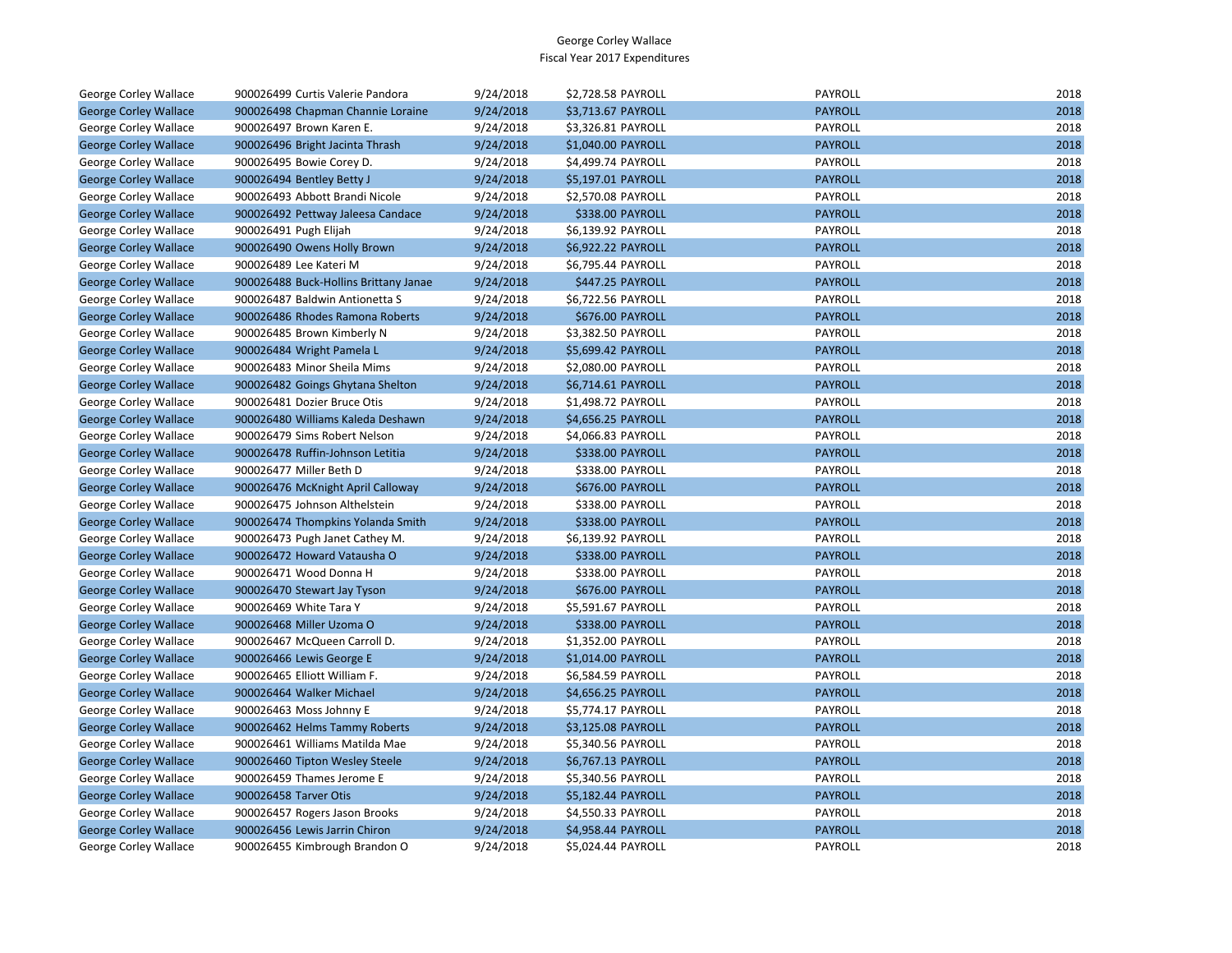|                                                       |                                                                |                        |                                          | <b>PAYROLL</b>            | 2018 |
|-------------------------------------------------------|----------------------------------------------------------------|------------------------|------------------------------------------|---------------------------|------|
| <b>George Corley Wallace</b><br>George Corley Wallace | 900026454 Harris Douglas Lee<br>900026453 Griffin Calvin       | 9/24/2018<br>9/24/2018 | \$4,005.42 PAYROLL<br>\$6,056.56 PAYROLL | PAYROLL                   | 2018 |
| <b>George Corley Wallace</b>                          | 900026452 Gaines Deshaun Derell                                | 9/24/2018              | \$2,569.83 PAYROLL                       | <b>PAYROLL</b>            | 2018 |
| George Corley Wallace                                 | 900026451 Allen Kenny                                          | 9/24/2018              | \$4,479.50 PAYROLL                       | PAYROLL                   | 2018 |
| <b>George Corley Wallace</b>                          | 900026450 Lewis Bonita T.                                      | 9/24/2018              | \$3,886.83 PAYROLL                       | <b>PAYROLL</b>            | 2018 |
| George Corley Wallace                                 | 900026449 Laister Shirley J                                    | 9/24/2018              | \$4,479.50 PAYROLL                       | PAYROLL                   | 2018 |
| <b>George Corley Wallace</b>                          | 900026448 Stevenson Donte L                                    | 9/24/2018              | \$5,973.86 PAYROLL                       | <b>PAYROLL</b>            | 2018 |
| George Corley Wallace                                 | 900026447 Rogers Eric W.                                       | 9/24/2018              | \$5,340.56 PAYROLL                       | PAYROLL                   | 2018 |
|                                                       | 900026446 Hobbs David Wayne                                    | 9/24/2018              | \$4,479.50 PAYROLL                       | <b>PAYROLL</b>            | 2018 |
| <b>George Corley Wallace</b>                          |                                                                |                        |                                          |                           | 2018 |
| George Corley Wallace                                 | 900026445 Walker Shermanita<br>900026444 Thomas Hollee Myldred | 9/24/2018              | \$4,605.83 PAYROLL                       | PAYROLL<br><b>PAYROLL</b> | 2018 |
| <b>George Corley Wallace</b>                          |                                                                | 9/24/2018              | \$8,188.77 PAYROLL                       |                           |      |
| George Corley Wallace                                 | 900026443 Spicer Chandra                                       | 9/24/2018              | \$5,615.25 PAYROLL                       | PAYROLL                   | 2018 |
| <b>George Corley Wallace</b>                          | 900026442 Snowden Lula                                         | 9/24/2018              | \$4,352.83 PAYROLL                       | <b>PAYROLL</b>            | 2018 |
| George Corley Wallace                                 | 900026441 Roberson Erika M                                     | 9/24/2018              | \$3,125.08 PAYROLL                       | PAYROLL                   | 2018 |
| <b>George Corley Wallace</b>                          | 900026440 Pullum Quanda C.                                     | 9/24/2018              | \$3,442.58 PAYROLL                       | <b>PAYROLL</b>            | 2018 |
| George Corley Wallace                                 | 900026439 Powe Dea Wilson                                      | 9/24/2018              | \$5,615.25 PAYROLL                       | PAYROLL                   | 2018 |
| <b>George Corley Wallace</b>                          | 900026438 Pettway Clarence J                                   | 9/24/2018              | \$6,636.33 PAYROLL                       | <b>PAYROLL</b>            | 2018 |
| George Corley Wallace                                 | 900026437 Munford Christopher Lamar                            | 9/24/2018              | \$2,014.58 PAYROLL                       | PAYROLL                   | 2018 |
| <b>George Corley Wallace</b>                          | 900026436 Inge Deandres G.                                     | 9/24/2018              | \$6,880.83 PAYROLL                       | <b>PAYROLL</b>            | 2018 |
| George Corley Wallace                                 | 900026435 Hurt Jason Robert                                    | 9/24/2018              | \$2,014.58 PAYROLL                       | PAYROLL                   | 2018 |
| <b>George Corley Wallace</b>                          | 900026434 Coty Mark Leonard                                    | 9/24/2018              | \$5,711.17 PAYROLL                       | <b>PAYROLL</b>            | 2018 |
| George Corley Wallace                                 | 900026433 Coleman Steffan                                      | 9/24/2018              | \$3,818.42 PAYROLL                       | PAYROLL                   | 2018 |
| <b>George Corley Wallace</b>                          | 900026432 Casby Aaron Leonard                                  | 9/24/2018              | \$5,296.50 PAYROLL                       | <b>PAYROLL</b>            | 2018 |
| George Corley Wallace                                 | 900026431 Bennett Jarrick B                                    | 9/24/2018              | \$2,649.17 PAYROLL                       | PAYROLL                   | 2018 |
| <b>George Corley Wallace</b>                          | 900026430 Allen Bertha Yvette                                  | 9/24/2018              | \$4,771.75 PAYROLL                       | <b>PAYROLL</b>            | 2018 |
| George Corley Wallace                                 | 900026429 Randolph Yulonda B                                   | 9/24/2018              | \$4,580.75 PAYROLL                       | PAYROLL                   | 2018 |
| <b>George Corley Wallace</b>                          | 900026428 Jones Connie M.                                      | 9/24/2018              | \$5,717.92 PAYROLL                       | <b>PAYROLL</b>            | 2018 |
| George Corley Wallace                                 | 900026427 Davis Rebecca Moore                                  | 9/24/2018              | \$588.00 PAYROLL                         | PAYROLL                   | 2018 |
| <b>George Corley Wallace</b>                          | 900026426 Thomas Gloria Dean                                   | 9/24/2018              | \$3,980.67 PAYROLL                       | <b>PAYROLL</b>            | 2018 |
| George Corley Wallace                                 | 900026425 Henderson Kerry E.                                   | 9/24/2018              | \$4,876.33 PAYROLL                       | PAYROLL                   | 2018 |
| <b>George Corley Wallace</b>                          | 900026424 Wilson Beverly Renae                                 | 9/24/2018              | \$1,352.00 PAYROLL                       | <b>PAYROLL</b>            | 2018 |
| George Corley Wallace                                 | 900026423 Moore Dorothy A                                      | 9/24/2018              | \$1,040.00 PAYROLL                       | PAYROLL                   | 2018 |
| <b>George Corley Wallace</b>                          | 900026422 Miller Gregory Lee                                   | 9/24/2018              | \$4,567.83 PAYROLL                       | <b>PAYROLL</b>            | 2018 |
| George Corley Wallace                                 | 900026421 King Glenn                                           | 9/24/2018              | \$4,139.37 PAYROLL                       | PAYROLL                   | 2018 |
| <b>George Corley Wallace</b>                          | 900026420 Hannah Marilyn Bennett                               | 9/24/2018              | \$7,638.22 PAYROLL                       | <b>PAYROLL</b>            | 2018 |
| George Corley Wallace                                 | 900026419 White Christine S                                    | 9/24/2018              | \$5,300.11 PAYROLL                       | PAYROLL                   | 2018 |
| <b>George Corley Wallace</b>                          | 900026418 Shannon Tracey M.                                    | 9/24/2018              | \$9,160.67 PAYROLL                       | <b>PAYROLL</b>            | 2018 |
| George Corley Wallace                                 | 900026417 Ford Sabrina D                                       | 9/24/2018              | \$5,616.33 PAYROLL                       | PAYROLL                   | 2018 |
| <b>George Corley Wallace</b>                          | 900026416 Martin Suzette G.                                    | 9/24/2018              | \$6,090.44 PAYROLL                       | <b>PAYROLL</b>            | 2018 |
| George Corley Wallace                                 | 900026415 Smith Pamela Caver                                   | 9/24/2018              | \$7,712.44 PAYROLL                       | PAYROLL                   | 2018 |
| <b>George Corley Wallace</b>                          | 900026414 Mixon Carter Kim Ellice                              | 9/24/2018              | \$6,090.44 PAYROLL                       | <b>PAYROLL</b>            | 2018 |
| George Corley Wallace                                 | 900026413 Miller Pearlie R.                                    | 9/24/2018              | \$5,004.92 PAYROLL                       | PAYROLL                   | 2018 |
| <b>George Corley Wallace</b>                          | 900026412 Melton Christi A.                                    | 9/24/2018              | \$4,212.25 PAYROLL                       | <b>PAYROLL</b>            | 2018 |
| George Corley Wallace                                 | 900026411 Lumpkin Deborah Walker                               | 9/24/2018              | \$5,616.33 PAYROLL                       | PAYROLL                   | 2018 |
| <b>George Corley Wallace</b>                          | 900026410 Lee Beverly D                                        | 9/24/2018              | \$1,500.00 PAYROLL                       | <b>PAYROLL</b>            | 2018 |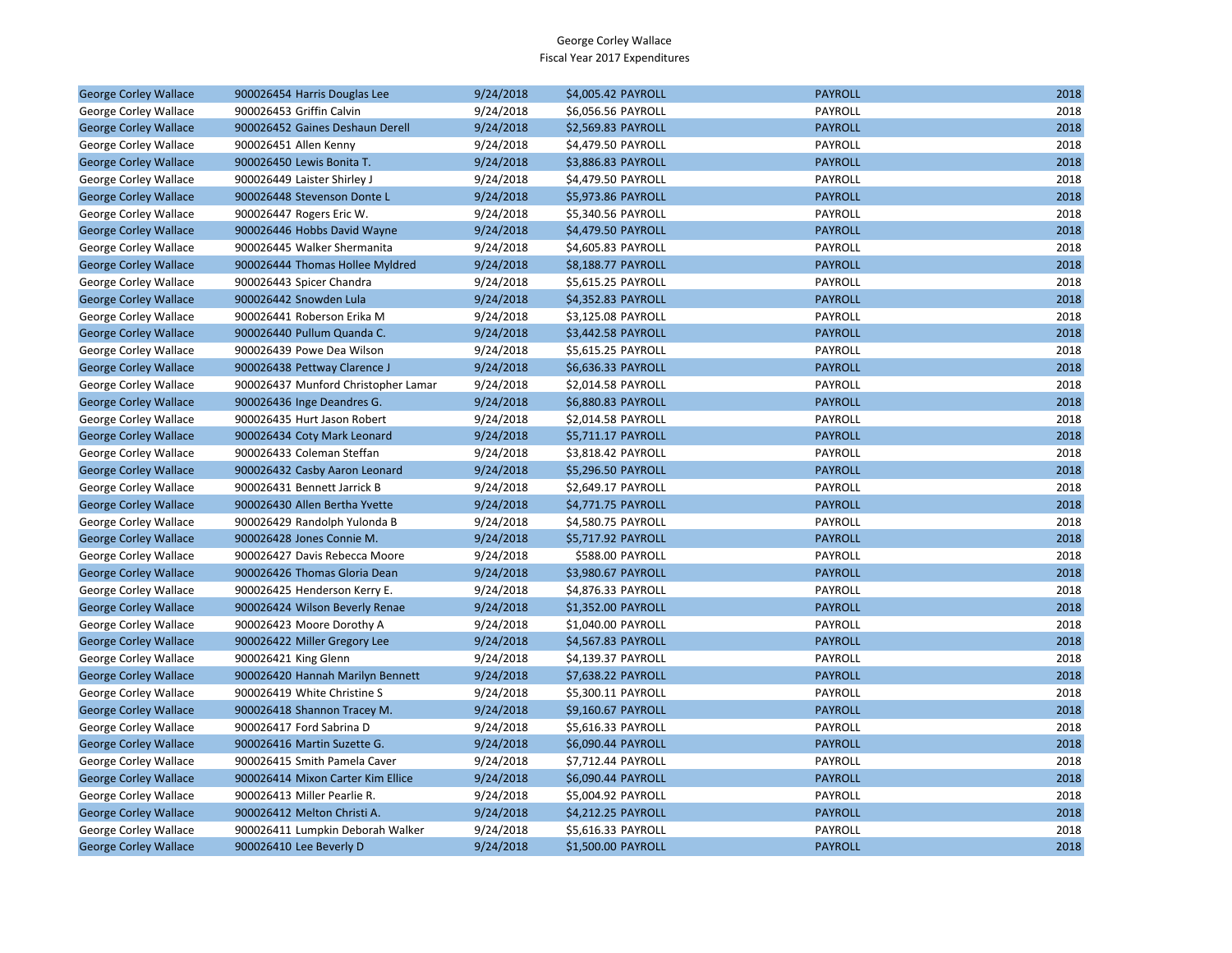| George Corley Wallace        | 900026409 Jackson Veronica Moultrie     | 9/24/2018 | \$5,616.33 PAYROLL      | PAYROLL        | 2018 |
|------------------------------|-----------------------------------------|-----------|-------------------------|----------------|------|
| <b>George Corley Wallace</b> | 900026408 Goodwin Pamela                | 9/24/2018 | \$6,090.44 PAYROLL      | <b>PAYROLL</b> | 2018 |
| George Corley Wallace        | 900026407 Dixon Colleen Roland          | 9/24/2018 | \$3,442.58 PAYROLL      | PAYROLL        | 2018 |
| <b>George Corley Wallace</b> | 900026406 Davis Sarah                   | 9/24/2018 | \$8,386.56 PAYROLL      | <b>PAYROLL</b> | 2018 |
| George Corley Wallace        | 900026405 Calhoun Webbie R.             | 9/24/2018 | \$5,774.33 PAYROLL      | PAYROLL        | 2018 |
| <b>George Corley Wallace</b> | 900026404 Spencer Rosa Chiffon          | 9/24/2018 | \$8,800.91 PAYROLL      | <b>PAYROLL</b> | 2018 |
| George Corley Wallace        | 900026403 Brown Veronica S.             | 9/24/2018 | \$8,427.00 PAYROLL      | PAYROLL        | 2018 |
| <b>George Corley Wallace</b> | 900026402 Sturdivant Maxine C           | 9/24/2018 | \$6,841.00 PAYROLL      | <b>PAYROLL</b> | 2018 |
| George Corley Wallace        | 900026401 Marshall Teresa Darnelle      | 9/24/2018 | \$2,649.17 PAYROLL      | PAYROLL        | 2018 |
| <b>George Corley Wallace</b> | 900026400 Williams Shenika Raquel       | 9/24/2018 | \$676.00 PAYROLL        | <b>PAYROLL</b> | 2018 |
| George Corley Wallace        | 900026399 Sanders Felicia M.            | 9/24/2018 | \$4,885.83 PAYROLL      | PAYROLL        | 2018 |
| <b>George Corley Wallace</b> | 900026398 Ford Monique Amelia           | 9/24/2018 | \$3,283.33 PAYROLL      | <b>PAYROLL</b> | 2018 |
| George Corley Wallace        | 900026397 Tapper Monica A               | 9/24/2018 | \$1,014.00 PAYROLL      | PAYROLL        | 2018 |
| <b>George Corley Wallace</b> | 900026396 Briggs Tammie Marie           | 9/24/2018 | \$7,572.83 PAYROLL      | <b>PAYROLL</b> | 2018 |
| George Corley Wallace        | 900026395 Williams Angelica Nicole      | 9/24/2018 | \$2,570.08 PAYROLL      | PAYROLL        | 2018 |
| <b>George Corley Wallace</b> | 900026394 Tubbs - Turner Jocelyn Jenell | 9/24/2018 | \$5,417.58 PAYROLL      | <b>PAYROLL</b> | 2018 |
| George Corley Wallace        | 900026393 Gourdine Raji                 | 9/24/2018 | \$8,271.92 PAYROLL      | PAYROLL        | 2018 |
| <b>George Corley Wallace</b> | 900026392 Cosby Helen A                 | 9/24/2018 | \$4,077.08 PAYROLL      | <b>PAYROLL</b> | 2018 |
| George Corley Wallace        | 900026391 Walker Sharon D               | 9/24/2018 | \$2,728.58 PAYROLL      | PAYROLL        | 2018 |
| <b>George Corley Wallace</b> | 900026390 Carstarphen Mennie L          | 9/24/2018 | \$7,280.56 PAYROLL      | <b>PAYROLL</b> | 2018 |
| George Corley Wallace        | 900026389 Blevins Pamela M              | 9/24/2018 | \$3,348.50 PAYROLL      | <b>PAYROLL</b> | 2018 |
| <b>George Corley Wallace</b> | 900026388 Mitchell James M              | 9/24/2018 | \$18,815.00 PAYROLL     | <b>PAYROLL</b> | 2018 |
| George Corley Wallace        | 900026387 Glover Virginia M Reed        | 9/24/2018 | \$4,631.50 PAYROLL      | PAYROLL        | 2018 |
| <b>George Corley Wallace</b> | 900026386 Sturdivant Anthony Dewayne    | 9/24/2018 | \$499.20 PAYROLL        | <b>PAYROLL</b> | 2018 |
| George Corley Wallace        | 900026385 Wilson Walter O               | 9/24/2018 | \$418.00 PAYROLL        | PAYROLL        | 2018 |
| <b>George Corley Wallace</b> | 900026384 Williams Norman Alana Nickole | 9/24/2018 | \$264.00 PAYROLL        | <b>PAYROLL</b> | 2018 |
| George Corley Wallace        | 900026383 Watts Renae                   | 9/24/2018 | \$216.32 PAYROLL        | PAYROLL        | 2018 |
| <b>George Corley Wallace</b> | 900026382 Walton Willie J               | 9/24/2018 | \$792.00 PAYROLL        | <b>PAYROLL</b> | 2018 |
| George Corley Wallace        | 900026381 Smith Marzell Lee             | 9/24/2018 | \$1,606.00 PAYROLL      | PAYROLL        | 2018 |
| <b>George Corley Wallace</b> | 900026380 Reese Cameron Brent           | 9/24/2018 | \$557.60 PAYROLL        | <b>PAYROLL</b> | 2018 |
| George Corley Wallace        | 900026379 Perry Ernestine D             | 9/24/2018 | \$968.22 PAYROLL        | PAYROLL        | 2018 |
| <b>George Corley Wallace</b> | 900026378 Pearson Sharde D              | 9/24/2018 | \$912.16 PAYROLL        | <b>PAYROLL</b> | 2018 |
| George Corley Wallace        | 900026377 Nettles Wesbert               | 9/24/2018 | \$599.04 PAYROLL        | PAYROLL        | 2018 |
| <b>George Corley Wallace</b> | 900026376 Martin James Andrew           | 9/24/2018 | \$1,474.00 PAYROLL      | <b>PAYROLL</b> | 2018 |
| George Corley Wallace        | 900026375 Jones Edkenjunta              | 9/24/2018 | \$990.00 PAYROLL        | PAYROLL        | 2018 |
| <b>George Corley Wallace</b> | 900026374 Harris Ledonna Sharnaye       | 9/24/2018 | \$208.00 PAYROLL        | <b>PAYROLL</b> | 2018 |
| George Corley Wallace        | 900026373 Goings Michael Dewayne        | 9/24/2018 | \$1,485.00 PAYROLL      | PAYROLL        | 2018 |
| <b>George Corley Wallace</b> | 900026372 Givan Broderick F             | 9/24/2018 | <b>\$132.00 PAYROLL</b> | <b>PAYROLL</b> | 2018 |
| George Corley Wallace        | 900026371 Calhoun Willie                | 9/24/2018 | \$792.00 PAYROLL        | PAYROLL        | 2018 |
| <b>George Corley Wallace</b> | 900026370 Brown Christopher B           | 9/24/2018 | \$1,202.24 PAYROLL      | <b>PAYROLL</b> | 2018 |
| George Corley Wallace        | 900026369 Blanks Ray Soloman            | 9/24/2018 | \$484.00 PAYROLL        | PAYROLL        | 2018 |
| <b>George Corley Wallace</b> | 900026368 Barron Gerald Antoine         | 9/24/2018 | \$299.52 PAYROLL        | <b>PAYROLL</b> | 2018 |
| George Corley Wallace        | 900026367 Woodson Alexus S              | 9/24/2018 | \$429.78 PAYROLL        | PAYROLL        | 2018 |
| <b>George Corley Wallace</b> | 900026366 Smitherman Jaliah Nicole      | 9/24/2018 | \$37.70 PAYROLL         | <b>PAYROLL</b> | 2018 |
| George Corley Wallace        | 900026365 Smith Miata J.                | 9/24/2018 | \$475.02 PAYROLL        | PAYROLL        | 2018 |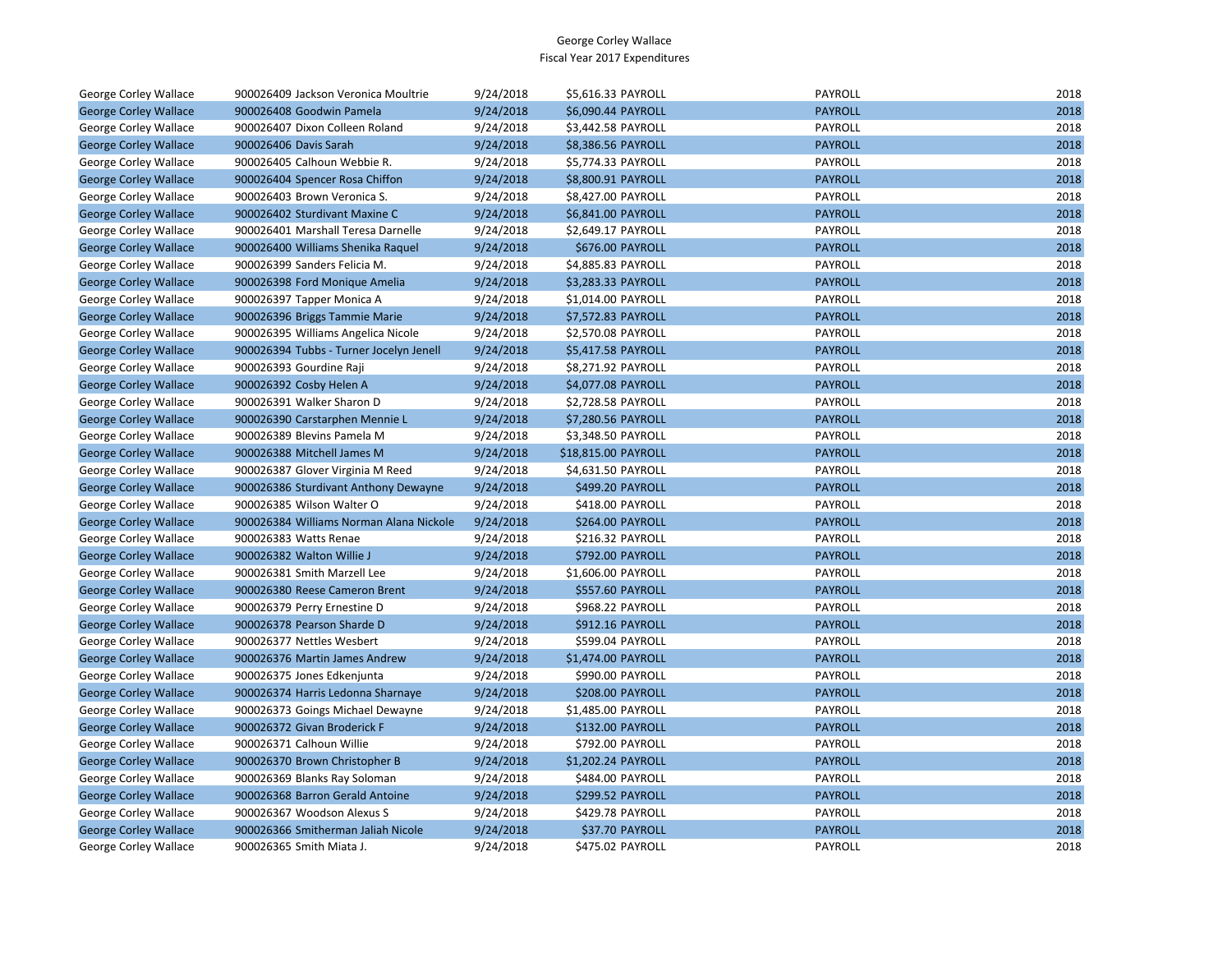| <b>George Corley Wallace</b> | 900026364 Pratt Brittany M            | 9/24/2018 | \$475.02 PAYROLL                  | <b>PAYROLL</b>                    | 2018 |
|------------------------------|---------------------------------------|-----------|-----------------------------------|-----------------------------------|------|
| George Corley Wallace        | 900026363 Bellamy Kaffeein            | 9/24/2018 | \$475.02 PAYROLL                  | PAYROLL                           | 2018 |
| <b>George Corley Wallace</b> | 900026362 McGee Kaneshia Latrease     | 9/24/2018 | \$158.34 PAYROLL                  | <b>PAYROLL</b>                    | 2018 |
| George Corley Wallace        | 900026361 Hardy Lorene                | 9/24/2018 | \$475.02 PAYROLL                  | PAYROLL                           | 2018 |
| <b>George Corley Wallace</b> | 900026360 Davis Diane                 | 9/24/2018 | \$632.32 PAYROLL                  | <b>PAYROLL</b>                    | 2018 |
| George Corley Wallace        | 900026359 Coleman La'Donnis Achillies | 9/24/2018 | \$475.02 PAYROLL                  | PAYROLL                           | 2018 |
| <b>George Corley Wallace</b> | 900026358 Bridges Donna Wenshelle     | 9/24/2018 | \$574.00 PAYROLL                  | <b>PAYROLL</b>                    | 2018 |
| George Corley Wallace        | 900026357 Barley Audreyiona La'shae   | 9/24/2018 | \$475.02 PAYROLL                  | <b>PAYROLL</b>                    | 2018 |
| <b>George Corley Wallace</b> | 900026356 Baker Jamesha Tyshan        | 9/24/2018 | \$475.02 PAYROLL                  | <b>PAYROLL</b>                    | 2018 |
| George Corley Wallace        | 900026355 Acoff Mary Ruth             | 9/24/2018 | \$339.30 PAYROLL                  | PAYROLL                           | 2018 |
| <b>George Corley Wallace</b> | 900026354 Blake Lyric Quanta          | 9/24/2018 | \$657.87 PAYROLL                  | <b>PAYROLL</b>                    | 2018 |
| George Corley Wallace        | 900026353 Williams Elsie B.           | 9/24/2018 | \$1,452.03 PAYROLL                | PAYROLL                           | 2018 |
| <b>George Corley Wallace</b> | 900026352 Jackson Sherry Jamill       | 9/24/2018 | \$1,638.75 PAYROLL                | <b>PAYROLL</b>                    | 2018 |
| George Corley Wallace        | 900026351 Dozier Bruce Otis           | 9/24/2018 | \$1,498.72 PAYROLL                | PAYROLL                           | 2018 |
| <b>George Corley Wallace</b> | 900026350 Milligan Melissa Hollis     | 9/24/2018 | \$1,853.36 PAYROLL                | <b>PAYROLL</b>                    | 2018 |
| George Corley Wallace        | 900026349 Woodruff Kent H             | 9/24/2018 | \$659.59 PAYROLL                  | PAYROLL                           | 2018 |
| <b>George Corley Wallace</b> | 900026348 Williams Annie Montgomery   | 9/24/2018 | \$2,227.68 PAYROLL                | <b>PAYROLL</b>                    | 2018 |
| George Corley Wallace        | 900026347 Walker Mattie Mae           | 9/24/2018 | \$1,783.68 PAYROLL                | PAYROLL                           | 2018 |
| <b>George Corley Wallace</b> | 900026346 Thomas Latasha Bell         | 9/24/2018 | \$1,292.72 PAYROLL                | <b>PAYROLL</b>                    | 2018 |
| George Corley Wallace        | 900026345 Morrow Queen Agee           | 9/24/2018 | \$1,323.83 PAYROLL                | PAYROLL                           | 2018 |
| <b>George Corley Wallace</b> | 900026344 Moore Tammy D               | 9/24/2018 | \$823.68 PAYROLL                  | <b>PAYROLL</b>                    | 2018 |
| George Corley Wallace        | 900026343 Marshall Annie Lee          | 9/24/2018 | \$1,374.92 PAYROLL                | PAYROLL                           | 2018 |
| <b>George Corley Wallace</b> | 900026342 Logan Alice G.              | 9/24/2018 | \$1,350.00 PAYROLL                | <b>PAYROLL</b>                    | 2018 |
| George Corley Wallace        | 900026341 Lenoir Suzanne McCraw       | 9/24/2018 | \$269.41 PAYROLL                  | PAYROLL                           | 2018 |
| <b>George Corley Wallace</b> | 900026340 Hobbs Elois                 | 9/24/2018 | \$724.62 PAYROLL                  | <b>PAYROLL</b>                    | 2018 |
| George Corley Wallace        | 900026339 Compton Judy B              | 9/24/2018 | \$631.72 PAYROLL                  | PAYROLL                           | 2018 |
| <b>George Corley Wallace</b> | 900026338 Alsobrook Kay Goodwin       | 9/24/2018 | \$1,898.88 PAYROLL                | <b>PAYROLL</b>                    | 2018 |
| George Corley Wallace        | 900026337 Cummings Evelyn C.          | 9/24/2018 | \$898.67 PAYROLL                  | PAYROLL                           | 2018 |
| <b>George Corley Wallace</b> | 900026336 Washington Willie Doris     | 9/24/2018 | \$1,492.92 PAYROLL                | <b>PAYROLL</b>                    | 2018 |
| George Corley Wallace        | 900026335 Vinson Richard Shane        | 9/24/2018 | \$411.84 PAYROLL                  | PAYROLL                           | 2018 |
| <b>George Corley Wallace</b> | 900026334 Smith Christina Harris      | 9/24/2018 | \$1,154.40 PAYROLL                | <b>PAYROLL</b>                    | 2018 |
| George Corley Wallace        | 900026333 Johnson Tona Oliver         | 9/24/2018 | \$686.40 PAYROLL                  | PAYROLL                           | 2018 |
| <b>George Corley Wallace</b> | 900026332 Gray Katoria F              | 9/24/2018 | \$280.80 PAYROLL                  | <b>PAYROLL</b>                    | 2018 |
| George Corley Wallace        | 900026331 Davis Vera Lee              | 9/24/2018 | \$858.00 PAYROLL                  | PAYROLL                           | 2018 |
| <b>George Corley Wallace</b> | 900026330 Chestnut Angelina           | 9/24/2018 | \$2,402.40 PAYROLL                | <b>PAYROLL</b>                    | 2018 |
| George Corley Wallace        | 900026329 Allen Danita Yvette         | 9/24/2018 | \$592.80 PAYROLL                  | PAYROLL                           | 2018 |
| <b>George Corley Wallace</b> | 900026328 Powell Brenda Williams      | 9/24/2018 | \$424.56 PAYROLL                  | <b>PAYROLL</b>                    | 2018 |
| George Corley Wallace        | 900026327 Jemison Lefloris            | 9/24/2018 | \$636.84 PAYROLL                  | PAYROLL                           | 2018 |
| <b>George Corley Wallace</b> | 900026326 Childress Eugene James      | 9/24/2018 | \$756.80 PAYROLL                  | <b>PAYROLL</b>                    | 2018 |
| George Corley Wallace        | 218038 W.W. Williams Detroit          | 9/20/2018 | \$3,418.01 General Operating Fund | Maintenance & Repairs             | 2018 |
| <b>George Corley Wallace</b> | 218037 Uline                          | 9/20/2018 | \$426.00 General Operating Fund   | <b>Materials and Supplies</b>     | 2018 |
| George Corley Wallace        | 218036 U.S. Bank Equipment Finance    | 9/20/2018 | \$5,670.87 General Operating Fund | <b>Operating Lease Payments</b>   | 2018 |
| <b>George Corley Wallace</b> | 218035 Southern Pipe & Supply         | 9/20/2018 | \$42.00 General Operating Fund    | <b>Materials and Supplies</b>     | 2018 |
| George Corley Wallace        | 218034 Shred-It Usa, Inc.             | 9/20/2018 | \$478.90 General Operating Fund   | <b>Other Contractual Services</b> | 2018 |
| <b>George Corley Wallace</b> | 218033 Screenco Enterprises           | 9/20/2018 | \$614.10 General Operating Fund   | <b>Materials and Supplies</b>     | 2018 |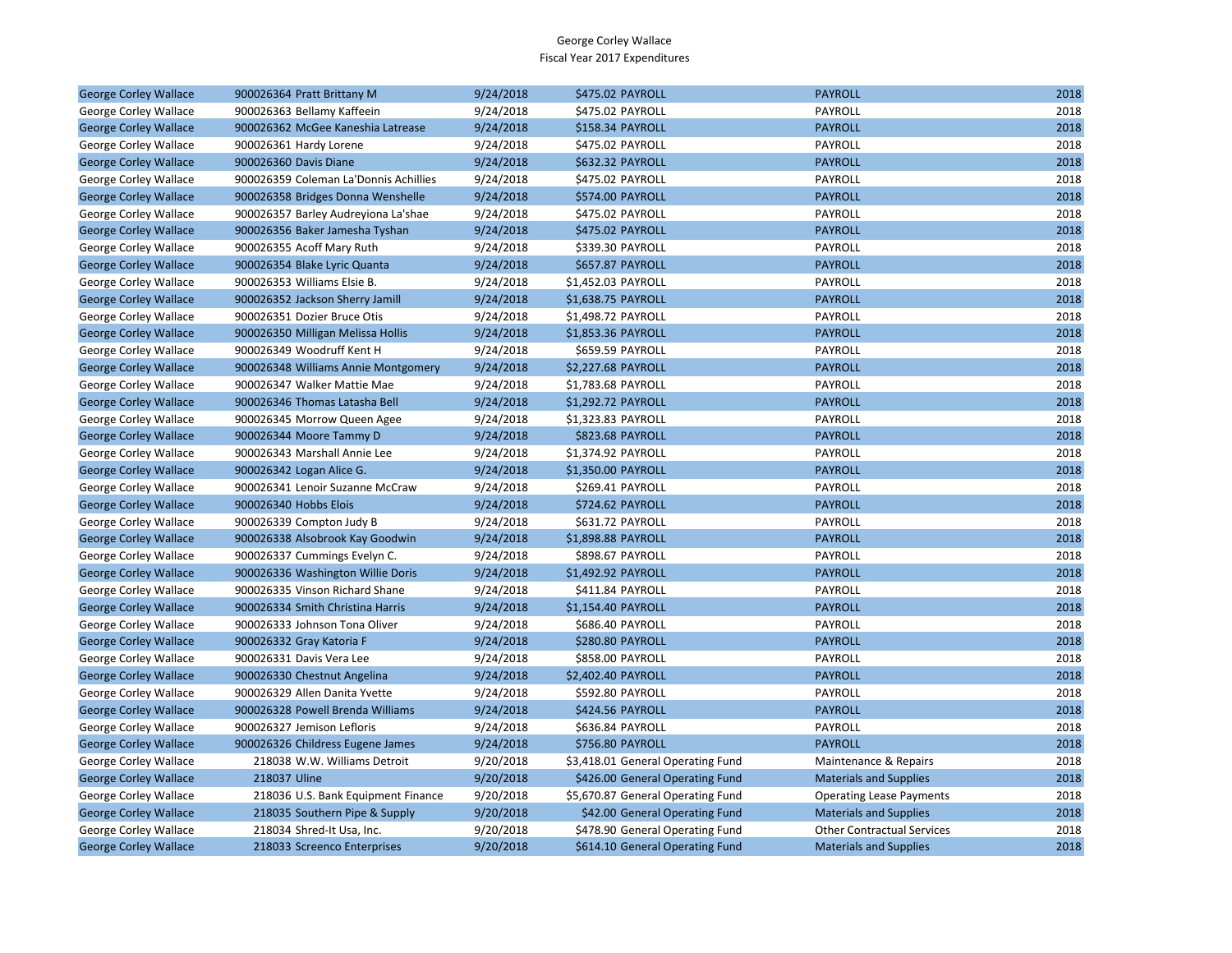| George Corley Wallace        | 218032 Phi Theta Kappa                 | 9/20/2018 | \$65.00 Phi Theta Kappa                        | <b>Deposit Liabilities</b>          | 2018 |
|------------------------------|----------------------------------------|-----------|------------------------------------------------|-------------------------------------|------|
| <b>George Corley Wallace</b> | 218031 Henderson, Kerry E.             | 9/20/2018 | \$380.00 Phi Theta Kappa                       | <b>Deposit Liabilities</b>          | 2018 |
| George Corley Wallace        | 218030 Harris Security Systems         | 9/20/2018 | \$1,049.70 General Operating Fund              | Service Contracts-Equipment         | 2018 |
| <b>George Corley Wallace</b> | 218029 Gourdine, Raji                  | 9/20/2018 | \$170.00 General Operating Fund                | In State-Ovrnite Per diem           | 2018 |
| George Corley Wallace        | 218028 Gordon, Rachel L.               | 9/20/2018 | \$1,155.00 Student Support Services 17-18      | In State-Other Travel Exp           | 2018 |
| <b>George Corley Wallace</b> | 218028 Gordon, Rachel L.               | 9/20/2018 | \$30.00 Student Support Services 17-18         | In State-Registration               | 2018 |
| George Corley Wallace        | 218027 Enterprise State Community Coll | 9/20/2018 | \$150.00 Student Support Services 17-18        | In State-Other Travel Exp           | 2018 |
| <b>George Corley Wallace</b> | 218027 Enterprise State Community Coll | 9/20/2018 | \$25.00 Student Support Services 17-18         | In State-Registration               | 2018 |
| George Corley Wallace        | 218026 Davis, Rebecca M.               | 9/20/2018 | \$21.08 General Operating Fund                 | In State-Mileage                    | 2018 |
| <b>George Corley Wallace</b> | 218026 Davis, Rebecca M.               | 9/20/2018 | \$170.00 Phi Theta Kappa                       | <b>Deposit Liabilities</b>          | 2018 |
| George Corley Wallace        | 218025 Coverall Of Alabama             | 9/20/2018 | \$18,170.00 General Operating Fund             | <b>Other Contractual Services</b>   | 2018 |
| <b>George Corley Wallace</b> | 218024 Applied Security Concepts       | 9/20/2018 | \$99.00 General Operating Fund                 | <b>Other Contractual Services</b>   | 2018 |
| George Corley Wallace        | 218023 Al Hill'S Boiler Sales          | 9/20/2018 | \$5,256.20 General Operating Fund              | Service Contracts-Equipment         | 2018 |
| <b>George Corley Wallace</b> | 218022 Advanced Disposal               | 9/20/2018 | \$165.74 General Operating Fund                | <b>Other Contractual Services</b>   | 2018 |
| George Corley Wallace        | 218021 ACT                             | 9/20/2018 | \$102.00 General Operating Fund                | <b>Other Contractual Services</b>   | 2018 |
| <b>George Corley Wallace</b> | 218021 ACT                             | 9/20/2018 | \$27.00 Ready to Work 2017-2018                | <b>Other Contractual Services</b>   | 2018 |
| George Corley Wallace        | 218020 AASFAA -Birmingham              | 9/20/2018 | \$260.00 General Operating Fund                | In State-Registration               | 2018 |
| <b>George Corley Wallace</b> | 218019 AASFAA -Birmingham              | 9/20/2018 | \$100.00 General Operating Fund                | <b>Memberships</b>                  | 2018 |
| George Corley Wallace        | 218018 Aacc                            | 9/20/2018 | \$2,724.00 General Operating Fund              | Memberships                         | 2018 |
| <b>George Corley Wallace</b> | 218001 Wex Bank                        | 9/18/2018 | \$237.12 General Operating Fund                | Gasoline & Oil-Motor Vehicle        | 2018 |
| George Corley Wallace        | 218000 Water Way Distributing          | 9/18/2018 | \$71.96 General Operating Fund                 | <b>Materials and Supplies</b>       | 2018 |
| <b>George Corley Wallace</b> | 217999 Tri County Rental               | 9/18/2018 | \$48.60 General Operating Fund                 | Rent - Equipment                    | 2018 |
| George Corley Wallace        | 217998 Trailer World, Inc.             | 9/18/2018 | \$3,300.00 General Operating Fund              | Non-capitalized Equipment           | 2018 |
| <b>George Corley Wallace</b> | 217997 Shred-It Usa, Inc.              | 9/18/2018 | \$692.90 General Operating Fund                | <b>Other Contractual Services</b>   | 2018 |
| George Corley Wallace        | 217996 Selma Water Works Board         | 9/18/2018 | \$2,201.20 General Operating Fund              | Water & Sewer                       | 2018 |
| <b>George Corley Wallace</b> | 217995 Montgomery County School        | 9/18/2018 | \$681.10 AMSTI 2017-2018                       | <b>Other Contractual Services</b>   | 2018 |
| George Corley Wallace        | 217994 Maynard, Cooper & Gale          | 9/18/2018 | \$1,220.00 General Operating Fund              | Legal Services                      | 2018 |
| <b>George Corley Wallace</b> | 217993 King, Glenn                     | 9/18/2018 | \$400.00 Ready to Work 2017-2018               | In State-Ovrnite Per diem           | 2018 |
| George Corley Wallace        | 217992 Harris Security Systems         | 9/18/2018 | \$74.85 General Operating Fund                 | Service Contracts-Equipment         | 2018 |
| <b>George Corley Wallace</b> | 217991 Galls, LLC                      | 9/18/2018 | \$165.26 General Operating Fund                | <b>Materials and Supplies</b>       | 2018 |
| George Corley Wallace        | 217990 CDW Government, Inc.            | 9/18/2018 | \$1,348.80 General Operating Fund              | <b>Technology-Non Capital</b>       | 2018 |
| <b>George Corley Wallace</b> | 217989 Carolina Biological Supply      | 9/18/2018 | \$417.36 AMSTI 2017-2018                       | <b>Materials and Supplies</b>       | 2018 |
| George Corley Wallace        | 217988 Barnes & Noble College          | 9/18/2018 | \$208,613.83 Auxiliary Enterprise-Unrestricted | <b>Bookstore Payables</b>           | 2018 |
| <b>George Corley Wallace</b> | 217987 AT&T (Business Service)         | 9/18/2018 | \$962.57 AMSTI 2017-2018                       | Communications                      | 2018 |
| George Corley Wallace        | 217986 AT&T (Business Service)         | 9/18/2018 | \$423.21 AMSTI 2017-2018                       | Communications                      | 2018 |
| <b>George Corley Wallace</b> | 217985 Apple Computer, Inc.            | 9/18/2018 | \$318.00 Ready to Work 2017-2018               | Non-capitalized Equipment           | 2018 |
| George Corley Wallace        | 217984 Alabama Dept. Of Revenue        | 9/18/2018 | \$24.25 General Operating Fund                 | <b>Materials and Supplies</b>       | 2018 |
| <b>George Corley Wallace</b> | 217983 Airgas South, INC.              | 9/18/2018 | \$480.92 General Operating Fund                | <b>Materials and Supplies</b>       | 2018 |
| George Corley Wallace        | 217982 Advance Education, Inc          | 9/18/2018 | \$150.00 AMSTI 2017-2018                       | In State-Registration               | 2018 |
| <b>George Corley Wallace</b> | 217981 ACEN                            | 9/18/2018 | \$4,075.00 General Operating Fund              | Memberships                         | 2018 |
| George Corley Wallace        | 217980 Walker, Shermanita              | 9/17/2018 | \$137.29 AMSTI 2017-2018                       | In State-Mileage                    | 2018 |
| <b>George Corley Wallace</b> | 217979 U S Postal Service              | 9/17/2018 | \$1,260.00 General Operating Fund              | Postage                             | 2018 |
| George Corley Wallace        | 217978 Tubbs - Turner, Jocelyn J.      | 9/17/2018 | \$138.92 AMSTI 2017-2018                       | In State-Mileage                    | 2018 |
| <b>George Corley Wallace</b> | 217977 Subway                          | 9/17/2018 | \$37.98 General Operating Fund                 | <b>Materials and Supplies</b>       | 2018 |
| George Corley Wallace        | 217976 Raycom Media Inc                | 9/17/2018 | \$1,500.00 General Operating Fund              | <b>Advertising &amp; Promotions</b> | 2018 |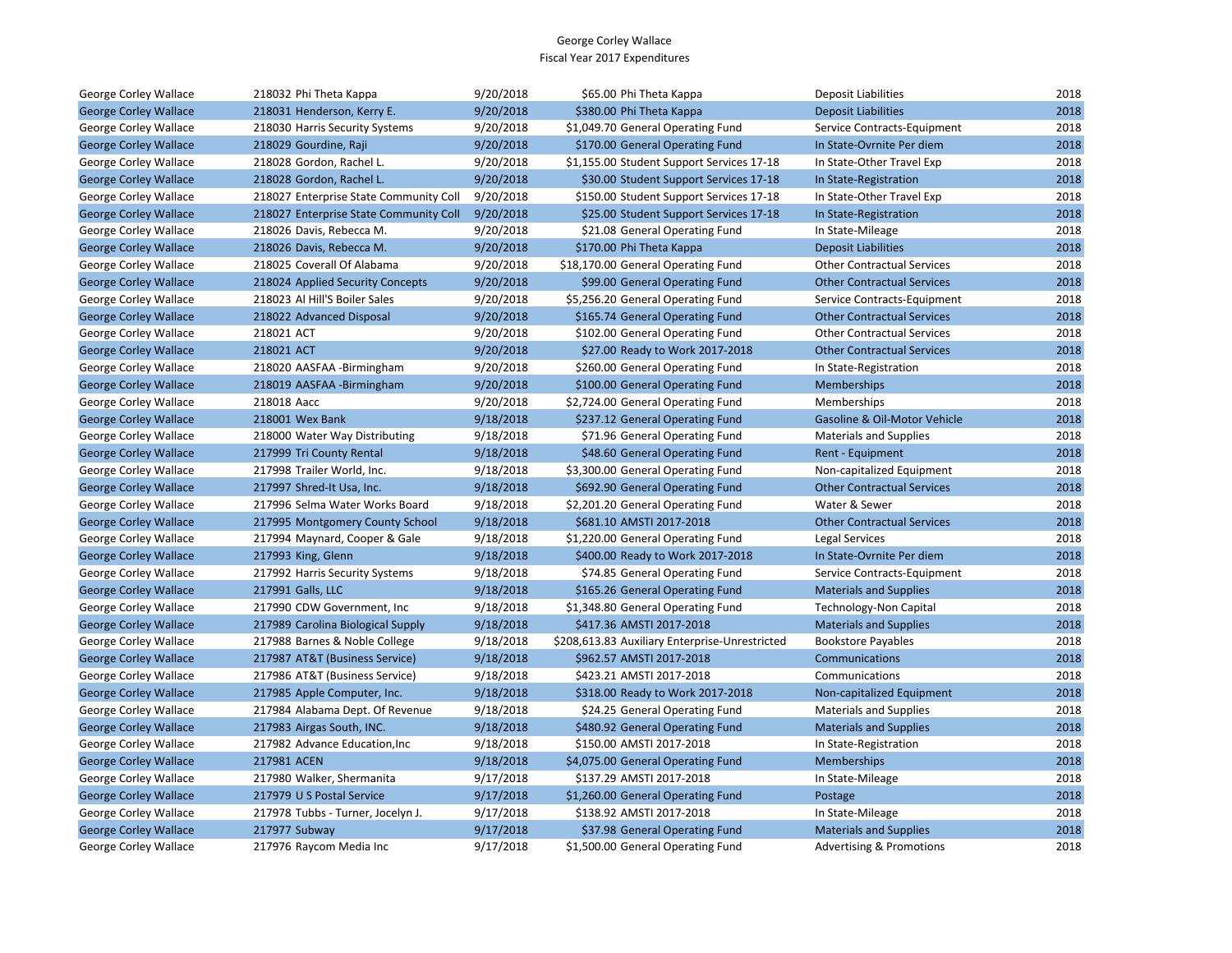| <b>George Corley Wallace</b> | 217975 Pullum, Quanda C.                 | 9/17/2018 | \$82.39 AMSTI 2017-2018                                             | In State-Mileage                  | 2018 |
|------------------------------|------------------------------------------|-----------|---------------------------------------------------------------------|-----------------------------------|------|
| George Corley Wallace        | 217974 Powe, Dea W.                      | 9/17/2018 | \$39.13 AMSTI 2017-2018                                             | In State-Mileage                  | 2018 |
| <b>George Corley Wallace</b> | 217973 Pitney Bowes                      | 9/17/2018 | \$3,071.98 General Operating Fund                                   | Postage                           | 2018 |
| George Corley Wallace        | 217972 Pettway, Clarence J.              | 9/17/2018 | \$58.37 AMSTI 2017-2018                                             | In State-Mileage                  | 2018 |
| <b>George Corley Wallace</b> | 217971 Moss, Johnny E.                   | 9/17/2018 | \$69.25 General Operating Fund                                      | In State-Other Travel Exp         | 2018 |
| George Corley Wallace        | 217970 Inge, Deandres G.                 | 9/17/2018 | \$57.54 AMSTI 2017-2018                                             | In State-Mileage                  | 2018 |
| <b>George Corley Wallace</b> | 217969 Harper, April M.                  | 9/17/2018 | \$260.00 General Operating Fund                                     | In State-Other Travel Exp         | 2018 |
| George Corley Wallace        | 217968 Harper, April M.                  | 9/17/2018 | \$350.00 General Operating Fund                                     | In State-Registration             | 2018 |
| <b>George Corley Wallace</b> | 217967 Coty, Mark L.                     | 9/17/2018 | \$86.27 AMSTI 2017-2018                                             | In State-Mileage                  | 2018 |
| George Corley Wallace        | 217966 Casby, Aaron L.                   | 9/17/2018 | \$250.81 AMSTI 2017-2018                                            | In State-Mileage                  | 2018 |
| <b>George Corley Wallace</b> | 217965 Water Way Distributing            | 9/14/2018 | \$242.76 General Operating Fund                                     | <b>Materials and Supplies</b>     | 2018 |
| George Corley Wallace        | 217964 Wallace Community College Selr    | 9/14/2018 | \$25,650.96 Career Tech Dual Enrollment 17-18                       | <b>Materials and Supplies</b>     | 2018 |
| <b>George Corley Wallace</b> | 217964 Wallace Community College Selr    | 9/14/2018 | \$215.648.00 Career Tech Dual Enrollment 17-18                      | Scholarships                      | 2018 |
| George Corley Wallace        | 217963 Strickland Companies              | 9/14/2018 | \$2,032.27 General Operating Fund                                   | <b>Materials and Supplies</b>     | 2018 |
| <b>George Corley Wallace</b> | 217962 St. Of Al. Dept. Of Fin.          | 9/14/2018 | \$1,029.56 General Operating Fund                                   | Communications                    | 2018 |
| George Corley Wallace        | 217961 Southernlinc Wireless             | 9/14/2018 | \$342.01 General Operating Fund                                     | Communications                    | 2018 |
| <b>George Corley Wallace</b> | 217960 Office Depot                      | 9/14/2018 | \$130.58 General Operating Fund                                     | <b>Materials and Supplies</b>     | 2018 |
| George Corley Wallace        | 217959 National Council for Authorizatic | 9/14/2018 | \$2,000.00 MSP-Tuskegee-2012                                        | <b>Other Contractual Services</b> | 2018 |
| <b>George Corley Wallace</b> | 217958 McMaster-Carr                     | 9/14/2018 | \$829.68 MSP-Tuskegee-2012                                          | <b>Materials and Supplies</b>     | 2018 |
| George Corley Wallace        | 217957 Fuller Building Company           | 9/14/2018 | \$6.04 General Operating Fund                                       | <b>Materials and Supplies</b>     | 2018 |
| <b>George Corley Wallace</b> | 217956 FedEx                             | 9/14/2018 | \$33.31 General Operating Fund                                      | Postage                           | 2018 |
| George Corley Wallace        | 217955 FedEx                             | 9/14/2018 | \$73.86 AMSTI 2017-2018                                             | Postage                           | 2018 |
| <b>George Corley Wallace</b> | 217954 Eta Hand2mind                     | 9/14/2018 | \$512.82 AMSTI 2017-2018                                            | <b>Materials and Supplies</b>     | 2018 |
| George Corley Wallace        | 217953 Copy Products Company             | 9/14/2018 | \$23.72 General Operating Fund                                      | <b>Materials and Supplies</b>     | 2018 |
| <b>George Corley Wallace</b> | 217952 Cintas #231                       | 9/14/2018 | \$220.88 General Operating Fund                                     | <b>Other Contractual Services</b> | 2018 |
| George Corley Wallace        | 217951 Central Paper Co, Inc.            | 9/14/2018 | \$96.00 General Operating Fund                                      | <b>Materials and Supplies</b>     | 2018 |
| <b>George Corley Wallace</b> | 217950 Carguest                          | 9/14/2018 | \$58.32 General Operating Fund                                      | <b>Materials and Supplies</b>     | 2018 |
| George Corley Wallace        | 217949 Carolina Biological Supply        | 9/14/2018 | \$277.30 AMSTI 2017-2018                                            | <b>Materials and Supplies</b>     | 2018 |
| <b>George Corley Wallace</b> | 217948 Blick Art Materials               | 9/14/2018 | \$116.40 AMSTI 2017-2018                                            | <b>Materials and Supplies</b>     | 2018 |
| George Corley Wallace        | 217889 WCCS                              | 9/11/2018 | \$4,400.00 EITP: Leadership Crown Health 17-18 Scholarships         |                                   | 2018 |
| <b>George Corley Wallace</b> | 217889 WCCS                              | 9/11/2018 | \$600.00 EITP: Leadership Crown Health 17-18 Materials and Supplies |                                   | 2018 |
| George Corley Wallace        | 217888 Water Way Distributing            | 9/11/2018 | \$43.46 General Operating Fund                                      | <b>Materials and Supplies</b>     | 2018 |
| <b>George Corley Wallace</b> | 217887 Walker, Shermanita                | 9/11/2018 | \$257.46 AMSTI 2017-2018                                            | In State-Mileage                  | 2018 |
| George Corley Wallace        | 217886 Tucker, Jr., Lehman P.            | 9/11/2018 | \$110.00 General Operating Fund                                     | <b>Other Professional Fees</b>    | 2018 |
| <b>George Corley Wallace</b> | 217885 Tubbs - Turner, Jocelyn J.        | 9/11/2018 | \$223.83 AMSTI 2017-2018                                            | In State-Mileage                  | 2018 |
| George Corley Wallace        | 217884 Trustmark Bank                    | 9/11/2018 | \$1,000,000.00 Bank Fund                                            | Short-Term Invest 90 Days or Less | 2018 |
| <b>George Corley Wallace</b> | 217883 The Solutions Team                | 9/11/2018 | \$379.00 General Operating Fund                                     | <b>Technology-Non Capital</b>     | 2018 |
| George Corley Wallace        | 217882 Steve'S Service Center            | 9/11/2018 | \$103.00 General Operating Fund                                     | Maintenance & Repairs             | 2018 |
| <b>George Corley Wallace</b> | 217881 St. Of Al. Dept Of Labor          | 9/11/2018 | \$375.00 General Operating Fund                                     | <b>Other Contractual Services</b> | 2018 |
| George Corley Wallace        | 217880 Spicer, Chandra                   | 9/11/2018 | \$279.20 AMSTI 2017-2018                                            | In State-Mileage                  | 2018 |
| <b>George Corley Wallace</b> | 217880 Spicer, Chandra                   | 9/11/2018 | \$300.00 AMSTI 2017-2018                                            | In State-Ovrnite Per diem         | 2018 |
| George Corley Wallace        | 217879 Selma Water Works Board           | 9/11/2018 | \$216.20 General Operating Fund                                     | Water & Sewer                     | 2018 |
| <b>George Corley Wallace</b> | 217878 Selma Electric Repair             | 9/11/2018 | \$537.00 Renewal and Repacement Funds                               | <b>Maintenance &amp; Repairs</b>  | 2018 |
| George Corley Wallace        | 217877 Scott, Gracie E.                  | 9/11/2018 | \$40.00 General Operating Fund                                      | <b>Other Contractual Services</b> | 2018 |
| <b>George Corley Wallace</b> | 217876 Rasmussen, Steven                 | 9/11/2018 | \$345.00 General Operating Fund                                     | <b>Other Professional Fees</b>    | 2018 |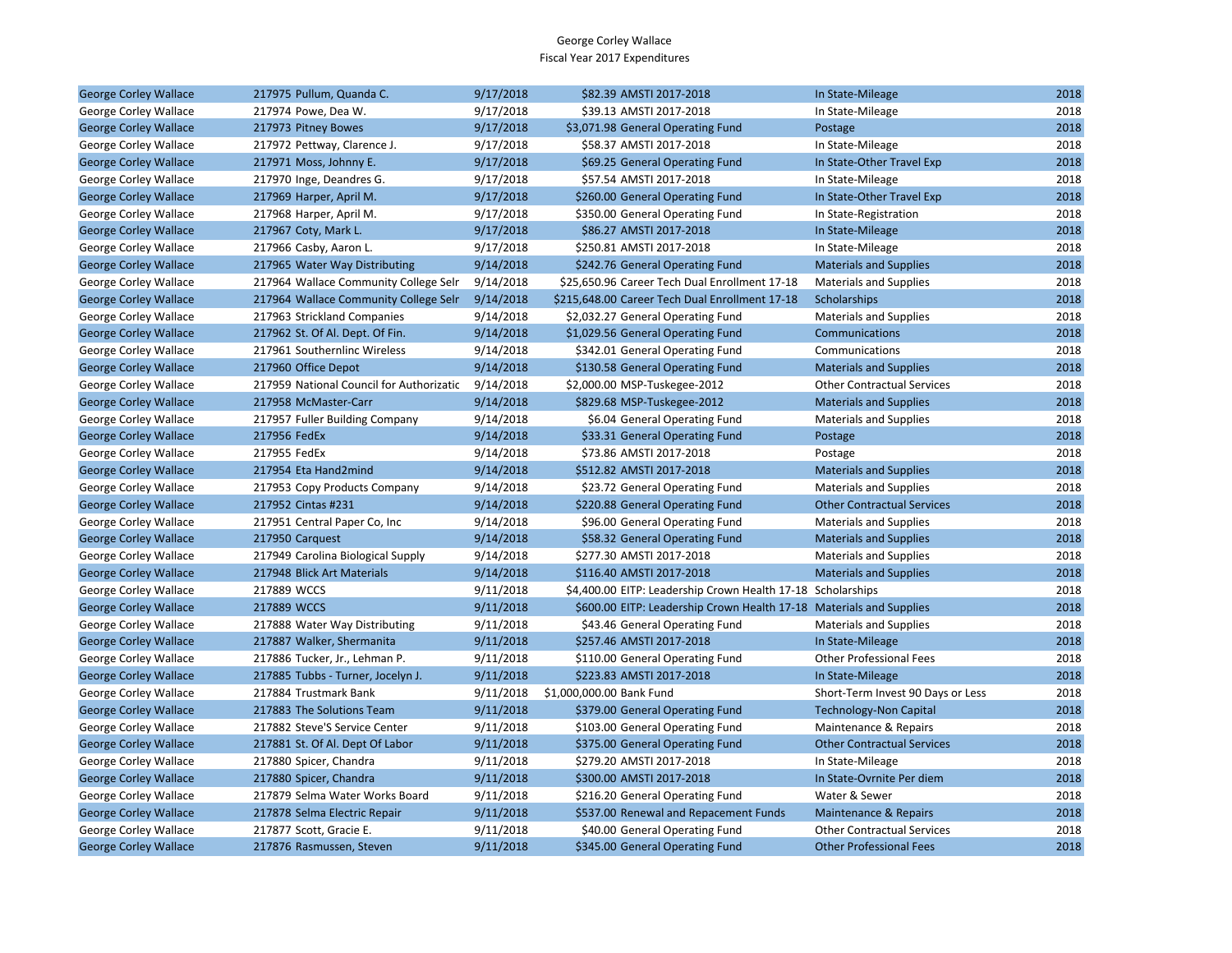| George Corley Wallace        | 217875 Powe, Dea W.                     | 9/11/2018 | \$69.32 AMSTI 2017-2018                      | In State-Mileage                    | 2018 |
|------------------------------|-----------------------------------------|-----------|----------------------------------------------|-------------------------------------|------|
| <b>George Corley Wallace</b> | 217874 Pettway, Clarence J.             | 9/11/2018 | \$82.70 AMSTI 2017-2018                      | In State-Mileage                    | 2018 |
| George Corley Wallace        | 217873 PEEHIP                           | 9/11/2018 | \$3,200.00 General Operating Fund            | Health Insurance-Institution Share  | 2018 |
| <b>George Corley Wallace</b> | 217872 Okoye, Chudy N.                  | 9/11/2018 | \$245.00 General Operating Fund              | <b>Other Professional Fees</b>      | 2018 |
| George Corley Wallace        | 217871 Office Depot                     | 9/11/2018 | \$37.15 General Operating Fund               | <b>Materials and Supplies</b>       | 2018 |
| <b>George Corley Wallace</b> | 217870 NJCAA Region 10                  | 9/11/2018 | \$1,957.00 General Operating Fund            | <b>Memberships</b>                  | 2018 |
| George Corley Wallace        | 217869 Miller, Demetrius                | 9/11/2018 | \$345.00 General Operating Fund              | <b>Other Professional Fees</b>      | 2018 |
| <b>George Corley Wallace</b> | 217868 Matherson, Gary                  | 9/11/2018 | \$220.00 General Operating Fund              | <b>Other Professional Fees</b>      | 2018 |
| George Corley Wallace        | 217867 Marvin'S Bldg. Materials         | 9/11/2018 | \$11.69 Career Tech Dual Equipment Grant     | <b>Materials and Supplies</b>       | 2018 |
| <b>George Corley Wallace</b> | 217866 Lewis Pest Control Inc.          | 9/11/2018 | \$715.00 General Operating Fund              | <b>Other Contractual Services</b>   | 2018 |
| George Corley Wallace        | 217865 Kennedy, Regina S.               | 9/11/2018 | \$129.87 AMSTI 2017-2018                     | In State-Mileage                    | 2018 |
| <b>George Corley Wallace</b> | 217865 Kennedy, Regina S.               | 9/11/2018 | \$300.00 AMSTI 2017-2018                     | In State-Ovrnite Per diem           | 2018 |
| George Corley Wallace        | 217864 Jackson, Eric L.                 | 9/11/2018 | \$900.00 General Operating Fund              | <b>Other Contractual Services</b>   | 2018 |
| <b>George Corley Wallace</b> | 217863 Inge, Deandres G.                | 9/11/2018 | \$62.52 AMSTI 2017-2018                      | In State-Mileage                    | 2018 |
| George Corley Wallace        | 217862 Hemisphere Travel, Inc.          | 9/11/2018 | \$31,551.00 Talent Search 2017-2018          | Out-of-State-Subsist & Lodging      | 2018 |
| <b>George Corley Wallace</b> | 217861 Guardian-Ipco Inc.               | 9/11/2018 | \$550.00 General Operating Fund              | Service Contracts-Equipment         | 2018 |
| George Corley Wallace        | 217860 Fuller Building Company          | 9/11/2018 | \$390.37 Career Tech Dual Equipment Grant    | <b>Materials and Supplies</b>       | 2018 |
| <b>George Corley Wallace</b> | 217859 Fluker, Zillah M.                | 9/11/2018 | \$5,500.00 Ready to Work 2017-2018           | <b>Advertising &amp; Promotions</b> | 2018 |
| George Corley Wallace        | 217858 Educational Associates of Alabar | 9/11/2018 | \$1,346.00 General Operating Fund            | <b>Materials and Supplies</b>       | 2018 |
| <b>George Corley Wallace</b> | 217857 Crutcher, Howard                 | 9/11/2018 | \$8,500.00 Renewal and Repacement Funds      | Alterations                         | 2018 |
| George Corley Wallace        | 217856 Coty, Mark L.                    | 9/11/2018 | \$112.49 AMSTI 2017-2018                     | In State-Mileage                    | 2018 |
| <b>George Corley Wallace</b> | 217855 Cintas #231                      | 9/11/2018 | \$216.69 General Operating Fund              | <b>Other Contractual Services</b>   | 2018 |
| George Corley Wallace        | 217854 CDW Government, Inc              | 9/11/2018 | \$10,492.21 General Operating Fund           | <b>Technology-Non Capital</b>       | 2018 |
| <b>George Corley Wallace</b> | 217853 Carquest                         | 9/11/2018 | \$98.97 General Operating Fund               | <b>Materials and Supplies</b>       | 2018 |
| George Corley Wallace        | 217852 Brown, Veronica                  | 9/11/2018 | \$180.00 General Operating Fund              | Out-of-State-Commercl Trans         | 2018 |
| <b>George Corley Wallace</b> | 217851 Booker, Kenith                   | 9/11/2018 | \$110.00 General Operating Fund              | <b>Other Professional Fees</b>      | 2018 |
| George Corley Wallace        | 217850 Bob Mccloskey Insurance          | 9/11/2018 | \$35,470.00 General Operating Fund           | Insurance & Bonding                 | 2018 |
| <b>George Corley Wallace</b> | 217849 Atn                              | 9/11/2018 | \$121.50 Ready to Work 2017-2018             | <b>Other Contractual Services</b>   | 2018 |
| George Corley Wallace        | 217848 AT&T Alabama                     | 9/11/2018 | \$0.13 AE- Regular State 17-18               | Communications                      | 2018 |
| <b>George Corley Wallace</b> | 217848 AT&T Alabama                     | 9/11/2018 | \$126.57 General Operating Fund              | <b>Communications</b>               | 2018 |
| George Corley Wallace        | 217847 Apple Computer, Inc.             | 9/11/2018 | \$1,699.00 Career Tech Dual Equipment Grant  | Non-capitalized Equipment           | 2018 |
| <b>George Corley Wallace</b> | 217847 Apple Computer, Inc.             | 9/11/2018 | \$5,496.85 Perkins 2017-2018                 | Non-capitalized Equipment           | 2018 |
| George Corley Wallace        | 217847 Apple Computer, Inc.             | 9/11/2018 | \$747.95 Perkins 2017-2018                   | <b>Materials and Supplies</b>       | 2018 |
| <b>George Corley Wallace</b> | 217847 Apple Computer, Inc.             | 9/11/2018 | \$1,663.90 Ready to Work 2017-2018           | Non-capitalized Equipment           | 2018 |
| George Corley Wallace        | 217846 Allen, Bertha Y.                 | 9/11/2018 | \$300.00 AMSTI 2017-2018                     | In State-Ovrnite Per diem           | 2018 |
| <b>George Corley Wallace</b> | 217846 Allen, Bertha Y.                 | 9/11/2018 | \$272.72 AMSTI 2017-2018                     | In State-Mileage                    | 2018 |
| George Corley Wallace        | 217845 Alabama Power Company            | 9/11/2018 | \$69,908.52 General Operating Fund           | Electricity                         | 2018 |
| <b>George Corley Wallace</b> | 217844 Alabama Community College Ass    | 9/11/2018 | \$175.00 General Operating Fund              | In State-Registration               | 2018 |
| George Corley Wallace        | 217843 Al Co Col Sys Pres Assn          | 9/11/2018 | \$300.00 General Operating Fund              | Memberships                         | 2018 |
| <b>George Corley Wallace</b> | 217842 AEIC Advantage Elevator Inspect  | 9/11/2018 | \$450.00 General Operating Fund              | <b>Other Contractual Services</b>   | 2018 |
| George Corley Wallace        | 217841 ACT                              | 9/11/2018 | \$189.00 AE- Regular State 17-18             | <b>Materials and Supplies</b>       | 2018 |
| <b>George Corley Wallace</b> | 217840 ACCSHRMA                         | 9/11/2018 | \$250.00 General Operating Fund              | In State-Registration               | 2018 |
| George Corley Wallace        | 217839 WCCS Petty Cash                  | 9/6/2018  | \$39.80 General Operating Fund               | <b>Materials and Supplies</b>       | 2018 |
| <b>George Corley Wallace</b> | 217839 WCCS Petty Cash                  | 9/6/2018  | \$8.00 General Operating Fund                | <b>Testing Fees</b>                 | 2018 |
| George Corley Wallace        | 217838 WCCS                             | 9/6/2018  | \$2,700.00 Career Tech Dual Enrollment 17-18 | Scholarships                        | 2018 |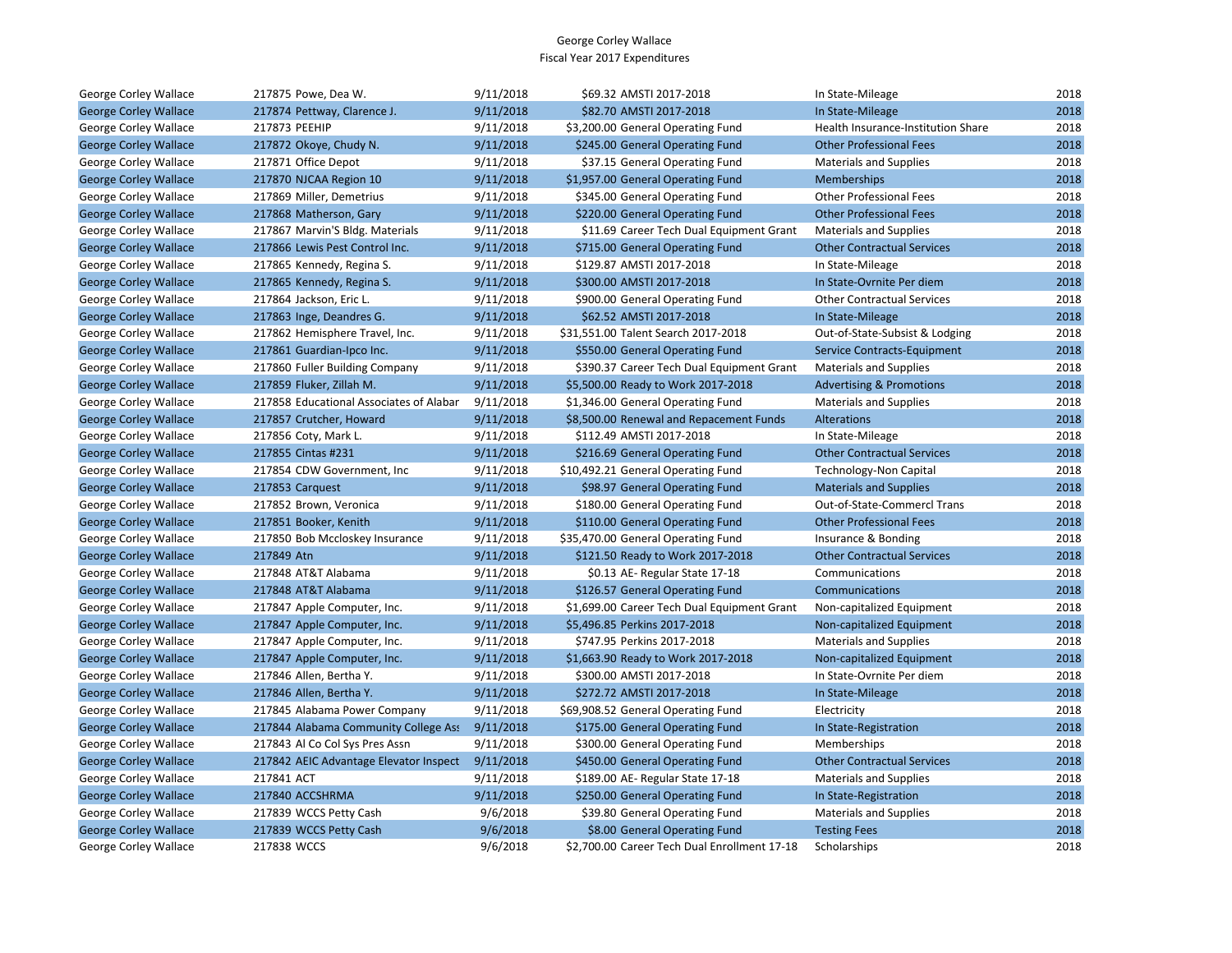| <b>George Corley Wallace</b> | 217837 Walker, Shermanita          | 9/6/2018 | \$265.42 AMSTI 2017-2018                | In State-Mileage                  | 2018 |
|------------------------------|------------------------------------|----------|-----------------------------------------|-----------------------------------|------|
| George Corley Wallace        | 217837 Walker, Shermanita          | 9/6/2018 | \$500.00 AMSTI 2017-2018                | In State-Ovrnite Per diem         | 2018 |
| <b>George Corley Wallace</b> | 217836 Verizon Wireless            | 9/6/2018 | \$120.03 General Operating Fund         | Communications                    | 2018 |
| George Corley Wallace        | 217836 Verizon Wireless            | 9/6/2018 | \$607.91 AMSTI 2017-2018                | Communications                    | 2018 |
| <b>George Corley Wallace</b> | 217835 Verified Credentials A/R    | 9/6/2018 | \$87.00 General Operating Fund          | <b>Other Contractual Services</b> | 2018 |
| George Corley Wallace        | 217834 Tubbs - Turner, Jocelyn J.  | 9/6/2018 | \$210.48 AMSTI 2017-2018                | In State-Mileage                  | 2018 |
| <b>George Corley Wallace</b> | 217834 Tubbs - Turner, Jocelyn J.  | 9/6/2018 | \$500.00 AMSTI 2017-2018                | In State-Ovrnite Per diem         | 2018 |
| George Corley Wallace        | 217833 The Resource Center         | 9/6/2018 | \$300.00 General Operating Fund         | In State-Registration             | 2018 |
| <b>George Corley Wallace</b> | 217832 TEBIN                       | 9/6/2018 | \$150.00 Ready to Work 2017-2018        | <b>Memberships</b>                | 2018 |
| George Corley Wallace        | 217831 Steward Properties LLC      | 9/6/2018 | \$6,998.00 AMSTI 2017-2018              | Rent - Facilities                 | 2018 |
| <b>George Corley Wallace</b> | 217830 Southern Pipe & Supply      | 9/6/2018 | \$120.67 General Operating Fund         | <b>Materials and Supplies</b>     | 2018 |
| George Corley Wallace        | 217829 Sherwin Williams            | 9/6/2018 | \$15.70 General Operating Fund          | <b>Materials and Supplies</b>     | 2018 |
| <b>George Corley Wallace</b> | 217828 Rountree Electric Supply    | 9/6/2018 | \$668.51 General Operating Fund         | <b>Materials and Supplies</b>     | 2018 |
| George Corley Wallace        | 217827 Ross Plumbing And Heating   | 9/6/2018 | \$450.00 General Operating Fund         | Maintenance & Repairs             | 2018 |
| <b>George Corley Wallace</b> | 217826 Powe, Dea W.                | 9/6/2018 | \$300.00 AMSTI 2017-2018                | In State-Ovrnite Per diem         | 2018 |
| George Corley Wallace        | 217826 Powe, Dea W.                | 9/6/2018 | \$162.74 AMSTI 2017-2018                | In State-Mileage                  | 2018 |
| <b>George Corley Wallace</b> | 217825 Pettway, Clarence J.        | 9/6/2018 | \$154.09 AMSTI 2017-2018                | In State-Mileage                  | 2018 |
| George Corley Wallace        | 217825 Pettway, Clarence J.        | 9/6/2018 | \$300.00 AMSTI 2017-2018                | In State-Ovrnite Per diem         | 2018 |
| <b>George Corley Wallace</b> | 217824 Office Depot                | 9/6/2018 | \$16.47 Talent Search 2017-2018         | <b>Materials and Supplies</b>     | 2018 |
| George Corley Wallace        | 217824 Office Depot                | 9/6/2018 | \$660.44 General Operating Fund         | <b>Materials and Supplies</b>     | 2018 |
| <b>George Corley Wallace</b> | 217823 Mountain Measurement, Inc.  | 9/6/2018 | \$575.00 General Operating Fund         | <b>Testing Expense</b>            | 2018 |
| George Corley Wallace        | 217822 John Deere Financial        | 9/6/2018 | \$46.94 General Operating Fund          | <b>Materials and Supplies</b>     | 2018 |
| <b>George Corley Wallace</b> | 217821 Jamco, Inc.                 | 9/6/2018 | \$9,311.00 Renewal and Repacement Funds | Maintenance & Repairs             | 2018 |
| George Corley Wallace        | 217820 Interstate Batteries        | 9/6/2018 | \$499.80 General Operating Fund         | <b>Materials and Supplies</b>     | 2018 |
| <b>George Corley Wallace</b> | 217819 Inge, Deandres G.           | 9/6/2018 | \$184.11 AMSTI 2017-2018                | In State-Mileage                  | 2018 |
| George Corley Wallace        | 217819 Inge, Deandres G.           | 9/6/2018 | \$300.00 AMSTI 2017-2018                | In State-Ovrnite Per diem         | 2018 |
| <b>George Corley Wallace</b> | 217818 Hesi Distribution Ctr       | 9/6/2018 | \$6,052.07 General Operating Fund       | <b>Testing Expense</b>            | 2018 |
| George Corley Wallace        | 217817 Gordon, Rachel L.           | 9/6/2018 | \$350.00 Student Support Services 17-18 | In State-Other Travel Exp         | 2018 |
| <b>George Corley Wallace</b> | 217816 Global Industrial           | 9/6/2018 | \$1,687.85 AMSTI 2017-2018              | <b>Materials and Supplies</b>     | 2018 |
| George Corley Wallace        | 217815 Fuller Building Company     | 9/6/2018 | \$29.44 General Operating Fund          | <b>Materials and Supplies</b>     | 2018 |
| <b>George Corley Wallace</b> | 217814 Eta Hand2mind               | 9/6/2018 | \$9,054.38 AMSTI 2017-2018              | <b>Materials and Supplies</b>     | 2018 |
| George Corley Wallace        | 217813 Coty, Mark L.               | 9/6/2018 | \$151.89 AMSTI 2017-2018                | In State-Mileage                  | 2018 |
| <b>George Corley Wallace</b> | 217813 Coty, Mark L.               | 9/6/2018 | \$300.00 AMSTI 2017-2018                | In State-Ovrnite Per diem         | 2018 |
| George Corley Wallace        | 217812 Constant Contact, Inc.      | 9/6/2018 | \$180.00 General Operating Fund         | <b>Materials and Supplies</b>     | 2018 |
| <b>George Corley Wallace</b> | 217811 CDW Government, Inc         | 9/6/2018 | \$94.60 General Operating Fund          | <b>Technology-Non Capital</b>     | 2018 |
| George Corley Wallace        | 217810 Casby, Aaron L.             | 9/6/2018 | \$254.52 AMSTI 2017-2018                | In State-Mileage                  | 2018 |
| <b>George Corley Wallace</b> | 217810 Casby, Aaron L.             | 9/6/2018 | \$500.00 AMSTI 2017-2018                | In State-Ovrnite Per diem         | 2018 |
| George Corley Wallace        | 217809 Carolina Biological Supply  | 9/6/2018 | \$758.14 General Operating Fund         | <b>Materials and Supplies</b>     | 2018 |
| <b>George Corley Wallace</b> | 217809 Carolina Biological Supply  | 9/6/2018 | \$9,811.28 AMSTI 2017-2018              | <b>Materials and Supplies</b>     | 2018 |
| George Corley Wallace        | 217808 Barnes & Noble College      | 9/6/2018 | \$687.25 Student Support Services 16-17 | <b>Internal Purchases</b>         | 2018 |
| <b>George Corley Wallace</b> | 217807 AT&T (Business Service)     | 9/6/2018 | \$64.10 AMSTI 2017-2018                 | Communications                    | 2018 |
| George Corley Wallace        | 217806 Alabama Workforce Solutions | 9/6/2018 | \$150.00 Ready to Work 2017-2018        | In State-Registration             | 2018 |
| <b>George Corley Wallace</b> | 217805 Alabama Power Company       | 9/6/2018 | \$2,107.32 General Operating Fund       | Electricity                       | 2018 |
| George Corley Wallace        | 217804 Alabama Power Company       | 9/6/2018 | \$25.85 General Operating Fund          | Electricity                       | 2018 |
| <b>George Corley Wallace</b> | 217803 Airgas South, INC.          | 9/6/2018 | \$1,443.86 General Operating Fund       | <b>Materials and Supplies</b>     | 2018 |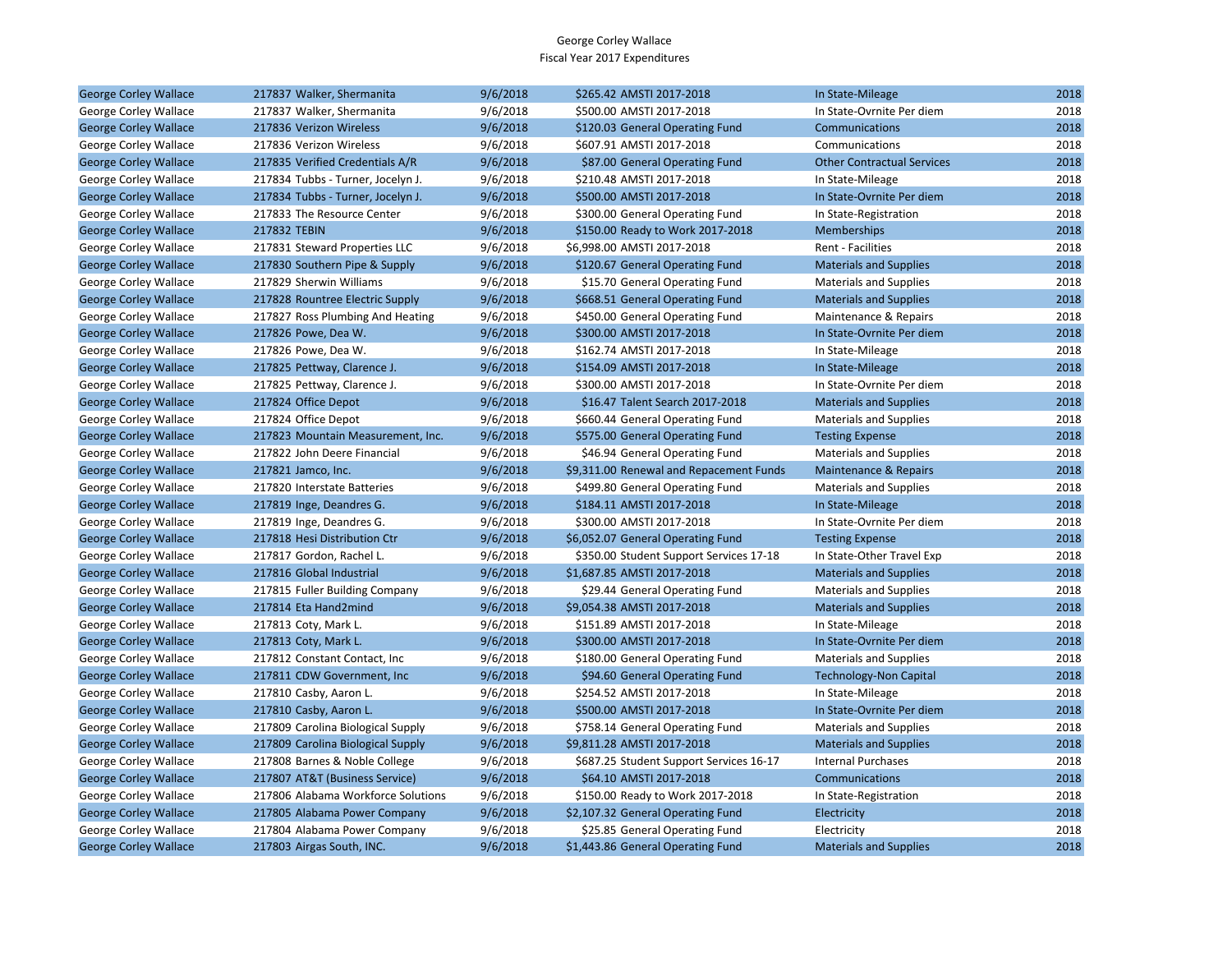| George Corley Wallace        | 217802 Verizon Wireless                | 8/31/2018 | \$188.63 General Operating Fund           | Communications                      | 2018 |
|------------------------------|----------------------------------------|-----------|-------------------------------------------|-------------------------------------|------|
| <b>George Corley Wallace</b> | 217801 Spire Alabama Inc.              | 8/31/2018 | \$5,108.29 General Operating Fund         | Gas & Heating Fuel                  | 2018 |
| George Corley Wallace        | 217800 Smith, Jerry D.                 | 8/31/2018 | \$2,000.00 General Operating Fund         | <b>Other Contractual Services</b>   | 2018 |
| <b>George Corley Wallace</b> | 217799 Selma Urgent Care, LLC          | 8/31/2018 | \$1,505.00 General Operating Fund         | <b>Other Professional Fees</b>      | 2018 |
| George Corley Wallace        | 217798 IDN-INC.                        | 8/31/2018 | \$191.56 General Operating Fund           | <b>Materials and Supplies</b>       | 2018 |
| <b>George Corley Wallace</b> | 217797 Harper, April M.                | 8/31/2018 | \$130.00 General Operating Fund           | In State-Other Travel Exp           | 2018 |
| George Corley Wallace        | 217796 Harper, April M.                | 8/31/2018 | \$130.00 General Operating Fund           | In State-Other Travel Exp           | 2018 |
| <b>George Corley Wallace</b> | 217795 Harper, April M.                | 8/31/2018 | \$130.00 General Operating Fund           | In State-Other Travel Exp           | 2018 |
| George Corley Wallace        | 217794 Harper, April M.                | 8/31/2018 | \$130.00 General Operating Fund           | In State-Other Travel Exp           | 2018 |
| <b>George Corley Wallace</b> | 217793 Harper, April M.                | 8/31/2018 | \$130.00 General Operating Fund           | In State-Other Travel Exp           | 2018 |
| George Corley Wallace        | 217792 Harper, April M.                | 8/31/2018 | \$130.00 General Operating Fund           | In State-Other Travel Exp           | 2018 |
| <b>George Corley Wallace</b> | 217791 Harper, April M.                | 8/31/2018 | \$364.00 General Operating Fund           | In State-Other Travel Exp           | 2018 |
| George Corley Wallace        | 217790 Harper, April M.                | 8/31/2018 | \$130.00 General Operating Fund           | In State-Other Travel Exp           | 2018 |
| <b>George Corley Wallace</b> | 217789 Harper, April M.                | 8/31/2018 | \$130.00 General Operating Fund           | In State-Other Travel Exp           | 2018 |
| George Corley Wallace        | 217788 Galls, LLC                      | 8/31/2018 | \$65.00 General Operating Fund            | <b>Materials and Supplies</b>       | 2018 |
| <b>George Corley Wallace</b> | 217787 Gadsden State Community Colle   | 8/31/2018 | \$10,711.73 General Operating Fund        | <b>Bond Surety Fee Expense</b>      | 2018 |
| George Corley Wallace        | 217786 Elliott, Frank                  | 8/31/2018 | \$350.00 General Operating Fund           | In State-Other Travel Exp           | 2018 |
| <b>George Corley Wallace</b> | 217785 Elliott, Frank                  | 8/31/2018 | \$350.00 General Operating Fund           | In State-Other Travel Exp           | 2018 |
| George Corley Wallace        | 217784 Elliott, Frank                  | 8/31/2018 | \$350.00 General Operating Fund           | In State-Other Travel Exp           | 2018 |
| <b>George Corley Wallace</b> | 217783 Elliott, Frank                  | 8/31/2018 | \$350.00 General Operating Fund           | In State-Other Travel Exp           | 2018 |
| George Corley Wallace        | 217782 Elliott, Frank                  | 8/31/2018 | \$350.00 General Operating Fund           | In State-Other Travel Exp           | 2018 |
| <b>George Corley Wallace</b> | 217781 Cintas #231                     | 8/31/2018 | \$216.69 General Operating Fund           | <b>Other Contractual Services</b>   | 2018 |
| George Corley Wallace        | 217780 Briggs, Tammie M.               | 8/31/2018 | \$189.71 General Operating Fund           | Out-of-State-Mileage                | 2018 |
| <b>George Corley Wallace</b> | 217780 Briggs, Tammie M.               | 8/31/2018 | \$65.63 General Operating Fund            | Out-of-State-Subsist & Lodging      | 2018 |
| George Corley Wallace        | 217779 Apple Computer, Inc.            | 8/31/2018 | \$169.00 Career Tech Dual Equipment Grant | Non-capitalized Equipment           | 2018 |
| <b>George Corley Wallace</b> | 217778 ACEN                            | 8/31/2018 | \$574.00 General Operating Fund           | Out-of-State-Registration           | 2018 |
| George Corley Wallace        | 217777 ACCSPRA                         | 8/31/2018 | \$275.00 General Operating Fund           | In State-Registration               | 2018 |
| <b>George Corley Wallace</b> | 217629 Trane Company (Parts)           | 8/29/2018 | \$4,327.00 Renewal and Repacement Funds   | <b>Maintenance &amp; Repairs</b>    | 2018 |
| George Corley Wallace        | 217628 Tompkins, Dan                   | 8/29/2018 | \$1,152.00 General Operating Fund         | <b>Other Contractual Services</b>   | 2018 |
| <b>George Corley Wallace</b> | 217627 The Locksmith Shop              | 8/29/2018 | \$247.20 General Operating Fund           | <b>Materials and Supplies</b>       | 2018 |
| George Corley Wallace        | 217626 Sherwin Williams                | 8/29/2018 | \$125.71 General Operating Fund           | <b>Materials and Supplies</b>       | 2018 |
| <b>George Corley Wallace</b> | 217625 Screenco Enterprises            | 8/29/2018 | \$1,113.00 General Operating Fund         | <b>Advertising &amp; Promotions</b> | 2018 |
| George Corley Wallace        | 217624 Pitney Bowes                    | 8/29/2018 | \$356.77 General Operating Fund           | <b>Materials and Supplies</b>       | 2018 |
| <b>George Corley Wallace</b> | 217623 Perkins, Roderick               | 8/29/2018 | \$1,124.64 General Operating Fund         | <b>Other Contractual Services</b>   | 2018 |
| George Corley Wallace        | 217622 Needdecals.Com                  | 8/29/2018 | \$140.00 General Operating Fund           | <b>Materials and Supplies</b>       | 2018 |
| <b>George Corley Wallace</b> | 217621 National Seminars Group         | 8/29/2018 | \$199.00 General Operating Fund           | In State-Registration               | 2018 |
| George Corley Wallace        | 217620 Mayer Electric                  | 8/29/2018 | \$16.88 General Operating Fund            | <b>Materials and Supplies</b>       | 2018 |
| <b>George Corley Wallace</b> | 217619 Jones Interstate Tire           | 8/29/2018 | \$419.80 General Operating Fund           | Maintenance & Repairs               | 2018 |
| George Corley Wallace        | 217618 J & S Equipmet & Testing        | 8/29/2018 | \$350.00 General Operating Fund           | <b>Other Contractual Services</b>   | 2018 |
| <b>George Corley Wallace</b> | 217617 Hand Arendall Harrison Sale LLC | 8/29/2018 | \$4,758.00 General Operating Fund         | <b>Legal Services</b>               | 2018 |
| George Corley Wallace        | 217616 Fuller Building Company         | 8/29/2018 | \$23.38 General Operating Fund            | <b>Materials and Supplies</b>       | 2018 |
| <b>George Corley Wallace</b> | 217615 Farmers Feed Service            | 8/29/2018 | \$297.84 General Operating Fund           | Maintenance & Repairs               | 2018 |
| George Corley Wallace        | 217614 Elliott, Frank                  | 8/29/2018 | \$400.00 General Operating Fund           | In State-Other Travel Exp           | 2018 |
| <b>George Corley Wallace</b> | 217613 Elliott, Frank                  | 8/29/2018 | \$400.00 General Operating Fund           | In State-Other Travel Exp           | 2018 |
| George Corley Wallace        | 217612 Dish Network                    | 8/29/2018 | \$106.01 General Operating Fund           | <b>Other Contractual Services</b>   | 2018 |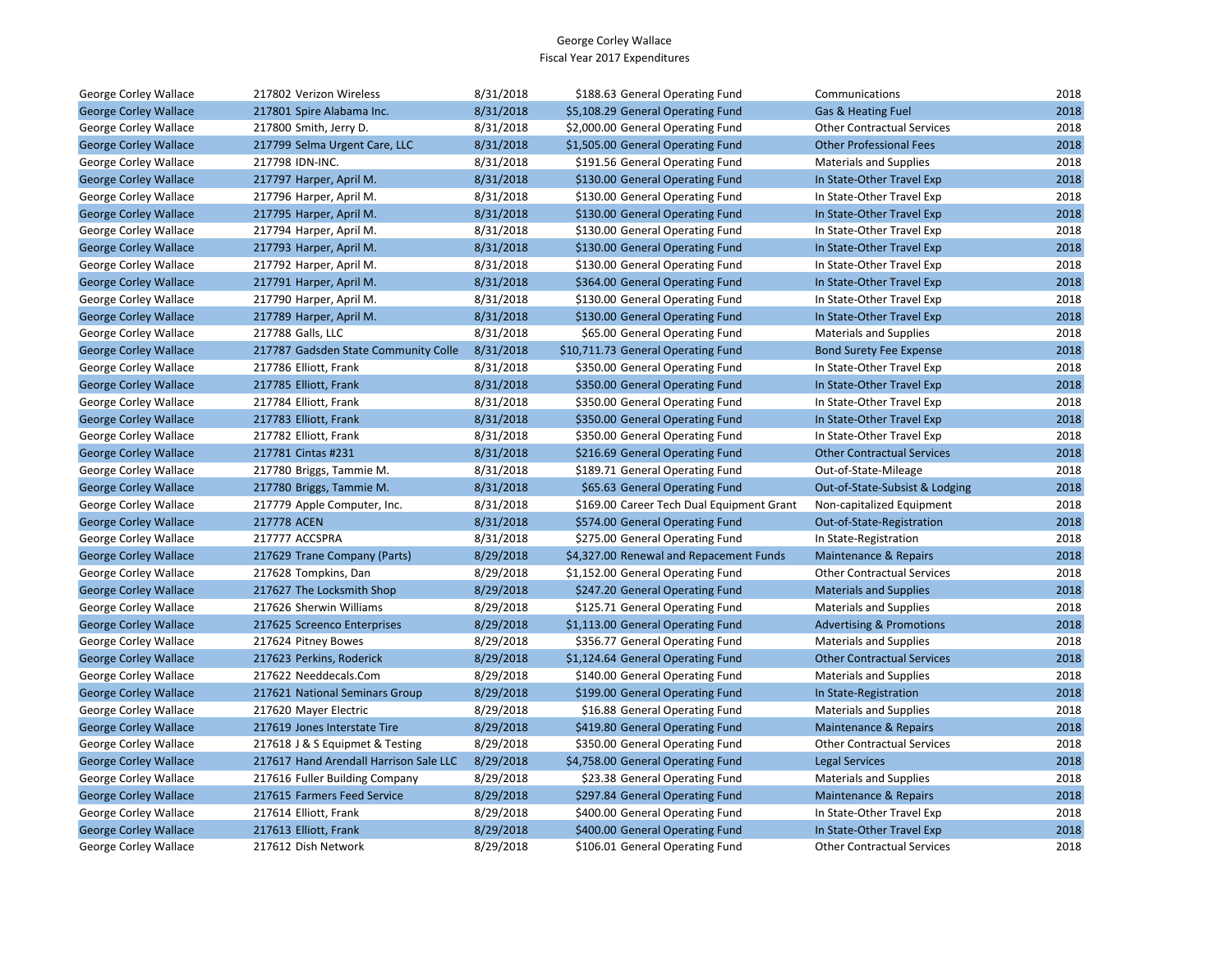| <b>George Corley Wallace</b> | 217611 Davis, Rebecca M.                | 8/29/2018 | \$94.26 General Operating Fund  | Out-of-State-Subsist & Lodging     | 2018 |
|------------------------------|-----------------------------------------|-----------|---------------------------------|------------------------------------|------|
| George Corley Wallace        | 217611 Davis, Rebecca M.                | 8/29/2018 | \$169.55 General Operating Fund | Out-of-State-Other Travel Expenses | 2018 |
| <b>George Corley Wallace</b> | 217611 Davis, Rebecca M.                | 8/29/2018 | \$56.24 General Operating Fund  | Out-of-State-Mileage               | 2018 |
| George Corley Wallace        | 217610 Cintas #231                      | 8/29/2018 | \$216.69 General Operating Fund | <b>Other Contractual Services</b>  | 2018 |
| <b>George Corley Wallace</b> | 217609 Carquest                         | 8/29/2018 | \$65.84 General Operating Fund  | <b>Materials and Supplies</b>      | 2018 |
| George Corley Wallace        | 217608 Berney Office Solutions          | 8/29/2018 | \$64.22 Talent Search 2017-2018 | Service Contracts-Equipment        | 2018 |
| <b>George Corley Wallace</b> | 217607 Anderson, Alvin                  | 8/29/2018 | \$599.04 General Operating Fund | <b>Other Contractual Services</b>  | 2018 |
| George Corley Wallace        | 217606 ACT                              | 8/29/2018 | \$84.00 General Operating Fund  | <b>Other Contractual Services</b>  | 2018 |
| <b>George Corley Wallace</b> | 900026325 Sturdivant Anthony Dewayne    | 8/28/2018 | \$499.20 PAYROLL                | <b>PAYROLL</b>                     | 2018 |
| George Corley Wallace        | 900026324 Wilson Walter O               | 8/28/2018 | \$1,386.00 PAYROLL              | PAYROLL                            | 2018 |
| <b>George Corley Wallace</b> | 900026323 Williams Norman Alana Nickole | 8/28/2018 | \$198.00 PAYROLL                | <b>PAYROLL</b>                     | 2018 |
| George Corley Wallace        | 900026322 Walton Willie J               | 8/28/2018 | \$792.00 PAYROLL                | <b>PAYROLL</b>                     | 2018 |
| <b>George Corley Wallace</b> | 900026321 Smith Marzell Lee             | 8/28/2018 | \$1,254.00 PAYROLL              | <b>PAYROLL</b>                     | 2018 |
| George Corley Wallace        | 900026320 Reese Cameron Brent           | 8/28/2018 | \$748.80 PAYROLL                | PAYROLL                            | 2018 |
| <b>George Corley Wallace</b> | 900026319 Perry Ernestine D             | 8/28/2018 | \$1,261.62 PAYROLL              | <b>PAYROLL</b>                     | 2018 |
| George Corley Wallace        | 900026318 Pearson Sharde D              | 8/28/2018 | \$890.56 PAYROLL                | <b>PAYROLL</b>                     | 2018 |
| <b>George Corley Wallace</b> | 900026317 Nettles Wesbert               | 8/28/2018 | \$574.08 PAYROLL                | <b>PAYROLL</b>                     | 2018 |
| George Corley Wallace        | 900026316 Martin James Andrew           | 8/28/2018 | \$2,090.00 PAYROLL              | PAYROLL                            | 2018 |
| <b>George Corley Wallace</b> | 900026315 Jones Edkenjunta              | 8/28/2018 | \$770.00 PAYROLL                | <b>PAYROLL</b>                     | 2018 |
| George Corley Wallace        | 900026314 Goings Michael Dewayne        | 8/28/2018 | \$1,078.00 PAYROLL              | <b>PAYROLL</b>                     | 2018 |
| <b>George Corley Wallace</b> | 900026313 Givan Broderick F             | 8/28/2018 | \$1,320.00 PAYROLL              | <b>PAYROLL</b>                     | 2018 |
| George Corley Wallace        | 900026312 Calhoun Willie                | 8/28/2018 | \$990.00 PAYROLL                | PAYROLL                            | 2018 |
| <b>George Corley Wallace</b> | 900026311 Brown Christopher B           | 8/28/2018 | \$100.00 PAYROLL                | <b>PAYROLL</b>                     | 2018 |
| George Corley Wallace        | 900026310 Blanks Ray Soloman            | 8/28/2018 | \$880.00 PAYROLL                | <b>PAYROLL</b>                     | 2018 |
| <b>George Corley Wallace</b> | 900026309 Woodson Alexus S              | 8/28/2018 | \$384.54 PAYROLL                | <b>PAYROLL</b>                     | 2018 |
| George Corley Wallace        | 900026308 Smith Miata J.                | 8/28/2018 | \$520.26 PAYROLL                | PAYROLL                            | 2018 |
| <b>George Corley Wallace</b> | 900026307 Pratt Brittany M              | 8/28/2018 | \$595.66 PAYROLL                | <b>PAYROLL</b>                     | 2018 |
| George Corley Wallace        | 900026306 Bellamy Kaffeein              | 8/28/2018 | \$520.26 PAYROLL                | PAYROLL                            | 2018 |
| <b>George Corley Wallace</b> | 900026305 McGee Kaneshia Latrease       | 8/28/2018 | \$147.03 PAYROLL                | <b>PAYROLL</b>                     | 2018 |
| George Corley Wallace        | 900026304 Hardy Lorene                  | 8/28/2018 | \$384.54 PAYROLL                | PAYROLL                            | 2018 |
| <b>George Corley Wallace</b> | 900026303 Davis Diane                   | 8/28/2018 | \$748.80 PAYROLL                | <b>PAYROLL</b>                     | 2018 |
| George Corley Wallace        | 900026302 Coleman La'Donnis Achillies   | 8/28/2018 | \$520.26 PAYROLL                | PAYROLL                            | 2018 |
| <b>George Corley Wallace</b> | 900026301 Bridges Donna Wenshelle       | 8/28/2018 | \$1,176.00 PAYROLL              | <b>PAYROLL</b>                     | 2018 |
| George Corley Wallace        | 900026300 Barley Audreyiona La'shae     | 8/28/2018 | \$625.82 PAYROLL                | PAYROLL                            | 2018 |
| <b>George Corley Wallace</b> | 900026299 Baker Jamesha Tyshan          | 8/28/2018 | \$384.54 PAYROLL                | <b>PAYROLL</b>                     | 2018 |
| George Corley Wallace        | 900026298 Acoff Mary Ruth               | 8/28/2018 | \$290.29 PAYROLL                | <b>PAYROLL</b>                     | 2018 |
| <b>George Corley Wallace</b> | 900026297 Hadaway Jessica P             | 8/28/2018 | \$505.18 PAYROLL                | <b>PAYROLL</b>                     | 2018 |
| George Corley Wallace        | 900026296 Blake Lyric Quanta            | 8/28/2018 | \$482.56 PAYROLL                | PAYROLL                            | 2018 |
| <b>George Corley Wallace</b> | 900026295 Williams Elsie B.             | 8/28/2018 | \$934.64 PAYROLL                | <b>PAYROLL</b>                     | 2018 |
| George Corley Wallace        | 900026294 Jackson Sherry Jamill         | 8/28/2018 | \$1,638.75 PAYROLL              | PAYROLL                            | 2018 |
| <b>George Corley Wallace</b> | 900026293 Mitchell Brenda G.            | 8/28/2018 | \$250.35 PAYROLL                | <b>PAYROLL</b>                     | 2018 |
| George Corley Wallace        | 900026292 Dozier Bruce Otis             | 8/28/2018 | \$200.28 PAYROLL                | PAYROLL                            | 2018 |
| <b>George Corley Wallace</b> | 900026291 Milligan Melissa Hollis       | 8/28/2018 | \$1,170.54 PAYROLL              | <b>PAYROLL</b>                     | 2018 |
| George Corley Wallace        | 900026290 Woodruff Kent H               | 8/28/2018 | \$473.79 PAYROLL                | PAYROLL                            | 2018 |
| <b>George Corley Wallace</b> | 900026289 Williams Annie Montgomery     | 8/28/2018 | \$1,714.77 PAYROLL              | <b>PAYROLL</b>                     | 2018 |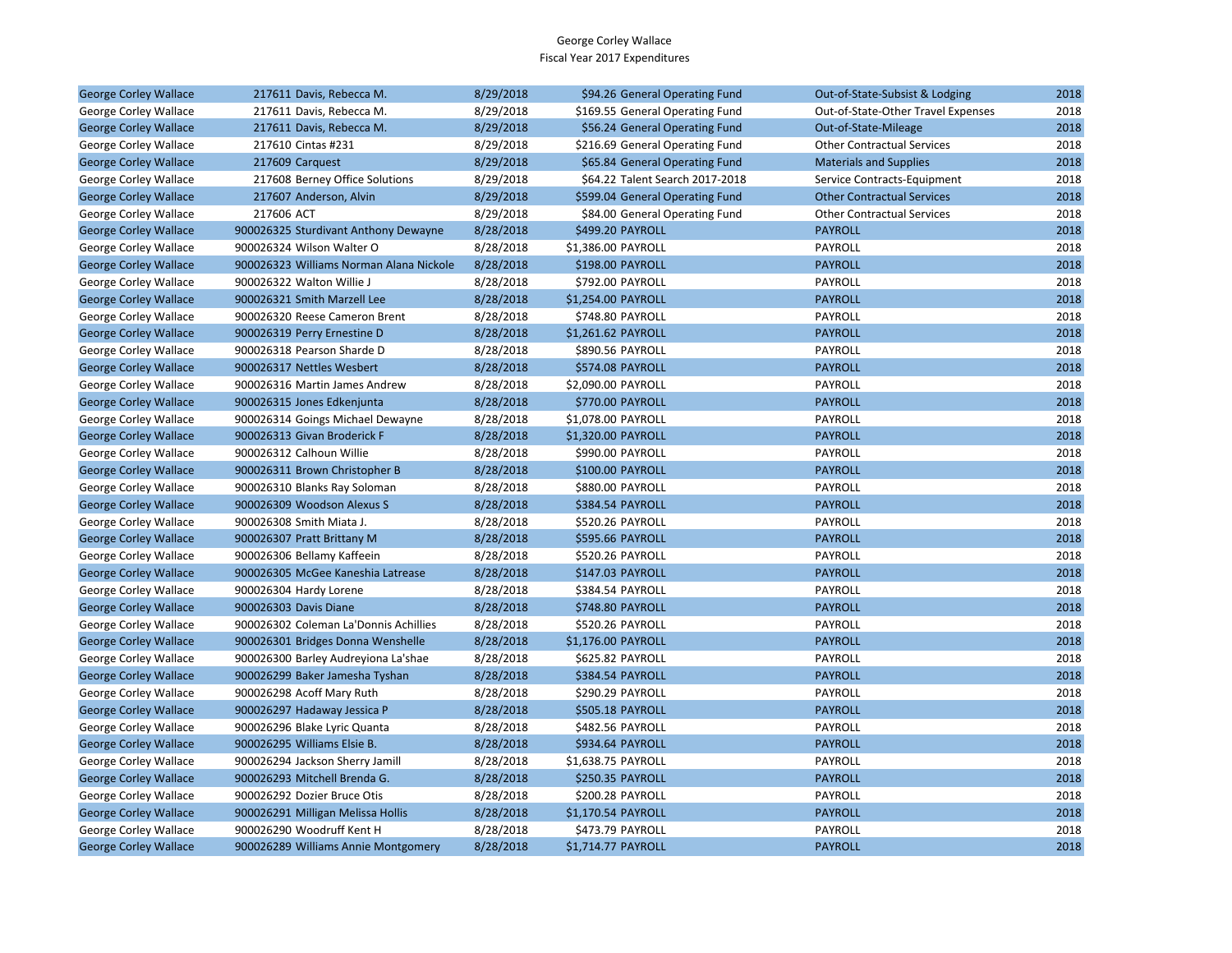| George Corley Wallace        | 900026288 Walker Mattie Mae       | 8/28/2018 | \$1,412.08 PAYROLL | <b>PAYROLL</b> | 2018 |
|------------------------------|-----------------------------------|-----------|--------------------|----------------|------|
| <b>George Corley Wallace</b> | 900026287 Thomas Latasha Bell     | 8/28/2018 | \$1,006.72 PAYROLL | <b>PAYROLL</b> | 2018 |
| George Corley Wallace        | 900026286 Morrow Queen Agee       | 8/28/2018 | \$1,012.61 PAYROLL | PAYROLL        | 2018 |
| <b>George Corley Wallace</b> | 900026285 Moore Tammy D           | 8/28/2018 | \$1,198.08 PAYROLL | <b>PAYROLL</b> | 2018 |
| George Corley Wallace        | 900026284 Marshall Annie Lee      | 8/28/2018 | \$1,077.64 PAYROLL | PAYROLL        | 2018 |
| <b>George Corley Wallace</b> | 900026283 Logan Alice G.          | 8/28/2018 | \$1,700.00 PAYROLL | <b>PAYROLL</b> | 2018 |
| George Corley Wallace        | 900026282 Lenoir Suzanne McCraw   | 8/28/2018 | \$154.77 PAYROLL   | PAYROLL        | 2018 |
| <b>George Corley Wallace</b> | 900026281 Hobbs Elois             | 8/28/2018 | \$445.92 PAYROLL   | <b>PAYROLL</b> | 2018 |
| George Corley Wallace        | 900026280 Compton Judy B          | 8/28/2018 | \$390.18 PAYROLL   | PAYROLL        | 2018 |
| <b>George Corley Wallace</b> | 900026279 Alsobrook Kay Goodwin   | 8/28/2018 | \$1,449.24 PAYROLL | <b>PAYROLL</b> | 2018 |
| George Corley Wallace        | 900026278 Gray Katoria F          | 8/28/2018 | \$343.20 PAYROLL   | PAYROLL        | 2018 |
| <b>George Corley Wallace</b> | 900026277 Davis Vera Lee          | 8/28/2018 | \$3,260.40 PAYROLL | <b>PAYROLL</b> | 2018 |
| George Corley Wallace        | 900026276 Chestnut Angelina       | 8/28/2018 | \$394.68 PAYROLL   | PAYROLL        | 2018 |
| <b>George Corley Wallace</b> | 900026275 Powell Brenda Williams  | 8/28/2018 | \$566.08 PAYROLL   | <b>PAYROLL</b> | 2018 |
| George Corley Wallace        | 900026274 Jemison Lefloris        | 8/28/2018 | \$495.32 PAYROLL   | PAYROLL        | 2018 |
| <b>George Corley Wallace</b> | 900026273 Childress Eugene James  | 8/28/2018 | \$582.40 PAYROLL   | <b>PAYROLL</b> | 2018 |
| George Corley Wallace        | 900026272 Simmons Gloria Dean     | 8/28/2018 | \$5,183.33 PAYROLL | PAYROLL        | 2018 |
| <b>George Corley Wallace</b> | 900026271 Page Melinda Ann        | 8/28/2018 | \$3,900.00 PAYROLL | <b>PAYROLL</b> | 2018 |
| George Corley Wallace        | 900026270 Pettway Charles D.      | 8/28/2018 | \$2,894.58 PAYROLL | PAYROLL        | 2018 |
| <b>George Corley Wallace</b> | 900026269 Pettway Alonzia         | 8/28/2018 | \$2,894.58 PAYROLL | <b>PAYROLL</b> | 2018 |
| George Corley Wallace        | 900026268 Heard Anthony           | 8/28/2018 | \$2,894.58 PAYROLL | PAYROLL        | 2018 |
| <b>George Corley Wallace</b> | 900026267 Harvell Robert L        | 8/28/2018 | \$2,816.83 PAYROLL | <b>PAYROLL</b> | 2018 |
| George Corley Wallace        | 900026266 Moore Timothy           | 8/28/2018 | \$3,358.58 PAYROLL | PAYROLL        | 2018 |
| <b>George Corley Wallace</b> | 900026265 Mauldin Reginald Otis   | 8/28/2018 | \$3,977.33 PAYROLL | <b>PAYROLL</b> | 2018 |
| George Corley Wallace        | 900026264 Haralson Isaiah S       | 8/28/2018 | \$2,739.67 PAYROLL | PAYROLL        | 2018 |
| <b>George Corley Wallace</b> | 900026263 Smith Tommy Lee         | 8/28/2018 | \$4,197.17 PAYROLL | <b>PAYROLL</b> | 2018 |
| George Corley Wallace        | 900026262 Austin Tampatha         | 8/28/2018 | \$2,507.17 PAYROLL | PAYROLL        | 2018 |
| <b>George Corley Wallace</b> | 900026261 Chesnut Veronica S      | 8/28/2018 | \$2,416.67 PAYROLL | <b>PAYROLL</b> | 2018 |
| George Corley Wallace        | 900026260 Vance Laura Lynn        | 8/28/2018 | \$4,287.08 PAYROLL | PAYROLL        | 2018 |
| <b>George Corley Wallace</b> | 900026259 Purdie Christy Dorran   | 8/28/2018 | \$3,822.42 PAYROLL | <b>PAYROLL</b> | 2018 |
| George Corley Wallace        | 900026258 Jackson Brittany Brooks | 8/28/2018 | \$3,048.42 PAYROLL | PAYROLL        | 2018 |
| <b>George Corley Wallace</b> | 900026257 Evans Naopi Lc          | 8/28/2018 | \$3,048.83 PAYROLL | <b>PAYROLL</b> | 2018 |
| George Corley Wallace        | 900026256 Davis Mary Lee          | 8/28/2018 | \$3,590.42 PAYROLL | PAYROLL        | 2018 |
| <b>George Corley Wallace</b> | 900026255 Bell Vickie D           | 8/28/2018 | \$2,662.00 PAYROLL | <b>PAYROLL</b> | 2018 |
| George Corley Wallace        | 900026254 Whatley Andrew Douglas  | 8/28/2018 | \$2,584.83 PAYROLL | PAYROLL        | 2018 |
| <b>George Corley Wallace</b> | 900026253 Jackson Vincent Keith   | 8/28/2018 | \$2,416.67 PAYROLL | <b>PAYROLL</b> | 2018 |
| George Corley Wallace        | 900026252 Dysart Charles J        | 8/28/2018 | \$5,633.33 PAYROLL | PAYROLL        | 2018 |
| <b>George Corley Wallace</b> | 900026251 Coleman Myron C         | 8/28/2018 | \$3,203.75 PAYROLL | <b>PAYROLL</b> | 2018 |
| George Corley Wallace        | 900026250 Berry Lee               | 8/28/2018 | \$2,594.22 PAYROLL | PAYROLL        | 2018 |
| <b>George Corley Wallace</b> | 900026249 Moultrie Eddie James    | 8/28/2018 | \$4,364.50 PAYROLL | <b>PAYROLL</b> | 2018 |
| George Corley Wallace        | 900026248 Patterson Ray Anthony   | 8/28/2018 | \$2,971.75 PAYROLL | PAYROLL        | 2018 |
| <b>George Corley Wallace</b> | 900026247 Bennett Robbyn V.       | 8/28/2018 | \$8,286.50 PAYROLL | <b>PAYROLL</b> | 2018 |
| George Corley Wallace        | 900026246 Allison Eric Preston    | 8/28/2018 | \$6,043.50 PAYROLL | PAYROLL        | 2018 |
| <b>George Corley Wallace</b> | 900026245 Adams Dorothy J         | 8/28/2018 | \$2,416.67 PAYROLL | <b>PAYROLL</b> | 2018 |
| <b>George Corley Wallace</b> | 900026244 Jackson Irma Jean       | 8/28/2018 | \$2,971.75 PAYROLL | PAYROLL        | 2018 |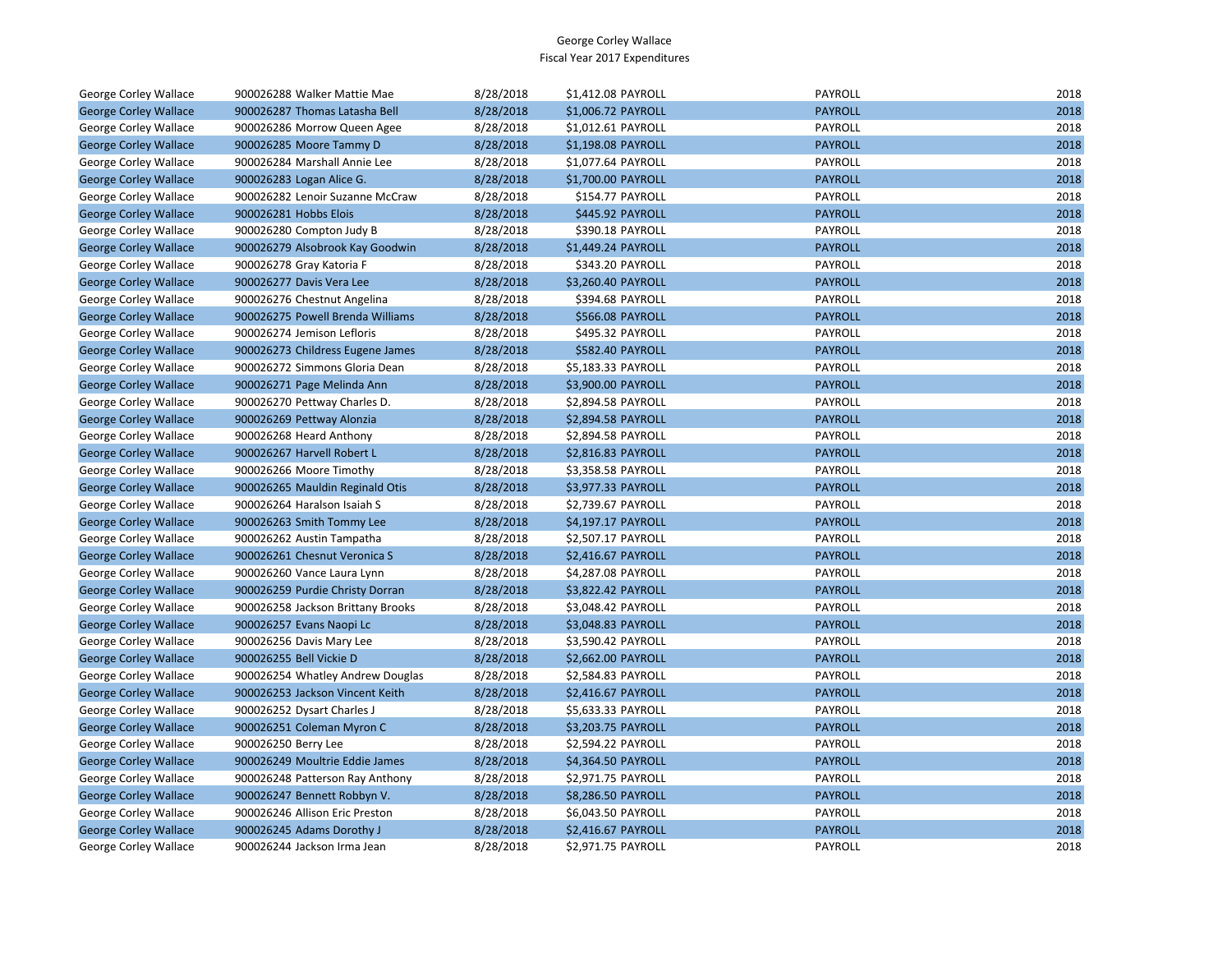| <b>George Corley Wallace</b> | 900026243 Headley Linda Fay        | 8/28/2018 | \$2,584.58 PAYROLL  | <b>PAYROLL</b> | 2018 |
|------------------------------|------------------------------------|-----------|---------------------|----------------|------|
| George Corley Wallace        | 900026242 Dosey Chantae Thomas     | 8/28/2018 | \$2,042.58 PAYROLL  | PAYROLL        | 2018 |
| <b>George Corley Wallace</b> | 900026241 Reynolds Jennifer M      | 8/28/2018 | \$3,745.00 PAYROLL  | <b>PAYROLL</b> | 2018 |
| George Corley Wallace        | 900026240 Melton Elaine Alina      | 8/28/2018 | \$2,352.33 PAYROLL  | PAYROLL        | 2018 |
| <b>George Corley Wallace</b> | 900026239 Kidd Anessa Lynn         | 8/28/2018 | \$7,616.08 PAYROLL  | <b>PAYROLL</b> | 2018 |
| George Corley Wallace        | 900026238 Deavers Lori Evelyn      | 8/28/2018 | \$2,416.67 PAYROLL  | PAYROLL        | 2018 |
| <b>George Corley Wallace</b> | 900026237 Vandiver Kewanda Thomas  | 8/28/2018 | \$3,435.58 PAYROLL  | <b>PAYROLL</b> | 2018 |
| George Corley Wallace        | 900026236 Rudolph Darlene King     | 8/28/2018 | \$2,971.00 PAYROLL  | PAYROLL        | 2018 |
| <b>George Corley Wallace</b> | 900026235 Powell William S.        | 8/28/2018 | \$2,000.23 PAYROLL  | <b>PAYROLL</b> | 2018 |
| George Corley Wallace        | 900026234 Logan Shuntelra Bernice  | 8/28/2018 | \$4,310.16 PAYROLL  | PAYROLL        | 2018 |
| <b>George Corley Wallace</b> | 900026233 Godwin Connie Estes      | 8/28/2018 | \$2,080.00 PAYROLL  | <b>PAYROLL</b> | 2018 |
| George Corley Wallace        | 900026232 Clifton Lonzy T.         | 8/28/2018 | \$6,474.00 PAYROLL  | PAYROLL        | 2018 |
| <b>George Corley Wallace</b> | 900026231 Bonner Irene G           | 8/28/2018 | \$2,416.67 PAYROLL  | <b>PAYROLL</b> | 2018 |
| George Corley Wallace        | 900026230 Hannah Marcus A.         | 8/28/2018 | \$1,241.67 PAYROLL  | PAYROLL        | 2018 |
| <b>George Corley Wallace</b> | 900026229 Turner Herman W.         | 8/28/2018 | \$1,300.00 PAYROLL  | <b>PAYROLL</b> | 2018 |
| George Corley Wallace        | 900026228 Harper April M           | 8/28/2018 | \$1,170.00 PAYROLL  | PAYROLL        | 2018 |
| <b>George Corley Wallace</b> | 900026227 Whitt Jeremiah Ledell    | 8/28/2018 | \$260.00 PAYROLL    | <b>PAYROLL</b> | 2018 |
| George Corley Wallace        | 900026226 Maxey Willie E.          | 8/28/2018 | \$433.33 PAYROLL    | PAYROLL        | 2018 |
| <b>George Corley Wallace</b> | 900026225 Evans Duane A            | 8/28/2018 | \$4,457.09 PAYROLL  | <b>PAYROLL</b> | 2018 |
| George Corley Wallace        | 900026224 Bailey Danny L           | 8/28/2018 | \$260.00 PAYROLL    | PAYROLL        | 2018 |
| <b>George Corley Wallace</b> | 900026223 Thomas Herbert Hoover    | 8/28/2018 | \$6,250.00 PAYROLL  | <b>PAYROLL</b> | 2018 |
| George Corley Wallace        | 900026222 Theiss Sheila Ann        | 8/28/2018 | \$3,653.33 PAYROLL  | PAYROLL        | 2018 |
| <b>George Corley Wallace</b> | 900026221 Motley Bettye Steele     | 8/28/2018 | \$3,726.67 PAYROLL  | <b>PAYROLL</b> | 2018 |
| George Corley Wallace        | 900026220 Moore Kathy J            | 8/28/2018 | \$5,070.00 PAYROLL  | PAYROLL        | 2018 |
| <b>George Corley Wallace</b> | 900026219 Mitchell Jessica Yvonne  | 8/28/2018 | \$2,042.83 PAYROLL  | <b>PAYROLL</b> | 2018 |
| George Corley Wallace        | 900026218 Jefferson Shelia Lawanda | 8/28/2018 | \$3,822.42 PAYROLL  | PAYROLL        | 2018 |
| <b>George Corley Wallace</b> | 900026217 Griffin Donitha J.       | 8/28/2018 | \$10,499.91 PAYROLL | <b>PAYROLL</b> | 2018 |
| George Corley Wallace        | 900026216 Gordon Rachel L          | 8/28/2018 | \$3,553.33 PAYROLL  | PAYROLL        | 2018 |
| <b>George Corley Wallace</b> | 900026215 Duck Cindy               | 8/28/2018 | \$3,206.67 PAYROLL  | <b>PAYROLL</b> | 2018 |
| George Corley Wallace        | 900026214 Curtis Valerie Pandora   | 8/28/2018 | \$2,662.00 PAYROLL  | PAYROLL        | 2018 |
| <b>George Corley Wallace</b> | 900026213 Chapman Channie Loraine  | 8/28/2018 | \$3,293.33 PAYROLL  | <b>PAYROLL</b> | 2018 |
| George Corley Wallace        | 900026212 Brown Karen E.           | 8/28/2018 | \$3,245.67 PAYROLL  | PAYROLL        | 2018 |
| <b>George Corley Wallace</b> | 900026211 Bright Jacinta Thrash    | 8/28/2018 | \$1,040.00 PAYROLL  | <b>PAYROLL</b> | 2018 |
| George Corley Wallace        | 900026210 Bowie Corey D.           | 8/28/2018 | \$4,396.08 PAYROLL  | PAYROLL        | 2018 |
| <b>George Corley Wallace</b> | 900026209 Bentley Betty J          | 8/28/2018 | \$5,070.25 PAYROLL  | <b>PAYROLL</b> | 2018 |
| George Corley Wallace        | 900026208 Abbott Brandi Nicole     | 8/28/2018 | \$2,430.00 PAYROLL  | PAYROLL        | 2018 |
| <b>George Corley Wallace</b> | 900026207 Pugh Elijah              | 8/28/2018 | \$11,007.06 PAYROLL | <b>PAYROLL</b> | 2018 |
| George Corley Wallace        | 900026206 Owens Holly Brown        | 8/28/2018 | \$6,259.67 PAYROLL  | PAYROLL        | 2018 |
| <b>George Corley Wallace</b> | 900026205 Lee Kateri M             | 8/28/2018 | \$6,692.50 PAYROLL  | <b>PAYROLL</b> | 2018 |
| George Corley Wallace        | 900026204 Baldwin Antionetta S     | 8/28/2018 | \$6,085.00 PAYROLL  | PAYROLL        | 2018 |
| <b>George Corley Wallace</b> | 900026203 Thomas Ashley C          | 8/28/2018 | \$4,602.42 PAYROLL  | <b>PAYROLL</b> | 2018 |
| George Corley Wallace        | 900026202 Rhodes Ramona Roberts    | 8/28/2018 | \$1,352.00 PAYROLL  | PAYROLL        | 2018 |
| <b>George Corley Wallace</b> | 900026201 Wright Pamela L          | 8/28/2018 | \$9,967.39 PAYROLL  | <b>PAYROLL</b> | 2018 |
| George Corley Wallace        | 900026200 Minor Sheila Mims        | 8/28/2018 | \$2,080.00 PAYROLL  | PAYROLL        | 2018 |
| <b>George Corley Wallace</b> | 900026199 Goings Ghytana Shelton   | 8/28/2018 | \$12,254.89 PAYROLL | <b>PAYROLL</b> | 2018 |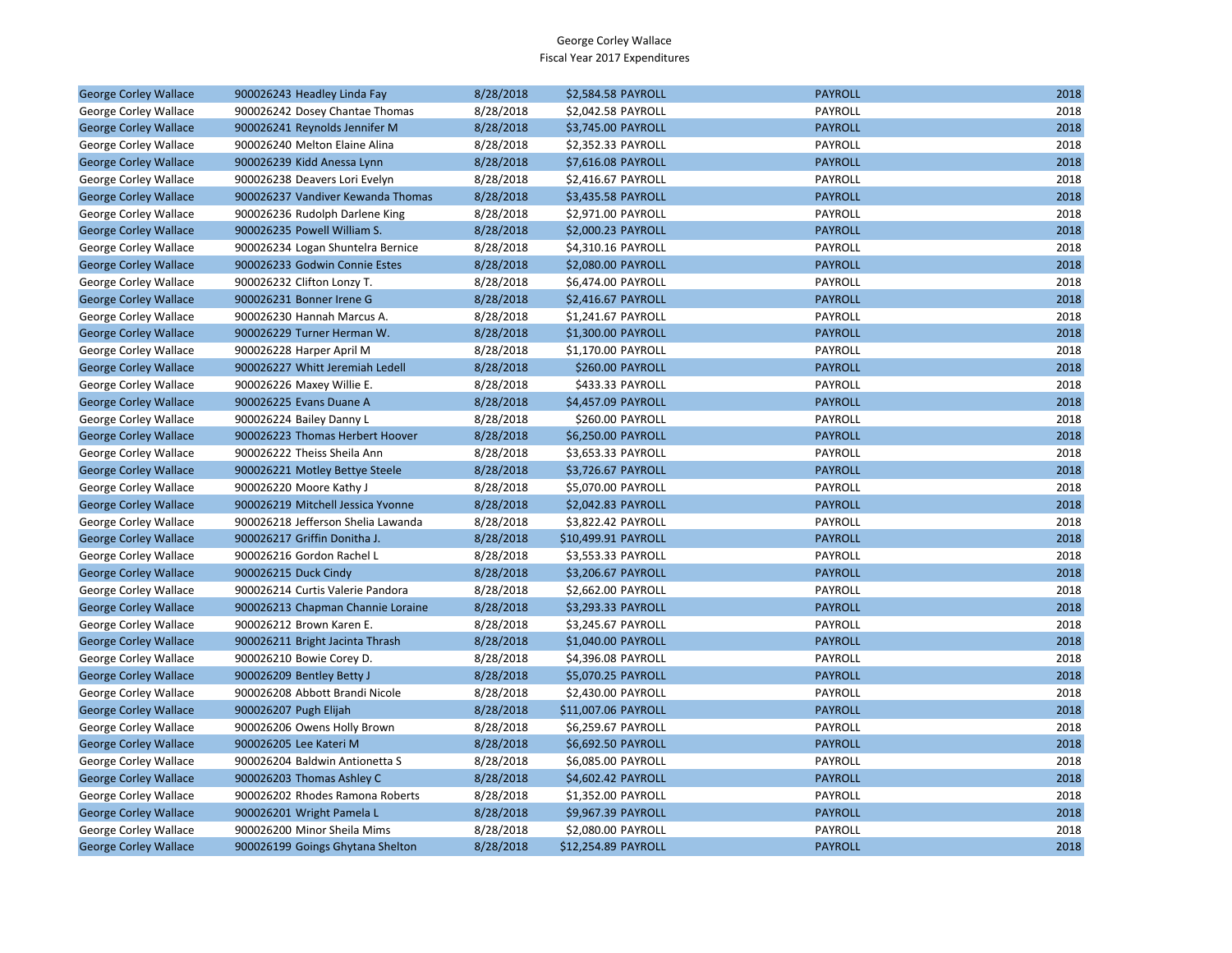| George Corley Wallace        | 900026198 Autery Nancy              | 8/28/2018 | \$9,706.14 PAYROLL  | <b>PAYROLL</b> | 2018 |
|------------------------------|-------------------------------------|-----------|---------------------|----------------|------|
| <b>George Corley Wallace</b> | 900026197 Sims Robert Nelson        | 8/28/2018 | \$8,230.94 PAYROLL  | <b>PAYROLL</b> | 2018 |
| George Corley Wallace        | 900026196 Ruffin-Johnson Letitia    | 8/28/2018 | \$1,352.00 PAYROLL  | PAYROLL        | 2018 |
| <b>George Corley Wallace</b> | 900026195 Miller Beth D             | 8/28/2018 | \$1,126.67 PAYROLL  | <b>PAYROLL</b> | 2018 |
| George Corley Wallace        | 900026194 McKnight April Calloway   | 8/28/2018 | \$1,126.67 PAYROLL  | PAYROLL        | 2018 |
| <b>George Corley Wallace</b> | 900026193 May-Webb Jenika           | 8/28/2018 | \$450.67 PAYROLL    | <b>PAYROLL</b> | 2018 |
| George Corley Wallace        | 900026192 Johnson Althelstein       | 8/28/2018 | \$450.67 PAYROLL    | PAYROLL        | 2018 |
| <b>George Corley Wallace</b> | 900026191 Thompkins Yolanda Smith   | 8/28/2018 | \$676.00 PAYROLL    | <b>PAYROLL</b> | 2018 |
| George Corley Wallace        | 900026190 Pugh Janet Cathey M.      | 8/28/2018 | \$13,849.14 PAYROLL | PAYROLL        | 2018 |
| <b>George Corley Wallace</b> | 900026189 Wood Donna H              | 8/28/2018 | \$450.67 PAYROLL    | <b>PAYROLL</b> | 2018 |
| George Corley Wallace        | 900026188 Sanders Rickdrieka Nicole | 8/28/2018 | \$450.67 PAYROLL    | PAYROLL        | 2018 |
| <b>George Corley Wallace</b> | 900026187 Stewart Jay Tyson         | 8/28/2018 | \$676.00 PAYROLL    | <b>PAYROLL</b> | 2018 |
| George Corley Wallace        | 900026186 White Tara Y              | 8/28/2018 | \$11,724.64 PAYROLL | PAYROLL        | 2018 |
| <b>George Corley Wallace</b> | 900026185 Miller Uzoma O            | 8/28/2018 | \$676.00 PAYROLL    | <b>PAYROLL</b> | 2018 |
| George Corley Wallace        | 900026184 McQueen Carroll D.        | 8/28/2018 | \$450.67 PAYROLL    | PAYROLL        | 2018 |
| <b>George Corley Wallace</b> | 900026183 Lewis George E            | 8/28/2018 | \$676.00 PAYROLL    | <b>PAYROLL</b> | 2018 |
| George Corley Wallace        | 900026182 Elliott William F.        | 8/28/2018 | \$13,222.59 PAYROLL | PAYROLL        | 2018 |
| <b>George Corley Wallace</b> | 900026181 Welch Gordon F            | 8/28/2018 | \$7,919.72 PAYROLL  | <b>PAYROLL</b> | 2018 |
| George Corley Wallace        | 900026180 Moss Johnny E             | 8/28/2018 | \$5,633.33 PAYROLL  | PAYROLL        | 2018 |
| <b>George Corley Wallace</b> | 900026179 Helms Tammy Roberts       | 8/28/2018 | \$3,048.83 PAYROLL  | <b>PAYROLL</b> | 2018 |
| George Corley Wallace        | 900026178 Williams Matilda Mae      | 8/28/2018 | \$4,832.33 PAYROLL  | PAYROLL        | 2018 |
| <b>George Corley Wallace</b> | 900026177 Tipton Wesley Steele      | 8/28/2018 | \$2,352.33 PAYROLL  | <b>PAYROLL</b> | 2018 |
| George Corley Wallace        | 900026176 Thames Jerome E           | 8/28/2018 | \$4,688.67 PAYROLL  | PAYROLL        | 2018 |
| <b>George Corley Wallace</b> | 900026175 Tarver Otis               | 8/28/2018 | \$4,545.00 PAYROLL  | <b>PAYROLL</b> | 2018 |
| George Corley Wallace        | 900026174 Rogers Jason Brooks       | 8/28/2018 | \$2,274.83 PAYROLL  | PAYROLL        | 2018 |
| <b>George Corley Wallace</b> | 900026173 Lewis Jarrin Chiron       | 8/28/2018 | \$4,258.00 PAYROLL  | <b>PAYROLL</b> | 2018 |
| George Corley Wallace        | 900026172 Kimbrough Brandon O       | 8/28/2018 | \$2,272.50 PAYROLL  | PAYROLL        | 2018 |
| <b>George Corley Wallace</b> | 900026171 Harris Douglas Lee        | 8/28/2018 | \$6,323.89 PAYROLL  | <b>PAYROLL</b> | 2018 |
| George Corley Wallace        | 900026170 Griffin Calvin            | 8/28/2018 | \$5,519.33 PAYROLL  | PAYROLL        | 2018 |
| <b>George Corley Wallace</b> | 900026169 Gaines Deshaun Derell     | 8/28/2018 | \$2,507.17 PAYROLL  | <b>PAYROLL</b> | 2018 |
| George Corley Wallace        | 900026168 Allen Kenny               | 8/28/2018 | \$9,776.58 PAYROLL  | PAYROLL        | 2018 |
| <b>George Corley Wallace</b> | 900026167 Lewis Bonita T.           | 8/28/2018 | \$3,792.00 PAYROLL  | <b>PAYROLL</b> | 2018 |
| George Corley Wallace        | 900026166 Laister Shirley J         | 8/28/2018 | \$9,776.58 PAYROLL  | PAYROLL        | 2018 |
| <b>George Corley Wallace</b> | 900026165 Stevenson Donte L         | 8/28/2018 | \$4,688.67 PAYROLL  | <b>PAYROLL</b> | 2018 |
| George Corley Wallace        | 900026164 Rogers Eric W.            | 8/28/2018 | \$4,832.33 PAYROLL  | PAYROLL        | 2018 |
| <b>George Corley Wallace</b> | 900026163 Hobbs David Wayne         | 8/28/2018 | \$9,776.58 PAYROLL  | <b>PAYROLL</b> | 2018 |
| George Corley Wallace        | 900026162 Walker Shermanita         | 8/28/2018 | \$4,605.83 PAYROLL  | PAYROLL        | 2018 |
| <b>George Corley Wallace</b> | 900026161 Thomas Hollee Myldred     | 8/28/2018 | \$5,536.58 PAYROLL  | <b>PAYROLL</b> | 2018 |
| George Corley Wallace        | 900026160 Spicer Chandra            | 8/28/2018 | \$5,615.25 PAYROLL  | PAYROLL        | 2018 |
| <b>George Corley Wallace</b> | 900026159 Snowden Lula              | 8/28/2018 | \$4,246.67 PAYROLL  | <b>PAYROLL</b> | 2018 |
| George Corley Wallace        | 900026158 Roberson Erika M          | 8/28/2018 | \$2,971.42 PAYROLL  | PAYROLL        | 2018 |
| <b>George Corley Wallace</b> | 900026157 Pullum Quanda C.          | 8/28/2018 | \$3,203.75 PAYROLL  | <b>PAYROLL</b> | 2018 |
| George Corley Wallace        | 900026156 Powe Dea Wilson           | 8/28/2018 | \$5,615.25 PAYROLL  | PAYROLL        | 2018 |
| <b>George Corley Wallace</b> | 900026155 Pettway Clarence J        | 8/28/2018 | \$6,636.33 PAYROLL  | <b>PAYROLL</b> | 2018 |
| <b>George Corley Wallace</b> | 900026154 Munford Christopher Lamar | 8/28/2018 | \$1.965.40 PAYROLL  | PAYROLL        | 2018 |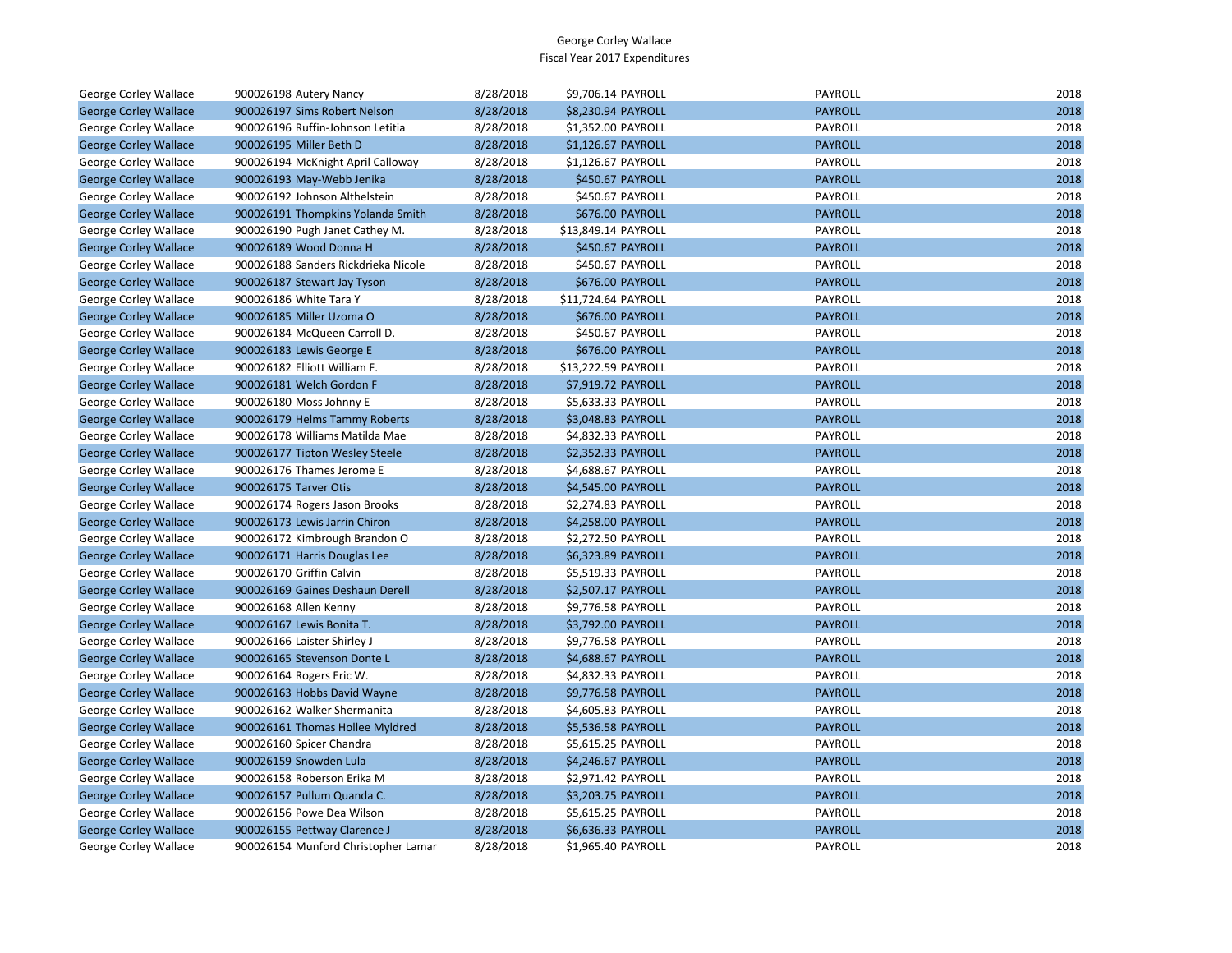| <b>George Corley Wallace</b> | 900026153 Inge Deandres G.              | 8/28/2018 | \$6,880.83 PAYROLL  | <b>PAYROLL</b> | 2018 |
|------------------------------|-----------------------------------------|-----------|---------------------|----------------|------|
| George Corley Wallace        | 900026152 Hurt Jason Robert             | 8/28/2018 | \$1,965.42 PAYROLL  | PAYROLL        | 2018 |
| <b>George Corley Wallace</b> | 900026151 Coty Mark Leonard             | 8/28/2018 | \$5,711.17 PAYROLL  | <b>PAYROLL</b> | 2018 |
| George Corley Wallace        | 900026150 Coleman Steffan               | 8/28/2018 | \$3,818.42 PAYROLL  | PAYROLL        | 2018 |
| <b>George Corley Wallace</b> | 900026149 Casby Aaron Leonard           | 8/28/2018 | \$5,341.50 PAYROLL  | <b>PAYROLL</b> | 2018 |
| George Corley Wallace        | 900026148 Bennett Jarrick B             | 8/28/2018 | \$2,507.17 PAYROLL  | PAYROLL        | 2018 |
| <b>George Corley Wallace</b> | 900026147 Allen Bertha Yvette           | 8/28/2018 | \$4,771.75 PAYROLL  | <b>PAYROLL</b> | 2018 |
| George Corley Wallace        | 900026146 Williams Andre Eros           | 8/28/2018 | \$901.33 PAYROLL    | PAYROLL        | 2018 |
| <b>George Corley Wallace</b> | 900026145 Randolph Yulonda B            | 8/28/2018 | \$9,899.75 PAYROLL  | <b>PAYROLL</b> | 2018 |
| George Corley Wallace        | 900026144 Jones Connie M.               | 8/28/2018 | \$10,936.39 PAYROLL | PAYROLL        | 2018 |
| <b>George Corley Wallace</b> | 900026143 Davis Rebecca Moore           | 8/28/2018 | \$250.00 PAYROLL    | <b>PAYROLL</b> | 2018 |
| George Corley Wallace        | 900026142 Thomas Gloria Dean            | 8/28/2018 | \$3,590.92 PAYROLL  | PAYROLL        | 2018 |
| <b>George Corley Wallace</b> | 900026141 Henderson Kerry E.            | 8/28/2018 | \$4,475.08 PAYROLL  | <b>PAYROLL</b> | 2018 |
| George Corley Wallace        | 900026140 Moore Dorothy A               | 8/28/2018 | \$1,040.00 PAYROLL  | PAYROLL        | 2018 |
| <b>George Corley Wallace</b> | 900026139 Miller Gregory Lee            | 8/28/2018 | \$10,669.39 PAYROLL | <b>PAYROLL</b> | 2018 |
| George Corley Wallace        | 900026138 King Glenn                    | 8/28/2018 | \$4,138.20 PAYROLL  | PAYROLL        | 2018 |
| <b>George Corley Wallace</b> | 900026137 Hannah Marilyn Bennett        | 8/28/2018 | \$7,479.33 PAYROLL  | <b>PAYROLL</b> | 2018 |
| George Corley Wallace        | 900026136 White Christine S             | 8/28/2018 | \$4,793.33 PAYROLL  | PAYROLL        | 2018 |
| <b>George Corley Wallace</b> | 900026135 Shannon Tracey M.             | 8/28/2018 | \$8,338.67 PAYROLL  | <b>PAYROLL</b> | 2018 |
| George Corley Wallace        | 900026134 Purdie Karol S                | 8/28/2018 | \$4,937.00 PAYROLL  | PAYROLL        | 2018 |
| <b>George Corley Wallace</b> | 900026133 Ford Sabrina D                | 8/28/2018 | \$4,937.00 PAYROLL  | <b>PAYROLL</b> | 2018 |
| George Corley Wallace        | 900026132 Martin Suzette G.             | 8/28/2018 | \$9,967.58 PAYROLL  | PAYROLL        | 2018 |
| <b>George Corley Wallace</b> | 900026131 Smith Pamela Caver            | 8/28/2018 | \$5,233.25 PAYROLL  | <b>PAYROLL</b> | 2018 |
| George Corley Wallace        | 900026130 Mixon Carter Kim Ellice       | 8/28/2018 | \$9,832.43 PAYROLL  | PAYROLL        | 2018 |
| <b>George Corley Wallace</b> | 900026129 Miller Pearlie R.             | 8/28/2018 | \$10,685.72 PAYROLL | <b>PAYROLL</b> | 2018 |
| George Corley Wallace        | 900026128 Melton Christi A.             | 8/28/2018 | \$3,993.86 PAYROLL  | PAYROLL        | 2018 |
| <b>George Corley Wallace</b> | 900026127 Lumpkin Deborah Walker        | 8/28/2018 | \$4,937.00 PAYROLL  | <b>PAYROLL</b> | 2018 |
| George Corley Wallace        | 900026126 Lee Beverly D                 | 8/28/2018 | \$1,500.00 PAYROLL  | PAYROLL        | 2018 |
| <b>George Corley Wallace</b> | 900026125 Jackson Veronica Moultrie     | 8/28/2018 | \$5,080.33 PAYROLL  | <b>PAYROLL</b> | 2018 |
| George Corley Wallace        | 900026124 Goodwin Pamela                | 8/28/2018 | \$5,511.00 PAYROLL  | PAYROLL        | 2018 |
| <b>George Corley Wallace</b> | 900026123 Dixon Colleen Roland          | 8/28/2018 | \$3,358.58 PAYROLL  | <b>PAYROLL</b> | 2018 |
| George Corley Wallace        | 900026122 Davis Sarah                   | 8/28/2018 | \$7,608.33 PAYROLL  | PAYROLL        | 2018 |
| <b>George Corley Wallace</b> | 900026121 Calhoun Webbie R.             | 8/28/2018 | \$5,224.00 PAYROLL  | <b>PAYROLL</b> | 2018 |
| George Corley Wallace        | 900026120 Spencer Rosa Chiffon          | 8/28/2018 | \$8,591.91 PAYROLL  | PAYROLL        | 2018 |
| <b>George Corley Wallace</b> | 900026119 Brown Veronica S.             | 8/28/2018 | \$8,221.50 PAYROLL  | <b>PAYROLL</b> | 2018 |
| George Corley Wallace        | 900026118 Sturdivant Maxine C           | 8/28/2018 | \$6,566.67 PAYROLL  | PAYROLL        | 2018 |
| <b>George Corley Wallace</b> | 900026117 Marshall Teresa Darnelle      | 8/28/2018 | \$2,507.17 PAYROLL  | <b>PAYROLL</b> | 2018 |
| George Corley Wallace        | 900026116 Williams Shenika Raquel       | 8/28/2018 | \$1,352.00 PAYROLL  | PAYROLL        | 2018 |
| <b>George Corley Wallace</b> | 900026115 Sanders Felicia M.            | 8/28/2018 | \$4,766.67 PAYROLL  | <b>PAYROLL</b> | 2018 |
| George Corley Wallace        | 900026114 Ford Monique Amelia           | 8/28/2018 | \$3,125.92 PAYROLL  | PAYROLL        | 2018 |
| <b>George Corley Wallace</b> | 900026113 Tapper Monica A               | 8/28/2018 | \$1,126.67 PAYROLL  | <b>PAYROLL</b> | 2018 |
| George Corley Wallace        | 900026112 Briggs Tammie Marie           | 8/28/2018 | \$7,393.74 PAYROLL  | PAYROLL        | 2018 |
| <b>George Corley Wallace</b> | 900026111 Williams Angelica Nicole      | 8/28/2018 | \$2,430.00 PAYROLL  | <b>PAYROLL</b> | 2018 |
| George Corley Wallace        | 900026110 Tubbs - Turner Jocelyn Jenell | 8/28/2018 | \$5,417.58 PAYROLL  | PAYROLL        | 2018 |
| <b>George Corley Wallace</b> | 900026109 Kennedy Regina S              | 8/28/2018 | \$5,916.83 PAYROLL  | <b>PAYROLL</b> | 2018 |
|                              |                                         |           |                     |                |      |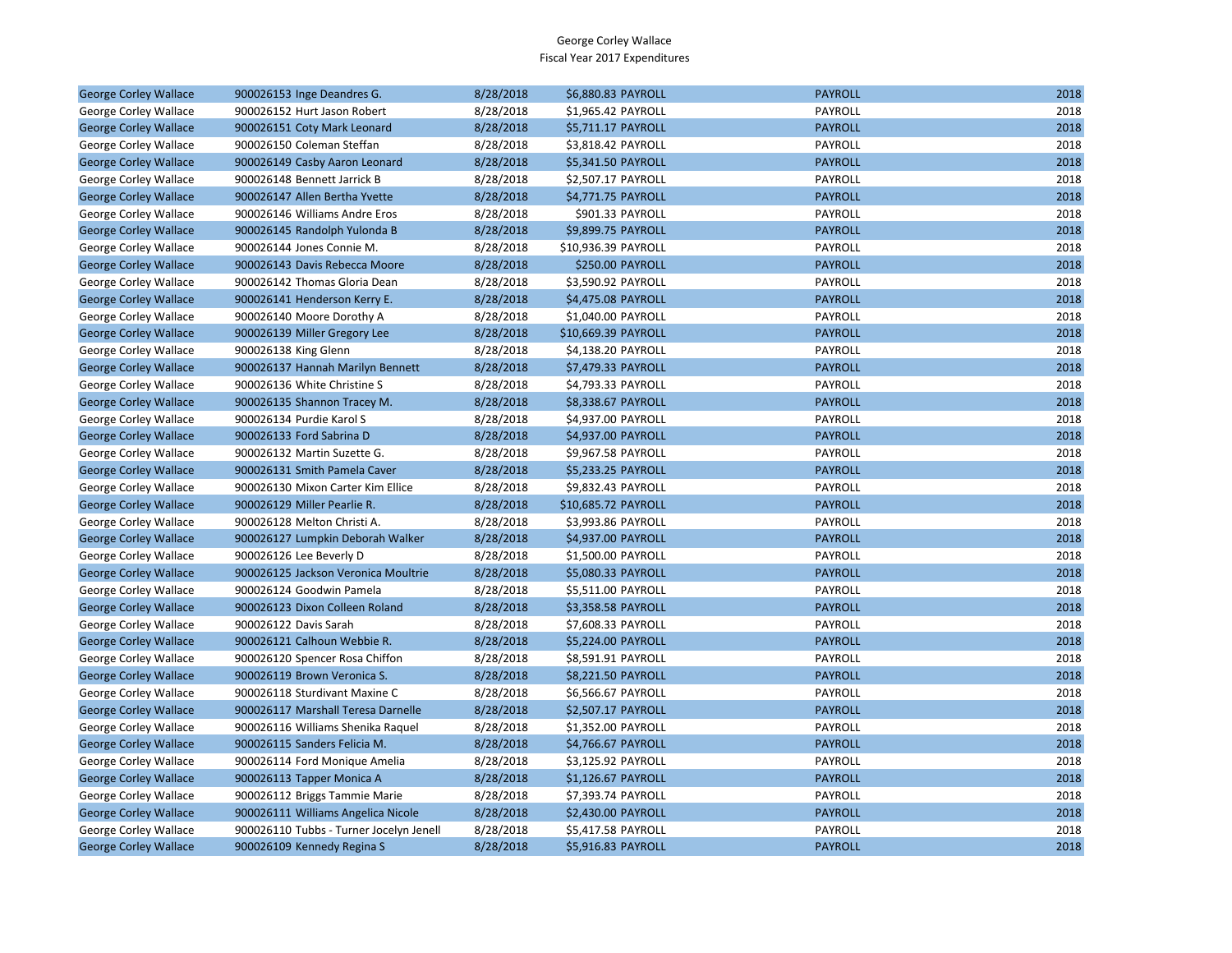| George Corley Wallace        | 900026108 Gourdine Raji            | 8/28/2018 | \$8,070.17 PAYROLL                 | PAYROLL                             | 2018 |
|------------------------------|------------------------------------|-----------|------------------------------------|-------------------------------------|------|
| <b>George Corley Wallace</b> | 900026107 Cosby Helen A            | 8/28/2018 | \$3,977.67 PAYROLL                 | <b>PAYROLL</b>                      | 2018 |
| George Corley Wallace        | 900026106 Walker Sharon D          | 8/28/2018 | \$2,662.00 PAYROLL                 | <b>PAYROLL</b>                      | 2018 |
| <b>George Corley Wallace</b> | 900026105 Carstarphen Mennie L     | 8/28/2018 | \$6,628.67 PAYROLL                 | <b>PAYROLL</b>                      | 2018 |
| George Corley Wallace        | 900026104 Blevins Pamela M         | 8/28/2018 | \$2,962.00 PAYROLL                 | PAYROLL                             | 2018 |
| <b>George Corley Wallace</b> | 900026103 Mitchell James M         | 8/28/2018 | \$16,078.09 PAYROLL                | <b>PAYROLL</b>                      | 2018 |
| George Corley Wallace        | 900026102 Glover Virginia M Reed   | 8/28/2018 | \$4,518.50 PAYROLL                 | PAYROLL                             | 2018 |
| <b>George Corley Wallace</b> | 217605 Wccs Selma Foundation       | 8/28/2018 | \$488.63 Payroll Clearing Fund     | <b>Misc Deductions Payable</b>      | 2018 |
| George Corley Wallace        | 217604 Wallace Communtiy College   | 8/28/2018 | \$81.00 Payroll Clearing Fund      | <b>Misc Deductions Payable</b>      | 2018 |
| <b>George Corley Wallace</b> | 217603 Variable Annuity Life Ins   | 8/28/2018 | \$1,750.00 Payroll Clearing Fund   | <b>Misc Deductions Payable</b>      | 2018 |
| George Corley Wallace        | 217602 Unum                        | 8/28/2018 | \$12.95 Payroll Clearing Fund      | <b>Misc Deductions Payable</b>      | 2018 |
| <b>George Corley Wallace</b> | 217601 United Way Of Selma & Dal   | 8/28/2018 | \$164.00 Payroll Clearing Fund     | <b>Misc Deductions Payable</b>      | 2018 |
| George Corley Wallace        | 217600 Teacher'S Retirement Syst   | 8/28/2018 | \$143,886.75 Payroll Clearing Fund | Alabama Teachers Retirement Payable | 2018 |
| <b>George Corley Wallace</b> | 217599 St. of AL. Child Support    | 8/28/2018 | \$671.00 Payroll Clearing Fund     | <b>Misc Deductions Payable</b>      | 2018 |
| George Corley Wallace        | 217598 Rsa-1 (Peiraf)              | 8/28/2018 | \$4,906.00 Payroll Clearing Fund   | <b>Misc Deductions Payable</b>      | 2018 |
| <b>George Corley Wallace</b> | 217597 Reding, Curtis C.           | 8/28/2018 | \$3,556.00 Payroll Clearing Fund   | <b>Misc Deductions Payable</b>      | 2018 |
| George Corley Wallace        | 217596 PEEHIP                      | 8/28/2018 | \$136,343.02 Payroll Clearing Fund | PEEHIP Payable                      | 2018 |
| <b>George Corley Wallace</b> | 217595 New York Life & Annuity     | 8/28/2018 | \$2,593.76 Payroll Clearing Fund   | <b>Misc Deductions Payable</b>      | 2018 |
| George Corley Wallace        | 217594 Liberty National Life Ins   | 8/28/2018 | \$434.37 Payroll Clearing Fund     | <b>Misc Deductions Payable</b>      | 2018 |
| <b>George Corley Wallace</b> | 217593 Great-West Retirement Ser   | 8/28/2018 | \$50.00 Payroll Clearing Fund      | <b>Misc Deductions Payable</b>      | 2018 |
| George Corley Wallace        | 217592 Family Support Registry     | 8/28/2018 | \$450.67 Payroll Clearing Fund     | <b>Misc Deductions Payable</b>      | 2018 |
| <b>George Corley Wallace</b> | 217591 Educator Benefits Corp.     | 8/28/2018 | \$652.21 Payroll Clearing Fund     | <b>Misc Deductions Payable</b>      | 2018 |
| George Corley Wallace        | 217590 District Court Of Dallas    | 8/28/2018 | \$150.00 Payroll Clearing Fund     | <b>Misc Deductions Payable</b>      | 2018 |
| <b>George Corley Wallace</b> | 217589 Colonial Life Insurance C   | 8/28/2018 | \$2,682.30 Payroll Clearing Fund   | <b>Misc Deductions Payable</b>      | 2018 |
| George Corley Wallace        | 217588 Allstate                    | 8/28/2018 | \$464.77 Payroll Clearing Fund     | <b>Misc Deductions Payable</b>      | 2018 |
| <b>George Corley Wallace</b> | 217587 Alabama Dept. Of Revenue    | 8/28/2018 | \$888.33 Payroll Clearing Fund     | <b>Misc Deductions Payable</b>      | 2018 |
| George Corley Wallace        | 217586 Aflac                       | 8/28/2018 | \$2,795.62 Payroll Clearing Fund   | <b>Misc Deductions Payable</b>      | 2018 |
| <b>George Corley Wallace</b> | 217585 SACSCOC                     | 8/27/2018 | \$3,745.00 General Operating Fund  | Out-of-State-Registration           | 2018 |
| George Corley Wallace        | 217584 Coleman, Aquinas D.         | 8/27/2018 | \$725.00 General Operating Fund    | <b>Other Contractual Services</b>   | 2018 |
| <b>George Corley Wallace</b> | 217583 CDW Government, Inc         | 8/27/2018 | \$49.30 General Operating Fund     | <b>Materials and Supplies</b>       | 2018 |
| George Corley Wallace        | 217582 Carolina Biological Supply  | 8/27/2018 | \$43.36 General Operating Fund     | <b>Materials and Supplies</b>       | 2018 |
| <b>George Corley Wallace</b> | 217581 Berney Office Solutions     | 8/27/2018 | \$202.85 General Operating Fund    | <b>Materials and Supplies</b>       | 2018 |
| George Corley Wallace        | 217580 ACT                         | 8/27/2018 | \$171.00 AE- Regular State 17-18   | <b>Materials and Supplies</b>       | 2018 |
| <b>George Corley Wallace</b> | 217580 ACT                         | 8/27/2018 | \$162.00 General Operating Fund    | <b>Other Contractual Services</b>   | 2018 |
| George Corley Wallace        | 216984 White, Tara Y.              | 8/23/2018 | \$177.65 General Operating Fund    | Out-of-State-Mileage                | 2018 |
| <b>George Corley Wallace</b> | 216984 White, Tara Y.              | 8/23/2018 | \$135.00 General Operating Fund    | Out-of-State-Other Travel Expenses  | 2018 |
| George Corley Wallace        | 216983 Water Way Distributing      | 8/23/2018 | \$52.00 General Operating Fund     | Materials and Supplies              | 2018 |
| <b>George Corley Wallace</b> | 216982 Walker, Shermanita          | 8/23/2018 | \$215.82 AMSTI 2017-2018           | In State-Mileage                    | 2018 |
| George Corley Wallace        | 216981 Wal Mart                    | 8/23/2018 | \$1,050.53 General Operating Fund  | <b>Materials and Supplies</b>       | 2018 |
| <b>George Corley Wallace</b> | 216981 Wal Mart                    | 8/23/2018 | \$787.45 AMSTI 2017-2018           | <b>Materials and Supplies</b>       | 2018 |
| George Corley Wallace        | 216981 Wal Mart                    | 8/23/2018 | \$39.88 Ready to Work 2017-2018    | <b>Materials and Supplies</b>       | 2018 |
| <b>George Corley Wallace</b> | 216981 Wal Mart                    | 8/23/2018 | \$36.98 AE-Regular Federal 17-18   | <b>Materials and Supplies</b>       | 2018 |
| George Corley Wallace        | 216980 Uline                       | 8/23/2018 | \$8,961.50 AMSTI 2017-2018         | <b>Materials and Supplies</b>       | 2018 |
| <b>George Corley Wallace</b> | 216979 U.S. Bank Equipment Finance | 8/23/2018 | \$152.60 AE- Regular State 17-18   | Rent - Equipment                    | 2018 |
| George Corley Wallace        | 216978 U.S. Bank Equipment Finance | 8/23/2018 | \$5,670.87 General Operating Fund  | <b>Operating Lease Payments</b>     | 2018 |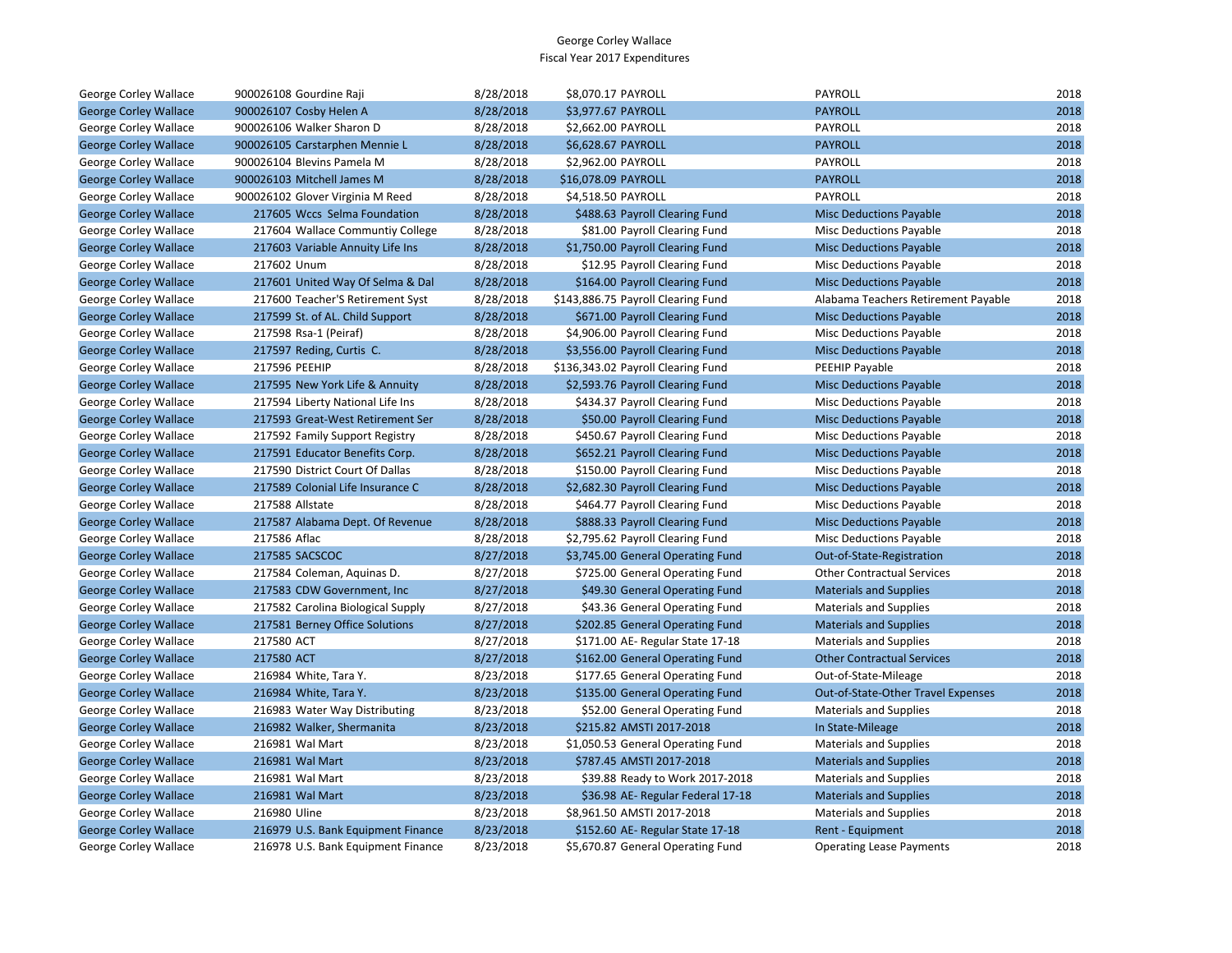| <b>George Corley Wallace</b> | 216977 Tubbs - Turner, Jocelyn J.      | 8/23/2018 | \$196.75 AMSTI 2017-2018                  | In State-Mileage                   | 2018 |
|------------------------------|----------------------------------------|-----------|-------------------------------------------|------------------------------------|------|
| George Corley Wallace        | 216976 Trane Company (Parts)           | 8/23/2018 | \$580.25 Renewal and Repacement Funds     | Maintenance & Repairs              | 2018 |
| <b>George Corley Wallace</b> | 216975 Theiss, Sheila                  | 8/23/2018 | \$60.61 Talent Search 2017-2018           | Out-of-State-Other Travel Expenses | 2018 |
| George Corley Wallace        | 216974 Teklinks, Inc.                  | 8/23/2018 | \$2,066.23 General Operating Fund         | Technology-Non Capital             | 2018 |
| <b>George Corley Wallace</b> | 216973 Strickland Companies            | 8/23/2018 | \$2,166.75 AMSTI 2017-2018                | <b>Materials and Supplies</b>      | 2018 |
| George Corley Wallace        | 216972 Spicer, Chandra                 | 8/23/2018 | \$194.84 AMSTI 2017-2018                  | In State-Mileage                   | 2018 |
| <b>George Corley Wallace</b> | 216971 Sims, Robert N.                 | 8/23/2018 | \$85.44 General Operating Fund            | In State-Mileage                   | 2018 |
| George Corley Wallace        | 216970 Sherwin Williams                | 8/23/2018 | \$36.05 General Operating Fund            | <b>Materials and Supplies</b>      | 2018 |
| <b>George Corley Wallace</b> | 216969 RegisterBlast, LLC              | 8/23/2018 | \$980.00 General Operating Fund           | <b>Technology-Non Capital</b>      | 2018 |
| George Corley Wallace        | 216968 Powe, Dea W.                    | 8/23/2018 | \$300.00 AMSTI 2017-2018                  | In State-Ovrnite Per diem          | 2018 |
| <b>George Corley Wallace</b> | 216968 Powe, Dea W.                    | 8/23/2018 | \$266.46 AMSTI 2017-2018                  | In State-Mileage                   | 2018 |
| George Corley Wallace        | 216967 Pitney Bowes                    | 8/23/2018 | \$1,020.99 General Operating Fund         | Postage                            | 2018 |
| <b>George Corley Wallace</b> | 216966 Phi Theta Kappa                 | 8/23/2018 | \$510.00 Phi Theta Kappa                  | <b>Deposit Liabilities</b>         | 2018 |
| George Corley Wallace        | 216965 Pettway, Clarence J.            | 8/23/2018 | \$135.49 AMSTI 2017-2018                  | In State-Mileage                   | 2018 |
| <b>George Corley Wallace</b> | 216964 Paxen Publishing, LLC           | 8/23/2018 | \$3,349.26 AE- Regular State 17-18        | <b>Materials and Supplies</b>      | 2018 |
| George Corley Wallace        | 216963 Office Depot                    | 8/23/2018 | \$548.60 General Operating Fund           | <b>Materials and Supplies</b>      | 2018 |
| <b>George Corley Wallace</b> | 216963 Office Depot                    | 8/23/2018 | \$700.46 Student Support Services 17-18   | <b>Materials and Supplies</b>      | 2018 |
| George Corley Wallace        | 216963 Office Depot                    | 8/23/2018 | \$982.90 AMSTI 2017-2018                  | <b>Materials and Supplies</b>      | 2018 |
| <b>George Corley Wallace</b> | 216963 Office Depot                    | 8/23/2018 | \$30.78 Talent Search 2017-2018           | <b>Materials and Supplies</b>      | 2018 |
| George Corley Wallace        | 216962 Motley, Bettye S.               | 8/23/2018 | \$54.68 Talent Search 2017-2018           | Out-of-State-Other Travel Expenses | 2018 |
| <b>George Corley Wallace</b> | 216961 MedPro Waste Disposal, LLC      | 8/23/2018 | \$140.00 General Operating Fund           | <b>Other Contractual Services</b>  | 2018 |
| George Corley Wallace        | 216960 Kentucky Educational Television | 8/23/2018 | \$434.00 AE- Regular Federal 17-18        | <b>Materials and Supplies</b>      | 2018 |
| <b>George Corley Wallace</b> | 216959 Kennedy, Regina S.              | 8/23/2018 | \$146.39 AMSTI 2017-2018                  | In State-Mileage                   | 2018 |
| George Corley Wallace        | 216959 Kennedy, Regina S.              | 8/23/2018 | \$300.00 AMSTI 2017-2018                  | In State-Ovrnite Per diem          | 2018 |
| <b>George Corley Wallace</b> | 216958 Jordan, Judy Y.                 | 8/23/2018 | \$800.00 General Operating Fund           | <b>Other Contractual Services</b>  | 2018 |
| George Corley Wallace        | 216957 Inge, Deandres G.               | 8/23/2018 | \$123.08 AMSTI 2017-2018                  | In State-Mileage                   | 2018 |
| <b>George Corley Wallace</b> | 216957 Inge, Deandres G.               | 8/23/2018 | \$170.00 AMSTI 2017-2018                  | In State-Ovrnite Per diem          | 2018 |
| George Corley Wallace        | 216956 Hunter, Otto W.                 | 8/23/2018 | \$600.00 AMSTI 2017-2018                  | <b>Other Contractual Services</b>  | 2018 |
| <b>George Corley Wallace</b> | 216955 Howard Technology               | 8/23/2018 | \$2,200.00 General Operating Fund         | <b>Technology-Non Capital</b>      | 2018 |
| George Corley Wallace        | 216954 Hesi Distribution Ctr           | 8/23/2018 | \$6,505.82 General Operating Fund         | <b>Testing Expense</b>             | 2018 |
| <b>George Corley Wallace</b> | 216953 Harper, April M.                | 8/23/2018 | \$260.00 General Operating Fund           | In State-Other Travel Exp          | 2018 |
| George Corley Wallace        | 216952 Harper, April M.                | 8/23/2018 | \$234.00 General Operating Fund           | In State-Other Travel Exp          | 2018 |
| <b>George Corley Wallace</b> | 216951 Fuller Building Company         | 8/23/2018 | \$284.06 General Operating Fund           | <b>Materials and Supplies</b>      | 2018 |
| George Corley Wallace        | 216950 Frames "N Things                | 8/23/2018 | \$43.75 General Operating Fund            | <b>Materials and Supplies</b>      | 2018 |
| <b>George Corley Wallace</b> | 216949 FedEx                           | 8/23/2018 | \$21.36 General Operating Fund            | Postage                            | 2018 |
| George Corley Wallace        | 216949 FedEx                           | 8/23/2018 | \$65.70 AMSTI 2017-2018                   | Postage                            | 2018 |
| <b>George Corley Wallace</b> | 216948 Esse                            | 8/23/2018 | \$900.00 General Operating Fund           | Service Contracts-Equipment        | 2018 |
| George Corley Wallace        | 216947 DRC/CTB                         | 8/23/2018 | \$1,614.02 AE-Regular State 17-18         | <b>Materials and Supplies</b>      | 2018 |
| <b>George Corley Wallace</b> | 216946 CTE Outdoors Inc.               | 8/23/2018 | \$136.46 General Operating Fund           | <b>Maintenance &amp; Repairs</b>   | 2018 |
| George Corley Wallace        | 216945 Coverall Of Alabama             | 8/23/2018 | \$18,170.00 General Operating Fund        | <b>Other Contractual Services</b>  | 2018 |
| <b>George Corley Wallace</b> | 216944 Coty, Mark L.                   | 8/23/2018 | \$225.25 AMSTI 2017-2018                  | In State-Mileage                   | 2018 |
| George Corley Wallace        | 216943 Copy Products Company           | 8/23/2018 | \$190.40 General Operating Fund           | <b>Materials and Supplies</b>      | 2018 |
| <b>George Corley Wallace</b> | 216942 Cintas #231                     | 8/23/2018 | \$279.29 General Operating Fund           | <b>Other Contractual Services</b>  | 2018 |
| George Corley Wallace        | 216941 CDW Government, Inc.            | 8/23/2018 | \$309.61 AMSTI 2017-2018                  | <b>Materials and Supplies</b>      | 2018 |
| <b>George Corley Wallace</b> | 216941 CDW Government. Inc.            | 8/23/2018 | \$1,235.88 Student Support Services 17-18 | Non-capitalized Equipment          | 2018 |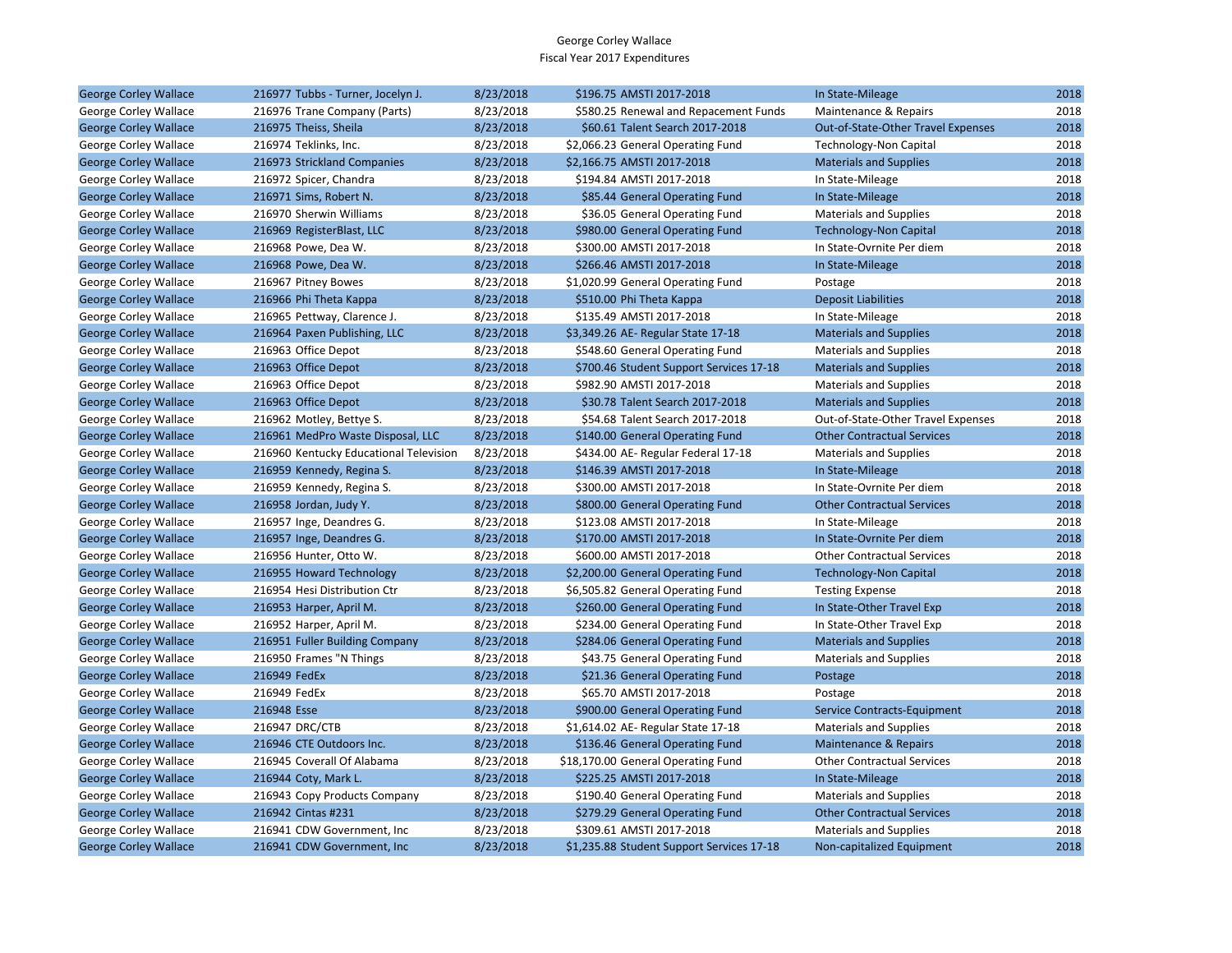| George Corley Wallace        | 216940 Casby, Aaron L.              | 8/23/2018 | \$214.19 AMSTI 2017-2018                    | In State-Mileage                    | 2018 |
|------------------------------|-------------------------------------|-----------|---------------------------------------------|-------------------------------------|------|
| <b>George Corley Wallace</b> | 216939 Carguest                     | 8/23/2018 | \$76.22 General Operating Fund              | <b>Materials and Supplies</b>       | 2018 |
| George Corley Wallace        | 216938 Carolina Biological Supply   | 8/23/2018 | \$1,505.62 AMSTI 2017-2018                  | <b>Materials and Supplies</b>       | 2018 |
| <b>George Corley Wallace</b> | 216937 Blick Art Materials          | 8/23/2018 | \$675.30 AMSTI 2017-2018                    | <b>Materials and Supplies</b>       | 2018 |
| George Corley Wallace        | 216936 Berney Office Solutions      | 8/23/2018 | \$2,907.76 General Operating Fund           | Service Contracts-Equipment         | 2018 |
| <b>George Corley Wallace</b> | 216935 Bentley, Betty J.            | 8/23/2018 | \$41.57 Talent Search 2017-2018             | Out-of-State-Other Travel Expenses  | 2018 |
| George Corley Wallace        | 216934 AT&T (Business Service)      | 8/23/2018 | \$420.38 AMSTI 2017-2018                    | Communications                      | 2018 |
| <b>George Corley Wallace</b> | 216933 AT&T (Business Service)      | 8/23/2018 | \$962.57 AMSTI 2017-2018                    | <b>Communications</b>               | 2018 |
| George Corley Wallace        | 216932 Apple Computer, Inc.         | 8/23/2018 | \$1,812.95 Career Tech Dual Equipment Grant | Non-capitalized Equipment           | 2018 |
| <b>George Corley Wallace</b> | 216931 American Library Association | 8/23/2018 | \$190.00 General Operating Fund             | <b>Memberships</b>                  | 2018 |
| George Corley Wallace        | 216930 Allen, Bertha Y.             | 8/23/2018 | \$300.00 AMSTI 2017-2018                    | In State-Ovrnite Per diem           | 2018 |
| <b>George Corley Wallace</b> | 216930 Allen, Bertha Y.             | 8/23/2018 | \$94.80 AMSTI 2017-2018                     | In State-Mileage                    | 2018 |
| George Corley Wallace        | 216929 Alabama Commission on Higher | 8/23/2018 | \$2,000.00 MSP-Tuskegee-2012                | <b>Other Contractual Services</b>   | 2018 |
| <b>George Corley Wallace</b> | 216928 4imprint                     | 8/23/2018 | \$3,390.69 General Operating Fund           | <b>Materials and Supplies</b>       | 2018 |
| George Corley Wallace        | 216927 Wex Bank                     | 8/16/2018 | \$393.37 General Operating Fund             | Gasoline & Oil-Motor Vehicle        | 2018 |
| <b>George Corley Wallace</b> | 216926 Watts Engineering Sales, INC | 8/16/2018 | \$2,920.00 Renewal and Repacement Funds     | <b>Maintenance &amp; Repairs</b>    | 2018 |
| George Corley Wallace        | 216925 Water Way Distributing       | 8/16/2018 | \$120.44 General Operating Fund             | <b>Materials and Supplies</b>       | 2018 |
| <b>George Corley Wallace</b> | 216924 Walker, Shermanita           | 8/16/2018 | \$83.00 AMSTI 2017-2018                     | In State-Mileage                    | 2018 |
| George Corley Wallace        | 216923 Tubbs - Turner, Jocelyn J.   | 8/16/2018 | \$54.50 AMSTI 2017-2018                     | In State-Mileage                    | 2018 |
| <b>George Corley Wallace</b> | 216922 Trane Company (Parts)        | 8/16/2018 | \$1,935.65 Renewal and Repacement Funds     | Maintenance & Repairs               | 2018 |
| George Corley Wallace        | 216921 Thomas, Hollee M.            | 8/16/2018 | \$76.68 AMSTI 2017-2018                     | In State-Mileage                    | 2018 |
| <b>George Corley Wallace</b> | 216920 Sturdivant, Maxine C.        | 8/16/2018 | \$233.89 General Operating Fund             | Out-of-State-Mileage                | 2018 |
| George Corley Wallace        | 216920 Sturdivant, Maxine C.        | 8/16/2018 | \$135.00 General Operating Fund             | Out-of-State-Other Travel Expenses  | 2018 |
| <b>George Corley Wallace</b> | 216920 Sturdivant, Maxine C.        | 8/16/2018 | \$59.34 General Operating Fund              | Out-of-State-Subsist & Lodging      | 2018 |
| George Corley Wallace        | 216919 Strickland Companies         | 8/16/2018 | \$1,545.28 General Operating Fund           | <b>Materials and Supplies</b>       | 2018 |
| <b>George Corley Wallace</b> | 216918 St. Of Al. Dept. Of Fin.     | 8/16/2018 | \$996.00 General Operating Fund             | <b>Communications</b>               | 2018 |
| George Corley Wallace        | 216917 Spicer, Chandra              | 8/16/2018 | \$69.76 AMSTI 2017-2018                     | In State-Mileage                    | 2018 |
| <b>George Corley Wallace</b> | 216916 Southernlinc Wireless        | 8/16/2018 | \$334.63 General Operating Fund             | Communications                      | 2018 |
| George Corley Wallace        | 216915 Southern Pipe & Supply       | 8/16/2018 | \$43.40 General Operating Fund              | <b>Materials and Supplies</b>       | 2018 |
| <b>George Corley Wallace</b> | 216914 Selma Water Works Board      | 8/16/2018 | \$2,029.59 General Operating Fund           | Water & Sewer                       | 2018 |
| George Corley Wallace        | 216913 Selma Cash & Carry           | 8/16/2018 | \$679.34 General Operating Fund             | <b>Materials and Supplies</b>       | 2018 |
| <b>George Corley Wallace</b> | 216912 Raycom Media Inc             | 8/16/2018 | \$1,500.00 General Operating Fund           | <b>Advertising &amp; Promotions</b> | 2018 |
| George Corley Wallace        | 216911 Promoversity                 | 8/16/2018 | \$1,924.25 General Operating Fund           | <b>Materials and Supplies</b>       | 2018 |
| <b>George Corley Wallace</b> | 216911 Promoversity                 | 8/16/2018 | \$356.14 Talent Search 2017-2018            | <b>Materials and Supplies</b>       | 2018 |
| George Corley Wallace        | 216911 Promoversity                 | 8/16/2018 | \$354.14 Student Support Services 17-18     | <b>Materials and Supplies</b>       | 2018 |
| <b>George Corley Wallace</b> | 216910 Pettway, Clarence J.         | 8/16/2018 | \$122.23 AMSTI 2017-2018                    | In State-Mileage                    | 2018 |
| George Corley Wallace        | 216909 PEEHIP                       | 8/16/2018 | \$1,600.00 AMSTI 2017-2018                  | Health Insurance-Institution Share  | 2018 |
| <b>George Corley Wallace</b> | 216909 PEEHIP                       | 8/16/2018 | \$3,200.00 General Operating Fund           | Health Insurance-Institution Share  | 2018 |
| George Corley Wallace        | 216908 Office Depot                 | 8/16/2018 | \$410.44 Talent Search 2017-2018            | <b>Materials and Supplies</b>       | 2018 |
| <b>George Corley Wallace</b> | 216907 New Readers Press            | 8/16/2018 | \$501.07 AE- Regular Federal 17-18          | <b>Materials and Supplies</b>       | 2018 |
| George Corley Wallace        | 216906 Liberty Disposal Inc         | 8/16/2018 | \$619.00 General Operating Fund             | <b>Other Contractual Services</b>   | 2018 |
| <b>George Corley Wallace</b> | 216905 Laister, Shirley J.          | 8/16/2018 | \$45.00 General Operating Fund              | Out-of-State-Other Travel Expenses  | 2018 |
| George Corley Wallace        | 216905 Laister, Shirley J.          | 8/16/2018 | \$52.94 General Operating Fund              | Out-of-State-Subsist & Lodging      | 2018 |
| <b>George Corley Wallace</b> | 216904 First Cahawba Bankcard       | 8/16/2018 | \$4,892.16 Student Support Services 17-18   | Out-of-State-Subsist & Lodging      | 2018 |
| George Corley Wallace        | 216904 First Cahawba Bankcard       | 8/16/2018 | \$384.08 Perkins 2017-2018                  | Out-of-State-Subsist & Lodging      | 2018 |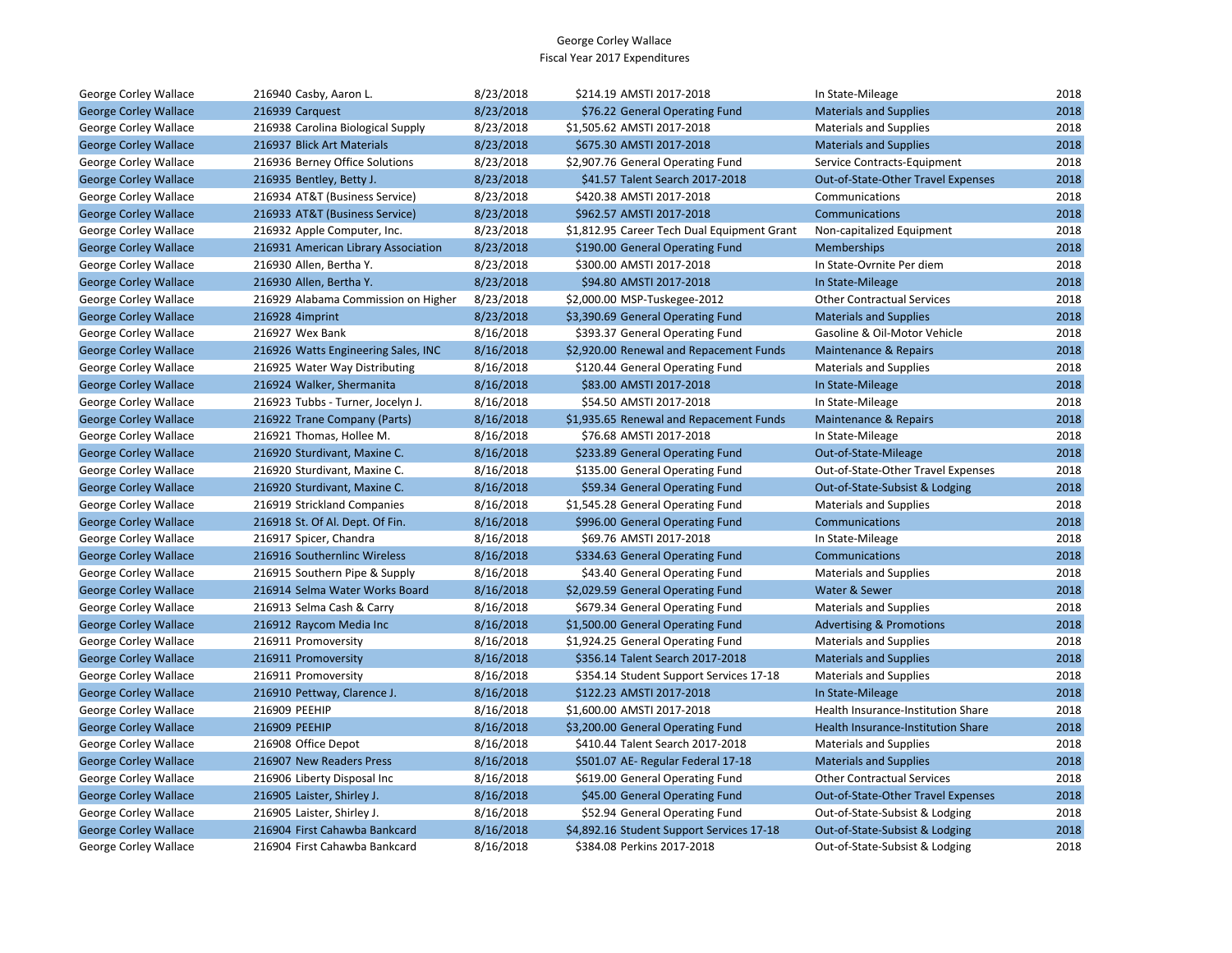| <b>George Corley Wallace</b> | 216904 First Cahawba Bankcard           | 8/16/2018 | \$300.00 General Operating Fund              | <b>Rent - Facilities</b>           | 2018 |
|------------------------------|-----------------------------------------|-----------|----------------------------------------------|------------------------------------|------|
| George Corley Wallace        | 216904 First Cahawba Bankcard           | 8/16/2018 | \$650.88 Perkins 2017-2018                   | In State-Other Travel Exp          | 2018 |
| <b>George Corley Wallace</b> | 216904 First Cahawba Bankcard           | 8/16/2018 | \$865.64 General Operating Fund              | In State-Registration              | 2018 |
| George Corley Wallace        | 216904 First Cahawba Bankcard           | 8/16/2018 | \$976.63 General Operating Fund              | <b>Materials and Supplies</b>      | 2018 |
| <b>George Corley Wallace</b> | 216904 First Cahawba Bankcard           | 8/16/2018 | \$4,485.35 General Operating Fund            | Out-of-State-Subsist & Lodging     | 2018 |
| George Corley Wallace        | 216904 First Cahawba Bankcard           | 8/16/2018 | \$1,589.77 General Operating Fund            | In State-Other Travel Exp          | 2018 |
| <b>George Corley Wallace</b> | 216904 First Cahawba Bankcard           | 8/16/2018 | \$1,297.60 Talent Search 2017-2018           | Out-of-State-Commercl Trans        | 2018 |
| George Corley Wallace        | 216903 Ellucian Company L.P.            | 8/16/2018 | \$16,521.00 General Operating Fund           | <b>Technology-Non Capital</b>      | 2018 |
| <b>George Corley Wallace</b> | 216902 Domino'S Pizza                   | 8/16/2018 | \$525.00 General Operating Fund              | <b>Materials and Supplies</b>      | 2018 |
| George Corley Wallace        | 216901 Crutcher, Howard                 | 8/16/2018 | \$8,500.00 Renewal and Repacement Funds      | Alterations                        | 2018 |
| <b>George Corley Wallace</b> | 216900 Coty, Mark L.                    | 8/16/2018 | \$62.84 AMSTI 2017-2018                      | In State-Mileage                   | 2018 |
| George Corley Wallace        | 216899 Cintas #231                      | 8/16/2018 | \$433.38 General Operating Fund              | <b>Other Contractual Services</b>  | 2018 |
| <b>George Corley Wallace</b> | 216898 Certiport                        | 8/16/2018 | \$1,551.20 Adult Education Career Pathways   | <b>Materials and Supplies</b>      | 2018 |
| George Corley Wallace        | 216897 CDW Government, Inc.             | 8/16/2018 | \$416.73 Perkins 2017-2018                   | <b>Materials and Supplies</b>      | 2018 |
| <b>George Corley Wallace</b> | 216897 CDW Government, Inc.             | 8/16/2018 | \$1,290.00 Student Support Services 16-17    | Non-capitalized Equipment          | 2018 |
| George Corley Wallace        | 216896 Casby, Aaron L.                  | 8/16/2018 | \$339.64 AMSTI 2017-2018                     | In State-Mileage                   | 2018 |
| <b>George Corley Wallace</b> | 216895 Carquest                         | 8/16/2018 | \$65.97 General Operating Fund               | <b>Materials and Supplies</b>      | 2018 |
| George Corley Wallace        | 216894 Brown, Veronica S.               | 8/16/2018 | \$390.26 General Operating Fund              | Out-of-State-Other Travel Expenses | 2018 |
| <b>George Corley Wallace</b> | 216893 Berney Office Solutions          | 8/16/2018 | \$202.85 General Operating Fund              | <b>Materials and Supplies</b>      | 2018 |
| George Corley Wallace        | 216892 Barnes & Noble College           | 8/16/2018 | \$105.95 General Operating Fund              | <b>Internal Purchases</b>          | 2018 |
| <b>George Corley Wallace</b> | 216891 Barnes & Noble College           | 8/16/2018 | \$3,843.46 Auxiliary Enterprise-Unrestricted | <b>Bookstore Payables</b>          | 2018 |
| George Corley Wallace        | 216890 Allen, Bertha Y.                 | 8/16/2018 | \$60.06 AMSTI 2017-2018                      | In State-Mileage                   | 2018 |
| <b>George Corley Wallace</b> | 216889 AirPro                           | 8/16/2018 | \$2,690.00 Renewal and Repacement Funds      | Maintenance & Repairs              | 2018 |
| George Corley Wallace        | 216888 Advanced Disposal                | 8/16/2018 | \$103.47 General Operating Fund              | <b>Other Contractual Services</b>  | 2018 |
| <b>George Corley Wallace</b> | 216887 Wilson, Shain                    | 8/9/2018  | \$170.00 General Operating Fund              | In State-Ovrnite Per diem          | 2018 |
| George Corley Wallace        | 216886 Wilson, Faye J.                  | 8/9/2018  | \$75.00 General Operating Fund               | <b>Other Professional Fees</b>     | 2018 |
| <b>George Corley Wallace</b> | 216885 U S Post Master Selma            | 8/9/2018  | \$915.00 General Operating Fund              | Postage                            | 2018 |
| George Corley Wallace        | 216884 The Solutions Team               | 8/9/2018  | \$379.00 General Operating Fund              | Technology-Non Capital             | 2018 |
| <b>George Corley Wallace</b> | 216882 Maynard, Cooper & Gale           | 8/9/2018  | \$2,193.50 General Operating Fund            | <b>Legal Services</b>              | 2018 |
| George Corley Wallace        | 216881 Instructure, Inc.                | 8/9/2018  | \$18,292.76 General Operating Fund           | Technology-Non Capital             | 2018 |
| <b>George Corley Wallace</b> | 216880 Inge, Deandres G.                | 8/9/2018  | \$128.48 AMSTI 2017-2018                     | In State-Mileage                   | 2018 |
| George Corley Wallace        | 216879 Dixon, Colleen R.                | 8/9/2018  | \$213.77 General Operating Fund              | In State-Registration              | 2018 |
| <b>George Corley Wallace</b> | 216878 Berney Office Solutions          | 8/9/2018  | \$199.03 General Operating Fund              | Service Contracts-Equipment        | 2018 |
| George Corley Wallace        | 216877 Verified Credentials A/R         | 8/9/2018  | \$17.40 General Operating Fund               | <b>Other Contractual Services</b>  | 2018 |
| <b>George Corley Wallace</b> | 216876 TruGreen                         | 8/9/2018  | \$2,665.00 General Operating Fund            | <b>Other Contractual Services</b>  | 2018 |
| George Corley Wallace        | 216875 The Home Depot                   | 8/9/2018  | \$220.77 Renewal and Repacement Funds        | Maintenance & Repairs              | 2018 |
| <b>George Corley Wallace</b> | 216874 Subway                           | 8/9/2018  | \$37.98 General Operating Fund               | <b>Materials and Supplies</b>      | 2018 |
| George Corley Wallace        | 216873 Southernlinc Wireless            | 8/9/2018  | \$42.40 General Operating Fund               | Communications                     | 2018 |
| <b>George Corley Wallace</b> | 216872 Sherwin Williams                 | 8/9/2018  | \$21.72 General Operating Fund               | <b>Materials and Supplies</b>      | 2018 |
| George Corley Wallace        | 216871 Office Depot                     | 8/9/2018  | \$54.54 General Operating Fund               | <b>Materials and Supplies</b>      | 2018 |
| <b>George Corley Wallace</b> | 216870 Lincoln Electric Cutting Systems | 8/9/2018  | \$2,890.00 General Operating Fund            | <b>Materials and Supplies</b>      | 2018 |
| George Corley Wallace        | 216869 Lewis Pest Control Inc.          | 8/9/2018  | \$60.00 General Operating Fund               | <b>Other Contractual Services</b>  | 2018 |
| <b>George Corley Wallace</b> | 216868 Hesi Distribution Ctr            | 8/9/2018  | \$5,339.88 General Operating Fund            | <b>Testing Expense</b>             | 2018 |
| George Corley Wallace        | 216867 Harrison, D. A.                  | 8/9/2018  | \$150.00 Talent Search 2017-2018             | <b>Materials and Supplies</b>      | 2018 |
| <b>George Corley Wallace</b> | 216866 Galls, LLC                       | 8/9/2018  | \$350.00 General Operating Fund              | <b>Materials and Supplies</b>      | 2018 |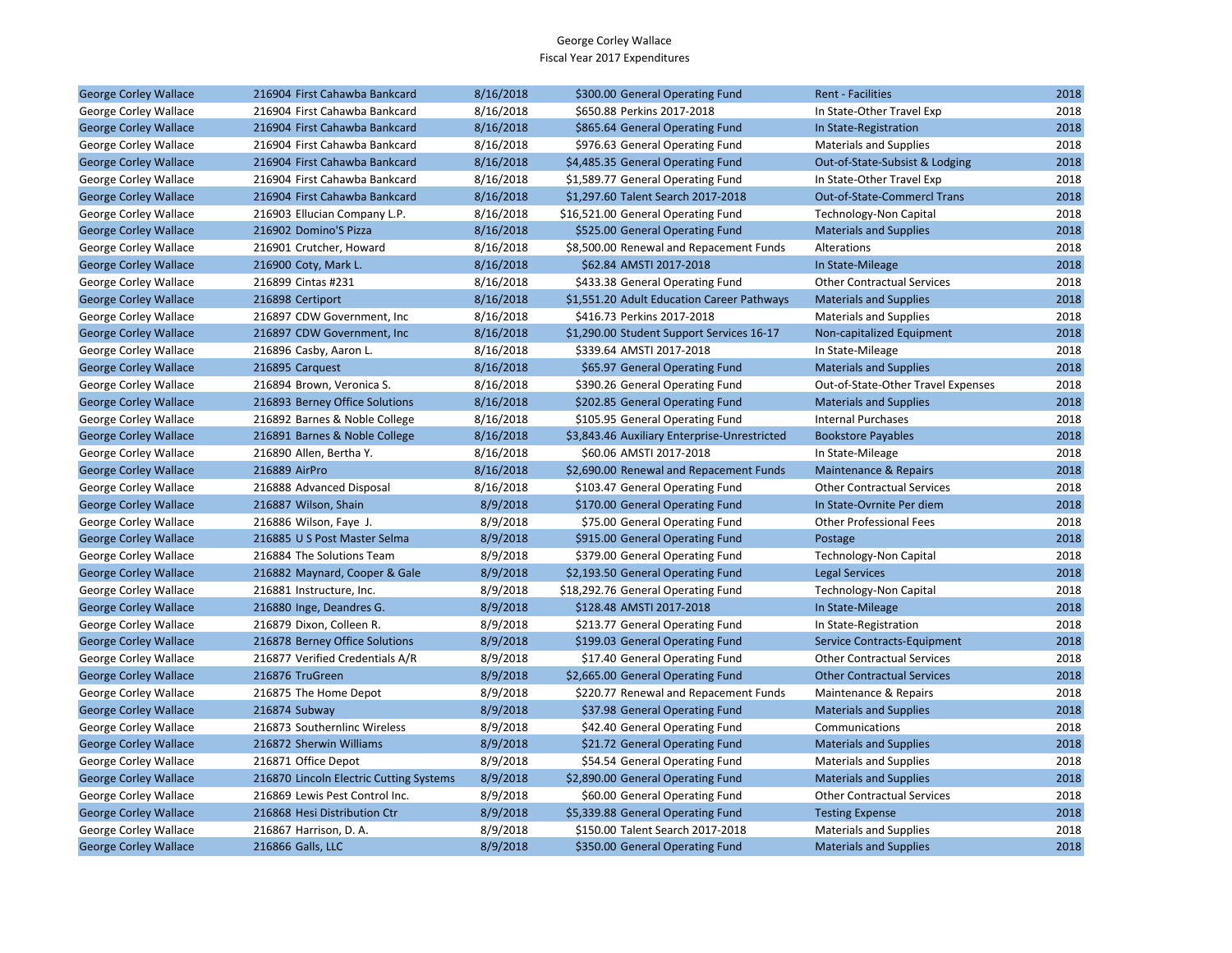| George Corley Wallace        | 216865 Fuller Building Company   | 8/9/2018 | \$67.39 General Operating Fund           | <b>Materials and Supplies</b>       | 2018 |
|------------------------------|----------------------------------|----------|------------------------------------------|-------------------------------------|------|
| <b>George Corley Wallace</b> | 216864 FedEx                     | 8/9/2018 | \$16.98 General Operating Fund           | Postage                             | 2018 |
| George Corley Wallace        | 216863 Cougar Chevron            | 8/9/2018 | \$3,807.34 General Operating Fund        | Gasoline & Oil-Motor Vehicle        | 2018 |
| <b>George Corley Wallace</b> | 216862 Central Paper Co, Inc.    | 8/9/2018 | \$1,610.45 General Operating Fund        | <b>Materials and Supplies</b>       | 2018 |
| George Corley Wallace        | 216861 Carquest                  | 8/9/2018 | \$181.34 General Operating Fund          | <b>Materials and Supplies</b>       | 2018 |
| <b>George Corley Wallace</b> | 216860 Berney Office Solutions   | 8/9/2018 | \$22.47 Talent Search 2017-2018          | Service Contracts-Equipment         | 2018 |
| George Corley Wallace        | 216859 Apple Computer, Inc.      | 8/9/2018 | \$767.00 Student Support Services 16-17  | Non-capitalized Equipment           | 2018 |
| <b>George Corley Wallace</b> | 216858 Alabama Power Company     | 8/9/2018 | \$73,923.79 General Operating Fund       | Electricity                         | 2018 |
| George Corley Wallace        | 216857 Alabama Power Company     | 8/9/2018 | \$2,133.82 General Operating Fund        | Electricity                         | 2018 |
| <b>George Corley Wallace</b> | 216856 Alabama Power Company     | 8/9/2018 | \$25.85 General Operating Fund           | Electricity                         | 2018 |
| George Corley Wallace        | 216855 Airgas South, INC.        | 8/9/2018 | \$340.25 General Operating Fund          | <b>Materials and Supplies</b>       | 2018 |
| <b>George Corley Wallace</b> | 216854 ACBSP                     | 8/9/2018 | \$2,600.00 Perkins 2017-2018             | Memberships                         | 2018 |
| George Corley Wallace        | 216841 Werle Enterprise, LLC     | 8/6/2018 | \$649.95 General Operating Fund          | <b>Materials and Supplies</b>       | 2018 |
| <b>George Corley Wallace</b> | 216840 Spire Alabama Inc.        | 8/6/2018 | \$5,156.67 General Operating Fund        | Gas & Heating Fuel                  | 2018 |
| George Corley Wallace        | 216839 Selma Cash & Carry        | 8/6/2018 | \$384.14 General Operating Fund          | <b>Materials and Supplies</b>       | 2018 |
| <b>George Corley Wallace</b> | 216838 Office Depot              | 8/6/2018 | \$131.66 General Operating Fund          | <b>Materials and Supplies</b>       | 2018 |
| George Corley Wallace        | 216837 McQuick Printing Company  | 8/6/2018 | \$3,009.00 General Operating Fund        | Printing, Reproduction & Binding    | 2018 |
| <b>George Corley Wallace</b> | 216836 Jones Interstate Tire     | 8/6/2018 | \$60.97 General Operating Fund           | Maintenance & Repairs               | 2018 |
| George Corley Wallace        | 216835 Follett Software Company  | 8/6/2018 | \$194.38 General Operating Fund          | Technology-Non Capital              | 2018 |
| <b>George Corley Wallace</b> | 216834 Crutcher, Howard          | 8/6/2018 | \$17,000.00 Renewal and Repacement Funds | Alterations                         | 2018 |
| George Corley Wallace        | 216833 Coverall Of Alabama       | 8/6/2018 | \$18,170.00 General Operating Fund       | <b>Other Contractual Services</b>   | 2018 |
| <b>George Corley Wallace</b> | 216832 Cintas #231               | 8/6/2018 | \$219.28 General Operating Fund          | <b>Other Contractual Services</b>   | 2018 |
| George Corley Wallace        | 216831 Carquest                  | 8/6/2018 | \$180.16 General Operating Fund          | <b>Materials and Supplies</b>       | 2018 |
| <b>George Corley Wallace</b> | 216830 Blue Ox Equipment         | 8/6/2018 | \$103.96 General Operating Fund          | Maintenance & Repairs               | 2018 |
| George Corley Wallace        | 216829 AT&T Alabama              | 8/6/2018 | \$59.26 General Operating Fund           | Communications                      | 2018 |
| <b>George Corley Wallace</b> | 216829 AT&T Alabama              | 8/6/2018 | \$17.29 AE State 2017-2018               | Communications                      | 2018 |
| George Corley Wallace        | 216828 Airgas South, INC.        | 8/6/2018 | \$492.00 General Operating Fund          | <b>Materials and Supplies</b>       | 2018 |
| <b>George Corley Wallace</b> | 216827 Wccs Selma Foundation     | 8/2/2018 | \$488.63 Payroll Clearing Fund           | <b>Misc Deductions Payable</b>      | 2018 |
| George Corley Wallace        | 216826 Wallace Communtiy College | 8/2/2018 | \$81.00 Payroll Clearing Fund            | Misc Deductions Payable             | 2018 |
| <b>George Corley Wallace</b> | 216825 Variable Annuity Life Ins | 8/2/2018 | \$1,750.00 Payroll Clearing Fund         | <b>Misc Deductions Payable</b>      | 2018 |
| George Corley Wallace        | 216824 Unum                      | 8/2/2018 | \$12.95 Payroll Clearing Fund            | <b>Misc Deductions Payable</b>      | 2018 |
| <b>George Corley Wallace</b> | 216823 United Way Of Selma & Dal | 8/2/2018 | \$164.00 Payroll Clearing Fund           | <b>Misc Deductions Payable</b>      | 2018 |
| George Corley Wallace        | 216822 Teacher'S Retirement Syst | 8/2/2018 | \$145,473.56 Payroll Clearing Fund       | Alabama Teachers Retirement Payable | 2018 |
| <b>George Corley Wallace</b> | 216821 St. of AL. Child Support  | 8/2/2018 | \$671.00 Payroll Clearing Fund           | <b>Misc Deductions Payable</b>      | 2018 |
| George Corley Wallace        | 216820 Rsa-1 (Peiraf)            | 8/2/2018 | \$4,906.00 Payroll Clearing Fund         | <b>Misc Deductions Payable</b>      | 2018 |
| <b>George Corley Wallace</b> | 216819 Reding, Curtis C.         | 8/2/2018 | \$3,556.00 Payroll Clearing Fund         | <b>Misc Deductions Payable</b>      | 2018 |
| George Corley Wallace        | 216818 PEEHIP                    | 8/2/2018 | \$136,343.02 Payroll Clearing Fund       | PEEHIP Payable                      | 2018 |
| <b>George Corley Wallace</b> | 216817 New York Life & Annuity   | 8/2/2018 | \$2,593.76 Payroll Clearing Fund         | <b>Misc Deductions Payable</b>      | 2018 |
| George Corley Wallace        | 216816 Liberty National Life Ins | 8/2/2018 | \$434.37 Payroll Clearing Fund           | <b>Misc Deductions Payable</b>      | 2018 |
| <b>George Corley Wallace</b> | 216815 Great-West Retirement Ser | 8/2/2018 | \$50.00 Payroll Clearing Fund            | <b>Misc Deductions Payable</b>      | 2018 |
| George Corley Wallace        | 216814 Family Support Registry   | 8/2/2018 | \$450.67 Payroll Clearing Fund           | Misc Deductions Payable             | 2018 |
| <b>George Corley Wallace</b> | 216813 Educator Benefits Corp.   | 8/2/2018 | \$652.21 Payroll Clearing Fund           | <b>Misc Deductions Payable</b>      | 2018 |
| George Corley Wallace        | 216812 District Court Of Dallas  | 8/2/2018 | \$487.03 Payroll Clearing Fund           | Misc Deductions Payable             | 2018 |
| <b>George Corley Wallace</b> | 216811 Colonial Life Insurance C | 8/2/2018 | \$2,682.30 Payroll Clearing Fund         | <b>Misc Deductions Payable</b>      | 2018 |
| George Corley Wallace        | 216810 Allstate                  | 8/2/2018 | \$464.77 Payroll Clearing Fund           | <b>Misc Deductions Payable</b>      | 2018 |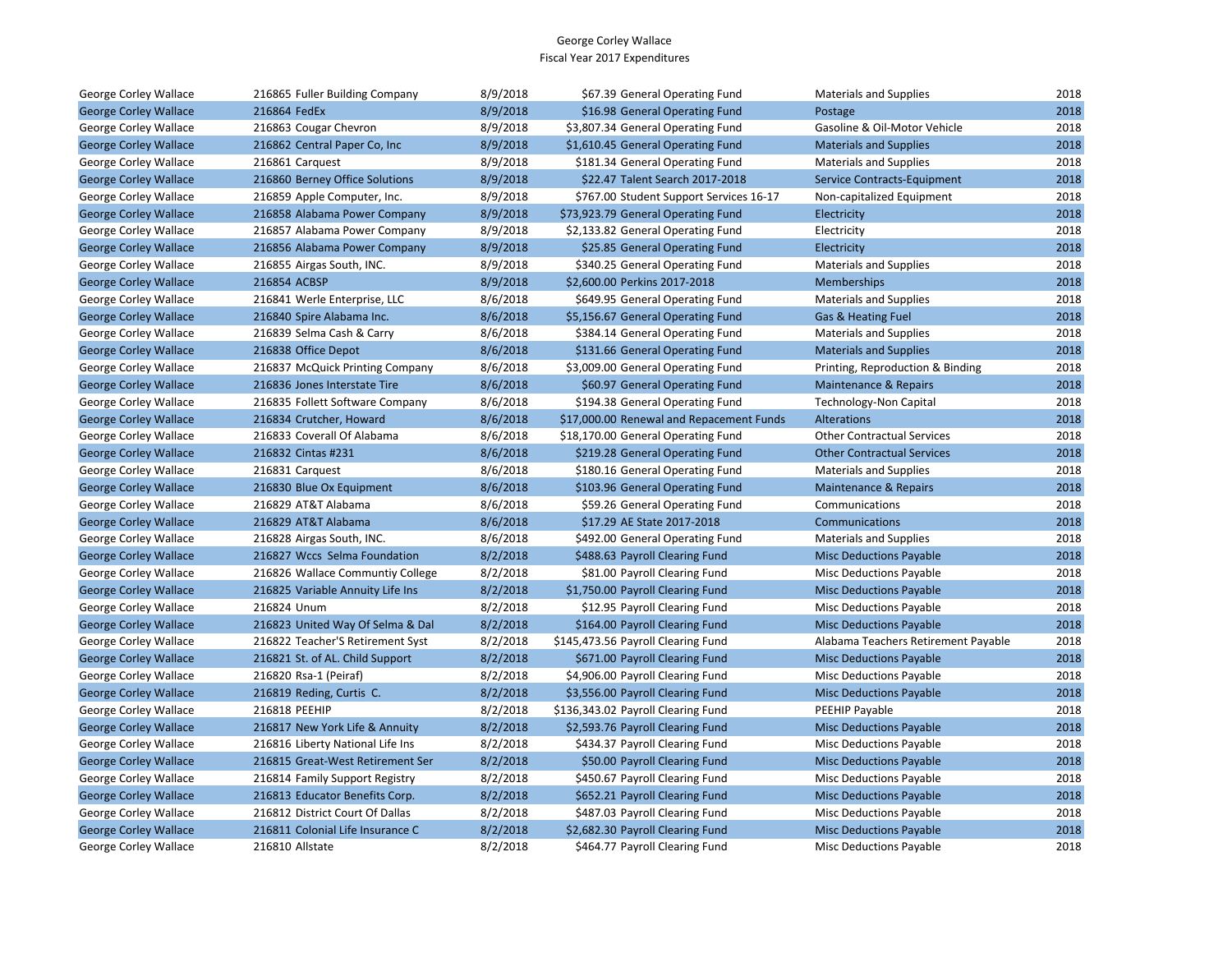| <b>George Corley Wallace</b> | 216809 Alabama Dept. Of Revenue         | 8/2/2018 | \$891.15 Payroll Clearing Fund                 | <b>Misc Deductions Payable</b>    | 2018 |
|------------------------------|-----------------------------------------|----------|------------------------------------------------|-----------------------------------|------|
| George Corley Wallace        | 216808 Aflac                            | 8/2/2018 | \$2,760.52 Payroll Clearing Fund               | <b>Misc Deductions Payable</b>    | 2018 |
| <b>George Corley Wallace</b> | 216807 White, Christine S.              | 8/2/2018 | \$144.00 Payroll Clearing Fund                 | PEEHIP Payable                    | 2018 |
| George Corley Wallace        | 216806 WCCS                             | 8/2/2018 | \$134,550.00 Career Tech Dual Enrollment 17-18 | Scholarships                      | 2018 |
| <b>George Corley Wallace</b> | 216806 WCCS                             | 8/2/2018 | \$12,360.25 Career Tech Dual Enrollment 17-18  | <b>Materials and Supplies</b>     | 2018 |
| George Corley Wallace        | 216805 Water Way Distributing           | 8/2/2018 | \$12.00 General Operating Fund                 | <b>Materials and Supplies</b>     | 2018 |
| <b>George Corley Wallace</b> | 216804 Verizon Wireless                 | 8/2/2018 | \$240.06 General Operating Fund                | Communications                    | 2018 |
| George Corley Wallace        | 216804 Verizon Wireless                 | 8/2/2018 | \$560.14 AMSTI 2017-2018                       | Communications                    | 2018 |
| <b>George Corley Wallace</b> | 216803 Underwood, Pamela                | 8/2/2018 | \$800.00 General Operating Fund                | <b>Other Contractual Services</b> | 2018 |
| George Corley Wallace        | 216802 U S Post Master Selma            | 8/2/2018 | \$62.00 General Operating Fund                 | <b>Materials and Supplies</b>     | 2018 |
| <b>George Corley Wallace</b> | 216801 T & R Tours Inc.                 | 8/2/2018 | \$3,975.00 Student Support Services 17-18      | <b>Other Contractual Services</b> | 2018 |
| George Corley Wallace        | 216800 Steward Properties LLC           | 8/2/2018 | \$6,998.00 AMSTI 2017-2018                     | Rent - Facilities                 | 2018 |
| <b>George Corley Wallace</b> | 216799 Spire Alabama Inc.               | 8/2/2018 | \$48.25 General Operating Fund                 | Gas & Heating Fuel                | 2018 |
| George Corley Wallace        | 216798 Southern Pipe & Supply           | 8/2/2018 | \$18.63 General Operating Fund                 | <b>Materials and Supplies</b>     | 2018 |
| <b>George Corley Wallace</b> | 216797 Simplify Compliance LLC          | 8/2/2018 | \$536.99 General Operating Fund                | Subscriptions                     | 2018 |
| George Corley Wallace        | 216796 Sears Commercial One             | 8/2/2018 | \$259.98 General Operating Fund                | Non-capitalized Equipment         | 2018 |
| <b>George Corley Wallace</b> | 216795 Sally Beauty Supply              | 8/2/2018 | \$485.29 General Operating Fund                | <b>Purchases for Re-Sale</b>      | 2018 |
| George Corley Wallace        | 216794 Rountree Electric Supply         | 8/2/2018 | \$431.31 General Operating Fund                | <b>Materials and Supplies</b>     | 2018 |
| <b>George Corley Wallace</b> | 216793 Powe, Dea W.                     | 8/2/2018 | \$177.51 AMSTI 2017-2018                       | In State-Mileage                  | 2018 |
| George Corley Wallace        | 216793 Powe, Dea W.                     | 8/2/2018 | \$500.00 AMSTI 2017-2018                       | In State-Ovrnite Per diem         | 2018 |
| <b>George Corley Wallace</b> | 216792 Pitney Bowes                     | 8/2/2018 | \$295.00 General Operating Fund                | <b>Materials and Supplies</b>     | 2018 |
| George Corley Wallace        | 216791 Pettway, Clarence J.             | 8/2/2018 | \$44.36 AMSTI 2017-2018                        | In State-Mileage                  | 2018 |
| <b>George Corley Wallace</b> | 216790 On-Site Drug Collections         | 8/2/2018 | \$266.00 General Operating Fund                | <b>Testing Expense</b>            | 2018 |
| George Corley Wallace        | 216789 Office Depot                     | 8/2/2018 | \$383.59 General Operating Fund                | <b>Materials and Supplies</b>     | 2018 |
| <b>George Corley Wallace</b> | 216788 Neely Charter Service, LLC       | 8/2/2018 | \$1,400.00 General Operating Fund              | In State-Other Travel Exp         | 2018 |
| George Corley Wallace        | 216787 Motley, Bettye S.                | 8/2/2018 | \$50.00 Payroll Clearing Fund                  | PEEHIP Payable                    | 2018 |
| <b>George Corley Wallace</b> | 216786 Marshall, Teresa D.              | 8/2/2018 | \$64.17 Student Support Services 17-18         | Out-of-State-Subsist & Lodging    | 2018 |
| George Corley Wallace        | 216785 Manufacturing Skill Standards Co | 8/2/2018 | \$1,030.00 General Operating Fund              | <b>Other Contractual Services</b> | 2018 |
| <b>George Corley Wallace</b> | 216785 Manufacturing Skill Standards Co | 8/2/2018 | \$520.00 MSSC Certification Grant              | Scholarships                      | 2018 |
| George Corley Wallace        | 216785 Manufacturing Skill Standards Co | 8/2/2018 | \$1,030.00 General Operating Fund              | <b>Materials and Supplies</b>     | 2018 |
| <b>George Corley Wallace</b> | 216784 LRP Publication, Inc.            | 8/2/2018 | \$398.50 General Operating Fund                | <b>Subscriptions</b>              | 2018 |
| George Corley Wallace        | 216783 Jackson, Teresa A.               | 8/2/2018 | \$285.00 General Operating Fund                | <b>Other Contractual Services</b> | 2018 |
| <b>George Corley Wallace</b> | 216782 Jackson, Brandy R.               | 8/2/2018 | \$375.00 General Operating Fund                | <b>Other Contractual Services</b> | 2018 |
| George Corley Wallace        | 216781 Inge, Deandres G.                | 8/2/2018 | \$232.61 AMSTI 2017-2018                       | In State-Mileage                  | 2018 |
| <b>George Corley Wallace</b> | 216780 IHS Services Inc.                | 8/2/2018 | \$1,202.50 Renewal and Repacement Funds        | <b>Maintenance &amp; Repairs</b>  | 2018 |
| George Corley Wallace        | 216779 Hicks, Mary E.                   | 8/2/2018 | \$375.00 General Operating Fund                | <b>Other Contractual Services</b> | 2018 |
| <b>George Corley Wallace</b> | 216778 Hesi Distribution Ctr            | 8/2/2018 | \$9,856.88 General Operating Fund              | <b>Testing Expense</b>            | 2018 |
| George Corley Wallace        | 216777 Harrell's Refrigeration Service  | 8/2/2018 | \$228.00 General Operating Fund                | Maintenance & Repairs             | 2018 |
| <b>George Corley Wallace</b> | 216776 Gourdine, Raji                   | 8/2/2018 | \$206.00 Perkins 2017-2018                     | In State-Mileage                  | 2018 |
| George Corley Wallace        | 216776 Gourdine, Raji                   | 8/2/2018 | \$438.00 Perkins 2017-2018                     | In State-Other Travel Exp         | 2018 |
| <b>George Corley Wallace</b> | 216775 Gordon, Rachel L.                | 8/2/2018 | \$32.32 Student Support Services 17-18         | Out-of-State-Subsist & Lodging    | 2018 |
| George Corley Wallace        | 216774 Dish Network                     | 8/2/2018 | \$106.01 General Operating Fund                | <b>Other Contractual Services</b> | 2018 |
| <b>George Corley Wallace</b> | 216773 Cougar Chevron                   | 8/2/2018 | \$605.85 General Operating Fund                | Gasoline & Oil-Motor Vehicle      | 2018 |
| George Corley Wallace        | 216772 Copy Products Company            | 8/2/2018 | \$1,057.75 AMSTI 2017-2018                     | Service Contracts-Equipment       | 2018 |
| <b>George Corley Wallace</b> | 216771 Continental Research             | 8/2/2018 | \$1,315.99 General Operating Fund              | <b>Materials and Supplies</b>     | 2018 |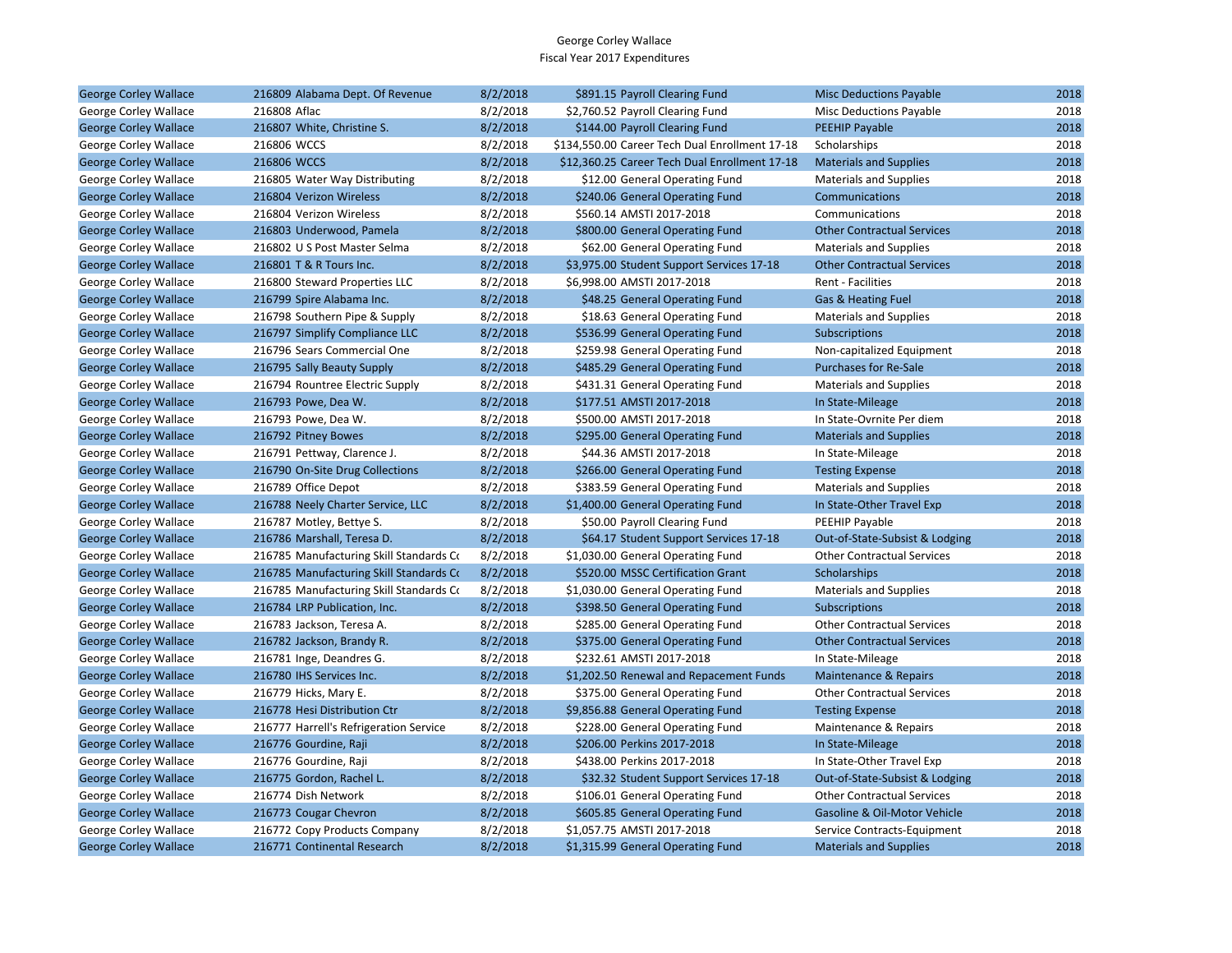| George Corley Wallace        | 216770 Chapman, Channie L.              | 8/2/2018  | \$55.10 Student Support Services 16-17    | Out-of-State-Subsist & Lodging    | 2018 |
|------------------------------|-----------------------------------------|-----------|-------------------------------------------|-----------------------------------|------|
| <b>George Corley Wallace</b> | 216769 CDW Government, Inc.             | 8/2/2018  | \$13,321.57 General Operating Fund        | <b>Technology-Non Capital</b>     | 2018 |
| George Corley Wallace        | 216769 CDW Government, Inc.             | 8/2/2018  | \$2,838.08 Student Support Services 16-17 | Non-capitalized Equipment         | 2018 |
| <b>George Corley Wallace</b> | 216768 Brown, Karen E.                  | 8/2/2018  | \$65.24 Student Support Services 17-18    | Out-of-State-Subsist & Lodging    | 2018 |
| George Corley Wallace        | 216767 Berney Office Solutions          | 8/2/2018  | \$55.85 General Operating Fund            | <b>Materials and Supplies</b>     | 2018 |
| <b>George Corley Wallace</b> | 216766 Barnes & Noble College           | 8/2/2018  | \$1.58 General Operating Fund             | <b>Internal Purchases</b>         | 2018 |
| George Corley Wallace        | 216765 Barnes & Noble College           | 8/2/2018  | \$38.46 General Operating Fund            | <b>Internal Purchases</b>         | 2018 |
| <b>George Corley Wallace</b> | 216764 Barnes & Noble College           | 8/2/2018  | \$399.60 General Operating Fund           | <b>Internal Purchases</b>         | 2018 |
| George Corley Wallace        | 216763 Alabama Community College Sys    | 8/2/2018  | \$300.00 General Operating Fund           | Memberships                       | 2018 |
| <b>George Corley Wallace</b> | 216762 AirPro                           | 8/2/2018  | \$1,740.00 Renewal and Repacement Funds   | Maintenance & Repairs             | 2018 |
| George Corley Wallace        | 900026032 Davis Mary Lee                | 7/31/2018 | \$2,606.48 PAYROLL                        | PAYROLL                           | 2018 |
| <b>George Corley Wallace</b> | 527821 Davis Mary Lee                   | 7/31/2018 | \$2,606.48 PAYROLL                        | <b>PAYROLL</b>                    | 2018 |
| George Corley Wallace        | 216761 Werle Enterprise, LLC            | 7/27/2018 | \$277.83 General Operating Fund           | <b>Materials and Supplies</b>     | 2018 |
| <b>George Corley Wallace</b> | 216760 Wal Mart                         | 7/27/2018 | \$149.16 Career Tech Dual Equipment Grant | <b>Materials and Supplies</b>     | 2018 |
| George Corley Wallace        | 216760 Wal Mart                         | 7/27/2018 | \$264.36 Talent Search 2017-2018          | <b>Materials and Supplies</b>     | 2018 |
| <b>George Corley Wallace</b> | 216759 U.S. Bank Equipment Finance      | 7/27/2018 | \$152.60 AE State 2017-2018               | Communications                    | 2018 |
| George Corley Wallace        | 216758 U.S. Bank Equipment Finance      | 7/27/2018 | \$5,477.87 General Operating Fund         | <b>Operating Lease Payments</b>   | 2018 |
| <b>George Corley Wallace</b> | 216757 Trane Company (Parts)            | 7/27/2018 | \$629.80 Renewal and Repacement Funds     | Maintenance & Repairs             | 2018 |
| George Corley Wallace        | 216756 Teklinks, Inc.                   | 7/27/2018 | \$10,981.52 General Operating Fund        | Technology-Non Capital            | 2018 |
| <b>George Corley Wallace</b> | 216755 Southern Pipe & Supply           | 7/27/2018 | \$4.85 General Operating Fund             | <b>Materials and Supplies</b>     | 2018 |
| George Corley Wallace        | 216754 Sherwin Williams                 | 7/27/2018 | \$157.85 General Operating Fund           | <b>Materials and Supplies</b>     | 2018 |
| <b>George Corley Wallace</b> | 216753 Selma Trophy Company             | 7/27/2018 | \$30.00 General Operating Fund            | <b>Materials and Supplies</b>     | 2018 |
| George Corley Wallace        | 216752 Office Depot                     | 7/27/2018 | \$855.97 General Operating Fund           | <b>Materials and Supplies</b>     | 2018 |
| <b>George Corley Wallace</b> | 216751 New Readers Press                | 7/27/2018 | \$222.00 General Operating Fund           | <b>Materials and Supplies</b>     | 2018 |
| George Corley Wallace        | 216750 Instructure, Inc.                | 7/27/2018 | \$25,925.00 General Operating Fund        | Technology-Non Capital            | 2018 |
| <b>George Corley Wallace</b> | 216749 Gourdine, Raji                   | 7/27/2018 | \$141.70 Perkins 2017-2018                | In State-Mileage                  | 2018 |
| George Corley Wallace        | 216748 Fuller Building Company          | 7/27/2018 | \$50.93 General Operating Fund            | <b>Materials and Supplies</b>     | 2018 |
| <b>George Corley Wallace</b> | 216747 Ellucian Company L.P.            | 7/27/2018 | \$16,521.00 General Operating Fund        | <b>Technology-Non Capital</b>     | 2018 |
| George Corley Wallace        | 216746 Cintas #231                      | 7/27/2018 | \$216.69 General Operating Fund           | <b>Other Contractual Services</b> | 2018 |
| <b>George Corley Wallace</b> | 216745 Blue Ox Equipment                | 7/27/2018 | \$99.68 General Operating Fund            | Maintenance & Repairs             | 2018 |
| George Corley Wallace        | 216744 AT&T (Business Service)          | 7/27/2018 | \$417.76 AMSTI 2017-2018                  | Communications                    | 2018 |
| <b>George Corley Wallace</b> | 216743 AT&T (Business Service)          | 7/27/2018 | \$962.57 AMSTI 2017-2018                  | Communications                    | 2018 |
| George Corley Wallace        | 216742 AirPro                           | 7/27/2018 | \$1,190.00 Renewal and Repacement Funds   | Maintenance & Repairs             | 2018 |
| <b>George Corley Wallace</b> | 216741 Airgas South, INC.               | 7/27/2018 | \$468.99 General Operating Fund           | <b>Materials and Supplies</b>     | 2018 |
| George Corley Wallace        | 216740 ACCS Instructional Office        | 7/27/2018 | \$100.00 Perkins 2017-2018                | In State-Registration             | 2018 |
| <b>George Corley Wallace</b> | 900026101 Sturdivant Anthony Dewayne    | 7/26/2018 | \$499.20 PAYROLL                          | <b>PAYROLL</b>                    | 2018 |
| George Corley Wallace        | 900026100 Wilson Walter O               | 7/26/2018 | \$814.00 PAYROLL                          | PAYROLL                           | 2018 |
| <b>George Corley Wallace</b> | 900026099 Williams Norman Alana Nickole | 7/26/2018 | \$434.50 PAYROLL                          | <b>PAYROLL</b>                    | 2018 |
| George Corley Wallace        | 900026098 Walton Willie J               | 7/26/2018 | \$781.00 PAYROLL                          | PAYROLL                           | 2018 |
| <b>George Corley Wallace</b> | 900026097 Smith Marzell Lee             | 7/26/2018 | \$1,584.00 PAYROLL                        | <b>PAYROLL</b>                    | 2018 |
| George Corley Wallace        | 900026096 Reese Cameron Brent           | 7/26/2018 | \$839.04 PAYROLL                          | PAYROLL                           | 2018 |
| <b>George Corley Wallace</b> | 900026095 Polnitz Walter                | 7/26/2018 | \$332.80 PAYROLL                          | <b>PAYROLL</b>                    | 2018 |
| George Corley Wallace        | 900026094 Perry Ernestine D             | 7/26/2018 | \$836.19 PAYROLL                          | PAYROLL                           | 2018 |
| <b>George Corley Wallace</b> | 900026093 Pearson Sharde D              | 7/26/2018 | \$752.32 PAYROLL                          | <b>PAYROLL</b>                    | 2018 |
| George Corley Wallace        | 900026092 Nettles Wesbert               | 7/26/2018 | \$599.04 PAYROLL                          | PAYROLL                           | 2018 |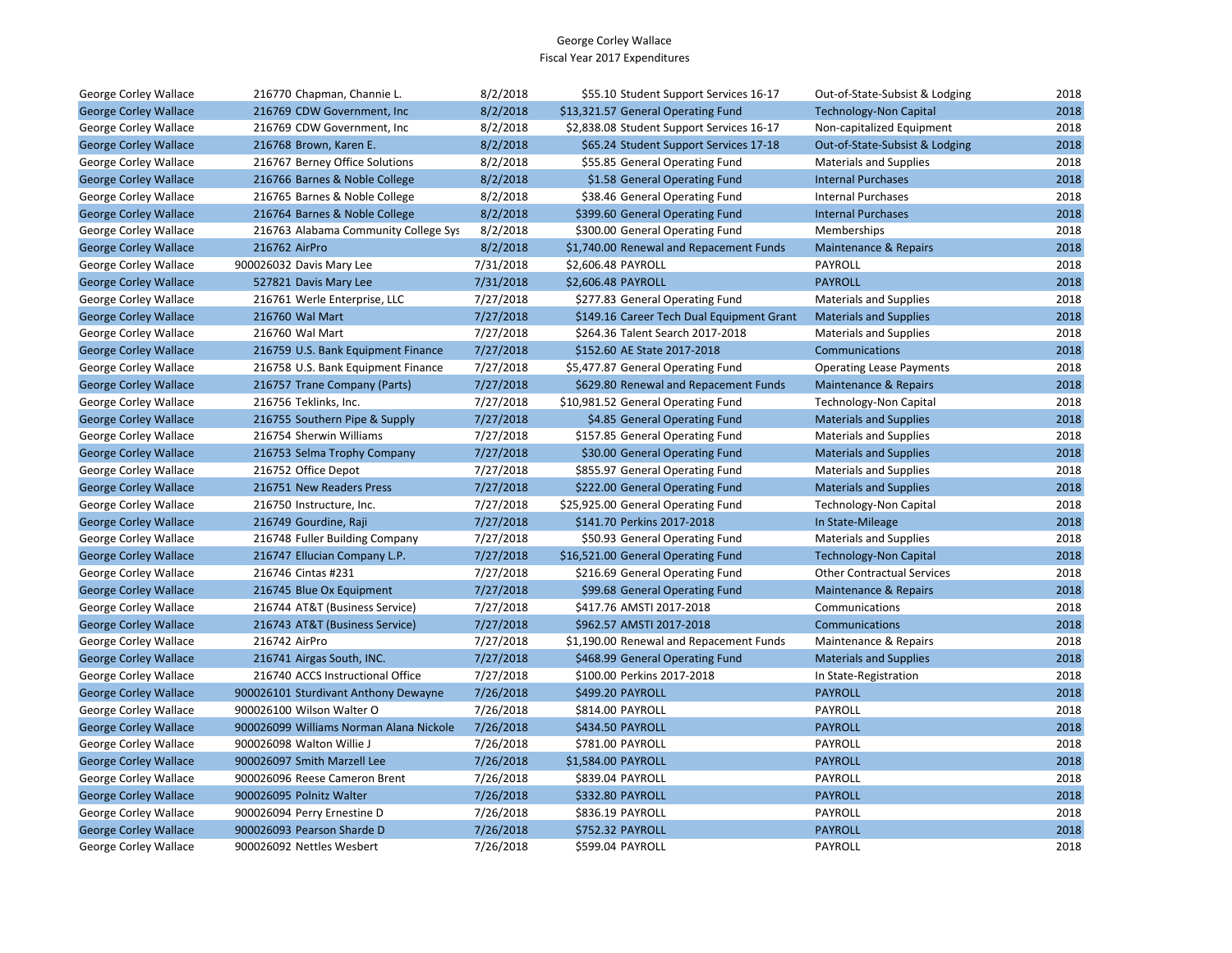| <b>George Corley Wallace</b> | 900026091 Martin James Andrew         | 7/26/2018 | \$1,540.00 PAYROLL      | <b>PAYROLL</b> | 2018 |
|------------------------------|---------------------------------------|-----------|-------------------------|----------------|------|
| George Corley Wallace        | 900026090 Jones Edkenjunta            | 7/26/2018 | \$550.00 PAYROLL        | PAYROLL        | 2018 |
| <b>George Corley Wallace</b> | 900026089 Goings Michael Dewayne      | 7/26/2018 | <b>\$869.00 PAYROLL</b> | <b>PAYROLL</b> | 2018 |
| George Corley Wallace        | 900026088 Givan Broderick F           | 7/26/2018 | \$440.00 PAYROLL        | PAYROLL        | 2018 |
| <b>George Corley Wallace</b> | 900026087 Calhoun Willie              | 7/26/2018 | \$550.00 PAYROLL        | <b>PAYROLL</b> | 2018 |
| George Corley Wallace        | 900026086 Brown Christopher B         | 7/26/2018 | \$582.40 PAYROLL        | PAYROLL        | 2018 |
| <b>George Corley Wallace</b> | 900026085 Blanks Ray Soloman          | 7/26/2018 | \$264.00 PAYROLL        | <b>PAYROLL</b> | 2018 |
| George Corley Wallace        | 900026084 Woodson Alexus S            | 7/26/2018 | \$109.33 PAYROLL        | PAYROLL        | 2018 |
| <b>George Corley Wallace</b> | 900026083 Smith Miata J.              | 7/26/2018 | \$203.58 PAYROLL        | <b>PAYROLL</b> | 2018 |
| George Corley Wallace        | 900026082 Pratt Brittany M            | 7/26/2018 | \$248.82 PAYROLL        | PAYROLL        | 2018 |
| <b>George Corley Wallace</b> | 900026081 Bellamy Kaffeein            | 7/26/2018 | \$203.58 PAYROLL        | <b>PAYROLL</b> | 2018 |
| George Corley Wallace        | 900026080 Hardy Lorene                | 7/26/2018 | \$203.58 PAYROLL        | PAYROLL        | 2018 |
| <b>George Corley Wallace</b> | 900026079 Davis Diane                 | 7/26/2018 | \$632.32 PAYROLL        | <b>PAYROLL</b> | 2018 |
| George Corley Wallace        | 900026078 Coleman La'Donnis Achillies | 7/26/2018 | \$203.58 PAYROLL        | PAYROLL        | 2018 |
| <b>George Corley Wallace</b> | 900026077 Bridges Donna Wenshelle     | 7/26/2018 | \$1,064.00 PAYROLL      | <b>PAYROLL</b> | 2018 |
| George Corley Wallace        | 900026076 Barley Audreyiona La'shae   | 7/26/2018 | \$248.82 PAYROLL        | PAYROLL        | 2018 |
| <b>George Corley Wallace</b> | 900026075 Baker Jamesha Tyshan        | 7/26/2018 | \$203.58 PAYROLL        | <b>PAYROLL</b> | 2018 |
| George Corley Wallace        | 900026074 Acoff Mary Ruth             | 7/26/2018 | \$52.78 PAYROLL         | PAYROLL        | 2018 |
| <b>George Corley Wallace</b> | 900026073 Hadaway Jessica P           | 7/26/2018 | \$573.04 PAYROLL        | <b>PAYROLL</b> | 2018 |
| George Corley Wallace        | 900026072 Blake Lyric Quanta          | 7/26/2018 | \$505.18 PAYROLL        | PAYROLL        | 2018 |
| <b>George Corley Wallace</b> | 900026071 Williams Elsie B.           | 7/26/2018 | \$1,001.52 PAYROLL      | <b>PAYROLL</b> | 2018 |
| George Corley Wallace        | 900026070 Mitchell Brenda G.          | 7/26/2018 | \$400.56 PAYROLL        | PAYROLL        | 2018 |
| <b>George Corley Wallace</b> | 900026069 Dozier Bruce Otis           | 7/26/2018 | \$200.28 PAYROLL        | <b>PAYROLL</b> | 2018 |
| George Corley Wallace        | 900026068 Milligan Melissa Hollis     | 7/26/2018 | \$278.70 PAYROLL        | PAYROLL        | 2018 |
| <b>George Corley Wallace</b> | 900026067 Woodruff Kent H             | 7/26/2018 | \$130.06 PAYROLL        | <b>PAYROLL</b> | 2018 |
| George Corley Wallace        | 900026066 Williams Annie Montgomery   | 7/26/2018 | \$1,024.92 PAYROLL      | PAYROLL        | 2018 |
| <b>George Corley Wallace</b> | 900026065 Walker Mattie Mae           | 7/26/2018 | \$297.28 PAYROLL        | <b>PAYROLL</b> | 2018 |
| George Corley Wallace        | 900026064 Thomas Latasha Bell         | 7/26/2018 | \$217.36 PAYROLL        | PAYROLL        | 2018 |
| <b>George Corley Wallace</b> | 900026063 Morrow Queen Agee           | 7/26/2018 | \$232.25 PAYROLL        | <b>PAYROLL</b> | 2018 |
| George Corley Wallace        | 900026062 Moore Tammy D               | 7/26/2018 | \$1,067.04 PAYROLL      | PAYROLL        | 2018 |
| <b>George Corley Wallace</b> | 900026061 Marshall Annie Lee          | 7/26/2018 | \$241.54 PAYROLL        | <b>PAYROLL</b> | 2018 |
| George Corley Wallace        | 900026060 Logan Alice G.              | 7/26/2018 | \$1,687.50 PAYROLL      | PAYROLL        | 2018 |
| <b>George Corley Wallace</b> | 900026059 Hobbs Elois                 | 7/26/2018 | \$111.48 PAYROLL        | <b>PAYROLL</b> | 2018 |
| George Corley Wallace        | 900026058 Compton Judy B              | 7/26/2018 | \$111.48 PAYROLL        | PAYROLL        | 2018 |
| <b>George Corley Wallace</b> | 900026057 Alsobrook Kay Goodwin       | 7/26/2018 | \$311.22 PAYROLL        | <b>PAYROLL</b> | 2018 |
| George Corley Wallace        | 900026056 Smith Christina Harris      | 7/26/2018 | \$1,435.20 PAYROLL      | PAYROLL        | 2018 |
| <b>George Corley Wallace</b> | 900026055 Haigler Lisa M              | 7/26/2018 | \$1,170.00 PAYROLL      | <b>PAYROLL</b> | 2018 |
| George Corley Wallace        | 900026054 Gray Katoria F              | 7/26/2018 | \$1,778.40 PAYROLL      | PAYROLL        | 2018 |
| <b>George Corley Wallace</b> | 900026053 Davis Vera Lee              | 7/26/2018 | \$1,956.24 PAYROLL      | <b>PAYROLL</b> | 2018 |
| George Corley Wallace        | 900026052 Chestnut Angelina           | 7/26/2018 | \$1,647.36 PAYROLL      | PAYROLL        | 2018 |
| <b>George Corley Wallace</b> | 900026051 Powell Brenda Williams      | 7/26/2018 | \$495.32 PAYROLL        | <b>PAYROLL</b> | 2018 |
| George Corley Wallace        | 900026050 Jemison Lefloris            | 7/26/2018 | \$495.32 PAYROLL        | PAYROLL        | 2018 |
| <b>George Corley Wallace</b> | 900026049 Childress Eugene James      | 7/26/2018 | \$956.80 PAYROLL        | <b>PAYROLL</b> | 2018 |
| George Corley Wallace        | 900026048 Simmons Gloria Dean         | 7/26/2018 | \$5,183.33 PAYROLL      | PAYROLL        | 2018 |
| <b>George Corley Wallace</b> | 900026047 Page Melinda Ann            | 7/26/2018 | \$3,900.00 PAYROLL      | <b>PAYROLL</b> | 2018 |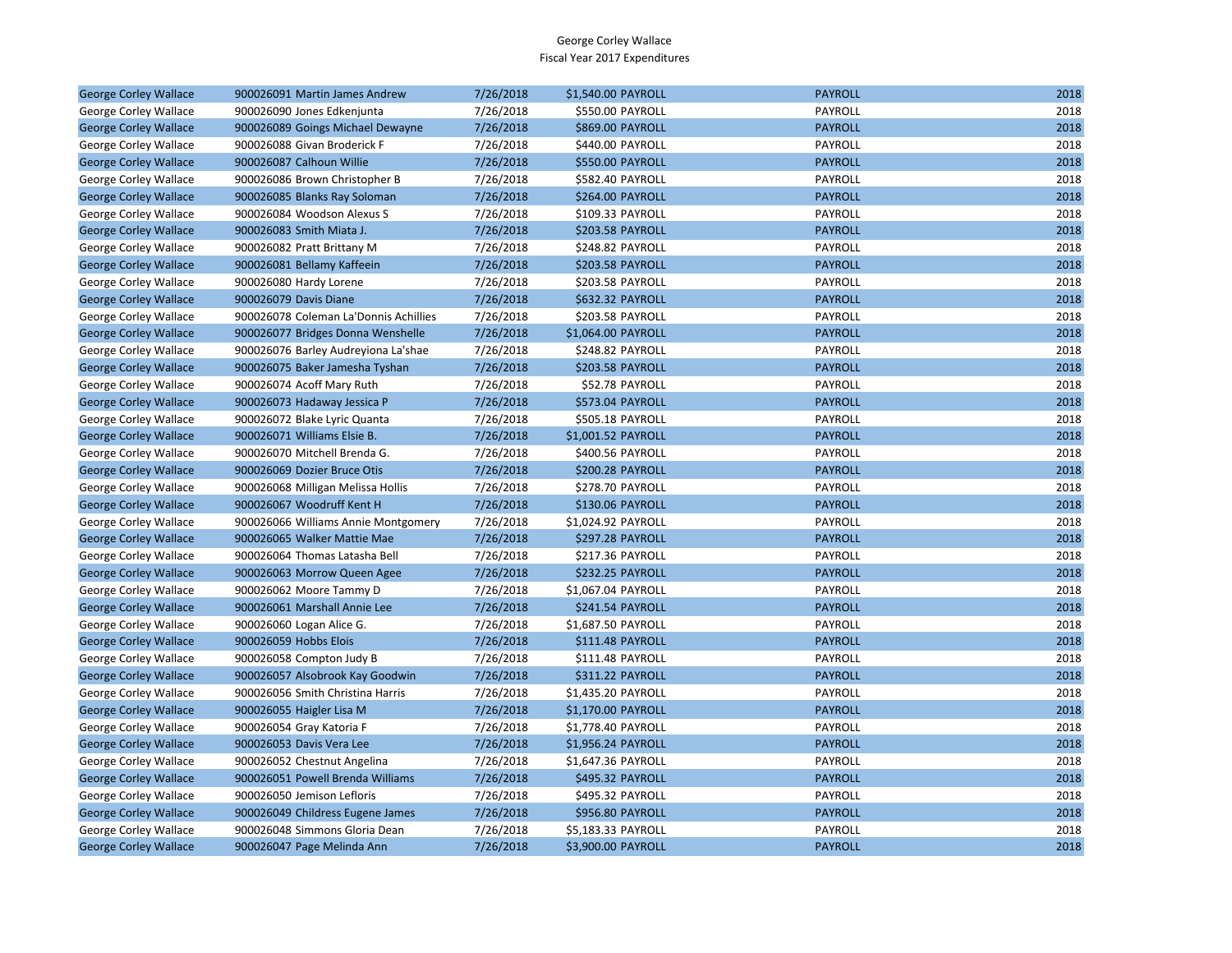| George Corley Wallace        | 900026046 Pettway Charles D.      | 7/26/2018 | \$2,894.58 PAYROLL | <b>PAYROLL</b> | 2018 |
|------------------------------|-----------------------------------|-----------|--------------------|----------------|------|
| <b>George Corley Wallace</b> | 900026045 Pettway Alonzia         | 7/26/2018 | \$2,894.58 PAYROLL | <b>PAYROLL</b> | 2018 |
| George Corley Wallace        | 900026044 Heard Anthony           | 7/26/2018 | \$2,894.58 PAYROLL | PAYROLL        | 2018 |
| <b>George Corley Wallace</b> | 900026043 Harvell Robert L        | 7/26/2018 | \$2,816.83 PAYROLL | <b>PAYROLL</b> | 2018 |
| George Corley Wallace        | 900026042 Moore Timothy           | 7/26/2018 | \$3,358.58 PAYROLL | PAYROLL        | 2018 |
| <b>George Corley Wallace</b> | 900026041 Mauldin Reginald Otis   | 7/26/2018 | \$3,977.33 PAYROLL | <b>PAYROLL</b> | 2018 |
| George Corley Wallace        | 900026040 Haralson Isaiah S       | 7/26/2018 | \$2,739.67 PAYROLL | PAYROLL        | 2018 |
| <b>George Corley Wallace</b> | 900026039 Smith Tommy Lee         | 7/26/2018 | \$4,197.17 PAYROLL | <b>PAYROLL</b> | 2018 |
| George Corley Wallace        | 900026038 Austin Tampatha         | 7/26/2018 | \$2,507.17 PAYROLL | PAYROLL        | 2018 |
| <b>George Corley Wallace</b> | 900026037 Chesnut Veronica S      | 7/26/2018 | \$2,416.67 PAYROLL | <b>PAYROLL</b> | 2018 |
| George Corley Wallace        | 900026036 Vance Laura Lynn        | 7/26/2018 | \$4,287.08 PAYROLL | PAYROLL        | 2018 |
| <b>George Corley Wallace</b> | 900026035 Purdie Christy Dorran   | 7/26/2018 | \$3,822.42 PAYROLL | <b>PAYROLL</b> | 2018 |
| George Corley Wallace        | 900026034 Jackson Brittany Brooks | 7/26/2018 | \$3,048.42 PAYROLL | PAYROLL        | 2018 |
| <b>George Corley Wallace</b> | 900026033 Evans Naopi Lc          | 7/26/2018 | \$3,048.83 PAYROLL | <b>PAYROLL</b> | 2018 |
| George Corley Wallace        | 900026031 Bell Vickie D           | 7/26/2018 | \$2,662.00 PAYROLL | PAYROLL        | 2018 |
| <b>George Corley Wallace</b> | 900026030 Whatley Andrew Douglas  | 7/26/2018 | \$2,584.83 PAYROLL | <b>PAYROLL</b> | 2018 |
| George Corley Wallace        | 900026029 Jackson Vincent Keith   | 7/26/2018 | \$2,416.67 PAYROLL | PAYROLL        | 2018 |
| <b>George Corley Wallace</b> | 900026028 Dysart Charles J        | 7/26/2018 | \$5,633.33 PAYROLL | <b>PAYROLL</b> | 2018 |
| George Corley Wallace        | 900026027 Coleman Myron C         | 7/26/2018 | \$3,203.75 PAYROLL | PAYROLL        | 2018 |
| <b>George Corley Wallace</b> | 900026026 Berry Lee               | 7/26/2018 | \$2,637.62 PAYROLL | <b>PAYROLL</b> | 2018 |
| George Corley Wallace        | 900026025 Moultrie Eddie James    | 7/26/2018 | \$4,364.50 PAYROLL | PAYROLL        | 2018 |
| <b>George Corley Wallace</b> | 900026024 Patterson Ray Anthony   | 7/26/2018 | \$2,971.75 PAYROLL | <b>PAYROLL</b> | 2018 |
| George Corley Wallace        | 900026023 Bennett Robbyn V.       | 7/26/2018 | \$8,286.50 PAYROLL | PAYROLL        | 2018 |
| <b>George Corley Wallace</b> | 900026022 Allison Eric Preston    | 7/26/2018 | \$6,043.50 PAYROLL | <b>PAYROLL</b> | 2018 |
| George Corley Wallace        | 900026021 Adams Dorothy J         | 7/26/2018 | \$2,416.67 PAYROLL | PAYROLL        | 2018 |
| <b>George Corley Wallace</b> | 900026020 Jackson Irma Jean       | 7/26/2018 | \$2,971.75 PAYROLL | <b>PAYROLL</b> | 2018 |
| George Corley Wallace        | 900026019 Headley Linda Fay       | 7/26/2018 | \$2,584.58 PAYROLL | PAYROLL        | 2018 |
| <b>George Corley Wallace</b> | 900026018 Dosey Chantae Thomas    | 7/26/2018 | \$2,042.58 PAYROLL | <b>PAYROLL</b> | 2018 |
| George Corley Wallace        | 900026017 Reynolds Jennifer M     | 7/26/2018 | \$3,745.00 PAYROLL | PAYROLL        | 2018 |
| <b>George Corley Wallace</b> | 900026016 Melton Elaine Alina     | 7/26/2018 | \$2,352.33 PAYROLL | <b>PAYROLL</b> | 2018 |
| George Corley Wallace        | 900026015 Kidd Anessa Lynn        | 7/26/2018 | \$7,616.08 PAYROLL | PAYROLL        | 2018 |
| <b>George Corley Wallace</b> | 900026014 Deavers Lori Evelyn     | 7/26/2018 | \$2,427.92 PAYROLL | <b>PAYROLL</b> | 2018 |
| George Corley Wallace        | 900026013 Vandiver Kewanda Thomas | 7/26/2018 | \$3,435.58 PAYROLL | PAYROLL        | 2018 |
| <b>George Corley Wallace</b> | 900026012 Rudolph Darlene King    | 7/26/2018 | \$2,971.00 PAYROLL | <b>PAYROLL</b> | 2018 |
| George Corley Wallace        | 900026011 Powell William S.       | 7/26/2018 | \$4,000.23 PAYROLL | PAYROLL        | 2018 |
| <b>George Corley Wallace</b> | 900026010 Logan Shuntelra Bernice | 7/26/2018 | \$4,310.16 PAYROLL | <b>PAYROLL</b> | 2018 |
| George Corley Wallace        | 900026009 Godwin Connie Estes     | 7/26/2018 | \$2,080.00 PAYROLL | PAYROLL        | 2018 |
| <b>George Corley Wallace</b> | 900026008 Clifton Lonzy T.        | 7/26/2018 | \$7,150.00 PAYROLL | <b>PAYROLL</b> | 2018 |
| George Corley Wallace        | 900026007 Bonner Irene G          | 7/26/2018 | \$2,416.67 PAYROLL | PAYROLL        | 2018 |
| <b>George Corley Wallace</b> | 900026006 Hannah Marcus A.        | 7/26/2018 | \$1,241.67 PAYROLL | <b>PAYROLL</b> | 2018 |
| George Corley Wallace        | 900026005 Turner Herman W.        | 7/26/2018 | \$1,300.00 PAYROLL | PAYROLL        | 2018 |
| <b>George Corley Wallace</b> | 900026004 Harper April M          | 7/26/2018 | \$1,170.00 PAYROLL | <b>PAYROLL</b> | 2018 |
| George Corley Wallace        | 900026003 Whitt Jeremiah Ledell   | 7/26/2018 | \$260.00 PAYROLL   | PAYROLL        | 2018 |
| <b>George Corley Wallace</b> | 900026002 Maxey Willie E.         | 7/26/2018 | \$433.33 PAYROLL   | <b>PAYROLL</b> | 2018 |
| <b>George Corley Wallace</b> | 900026001 Evans Duane A           | 7/26/2018 | \$5.457.09 PAYROLL | PAYROLL        | 2018 |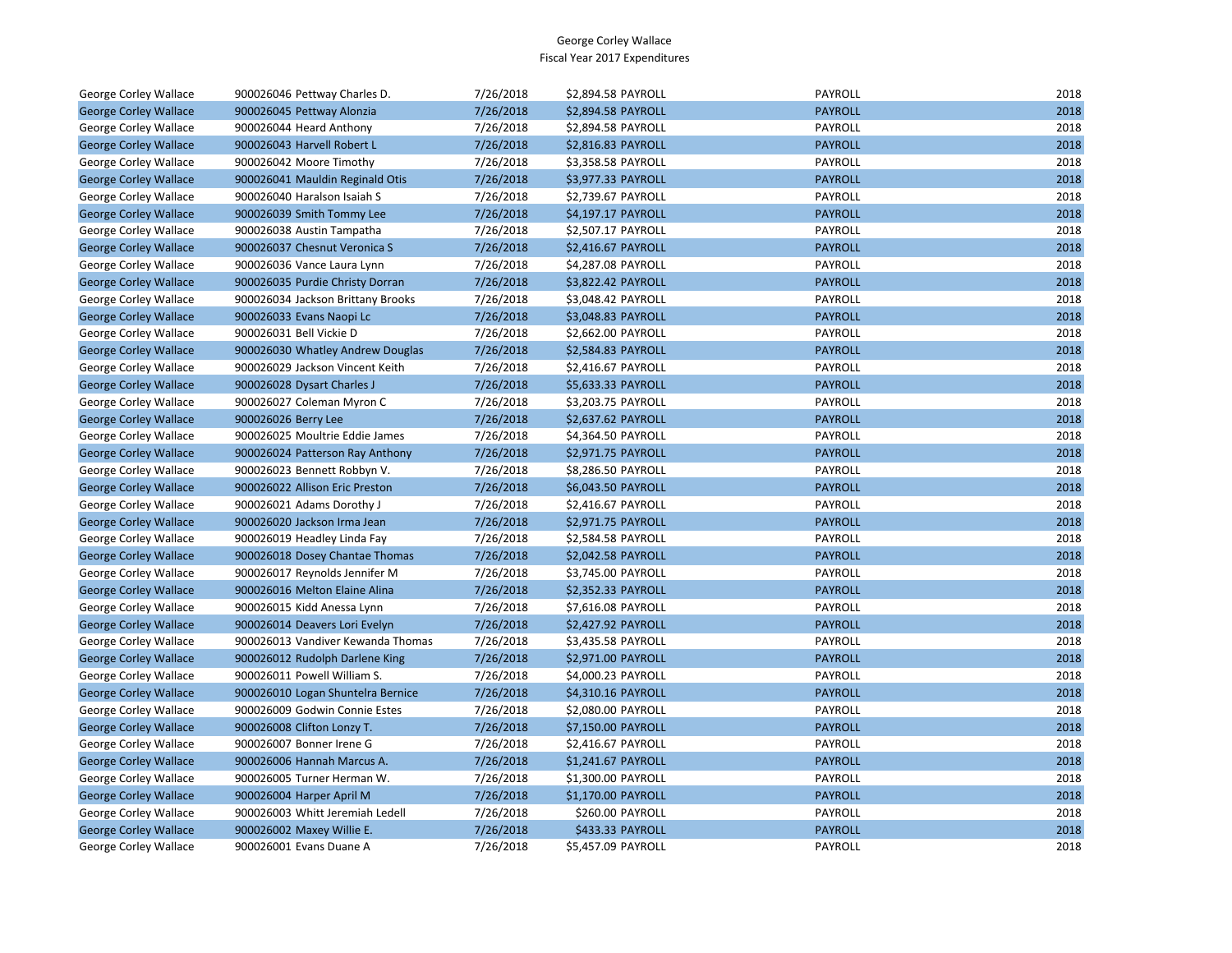| <b>George Corley Wallace</b> | 900026000 Bailey Danny L            | 7/26/2018 | \$260.00 PAYROLL    | <b>PAYROLL</b> | 2018 |
|------------------------------|-------------------------------------|-----------|---------------------|----------------|------|
| George Corley Wallace        | 900025999 Thomas Herbert Hoover     | 7/26/2018 | \$6,250.00 PAYROLL  | PAYROLL        | 2018 |
| <b>George Corley Wallace</b> | 900025998 Theiss Sheila Ann         | 7/26/2018 | \$3,675.83 PAYROLL  | <b>PAYROLL</b> | 2018 |
| George Corley Wallace        | 900025997 Motley Bettye Steele      | 7/26/2018 | \$3,726.67 PAYROLL  | PAYROLL        | 2018 |
| <b>George Corley Wallace</b> | 900025996 Moore Kathy J             | 7/26/2018 | \$5,070.00 PAYROLL  | <b>PAYROLL</b> | 2018 |
| George Corley Wallace        | 900025995 Mitchell Jessica Yvonne   | 7/26/2018 | \$2,042.83 PAYROLL  | PAYROLL        | 2018 |
| <b>George Corley Wallace</b> | 900025994 Jefferson Shelia Lawanda  | 7/26/2018 | \$3,822.42 PAYROLL  | <b>PAYROLL</b> | 2018 |
| George Corley Wallace        | 900025993 Griffin Donitha J.        | 7/26/2018 | \$10,499.91 PAYROLL | PAYROLL        | 2018 |
| <b>George Corley Wallace</b> | 900025992 Gordon Rachel L           | 7/26/2018 | \$3,564.58 PAYROLL  | <b>PAYROLL</b> | 2018 |
| George Corley Wallace        | 900025991 Duck Cindy                | 7/26/2018 | \$3,206.67 PAYROLL  | PAYROLL        | 2018 |
| <b>George Corley Wallace</b> | 900025990 Curtis Valerie Pandora    | 7/26/2018 | \$2,662.00 PAYROLL  | <b>PAYROLL</b> | 2018 |
| George Corley Wallace        | 900025989 Chapman Channie Loraine   | 7/26/2018 | \$3,293.33 PAYROLL  | PAYROLL        | 2018 |
| <b>George Corley Wallace</b> | 900025988 Brown Karen E.            | 7/26/2018 | \$3,245.67 PAYROLL  | <b>PAYROLL</b> | 2018 |
| George Corley Wallace        | 900025987 Bright Jacinta Thrash     | 7/26/2018 | \$1,040.00 PAYROLL  | PAYROLL        | 2018 |
| <b>George Corley Wallace</b> | 900025986 Bowie Corey D.            | 7/26/2018 | \$4,396.08 PAYROLL  | <b>PAYROLL</b> | 2018 |
| George Corley Wallace        | 900025985 Bentley Betty J           | 7/26/2018 | \$5,070.25 PAYROLL  | PAYROLL        | 2018 |
| <b>George Corley Wallace</b> | 900025984 Abbott Brandi Nicole      | 7/26/2018 | \$2,430.00 PAYROLL  | <b>PAYROLL</b> | 2018 |
| George Corley Wallace        | 900025983 Pugh Elijah               | 7/26/2018 | \$11,007.09 PAYROLL | PAYROLL        | 2018 |
| <b>George Corley Wallace</b> | 900025982 Owens Holly Brown         | 7/26/2018 | \$6,259.67 PAYROLL  | <b>PAYROLL</b> | 2018 |
| George Corley Wallace        | 900025981 Lee Kateri M              | 7/26/2018 | \$6,692.50 PAYROLL  | PAYROLL        | 2018 |
| <b>George Corley Wallace</b> | 900025980 Baldwin Antionetta S      | 7/26/2018 | \$6,085.00 PAYROLL  | <b>PAYROLL</b> | 2018 |
| George Corley Wallace        | 900025979 Thomas Ashley C           | 7/26/2018 | \$4,602.42 PAYROLL  | PAYROLL        | 2018 |
| <b>George Corley Wallace</b> | 900025978 Rhodes Ramona Roberts     | 7/26/2018 | \$2,704.00 PAYROLL  | <b>PAYROLL</b> | 2018 |
| George Corley Wallace        | 900025977 Brown Kimberly N          | 7/26/2018 | \$676.00 PAYROLL    | PAYROLL        | 2018 |
| <b>George Corley Wallace</b> | 900025976 Wright Pamela L           | 7/26/2018 | \$9,967.42 PAYROLL  | <b>PAYROLL</b> | 2018 |
| George Corley Wallace        | 900025975 Minor Sheila Mims         | 7/26/2018 | \$2,080.00 PAYROLL  | PAYROLL        | 2018 |
| <b>George Corley Wallace</b> | 900025974 Goings Ghytana Shelton    | 7/26/2018 | \$12,254.89 PAYROLL | <b>PAYROLL</b> | 2018 |
| George Corley Wallace        | 900025973 Autery Nancy              | 7/26/2018 | \$9,706.08 PAYROLL  | PAYROLL        | 2018 |
| <b>George Corley Wallace</b> | 900025972 Sims Robert Nelson        | 7/26/2018 | \$8,906.91 PAYROLL  | <b>PAYROLL</b> | 2018 |
| George Corley Wallace        | 900025971 Ruffin-Johnson Letitia    | 7/26/2018 | \$2,028.00 PAYROLL  | PAYROLL        | 2018 |
| <b>George Corley Wallace</b> | 900025970 Miller Beth D             | 7/26/2018 | \$2,478.67 PAYROLL  | <b>PAYROLL</b> | 2018 |
| George Corley Wallace        | 900025969 McKnight April Calloway   | 7/26/2018 | \$1,802.67 PAYROLL  | PAYROLL        | 2018 |
| <b>George Corley Wallace</b> | 900025968 May-Webb Jenika           | 7/26/2018 | \$450.67 PAYROLL    | <b>PAYROLL</b> | 2018 |
| George Corley Wallace        | 900025967 Johnson Althelstein       | 7/26/2018 | \$450.67 PAYROLL    | PAYROLL        | 2018 |
| <b>George Corley Wallace</b> | 900025966 Thompkins Yolanda Smith   | 7/26/2018 | \$676.00 PAYROLL    | <b>PAYROLL</b> | 2018 |
| George Corley Wallace        | 900025965 Pugh Janet Cathey M.      | 7/26/2018 | \$13,849.17 PAYROLL | PAYROLL        | 2018 |
| <b>George Corley Wallace</b> | 900025964 Wood Donna H              | 7/26/2018 | \$450.67 PAYROLL    | <b>PAYROLL</b> | 2018 |
| George Corley Wallace        | 900025963 Sanders Rickdrieka Nicole | 7/26/2018 | \$450.67 PAYROLL    | PAYROLL        | 2018 |
| <b>George Corley Wallace</b> | 900025962 Stewart Jay Tyson         | 7/26/2018 | \$1,352.00 PAYROLL  | <b>PAYROLL</b> | 2018 |
| George Corley Wallace        | 900025961 White Tara Y              | 7/26/2018 | \$11,724.67 PAYROLL | PAYROLL        | 2018 |
| <b>George Corley Wallace</b> | 900025960 Miller Uzoma O            | 7/26/2018 | \$1,352.00 PAYROLL  | <b>PAYROLL</b> | 2018 |
| George Corley Wallace        | 900025959 McQueen Carroll D.        | 7/26/2018 | \$450.67 PAYROLL    | PAYROLL        | 2018 |
| <b>George Corley Wallace</b> | 900025958 Lewis George E            | 7/26/2018 | \$1,352.00 PAYROLL  | <b>PAYROLL</b> | 2018 |
| George Corley Wallace        | 900025957 Elliott William F.        | 7/26/2018 | \$13,222.59 PAYROLL | PAYROLL        | 2018 |
| <b>George Corley Wallace</b> | 900025956 Welch Gordon F            | 7/26/2018 | \$7,919.75 PAYROLL  | <b>PAYROLL</b> | 2018 |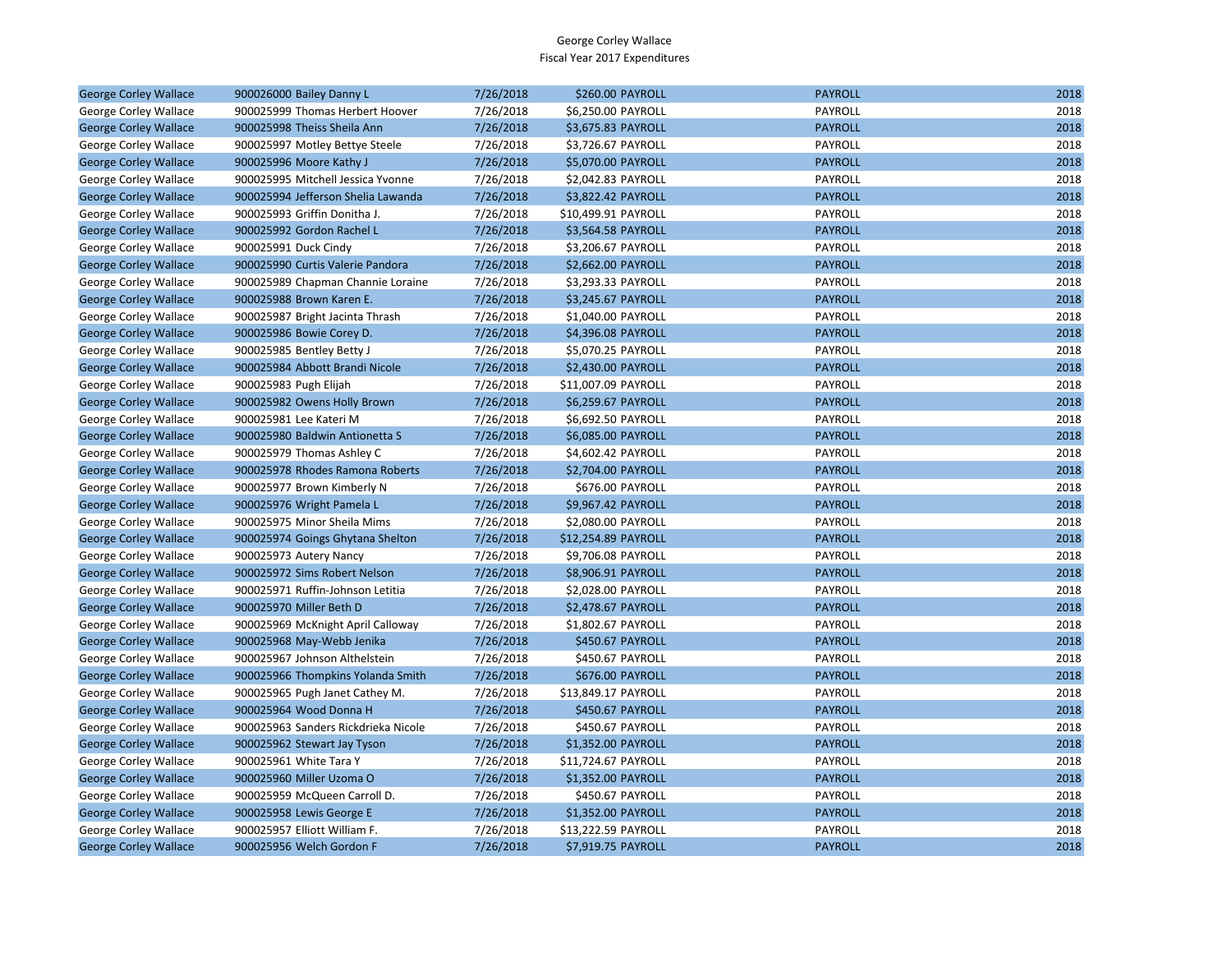| George Corley Wallace        | 900025955 Moss Johnny E             | 7/26/2018 | \$5,633.33 PAYROLL      | PAYROLL        | 2018 |
|------------------------------|-------------------------------------|-----------|-------------------------|----------------|------|
| <b>George Corley Wallace</b> | 900025954 Helms Tammy Roberts       | 7/26/2018 | \$3,048.83 PAYROLL      | <b>PAYROLL</b> | 2018 |
| George Corley Wallace        | 900025953 Williams Matilda Mae      | 7/26/2018 | \$4,832.33 PAYROLL      | PAYROLL        | 2018 |
| <b>George Corley Wallace</b> | 900025952 Tipton Wesley Steele      | 7/26/2018 | \$2,352.33 PAYROLL      | <b>PAYROLL</b> | 2018 |
| George Corley Wallace        | 900025951 Thames Jerome E           | 7/26/2018 | \$4,688.67 PAYROLL      | PAYROLL        | 2018 |
| <b>George Corley Wallace</b> | 900025950 Tarver Otis               | 7/26/2018 | \$4,545.00 PAYROLL      | <b>PAYROLL</b> | 2018 |
| George Corley Wallace        | 900025949 Rogers Jason Brooks       | 7/26/2018 | \$2,274.83 PAYROLL      | PAYROLL        | 2018 |
| <b>George Corley Wallace</b> | 900025948 Lewis Jarrin Chiron       | 7/26/2018 | \$4,258.00 PAYROLL      | <b>PAYROLL</b> | 2018 |
| George Corley Wallace        | 900025947 Kimbrough Brandon O       | 7/26/2018 | \$2,272.50 PAYROLL      | PAYROLL        | 2018 |
| <b>George Corley Wallace</b> | 900025946 Harris Douglas Lee        | 7/26/2018 | \$6,323.92 PAYROLL      | <b>PAYROLL</b> | 2018 |
| George Corley Wallace        | 900025945 Griffin Calvin            | 7/26/2018 | \$5,519.33 PAYROLL      | PAYROLL        | 2018 |
| <b>George Corley Wallace</b> | 900025944 Gaines Deshaun Derell     | 7/26/2018 | \$2,507.17 PAYROLL      | <b>PAYROLL</b> | 2018 |
| George Corley Wallace        | 900025943 Allen Kenny               | 7/26/2018 | \$9,776.58 PAYROLL      | PAYROLL        | 2018 |
| <b>George Corley Wallace</b> | 900025942 Lewis Bonita T.           | 7/26/2018 | \$3,792.00 PAYROLL      | <b>PAYROLL</b> | 2018 |
| George Corley Wallace        | 900025941 Laister Shirley J         | 7/26/2018 | \$9,776.58 PAYROLL      | PAYROLL        | 2018 |
| <b>George Corley Wallace</b> | 900025940 Stevenson Donte L         | 7/26/2018 | \$4,688.67 PAYROLL      | <b>PAYROLL</b> | 2018 |
| George Corley Wallace        | 900025939 Rogers Eric W.            | 7/26/2018 | \$4,832.33 PAYROLL      | PAYROLL        | 2018 |
| <b>George Corley Wallace</b> | 900025938 Hobbs David Wayne         | 7/26/2018 | \$9,776.58 PAYROLL      | <b>PAYROLL</b> | 2018 |
| George Corley Wallace        | 900025937 Walker Shermanita         | 7/26/2018 | \$4,605.83 PAYROLL      | PAYROLL        | 2018 |
| <b>George Corley Wallace</b> | 900025936 Thomas Hollee Myldred     | 7/26/2018 | \$5,536.58 PAYROLL      | <b>PAYROLL</b> | 2018 |
| George Corley Wallace        | 900025935 Spicer Chandra            | 7/26/2018 | \$5,615.25 PAYROLL      | PAYROLL        | 2018 |
| <b>George Corley Wallace</b> | 900025934 Snowden Lula              | 7/26/2018 | \$4,246.67 PAYROLL      | <b>PAYROLL</b> | 2018 |
| George Corley Wallace        | 900025933 Roberson Erika M          | 7/26/2018 | \$2,971.42 PAYROLL      | PAYROLL        | 2018 |
| <b>George Corley Wallace</b> | 900025932 Pullum Quanda C.          | 7/26/2018 | \$3,203.75 PAYROLL      | <b>PAYROLL</b> | 2018 |
| George Corley Wallace        | 900025931 Powe Dea Wilson           | 7/26/2018 | \$5,615.25 PAYROLL      | PAYROLL        | 2018 |
| <b>George Corley Wallace</b> | 900025930 Pettway Clarence J        | 7/26/2018 | \$6,636.33 PAYROLL      | <b>PAYROLL</b> | 2018 |
| George Corley Wallace        | 900025929 Munford Christopher Lamar | 7/26/2018 | \$1,965.40 PAYROLL      | PAYROLL        | 2018 |
| <b>George Corley Wallace</b> | 900025928 Inge Deandres G.          | 7/26/2018 | \$6,880.83 PAYROLL      | <b>PAYROLL</b> | 2018 |
| George Corley Wallace        | 900025927 Hurt Jason Robert         | 7/26/2018 | \$1,965.42 PAYROLL      | PAYROLL        | 2018 |
| <b>George Corley Wallace</b> | 900025926 Coty Mark Leonard         | 7/26/2018 | \$5,711.17 PAYROLL      | <b>PAYROLL</b> | 2018 |
| George Corley Wallace        | 900025925 Coleman Steffan           | 7/26/2018 | \$3,818.42 PAYROLL      | PAYROLL        | 2018 |
| <b>George Corley Wallace</b> | 900025924 Casby Aaron Leonard       | 7/26/2018 | \$5,296.50 PAYROLL      | <b>PAYROLL</b> | 2018 |
| George Corley Wallace        | 900025923 Bennett Jarrick B         | 7/26/2018 | \$2,507.17 PAYROLL      | PAYROLL        | 2018 |
| <b>George Corley Wallace</b> | 900025922 Allen Bertha Yvette       | 7/26/2018 | \$4,771.75 PAYROLL      | <b>PAYROLL</b> | 2018 |
| George Corley Wallace        | 900025921 Williams Andre Eros       | 7/26/2018 | \$901.33 PAYROLL        | PAYROLL        | 2018 |
| <b>George Corley Wallace</b> | 900025920 Randolph Yulonda B        | 7/26/2018 | \$9,899.75 PAYROLL      | <b>PAYROLL</b> | 2018 |
| George Corley Wallace        | 900025919 Jones Connie M.           | 7/26/2018 | \$10,936.42 PAYROLL     | PAYROLL        | 2018 |
| <b>George Corley Wallace</b> | 900025918 Davis Rebecca Moore       | 7/26/2018 | <b>\$250.00 PAYROLL</b> | <b>PAYROLL</b> | 2018 |
| George Corley Wallace        | 900025917 Thomas Gloria Dean        | 7/26/2018 | \$4,040.92 PAYROLL      | PAYROLL        | 2018 |
| <b>George Corley Wallace</b> | 900025916 Henderson Kerry E.        | 7/26/2018 | \$4,475.08 PAYROLL      | <b>PAYROLL</b> | 2018 |
| George Corley Wallace        | 900025915 Moore Dorothy A           | 7/26/2018 | \$1,040.00 PAYROLL      | PAYROLL        | 2018 |
| <b>George Corley Wallace</b> | 900025914 Miller Gregory Lee        | 7/26/2018 | \$10,669.42 PAYROLL     | <b>PAYROLL</b> | 2018 |
| George Corley Wallace        | 900025913 King Glenn                | 7/26/2018 | \$4,138.20 PAYROLL      | PAYROLL        | 2018 |
| <b>George Corley Wallace</b> | 900025912 Hannah Marilyn Bennett    | 7/26/2018 | \$7,479.33 PAYROLL      | <b>PAYROLL</b> | 2018 |
| <b>George Corley Wallace</b> | 900025911 White Christine S         | 7/26/2018 | \$4.793.33 PAYROLL      | PAYROLL        | 2018 |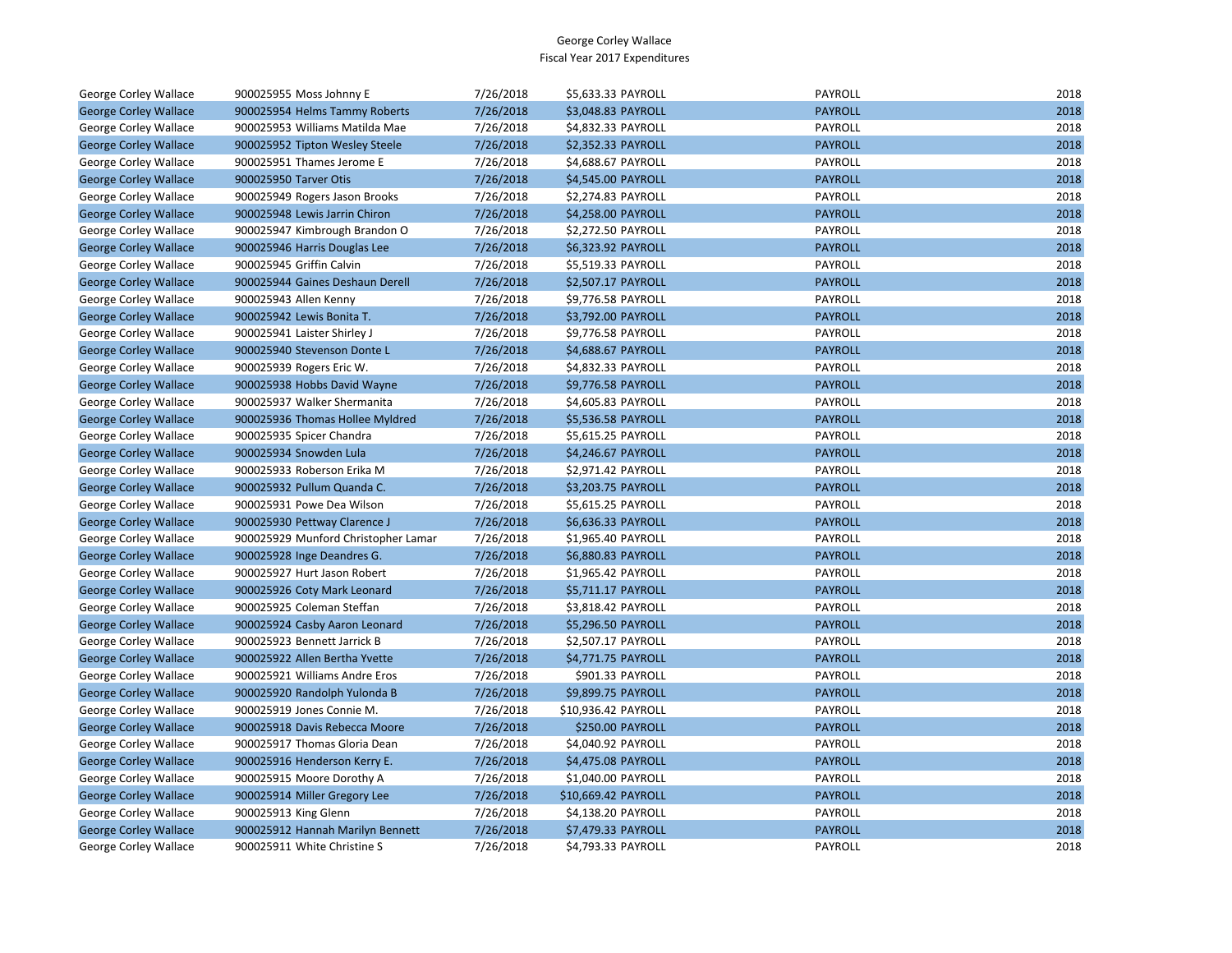| <b>George Corley Wallace</b> | 900025910 Shannon Tracey M.             | 7/26/2018 | \$8,338.67 PAYROLL                    | <b>PAYROLL</b>                    | 2018 |
|------------------------------|-----------------------------------------|-----------|---------------------------------------|-----------------------------------|------|
| George Corley Wallace        | 900025909 Purdie Karol S                | 7/26/2018 | \$4,937.00 PAYROLL                    | PAYROLL                           | 2018 |
| <b>George Corley Wallace</b> | 900025908 Ford Sabrina D                | 7/26/2018 | \$4,937.00 PAYROLL                    | <b>PAYROLL</b>                    | 2018 |
| George Corley Wallace        | 900025907 Martin Suzette G.             | 7/26/2018 | \$9,967.58 PAYROLL                    | PAYROLL                           | 2018 |
| <b>George Corley Wallace</b> | 900025906 Smith Pamela Caver            | 7/26/2018 | \$5,233.25 PAYROLL                    | <b>PAYROLL</b>                    | 2018 |
| George Corley Wallace        | 900025905 Mixon Carter Kim Ellice       | 7/26/2018 | \$9,832.43 PAYROLL                    | PAYROLL                           | 2018 |
| <b>George Corley Wallace</b> | 900025904 Miller Pearlie R.             | 7/26/2018 | \$10,685.75 PAYROLL                   | <b>PAYROLL</b>                    | 2018 |
| George Corley Wallace        | 900025903 Melton Christi A.             | 7/26/2018 | \$3,993.83 PAYROLL                    | PAYROLL                           | 2018 |
| <b>George Corley Wallace</b> | 900025902 Lumpkin Deborah Walker        | 7/26/2018 | \$4,937.00 PAYROLL                    | <b>PAYROLL</b>                    | 2018 |
| George Corley Wallace        | 900025901 Lee Beverly D                 | 7/26/2018 | \$1,500.00 PAYROLL                    | PAYROLL                           | 2018 |
| <b>George Corley Wallace</b> | 900025900 Jackson Veronica Moultrie     | 7/26/2018 | \$5,080.33 PAYROLL                    | <b>PAYROLL</b>                    | 2018 |
| George Corley Wallace        | 900025899 Goodwin Pamela                | 7/26/2018 | \$5,511.00 PAYROLL                    | PAYROLL                           | 2018 |
| <b>George Corley Wallace</b> | 900025898 Dixon Colleen Roland          | 7/26/2018 | \$3,358.58 PAYROLL                    | <b>PAYROLL</b>                    | 2018 |
| George Corley Wallace        | 900025897 Davis Sarah                   | 7/26/2018 | \$7,608.33 PAYROLL                    | PAYROLL                           | 2018 |
| <b>George Corley Wallace</b> | 900025896 Calhoun Webbie R.             | 7/26/2018 | \$5,224.00 PAYROLL                    | <b>PAYROLL</b>                    | 2018 |
| George Corley Wallace        | 900025895 Spencer Rosa Chiffon          | 7/26/2018 | \$8,591.91 PAYROLL                    | PAYROLL                           | 2018 |
| <b>George Corley Wallace</b> | 900025894 Brown Veronica S.             | 7/26/2018 | \$8,221.50 PAYROLL                    | <b>PAYROLL</b>                    | 2018 |
| George Corley Wallace        | 900025893 Sturdivant Maxine C           | 7/26/2018 | \$6,566.67 PAYROLL                    | PAYROLL                           | 2018 |
| <b>George Corley Wallace</b> | 900025892 Marshall Teresa Darnelle      | 7/26/2018 | \$2,507.17 PAYROLL                    | <b>PAYROLL</b>                    | 2018 |
| George Corley Wallace        | 900025891 Williams Shenika Raquel       | 7/26/2018 | \$1,352.00 PAYROLL                    | PAYROLL                           | 2018 |
| <b>George Corley Wallace</b> | 900025890 Sanders Felicia M.            | 7/26/2018 | \$4,766.67 PAYROLL                    | <b>PAYROLL</b>                    | 2018 |
| George Corley Wallace        | 900025889 Ford Monique Amelia           | 7/26/2018 | \$3,125.92 PAYROLL                    | PAYROLL                           | 2018 |
| <b>George Corley Wallace</b> | 900025888 Tapper Monica A               | 7/26/2018 | \$1,126.67 PAYROLL                    | <b>PAYROLL</b>                    | 2018 |
| George Corley Wallace        | 900025887 Briggs Tammie Marie           | 7/26/2018 | \$7,393.74 PAYROLL                    | PAYROLL                           | 2018 |
| <b>George Corley Wallace</b> | 900025886 Williams Angelica Nicole      | 7/26/2018 | \$2,430.00 PAYROLL                    | <b>PAYROLL</b>                    | 2018 |
| George Corley Wallace        | 900025885 Tubbs - Turner Jocelyn Jenell | 7/26/2018 | \$5,417.58 PAYROLL                    | PAYROLL                           | 2018 |
| <b>George Corley Wallace</b> | 900025884 Kennedy Regina S              | 7/26/2018 | \$7,635.19 PAYROLL                    | <b>PAYROLL</b>                    | 2018 |
| George Corley Wallace        | 900025883 Gourdine Raji                 | 7/26/2018 | \$8,070.17 PAYROLL                    | PAYROLL                           | 2018 |
| <b>George Corley Wallace</b> | 900025882 Cosby Helen A                 | 7/26/2018 | \$3,977.67 PAYROLL                    | <b>PAYROLL</b>                    | 2018 |
| George Corley Wallace        | 900025881 Walker Sharon D               | 7/26/2018 | \$2,662.00 PAYROLL                    | PAYROLL                           | 2018 |
| <b>George Corley Wallace</b> | 900025880 Carstarphen Mennie L          | 7/26/2018 | \$6,628.67 PAYROLL                    | <b>PAYROLL</b>                    | 2018 |
| George Corley Wallace        | 900025879 Blevins Pamela M              | 7/26/2018 | \$2,812.00 PAYROLL                    | PAYROLL                           | 2018 |
| <b>George Corley Wallace</b> | 900025878 Mitchell James M              | 7/26/2018 | \$16,838.19 PAYROLL                   | <b>PAYROLL</b>                    | 2018 |
| George Corley Wallace        | 900025877 Glover Virginia M Reed        | 7/26/2018 | \$4,518.50 PAYROLL                    | PAYROLL                           | 2018 |
| <b>George Corley Wallace</b> | 527820 King Glenn                       | 7/26/2018 | \$4,138.20 PAYROLL                    | <b>PAYROLL</b>                    | 2018 |
| George Corley Wallace        | 216739 Williams, Annie M.               | 7/26/2018 | \$71.61 Ready to Work 2017-2018       | In State-Mileage                  | 2018 |
| <b>George Corley Wallace</b> | 216738 Walker, Shermanita               | 7/26/2018 | \$120.01 AMSTI 2017-2018              | In State-Mileage                  | 2018 |
| George Corley Wallace        | 216737 Tubbs - Turner, Jocelyn J.       | 7/26/2018 | \$300.02 AMSTI 2017-2018              | In State-Mileage                  | 2018 |
| <b>George Corley Wallace</b> | 216736 Trane Company (Parts)            | 7/26/2018 | \$786.25 Renewal and Repacement Funds | Maintenance & Repairs             | 2018 |
| George Corley Wallace        | 216735 Tompkins, Dan                    | 7/26/2018 | \$416.00 General Operating Fund       | <b>Other Contractual Services</b> | 2018 |
| <b>George Corley Wallace</b> | 216734 Theiss, Sheila                   | 7/26/2018 | \$222.36 General Operating Fund       | In State-Mileage                  | 2018 |
| George Corley Wallace        | 216733 T & R Tours Inc.                 | 7/26/2018 | \$875.00 General Operating Fund       | In State-Other Travel Exp         | 2018 |
| <b>George Corley Wallace</b> | 216732 Spicer, Chandra                  | 7/26/2018 | \$158.49 AMSTI 2017-2018              | In State-Mileage                  | 2018 |
| George Corley Wallace        | 216732 Spicer, Chandra                  | 7/26/2018 | \$500.00 AMSTI 2017-2018              | In State-Ovrnite Per diem         | 2018 |
| <b>George Corley Wallace</b> | 216731 Smith, Jerry D.                  | 7/26/2018 | \$2,000.00 General Operating Fund     | <b>Other Contractual Services</b> | 2018 |
|                              |                                         |           |                                       |                                   |      |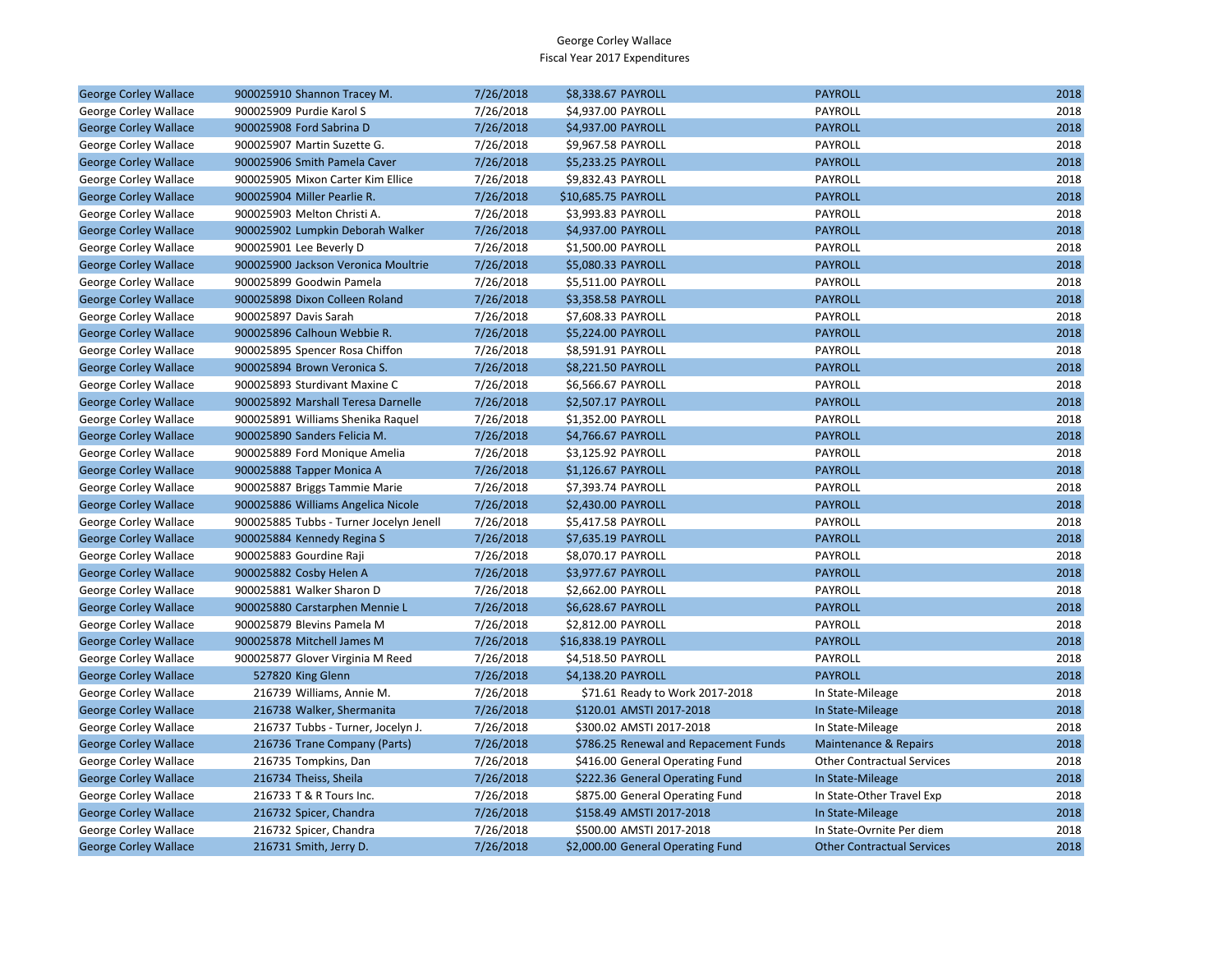| George Corley Wallace        | 216730 SACSCOC                          | 7/26/2018 | \$3,200.00 General Operating Fund                                              | Out-of-State-Registration         | 2018 |
|------------------------------|-----------------------------------------|-----------|--------------------------------------------------------------------------------|-----------------------------------|------|
| <b>George Corley Wallace</b> | 216729 Perkins, Roderick                | 7/26/2018 | \$1,058.26 General Operating Fund                                              | <b>Other Contractual Services</b> | 2018 |
| George Corley Wallace        | 216728 Peoples, Jacqueline M.           | 7/26/2018 | \$1,074.56 AMSTI 2017-2018                                                     | <b>Other Contractual Services</b> | 2018 |
| <b>George Corley Wallace</b> | 216727 Office Depot                     | 7/26/2018 | \$56.04 General Operating Fund                                                 | <b>Materials and Supplies</b>     | 2018 |
| George Corley Wallace        | 216726 Maynard, Cooper & Gale           | 7/26/2018 | \$82.80 General Operating Fund                                                 | Legal Services                    | 2018 |
| <b>George Corley Wallace</b> | 216725 Jordan, Judy Y.                  | 7/26/2018 | \$800.00 General Operating Fund                                                | <b>Other Contractual Services</b> | 2018 |
| George Corley Wallace        | 216724 Hunter, Otto W.                  | 7/26/2018 | \$600.00 AMSTI 2017-2018                                                       | <b>Other Contractual Services</b> | 2018 |
| <b>George Corley Wallace</b> | 216723 Hannah, Marilyn B.               | 7/26/2018 | \$135.00 Career Technology Supplement Grant Out-of-State-Other Travel Expenses |                                   | 2018 |
| George Corley Wallace        | 216723 Hannah, Marilyn B.               | 7/26/2018 | \$71.61 Career Technology Supplement Grant Out-of-State-Subsist & Lodging      |                                   | 2018 |
| <b>George Corley Wallace</b> | 216722 Hand Arendall Harrison Sale LLC  | 7/26/2018 | \$994.50 General Operating Fund                                                | <b>Legal Services</b>             | 2018 |
| George Corley Wallace        | 216721 Galls, LLC                       | 7/26/2018 | \$44.75 General Operating Fund                                                 | <b>Materials and Supplies</b>     | 2018 |
| <b>George Corley Wallace</b> | 216720 First Cahawba Bankcard           | 7/26/2018 | \$10.00 Student Support Services 17-18                                         | <b>Memberships</b>                | 2018 |
| George Corley Wallace        | 216720 First Cahawba Bankcard           | 7/26/2018 | \$10.00 General Operating Fund                                                 | Memberships                       | 2018 |
| <b>George Corley Wallace</b> | 216719 Eta Hand2mind                    | 7/26/2018 | \$6,080.27 AMSTI 2017-2018                                                     | <b>Materials and Supplies</b>     | 2018 |
| George Corley Wallace        | 216718 Coty, Mark L.                    | 7/26/2018 | \$245.19 AMSTI 2017-2018                                                       | In State-Mileage                  | 2018 |
| <b>George Corley Wallace</b> | 216718 Coty, Mark L.                    | 7/26/2018 | \$500.00 AMSTI 2017-2018                                                       | In State-Ovrnite Per diem         | 2018 |
| George Corley Wallace        | 216717 Compansol                        | 7/26/2018 | \$3,196.00 Talent Search 2017-2018                                             | Out-of-State-Registration         | 2018 |
| <b>George Corley Wallace</b> | 216716 College Entrance Examination Bo  | 7/26/2018 | \$3,899.80 General Operating Fund                                              | <b>Materials and Supplies</b>     | 2018 |
| George Corley Wallace        | 216715 Barnes & Noble College           | 7/26/2018 | \$75,458.68 Auxiliary Enterprise-Unrestricted                                  | <b>Bookstore Payables</b>         | 2018 |
| <b>George Corley Wallace</b> | 216714 AT&T Alabama                     | 7/26/2018 | \$64.43 AMSTI 2017-2018                                                        | Communications                    | 2018 |
| George Corley Wallace        | 216713 Anderson, Alvin                  | 7/26/2018 | \$565.76 General Operating Fund                                                | <b>Other Contractual Services</b> | 2018 |
| <b>George Corley Wallace</b> | 216712 Allen, Kenny                     | 7/26/2018 | \$97.47 Perkins 2017-2018                                                      | In State-Other Travel Exp         | 2018 |
| George Corley Wallace        | 216711 Watts, Kenndy F.                 | 7/25/2018 | \$425.00 General Operating Fund                                                | Other Legal Expenses              | 2018 |
| <b>George Corley Wallace</b> | 216710 Bronner Brothers Inc.            | 7/25/2018 | \$50.00 Perkins 2017-2018                                                      | Out-of-State-Registration         | 2018 |
| George Corley Wallace        | 216709 Wex Bank                         | 7/20/2018 | \$701.59 General Operating Fund                                                | Gasoline & Oil-Motor Vehicle      | 2018 |
| <b>George Corley Wallace</b> | 216708 UPS - United Parcel Service      | 7/20/2018 | \$32.55 General Operating Fund                                                 | Postage                           | 2018 |
| George Corley Wallace        | 216707 U S Postal Service               | 7/20/2018 | \$250.00 General Operating Fund                                                | Postage                           | 2018 |
| <b>George Corley Wallace</b> | 216706 Turner Chevrolet                 | 7/20/2018 | \$630.80 General Operating Fund                                                | Maintenance & Repairs             | 2018 |
| George Corley Wallace        | 216705 Trane Company (Parts)            | 7/20/2018 | \$3,254.52 Renewal and Repacement Funds                                        | Maintenance & Repairs             | 2018 |
| <b>George Corley Wallace</b> | 216704 Sturdivant, Maxine C.            | 7/20/2018 | \$41.51 General Operating Fund                                                 | Out-of-State-Subsist & Lodging    | 2018 |
| George Corley Wallace        | 216704 Sturdivant, Maxine C.            | 7/20/2018 | \$48.00 General Operating Fund                                                 | In State-Mileage                  | 2018 |
| <b>George Corley Wallace</b> | 216703 Steve'S Service Center           | 7/20/2018 | \$2,013.46 General Operating Fund                                              | Maintenance & Repairs             | 2018 |
| George Corley Wallace        | 216702 Southernlinc Wireless            | 7/20/2018 | \$534.51 General Operating Fund                                                | Communications                    | 2018 |
| <b>George Corley Wallace</b> | 216701 Selma Water Works Board          | 7/20/2018 | \$1,690.19 General Operating Fund                                              | Water & Sewer                     | 2018 |
| George Corley Wallace        | 216700 Selma Electric Repair            | 7/20/2018 | \$255.00 Renewal and Repacement Funds                                          | Maintenance & Repairs             | 2018 |
| <b>George Corley Wallace</b> | 216699 Scantron Corporation             | 7/20/2018 | \$80.89 General Operating Fund                                                 | <b>Materials and Supplies</b>     | 2018 |
| George Corley Wallace        | 216698 Plaza Golf Cart Sales            | 7/20/2018 | \$415.00 General Operating Fund                                                | Maintenance & Repairs             | 2018 |
| <b>George Corley Wallace</b> | 216697 Office Depot                     | 7/20/2018 | \$208.42 General Operating Fund                                                | <b>Materials and Supplies</b>     | 2018 |
| George Corley Wallace        | 216696 Motor Coach Industries           | 7/20/2018 | \$160.92 General Operating Fund                                                | Maintenance & Repairs             | 2018 |
| <b>George Corley Wallace</b> | 216695 MedPro Waste Disposal, LLC       | 7/20/2018 | \$140.00 General Operating Fund                                                | <b>Other Contractual Services</b> | 2018 |
| George Corley Wallace        | 216694 McQuick Printing Company         | 7/20/2018 | \$63.78 General Operating Fund                                                 | Printing, Reproduction & Binding  | 2018 |
| <b>George Corley Wallace</b> | 216693 Mayer Electric                   | 7/20/2018 | \$3,409.00 General Operating Fund                                              | <b>Materials and Supplies</b>     | 2018 |
| George Corley Wallace        | 216692 Marvin'S Bldg. Materials         | 7/20/2018 | \$63.97 General Operating Fund                                                 | <b>Materials and Supplies</b>     | 2018 |
| <b>George Corley Wallace</b> | 216691 Manufacturing Skill Standards Co | 7/20/2018 | \$135.00 Career Technology Supplement Grant Other Contractual Services         |                                   | 2018 |
| George Corley Wallace        | 216690 Logan, Shuntelra B.              | 7/20/2018 | \$170.00 General Operating Fund                                                | In State-Ovrnite Per diem         | 2018 |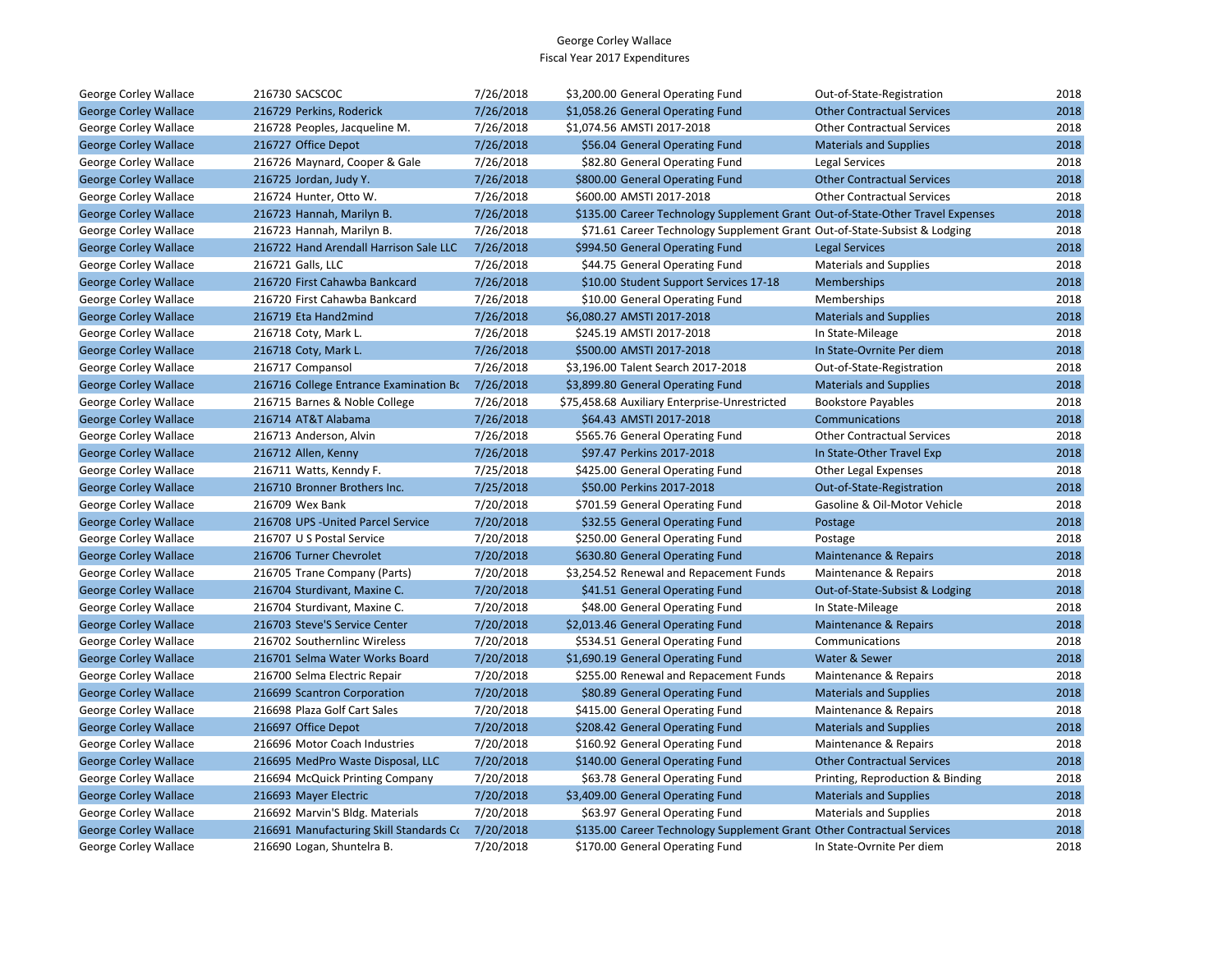| <b>George Corley Wallace</b> | 216689 Liberty Disposal Inc           | 7/20/2018 | \$595.00 General Operating Fund              | <b>Other Contractual Services</b>         | 2018 |
|------------------------------|---------------------------------------|-----------|----------------------------------------------|-------------------------------------------|------|
| George Corley Wallace        | 216688 Lewis Pest Control Inc.        | 7/20/2018 | \$665.00 General Operating Fund              | <b>Other Contractual Services</b>         | 2018 |
| <b>George Corley Wallace</b> | 216687 Jones Interstate Tire          | 7/20/2018 | \$76.59 General Operating Fund               | <b>Maintenance &amp; Repairs</b>          | 2018 |
| George Corley Wallace        | 216686 Johnson, Tona O.               | 7/20/2018 | \$200.00 Payroll Clearing Fund               | PEEHIP Payable                            | 2018 |
| <b>George Corley Wallace</b> | 216685 Hatcher Paint & Body Shop      | 7/20/2018 | \$1,661.20 General Operating Fund            | Maintenance & Repairs                     | 2018 |
| George Corley Wallace        | 216684 Harris Security Systems        | 7/20/2018 | \$1,199.70 General Operating Fund            | Service Contracts-Equipment               | 2018 |
| <b>George Corley Wallace</b> | 216683 Guardian-Ipco Inc.             | 7/20/2018 | \$550.00 General Operating Fund              | Service Contracts-Equipment               | 2018 |
| George Corley Wallace        | 216682 Goings, Ghytana S.             | 7/20/2018 | \$170.00 General Operating Fund              | In State-Ovrnite Per diem                 | 2018 |
| <b>George Corley Wallace</b> | 216681 Fuller Building Company        | 7/20/2018 | \$310.00 General Operating Fund              | <b>Materials and Supplies</b>             | 2018 |
| George Corley Wallace        | 216680 FedEx                          | 7/20/2018 | \$99.15 General Operating Fund               | Postage                                   | 2018 |
| <b>George Corley Wallace</b> | 216679 Delta Foremost Chemical        | 7/20/2018 | \$1,574.87 General Operating Fund            | <b>Materials and Supplies</b>             | 2018 |
| George Corley Wallace        | 216678 Cox Commerical Interiors, LLC  | 7/20/2018 | \$386.10 General Operating Fund              | <b>Materials and Supplies</b>             | 2018 |
| <b>George Corley Wallace</b> | 216677 Cintas #231                    | 7/20/2018 | \$650.07 General Operating Fund              | <b>Other Contractual Services</b>         | 2018 |
| George Corley Wallace        | 216676 Certiport                      | 7/20/2018 | \$2,647.74 Career Tech Dual Enrollment 17-18 | <b>Materials and Supplies</b>             | 2018 |
| <b>George Corley Wallace</b> | 216675 Central Al Fluid Product       | 7/20/2018 | \$501.67 General Operating Fund              | Maintenance & Repairs                     | 2018 |
| George Corley Wallace        | 216674 Carquest                       | 7/20/2018 | \$32.58 General Operating Fund               | Maintenance & Repairs                     | 2018 |
| <b>George Corley Wallace</b> | 216673 Blue Ox Equipment              | 7/20/2018 | \$269.00 General Operating Fund              | <b>Materials and Supplies</b>             | 2018 |
| George Corley Wallace        | 216672 Barnes & Noble College         | 7/20/2018 | \$2,009.84 Auxiliary Enterprise-Unrestricted | <b>Bookstore Payables</b>                 | 2018 |
| <b>George Corley Wallace</b> | 216671 Alpha Card Systems             | 7/20/2018 | \$2,865.86 General Operating Fund            | <b>Materials and Supplies</b>             | 2018 |
| George Corley Wallace        | 216670 Alabama Power Company          | 7/20/2018 | \$73,606.79 General Operating Fund           | Electricity                               | 2018 |
| <b>George Corley Wallace</b> | 216669 Alabama Power Company          | 7/20/2018 | \$28.41 General Operating Fund               | Electricity                               | 2018 |
| George Corley Wallace        | 216668 Airgas South, INC.             | 7/20/2018 | \$692.27 General Operating Fund              | <b>Materials and Supplies</b>             | 2018 |
| <b>George Corley Wallace</b> | 216667 Advanced Disposal              | 7/20/2018 | \$450.32 General Operating Fund              | <b>Other Contractual Services</b>         | 2018 |
| George Corley Wallace        | 216666 Tompkins, Dan                  | 7/18/2018 | \$352.00 General Operating Fund              | <b>Other Contractual Services</b>         | 2018 |
| <b>George Corley Wallace</b> | 216665 Thomas, Joshua L.              | 7/18/2018 | \$500.00 General Operating Fund              | <b>Other Contractual Services</b>         | 2018 |
| George Corley Wallace        | 216664 Steele, Michael D.             | 7/18/2018 | \$180.00 General Operating Fund              | <b>Other Contractual Services</b>         | 2018 |
| <b>George Corley Wallace</b> | 216663 Purdie, James D.               | 7/18/2018 | \$658.50 General Operating Fund              | <b>Other Contractual Services</b>         | 2018 |
| George Corley Wallace        | 216662 J. Smith Consulting, LLC       | 7/18/2018 | \$3,000.00 General Operating Fund            | <b>Other Professional Fees</b>            | 2018 |
| <b>George Corley Wallace</b> | 216661 IHS Services Inc.              | 7/18/2018 | \$796.46 Renewal and Repacement Funds        | <b>Maintenance &amp; Repairs</b>          | 2018 |
| George Corley Wallace        | 216660 Department of Examiners of Pub | 7/18/2018 | \$2,160.00 General Operating Fund            | <b>Accounting &amp; Auditing Services</b> | 2018 |
| <b>George Corley Wallace</b> | 900025760 Jones Natasha Renee         | 7/12/2018 | \$3,762.57 PAYROLL                           | <b>PAYROLL</b>                            | 2018 |
| George Corley Wallace        | 527819 Jones Natasha Renee            | 7/12/2018 | \$3,762.57 PAYROLL                           | PAYROLL                                   | 2018 |
| <b>George Corley Wallace</b> | 216659 Water Way Distributing         | 7/12/2018 | \$192.88 General Operating Fund              | <b>Materials and Supplies</b>             | 2018 |
| George Corley Wallace        | 216658 Walker, Shermanita             | 7/12/2018 | \$233.04 AMSTI 2017-2018                     | In State-Mileage                          | 2018 |
| <b>George Corley Wallace</b> | 216657 Tubbs - Turner, Jocelyn J.     | 7/12/2018 | \$240.02 AMSTI 2017-2018                     | In State-Mileage                          | 2018 |
| George Corley Wallace        | 216656 Thyssenkrupp Elevator          | 7/12/2018 | \$2,909.30 General Operating Fund            | Service Contracts-Equipment               | 2018 |
| <b>George Corley Wallace</b> | 216655 Spicer, Chandra                | 7/12/2018 | \$225.00 AMSTI 2017-2018                     | In State-Ovrnite Per diem                 | 2018 |
| George Corley Wallace        | 216655 Spicer, Chandra                | 7/12/2018 | \$95.48 AMSTI 2017-2018                      | In State-Mileage                          | 2018 |
| <b>George Corley Wallace</b> | 216654 Southernlinc Wireless          | 7/12/2018 | \$42.40 General Operating Fund               | Communications                            | 2018 |
| George Corley Wallace        | 216653 Smith, Pamela C.               | 7/12/2018 | \$25.00 Perkins 2017-2018                    | Out-of-State-Other Travel Expenses        | 2018 |
| <b>George Corley Wallace</b> | 216653 Smith, Pamela C.               | 7/12/2018 | \$160.72 Perkins 2017-2018                   | Out-of-State-Subsist & Lodging            | 2018 |
| George Corley Wallace        | 216652 Shears, Chadwick K.            | 7/12/2018 | \$500.00 General Operating Fund              | <b>Other Contractual Services</b>         | 2018 |
| <b>George Corley Wallace</b> | 216651 Shannon, Tracey M.             | 7/12/2018 | \$134.12 Perkins 2017-2018                   | Out-of-State-Subsist & Lodging            | 2018 |
| George Corley Wallace        | 216651 Shannon, Tracey M.             | 7/12/2018 | \$50.00 Perkins 2017-2018                    | Out-of-State-Other Travel Expenses        | 2018 |
| <b>George Corley Wallace</b> | 216650 Sanders, Kenetta L.            | 7/12/2018 | \$270.00 General Operating Fund              | <b>Other Contractual Services</b>         | 2018 |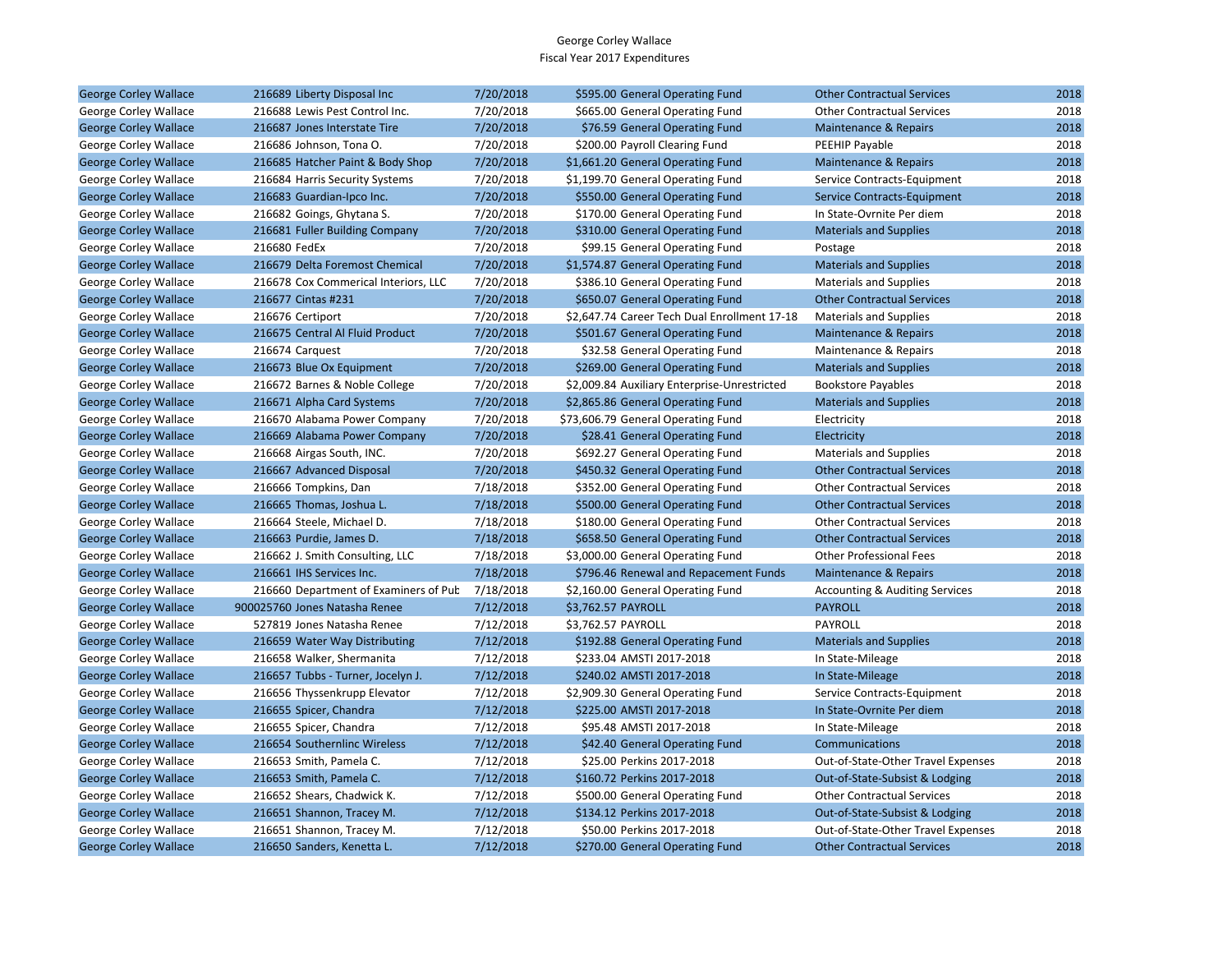| George Corley Wallace        | 216649 Roussell, Eric M.        | 7/12/2018 | \$625.00 General Operating Fund                                                | <b>Other Contractual Services</b>   | 2018 |
|------------------------------|---------------------------------|-----------|--------------------------------------------------------------------------------|-------------------------------------|------|
| <b>George Corley Wallace</b> | 216648 Raycom Media Inc         | 7/12/2018 | \$13,525.00 General Operating Fund                                             | <b>Advertising &amp; Promotions</b> | 2018 |
| George Corley Wallace        | 216647 Powe, Dea W.             | 7/12/2018 | \$350.76 AMSTI 2017-2018                                                       | In State-Mileage                    | 2018 |
| <b>George Corley Wallace</b> | 216647 Powe, Dea W.             | 7/12/2018 | \$375.00 AMSTI 2017-2018                                                       | In State-Ovrnite Per diem           | 2018 |
| George Corley Wallace        | 216646 Pitney Bowes             | 7/12/2018 | \$1,020.99 General Operating Fund                                              | Postage                             | 2018 |
| <b>George Corley Wallace</b> | 216645 Pitney Bowes             | 7/12/2018 | \$3,241.83 General Operating Fund                                              | Rent - Equipment                    | 2018 |
| George Corley Wallace        | 216644 Office Depot             | 7/12/2018 | \$702.18 General Operating Fund                                                | <b>Materials and Supplies</b>       | 2018 |
| <b>George Corley Wallace</b> | 216643 Mixon Carter, Kim E.     | 7/12/2018 | \$148.25 Perkins 2017-2018                                                     | Out-of-State-Subsist & Lodging      | 2018 |
| George Corley Wallace        | 216642 Miller, Pearlie R.       | 7/12/2018 | \$91.00 Perkins 2017-2018                                                      | Out-of-State-Other Travel Expenses  | 2018 |
| <b>George Corley Wallace</b> | 216642 Miller, Pearlie R.       | 7/12/2018 | \$153.76 Perkins 2017-2018                                                     | Out-of-State-Subsist & Lodging      | 2018 |
| George Corley Wallace        | 216641 Micah'S Printing         | 7/12/2018 | \$1,145.00 General Operating Fund                                              | <b>Materials and Supplies</b>       | 2018 |
| <b>George Corley Wallace</b> | 216640 McQuick Printing Company | 7/12/2018 | \$63.78 AMSTI 2017-2018                                                        | <b>Materials and Supplies</b>       | 2018 |
| George Corley Wallace        | 216639 Mayer Electric           | 7/12/2018 | \$1,548.75 General Operating Fund                                              | <b>Materials and Supplies</b>       | 2018 |
| <b>George Corley Wallace</b> | 216638 Lewis Pest Control Inc.  | 7/12/2018 | \$100.00 General Operating Fund                                                | <b>Other Contractual Services</b>   | 2018 |
| George Corley Wallace        | 216637 Just Right Solutions     | 7/12/2018 | \$4,959.90 AMSTI 2017-2018                                                     | <b>Materials and Supplies</b>       | 2018 |
| <b>George Corley Wallace</b> | 216636 Jones, Debbreona K.      | 7/12/2018 | \$500.00 General Operating Fund                                                | <b>Other Contractual Services</b>   | 2018 |
| George Corley Wallace        | 216635 Jones, Connie M.         | 7/12/2018 | \$234.35 Career Technology Supplement Grant Out-of-State-Mileage               |                                     | 2018 |
| <b>George Corley Wallace</b> | 216635 Jones, Connie M.         | 7/12/2018 | \$105.00 Career Technology Supplement Grant Out-of-State-Other Travel Expenses |                                     | 2018 |
| George Corley Wallace        | 216634 Johnson, Spencer M.      | 7/12/2018 | \$625.00 General Operating Fund                                                | <b>Other Contractual Services</b>   | 2018 |
| <b>George Corley Wallace</b> | 216633 Jackson, Veronica M.     | 7/12/2018 | \$101.18 Perkins 2017-2018                                                     | Out-of-State-Subsist & Lodging      | 2018 |
| George Corley Wallace        | 216632 Inge, Deandres G.        | 7/12/2018 | \$232.61 AMSTI 2017-2018                                                       | In State-Mileage                    | 2018 |
| <b>George Corley Wallace</b> | 216631 Hayes, Westerfield       | 7/12/2018 | \$640.00 General Operating Fund                                                | <b>Other Contractual Services</b>   | 2018 |
| George Corley Wallace        | 216630 Harris, William L.       | 7/12/2018 | \$5,692.56 Career Technology Supplement Grant Other Contractual Services       |                                     | 2018 |
| <b>George Corley Wallace</b> | 216629 Hancock, Edward A.       | 7/12/2018 | \$510.00 General Operating Fund                                                | <b>Materials and Supplies</b>       | 2018 |
| George Corley Wallace        | 216628 Goings, Ghytana S.       | 7/12/2018 | \$50.00 General Operating Fund                                                 | Out-of-State-Other Travel Expenses  | 2018 |
| <b>George Corley Wallace</b> | 216628 Goings, Ghytana S.       | 7/12/2018 | \$136.69 General Operating Fund                                                | Out-of-State-Subsist & Lodging      | 2018 |
| George Corley Wallace        | 216627 Galls, LLC               | 7/12/2018 | \$85.30 General Operating Fund                                                 | <b>Materials and Supplies</b>       | 2018 |
| <b>George Corley Wallace</b> | 216626 Follett Software Company | 7/12/2018 | \$525.53 General Operating Fund                                                | <b>Technology-Non Capital</b>       | 2018 |
| George Corley Wallace        | 216625 First Cahawba Bankcard   | 7/12/2018 | \$1,778.65 Career Technology Supplement Grant Out-of-State-Subsist & Lodging   |                                     | 2018 |
| <b>George Corley Wallace</b> | 216625 First Cahawba Bankcard   | 7/12/2018 | \$4,127.64 Perkins 2017-2018                                                   | Out-of-State-Subsist & Lodging      | 2018 |
| George Corley Wallace        | 216625 First Cahawba Bankcard   | 7/12/2018 | \$300.00 General Operating Fund                                                | Rent - Facilities                   | 2018 |
| <b>George Corley Wallace</b> | 216625 First Cahawba Bankcard   | 7/12/2018 | \$333.35 General Operating Fund                                                | In State-Other Travel Exp           | 2018 |
| George Corley Wallace        | 216625 First Cahawba Bankcard   | 7/12/2018 | \$525.00 General Operating Fund                                                | Out-of-State-Registration           | 2018 |
| <b>George Corley Wallace</b> | 216625 First Cahawba Bankcard   | 7/12/2018 | \$17.00 General Operating Fund                                                 | Out-of-State-Other Travel Expenses  | 2018 |
| George Corley Wallace        | 216624 Diesel Services          | 7/12/2018 | \$2,911.60 General Operating Fund                                              | Maintenance & Repairs               | 2018 |
| <b>George Corley Wallace</b> | 216623 Diesel Services          | 7/12/2018 | \$2,700.00 General Operating Fund                                              | Maintenance & Repairs               | 2018 |
| George Corley Wallace        | 216622 Davis, Sarah             | 7/12/2018 | \$50.00 Perkins 2017-2018                                                      | Out-of-State-Other Travel Expenses  | 2018 |
| <b>George Corley Wallace</b> | 216622 Davis, Sarah             | 7/12/2018 | \$175.69 Perkins 2017-2018                                                     | Out-of-State-Subsist & Lodging      | 2018 |
| George Corley Wallace        | 216621 Clifton, Lonzy T.        | 7/12/2018 | \$50.00 General Operating Fund                                                 | Out-of-State-Other Travel Expenses  | 2018 |
| <b>George Corley Wallace</b> | 216621 Clifton, Lonzy T.        | 7/12/2018 | \$48.90 General Operating Fund                                                 | Out-of-State-Subsist & Lodging      | 2018 |
| George Corley Wallace        | 216620 CDW Government, Inc.     | 7/12/2018 | \$3,073.36 Perkins 2017-2018                                                   | Non-capitalized Equipment           | 2018 |
| <b>George Corley Wallace</b> | 216620 CDW Government, Inc.     | 7/12/2018 | \$7,705.88 General Operating Fund                                              | <b>Technology-Non Capital</b>       | 2018 |
| George Corley Wallace        | 216619 Carquest                 | 7/12/2018 | \$544.23 General Operating Fund                                                | Maintenance & Repairs               | 2018 |
| <b>George Corley Wallace</b> | 216618 Briggs, Tammie M.        | 7/12/2018 | \$50.00 General Operating Fund                                                 | Out-of-State-Other Travel Expenses  | 2018 |
| George Corley Wallace        | 216618 Briggs, Tammie M.        | 7/12/2018 | \$82.65 General Operating Fund                                                 | In State-Mileage                    | 2018 |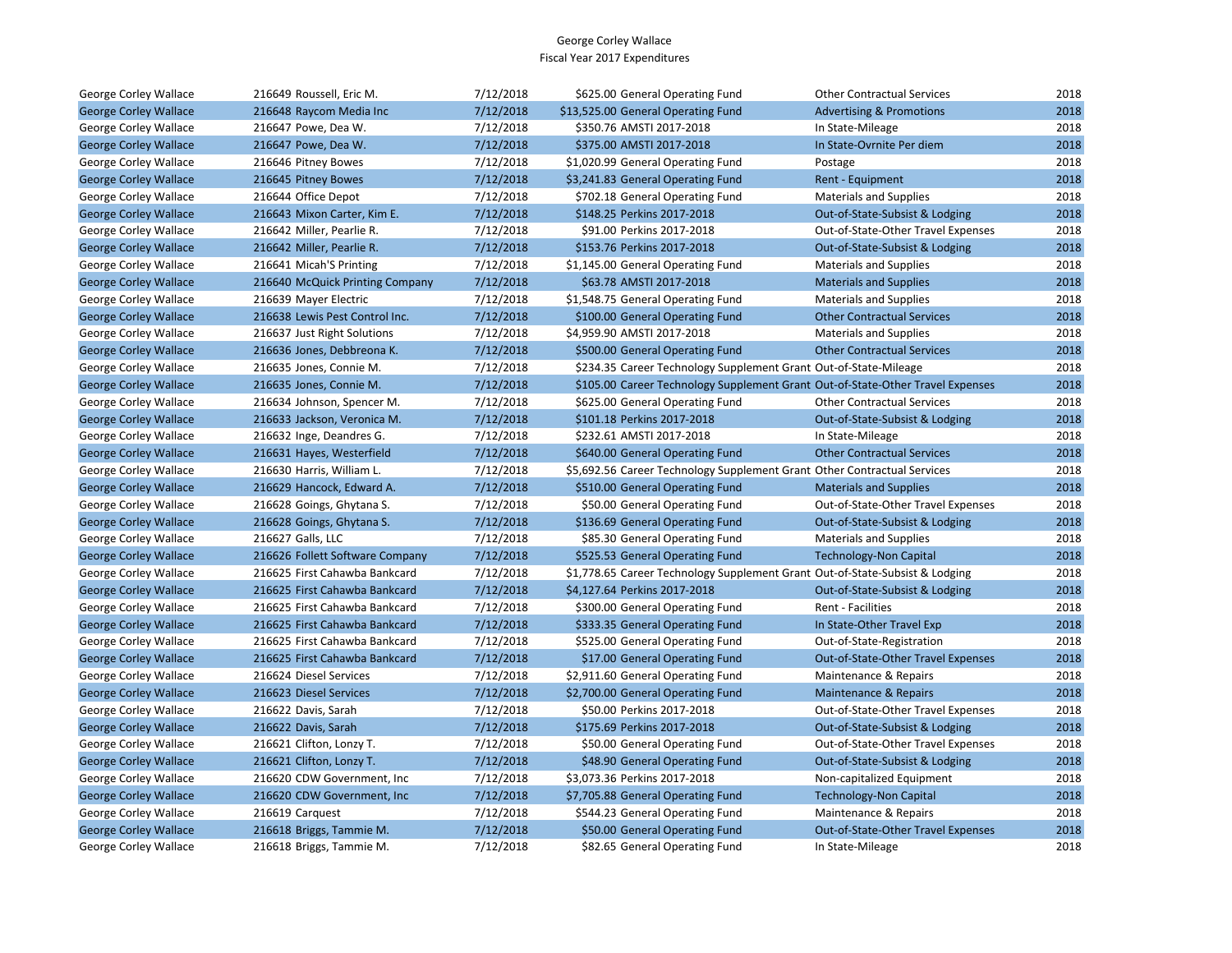| <b>George Corley Wallace</b> | 216618 Briggs, Tammie M.               | 7/12/2018 | \$118.49 General Operating Fund           | Out-of-State-Subsist & Lodging            | 2018 |
|------------------------------|----------------------------------------|-----------|-------------------------------------------|-------------------------------------------|------|
| George Corley Wallace        | 216617 Assessment Technologies Institu | 7/12/2018 | \$2,700.00 General Operating Fund         | <b>Testing Expense</b>                    | 2018 |
| <b>George Corley Wallace</b> | 216616 Angion, Kendra E.               | 7/12/2018 | \$500.00 General Operating Fund           | <b>Other Contractual Services</b>         | 2018 |
| George Corley Wallace        | 216615 Angion, Ivana M.                | 7/12/2018 | \$500.00 General Operating Fund           | <b>Other Contractual Services</b>         | 2018 |
| <b>George Corley Wallace</b> | 216614 Allen, Kenny                    | 7/12/2018 | \$226.16 Perkins 2017-2018                | Out-of-State-Subsist & Lodging            | 2018 |
| George Corley Wallace        | 216614 Allen, Kenny                    | 7/12/2018 | \$141.49 General Operating Fund           | Maintenance & Repairs                     | 2018 |
| <b>George Corley Wallace</b> | 216613 Allen, Bertha Y.                | 7/12/2018 | \$305.36 AMSTI 2017-2018                  | In State-Mileage                          | 2018 |
| George Corley Wallace        | 216613 Allen, Bertha Y.                | 7/12/2018 | \$375.00 AMSTI 2017-2018                  | In State-Ovrnite Per diem                 | 2018 |
| <b>George Corley Wallace</b> | 216612 AirPro                          | 7/12/2018 | \$85.00 Renewal and Repacement Funds      | <b>Maintenance &amp; Repairs</b>          | 2018 |
| George Corley Wallace        | 216611 Airgas South, INC.              | 7/12/2018 | \$400.43 General Operating Fund           | <b>Materials and Supplies</b>             | 2018 |
| <b>George Corley Wallace</b> | 216610 ACT                             | 7/12/2018 | \$60.00 AE Reg Federal 2017-2018          | In State-Commercl Transprt                | 2018 |
| George Corley Wallace        | 216403 Ymca                            | 7/11/2018 | \$46.00 General Operating Fund            | <b>Other Contractual Services</b>         | 2018 |
| <b>George Corley Wallace</b> | 216402 WCCS Petty Cash                 | 7/11/2018 | \$60.07 General Operating Fund            | <b>Materials and Supplies</b>             | 2018 |
| George Corley Wallace        | 216401 Verified Credentials A/R        | 7/11/2018 | \$17.40 General Operating Fund            | <b>Other Contractual Services</b>         | 2018 |
| <b>George Corley Wallace</b> | 216400 T & R Tours Inc.                | 7/11/2018 | \$875.00 General Operating Fund           | <b>Other Contractual Services</b>         | 2018 |
| George Corley Wallace        | 216399 Spire Alabama Inc.              | 7/11/2018 | \$7,215.61 General Operating Fund         | Gas & Heating Fuel                        | 2018 |
| <b>George Corley Wallace</b> | 216398 Shrm Al. St. Council            | 7/11/2018 | \$194.00 General Operating Fund           | <b>Memberships</b>                        | 2018 |
| George Corley Wallace        | 216397 PARK AT OWA, LLC                | 7/11/2018 | \$1,121.45 General Operating Fund         | <b>Materials and Supplies</b>             | 2018 |
| <b>George Corley Wallace</b> | 216396 Logan, Shuntelra B.             | 7/11/2018 | \$276.00 General Operating Fund           | In State-Other Travel Exp                 | 2018 |
| George Corley Wallace        | 216395 FedEx                           | 7/11/2018 | \$62.83 General Operating Fund            | Postage                                   | 2018 |
| <b>George Corley Wallace</b> | 216394 AT&T (Business Service)         | 7/11/2018 | \$63.53 AMSTI 2017-2018                   | Communications                            | 2018 |
| George Corley Wallace        | 216393 Alabama Power Company           | 7/11/2018 | \$2,865.77 General Operating Fund         | Electricity                               | 2018 |
| <b>George Corley Wallace</b> | 216392 Wilcox Progressive Era          | 7/5/2018  | \$47.00 General Operating Fund            | Subscriptions                             | 2018 |
| George Corley Wallace        | 216391 WCCS Petty Cash                 | 7/5/2018  | \$44.70 General Operating Fund            | Postage                                   | 2018 |
| <b>George Corley Wallace</b> | 216390 Water Way Distributing          | 7/5/2018  | \$14.00 General Operating Fund            | <b>Materials and Supplies</b>             | 2018 |
| George Corley Wallace        | 216389 Walker, Shermanita              | 7/5/2018  | \$67.86 AMSTI 2017-2018                   | In State-Mileage                          | 2018 |
| <b>George Corley Wallace</b> | 216388 Tubbs - Turner, Jocelyn J.      | 7/5/2018  | \$19.62 AMSTI 2017-2018                   | In State-Mileage                          | 2018 |
| George Corley Wallace        | 216387 The Solutions Team              | 7/5/2018  | \$379.00 General Operating Fund           | Technology-Non Capital                    | 2018 |
| <b>George Corley Wallace</b> | 216386 Summerlin, Patty                | 7/5/2018  | \$150.00 General Operating Fund           | <b>Other Contractual Services</b>         | 2018 |
| George Corley Wallace        | 216385 Southland Machinery LLC         | 7/5/2018  | \$212.09 General Operating Fund           | Maintenance & Repairs                     | 2018 |
| <b>George Corley Wallace</b> | 216384 Sears Commercial One            | 7/5/2018  | \$529.99 General Operating Fund           | Non-capitalized Equipment                 | 2018 |
| George Corley Wallace        | 216383 Rountree Electric Supply        | 7/5/2018  | \$546.86 General Operating Fund           | <b>Materials and Supplies</b>             | 2018 |
| <b>George Corley Wallace</b> | 216382 McQuick Printing Company        | 7/5/2018  | \$48.00 Ready to Work 2017-2018           | <b>Materials and Supplies</b>             | 2018 |
| George Corley Wallace        | 216381 Kennedy, Regina S.              | 7/5/2018  | \$58.86 AMSTI 2017-2018                   | In State-Mileage                          | 2018 |
| <b>George Corley Wallace</b> | 216380 Harrell's Refrigeration Service | 7/5/2018  | \$3,795.00 Renewal and Repacement Funds   | Maintenance & Repairs                     | 2018 |
| George Corley Wallace        | 216379 Greene, Steve                   | 7/5/2018  | \$800.00 General Operating Fund           | <b>Other Contractual Services</b>         | 2018 |
| <b>George Corley Wallace</b> | 216378 Gordon, Rachel L.               | 7/5/2018  | \$2,626.00 Student Support Services 17-18 | Out-of-State-Other Travel Expenses        | 2018 |
| George Corley Wallace        | 216377 Fuller Building Company         | 7/5/2018  | \$47.72 General Operating Fund            | <b>Materials and Supplies</b>             | 2018 |
| <b>George Corley Wallace</b> | 216376 Department of Examiners of Pub  | 7/5/2018  | \$19,440.00 General Operating Fund        | <b>Accounting &amp; Auditing Services</b> | 2018 |
| George Corley Wallace        | 216375 Crutcher, Howard                | 7/5/2018  | \$7,486.00 Renewal and Repacement Funds   | Improvements other than Bldgs             | 2018 |
| <b>George Corley Wallace</b> | 216374 Cintas #231                     | 7/5/2018  | \$312.01 General Operating Fund           | <b>Other Contractual Services</b>         | 2018 |
| George Corley Wallace        | 216373 CDW Government, Inc.            | 7/5/2018  | \$21,664.98 General Operating Fund        | Technology-Non Capital                    | 2018 |
| <b>George Corley Wallace</b> | 216372 Casby, Aaron L.                 | 7/5/2018  | \$26.16 AMSTI 2017-2018                   | In State-Mileage                          | 2018 |
| George Corley Wallace        | 216371 Blue Ox Equipment               | 7/5/2018  | \$187.62 General Operating Fund           | Maintenance & Repairs                     | 2018 |
| <b>George Corley Wallace</b> | 216370 Berney Office Solutions         | 7/5/2018  | \$31.28 Talent Search 2017-2018           | Service Contracts-Equipment               | 2018 |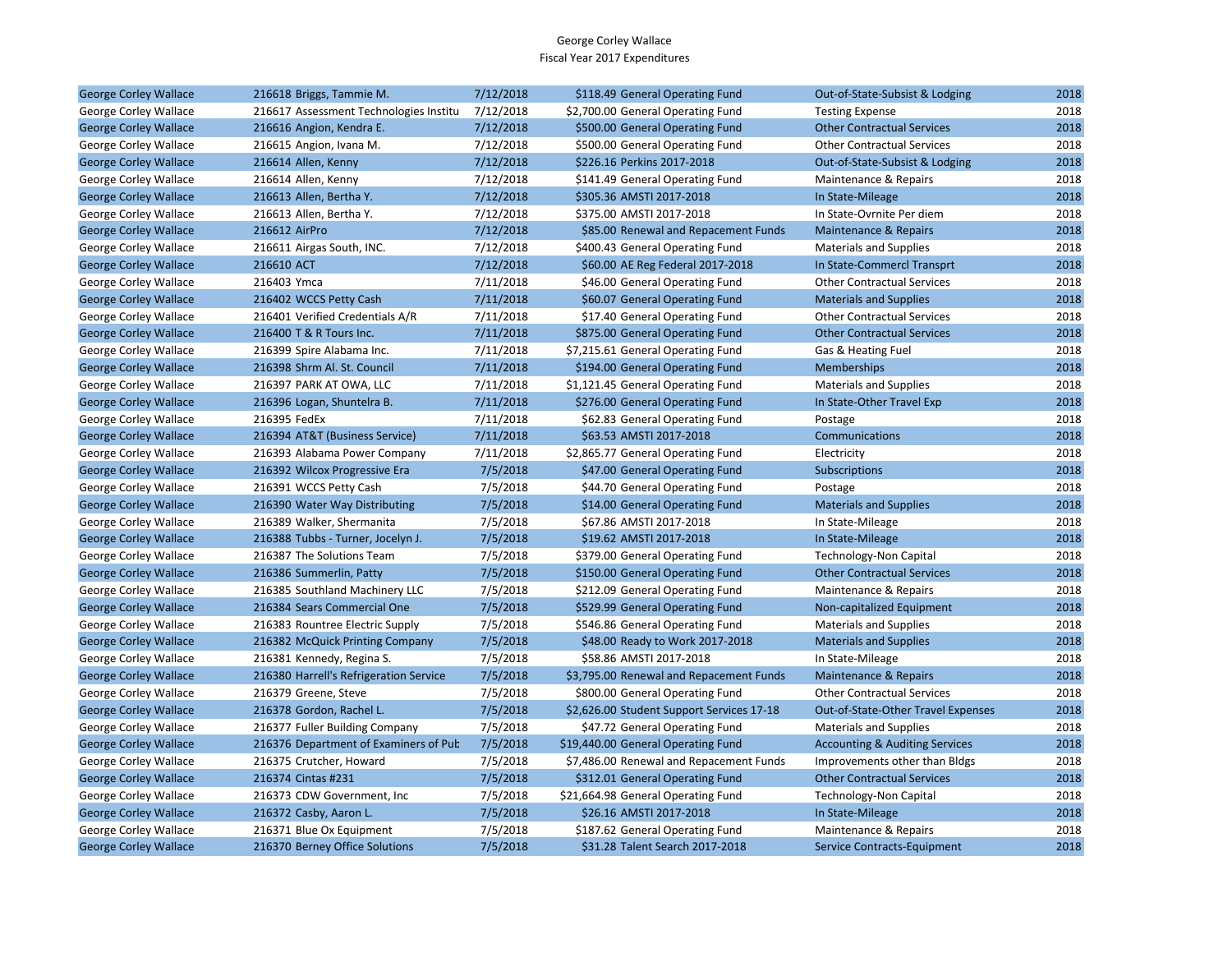| George Corley Wallace        | 216369 Applied Security Concepts       | 7/5/2018  | \$99.00 General Operating Fund              | <b>Other Contractual Services</b>   | 2018 |
|------------------------------|----------------------------------------|-----------|---------------------------------------------|-------------------------------------|------|
| <b>George Corley Wallace</b> | 216368 Apple Computer, Inc.            | 7/5/2018  | \$4,312.90 Career Tech Dual Equipment Grant | Non-capitalized Equipment           | 2018 |
| George Corley Wallace        | 216367 Alabama Veterans Affairs Associ | 7/5/2018  | \$175.00 General Operating Fund             | In State-Registration               | 2018 |
| <b>George Corley Wallace</b> | 216367 Alabama Veterans Affairs Associ | 7/5/2018  | \$100.00 General Operating Fund             | Memberships                         | 2018 |
| George Corley Wallace        | 216366 AirPro                          | 7/5/2018  | \$2,990.00 Renewal and Repacement Funds     | Maintenance & Repairs               | 2018 |
| <b>George Corley Wallace</b> | 527818 Coleman La'Donnis Achillies     | 7/2/2018  | \$339.30 PAYROLL                            | <b>PAYROLL</b>                      | 2018 |
| George Corley Wallace        | 216365 Greene, Steve                   | 6/29/2018 | \$800.00 General Operating Fund             | <b>Other Contractual Services</b>   | 2018 |
| <b>George Corley Wallace</b> | 216364 Woods, Erica W.                 | 6/29/2018 | \$1,449.52 AMSTI 2017-2018                  | <b>Other Contractual Services</b>   | 2018 |
| George Corley Wallace        | 216363 Williams, Angela J.             | 6/29/2018 | \$532.04 AMSTI 2017-2018                    | <b>Other Contractual Services</b>   | 2018 |
| <b>George Corley Wallace</b> | 216362 Wilkerson, Melody R.            | 6/29/2018 | \$2,190.27 AMSTI 2017-2018                  | <b>Other Contractual Services</b>   | 2018 |
| George Corley Wallace        | 216361 Taylor, Catherine C.            | 6/29/2018 | \$1,028.07 AMSTI 2017-2018                  | <b>Other Contractual Services</b>   | 2018 |
| <b>George Corley Wallace</b> | 216360 Solomon, Brittany               | 6/29/2018 | \$1,016.09 AMSTI 2017-2018                  | <b>Other Contractual Services</b>   | 2018 |
| George Corley Wallace        | 216359 Scott, Annette                  | 6/29/2018 | \$1,275.12 AMSTI 2017-2018                  | <b>Other Contractual Services</b>   | 2018 |
| <b>George Corley Wallace</b> | 216358 Ruffin, Tiffany L.              | 6/29/2018 | \$1,248.30 AMSTI 2017-2018                  | <b>Other Contractual Services</b>   | 2018 |
| George Corley Wallace        | 216357 Pettway, Jaleesa C.             | 6/29/2018 | \$1,267.01 AMSTI 2017-2018                  | <b>Other Contractual Services</b>   | 2018 |
| <b>George Corley Wallace</b> | 216356 Lucky, Bettie C.                | 6/29/2018 | \$1,972.71 AMSTI 2017-2018                  | <b>Other Contractual Services</b>   | 2018 |
| George Corley Wallace        | 216355 Knudsen, Molly R.               | 6/29/2018 | \$2,547.65 AMSTI 2017-2018                  | <b>Other Contractual Services</b>   | 2018 |
| <b>George Corley Wallace</b> | 216354 Hicks, Ashara M.                | 6/29/2018 | \$1,006.26 AMSTI 2017-2018                  | <b>Other Contractual Services</b>   | 2018 |
| George Corley Wallace        | 216353 Hammonds, Tara P.               | 6/29/2018 | \$1,321.45 AMSTI 2017-2018                  | <b>Other Contractual Services</b>   | 2018 |
| <b>George Corley Wallace</b> | 216352 Hammonds, Katherine E.          | 6/29/2018 | \$565.66 AMSTI 2017-2018                    | <b>Other Contractual Services</b>   | 2018 |
| George Corley Wallace        | 216351 Godbold, Kate C.                | 6/29/2018 | \$2,107.74 AMSTI 2017-2018                  | <b>Other Contractual Services</b>   | 2018 |
| <b>George Corley Wallace</b> | 216350 Campbell, Winifer R.            | 6/29/2018 | \$1,218.28 AMSTI 2017-2018                  | <b>Other Contractual Services</b>   | 2018 |
| George Corley Wallace        | 216349 Burns, Brenda R.                | 6/29/2018 | \$1,236.53 AMSTI 2017-2018                  | <b>Other Contractual Services</b>   | 2018 |
| <b>George Corley Wallace</b> | 216348 Wccs Selma Foundation           | 6/29/2018 | \$488.63 Payroll Clearing Fund              | <b>Misc Deductions Payable</b>      | 2018 |
| George Corley Wallace        | 216347 Wallace Communtiy College       | 6/29/2018 | \$81.00 Payroll Clearing Fund               | Misc Deductions Payable             | 2018 |
| <b>George Corley Wallace</b> | 216346 Variable Annuity Life Ins       | 6/29/2018 | \$1,850.00 Payroll Clearing Fund            | <b>Misc Deductions Payable</b>      | 2018 |
| George Corley Wallace        | 216345 Unum                            | 6/29/2018 | \$12.95 Payroll Clearing Fund               | <b>Misc Deductions Payable</b>      | 2018 |
| <b>George Corley Wallace</b> | 216344 United Way Of Selma & Dal       | 6/29/2018 | \$164.00 Payroll Clearing Fund              | <b>Misc Deductions Payable</b>      | 2018 |
| George Corley Wallace        | 216343 Teacher'S Retirement Syst       | 6/29/2018 | \$143,560.01 Payroll Clearing Fund          | Alabama Teachers Retirement Payable | 2018 |
| <b>George Corley Wallace</b> | 216342 St. of AL. Child Support        | 6/29/2018 | \$671.00 Payroll Clearing Fund              | <b>Misc Deductions Payable</b>      | 2018 |
| George Corley Wallace        | 216341 Rsa-1 (Peiraf)                  | 6/29/2018 | \$4,906.00 Payroll Clearing Fund            | Misc Deductions Payable             | 2018 |
| <b>George Corley Wallace</b> | 216340 Reding, Curtis C.               | 6/29/2018 | \$3,556.00 Payroll Clearing Fund            | <b>Misc Deductions Payable</b>      | 2018 |
| George Corley Wallace        | 216339 PEEHIP                          | 6/29/2018 | \$135,160.02 Payroll Clearing Fund          | PEEHIP Payable                      | 2018 |
| <b>George Corley Wallace</b> | 216338 New York Life & Annuity         | 6/29/2018 | \$2,593.76 Payroll Clearing Fund            | <b>Misc Deductions Payable</b>      | 2018 |
| George Corley Wallace        | 216337 Liberty National Life Ins       | 6/29/2018 | \$434.37 Payroll Clearing Fund              | <b>Misc Deductions Payable</b>      | 2018 |
| <b>George Corley Wallace</b> | 216336 Great-West Retirement Ser       | 6/29/2018 | \$50.00 Payroll Clearing Fund               | <b>Misc Deductions Payable</b>      | 2018 |
| George Corley Wallace        | 216335 Educator Benefits Corp.         | 6/29/2018 | \$652.21 Payroll Clearing Fund              | <b>Misc Deductions Payable</b>      | 2018 |
| <b>George Corley Wallace</b> | 216334 Colonial Life Insurance C       | 6/29/2018 | \$2,721.30 Payroll Clearing Fund            | <b>Misc Deductions Payable</b>      | 2018 |
| George Corley Wallace        | 216333 Allstate                        | 6/29/2018 | \$464.77 Payroll Clearing Fund              | Misc Deductions Payable             | 2018 |
| <b>George Corley Wallace</b> | 216332 Alabama Dept. Of Revenue        | 6/29/2018 | \$888.33 Payroll Clearing Fund              | <b>Misc Deductions Payable</b>      | 2018 |
| George Corley Wallace        | 216331 Aflac                           | 6/29/2018 | \$2,704.36 Payroll Clearing Fund            | Misc Deductions Payable             | 2018 |
| <b>George Corley Wallace</b> | 216330 Williamson, Lisa                | 6/29/2018 | \$1,257.15 AMSTI 2017-2018                  | <b>Other Contractual Services</b>   | 2018 |
| George Corley Wallace        | 216329 Williams, Tynisa                | 6/29/2018 | \$1,265.07 AMSTI 2017-2018                  | <b>Other Contractual Services</b>   | 2018 |
| <b>George Corley Wallace</b> | 216328 WE US TUR Inc                   | 6/29/2018 | \$250.00 General Operating Fund             | <b>Materials and Supplies</b>       | 2018 |
| George Corley Wallace        | 216327 Water Way Distributing          | 6/29/2018 | \$46.44 General Operating Fund              | <b>Materials and Supplies</b>       | 2018 |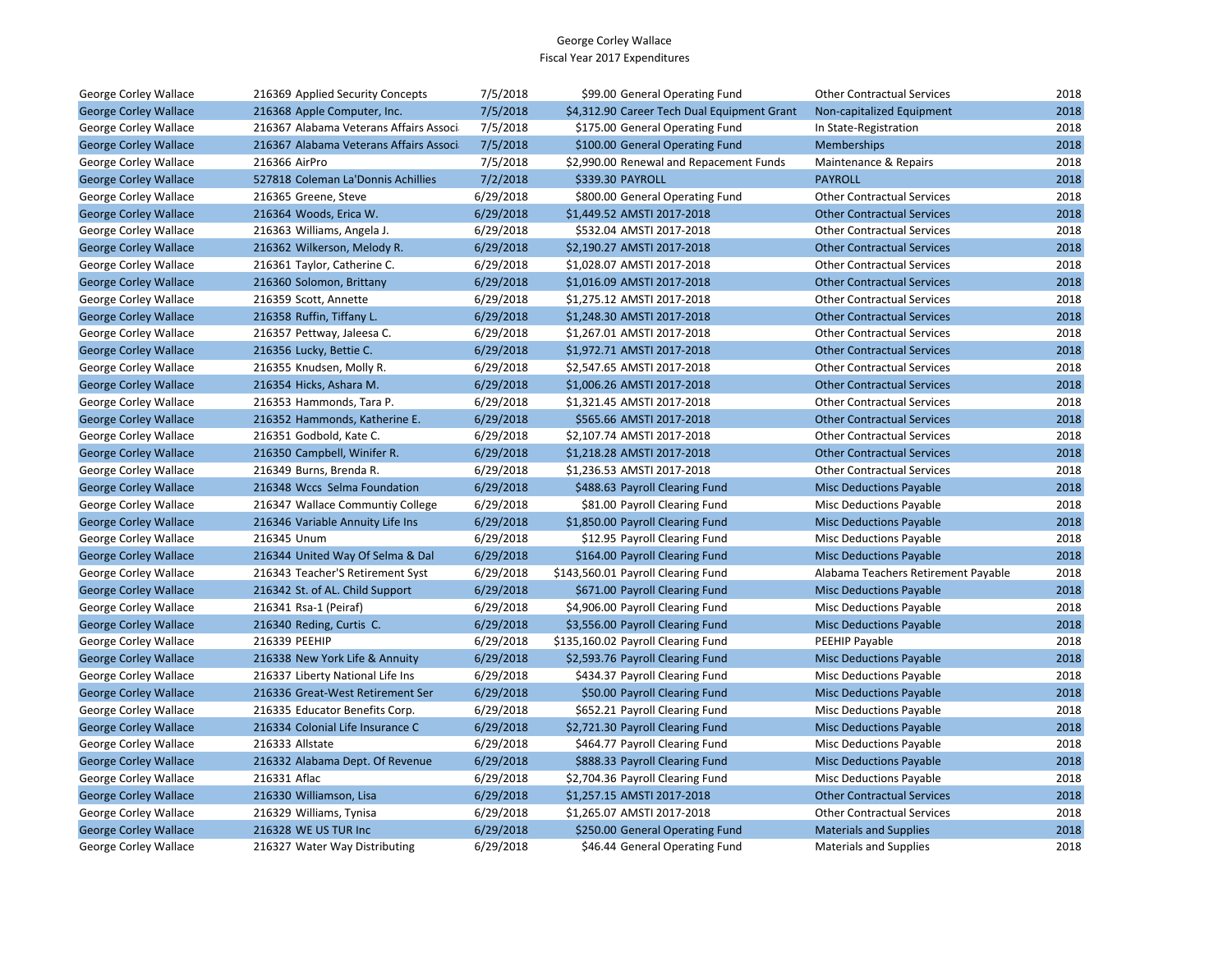| <b>George Corley Wallace</b> | 216326 Washington, Melody J.       | 6/29/2018 | \$806.16 AMSTI 2017-2018                                                   | <b>Other Contractual Services</b>  | 2018 |
|------------------------------|------------------------------------|-----------|----------------------------------------------------------------------------|------------------------------------|------|
| George Corley Wallace        | 216325 Wal Mart                    | 6/29/2018 | \$766.00 General Operating Fund                                            | <b>Materials and Supplies</b>      | 2018 |
| <b>George Corley Wallace</b> | 216325 Wal Mart                    | 6/29/2018 | \$49.72 Career Tech Dual Equipment Grant                                   | <b>Materials and Supplies</b>      | 2018 |
| George Corley Wallace        | 216324 Verizon Wireless            | 6/29/2018 | \$560.14 AMSTI 2017-2018                                                   | Communications                     | 2018 |
| <b>George Corley Wallace</b> | 216323 UPS - United Parcel Service | 6/29/2018 | \$26.87 General Operating Fund                                             | Postage                            | 2018 |
| George Corley Wallace        | 216322 U.S. Bank Equipment Finance | 6/29/2018 | \$152.60 AE State 2017-2018                                                | Communications                     | 2018 |
| <b>George Corley Wallace</b> | 216321 Tompkins, Dan               | 6/29/2018 | \$544.00 General Operating Fund                                            | <b>Other Contractual Services</b>  | 2018 |
| George Corley Wallace        | 216320 Thomas, Joshua L.           | 6/29/2018 | \$500.00 General Operating Fund                                            | <b>Other Contractual Services</b>  | 2018 |
| <b>George Corley Wallace</b> | 216319 Thomas, Hollee M.           | 6/29/2018 | \$52.32 AMSTI 2017-2018                                                    | In State-Mileage                   | 2018 |
| George Corley Wallace        | 216318 Tenison, Ralph B.           | 6/29/2018 | \$1,100.00 General Operating Fund                                          | <b>Other Contractual Services</b>  | 2018 |
| <b>George Corley Wallace</b> | 216317 Taylor, Shenita A.          | 6/29/2018 | \$1,453.47 AMSTI 2017-2018                                                 | <b>Other Contractual Services</b>  | 2018 |
| George Corley Wallace        | 216316 Tarver, Rita                | 6/29/2018 | \$1,031.39 AMSTI 2017-2018                                                 | <b>Other Contractual Services</b>  | 2018 |
| <b>George Corley Wallace</b> | 216315 Summers, Lester A.          | 6/29/2018 | \$1,600.00 Talent Search 2017-2018                                         | <b>Other Contractual Services</b>  | 2018 |
| George Corley Wallace        | 216314 Strickland, Christine       | 6/29/2018 | \$1,193.22 AMSTI 2017-2018                                                 | <b>Other Contractual Services</b>  | 2018 |
| <b>George Corley Wallace</b> | 216313 Steward Properties LLC      | 6/29/2018 | \$6,998.00 AMSTI 2017-2018                                                 | <b>Rent - Facilities</b>           | 2018 |
| George Corley Wallace        | 216312 Spicer, Chandra             | 6/29/2018 | \$58.86 AMSTI 2017-2018                                                    | In State-Mileage                   | 2018 |
| <b>George Corley Wallace</b> | 216311 Solomon, Paris L.           | 6/29/2018 | \$1,600.00 Talent Search 2017-2018                                         | <b>Other Contractual Services</b>  | 2018 |
| George Corley Wallace        | 216310 Smith, Jerry D.             | 6/29/2018 | \$2,000.00 General Operating Fund                                          | <b>Other Contractual Services</b>  | 2018 |
| <b>George Corley Wallace</b> | 216309 Smiley, Irvin T.            | 6/29/2018 | \$2,221.84 AMSTI 2017-2018                                                 | <b>Other Contractual Services</b>  | 2018 |
| George Corley Wallace        | 216308 Shred-It Usa, Inc.          | 6/29/2018 | \$529.40 General Operating Fund                                            | <b>Other Contractual Services</b>  | 2018 |
| <b>George Corley Wallace</b> | 216307 Shears, Chadwick K.         | 6/29/2018 | \$500.00 General Operating Fund                                            | <b>Other Contractual Services</b>  | 2018 |
| George Corley Wallace        | 216306 Selma Electric Repair       | 6/29/2018 | \$532.00 Renewal and Repacement Funds                                      | Maintenance & Repairs              | 2018 |
| <b>George Corley Wallace</b> | 216305 Selma City School Board     | 6/29/2018 | \$3,000.00 AMSTI 2017-2018                                                 | <b>Other Contractual Services</b>  | 2018 |
| George Corley Wallace        | 216304 Salem Press Inc             | 6/29/2018 | \$875.16 General Operating Fund                                            | <b>Books</b>                       | 2018 |
| <b>George Corley Wallace</b> | 216303 Roussell, Eric M.           | 6/29/2018 | \$625.00 General Operating Fund                                            | <b>Other Contractual Services</b>  | 2018 |
| George Corley Wallace        | 216302 Rountree Electric Supply    | 6/29/2018 | \$29.00 General Operating Fund                                             | <b>Materials and Supplies</b>      | 2018 |
| <b>George Corley Wallace</b> | 216301 Roberson, Erika M.          | 6/29/2018 | \$35.41 AMSTI 2017-2018                                                    | In State-Mileage                   | 2018 |
| George Corley Wallace        | 216300 Respondus                   | 6/29/2018 | \$2,595.00 General Operating Fund                                          | Technology-Non Capital             | 2018 |
| <b>George Corley Wallace</b> | 216299 Randolph, Yulonda B.        | 6/29/2018 | \$193.17 Career Technology Supplement Grant Out-of-State-Subsist & Lodging |                                    | 2018 |
| George Corley Wallace        | 216299 Randolph, Yulonda B.        | 6/29/2018 | \$233.26 Career Technology Supplement Grant Out-of-State-Mileage           |                                    | 2018 |
| <b>George Corley Wallace</b> | 216298 Pettway, Clarence J.        | 6/29/2018 | \$69.11 AMSTI 2017-2018                                                    | In State-Mileage                   | 2018 |
| George Corley Wallace        | 216297 Perkins, Roderick           | 6/29/2018 | \$968.44 General Operating Fund                                            | <b>Other Contractual Services</b>  | 2018 |
| <b>George Corley Wallace</b> | 216296 Office Depot                | 6/29/2018 | \$674.95 General Operating Fund                                            | <b>Materials and Supplies</b>      | 2018 |
| George Corley Wallace        | 216295 Moseley, LeAnne B.          | 6/29/2018 | \$776.80 AMSTI 2017-2018                                                   | <b>Other Contractual Services</b>  | 2018 |
| <b>George Corley Wallace</b> | 216294 McDaniel, Francis F.        | 6/29/2018 | \$1,004.53 AMSTI 2017-2018                                                 | <b>Other Contractual Services</b>  | 2018 |
| George Corley Wallace        | 216293 Marshall, Annie L.          | 6/29/2018 | \$39.13 AE State 2017-2018                                                 | <b>Out-of-State-Commercl Trans</b> | 2018 |
| <b>George Corley Wallace</b> | 216292 Marco                       | 6/29/2018 | \$30.00 AMSTI 2017-2018                                                    | <b>Materials and Supplies</b>      | 2018 |
| George Corley Wallace        | 216291 Madison, Latisha            | 6/29/2018 | \$1,280.43 AMSTI 2017-2018                                                 | <b>Other Contractual Services</b>  | 2018 |
| <b>George Corley Wallace</b> | 216290 Logan, Shuntelra B.         | 6/29/2018 | \$95.75 General Operating Fund                                             | In State-Other Travel Exp          | 2018 |
| <b>George Corley Wallace</b> | 216290 Logan, Shuntelra B.         | 6/29/2018 | \$92.32 General Operating Fund                                             | In State-Mileage                   | 2018 |
| <b>George Corley Wallace</b> | 216289 Logan, Katrina D.           | 6/29/2018 | \$1,007.94 AMSTI 2017-2018                                                 | <b>Other Contractual Services</b>  | 2018 |
| George Corley Wallace        | 216288 Kish, Sheryl D.             | 6/29/2018 | \$828.26 AMSTI 2017-2018                                                   | <b>Other Contractual Services</b>  | 2018 |
| <b>George Corley Wallace</b> | 216287 Jordan, Judy Y.             | 6/29/2018 | \$800.00 General Operating Fund                                            | <b>Other Contractual Services</b>  | 2018 |
| George Corley Wallace        | 216286 Jones, Debbreona K.         | 6/29/2018 | \$500.00 General Operating Fund                                            | <b>Other Contractual Services</b>  | 2018 |
| <b>George Corley Wallace</b> | 216285 Johnson, Spencer M.         | 6/29/2018 | \$625.00 General Operating Fund                                            | <b>Other Contractual Services</b>  | 2018 |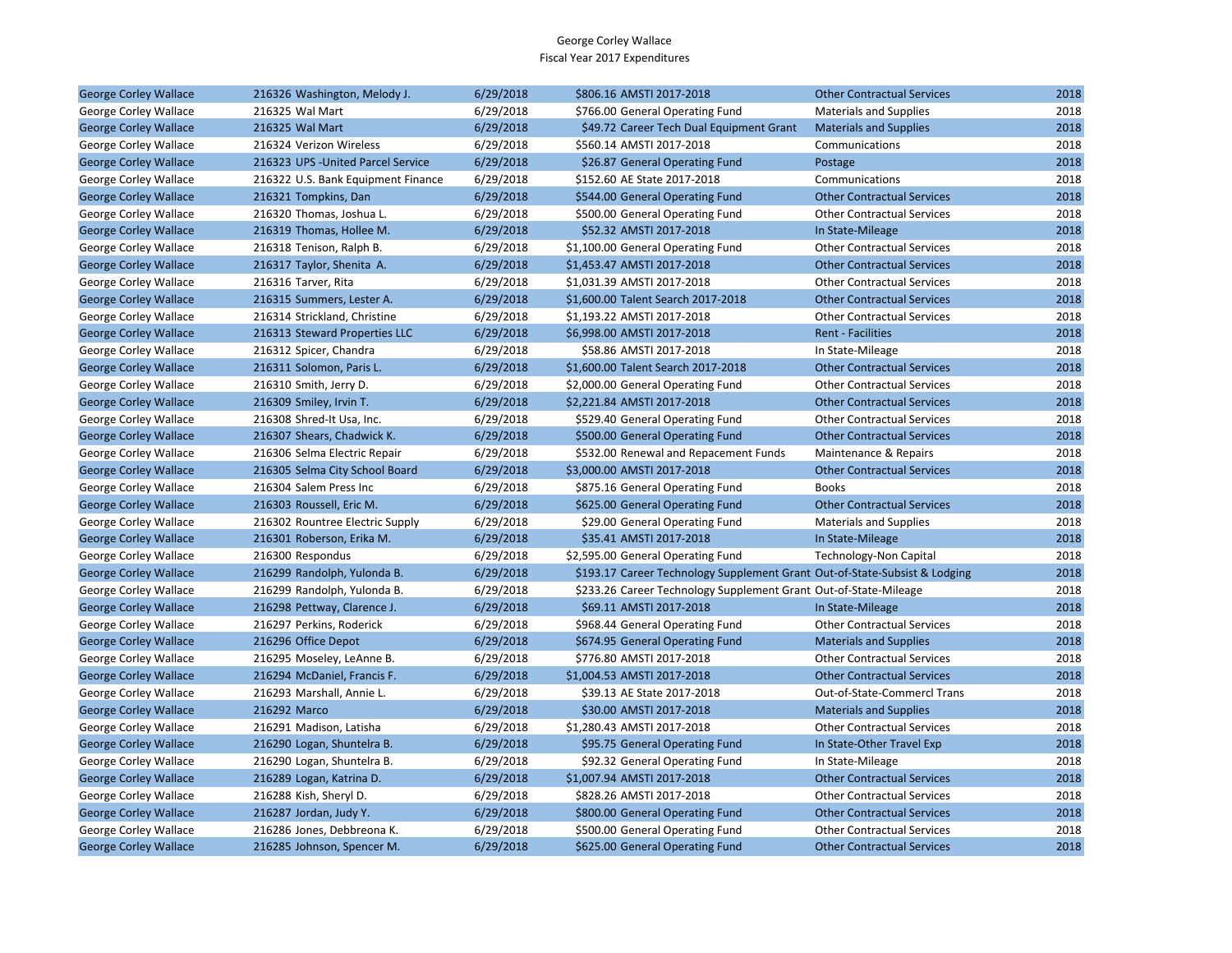| George Corley Wallace        | 216284 Johnson, Michelle                | 6/29/2018 | \$781.22 AMSTI 2017-2018                                               | <b>Other Contractual Services</b> | 2018 |
|------------------------------|-----------------------------------------|-----------|------------------------------------------------------------------------|-----------------------------------|------|
| <b>George Corley Wallace</b> | 216283 Jackson, Teresa A.               | 6/29/2018 | \$97.50 General Operating Fund                                         | <b>Other Contractual Services</b> | 2018 |
| George Corley Wallace        | 216282 Jackson, Brandy R.               | 6/29/2018 | \$187.50 General Operating Fund                                        | <b>Other Contractual Services</b> | 2018 |
| <b>George Corley Wallace</b> | 216281 International Writing            | 6/29/2018 | \$100.00 General Operating Fund                                        | Memberships                       | 2018 |
| George Corley Wallace        | 216280 Inge, Deandres G.                | 6/29/2018 | \$14.85 AMSTI 2017-2018                                                | In State-Mileage                  | 2018 |
| <b>George Corley Wallace</b> | 216279 Hunter, Otto W.                  | 6/29/2018 | \$600.00 AMSTI 2017-2018                                               | <b>Other Contractual Services</b> | 2018 |
| George Corley Wallace        | 216278 Hicks, Mary E.                   | 6/29/2018 | \$187.50 General Operating Fund                                        | <b>Other Contractual Services</b> | 2018 |
| <b>George Corley Wallace</b> | 216277 Hall, Ruth                       | 6/29/2018 | \$1,600.00 Talent Search 2017-2018                                     | <b>Other Contractual Services</b> | 2018 |
| George Corley Wallace        | 216276 Grainger Tools                   | 6/29/2018 | \$3,468.96 General Operating Fund                                      | <b>Materials and Supplies</b>     | 2018 |
| <b>George Corley Wallace</b> | 216275 Gourdine, Jimmetta               | 6/29/2018 | \$157.50 General Operating Fund                                        | <b>Other Contractual Services</b> | 2018 |
| George Corley Wallace        | 216274 Galls, LLC                       | 6/29/2018 | \$1,290.00 General Operating Fund                                      | <b>Materials and Supplies</b>     | 2018 |
| <b>George Corley Wallace</b> | 216273 Fuller Building Company          | 6/29/2018 | \$205.81 General Operating Fund                                        | <b>Materials and Supplies</b>     | 2018 |
| George Corley Wallace        | 216273 Fuller Building Company          | 6/29/2018 | \$3,022.52 Career Tech Dual Equipment Grant                            | <b>Materials and Supplies</b>     | 2018 |
| <b>George Corley Wallace</b> | 216272 Flowers, Keri L.                 | 6/29/2018 | \$481.13 AMSTI 2017-2018                                               | <b>Other Contractual Services</b> | 2018 |
| George Corley Wallace        | 216271 First Cahawba Bankcard           | 6/29/2018 | \$384.23 General Operating Fund                                        | In State-Other Travel Exp         | 2018 |
| <b>George Corley Wallace</b> | 216271 First Cahawba Bankcard           | 6/29/2018 | \$1,244.04 Renewal and Repacement Funds                                | Maintenance & Repairs             | 2018 |
| George Corley Wallace        | 216270 FedEx                            | 6/29/2018 | \$86.15 AMSTI 2017-2018                                                | Postage                           | 2018 |
| <b>George Corley Wallace</b> | 216269 Dish Network                     | 6/29/2018 | \$106.01 General Operating Fund                                        | <b>Other Contractual Services</b> | 2018 |
| George Corley Wallace        | 216268 Coty, Mark L.                    | 6/29/2018 | \$55.32 AMSTI 2017-2018                                                | In State-Mileage                  | 2018 |
| <b>George Corley Wallace</b> | 216267 Collins, Geraldine S.            | 6/29/2018 | \$1,600.00 Talent Search 2017-2018                                     | <b>Other Contractual Services</b> | 2018 |
| George Corley Wallace        | 216266 Cintas #231                      | 6/29/2018 | \$237.41 General Operating Fund                                        | <b>Other Contractual Services</b> | 2018 |
| <b>George Corley Wallace</b> | 216265 CDW Government, Inc              | 6/29/2018 | \$2,137.98 Perkins 2017-2018                                           | Non-capitalized Equipment         | 2018 |
| George Corley Wallace        | 216264 Casby, Aaron L.                  | 6/29/2018 | \$32.70 AMSTI 2017-2018                                                | In State-Mileage                  | 2018 |
| <b>George Corley Wallace</b> | 216263 Carquest                         | 6/29/2018 | \$25.50 General Operating Fund                                         | Maintenance & Repairs             | 2018 |
| George Corley Wallace        | 216262 Carolina Biological Supply       | 6/29/2018 | \$612.60 General Operating Fund                                        | <b>Materials and Supplies</b>     | 2018 |
| <b>George Corley Wallace</b> | 216261 Blue Ox Equipment                | 6/29/2018 | \$839.90 General Operating Fund                                        | Non-capitalized Equipment         | 2018 |
| George Corley Wallace        | 216260 AT&T Alabama                     | 6/29/2018 | \$124.67 General Operating Fund                                        | Communications                    | 2018 |
| <b>George Corley Wallace</b> | 216260 AT&T Alabama                     | 6/29/2018 | \$195.48 AE State 2017-2018                                            | Communications                    | 2018 |
| George Corley Wallace        | 216259 AT&T (Business Service)          | 6/29/2018 | \$418.93 AMSTI 2017-2018                                               | Communications                    | 2018 |
| <b>George Corley Wallace</b> | 216258 AT&T (Business Service)          | 6/29/2018 | \$962.57 AMSTI 2017-2018                                               | Communications                    | 2018 |
| George Corley Wallace        | 216257 Angion, Kendra E.                | 6/29/2018 | \$500.00 General Operating Fund                                        | <b>Other Contractual Services</b> | 2018 |
| <b>George Corley Wallace</b> | 216256 Angion, Ivana M.                 | 6/29/2018 | \$500.00 General Operating Fund                                        | <b>Other Contractual Services</b> | 2018 |
| George Corley Wallace        | 216255 Anderson, Alvin                  | 6/29/2018 | \$532.48 General Operating Fund                                        | <b>Other Contractual Services</b> | 2018 |
| <b>George Corley Wallace</b> | 216254 Alacrao (Birmingham)             | 6/29/2018 | \$100.00 General Operating Fund                                        | Memberships                       | 2018 |
| George Corley Wallace        | 216253 Airgas South, INC.               | 6/29/2018 | \$396.52 Career Technology Supplement Grant Other Contractual Services |                                   | 2018 |
| <b>George Corley Wallace</b> | 216252 ACT                              | 6/29/2018 | \$108.00 AE Reg Federal 2017-2018                                      | In State-Commercl Transprt        | 2018 |
| George Corley Wallace        | 216251 ACEN                             | 6/29/2018 | \$175.00 General Operating Fund                                        | Out-of-State-Registration         | 2018 |
| <b>George Corley Wallace</b> | 900025876 Sturdivant Anthony Dewayne    | 6/26/2018 | \$565.76 PAYROLL                                                       | <b>PAYROLL</b>                    | 2018 |
| George Corley Wallace        | 900025875 Wilson Walter O               | 6/26/2018 | \$616.00 PAYROLL                                                       | PAYROLL                           | 2018 |
| <b>George Corley Wallace</b> | 900025874 Williams Norman Alana Nickole | 6/26/2018 | \$352.00 PAYROLL                                                       | <b>PAYROLL</b>                    | 2018 |
| George Corley Wallace        | 900025873 Walton Willie J               | 6/26/2018 | \$1,155.00 PAYROLL                                                     | PAYROLL                           | 2018 |
| <b>George Corley Wallace</b> | 900025872 Smith Marzell Lee             | 6/26/2018 | \$1,518.00 PAYROLL                                                     | <b>PAYROLL</b>                    | 2018 |
| George Corley Wallace        | 900025871 Reese Cameron Brent           | 6/26/2018 | \$748.80 PAYROLL                                                       | PAYROLL                           | 2018 |
| <b>George Corley Wallace</b> | 900025870 Perry Ernestine D             | 6/26/2018 | \$1,320.30 PAYROLL                                                     | <b>PAYROLL</b>                    | 2018 |
| George Corley Wallace        | 900025869 Pearson Sharde D              | 6/26/2018 | <b>\$632.32 PAYROLL</b>                                                | <b>PAYROLL</b>                    | 2018 |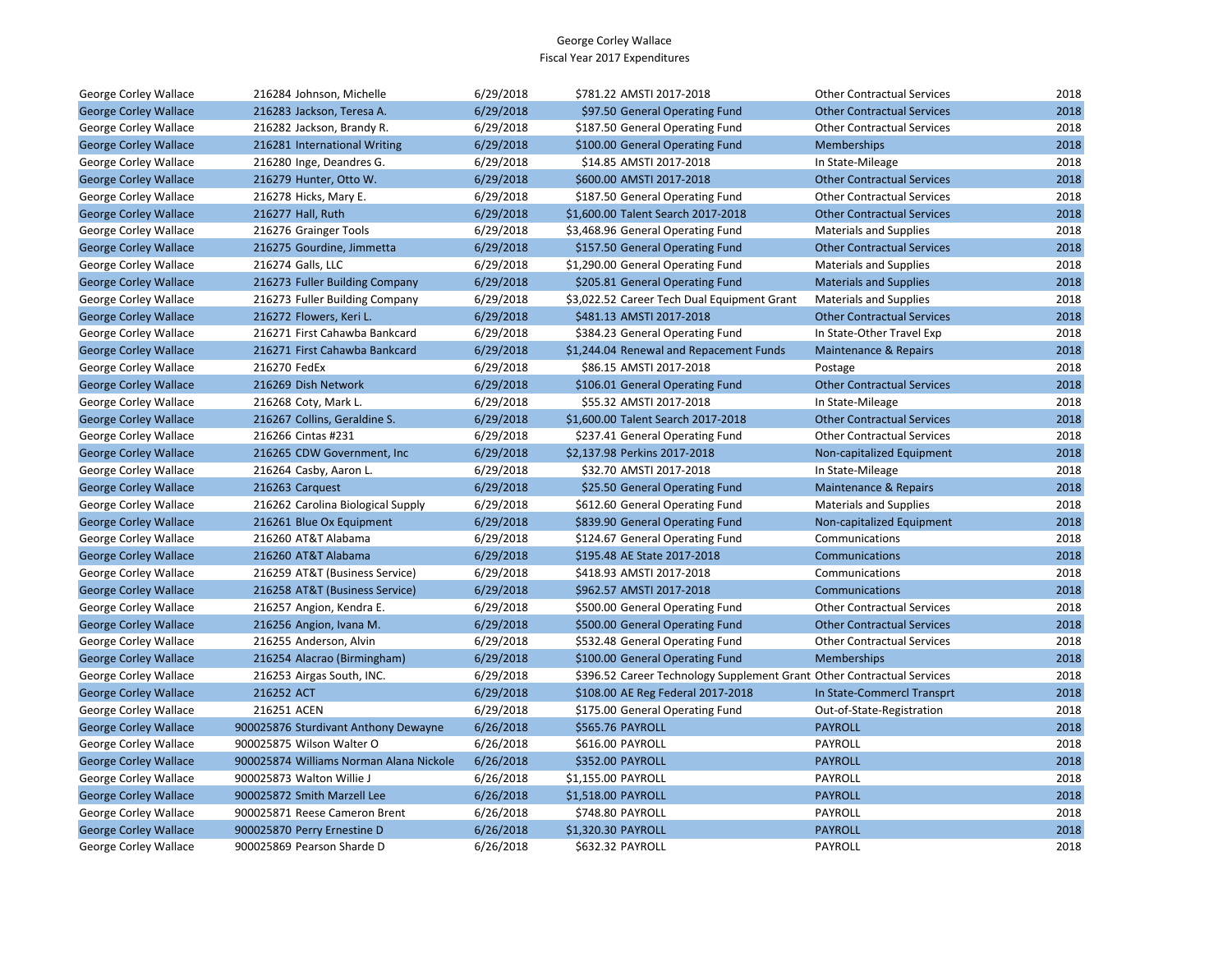| <b>George Corley Wallace</b> | 900025868 Nettles Wesbert           | 6/26/2018 | \$399.36 PAYROLL        | <b>PAYROLL</b> | 2018 |
|------------------------------|-------------------------------------|-----------|-------------------------|----------------|------|
| George Corley Wallace        | 900025867 Martin James Andrew       | 6/26/2018 | \$1,342.00 PAYROLL      | PAYROLL        | 2018 |
| <b>George Corley Wallace</b> | 900025866 Jones Edkenjunta          | 6/26/2018 | \$550.00 PAYROLL        | <b>PAYROLL</b> | 2018 |
| George Corley Wallace        | 900025865 Givan Broderick F         | 6/26/2018 | \$220.00 PAYROLL        | PAYROLL        | 2018 |
| <b>George Corley Wallace</b> | 900025864 Calhoun Willie            | 6/26/2018 | \$440.00 PAYROLL        | <b>PAYROLL</b> | 2018 |
| George Corley Wallace        | 900025863 Brown Christopher B       | 6/26/2018 | \$432.64 PAYROLL        | PAYROLL        | 2018 |
| <b>George Corley Wallace</b> | 900025862 Blanks Ray Soloman        | 6/26/2018 | \$396.00 PAYROLL        | <b>PAYROLL</b> | 2018 |
| George Corley Wallace        | 900025861 Craig Brianna Lenae       | 6/26/2018 | \$867.10 PAYROLL        | PAYROLL        | 2018 |
| <b>George Corley Wallace</b> | 900025860 Young Sha'Quana Rajeem    | 6/26/2018 | \$723.84 PAYROLL        | <b>PAYROLL</b> | 2018 |
| George Corley Wallace        | 900025859 Woodson Alexus S          | 6/26/2018 | \$723.84 PAYROLL        | PAYROLL        | 2018 |
| <b>George Corley Wallace</b> | 900025858 Smith Miata J.            | 6/26/2018 | \$723.84 PAYROLL        | <b>PAYROLL</b> | 2018 |
| George Corley Wallace        | 900025856 Purdie Jaylin Rayanna     | 6/26/2018 | \$723.84 PAYROLL        | PAYROLL        | 2018 |
| <b>George Corley Wallace</b> | 900025855 Pratt Brittany M          | 6/26/2018 | \$407.16 PAYROLL        | <b>PAYROLL</b> | 2018 |
| George Corley Wallace        | 900025854 Norwood Alexis Monai      | 6/26/2018 | \$723.84 PAYROLL        | PAYROLL        | 2018 |
| <b>George Corley Wallace</b> | 900025853 Bellamy Kaffeein          | 6/26/2018 | \$497.64 PAYROLL        | <b>PAYROLL</b> | 2018 |
| George Corley Wallace        | 900025852 Mitchell Harvetta T       | 6/26/2018 | \$867.10 PAYROLL        | PAYROLL        | 2018 |
| <b>George Corley Wallace</b> | 900025851 McGee Kaneshia Latrease   | 6/26/2018 | \$723.84 PAYROLL        | <b>PAYROLL</b> | 2018 |
| George Corley Wallace        | 900025850 McGee Kaderious M         | 6/26/2018 | \$723.84 PAYROLL        | PAYROLL        | 2018 |
| <b>George Corley Wallace</b> | 900025849 Hardy Lorene              | 6/26/2018 | \$542.88 PAYROLL        | <b>PAYROLL</b> | 2018 |
| George Corley Wallace        | 900025848 Gaines Deonte Da'Ron      | 6/26/2018 | \$497.64 PAYROLL        | PAYROLL        | 2018 |
| <b>George Corley Wallace</b> | 900025847 Davis Diane               | 6/26/2018 | \$740.48 PAYROLL        | <b>PAYROLL</b> | 2018 |
| George Corley Wallace        | 900025846 Chandler Samira Lenor     | 6/26/2018 | \$439.21 PAYROLL        | PAYROLL        | 2018 |
| <b>George Corley Wallace</b> | 900025845 Bridges Donna Wenshelle   | 6/26/2018 | <b>\$952.00 PAYROLL</b> | <b>PAYROLL</b> | 2018 |
| George Corley Wallace        | 900025844 Boyd Shanika Shamire      | 6/26/2018 | \$678.60 PAYROLL        | PAYROLL        | 2018 |
| <b>George Corley Wallace</b> | 900025843 Bennett Jakeisha Patrice  | 6/26/2018 | \$644.67 PAYROLL        | <b>PAYROLL</b> | 2018 |
| George Corley Wallace        | 900025842 Barley Audreyiona La'shae | 6/26/2018 | \$723.84 PAYROLL        | PAYROLL        | 2018 |
| <b>George Corley Wallace</b> | 900025841 Baker Jamesha Tyshan      | 6/26/2018 | \$203.58 PAYROLL        | <b>PAYROLL</b> | 2018 |
| George Corley Wallace        | 900025840 Acoff Mary Ruth           | 6/26/2018 | \$723.84 PAYROLL        | PAYROLL        | 2018 |
| <b>George Corley Wallace</b> | 900025839 Hadaway Jessica P         | 6/26/2018 | \$429.78 PAYROLL        | <b>PAYROLL</b> | 2018 |
| George Corley Wallace        | 900025838 Blake Lyric Quanta        | 6/26/2018 | \$120.64 PAYROLL        | PAYROLL        | 2018 |
| <b>George Corley Wallace</b> | 900025837 Williams Elsie B.         | 6/26/2018 | \$684.37 PAYROLL        | <b>PAYROLL</b> | 2018 |
| George Corley Wallace        | 900025836 Mitchell Brenda G.        | 6/26/2018 | \$166.90 PAYROLL        | PAYROLL        | 2018 |
| <b>George Corley Wallace</b> | 900025835 Dozier Bruce Otis         | 6/26/2018 | \$200.28 PAYROLL        | <b>PAYROLL</b> | 2018 |
| George Corley Wallace        | 900025834 Milligan Melissa Hollis   | 6/26/2018 | \$1,779.05 PAYROLL      | PAYROLL        | 2018 |
| <b>George Corley Wallace</b> | 900025833 Woodruff Kent H           | 6/26/2018 | \$724.62 PAYROLL        | <b>PAYROLL</b> | 2018 |
| George Corley Wallace        | 900025832 Williams Annie Montgomery | 6/26/2018 | \$1,628.64 PAYROLL      | PAYROLL        | 2018 |
| <b>George Corley Wallace</b> | 900025831 Whitely Joyce Elaine      | 6/26/2018 | \$668.88 PAYROLL        | <b>PAYROLL</b> | 2018 |
| George Corley Wallace        | 900025830 Walker Mattie Mae         | 6/26/2018 | \$1,412.08 PAYROLL      | PAYROLL        | 2018 |
| <b>George Corley Wallace</b> | 900025829 Traywick Ellen G          | 6/26/2018 | \$1,031.19 PAYROLL      | <b>PAYROLL</b> | 2018 |
| George Corley Wallace        | 900025828 Thomas Latasha Bell       | 6/26/2018 | \$1,375.66 PAYROLL      | PAYROLL        | 2018 |
| <b>George Corley Wallace</b> | 900025827 Morrow Queen Agee         | 6/26/2018 | \$1,045.13 PAYROLL      | <b>PAYROLL</b> | 2018 |
| George Corley Wallace        | 900025826 Moore Tammy D             | 6/26/2018 | \$1,123.20 PAYROLL      | PAYROLL        | 2018 |
| <b>George Corley Wallace</b> | 900025825 Marshall Annie Lee        | 6/26/2018 | \$1,528.21 PAYROLL      | <b>PAYROLL</b> | 2018 |
| George Corley Wallace        | 900025824 Logan Alice G.            | 6/26/2018 | \$1,275.00 PAYROLL      | PAYROLL        | 2018 |
| <b>George Corley Wallace</b> | 900025823 Lenoir Suzanne McCraw     | 6/26/2018 | \$599.21 PAYROLL        | <b>PAYROLL</b> | 2018 |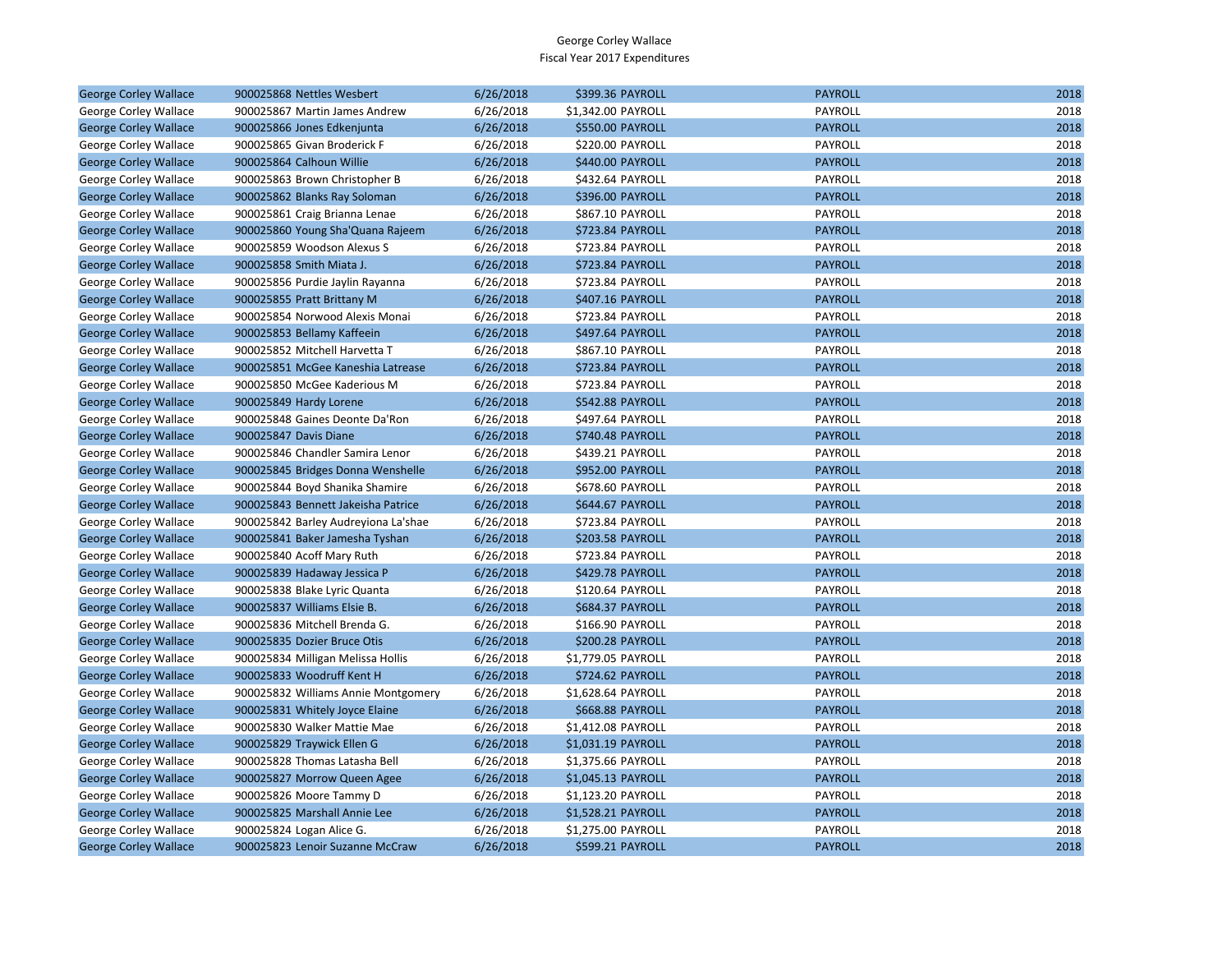| George Corley Wallace        | 900025822 Hobbs Elois             | 6/26/2018 | \$766.43 PAYROLL          | <b>PAYROLL</b> | 2018 |
|------------------------------|-----------------------------------|-----------|---------------------------|----------------|------|
| <b>George Corley Wallace</b> | 900025821 Compton Judy B          | 6/26/2018 | \$557.40 PAYROLL          | <b>PAYROLL</b> | 2018 |
| George Corley Wallace        | 900025820 Alsobrook Kay Goodwin   | 6/26/2018 | \$1,858.00 PAYROLL        | PAYROLL        | 2018 |
| <b>George Corley Wallace</b> | 900025819 Cummings Evelyn C.      | 6/26/2018 | \$1,827.12 PAYROLL        | <b>PAYROLL</b> | 2018 |
| George Corley Wallace        | 900025818 Washington Willie Doris | 6/26/2018 | \$617.76 PAYROLL          | PAYROLL        | 2018 |
| <b>George Corley Wallace</b> | 900025817 Powell Brenda Williams  | 6/26/2018 | \$353.80 PAYROLL          | <b>PAYROLL</b> | 2018 |
| George Corley Wallace        | 900025816 Jemison Lefloris        | 6/26/2018 | \$424.56 PAYROLL          | PAYROLL        | 2018 |
| <b>George Corley Wallace</b> | 900025815 Childress Eugene James  | 6/26/2018 | \$530.40 PAYROLL          | <b>PAYROLL</b> | 2018 |
| George Corley Wallace        | 900025814 Simmons Gloria Dean     | 6/26/2018 | \$5,183.33 PAYROLL        | PAYROLL        | 2018 |
| <b>George Corley Wallace</b> | 900025813 Page Melinda Ann        | 6/26/2018 | \$3,900.00 PAYROLL        | <b>PAYROLL</b> | 2018 |
| George Corley Wallace        | 900025812 Pettway Charles D.      | 6/26/2018 | \$2,894.58 PAYROLL        | PAYROLL        | 2018 |
| <b>George Corley Wallace</b> | 900025811 Pettway Alonzia         | 6/26/2018 | \$2,894.58 PAYROLL        | <b>PAYROLL</b> | 2018 |
| George Corley Wallace        | 900025810 Heard Anthony           | 6/26/2018 | \$2,894.58 PAYROLL        | PAYROLL        | 2018 |
| <b>George Corley Wallace</b> | 900025809 Harvell Robert L        | 6/26/2018 | \$3,036.22 PAYROLL        | <b>PAYROLL</b> | 2018 |
| George Corley Wallace        | 900025808 Moore Timothy           | 6/26/2018 | \$3,765.49 PAYROLL        | PAYROLL        | 2018 |
| <b>George Corley Wallace</b> | 900025807 Mauldin Reginald Otis   | 6/26/2018 | \$3,977.33 PAYROLL        | <b>PAYROLL</b> | 2018 |
| George Corley Wallace        | 900025806 Haralson Isaiah S       | 6/26/2018 | \$2,739.67 PAYROLL        | PAYROLL        | 2018 |
| <b>George Corley Wallace</b> | 900025805 Smith Tommy Lee         | 6/26/2018 | \$4,197.17 PAYROLL        | <b>PAYROLL</b> | 2018 |
| George Corley Wallace        | 900025804 Austin Tampatha         | 6/26/2018 | \$2,507.17 PAYROLL        | PAYROLL        | 2018 |
| <b>George Corley Wallace</b> | 900025803 Chesnut Veronica S      | 6/26/2018 | \$2,416.67 PAYROLL        | <b>PAYROLL</b> | 2018 |
| George Corley Wallace        | 900025802 Vance Laura Lynn        | 6/26/2018 | \$4,287.08 PAYROLL        | PAYROLL        | 2018 |
| <b>George Corley Wallace</b> | 900025801 Purdie Christy Dorran   | 6/26/2018 | \$3,822.42 PAYROLL        | <b>PAYROLL</b> | 2018 |
| George Corley Wallace        | 900025800 Jackson Brittany Brooks | 6/26/2018 | \$3,048.42 PAYROLL        | PAYROLL        | 2018 |
| <b>George Corley Wallace</b> | 900025799 Evans Naopi Lc          | 6/26/2018 | \$3,048.83 PAYROLL        | <b>PAYROLL</b> | 2018 |
| George Corley Wallace        | 900025798 Davis Mary Lee          | 6/26/2018 | \$3,590.42 PAYROLL        | PAYROLL        | 2018 |
| <b>George Corley Wallace</b> | 900025797 Bell Vickie D           | 6/26/2018 | \$2,662.00 PAYROLL        | <b>PAYROLL</b> | 2018 |
| George Corley Wallace        | 900025796 Whatley Andrew Douglas  | 6/26/2018 | \$2,584.83 PAYROLL        | PAYROLL        | 2018 |
| <b>George Corley Wallace</b> | 900025795 Jackson Vincent Keith   | 6/26/2018 | \$2,416.67 PAYROLL        | <b>PAYROLL</b> | 2018 |
| George Corley Wallace        | 900025794 Dysart Charles J        | 6/26/2018 | \$5,633.33 PAYROLL        | PAYROLL        | 2018 |
| <b>George Corley Wallace</b> | 900025793 Coleman Myron C         | 6/26/2018 | \$3,203.75 PAYROLL        | <b>PAYROLL</b> | 2018 |
| George Corley Wallace        | 900025792 Berry Lee               | 6/26/2018 | \$2,637.62 PAYROLL        | PAYROLL        | 2018 |
| <b>George Corley Wallace</b> | 900025791 Moultrie Eddie James    | 6/26/2018 | \$4,364.50 PAYROLL        | <b>PAYROLL</b> | 2018 |
| George Corley Wallace        | 900025790 Patterson Ray Anthony   | 6/26/2018 | \$2,971.75 PAYROLL        | PAYROLL        | 2018 |
| <b>George Corley Wallace</b> | 900025789 Bennett Robbyn V.       | 6/26/2018 | \$8,286.50 PAYROLL        | <b>PAYROLL</b> | 2018 |
| George Corley Wallace        | 900025788 Allison Eric Preston    | 6/26/2018 | \$6,043.50 PAYROLL        | PAYROLL        | 2018 |
| <b>George Corley Wallace</b> | 900025787 Adams Dorothy J         | 6/26/2018 | \$2,416.67 PAYROLL        | <b>PAYROLL</b> | 2018 |
| George Corley Wallace        | 900025786 Jackson Irma Jean       | 6/26/2018 | \$2,971.75 PAYROLL        | PAYROLL        | 2018 |
| <b>George Corley Wallace</b> | 900025785 Headley Linda Fay       | 6/26/2018 | \$2,584.58 PAYROLL        | <b>PAYROLL</b> | 2018 |
| George Corley Wallace        | 900025784 Dosey Chantae Thomas    | 6/26/2018 | \$2,042.58 PAYROLL        | PAYROLL        | 2018 |
| <b>George Corley Wallace</b> | 900025783 Reynolds Jennifer M     | 6/26/2018 | \$3,745.00 PAYROLL        | <b>PAYROLL</b> | 2018 |
| George Corley Wallace        | 900025782 Melton Elaine Alina     | 6/26/2018 | \$2,352.33 PAYROLL        | PAYROLL        | 2018 |
| <b>George Corley Wallace</b> | 900025781 Kidd Anessa Lynn        | 6/26/2018 | \$7,616.08 PAYROLL        | <b>PAYROLL</b> | 2018 |
| George Corley Wallace        | 900025780 Deavers Lori Evelyn     | 6/26/2018 | \$2,416.67 PAYROLL        | PAYROLL        | 2018 |
| <b>George Corley Wallace</b> | 900025779 Vandiver Kewanda Thomas | 6/26/2018 | \$3,435.58 PAYROLL        | <b>PAYROLL</b> | 2018 |
| <b>George Corley Wallace</b> | 900025778 Rudolph Darlene King    | 6/26/2018 | <b>\$2.971.00 PAYROLL</b> | PAYROLL        | 2018 |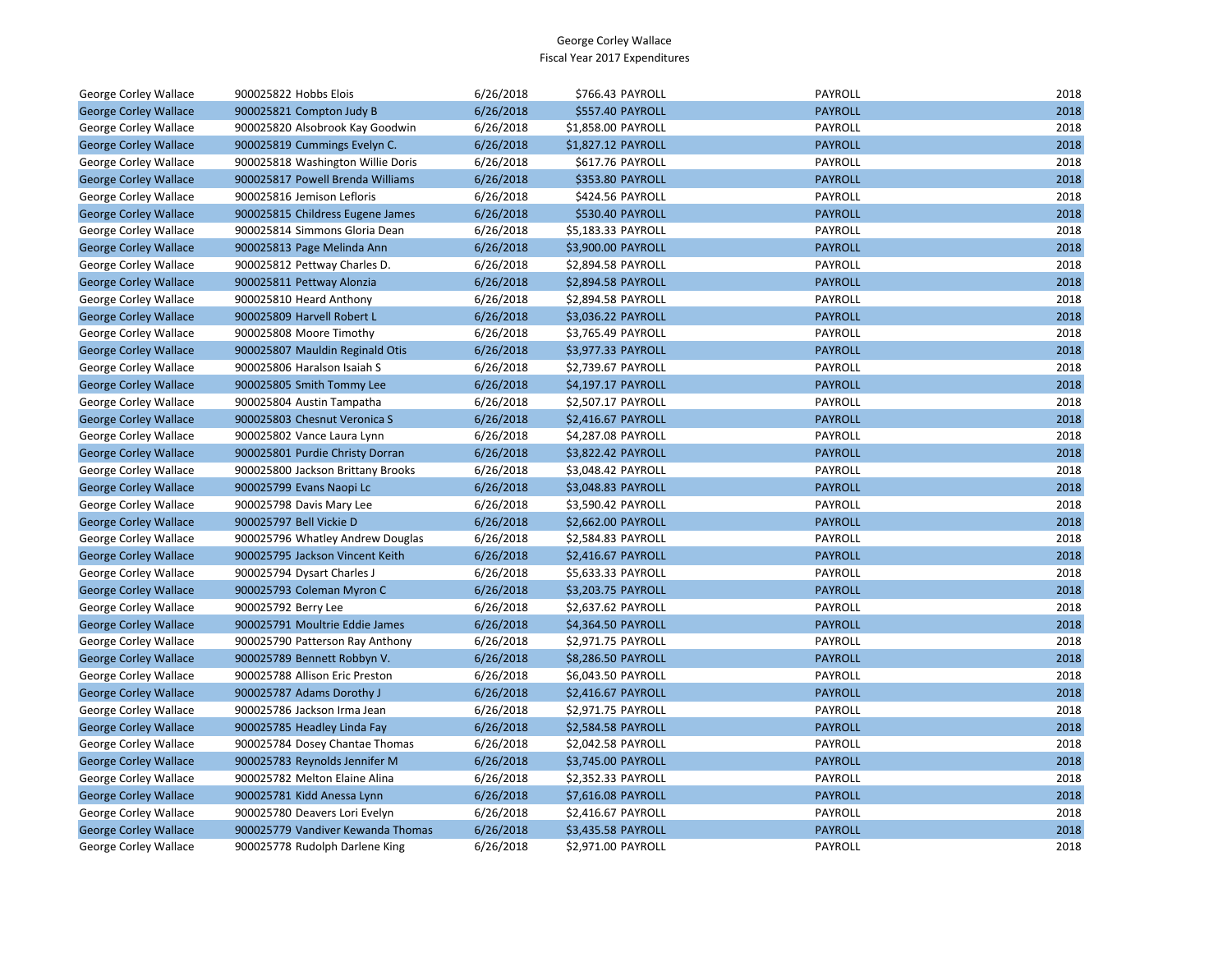| <b>George Corley Wallace</b> | 900025777 Powell William S.        | 6/26/2018 | \$2,000.23 PAYROLL  | <b>PAYROLL</b> | 2018 |
|------------------------------|------------------------------------|-----------|---------------------|----------------|------|
| George Corley Wallace        | 900025776 Logan Shuntelra Bernice  | 6/26/2018 | \$4,310.16 PAYROLL  | PAYROLL        | 2018 |
| <b>George Corley Wallace</b> | 900025775 Godwin Connie Estes      | 6/26/2018 | \$2,080.00 PAYROLL  | <b>PAYROLL</b> | 2018 |
| George Corley Wallace        | 900025774 Clifton Lonzy T.         | 6/26/2018 | \$6,474.00 PAYROLL  | PAYROLL        | 2018 |
| <b>George Corley Wallace</b> | 900025773 Bonner Irene G           | 6/26/2018 | \$2,416.67 PAYROLL  | <b>PAYROLL</b> | 2018 |
| George Corley Wallace        | 900025772 Hannah Marcus A.         | 6/26/2018 | \$1,241.67 PAYROLL  | PAYROLL        | 2018 |
| <b>George Corley Wallace</b> | 900025771 Turner Herman W.         | 6/26/2018 | \$1,300.00 PAYROLL  | <b>PAYROLL</b> | 2018 |
| George Corley Wallace        | 900025770 Harper April M           | 6/26/2018 | \$1,170.00 PAYROLL  | PAYROLL        | 2018 |
| <b>George Corley Wallace</b> | 900025769 Whitt Jeremiah Ledell    | 6/26/2018 | \$260.00 PAYROLL    | <b>PAYROLL</b> | 2018 |
| George Corley Wallace        | 900025768 Maxey Willie E.          | 6/26/2018 | \$433.33 PAYROLL    | PAYROLL        | 2018 |
| <b>George Corley Wallace</b> | 900025767 Evans Duane A            | 6/26/2018 | \$4,457.09 PAYROLL  | <b>PAYROLL</b> | 2018 |
| George Corley Wallace        | 900025766 Bailey Danny L           | 6/26/2018 | \$260.00 PAYROLL    | PAYROLL        | 2018 |
| <b>George Corley Wallace</b> | 900025765 Thomas Herbert Hoover    | 6/26/2018 | \$6,250.00 PAYROLL  | <b>PAYROLL</b> | 2018 |
| George Corley Wallace        | 900025764 Theiss Sheila Ann        | 6/26/2018 | \$3,653.33 PAYROLL  | PAYROLL        | 2018 |
| <b>George Corley Wallace</b> | 900025763 Motley Bettye Steele     | 6/26/2018 | \$3,726.67 PAYROLL  | <b>PAYROLL</b> | 2018 |
| George Corley Wallace        | 900025762 Moore Kathy J            | 6/26/2018 | \$5,070.00 PAYROLL  | PAYROLL        | 2018 |
| <b>George Corley Wallace</b> | 900025761 Mitchell Jessica Yvonne  | 6/26/2018 | \$2,042.83 PAYROLL  | <b>PAYROLL</b> | 2018 |
| George Corley Wallace        | 900025759 Jefferson Shelia Lawanda | 6/26/2018 | \$3,822.42 PAYROLL  | PAYROLL        | 2018 |
| <b>George Corley Wallace</b> | 900025758 Griffin Donitha J.       | 6/26/2018 | \$10,499.91 PAYROLL | <b>PAYROLL</b> | 2018 |
| George Corley Wallace        | 900025757 Gordon Rachel L          | 6/26/2018 | \$3,553.33 PAYROLL  | PAYROLL        | 2018 |
| <b>George Corley Wallace</b> | 900025756 Duck Cindy               | 6/26/2018 | \$3,206.67 PAYROLL  | <b>PAYROLL</b> | 2018 |
| George Corley Wallace        | 900025755 Curtis Valerie Pandora   | 6/26/2018 | \$2,662.00 PAYROLL  | PAYROLL        | 2018 |
| <b>George Corley Wallace</b> | 900025754 Chapman Channie Loraine  | 6/26/2018 | \$3,293.33 PAYROLL  | <b>PAYROLL</b> | 2018 |
| George Corley Wallace        | 900025753 Brown Karen E.           | 6/26/2018 | \$3,245.67 PAYROLL  | PAYROLL        | 2018 |
| <b>George Corley Wallace</b> | 900025752 Bright Jacinta Thrash    | 6/26/2018 | \$1,040.00 PAYROLL  | <b>PAYROLL</b> | 2018 |
| George Corley Wallace        | 900025751 Bowie Corey D.           | 6/26/2018 | \$4,396.08 PAYROLL  | PAYROLL        | 2018 |
| <b>George Corley Wallace</b> | 900025750 Bentley Betty J          | 6/26/2018 | \$5,070.25 PAYROLL  | <b>PAYROLL</b> | 2018 |
| George Corley Wallace        | 900025749 Abbott Brandi Nicole     | 6/26/2018 | \$2,430.00 PAYROLL  | PAYROLL        | 2018 |
| <b>George Corley Wallace</b> | 900025748 Pugh Elijah              | 6/26/2018 | \$11,007.09 PAYROLL | <b>PAYROLL</b> | 2018 |
| George Corley Wallace        | 900025747 Owens Holly Brown        | 6/26/2018 | \$6,259.67 PAYROLL  | PAYROLL        | 2018 |
| <b>George Corley Wallace</b> | 900025746 Lee Kateri M             | 6/26/2018 | \$5,798.00 PAYROLL  | <b>PAYROLL</b> | 2018 |
| George Corley Wallace        | 900025745 Baldwin Antionetta S     | 6/26/2018 | \$6,085.00 PAYROLL  | PAYROLL        | 2018 |
| <b>George Corley Wallace</b> | 900025744 Thomas Ashley C          | 6/26/2018 | \$4,602.42 PAYROLL  | <b>PAYROLL</b> | 2018 |
| George Corley Wallace        | 900025743 Rhodes Ramona Roberts    | 6/26/2018 | \$1,352.00 PAYROLL  | PAYROLL        | 2018 |
| <b>George Corley Wallace</b> | 900025742 Brown Kimberly N         | 6/26/2018 | \$676.00 PAYROLL    | <b>PAYROLL</b> | 2018 |
| George Corley Wallace        | 900025741 Wright Pamela L          | 6/26/2018 | \$9,967.42 PAYROLL  | PAYROLL        | 2018 |
| <b>George Corley Wallace</b> | 900025740 Minor Sheila Mims        | 6/26/2018 | \$2,080.00 PAYROLL  | <b>PAYROLL</b> | 2018 |
| George Corley Wallace        | 900025739 Goings Ghytana Shelton   | 6/26/2018 | \$12,215.89 PAYROLL | PAYROLL        | 2018 |
| <b>George Corley Wallace</b> | 900025738 Autery Nancy             | 6/26/2018 | \$9,706.08 PAYROLL  | <b>PAYROLL</b> | 2018 |
| George Corley Wallace        | 900025737 Sims Robert Nelson       | 6/26/2018 | \$8,906.91 PAYROLL  | PAYROLL        | 2018 |
| <b>George Corley Wallace</b> | 900025736 Ruffin-Johnson Letitia   | 6/26/2018 | \$676.00 PAYROLL    | <b>PAYROLL</b> | 2018 |
| George Corley Wallace        | 900025735 Miller Beth D            | 6/26/2018 | \$1,802.67 PAYROLL  | PAYROLL        | 2018 |
| <b>George Corley Wallace</b> | 900025734 McKnight April Calloway  | 6/26/2018 | \$1,126.67 PAYROLL  | <b>PAYROLL</b> | 2018 |
| George Corley Wallace        | 900025733 May-Webb Jenika          | 6/26/2018 | \$450.67 PAYROLL    | PAYROLL        | 2018 |
| <b>George Corley Wallace</b> | 900025732 Johnson Althelstein      | 6/26/2018 | \$450.67 PAYROLL    | <b>PAYROLL</b> | 2018 |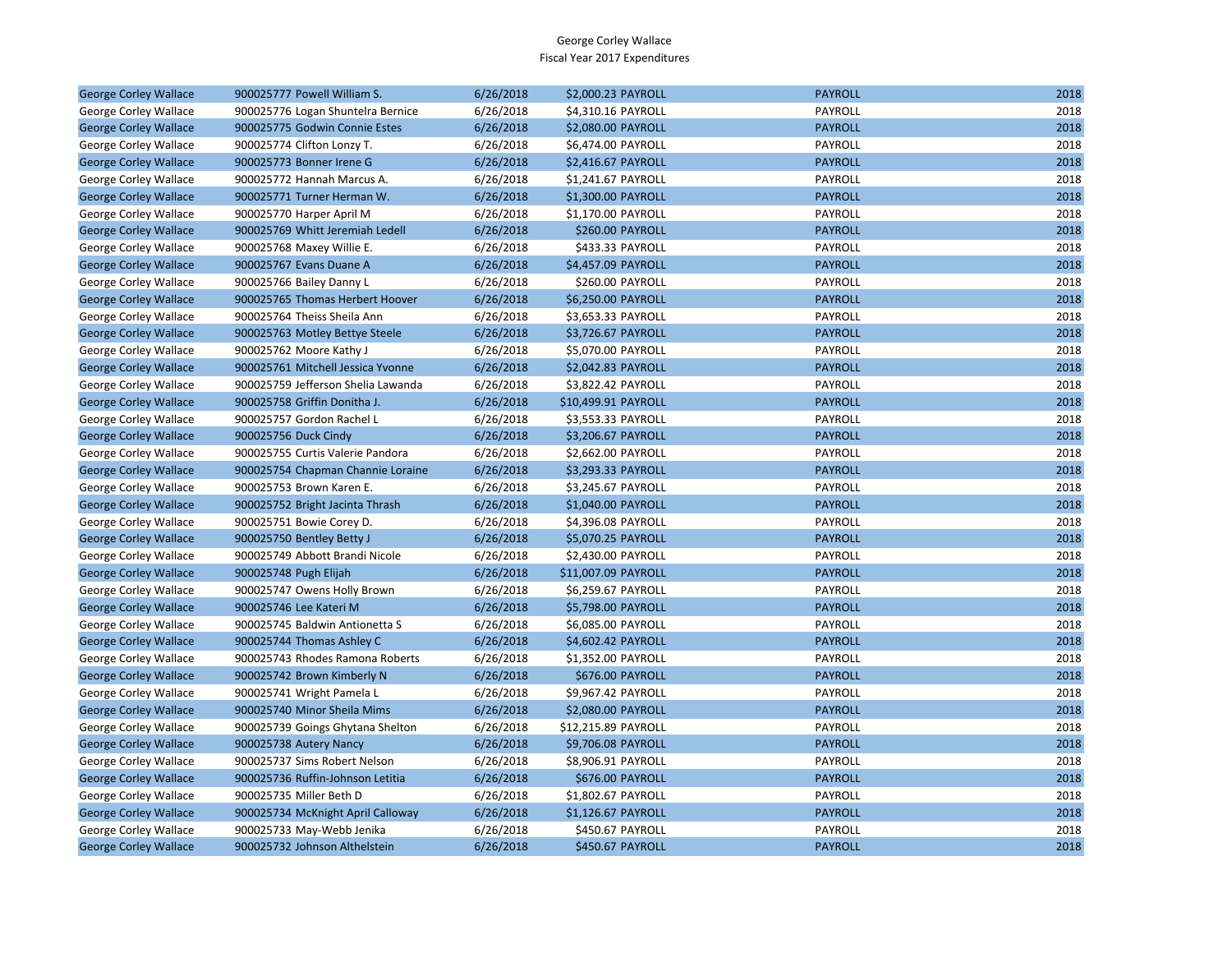| George Corley Wallace        | 900025731 Pugh Janet Cathey M.      | 6/26/2018 | \$13,849.17 PAYROLL | PAYROLL        | 2018 |
|------------------------------|-------------------------------------|-----------|---------------------|----------------|------|
| <b>George Corley Wallace</b> | 900025730 Wood Donna H              | 6/26/2018 | \$450.67 PAYROLL    | <b>PAYROLL</b> | 2018 |
| George Corley Wallace        | 900025729 Sanders Rickdrieka Nicole | 6/26/2018 | \$450.67 PAYROLL    | PAYROLL        | 2018 |
| <b>George Corley Wallace</b> | 900025728 Stewart Jay Tyson         | 6/26/2018 | \$676.00 PAYROLL    | <b>PAYROLL</b> | 2018 |
| George Corley Wallace        | 900025727 White Tara Y              | 6/26/2018 | \$11,724.67 PAYROLL | PAYROLL        | 2018 |
| <b>George Corley Wallace</b> | 900025726 Miller Uzoma O            | 6/26/2018 | \$676.00 PAYROLL    | <b>PAYROLL</b> | 2018 |
| George Corley Wallace        | 900025725 McQueen Carroll D.        | 6/26/2018 | \$450.67 PAYROLL    | PAYROLL        | 2018 |
| <b>George Corley Wallace</b> | 900025724 Lewis George E            | 6/26/2018 | \$676.00 PAYROLL    | <b>PAYROLL</b> | 2018 |
| George Corley Wallace        | 900025723 Elliott William F.        | 6/26/2018 | \$11,870.59 PAYROLL | PAYROLL        | 2018 |
| <b>George Corley Wallace</b> | 900025722 Welch Gordon F            | 6/26/2018 | \$7,919.75 PAYROLL  | <b>PAYROLL</b> | 2018 |
| George Corley Wallace        | 900025721 Moss Johnny E             | 6/26/2018 | \$5,633.33 PAYROLL  | PAYROLL        | 2018 |
| <b>George Corley Wallace</b> | 900025720 Helms Tammy Roberts       | 6/26/2018 | \$3,048.83 PAYROLL  | <b>PAYROLL</b> | 2018 |
| George Corley Wallace        | 900025719 Williams Matilda Mae      | 6/26/2018 | \$4,832.33 PAYROLL  | PAYROLL        | 2018 |
| <b>George Corley Wallace</b> | 900025718 Tipton Wesley Steele      | 6/26/2018 | \$2,352.33 PAYROLL  | <b>PAYROLL</b> | 2018 |
| George Corley Wallace        | 900025717 Thames Jerome E           | 6/26/2018 | \$4,688.67 PAYROLL  | PAYROLL        | 2018 |
| <b>George Corley Wallace</b> | 900025716 Tarver Otis               | 6/26/2018 | \$4,545.00 PAYROLL  | <b>PAYROLL</b> | 2018 |
| George Corley Wallace        | 900025715 Rogers Jason Brooks       | 6/26/2018 | \$2,274.83 PAYROLL  | PAYROLL        | 2018 |
| <b>George Corley Wallace</b> | 900025714 Lewis Jarrin Chiron       | 6/26/2018 | \$4,258.00 PAYROLL  | <b>PAYROLL</b> | 2018 |
| George Corley Wallace        | 900025713 Kimbrough Brandon O       | 6/26/2018 | \$2,272.50 PAYROLL  | PAYROLL        | 2018 |
| <b>George Corley Wallace</b> | 900025712 Harris Douglas Lee        | 6/26/2018 | \$6,323.92 PAYROLL  | <b>PAYROLL</b> | 2018 |
| George Corley Wallace        | 900025711 Griffin Calvin            | 6/26/2018 | \$5,519.33 PAYROLL  | PAYROLL        | 2018 |
| <b>George Corley Wallace</b> | 900025710 Gaines Deshaun Derell     | 6/26/2018 | \$2,507.17 PAYROLL  | <b>PAYROLL</b> | 2018 |
| George Corley Wallace        | 900025709 Allen Kenny               | 6/26/2018 | \$9,776.58 PAYROLL  | PAYROLL        | 2018 |
| <b>George Corley Wallace</b> | 900025708 Lewis Bonita T.           | 6/26/2018 | \$3,792.00 PAYROLL  | <b>PAYROLL</b> | 2018 |
| George Corley Wallace        | 900025707 Laister Shirley J         | 6/26/2018 | \$9,776.58 PAYROLL  | PAYROLL        | 2018 |
| <b>George Corley Wallace</b> | 900025706 Stevenson Donte L         | 6/26/2018 | \$4,688.67 PAYROLL  | <b>PAYROLL</b> | 2018 |
| George Corley Wallace        | 900025705 Rogers Eric W.            | 6/26/2018 | \$4,832.33 PAYROLL  | PAYROLL        | 2018 |
| <b>George Corley Wallace</b> | 900025704 Hobbs David Wayne         | 6/26/2018 | \$9,776.58 PAYROLL  | <b>PAYROLL</b> | 2018 |
| George Corley Wallace        | 900025703 Walker Shermanita         | 6/26/2018 | \$4,605.83 PAYROLL  | PAYROLL        | 2018 |
| <b>George Corley Wallace</b> | 900025702 Thomas Hollee Myldred     | 6/26/2018 | \$5,536.58 PAYROLL  | <b>PAYROLL</b> | 2018 |
| George Corley Wallace        | 900025701 Spicer Chandra            | 6/26/2018 | \$5,626.50 PAYROLL  | PAYROLL        | 2018 |
| <b>George Corley Wallace</b> | 900025700 Snowden Lula              | 6/26/2018 | \$4,246.67 PAYROLL  | <b>PAYROLL</b> | 2018 |
| George Corley Wallace        | 900025699 Roberson Erika M          | 6/26/2018 | \$2,971.42 PAYROLL  | PAYROLL        | 2018 |
| <b>George Corley Wallace</b> | 900025698 Pullum Quanda C.          | 6/26/2018 | \$3,203.75 PAYROLL  | <b>PAYROLL</b> | 2018 |
| George Corley Wallace        | 900025697 Powe Dea Wilson           | 6/26/2018 | \$5,615.25 PAYROLL  | PAYROLL        | 2018 |
| <b>George Corley Wallace</b> | 900025696 Pettway Clarence J        | 6/26/2018 | \$6,636.33 PAYROLL  | <b>PAYROLL</b> | 2018 |
| George Corley Wallace        | 900025695 Munford Christopher Lamar | 6/26/2018 | \$1,965.40 PAYROLL  | PAYROLL        | 2018 |
| <b>George Corley Wallace</b> | 900025694 Inge Deandres G.          | 6/26/2018 | \$6,880.83 PAYROLL  | <b>PAYROLL</b> | 2018 |
| George Corley Wallace        | 900025693 Hurt Jason Robert         | 6/26/2018 | \$1,965.42 PAYROLL  | PAYROLL        | 2018 |
| <b>George Corley Wallace</b> | 900025692 Coty Mark Leonard         | 6/26/2018 | \$5,711.17 PAYROLL  | <b>PAYROLL</b> | 2018 |
| George Corley Wallace        | 900025691 Coleman Steffan           | 6/26/2018 | \$3,818.42 PAYROLL  | PAYROLL        | 2018 |
| <b>George Corley Wallace</b> | 900025690 Casby Aaron Leonard       | 6/26/2018 | \$5,296.50 PAYROLL  | <b>PAYROLL</b> | 2018 |
| George Corley Wallace        | 900025689 Bennett Jarrick B         | 6/26/2018 | \$2,507.17 PAYROLL  | PAYROLL        | 2018 |
| <b>George Corley Wallace</b> | 900025688 Allen Bertha Yvette       | 6/26/2018 | \$4,771.75 PAYROLL  | <b>PAYROLL</b> | 2018 |
| George Corley Wallace        | 900025687 Williams Andre Eros       | 6/26/2018 | \$901.33 PAYROLL    | PAYROLL        | 2018 |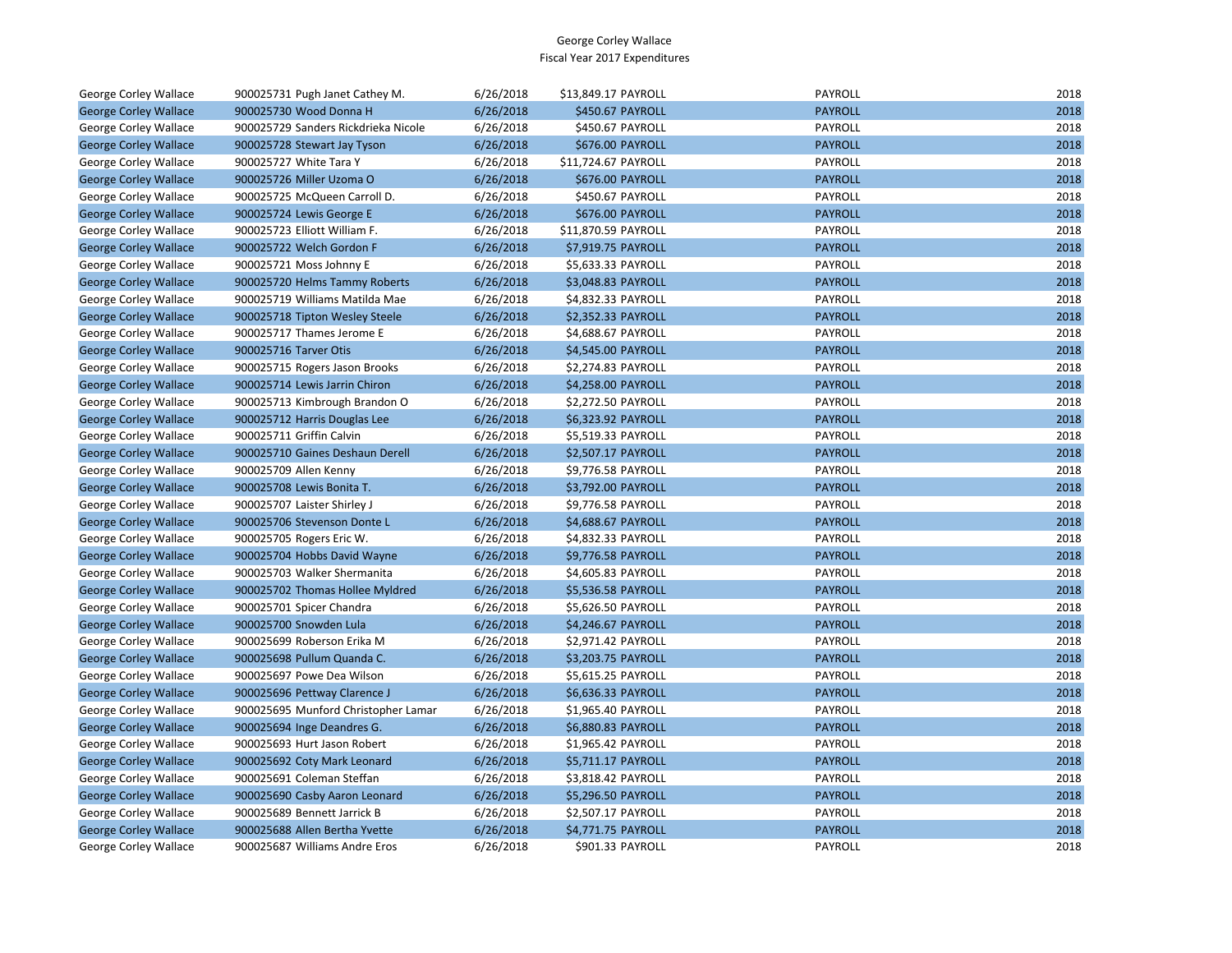| <b>George Corley Wallace</b> | 900025686 Randolph Yulonda B            | 6/26/2018 | \$9,899.75 PAYROLL                 | <b>PAYROLL</b>                    | 2018 |
|------------------------------|-----------------------------------------|-----------|------------------------------------|-----------------------------------|------|
| George Corley Wallace        | 900025685 Jones Connie M.               | 6/26/2018 | \$10,936.42 PAYROLL                | PAYROLL                           | 2018 |
| <b>George Corley Wallace</b> | 900025684 Davis Rebecca Moore           | 6/26/2018 | <b>\$250.00 PAYROLL</b>            | <b>PAYROLL</b>                    | 2018 |
| George Corley Wallace        | 900025683 Thomas Gloria Dean            | 6/26/2018 | \$3,890.92 PAYROLL                 | PAYROLL                           | 2018 |
| <b>George Corley Wallace</b> | 900025682 Henderson Kerry E.            | 6/26/2018 | \$4,475.08 PAYROLL                 | <b>PAYROLL</b>                    | 2018 |
| George Corley Wallace        | 900025681 Moore Dorothy A               | 6/26/2018 | \$1,040.00 PAYROLL                 | PAYROLL                           | 2018 |
| <b>George Corley Wallace</b> | 900025680 Miller Gregory Lee            | 6/26/2018 | \$9,993.42 PAYROLL                 | <b>PAYROLL</b>                    | 2018 |
| George Corley Wallace        | 900025679 King Glenn                    | 6/26/2018 | \$4,138.20 PAYROLL                 | PAYROLL                           | 2018 |
| <b>George Corley Wallace</b> | 900025678 Hannah Marilyn Bennett        | 6/26/2018 | \$6,803.33 PAYROLL                 | <b>PAYROLL</b>                    | 2018 |
| George Corley Wallace        | 900025677 White Christine S             | 6/26/2018 | \$4,793.33 PAYROLL                 | PAYROLL                           | 2018 |
| <b>George Corley Wallace</b> | 900025676 Shannon Tracey M.             | 6/26/2018 | \$8,338.67 PAYROLL                 | <b>PAYROLL</b>                    | 2018 |
| George Corley Wallace        | 900025675 Purdie Karol S                | 6/26/2018 | \$4,937.00 PAYROLL                 | PAYROLL                           | 2018 |
| <b>George Corley Wallace</b> | 900025674 Ford Sabrina D                | 6/26/2018 | \$4,937.00 PAYROLL                 | <b>PAYROLL</b>                    | 2018 |
| George Corley Wallace        | 900025673 Martin Suzette G.             | 6/26/2018 | \$9,967.58 PAYROLL                 | PAYROLL                           | 2018 |
| <b>George Corley Wallace</b> | 900025672 Smith Pamela Caver            | 6/26/2018 | \$5,233.25 PAYROLL                 | <b>PAYROLL</b>                    | 2018 |
| George Corley Wallace        | 900025671 Mixon Carter Kim Ellice       | 6/26/2018 | \$9,832.43 PAYROLL                 | PAYROLL                           | 2018 |
| <b>George Corley Wallace</b> | 900025670 Miller Pearlie R.             | 6/26/2018 | \$10,685.75 PAYROLL                | <b>PAYROLL</b>                    | 2018 |
| George Corley Wallace        | 900025669 Melton Christi A.             | 6/26/2018 | \$3,993.83 PAYROLL                 | PAYROLL                           | 2018 |
| <b>George Corley Wallace</b> | 900025668 Lumpkin Deborah Walker        | 6/26/2018 | \$4,937.00 PAYROLL                 | <b>PAYROLL</b>                    | 2018 |
| George Corley Wallace        | 900025667 Lee Beverly D                 | 6/26/2018 | \$1,500.00 PAYROLL                 | <b>PAYROLL</b>                    | 2018 |
| <b>George Corley Wallace</b> | 900025666 Jackson Veronica Moultrie     | 6/26/2018 | \$5,080.33 PAYROLL                 | <b>PAYROLL</b>                    | 2018 |
| George Corley Wallace        | 900025665 Goodwin Pamela                | 6/26/2018 | \$5,511.00 PAYROLL                 | PAYROLL                           | 2018 |
| <b>George Corley Wallace</b> | 900025664 Dixon Colleen Roland          | 6/26/2018 | \$3,358.58 PAYROLL                 | <b>PAYROLL</b>                    | 2018 |
| George Corley Wallace        | 900025663 Davis Sarah                   | 6/26/2018 | \$7,608.33 PAYROLL                 | PAYROLL                           | 2018 |
| <b>George Corley Wallace</b> | 900025662 Calhoun Webbie R.             | 6/26/2018 | \$5,224.00 PAYROLL                 | <b>PAYROLL</b>                    | 2018 |
| George Corley Wallace        | 900025661 Spencer Rosa Chiffon          | 6/26/2018 | \$8,526.91 PAYROLL                 | PAYROLL                           | 2018 |
| <b>George Corley Wallace</b> | 900025660 Brown Veronica S.             | 6/26/2018 | \$8,221.50 PAYROLL                 | <b>PAYROLL</b>                    | 2018 |
| George Corley Wallace        | 900025659 Sturdivant Maxine C           | 6/26/2018 | \$5,890.67 PAYROLL                 | PAYROLL                           | 2018 |
| <b>George Corley Wallace</b> | 900025658 Marshall Teresa Darnelle      | 6/26/2018 | \$2,507.17 PAYROLL                 | <b>PAYROLL</b>                    | 2018 |
| George Corley Wallace        | 900025657 Williams Shenika Raquel       | 6/26/2018 | \$1,352.00 PAYROLL                 | PAYROLL                           | 2018 |
| <b>George Corley Wallace</b> | 900025656 Sanders Felicia M.            | 6/26/2018 | \$4,766.67 PAYROLL                 | <b>PAYROLL</b>                    | 2018 |
| George Corley Wallace        | 900025655 Ford Monique Amelia           | 6/26/2018 | \$3,125.92 PAYROLL                 | PAYROLL                           | 2018 |
| <b>George Corley Wallace</b> | 900025654 Tapper Monica A               | 6/26/2018 | \$450.67 PAYROLL                   | <b>PAYROLL</b>                    | 2018 |
| George Corley Wallace        | 900025653 Briggs Tammie Marie           | 6/26/2018 | \$7,393.74 PAYROLL                 | PAYROLL                           | 2018 |
| <b>George Corley Wallace</b> | 900025652 Williams Angelica Nicole      | 6/26/2018 | \$2,430.00 PAYROLL                 | <b>PAYROLL</b>                    | 2018 |
| George Corley Wallace        | 900025651 Tubbs - Turner Jocelyn Jenell | 6/26/2018 | \$5,417.58 PAYROLL                 | PAYROLL                           | 2018 |
| <b>George Corley Wallace</b> | 900025650 Kennedy Regina S              | 6/26/2018 | \$5,487.25 PAYROLL                 | <b>PAYROLL</b>                    | 2018 |
| George Corley Wallace        | 900025649 Gourdine Raji                 | 6/26/2018 | \$8,070.17 PAYROLL                 | PAYROLL                           | 2018 |
| <b>George Corley Wallace</b> | 900025648 Cosby Helen A                 | 6/26/2018 | \$3,977.67 PAYROLL                 | <b>PAYROLL</b>                    | 2018 |
| George Corley Wallace        | 900025647 Walker Sharon D               | 6/26/2018 | \$2,662.00 PAYROLL                 | PAYROLL                           | 2018 |
| <b>George Corley Wallace</b> | 900025646 Carstarphen Mennie L          | 6/26/2018 | \$6,628.67 PAYROLL                 | <b>PAYROLL</b>                    | 2018 |
| George Corley Wallace        | 900025645 Blevins Pamela M              | 6/26/2018 | \$3,112.00 PAYROLL                 | PAYROLL                           | 2018 |
| <b>George Corley Wallace</b> | 900025644 Mitchell James M              | 6/26/2018 | \$16,043.54 PAYROLL                | <b>PAYROLL</b>                    | 2018 |
| George Corley Wallace        | 900025643 Glover Virginia M Reed        | 6/26/2018 | \$4,518.50 PAYROLL                 | PAYROLL                           | 2018 |
| <b>George Corley Wallace</b> | 216250 LaFayette, Bernard               | 6/26/2018 | \$1,987.60 Community Service Grant | <b>Other Contractual Services</b> | 2018 |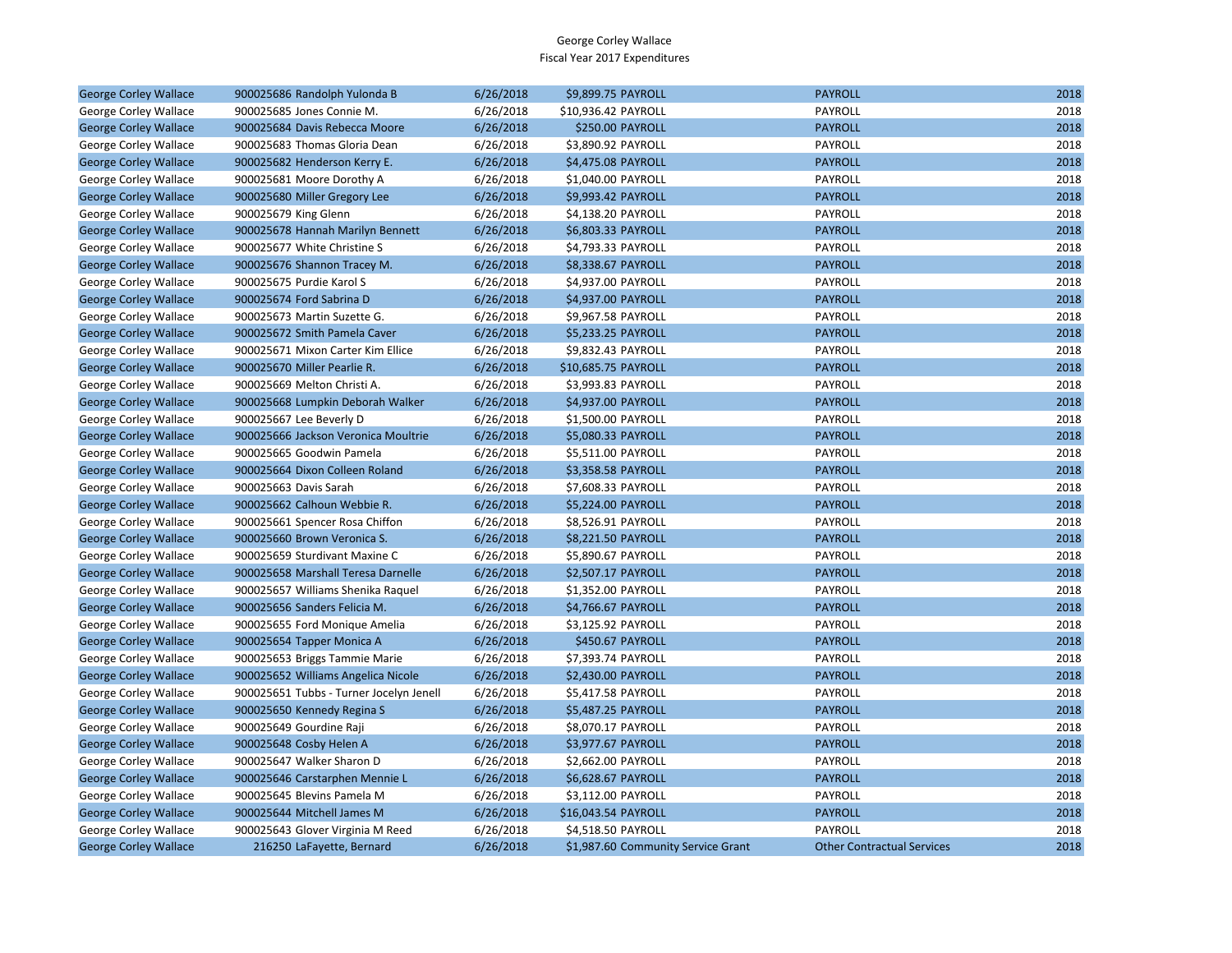| George Corley Wallace        | 216249 Bentley, Betty J.               | 6/26/2018 | \$1,717.65 Talent Search 2017-2018                                       | In State-Other Travel Exp         | 2018 |
|------------------------------|----------------------------------------|-----------|--------------------------------------------------------------------------|-----------------------------------|------|
| <b>George Corley Wallace</b> | 216248 AT&T /U-verse                   | 6/26/2018 | \$80.56 AE State 2017-2018                                               | Communications                    | 2018 |
| George Corley Wallace        | 216247 Wex Bank                        | 6/25/2018 | \$720.07 General Operating Fund                                          | Gasoline & Oil-Motor Vehicle      | 2018 |
| <b>George Corley Wallace</b> | 216246 Water Way Distributing          | 6/25/2018 | \$41.96 General Operating Fund                                           | <b>Materials and Supplies</b>     | 2018 |
| George Corley Wallace        | 216245 U.S. Bank Equipment Finance     | 6/25/2018 | \$5,477.87 General Operating Fund                                        | <b>Operating Lease Payments</b>   | 2018 |
| <b>George Corley Wallace</b> | 216244 TruGreen                        | 6/25/2018 | \$2,665.00 General Operating Fund                                        | <b>Other Contractual Services</b> | 2018 |
| George Corley Wallace        | 216243 Spivey, Sharon                  | 6/25/2018 | \$886.89 General Operating Fund                                          | Other Legal Expenses              | 2018 |
| <b>George Corley Wallace</b> | 216242 Sherwin Williams                | 6/25/2018 | \$249.88 General Operating Fund                                          | <b>Materials and Supplies</b>     | 2018 |
| George Corley Wallace        | 216241 Selma Cash & Carry              | 6/25/2018 | \$117.84 General Operating Fund                                          | <b>Materials and Supplies</b>     | 2018 |
| <b>George Corley Wallace</b> | 216240 Safety Kleen Corp.              | 6/25/2018 | \$120.00 General Operating Fund                                          | <b>Other Contractual Services</b> | 2018 |
| George Corley Wallace        | 216239 Nctm                            | 6/25/2018 | \$472.68 AMSTI 2017-2018                                                 | <b>Materials and Supplies</b>     | 2018 |
| <b>George Corley Wallace</b> | 216238 Mullins Building Products       | 6/25/2018 | \$3,697.00 Renewal and Repacement Funds                                  | Maintenance & Repairs             | 2018 |
| George Corley Wallace        | 216237 MedPro Waste Disposal, LLC      | 6/25/2018 | \$140.00 General Operating Fund                                          | <b>Other Contractual Services</b> | 2018 |
| <b>George Corley Wallace</b> | 216236 Jackson, Teresa A.              | 6/25/2018 | \$97.50 General Operating Fund                                           | <b>Other Contractual Services</b> | 2018 |
| George Corley Wallace        | 216235 Jackson, Brandy R.              | 6/25/2018 | \$187.50 General Operating Fund                                          | <b>Other Contractual Services</b> | 2018 |
| <b>George Corley Wallace</b> | 216234 Hicks, Mary E.                  | 6/25/2018 | \$187.50 General Operating Fund                                          | <b>Other Contractual Services</b> | 2018 |
| George Corley Wallace        | 216233 Hand Arendall Harrison Sale LLC | 6/25/2018 | \$5,733.00 General Operating Fund                                        | Legal Services                    | 2018 |
| <b>George Corley Wallace</b> | 216232 Gulf State Distributors         | 6/25/2018 | \$238.00 General Operating Fund                                          | <b>Materials and Supplies</b>     | 2018 |
| George Corley Wallace        | 216231 Fuller Building Company         | 6/25/2018 | \$49.99 General Operating Fund                                           | <b>Materials and Supplies</b>     | 2018 |
| <b>George Corley Wallace</b> | 216230 FedEx                           | 6/25/2018 | \$20.63 AMSTI 2017-2018                                                  | Postage                           | 2018 |
| George Corley Wallace        | 216229 Fastenal Company                | 6/25/2018 | \$140.39 General Operating Fund                                          | <b>Materials and Supplies</b>     | 2018 |
| <b>George Corley Wallace</b> | 216228 Ellucian Company L.P.           | 6/25/2018 | \$16,521.00 General Operating Fund                                       | <b>Technology-Non Capital</b>     | 2018 |
| George Corley Wallace        | 216227 Coverall Of Alabama             | 6/25/2018 | \$18,170.00 General Operating Fund                                       | <b>Other Contractual Services</b> | 2018 |
| <b>George Corley Wallace</b> | 216226 Cougar Chevron                  | 6/25/2018 | \$3,779.14 General Operating Fund                                        | Gasoline & Oil-Motor Vehicle      | 2018 |
| George Corley Wallace        | 216225 ConsumerInfo.com, Inc.          | 6/25/2018 | \$87.30 General Operating Fund                                           | <b>Other Contractual Services</b> | 2018 |
| <b>George Corley Wallace</b> | 216224 Carguest                        | 6/25/2018 | \$24.98 General Operating Fund                                           | <b>Maintenance &amp; Repairs</b>  | 2018 |
| George Corley Wallace        | 216223 Blue Ox Equipment               | 6/25/2018 | \$321.36 General Operating Fund                                          | Maintenance & Repairs             | 2018 |
| <b>George Corley Wallace</b> | 216222 Bennett, Robbyn V.              | 6/25/2018 | \$189.66 General Operating Fund                                          | In State-Mileage                  | 2018 |
| George Corley Wallace        | 216222 Bennett, Robbyn V.              | 6/25/2018 | \$300.00 General Operating Fund                                          | In State-Ovrnite Per diem         | 2018 |
| <b>George Corley Wallace</b> | 216221 Alabama Power Company           | 6/25/2018 | \$28.41 General Operating Fund                                           | Electricity                       | 2018 |
| George Corley Wallace        | 216220 Airgas South, INC.              | 6/25/2018 | \$186.74 Career Tech Dual Equipment Grant                                | <b>Materials and Supplies</b>     | 2018 |
| <b>George Corley Wallace</b> | 216220 Airgas South, INC.              | 6/25/2018 | \$1,198.04 Career Technology Supplement Grant Other Contractual Services |                                   | 2018 |
| George Corley Wallace        | 216219 JR & B Company                  | 6/25/2018 | \$1,480.00 General Operating Fund                                        | <b>Other Contractual Services</b> | 2018 |
| <b>George Corley Wallace</b> | 216218 Wal Mart                        | 6/22/2018 | \$36.61 General Operating Fund                                           | <b>Materials and Supplies</b>     | 2018 |
| George Corley Wallace        | 216218 Wal Mart                        | 6/22/2018 | \$118.15 General Operating Fund                                          | Non-capitalized Equipment         | 2018 |
| <b>George Corley Wallace</b> | 216217 Trane Company (Parts)           | 6/22/2018 | \$1,192.53 Renewal and Repacement Funds                                  | Maintenance & Repairs             | 2018 |
| George Corley Wallace        | 216216 CDW Government, Inc.            | 6/22/2018 | \$10,154.18 General Operating Fund                                       | Technology-Non Capital            | 2018 |
| <b>George Corley Wallace</b> | 216216 CDW Government, Inc.            | 6/22/2018 | \$2,700.65 Perkins 2017-2018                                             | Non-capitalized Equipment         | 2018 |
| George Corley Wallace        | 216215 Allen, Kenny                    | 6/22/2018 | \$300.00 General Operating Fund                                          | Out-of-State-Subsist & Lodging    | 2018 |
| <b>George Corley Wallace</b> | 216153 Selma Cash & Carry              | 6/20/2018 | \$118.00 General Operating Fund                                          | <b>Materials and Supplies</b>     | 2018 |
| George Corley Wallace        | 216152 Powell, William S.              | 6/20/2018 | \$325.00 General Operating Fund                                          | In State-Other Travel Exp         | 2018 |
| <b>George Corley Wallace</b> | 216151 J. Smith Consulting, LLC        | 6/20/2018 | \$3,000.00 General Operating Fund                                        | <b>Other Professional Fees</b>    | 2018 |
| George Corley Wallace        | 216150 Koch Parks LLC                  | 6/20/2018 | \$1,097.50 General Operating Fund                                        | In State-Other Travel Exp         | 2018 |
| <b>George Corley Wallace</b> | 216149 Brown, Karen E.                 | 6/19/2018 | \$48.22 Student Support Services 16-17                                   | Out-of-State-Subsist & Lodging    | 2018 |
| George Corley Wallace        | 216148 Water Way Distributing          | 6/18/2018 | \$42.00 General Operating Fund                                           | <b>Materials and Supplies</b>     | 2018 |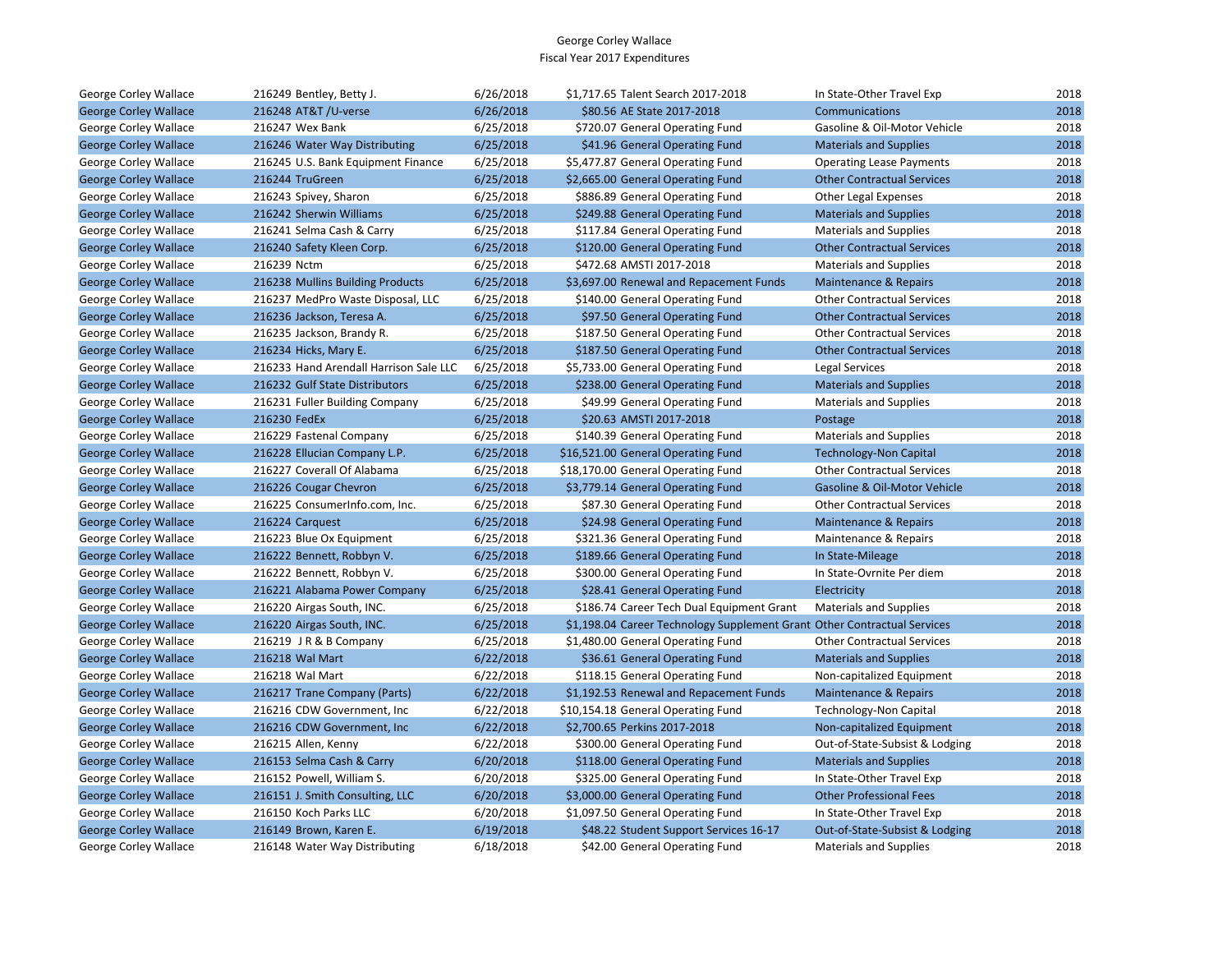| <b>George Corley Wallace</b> | 216147 Vance, Laura L.                  | 6/18/2018 | \$567.26 General Operating Fund        | In State-Other Travel Exp           | 2018 |
|------------------------------|-----------------------------------------|-----------|----------------------------------------|-------------------------------------|------|
| George Corley Wallace        | 216147 Vance, Laura L.                  | 6/18/2018 | \$210.37 General Operating Fund        | In State-Mileage                    | 2018 |
| <b>George Corley Wallace</b> | 216146 UPS - United Parcel Service      | 6/18/2018 | \$111.21 AMSTI 2017-2018               | Postage                             | 2018 |
| George Corley Wallace        | 216145 Tubbs - Turner, Jocelyn J.       | 6/18/2018 | \$45.78 AMSTI 2017-2018                | In State-Mileage                    | 2018 |
| <b>George Corley Wallace</b> | 216144 Thomas, Hollee M.                | 6/18/2018 | \$65.24 AMSTI 2017-2018                | In State-Mileage                    | 2018 |
| George Corley Wallace        | 216143 Strategic Planning Online LLC    | 6/18/2018 | \$684.00 General Operating Fund        | Out-of-State-Registration           | 2018 |
| <b>George Corley Wallace</b> | 216142 Spire Alabama Inc.               | 6/18/2018 | \$10,274.67 General Operating Fund     | Gas & Heating Fuel                  | 2018 |
| George Corley Wallace        | 216141 Spencer, Rosa C.                 | 6/18/2018 | \$209.85 General Operating Fund        | In State-Mileage                    | 2018 |
| <b>George Corley Wallace</b> | 216140 Southern Pipe & Supply           | 6/18/2018 | \$430.00 Renewal and Repacement Funds  | <b>Maintenance &amp; Repairs</b>    | 2018 |
| George Corley Wallace        | 216140 Southern Pipe & Supply           | 6/18/2018 | \$114.64 General Operating Fund        | <b>Materials and Supplies</b>       | 2018 |
| <b>George Corley Wallace</b> | 216139 Sherwin Williams                 | 6/18/2018 | \$80.66 General Operating Fund         | <b>Materials and Supplies</b>       | 2018 |
| George Corley Wallace        | 216138 Selma Family Restaurant          | 6/18/2018 | \$173.90 General Operating Fund        | <b>Other Contractual Services</b>   | 2018 |
| <b>George Corley Wallace</b> | 216137 Rountree Electric Supply         | 6/18/2018 | \$711.24 General Operating Fund        | <b>Materials and Supplies</b>       | 2018 |
| George Corley Wallace        | 216136 Roberson, Erika M.               | 6/18/2018 | \$69.72 AMSTI 2017-2018                | In State-Mileage                    | 2018 |
| <b>George Corley Wallace</b> | 216135 Raycom Media Inc                 | 6/18/2018 | \$3,067.00 General Operating Fund      | <b>Advertising &amp; Promotions</b> | 2018 |
| George Corley Wallace        | 216134 Purdie, James D.                 | 6/18/2018 | \$140.25 General Operating Fund        | <b>Other Contractual Services</b>   | 2018 |
| <b>George Corley Wallace</b> | 216133 Pullum, Quanda C.                | 6/18/2018 | \$52.12 AMSTI 2017-2018                | In State-Mileage                    | 2018 |
| George Corley Wallace        | 216132 Pitney Bowes                     | 6/18/2018 | \$20.99 General Operating Fund         | Postage                             | 2018 |
| <b>George Corley Wallace</b> | 216131 Perry Co. B.O.E.                 | 6/18/2018 | \$680.00 AMSTI 2017-2018               | <b>Other Contractual Services</b>   | 2018 |
| George Corley Wallace        | 216130 Parker, Kenya V.                 | 6/18/2018 | \$160.00 Talent Search 2017-2018       | <b>Other Contractual Services</b>   | 2018 |
| <b>George Corley Wallace</b> | 216129 Office Depot                     | 6/18/2018 | \$213.57 General Operating Fund        | <b>Materials and Supplies</b>       | 2018 |
| George Corley Wallace        | 216129 Office Depot                     | 6/18/2018 | \$883.09 Talent Search 2017-2018       | <b>Materials and Supplies</b>       | 2018 |
| <b>George Corley Wallace</b> | 216128 Mitchell, James M.               | 6/18/2018 | \$225.00 General Operating Fund        | In State-Ovrnite Per diem           | 2018 |
| George Corley Wallace        | 216127 Meadows Tire Co                  | 6/18/2018 | \$31.25 General Operating Fund         | Maintenance & Repairs               | 2018 |
| <b>George Corley Wallace</b> | 216126 Manufacturing Skill Standards Co | 6/18/2018 | \$3,240.00 MSSC Certification Grant    | Scholarships                        | 2018 |
| George Corley Wallace        | 216125 Liberty Disposal Inc             | 6/18/2018 | \$595.00 General Operating Fund        | <b>Other Contractual Services</b>   | 2018 |
| <b>George Corley Wallace</b> | 216124 Lewis, Bonita T.                 | 6/18/2018 | \$59.62 Student Support Services 16-17 | Out-of-State-Subsist & Lodging      | 2018 |
| George Corley Wallace        | 216123 Kwik Kopy Shop                   | 6/18/2018 | \$3,653.92 AMSTI 2017-2018             | <b>Materials and Supplies</b>       | 2018 |
| <b>George Corley Wallace</b> | 216122 Hill Manufacturing Co            | 6/18/2018 | \$212.10 General Operating Fund        | <b>Materials and Supplies</b>       | 2018 |
| George Corley Wallace        | 216121 Harris Security Systems          | 6/18/2018 | \$1,199.70 General Operating Fund      | Service Contracts-Equipment         | 2018 |
| <b>George Corley Wallace</b> | 216120 Griffin, Donitha J.              | 6/18/2018 | \$210.37 General Operating Fund        | In State-Mileage                    | 2018 |
| George Corley Wallace        | 216119 Gordon, Rachel L.                | 6/18/2018 | \$42.19 Student Support Services 16-17 | Out-of-State-Subsist & Lodging      | 2018 |
| <b>George Corley Wallace</b> | 216118 Goings, Ghytana S.               | 6/18/2018 | \$50.00 General Operating Fund         | Out-of-State-Other Travel Expenses  | 2018 |
| George Corley Wallace        | 216118 Goings, Ghytana S.               | 6/18/2018 | \$342.64 General Operating Fund        | Out-of-State-Subsist & Lodging      | 2018 |
| <b>George Corley Wallace</b> | 216117 Galls, LLC                       | 6/18/2018 | \$200.00 General Operating Fund        | <b>Materials and Supplies</b>       | 2018 |
| George Corley Wallace        | 216116 Fuller Building Company          | 6/18/2018 | \$9.18 General Operating Fund          | <b>Materials and Supplies</b>       | 2018 |
| <b>George Corley Wallace</b> | 216115 First Cahawba Bankcard           | 6/18/2018 | \$1,560.00 General Operating Fund      | <b>Technology-Non Capital</b>       | 2018 |
| George Corley Wallace        | 216115 First Cahawba Bankcard           | 6/18/2018 | \$444.95 Renewal and Repacement Funds  | Maintenance & Repairs               | 2018 |
| <b>George Corley Wallace</b> | 216115 First Cahawba Bankcard           | 6/18/2018 | \$850.89 General Operating Fund        | In State-Registration               | 2018 |
| George Corley Wallace        | 216114 FedEx                            | 6/18/2018 | \$93.85 AMSTI 2017-2018                | Postage                             | 2018 |
| <b>George Corley Wallace</b> | 216114 FedEx                            | 6/18/2018 | \$74.60 General Operating Fund         | Postage                             | 2018 |
| George Corley Wallace        | 216113 Coleman, Steffan                 | 6/18/2018 | \$610.96 AMSTI 2017-2018               | Out-of-State-Mileage                | 2018 |
| <b>George Corley Wallace</b> | 216113 Coleman, Steffan                 | 6/18/2018 | \$52.00 AMSTI 2017-2018                | Out-of-State-Other Travel Expenses  | 2018 |
| George Corley Wallace        | 216112 Cintas #231                      | 6/18/2018 | \$193.93 General Operating Fund        | <b>Other Contractual Services</b>   | 2018 |
| <b>George Corley Wallace</b> | 216111 Chapman, Channie L.              | 6/18/2018 | \$54.98 Student Support Services 16-17 | Out-of-State-Subsist & Lodging      | 2018 |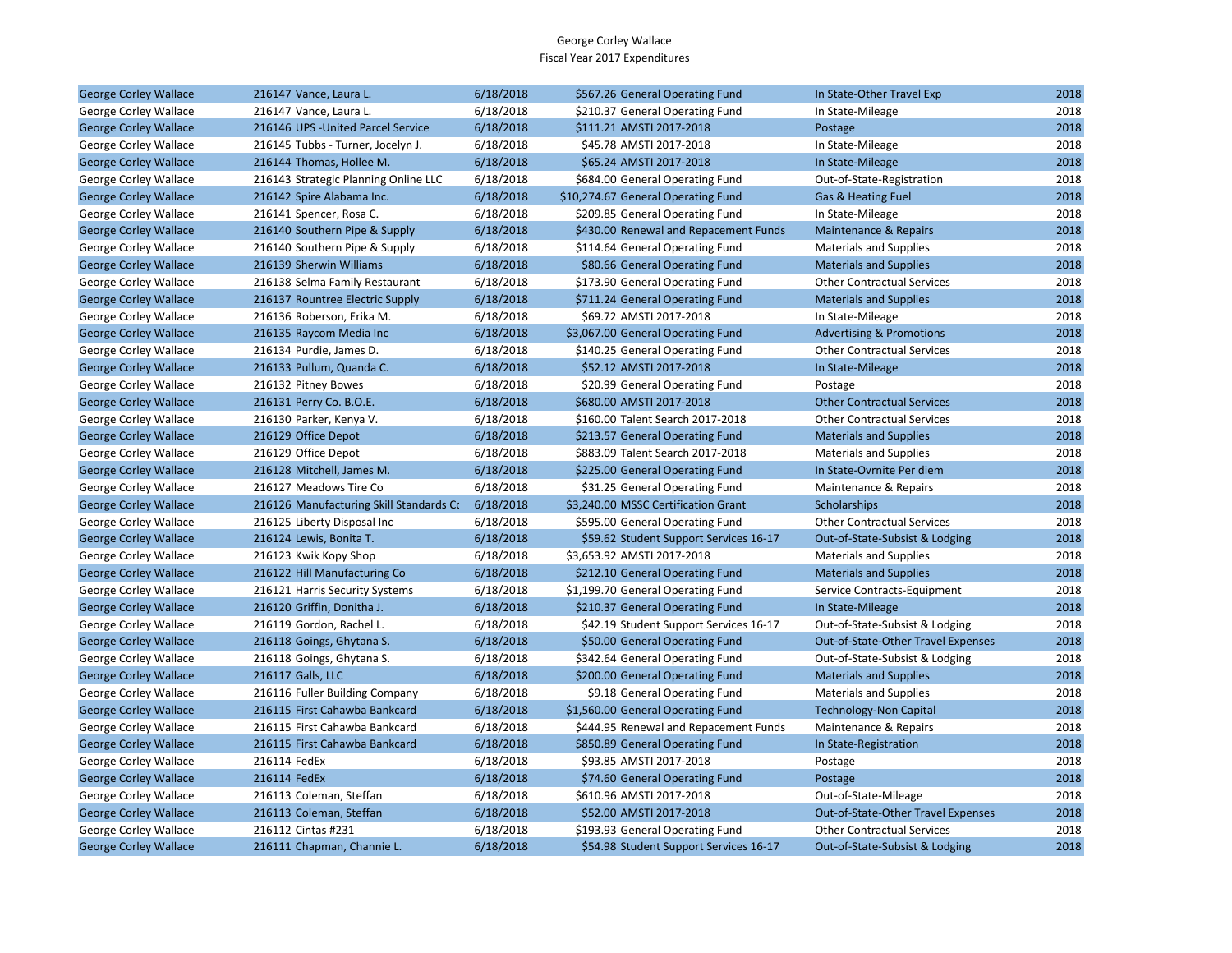| George Corley Wallace        | 216110 Central Paper Co, Inc       | 6/18/2018 | \$69.75 General Operating Fund            | <b>Materials and Supplies</b>      | 2018 |
|------------------------------|------------------------------------|-----------|-------------------------------------------|------------------------------------|------|
| <b>George Corley Wallace</b> | 216109 Briggs, Tammie M.           | 6/18/2018 | \$85.35 General Operating Fund            | In State-Other Travel Exp          | 2018 |
| George Corley Wallace        | 216109 Briggs, Tammie M.           | 6/18/2018 | \$209.67 General Operating Fund           | In State-Mileage                   | 2018 |
| <b>George Corley Wallace</b> | 216108 Bowie, Corey D.             | 6/18/2018 | \$827.80 Payroll Clearing Fund            | <b>Misc Deductions Payable</b>     | 2018 |
| George Corley Wallace        | 216107 Bentley, Betty J.           | 6/18/2018 | \$1,799.00 Talent Search 2017-2018        | In State-Other Travel Exp          | 2018 |
| <b>George Corley Wallace</b> | 216106 Alabama Supercomputer       | 6/18/2018 | \$11,535.00 General Operating Fund        | <b>Technology-Non Capital</b>      | 2018 |
| George Corley Wallace        | 216105 Alabama Power Company       | 6/18/2018 | \$64,699.86 General Operating Fund        | Electricity                        | 2018 |
| <b>George Corley Wallace</b> | 216104 Alabama Power Company       | 6/18/2018 | \$1,676.81 General Operating Fund         | Electricity                        | 2018 |
| George Corley Wallace        | 216103 Advanced Disposal           | 6/18/2018 | \$71.92 General Operating Fund            | <b>Other Contractual Services</b>  | 2018 |
| <b>George Corley Wallace</b> | 216102 ACT                         | 6/18/2018 | \$108.00 General Operating Fund           | <b>Materials and Supplies</b>      | 2018 |
| George Corley Wallace        | 216101 Crutcher, Howard            | 6/14/2018 | \$7,486.00 Renewal and Repacement Funds   | Maintenance & Repairs              | 2018 |
| <b>George Corley Wallace</b> | 216100 Water Way Distributing      | 6/12/2018 | \$30.00 General Operating Fund            | <b>Materials and Supplies</b>      | 2018 |
| George Corley Wallace        | 216099 Walker, Shermanita          | 6/12/2018 | \$121.21 AMSTI 2017-2018                  | In State-Mileage                   | 2018 |
| <b>George Corley Wallace</b> | 216098 Wal Mart                    | 6/12/2018 | \$162.93 AMSTI 2017-2018                  | <b>Materials and Supplies</b>      | 2018 |
| George Corley Wallace        | 216097 UPS - United Parcel Service | 6/12/2018 | \$54.64 AMSTI 2017-2018                   | Postage                            | 2018 |
| <b>George Corley Wallace</b> | 216096 Trampoline LLC              | 6/12/2018 | \$1,525.00 General Operating Fund         | <b>Community Services</b>          | 2018 |
| George Corley Wallace        | 216095 The Solutions Team          | 6/12/2018 | \$379.00 General Operating Fund           | Technology-Non Capital             | 2018 |
| <b>George Corley Wallace</b> | 216094 The Flower Basket           | 6/12/2018 | \$86.00 Flower Fund                       | <b>Deposit Liabilities</b>         | 2018 |
| George Corley Wallace        | 216093 Southernlinc Wireless       | 6/12/2018 | \$534.51 General Operating Fund           | Communications                     | 2018 |
| <b>George Corley Wallace</b> | 216092 Southernlinc Wireless       | 6/12/2018 | \$42.40 General Operating Fund            | Communications                     | 2018 |
| George Corley Wallace        | 216091 Selma Water Works Board     | 6/12/2018 | \$1,454.44 General Operating Fund         | Water & Sewer                      | 2018 |
| <b>George Corley Wallace</b> | 216090 Selma Cash & Carry          | 6/12/2018 | \$1,137.16 General Operating Fund         | <b>Materials and Supplies</b>      | 2018 |
| George Corley Wallace        | 216089 Phi Theta Kappa             | 6/12/2018 | \$195.00 Phi Theta Kappa                  | <b>Deposit Liabilities</b>         | 2018 |
| <b>George Corley Wallace</b> | 216088 PEEHIP                      | 6/12/2018 | \$1,600.00 AMSTI 2017-2018                | Health Insurance-Institution Share | 2018 |
| George Corley Wallace        | 216087 McQuick Printing Company    | 6/12/2018 | \$198.64 General Operating Fund           | <b>Materials and Supplies</b>      | 2018 |
| <b>George Corley Wallace</b> | 216087 McQuick Printing Company    | 6/12/2018 | \$1,131.94 General Operating Fund         | Printing, Reproduction & Binding   | 2018 |
| George Corley Wallace        | 216086 Marshall, Annie L.          | 6/12/2018 | \$39.46 AE State 2017-2018                | In State-Mileage                   | 2018 |
| <b>George Corley Wallace</b> | 216085 Lewis Pest Control Inc.     | 6/12/2018 | \$825.00 General Operating Fund           | <b>Other Contractual Services</b>  | 2018 |
| George Corley Wallace        | 216084 Guthrie Irrigation &        | 6/12/2018 | \$500.00 Renewal and Repacement Funds     | Maintenance & Repairs              | 2018 |
| <b>George Corley Wallace</b> | 216083 Guardian-Ipco Inc.          | 6/12/2018 | \$550.00 General Operating Fund           | <b>Service Contracts-Equipment</b> | 2018 |
| George Corley Wallace        | 216082 GAP Techologies, Inc.       | 6/12/2018 | \$3,617.00 General Operating Fund         | <b>Technology-Non Capital</b>      | 2018 |
| <b>George Corley Wallace</b> | 216081 Galls, LLC                  | 6/12/2018 | \$49.00 General Operating Fund            | <b>Materials and Supplies</b>      | 2018 |
| George Corley Wallace        | 216080 First Cahawba Bankcard      | 6/12/2018 | \$70.94 Renewal and Repacement Funds      | Maintenance & Repairs              | 2018 |
| <b>George Corley Wallace</b> | 216080 First Cahawba Bankcard      | 6/12/2018 | \$113.00 General Operating Fund           | Out-of-State-Other Travel Expenses | 2018 |
| George Corley Wallace        | 216080 First Cahawba Bankcard      | 6/12/2018 | \$1,125.48 General Operating Fund         | In State-Other Travel Exp          | 2018 |
| <b>George Corley Wallace</b> | 216080 First Cahawba Bankcard      | 6/12/2018 | \$108.65 AMSTI 2017-2018                  | Out-of-State-Subsist & Lodging     | 2018 |
| George Corley Wallace        | 216080 First Cahawba Bankcard      | 6/12/2018 | \$2,618.00 General Operating Fund         | Out-of-State-Commercl Trans        | 2018 |
| <b>George Corley Wallace</b> | 216080 First Cahawba Bankcard      | 6/12/2018 | \$2,630.46 Student Support Services 16-17 | Out-of-State-Subsist & Lodging     | 2018 |
| George Corley Wallace        | 216080 First Cahawba Bankcard      | 6/12/2018 | \$75.00 General Operating Fund            | <b>Memberships</b>                 | 2018 |
| <b>George Corley Wallace</b> | 216080 First Cahawba Bankcard      | 6/12/2018 | \$282.26 General Operating Fund           | <b>Other Contractual Services</b>  | 2018 |
| George Corley Wallace        | 216080 First Cahawba Bankcard      | 6/12/2018 | \$781.30 AMSTI 2017-2018                  | <b>Materials and Supplies</b>      | 2018 |
| <b>George Corley Wallace</b> | 216079 Eta Hand2mind               | 6/12/2018 | \$390.00 AMSTI 2017-2018                  | <b>Materials and Supplies</b>      | 2018 |
| George Corley Wallace        | 216078 Davis, Rebecca M.           | 6/12/2018 | \$500.00 General Operating Fund           | Out-of-State-Other Travel Expenses | 2018 |
| <b>George Corley Wallace</b> | 216077 Compton, Judy B.            | 6/12/2018 | \$32.71 AE Reg Federal 2017-2018          | In State-Mileage                   | 2018 |
| George Corley Wallace        | 216076 Cintas #231                 | 6/12/2018 | \$202.53 General Operating Fund           | <b>Other Contractual Services</b>  | 2018 |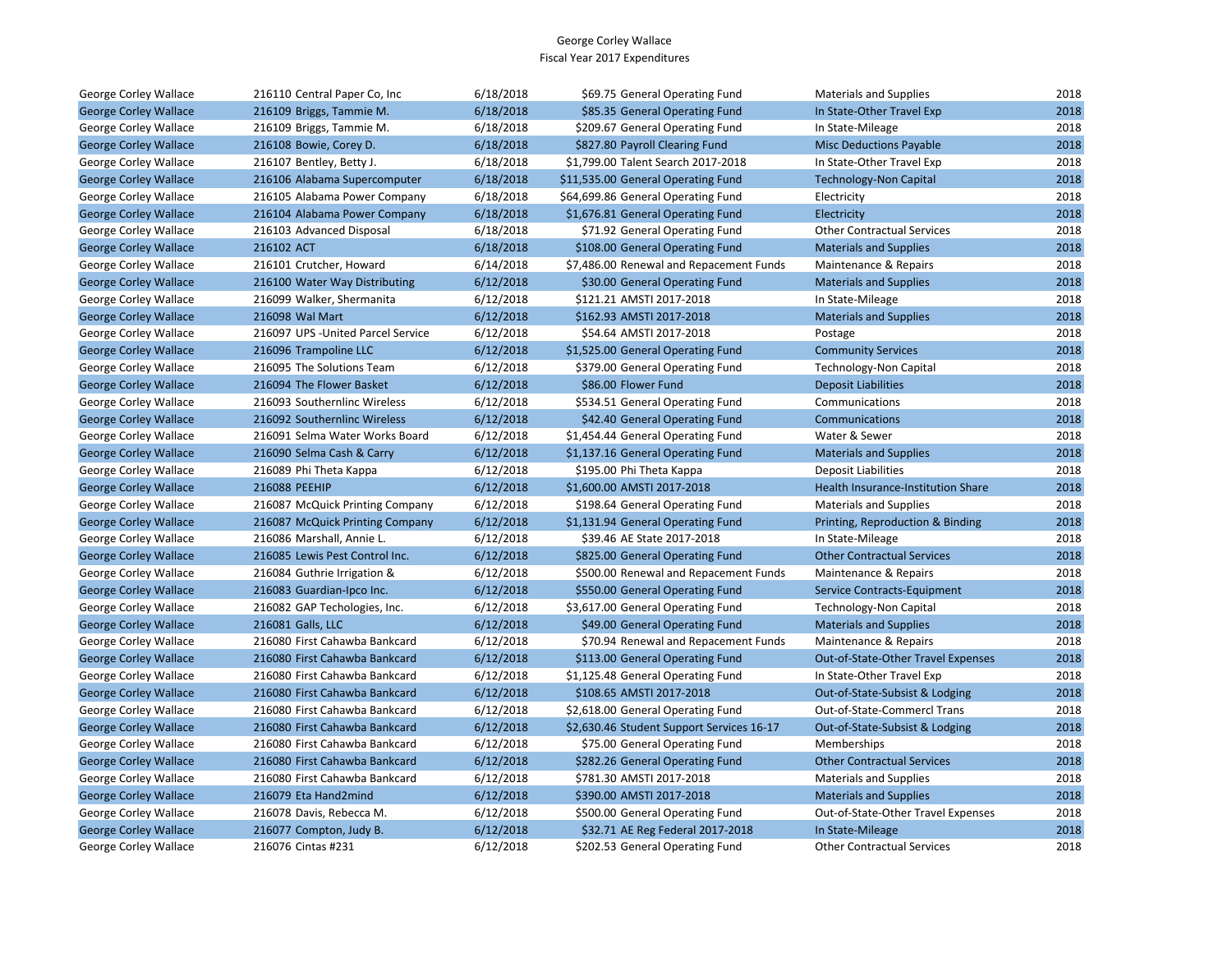| <b>George Corley Wallace</b> | 216075 CDW Government, Inc.              | 6/12/2018 | \$3,413.03 Perkins 2017-2018          | Non-capitalized Equipment                  | 2018 |
|------------------------------|------------------------------------------|-----------|---------------------------------------|--------------------------------------------|------|
| George Corley Wallace        | 216074 Berney Office Solutions           | 6/12/2018 | \$92.02 Talent Search 2017-2018       | Service Contracts-Equipment                | 2018 |
| <b>George Corley Wallace</b> | 216073 Albritton'S Flowers               | 6/12/2018 | \$140.00 General Operating Fund       | <b>Materials and Supplies</b>              | 2018 |
| George Corley Wallace        | 216072 HeatIthcare Providers Srv. Org. ( | 6/7/2018  | \$340.00 General Operating Fund       | Insurance Liability                        | 2018 |
| <b>George Corley Wallace</b> | 215512 White, Christine S.               | 6/6/2018  | \$288.00 Payroll Clearing Fund        | <b>PEEHIP Payable</b>                      | 2018 |
| George Corley Wallace        | 215511 Water Way Distributing            | 6/6/2018  | \$90.96 General Operating Fund        | <b>Materials and Supplies</b>              | 2018 |
| <b>George Corley Wallace</b> | 215510 Wal Mart                          | 6/6/2018  | \$317.76 General Operating Fund       | <b>Materials and Supplies</b>              | 2018 |
| George Corley Wallace        | 215509 Verizon Wireless                  | 6/6/2018  | \$680.17 AMSTI 2017-2018              | Communications                             | 2018 |
| <b>George Corley Wallace</b> | 215508 Verified Credentials A/R          | 6/6/2018  | \$34.80 General Operating Fund        | <b>Other Contractual Services</b>          | 2018 |
| George Corley Wallace        | 215507 Trane Company (Parts)             | 6/6/2018  | \$969.00 Renewal and Repacement Funds | Maintenance & Repairs                      | 2018 |
| <b>George Corley Wallace</b> | 215506 Southern Pipe & Supply            | 6/6/2018  | \$254.91 General Operating Fund       | <b>Materials and Supplies</b>              | 2018 |
| George Corley Wallace        | 215505 SACSCOC                           | 6/6/2018  | \$525.00 General Operating Fund       | Out-of-State-Registration                  | 2018 |
| <b>George Corley Wallace</b> | 215504 MedPro Waste Disposal, LLC        | 6/6/2018  | \$140.00 General Operating Fund       | <b>Other Contractual Services</b>          | 2018 |
| George Corley Wallace        | 215503 Little Caesars                    | 6/6/2018  | \$100.00 General Operating Fund       | <b>Materials and Supplies</b>              | 2018 |
| <b>George Corley Wallace</b> | 215502 Gadsden State Community Colle     | 6/6/2018  | \$12,620.00 General Operating Fund    | <b>Bond Surety Fee Expense</b>             | 2018 |
| George Corley Wallace        | 215501 Cintas #231                       | 6/6/2018  | \$201.95 General Operating Fund       | <b>Other Contractual Services</b>          | 2018 |
| <b>George Corley Wallace</b> | 215500 Carquest                          | 6/6/2018  | \$152.89 General Operating Fund       | <b>Maintenance &amp; Repairs</b>           | 2018 |
| George Corley Wallace        | 215499 AspirEDU, Inc.                    | 6/6/2018  | \$1,147.67 General Operating Fund     | <b>Technology-Non Capital</b>              | 2018 |
| <b>George Corley Wallace</b> | 215498 UPS - United Parcel Service       | 5/31/2018 | \$63.22 General Operating Fund        | Postage                                    | 2018 |
| George Corley Wallace        | 215497 Uline                             | 5/31/2018 | \$1,854.88 AMSTI 2017-2018            | <b>Materials and Supplies</b>              | 2018 |
| <b>George Corley Wallace</b> | 215496 U.S. Bank Equipment Finance       | 5/31/2018 | \$166.73 AE State 2017-2018           | Communications                             | 2018 |
| George Corley Wallace        | 215495 Tubbs - Turner, Jocelyn J.        | 5/31/2018 | \$60.60 AMSTI 2017-2018               | In State-Mileage                           | 2018 |
| <b>George Corley Wallace</b> | 215494 Trane Company (Parts)             | 5/31/2018 | \$839.76 Renewal and Repacement Funds | Maintenance & Repairs                      | 2018 |
| George Corley Wallace        | 215493 Steward Properties LLC            | 5/31/2018 | \$6,998.00 AMSTI 2017-2018            | Rent - Facilities                          | 2018 |
| <b>George Corley Wallace</b> | 215492 Spivey, Sharon E.                 | 5/31/2018 | \$886.89 General Operating Fund       | <b>Other Legal Expenses</b>                | 2018 |
| George Corley Wallace        | 215491 Spicer, Chandra                   | 5/31/2018 | \$11.25 AMSTI 2017-2018               | <b>Employ Taxable Non-Ovrnite Per Diem</b> | 2018 |
| <b>George Corley Wallace</b> | 215491 Spicer, Chandra                   | 5/31/2018 | \$103.72 AMSTI 2017-2018              | In State-Mileage                           | 2018 |
| George Corley Wallace        | 215490 Shred-It Usa, Inc.                | 5/31/2018 | \$586.76 General Operating Fund       | <b>Other Contractual Services</b>          | 2018 |
| <b>George Corley Wallace</b> | 215489 Selma Electric Repair             | 5/31/2018 | \$230.00 Renewal and Repacement Funds | Maintenance & Repairs                      | 2018 |
| George Corley Wallace        | 215488 Sabel Steel                       | 5/31/2018 | \$671.06 General Operating Fund       | <b>Materials and Supplies</b>              | 2018 |
| <b>George Corley Wallace</b> | 215487 Quill Corp.                       | 5/31/2018 | \$147.47 AE State 2017-2018           | <b>Materials and Supplies</b>              | 2018 |
| George Corley Wallace        | 215486 Pitney Bowes                      | 5/31/2018 | \$1,000.00 General Operating Fund     | Postage                                    | 2018 |
| <b>George Corley Wallace</b> | 215485 Pettway, Clarence J.              | 5/31/2018 | \$8.45 AMSTI 2017-2018                | In State-Mileage                           | 2018 |
| George Corley Wallace        | 215484 Pearson Education                 | 5/31/2018 | \$1,920.00 General Operating Fund     | <b>Materials and Supplies</b>              | 2018 |
| <b>George Corley Wallace</b> | 215483 Office Depot                      | 5/31/2018 | \$97.45 AE State 2017-2018            | <b>Materials and Supplies</b>              | 2018 |
| George Corley Wallace        | 215483 Office Depot                      | 5/31/2018 | \$3,568.98 AMSTI 2017-2018            | <b>Materials and Supplies</b>              | 2018 |
| <b>George Corley Wallace</b> | 215482 Needdecals.Com                    | 5/31/2018 | \$540.40 General Operating Fund       | <b>Other Contractual Services</b>          | 2018 |
| George Corley Wallace        | 215481 Moore-Stewart                     | 5/31/2018 | \$137.07 General Operating Fund       | Maintenance & Repairs                      | 2018 |
| <b>George Corley Wallace</b> | 215480 Marco                             | 5/31/2018 | \$420.00 AMSTI 2017-2018              | <b>Materials and Supplies</b>              | 2018 |
| George Corley Wallace        | 215479 Kentucky Educational Television   | 5/31/2018 | \$1,041.60 AE State 2017-2018         | <b>Materials and Supplies</b>              | 2018 |
| <b>George Corley Wallace</b> | 215478 Herff Jones                       | 5/31/2018 | \$2,021.51 General Operating Fund     | <b>Materials and Supplies</b>              | 2018 |
| George Corley Wallace        | 215477 Fuller Building Company           | 5/31/2018 | \$70.06 General Operating Fund        | <b>Materials and Supplies</b>              | 2018 |
| <b>George Corley Wallace</b> | 215476 Forestry Suppliers, Inc.          | 5/31/2018 | \$2,080.00 AMSTI 2017-2018            | <b>Materials and Supplies</b>              | 2018 |
| George Corley Wallace        | 215475 FedEx                             | 5/31/2018 | \$78.99 AMSTI 2017-2018               | Postage                                    | 2018 |
| <b>George Corley Wallace</b> | 215475 FedEx                             | 5/31/2018 | \$154.69 General Operating Fund       | Postage                                    | 2018 |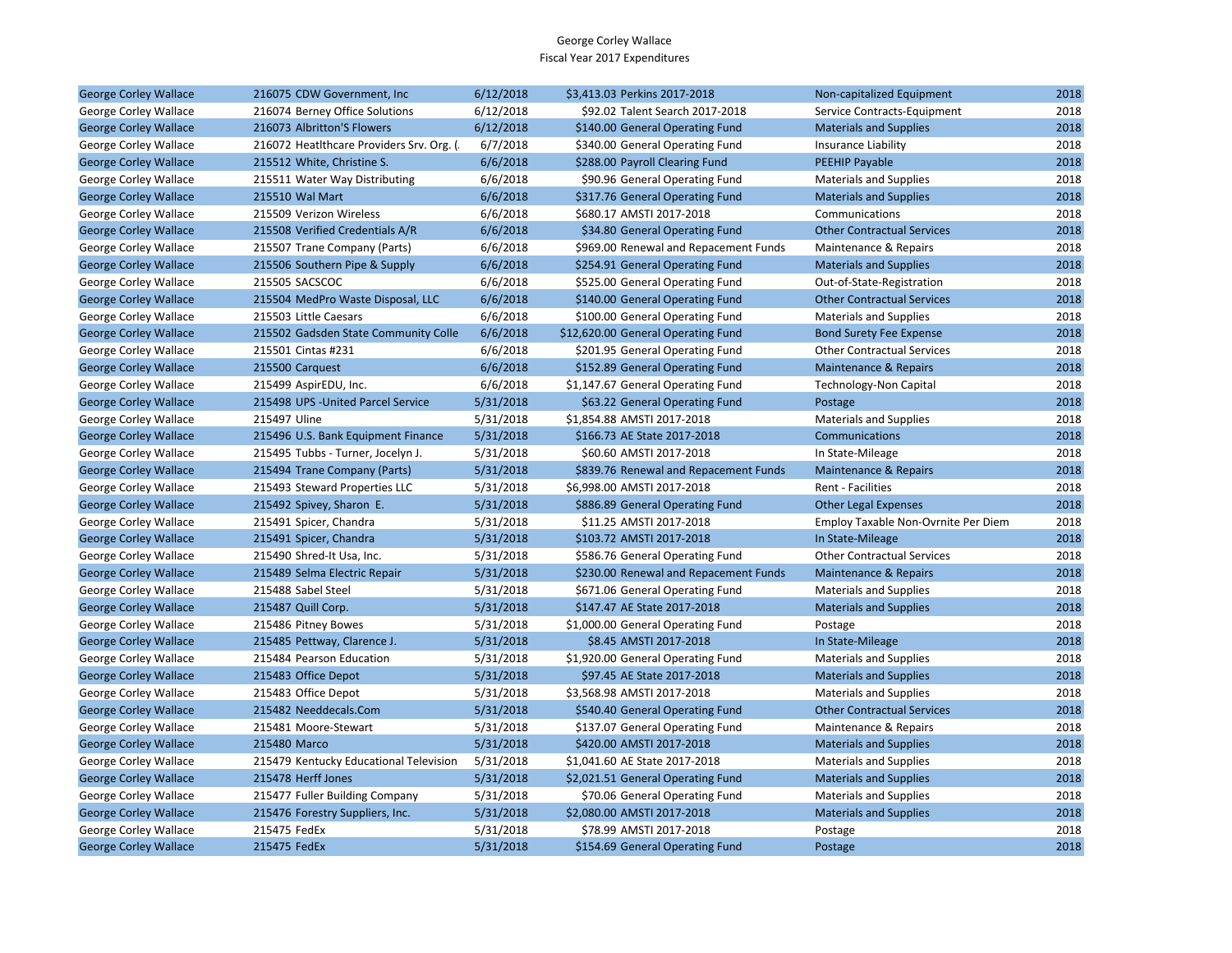| George Corley Wallace        | 215474 Ellucian Company L.P.         | 5/31/2018 | \$16,521.00 General Operating Fund | <b>Technology-Non Capital</b>       | 2018 |
|------------------------------|--------------------------------------|-----------|------------------------------------|-------------------------------------|------|
| <b>George Corley Wallace</b> | 215473 Ellucian Company L.P.         | 5/31/2018 | \$16,521.00 General Operating Fund | <b>Technology-Non Capital</b>       | 2018 |
| George Corley Wallace        | 215472 Cintas #231                   | 5/31/2018 | \$193.35 General Operating Fund    | <b>Other Contractual Services</b>   | 2018 |
| <b>George Corley Wallace</b> | 215471 Central Paper Co, Inc         | 5/31/2018 | \$1,658.23 General Operating Fund  | <b>Materials and Supplies</b>       | 2018 |
| George Corley Wallace        | 215470 Central Paper Co, Inc         | 5/31/2018 | \$14.90 General Operating Fund     | <b>Materials and Supplies</b>       | 2018 |
| <b>George Corley Wallace</b> | 215469 CDW Government, Inc.          | 5/31/2018 | \$12,933.95 General Operating Fund | <b>Technology-Non Capital</b>       | 2018 |
| George Corley Wallace        | 215468 Carquest                      | 5/31/2018 | \$24.95 General Operating Fund     | Maintenance & Repairs               | 2018 |
| <b>George Corley Wallace</b> | 215467 Carolina Biological Supply    | 5/31/2018 | \$13,356.60 AMSTI 2017-2018        | <b>Materials and Supplies</b>       | 2018 |
| George Corley Wallace        | 215466 Brendle Sprinkler Co. Inc.    | 5/31/2018 | \$1,600.00 General Operating Fund  | Service Contracts-Equipment         | 2018 |
| <b>George Corley Wallace</b> | 215465 Bowie, Corey D.               | 5/31/2018 | \$827.80 Payroll Clearing Fund     | <b>Misc Deductions Payable</b>      | 2018 |
| George Corley Wallace        | 215464 AT&T /U-verse                 | 5/31/2018 | \$80.56 AE State 2017-2018         | Communications                      | 2018 |
| <b>George Corley Wallace</b> | 215463 AT&T (Business Service)       | 5/31/2018 | \$63.35 AMSTI 2017-2018            | Communications                      | 2018 |
| George Corley Wallace        | 215462 Airgas South, INC.            | 5/31/2018 | \$1,762.54 General Operating Fund  | <b>Materials and Supplies</b>       | 2018 |
| <b>George Corley Wallace</b> | 215461 Wccs Selma Foundation         | 5/30/2018 | \$488.63 Payroll Clearing Fund     | <b>Misc Deductions Payable</b>      | 2018 |
| George Corley Wallace        | 215460 Wallace Communtiy College     | 5/30/2018 | \$81.00 Payroll Clearing Fund      | Misc Deductions Payable             | 2018 |
| <b>George Corley Wallace</b> | 215459 Variable Annuity Life Ins     | 5/30/2018 | \$1,850.00 Payroll Clearing Fund   | <b>Misc Deductions Payable</b>      | 2018 |
| George Corley Wallace        | 215458 Unum                          | 5/30/2018 | \$12.95 Payroll Clearing Fund      | Misc Deductions Payable             | 2018 |
| <b>George Corley Wallace</b> | 215457 United Way Of Selma & Dal     | 5/30/2018 | \$164.00 Payroll Clearing Fund     | <b>Misc Deductions Payable</b>      | 2018 |
| George Corley Wallace        | 215456 U S Department of Eduation    | 5/30/2018 | \$704.16 Payroll Clearing Fund     | <b>Misc Deductions Payable</b>      | 2018 |
| <b>George Corley Wallace</b> | 215455 Teacher'S Retirement Syst     | 5/30/2018 | \$127,928.38 Payroll Clearing Fund | Alabama Teachers Retirement Payable | 2018 |
| George Corley Wallace        | 215454 St. of AL. Child Support      | 5/30/2018 | \$400.00 Payroll Clearing Fund     | Misc Deductions Payable             | 2018 |
| <b>George Corley Wallace</b> | 215453 Rsa-1 (Peiraf)                | 5/30/2018 | \$4,856.00 Payroll Clearing Fund   | <b>Misc Deductions Payable</b>      | 2018 |
| George Corley Wallace        | 215452 Reding, Curtis C.             | 5/30/2018 | \$3,556.00 Payroll Clearing Fund   | <b>Misc Deductions Payable</b>      | 2018 |
| <b>George Corley Wallace</b> | 215451 PEEHIP                        | 5/30/2018 | \$136,559.92 Payroll Clearing Fund | <b>PEEHIP Payable</b>               | 2018 |
| George Corley Wallace        | 215450 New York Life & Annuity       | 5/30/2018 | \$2,593.76 Payroll Clearing Fund   | <b>Misc Deductions Payable</b>      | 2018 |
| <b>George Corley Wallace</b> | 215449 Liberty National Life Ins     | 5/30/2018 | \$434.37 Payroll Clearing Fund     | <b>Misc Deductions Payable</b>      | 2018 |
| George Corley Wallace        | 215448 Great-West Retirement Ser     | 5/30/2018 | \$50.00 Payroll Clearing Fund      | Misc Deductions Payable             | 2018 |
| <b>George Corley Wallace</b> | 215447 Educator Benefits Corp.       | 5/30/2018 | \$619.93 Payroll Clearing Fund     | <b>Misc Deductions Payable</b>      | 2018 |
| George Corley Wallace        | 215446 District Court Of Dallas      | 5/30/2018 | \$827.80 Payroll Clearing Fund     | <b>Misc Deductions Payable</b>      | 2018 |
| <b>George Corley Wallace</b> | 215445 Colonial Life Insurance C     | 5/30/2018 | \$2,721.30 Payroll Clearing Fund   | <b>Misc Deductions Payable</b>      | 2018 |
| George Corley Wallace        | 215444 Allstate                      | 5/30/2018 | \$464.77 Payroll Clearing Fund     | Misc Deductions Payable             | 2018 |
| <b>George Corley Wallace</b> | 215443 Alabama Dept. Of Revenue      | 5/30/2018 | \$888.33 Payroll Clearing Fund     | <b>Misc Deductions Payable</b>      | 2018 |
| George Corley Wallace        | 215442 Aflac                         | 5/30/2018 | \$2,959.29 Payroll Clearing Fund   | Misc Deductions Payable             | 2018 |
| <b>George Corley Wallace</b> | 215441 Tenison, Ralph B.             | 5/30/2018 | \$1,100.00 General Operating Fund  | <b>Other Contractual Services</b>   | 2018 |
| George Corley Wallace        | 215440 Smith, Jerry D.               | 5/30/2018 | \$2,000.00 General Operating Fund  | <b>Other Contractual Services</b>   | 2018 |
| <b>George Corley Wallace</b> | 215439 Perkins, Roderick             | 5/30/2018 | \$687.28 General Operating Fund    | <b>Other Contractual Services</b>   | 2018 |
| George Corley Wallace        | 215438 Jordan, Judy Y.               | 5/30/2018 | \$800.00 General Operating Fund    | <b>Other Contractual Services</b>   | 2018 |
| <b>George Corley Wallace</b> | 215437 Hunter, Otto W.               | 5/30/2018 | \$600.00 AMSTI 2017-2018           | <b>Other Contractual Services</b>   | 2018 |
| George Corley Wallace        | 215436 Dish Network                  | 5/30/2018 | \$106.01 General Operating Fund    | <b>Other Contractual Services</b>   | 2018 |
| <b>George Corley Wallace</b> | 215435 Craig, Alvin O.               | 5/30/2018 | \$100.00 General Operating Fund    | Rent                                | 2018 |
| George Corley Wallace        | 215434 CDW Government, Inc.          | 5/30/2018 | \$92.85 General Operating Fund     | <b>Materials and Supplies</b>       | 2018 |
| <b>George Corley Wallace</b> | 215433 AT&T Alabama                  | 5/30/2018 | \$164.62 AE State 2017-2018        | Communications                      | 2018 |
| George Corley Wallace        | 215433 AT&T Alabama                  | 5/30/2018 | \$126.57 General Operating Fund    | Communications                      | 2018 |
| <b>George Corley Wallace</b> | 215432 Anderson, Alvin               | 5/30/2018 | \$1,124.64 General Operating Fund  | <b>Other Contractual Services</b>   | 2018 |
| George Corley Wallace        | 215431 Alabama Skills USA (Montgomer | 5/30/2018 | \$225.00 General Operating Fund    | Out-of-State-Registration           | 2018 |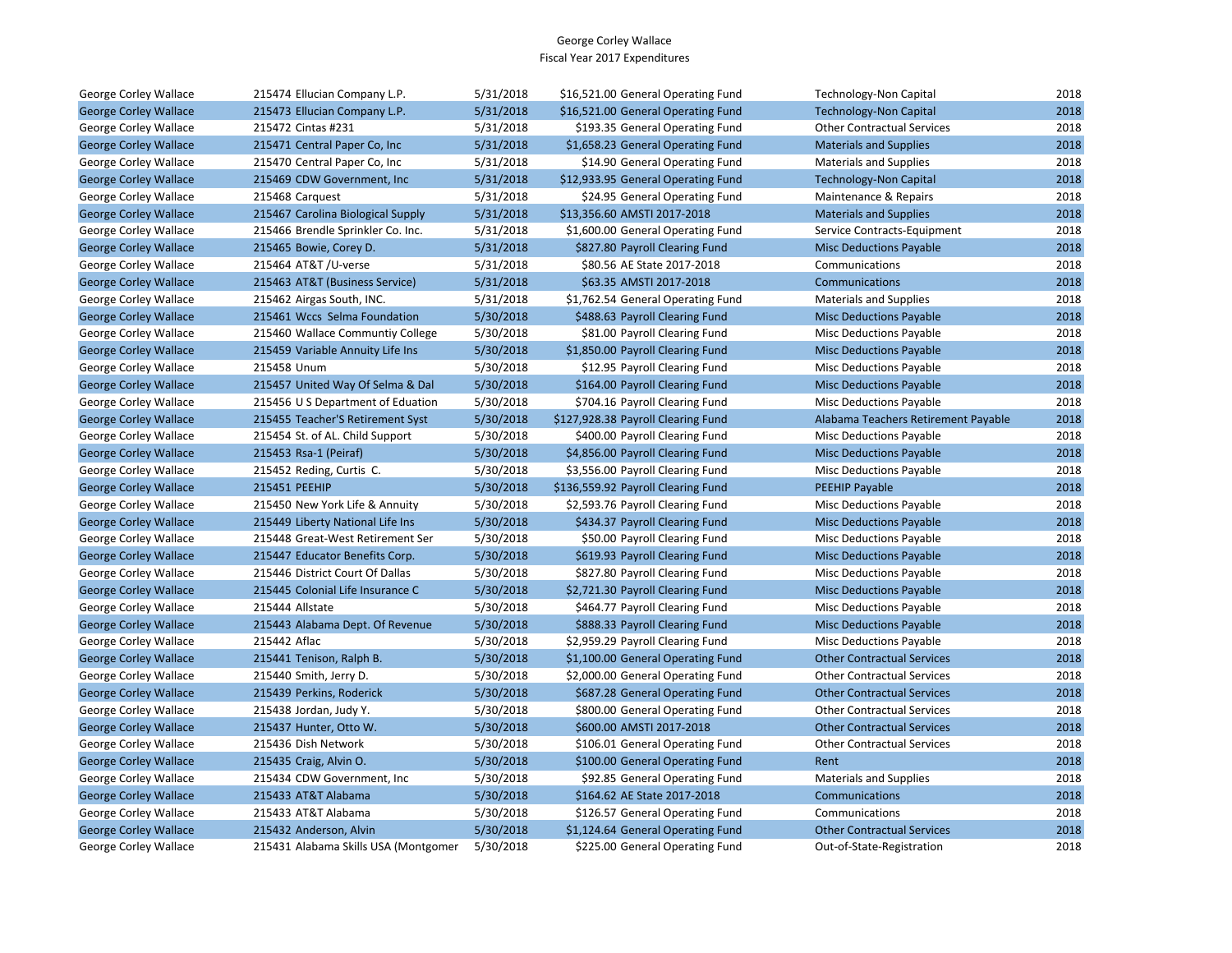| <b>George Corley Wallace</b> | 215431 Alabama Skills USA (Montgomer    | 5/30/2018 | \$970.00 Perkins 2017-2018                                            | Out-of-State-Subsist & Lodging      | 2018 |
|------------------------------|-----------------------------------------|-----------|-----------------------------------------------------------------------|-------------------------------------|------|
| George Corley Wallace        | 215431 Alabama Skills USA (Montgomer    | 5/30/2018 | \$225.00 Perkins 2017-2018                                            | Out-of-State-Registration           | 2018 |
| <b>George Corley Wallace</b> | 215431 Alabama Skills USA (Montgomer    | 5/30/2018 | \$1,040.00 General Operating Fund                                     | Out-of-State-Subsist & Lodging      | 2018 |
| George Corley Wallace        | 215430 Airgas South, INC.               | 5/30/2018 | \$714.59 General Operating Fund                                       | <b>Materials and Supplies</b>       | 2018 |
| <b>George Corley Wallace</b> | 215429 White, Tara Y.                   | 5/24/2018 | \$141.57 General Operating Fund                                       | Out-of-State-Subsist & Lodging      | 2018 |
| George Corley Wallace        | 215428 White, Christine S.              | 5/24/2018 | \$61.17 Payroll Clearing Fund                                         | Alabama Teachers Retirement Payable | 2018 |
| <b>George Corley Wallace</b> | 215427 Walker, Shermanita               | 5/24/2018 | \$361.50 AMSTI 2017-2018                                              | In State-Mileage                    | 2018 |
| George Corley Wallace        | 215426 Uline                            | 5/24/2018 | \$233.66 General Operating Fund                                       | <b>Materials and Supplies</b>       | 2018 |
| <b>George Corley Wallace</b> | 215425 U.S. Bank Equipment Finance      | 5/24/2018 | \$5,477.87 General Operating Fund                                     | <b>Operating Lease Payments</b>     | 2018 |
| George Corley Wallace        | 215424 Tubbs - Turner, Jocelyn J.       | 5/24/2018 | \$425.26 AMSTI 2017-2018                                              | In State-Mileage                    | 2018 |
| <b>George Corley Wallace</b> | 215423 Thomas, Hollee M.                | 5/24/2018 | \$227.53 AMSTI 2017-2018                                              | In State-Mileage                    | 2018 |
| George Corley Wallace        | 215423 Thomas, Hollee M.                | 5/24/2018 | \$150.00 AMSTI 2017-2018                                              | In State-Ovrnite Per diem           | 2018 |
| <b>George Corley Wallace</b> | 215422 The Flower Basket                | 5/24/2018 | \$48.00 Flower Fund                                                   | <b>Deposit Liabilities</b>          | 2018 |
| George Corley Wallace        | 215421 Spicer, Chandra                  | 5/24/2018 | \$249.99 AMSTI 2017-2018                                              | In State-Mileage                    | 2018 |
| <b>George Corley Wallace</b> | 215421 Spicer, Chandra                  | 5/24/2018 | \$150.00 AMSTI 2017-2018                                              | In State-Ovrnite Per diem           | 2018 |
| George Corley Wallace        | 215420 Southernlinc Wireless            | 5/24/2018 | \$534.51 General Operating Fund                                       | Communications                      | 2018 |
| <b>George Corley Wallace</b> | 215419 Rembert, Nuncy                   | 5/24/2018 | \$220.00 General Operating Fund                                       | <b>Other Professional Fees</b>      | 2018 |
| George Corley Wallace        | 215418 Raycom Media Inc                 | 5/24/2018 | \$1,955.00 General Operating Fund                                     | <b>Advertising &amp; Promotions</b> | 2018 |
| <b>George Corley Wallace</b> | 215417 Powe, Dea W.                     | 5/24/2018 | \$525.00 AMSTI 2017-2018                                              | In State-Ovrnite Per diem           | 2018 |
| George Corley Wallace        | 215417 Powe, Dea W.                     | 5/24/2018 | \$211.68 AMSTI 2017-2018                                              | In State-Mileage                    | 2018 |
| <b>George Corley Wallace</b> | 215416 Pettway, Clarence J.             | 5/24/2018 | \$150.00 AMSTI 2017-2018                                              | In State-Ovrnite Per diem           | 2018 |
| George Corley Wallace        | 215416 Pettway, Clarence J.             | 5/24/2018 | \$256.12 AMSTI 2017-2018                                              | In State-Mileage                    | 2018 |
| <b>George Corley Wallace</b> | 215415 On-Site Drug Collections         | 5/24/2018 | \$988.00 General Operating Fund                                       | <b>Testing Expense</b>              | 2018 |
| George Corley Wallace        | 215414 Office Depot                     | 5/24/2018 | \$534.93 General Operating Fund                                       | <b>Materials and Supplies</b>       | 2018 |
| <b>George Corley Wallace</b> | 215413 National Masonry Instructors As: | 5/24/2018 | \$190.00 Perkins 2017-2018                                            | Out-of-State-Registration           | 2018 |
| George Corley Wallace        | 215412 Maynard, Cooper & Gale           | 5/24/2018 | \$266.50 General Operating Fund                                       | Legal Services                      | 2018 |
| <b>George Corley Wallace</b> | 215411 Lewis Pest Control Inc.          | 5/24/2018 | \$1,815.00 General Operating Fund                                     | <b>Other Contractual Services</b>   | 2018 |
| George Corley Wallace        | 215410 Kennedy, Regina S.               | 5/24/2018 | \$300.00 AMSTI 2017-2018                                              | In State-Ovrnite Per diem           | 2018 |
| <b>George Corley Wallace</b> | 215410 Kennedy, Regina S.               | 5/24/2018 | \$218.65 AMSTI 2017-2018                                              | In State-Mileage                    | 2018 |
| George Corley Wallace        | 215409 Jones Interstate Tire            | 5/24/2018 | \$80.53 General Operating Fund                                        | Maintenance & Repairs               | 2018 |
| <b>George Corley Wallace</b> | 215408 J. Smith Consulting, LLC         | 5/24/2018 | \$3,000.00 General Operating Fund                                     | <b>Other Professional Fees</b>      | 2018 |
| George Corley Wallace        | 215407 Inge, Deandres G.                | 5/24/2018 | \$82.73 AMSTI 2017-2018                                               | In State-Mileage                    | 2018 |
| <b>George Corley Wallace</b> | 215407 Inge, Deandres G.                | 5/24/2018 | \$225.00 AMSTI 2017-2018                                              | In State-Ovrnite Per diem           | 2018 |
| George Corley Wallace        | 215406 Hannah, Marcus A.                | 5/24/2018 | \$109.83 General Operating Fund                                       | Out-of-State-Other Travel Expenses  | 2018 |
| <b>George Corley Wallace</b> | 215405 Hammonds, Michael                | 5/24/2018 | \$220.00 General Operating Fund                                       | <b>Other Professional Fees</b>      | 2018 |
| George Corley Wallace        | 215404 Griffin, Donitha J.              | 5/24/2018 | \$214.67 General Operating Fund                                       | Out-of-State-Subsist & Lodging      | 2018 |
| <b>George Corley Wallace</b> | 215404 Griffin, Donitha J.              | 5/24/2018 | \$654.00 General Operating Fund                                       | Out-of-State-Mileage                | 2018 |
| George Corley Wallace        | 215403 Grainger Tools                   | 5/24/2018 | \$1,085.92 General Operating Fund                                     | <b>Materials and Supplies</b>       | 2018 |
| <b>George Corley Wallace</b> | 215402 Gordon, Rachel L.                | 5/24/2018 | \$1,280.00 Student Support Services 16-17                             | Out-of-State-Other Travel Expenses  | 2018 |
| George Corley Wallace        | 215401 Galls, LLC                       | 5/24/2018 | \$189.50 General Operating Fund                                       | <b>Materials and Supplies</b>       | 2018 |
| <b>George Corley Wallace</b> | 215400 Fuller Building Company          | 5/24/2018 | \$11.14 General Operating Fund                                        | <b>Materials and Supplies</b>       | 2018 |
| George Corley Wallace        | 215399 First Cahawba Bankcard           | 5/24/2018 | \$595.00 Career Technology Supplement Grant Out-of-State-Registration |                                     | 2018 |
| <b>George Corley Wallace</b> | 215399 First Cahawba Bankcard           | 5/24/2018 | \$228.80 General Operating Fund                                       | Out-of-State-Other Travel Expenses  | 2018 |
| George Corley Wallace        | 215398 FedEx                            | 5/24/2018 | \$85.34 General Operating Fund                                        | Postage                             | 2018 |
| <b>George Corley Wallace</b> | 215397 Elliott, William F.              | 5/24/2018 | \$60.00 General Operating Fund                                        | <b>Other Professional Fees</b>      | 2018 |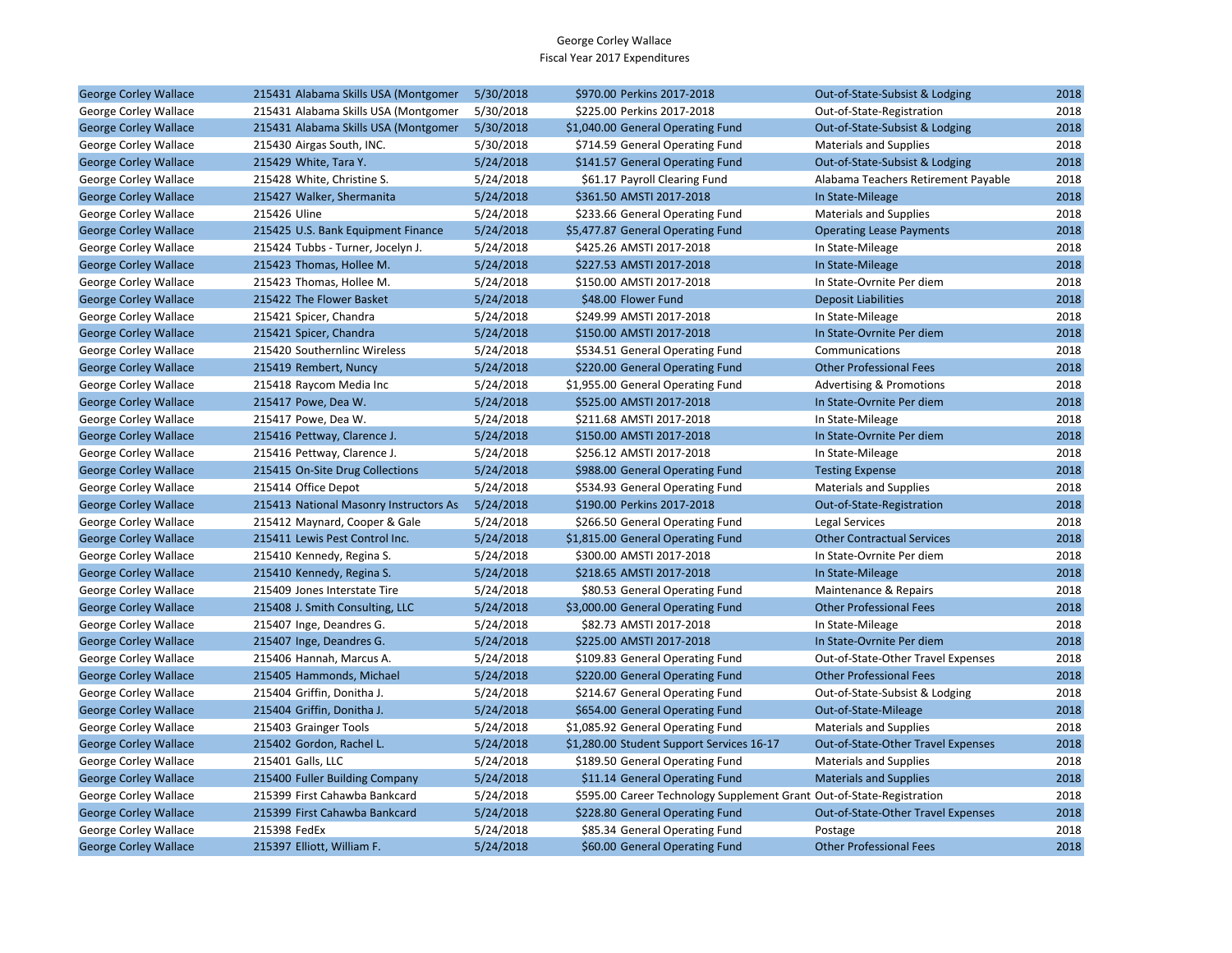| George Corley Wallace        | 215396 Dallas County Board Of Ed        | 5/24/2018 | \$214.08 General Operating Fund   | <b>Materials and Supplies</b>     | 2018 |
|------------------------------|-----------------------------------------|-----------|-----------------------------------|-----------------------------------|------|
| <b>George Corley Wallace</b> | 215395 Coty, Mark L.                    | 5/24/2018 | \$117.50 AMSTI 2017-2018          | In State-Mileage                  | 2018 |
| George Corley Wallace        | 215394 ConsumerInfo.com, Inc.           | 5/24/2018 | \$104.76 General Operating Fund   | <b>Other Contractual Services</b> | 2018 |
| <b>George Corley Wallace</b> | 215393 Cintas #231                      | 5/24/2018 | \$214.07 General Operating Fund   | <b>Other Contractual Services</b> | 2018 |
| George Corley Wallace        | 215392 Central Paper Co, Inc            | 5/24/2018 | \$103.40 General Operating Fund   | <b>Materials and Supplies</b>     | 2018 |
| <b>George Corley Wallace</b> | 215391 Casby, Aaron L.                  | 5/24/2018 | \$293.32 AMSTI 2017-2018          | In State-Mileage                  | 2018 |
| George Corley Wallace        | 215390 Carquest                         | 5/24/2018 | \$108.53 General Operating Fund   | Maintenance & Repairs             | 2018 |
| <b>George Corley Wallace</b> | 215389 Briggs, Tammie M.                | 5/24/2018 | \$654.54 General Operating Fund   | Out-of-State-Mileage              | 2018 |
| George Corley Wallace        | 215389 Briggs, Tammie M.                | 5/24/2018 | \$266.24 General Operating Fund   | Out-of-State-Subsist & Lodging    | 2018 |
| <b>George Corley Wallace</b> | 215388 Berney Office Solutions          | 5/24/2018 | \$3,272.75 General Operating Fund | Service Contracts-Equipment       | 2018 |
| George Corley Wallace        | 215387 Barnes & Noble College           | 5/24/2018 | \$35.97 General Operating Fund    | <b>Materials and Supplies</b>     | 2018 |
| <b>George Corley Wallace</b> | 215386 AT&T (Business Service)          | 5/24/2018 | \$422.93 AMSTI 2017-2018          | Communications                    | 2018 |
| George Corley Wallace        | 215385 AT&T (Business Service)          | 5/24/2018 | \$962.57 AMSTI 2017-2018          | Communications                    | 2018 |
| <b>George Corley Wallace</b> | 215384 Allen, Bertha Y.                 | 5/24/2018 | \$159.14 AMSTI 2017-2018          | In State-Mileage                  | 2018 |
| George Corley Wallace        | 215383 Airgas South, INC.               | 5/24/2018 | \$1,189.50 General Operating Fund | <b>Materials and Supplies</b>     | 2018 |
| <b>George Corley Wallace</b> | 900025642 Sturdivant Anthony Dewayne    | 5/23/2018 | \$532.48 PAYROLL                  | <b>PAYROLL</b>                    | 2018 |
| George Corley Wallace        | 900025641 Wilson Walter O               | 5/23/2018 | \$836.00 PAYROLL                  | PAYROLL                           | 2018 |
| <b>George Corley Wallace</b> | 900025640 Williams Norman Alana Nickole | 5/23/2018 | <b>\$220.00 PAYROLL</b>           | <b>PAYROLL</b>                    | 2018 |
| George Corley Wallace        | 900025639 Walton Willie J               | 5/23/2018 | \$418.00 PAYROLL                  | PAYROLL                           | 2018 |
| <b>George Corley Wallace</b> | 900025638 Smith Marzell Lee             | 5/23/2018 | \$848.00 PAYROLL                  | <b>PAYROLL</b>                    | 2018 |
| George Corley Wallace        | 900025637 Reese Cameron Brent           | 5/23/2018 | \$877.44 PAYROLL                  | <b>PAYROLL</b>                    | 2018 |
| <b>George Corley Wallace</b> | 900025636 Perry Ernestine D             | 5/23/2018 | \$1,261.62 PAYROLL                | <b>PAYROLL</b>                    | 2018 |
| George Corley Wallace        | 900025635 Pearson Sharde D              | 5/23/2018 | \$812.32 PAYROLL                  | PAYROLL                           | 2018 |
| <b>George Corley Wallace</b> | 900025634 Nettles Wesbert               | 5/23/2018 | \$555.84 PAYROLL                  | <b>PAYROLL</b>                    | 2018 |
| George Corley Wallace        | 900025633 Martin James Andrew           | 5/23/2018 | \$1,100.00 PAYROLL                | PAYROLL                           | 2018 |
| <b>George Corley Wallace</b> | 900025632 Lisenby Mary Elizabeth        | 5/23/2018 | \$220.00 PAYROLL                  | <b>PAYROLL</b>                    | 2018 |
| George Corley Wallace        | 900025631 Jones Edkenjunta              | 5/23/2018 | \$924.00 PAYROLL                  | PAYROLL                           | 2018 |
| <b>George Corley Wallace</b> | 900025630 Goings Michael Dewayne        | 5/23/2018 | \$638.00 PAYROLL                  | <b>PAYROLL</b>                    | 2018 |
| George Corley Wallace        | 900025629 Givan Broderick F             | 5/23/2018 | \$528.00 PAYROLL                  | PAYROLL                           | 2018 |
| <b>George Corley Wallace</b> | 900025628 Calhoun Willie                | 5/23/2018 | \$792.00 PAYROLL                  | <b>PAYROLL</b>                    | 2018 |
| George Corley Wallace        | 900025627 Brown Christopher B           | 5/23/2018 | \$374.40 PAYROLL                  | PAYROLL                           | 2018 |
| <b>George Corley Wallace</b> | 900025626 Blanks Ray Soloman            | 5/23/2018 | <b>\$572.00 PAYROLL</b>           | <b>PAYROLL</b>                    | 2018 |
| George Corley Wallace        | 900025625 Craig Brianna Lenae           | 5/23/2018 | \$603.20 PAYROLL                  | PAYROLL                           | 2018 |
| <b>George Corley Wallace</b> | 900025624 Young Sha'Quana Rajeem        | 5/23/2018 | \$407.16 PAYROLL                  | <b>PAYROLL</b>                    | 2018 |
| George Corley Wallace        | 900025623 Woodson Alexus S              | 5/23/2018 | \$497.64 PAYROLL                  | PAYROLL                           | 2018 |
| <b>George Corley Wallace</b> | 900025622 Wilson Landon D               | 5/23/2018 | \$316.68 PAYROLL                  | <b>PAYROLL</b>                    | 2018 |
| George Corley Wallace        | 900025621 Spencer Haywood Ray           | 5/23/2018 | \$316.68 PAYROLL                  | PAYROLL                           | 2018 |
| <b>George Corley Wallace</b> | 900025620 Smith Miata J.                | 5/23/2018 | \$128.18 PAYROLL                  | <b>PAYROLL</b>                    | 2018 |
| George Corley Wallace        | 900025618 Purdie Jaylin Rayanna         | 5/23/2018 | \$497.64 PAYROLL                  | PAYROLL                           | 2018 |
| <b>George Corley Wallace</b> | 900025617 Norwood Alexis Monai          | 5/23/2018 | \$339.30 PAYROLL                  | <b>PAYROLL</b>                    | 2018 |
| George Corley Wallace        | 900025616 Bellamy Kaffeein              | 5/23/2018 | \$497.64 PAYROLL                  | PAYROLL                           | 2018 |
| <b>George Corley Wallace</b> | 900025615 Morgan Jasmine L.             | 5/23/2018 | \$316.68 PAYROLL                  | <b>PAYROLL</b>                    | 2018 |
| George Corley Wallace        | 900025614 Mitchell Harvetta T           | 5/23/2018 | \$497.64 PAYROLL                  | PAYROLL                           | 2018 |
| <b>George Corley Wallace</b> | 900025613 McGee Kaneshia Latrease       | 5/23/2018 | \$399.62 PAYROLL                  | <b>PAYROLL</b>                    | 2018 |
| <b>George Corley Wallace</b> | 900025612 McGee Kaderious M             | 5/23/2018 | \$459.94 PAYROLL                  | <b>PAYROLL</b>                    | 2018 |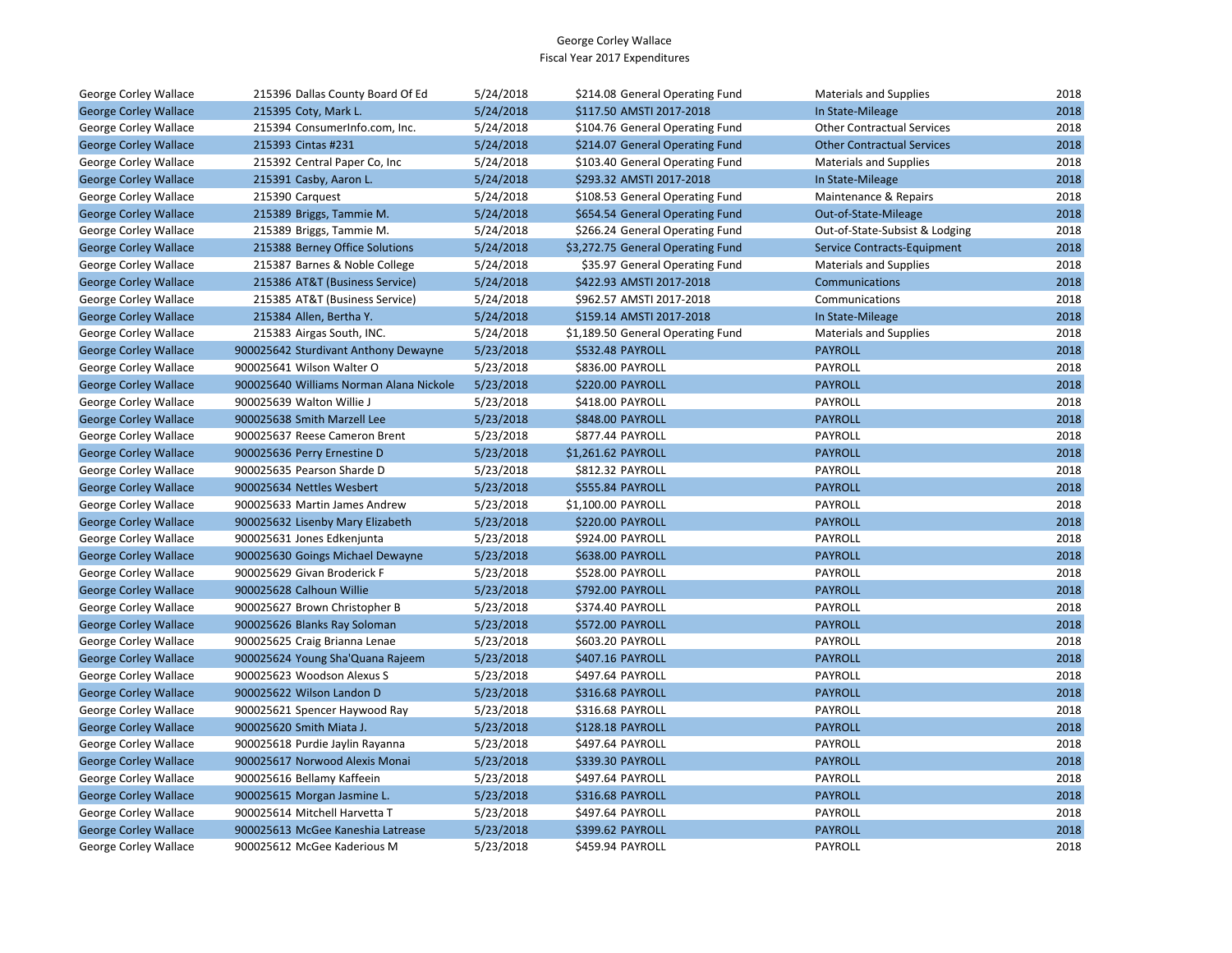| <b>George Corley Wallace</b> | 900025611 Harville Brenisha J            | 5/23/2018 | \$482.56 PAYROLL        | <b>PAYROLL</b> | 2018 |
|------------------------------|------------------------------------------|-----------|-------------------------|----------------|------|
| George Corley Wallace        | 900025610 Harris Ka'Neisha Ne'Cole       | 5/23/2018 | \$452.40 PAYROLL        | PAYROLL        | 2018 |
| <b>George Corley Wallace</b> | 900025609 Hardy Lorene                   | 5/23/2018 | <b>\$316.68 PAYROLL</b> | <b>PAYROLL</b> | 2018 |
| George Corley Wallace        | 900025608 Gaines Deonte Da'Ron           | 5/23/2018 | \$512.72 PAYROLL        | PAYROLL        | 2018 |
| <b>George Corley Wallace</b> | 900025607 Davis Diane                    | 5/23/2018 | \$748.80 PAYROLL        | <b>PAYROLL</b> | 2018 |
| George Corley Wallace        | 900025606 Chandler Samira Lenor          | 5/23/2018 | \$497.64 PAYROLL        | PAYROLL        | 2018 |
| <b>George Corley Wallace</b> | 900025605 Chandler Moesha M              | 5/23/2018 | \$316.68 PAYROLL        | <b>PAYROLL</b> | 2018 |
| George Corley Wallace        | 900025604 Brown Tonarius Dermarcus       | 5/23/2018 | \$316.68 PAYROLL        | PAYROLL        | 2018 |
| <b>George Corley Wallace</b> | 900025603 Bridges Donna Wenshelle        | 5/23/2018 | <b>\$966.00 PAYROLL</b> | <b>PAYROLL</b> | 2018 |
| George Corley Wallace        | 900025602 Boyd Shanika Shamire           | 5/23/2018 | \$497.64 PAYROLL        | <b>PAYROLL</b> | 2018 |
| <b>George Corley Wallace</b> | 900025601 Bennett Jakeisha Patrice       | 5/23/2018 | \$497.64 PAYROLL        | <b>PAYROLL</b> | 2018 |
| George Corley Wallace        | 900025600 Barley Audreyiona La'shae      | 5/23/2018 | \$497.64 PAYROLL        | PAYROLL        | 2018 |
| <b>George Corley Wallace</b> | 900025599 Acoff Mary Ruth                | 5/23/2018 | \$497.64 PAYROLL        | <b>PAYROLL</b> | 2018 |
| George Corley Wallace        | 900025598 Thomas Derrick Keon            | 5/23/2018 | \$429.78 PAYROLL        | PAYROLL        | 2018 |
| <b>George Corley Wallace</b> | 900025597 Tharu Rohit K                  | 5/23/2018 | \$60.32 PAYROLL         | <b>PAYROLL</b> | 2018 |
| George Corley Wallace        | 900025596 Hadaway Jessica P              | 5/23/2018 | \$512.72 PAYROLL        | PAYROLL        | 2018 |
| <b>George Corley Wallace</b> | 900025595 Denson Gabe Lawrence           | 5/23/2018 | \$603.20 PAYROLL        | <b>PAYROLL</b> | 2018 |
| George Corley Wallace        | 900025594 Williams Elsie B.              | 5/23/2018 | \$1,229.04 PAYROLL      | PAYROLL        | 2018 |
| <b>George Corley Wallace</b> | 900025593 Mitchell Brenda G.             | 5/23/2018 | \$649.88 PAYROLL        | <b>PAYROLL</b> | 2018 |
| George Corley Wallace        | 900025592 Dozier Bruce Otis              | 5/23/2018 | \$1,099.47 PAYROLL      | PAYROLL        | 2018 |
| <b>George Corley Wallace</b> | 900025591 Milligan Melissa Hollis        | 5/23/2018 | \$1,384.22 PAYROLL      | <b>PAYROLL</b> | 2018 |
| George Corley Wallace        | 900025590 Lewis Jarrin Chiron            | 5/23/2018 | \$5,233.73 PAYROLL      | PAYROLL        | 2018 |
| <b>George Corley Wallace</b> | 900025589 Woodruff Kent H                | 5/23/2018 | \$552.76 PAYROLL        | <b>PAYROLL</b> | 2018 |
| George Corley Wallace        | 900025588 Williams Annie Montgomery      | 5/23/2018 | \$1,553.76 PAYROLL      | PAYROLL        | 2018 |
| <b>George Corley Wallace</b> | 900025587 Whitely Joyce Elaine           | 5/23/2018 | \$1,337.76 PAYROLL      | <b>PAYROLL</b> | 2018 |
| George Corley Wallace        | 900025586 Walker Mattie Mae              | 5/23/2018 | \$1,319.18 PAYROLL      | PAYROLL        | 2018 |
| <b>George Corley Wallace</b> | 900025585 Traywick Ellen G               | 5/23/2018 | \$706.04 PAYROLL        | <b>PAYROLL</b> | 2018 |
| George Corley Wallace        | 900025584 Thomas Latasha Bell            | 5/23/2018 | \$980.98 PAYROLL        | PAYROLL        | 2018 |
| <b>George Corley Wallace</b> | 900025583 Morrow Queen Agee              | 5/23/2018 | \$1,100.87 PAYROLL      | <b>PAYROLL</b> | 2018 |
| George Corley Wallace        | 900025582 Moore Tammy D                  | 5/23/2018 | \$477.36 PAYROLL        | PAYROLL        | 2018 |
| <b>George Corley Wallace</b> | 900025581 Marshall Annie Lee             | 5/23/2018 | \$966.16 PAYROLL        | <b>PAYROLL</b> | 2018 |
| George Corley Wallace        | 900025580 Logan Alice G.                 | 5/23/2018 | \$1,375.00 PAYROLL      | PAYROLL        | 2018 |
| <b>George Corley Wallace</b> | 900025579 Lenoir Suzanne McCraw          | 5/23/2018 | \$520.24 PAYROLL        | <b>PAYROLL</b> | 2018 |
| George Corley Wallace        | 900025578 Hobbs Elois                    | 5/23/2018 | \$501.66 PAYROLL        | PAYROLL        | 2018 |
| <b>George Corley Wallace</b> | 900025577 Compton Judy B                 | 5/23/2018 | \$543.47 PAYROLL        | <b>PAYROLL</b> | 2018 |
| George Corley Wallace        | 900025576 Alsobrook Kay Goodwin          | 5/23/2018 | \$1,314.54 PAYROLL      | PAYROLL        | 2018 |
| <b>George Corley Wallace</b> | 900025575 Washington Willie Doris        | 5/23/2018 | \$1,029.60 PAYROLL      | <b>PAYROLL</b> | 2018 |
| George Corley Wallace        | 900025574 Haigler Lisa M                 | 5/23/2018 | \$811.20 PAYROLL        | PAYROLL        | 2018 |
| <b>George Corley Wallace</b> | 900025573 Davis Vera Lee                 | 5/23/2018 | \$583.44 PAYROLL        | <b>PAYROLL</b> | 2018 |
| George Corley Wallace        | 900025572 Childers Linda A               | 5/23/2018 | \$514.80 PAYROLL        | PAYROLL        | 2018 |
| <b>George Corley Wallace</b> | 900025571 Morton Ford Shelicia Denise    | 5/23/2018 | \$717.60 PAYROLL        | <b>PAYROLL</b> | 2018 |
| George Corley Wallace        | 900025570 Goodwin Pamela                 | 5/23/2018 | \$1,235.52 PAYROLL      | PAYROLL        | 2018 |
| <b>George Corley Wallace</b> | 900025569 Brown - Curtis Nannie Mae Sumi | 5/23/2018 | <b>\$250.38 PAYROLL</b> | <b>PAYROLL</b> | 2018 |
| George Corley Wallace        | 900025568 Braxton Maria Machelle         | 5/23/2018 | \$1,304.16 PAYROLL      | PAYROLL        | 2018 |
| <b>George Corley Wallace</b> | 900025567 Powell Brenda Williams         | 5/23/2018 | \$424.56 PAYROLL        | <b>PAYROLL</b> | 2018 |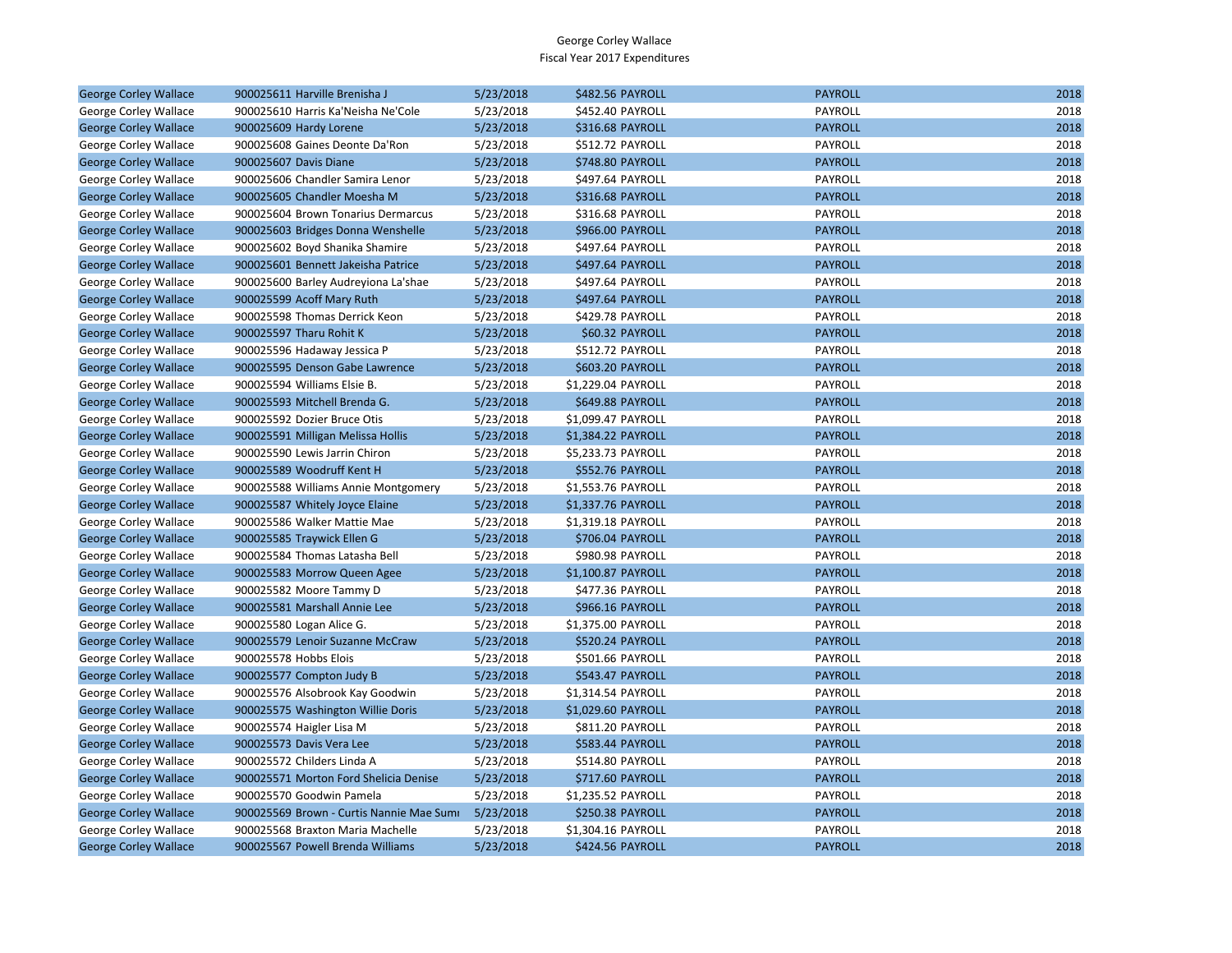| George Corley Wallace        | 900025566 Jemison Lefloris        | 5/23/2018 | \$424.56 PAYROLL   | PAYROLL        | 2018 |
|------------------------------|-----------------------------------|-----------|--------------------|----------------|------|
| <b>George Corley Wallace</b> | 900025565 Childress Eugene James  | 5/23/2018 | \$832.00 PAYROLL   | <b>PAYROLL</b> | 2018 |
| <b>George Corley Wallace</b> | 900025564 Simmons Gloria Dean     | 5/23/2018 | \$5,183.33 PAYROLL | PAYROLL        | 2018 |
| <b>George Corley Wallace</b> | 900025563 Page Melinda Ann        | 5/23/2018 | \$3,900.00 PAYROLL | <b>PAYROLL</b> | 2018 |
| George Corley Wallace        | 900025562 Pettway Charles D.      | 5/23/2018 | \$2,894.58 PAYROLL | PAYROLL        | 2018 |
| <b>George Corley Wallace</b> | 900025561 Pettway Alonzia         | 5/23/2018 | \$2,894.58 PAYROLL | <b>PAYROLL</b> | 2018 |
| George Corley Wallace        | 900025560 Heard Anthony           | 5/23/2018 | \$2,894.58 PAYROLL | PAYROLL        | 2018 |
| <b>George Corley Wallace</b> | 900025559 Harvell Robert L        | 5/23/2018 | \$2,816.83 PAYROLL | <b>PAYROLL</b> | 2018 |
| George Corley Wallace        | 900025558 Moore Timothy           | 5/23/2018 | \$3,358.58 PAYROLL | PAYROLL        | 2018 |
| <b>George Corley Wallace</b> | 900025557 Mauldin Reginald Otis   | 5/23/2018 | \$3,977.33 PAYROLL | <b>PAYROLL</b> | 2018 |
| George Corley Wallace        | 900025556 Haralson Isaiah S       | 5/23/2018 | \$2,739.67 PAYROLL | PAYROLL        | 2018 |
| <b>George Corley Wallace</b> | 900025555 Smith Tommy Lee         | 5/23/2018 | \$4,197.17 PAYROLL | <b>PAYROLL</b> | 2018 |
| George Corley Wallace        | 900025554 Austin Tampatha         | 5/23/2018 | \$2,507.17 PAYROLL | PAYROLL        | 2018 |
| <b>George Corley Wallace</b> | 900025553 Chesnut Veronica S      | 5/23/2018 | \$2,416.67 PAYROLL | <b>PAYROLL</b> | 2018 |
| George Corley Wallace        | 900025552 Vance Laura Lynn        | 5/23/2018 | \$4,287.08 PAYROLL | PAYROLL        | 2018 |
| <b>George Corley Wallace</b> | 900025551 Purdie Christy Dorran   | 5/23/2018 | \$3,822.42 PAYROLL | <b>PAYROLL</b> | 2018 |
| George Corley Wallace        | 900025550 Jackson Brittany Brooks | 5/23/2018 | \$3,048.42 PAYROLL | PAYROLL        | 2018 |
| <b>George Corley Wallace</b> | 900025549 Evans Naopi Lc          | 5/23/2018 | \$3,048.83 PAYROLL | <b>PAYROLL</b> | 2018 |
| George Corley Wallace        | 900025548 Davis Mary Lee          | 5/23/2018 | \$3,590.42 PAYROLL | PAYROLL        | 2018 |
| <b>George Corley Wallace</b> | 900025547 Bell Vickie D           | 5/23/2018 | \$2,662.00 PAYROLL | <b>PAYROLL</b> | 2018 |
| George Corley Wallace        | 900025546 Whatley Andrew Douglas  | 5/23/2018 | \$2,584.83 PAYROLL | PAYROLL        | 2018 |
| <b>George Corley Wallace</b> | 900025545 Jackson Vincent Keith   | 5/23/2018 | \$2,416.67 PAYROLL | <b>PAYROLL</b> | 2018 |
| George Corley Wallace        | 900025544 Dysart Charles J        | 5/23/2018 | \$5,633.33 PAYROLL | PAYROLL        | 2018 |
| <b>George Corley Wallace</b> | 900025543 Coleman Myron C         | 5/23/2018 | \$3,203.75 PAYROLL | <b>PAYROLL</b> | 2018 |
| George Corley Wallace        | 900025542 Berry Lee               | 5/23/2018 | \$2,507.42 PAYROLL | PAYROLL        | 2018 |
| <b>George Corley Wallace</b> | 900025541 Moultrie Eddie James    | 5/23/2018 | \$4,364.50 PAYROLL | <b>PAYROLL</b> | 2018 |
| George Corley Wallace        | 900025540 Patterson Ray Anthony   | 5/23/2018 | \$2,971.75 PAYROLL | PAYROLL        | 2018 |
| <b>George Corley Wallace</b> | 900025539 Bennett Robbyn V.       | 5/23/2018 | \$8,286.50 PAYROLL | <b>PAYROLL</b> | 2018 |
| George Corley Wallace        | 900025538 Allison Eric Preston    | 5/23/2018 | \$6,043.50 PAYROLL | PAYROLL        | 2018 |
| <b>George Corley Wallace</b> | 900025537 Adams Dorothy J         | 5/23/2018 | \$2,416.67 PAYROLL | <b>PAYROLL</b> | 2018 |
| George Corley Wallace        | 900025536 Jackson Irma Jean       | 5/23/2018 | \$2,971.75 PAYROLL | PAYROLL        | 2018 |
| <b>George Corley Wallace</b> | 900025535 Headley Linda Fay       | 5/23/2018 | \$2,584.58 PAYROLL | <b>PAYROLL</b> | 2018 |
| George Corley Wallace        | 900025534 Dosey Chantae Thomas    | 5/23/2018 | \$2,042.58 PAYROLL | PAYROLL        | 2018 |
| <b>George Corley Wallace</b> | 900025533 Reynolds Jennifer M     | 5/23/2018 | \$3,745.00 PAYROLL | <b>PAYROLL</b> | 2018 |
| George Corley Wallace        | 900025532 Melton Elaine Alina     | 5/23/2018 | \$2,352.33 PAYROLL | PAYROLL        | 2018 |
| <b>George Corley Wallace</b> | 900025531 Kidd Anessa Lynn        | 5/23/2018 | \$7,616.08 PAYROLL | <b>PAYROLL</b> | 2018 |
| George Corley Wallace        | 900025530 Deavers Lori Evelyn     | 5/23/2018 | \$2,416.67 PAYROLL | PAYROLL        | 2018 |
| <b>George Corley Wallace</b> | 900025529 Vandiver Kewanda Thomas | 5/23/2018 | \$3,435.58 PAYROLL | <b>PAYROLL</b> | 2018 |
| George Corley Wallace        | 900025528 Rudolph Darlene King    | 5/23/2018 | \$2,971.00 PAYROLL | PAYROLL        | 2018 |
| <b>George Corley Wallace</b> | 900025527 Powell William S.       | 5/23/2018 | \$2,000.23 PAYROLL | <b>PAYROLL</b> | 2018 |
| George Corley Wallace        | 900025526 Logan Shuntelra Bernice | 5/23/2018 | \$4,310.16 PAYROLL | PAYROLL        | 2018 |
| <b>George Corley Wallace</b> | 900025525 Godwin Connie Estes     | 5/23/2018 | \$2,080.00 PAYROLL | <b>PAYROLL</b> | 2018 |
| George Corley Wallace        | 900025524 Clifton Lonzy T.        | 5/23/2018 | \$6,701.00 PAYROLL | PAYROLL        | 2018 |
| <b>George Corley Wallace</b> | 900025523 Bonner Irene G          | 5/23/2018 | \$2,416.67 PAYROLL | <b>PAYROLL</b> | 2018 |
| <b>George Corley Wallace</b> | 900025522 Hannah Marcus A.        | 5/23/2018 | \$1.241.67 PAYROLL | <b>PAYROLL</b> | 2018 |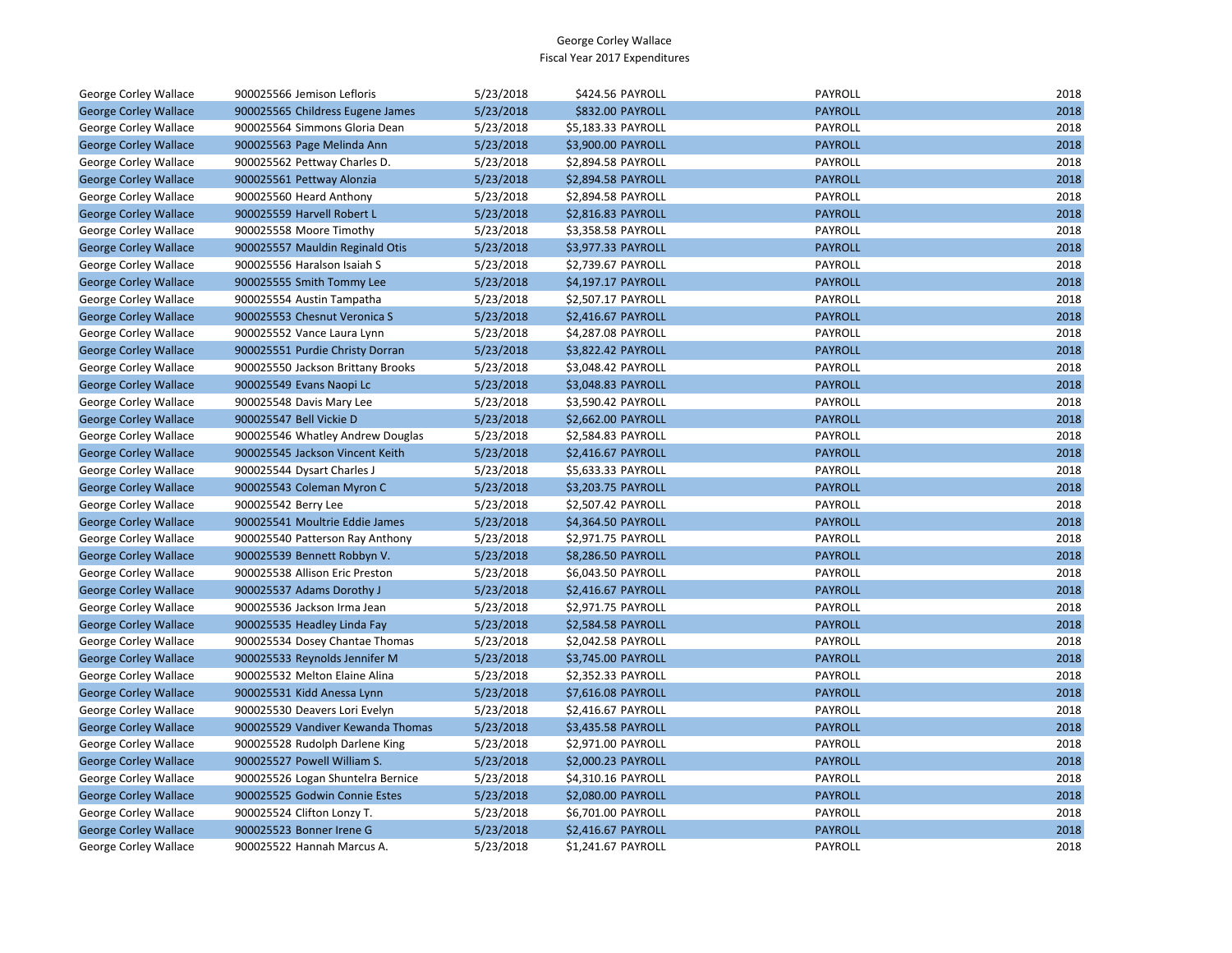| <b>George Corley Wallace</b> | 900025521 Turner Herman W.         | 5/23/2018 | \$1,300.00 PAYROLL  | <b>PAYROLL</b> | 2018 |
|------------------------------|------------------------------------|-----------|---------------------|----------------|------|
| George Corley Wallace        | 900025520 Harper April M           | 5/23/2018 | \$1,170.00 PAYROLL  | PAYROLL        | 2018 |
| <b>George Corley Wallace</b> | 900025519 Whitt Jeremiah Ledell    | 5/23/2018 | \$260.00 PAYROLL    | <b>PAYROLL</b> | 2018 |
| George Corley Wallace        | 900025518 Maxey Willie E.          | 5/23/2018 | \$433.33 PAYROLL    | PAYROLL        | 2018 |
| <b>George Corley Wallace</b> | 900025517 Evans Duane A            | 5/23/2018 | \$4,457.09 PAYROLL  | <b>PAYROLL</b> | 2018 |
| George Corley Wallace        | 900025516 Bailey Danny L           | 5/23/2018 | \$260.00 PAYROLL    | PAYROLL        | 2018 |
| <b>George Corley Wallace</b> | 900025515 Thomas Herbert Hoover    | 5/23/2018 | \$6,250.00 PAYROLL  | <b>PAYROLL</b> | 2018 |
| George Corley Wallace        | 900025514 Theiss Sheila Ann        | 5/23/2018 | \$3,653.33 PAYROLL  | PAYROLL        | 2018 |
| <b>George Corley Wallace</b> | 900025513 Motley Bettye Steele     | 5/23/2018 | \$3,726.67 PAYROLL  | <b>PAYROLL</b> | 2018 |
| George Corley Wallace        | 900025512 Moore Kathy J            | 5/23/2018 | \$5,070.00 PAYROLL  | PAYROLL        | 2018 |
| <b>George Corley Wallace</b> | 900025511 Mitchell Jessica Yvonne  | 5/23/2018 | \$2,042.83 PAYROLL  | <b>PAYROLL</b> | 2018 |
| George Corley Wallace        | 900025510 Jones Natasha Renee      | 5/23/2018 | \$2,584.58 PAYROLL  | PAYROLL        | 2018 |
| <b>George Corley Wallace</b> | 900025509 Jefferson Shelia Lawanda | 5/23/2018 | \$3,822.42 PAYROLL  | <b>PAYROLL</b> | 2018 |
| George Corley Wallace        | 900025508 Griffin Donitha J.       | 5/23/2018 | \$10,499.91 PAYROLL | PAYROLL        | 2018 |
| <b>George Corley Wallace</b> | 900025507 Gordon Rachel L          | 5/23/2018 | \$3,553.33 PAYROLL  | <b>PAYROLL</b> | 2018 |
| George Corley Wallace        | 900025506 Duck Cindy               | 5/23/2018 | \$3,206.67 PAYROLL  | PAYROLL        | 2018 |
| <b>George Corley Wallace</b> | 900025505 Curtis Valerie Pandora   | 5/23/2018 | \$2,662.00 PAYROLL  | <b>PAYROLL</b> | 2018 |
| George Corley Wallace        | 900025504 Chapman Channie Loraine  | 5/23/2018 | \$3,834.13 PAYROLL  | PAYROLL        | 2018 |
| <b>George Corley Wallace</b> | 900025503 Brown Karen E.           | 5/23/2018 | \$3,245.67 PAYROLL  | <b>PAYROLL</b> | 2018 |
| George Corley Wallace        | 900025502 Bright Jacinta Thrash    | 5/23/2018 | \$1,040.00 PAYROLL  | PAYROLL        | 2018 |
| <b>George Corley Wallace</b> | 900025501 Bowie Corey D.           | 5/23/2018 | \$4,396.08 PAYROLL  | <b>PAYROLL</b> | 2018 |
| George Corley Wallace        | 900025500 Bentley Betty J          | 5/23/2018 | \$5,070.25 PAYROLL  | PAYROLL        | 2018 |
| <b>George Corley Wallace</b> | 900025499 Abbott Brandi Nicole     | 5/23/2018 | \$2,430.00 PAYROLL  | <b>PAYROLL</b> | 2018 |
| George Corley Wallace        | 900025498 Williams Elsie B.        | 5/23/2018 | \$1,229.04 PAYROLL  | PAYROLL        | 2018 |
| <b>George Corley Wallace</b> | 900025497 Young James R            | 5/23/2018 | \$715.60 PAYROLL    | <b>PAYROLL</b> | 2018 |
| George Corley Wallace        | 900025496 Pugh Elijah              | 5/23/2018 | \$5,990.17 PAYROLL  | PAYROLL        | 2018 |
| <b>George Corley Wallace</b> | 900025495 Owens Holly Brown        | 5/23/2018 | \$6,753.33 PAYROLL  | <b>PAYROLL</b> | 2018 |
| George Corley Wallace        | 900025494 Lee Kateri M             | 5/23/2018 | \$6,250.33 PAYROLL  | PAYROLL        | 2018 |
| <b>George Corley Wallace</b> | 900025493 Baldwin Antionetta S     | 5/23/2018 | \$6,558.56 PAYROLL  | <b>PAYROLL</b> | 2018 |
| George Corley Wallace        | 900025492 Thomas Ashley C          | 5/23/2018 | \$5,053.09 PAYROLL  | PAYROLL        | 2018 |
| <b>George Corley Wallace</b> | 900025491 Rhodes Ramona Roberts    | 5/23/2018 | \$450.67 PAYROLL    | <b>PAYROLL</b> | 2018 |
| George Corley Wallace        | 900025490 Brown Kimberly N         | 5/23/2018 | \$270.40 PAYROLL    | PAYROLL        | 2018 |
| <b>George Corley Wallace</b> | 900025489 Wright Pamela L          | 5/23/2018 | \$4,456.42 PAYROLL  | <b>PAYROLL</b> | 2018 |
| George Corley Wallace        | 900025488 Mitchell Brenda G.       | 5/23/2018 | \$649.88 PAYROLL    | PAYROLL        | 2018 |
| <b>George Corley Wallace</b> | 900025487 Minor Sheila Mims        | 5/23/2018 | \$2,080.00 PAYROLL  | <b>PAYROLL</b> | 2018 |
| George Corley Wallace        | 900025486 Goings Ghytana Shelton   | 5/23/2018 | \$6,108.56 PAYROLL  | PAYROLL        | 2018 |
| <b>George Corley Wallace</b> | 900025485 Dozier Bruce Otis        | 5/23/2018 | \$1,099.47 PAYROLL  | <b>PAYROLL</b> | 2018 |
| George Corley Wallace        | 900025484 Crum Erika D             | 5/23/2018 | \$270.40 PAYROLL    | PAYROLL        | 2018 |
| <b>George Corley Wallace</b> | 900025483 Autery Nancy             | 5/23/2018 | \$5,837.54 PAYROLL  | <b>PAYROLL</b> | 2018 |
| George Corley Wallace        | 900025482 Sims Robert Nelson       | 5/23/2018 | \$3,866.25 PAYROLL  | PAYROLL        | 2018 |
| <b>George Corley Wallace</b> | 900025481 Ruffin-Johnson Letitia   | 5/23/2018 | \$270.40 PAYROLL    | <b>PAYROLL</b> | 2018 |
| George Corley Wallace        | 900025480 Miller Beth D            | 5/23/2018 | \$540.80 PAYROLL    | PAYROLL        | 2018 |
| <b>George Corley Wallace</b> | 900025479 McKnight April Calloway  | 5/23/2018 | \$721.07 PAYROLL    | <b>PAYROLL</b> | 2018 |
| George Corley Wallace        | 900025478 May-Webb Jenika          | 5/23/2018 | \$270.40 PAYROLL    | PAYROLL        | 2018 |
| <b>George Corley Wallace</b> | 900025477 Johnson Althelstein      | 5/23/2018 | \$540.80 PAYROLL    | <b>PAYROLL</b> | 2018 |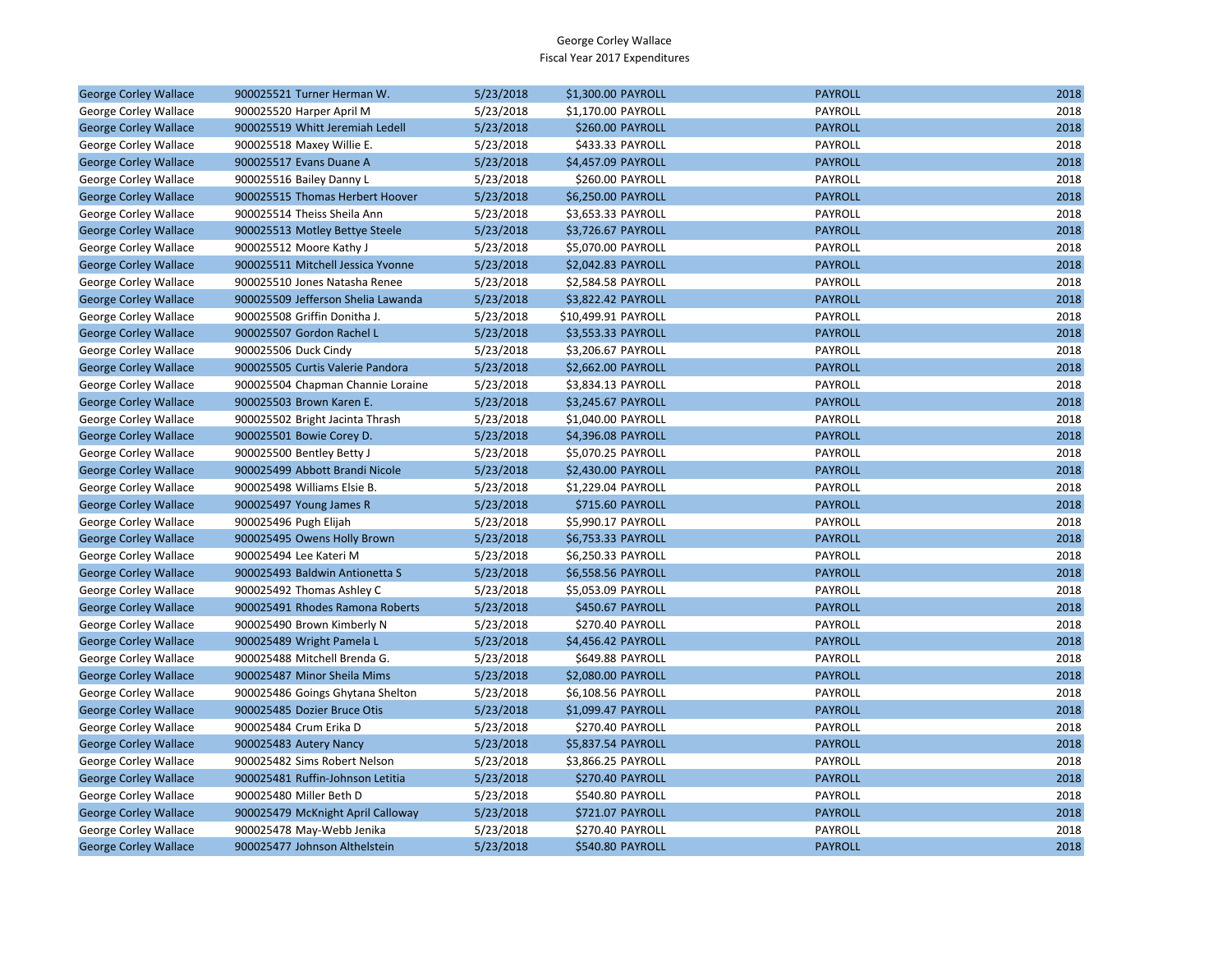| George Corley Wallace        | 900025476 Pugh Janet Cathey M.      | 5/23/2018 | \$5,990.17 PAYROLL | PAYROLL        | 2018 |
|------------------------------|-------------------------------------|-----------|--------------------|----------------|------|
| <b>George Corley Wallace</b> | 900025475 Howard Vatausha O         | 5/23/2018 | \$450.67 PAYROLL   | <b>PAYROLL</b> | 2018 |
| George Corley Wallace        | 900025474 Wood Donna H              | 5/23/2018 | \$270.40 PAYROLL   | PAYROLL        | 2018 |
| <b>George Corley Wallace</b> | 900025473 Sanders Rickdrieka Nicole | 5/23/2018 | \$540.80 PAYROLL   | <b>PAYROLL</b> | 2018 |
| George Corley Wallace        | 900025472 Culliver Otis D           | 5/23/2018 | \$540.80 PAYROLL   | PAYROLL        | 2018 |
| <b>George Corley Wallace</b> | 900025471 Stewart Jay Tyson         | 5/23/2018 | \$450.67 PAYROLL   | <b>PAYROLL</b> | 2018 |
| George Corley Wallace        | 900025470 White Tara Y              | 5/23/2018 | \$5,465.00 PAYROLL | PAYROLL        | 2018 |
| <b>George Corley Wallace</b> | 900025469 Miller Uzoma O            | 5/23/2018 | \$540.80 PAYROLL   | <b>PAYROLL</b> | 2018 |
| George Corley Wallace        | 900025468 McQueen Carroll D.        | 5/23/2018 | \$540.80 PAYROLL   | PAYROLL        | 2018 |
| <b>George Corley Wallace</b> | 900025467 Lewis George E            | 5/23/2018 | \$540.80 PAYROLL   | <b>PAYROLL</b> | 2018 |
| George Corley Wallace        | 900025466 Elliott William F.        | 5/23/2018 | \$5,785.59 PAYROLL | PAYROLL        | 2018 |
| <b>George Corley Wallace</b> | 900025465 Burton Kasey Raeann       | 5/23/2018 | \$450.67 PAYROLL   | <b>PAYROLL</b> | 2018 |
| George Corley Wallace        | 900025464 Welch Gordon F            | 5/23/2018 | \$4,560.17 PAYROLL | PAYROLL        | 2018 |
| <b>George Corley Wallace</b> | 900025463 Moss Johnny E             | 5/23/2018 | \$5,633.33 PAYROLL | <b>PAYROLL</b> | 2018 |
| George Corley Wallace        | 900025462 Helms Tammy Roberts       | 5/23/2018 | \$3,048.83 PAYROLL | PAYROLL        | 2018 |
| <b>George Corley Wallace</b> | 900025461 Williams Matilda Mae      | 5/23/2018 | \$5,210.33 PAYROLL | <b>PAYROLL</b> | 2018 |
| George Corley Wallace        | 900025460 Tipton Wesley Steele      | 5/23/2018 | \$2,352.33 PAYROLL | PAYROLL        | 2018 |
| <b>George Corley Wallace</b> | 900025459 Thames Jerome E           | 5/23/2018 | \$5,056.00 PAYROLL | <b>PAYROLL</b> | 2018 |
| George Corley Wallace        | 900025458 Tarver Otis               | 5/23/2018 | \$4,901.89 PAYROLL | PAYROLL        | 2018 |
| <b>George Corley Wallace</b> | 900025457 Rogers Jason Brooks       | 5/23/2018 | \$3,470.40 PAYROLL | <b>PAYROLL</b> | 2018 |
| George Corley Wallace        | 900025456 Lewis Jarrin Chiron       | 5/23/2018 | \$5,233.73 PAYROLL | PAYROLL        | 2018 |
| <b>George Corley Wallace</b> | 900025455 Kimbrough Brandon O       | 5/23/2018 | \$4,901.89 PAYROLL | <b>PAYROLL</b> | 2018 |
| George Corley Wallace        | 900025454 Harris Douglas Lee        | 5/23/2018 | \$3,907.75 PAYROLL | PAYROLL        | 2018 |
| <b>George Corley Wallace</b> | 900025453 Griffin Calvin            | 5/23/2018 | \$5,918.56 PAYROLL | <b>PAYROLL</b> | 2018 |
| George Corley Wallace        | 900025452 Gaines Deshaun Derell     | 5/23/2018 | \$2,507.17 PAYROLL | PAYROLL        | 2018 |
| <b>George Corley Wallace</b> | 900025451 Allen Kenny               | 5/23/2018 | \$4,370.25 PAYROLL | <b>PAYROLL</b> | 2018 |
| George Corley Wallace        | 900025450 Lewis Bonita T.           | 5/23/2018 | \$3,792.00 PAYROLL | PAYROLL        | 2018 |
| <b>George Corley Wallace</b> | 900025449 Laister Shirley J         | 5/23/2018 | \$4,370.25 PAYROLL | <b>PAYROLL</b> | 2018 |
| George Corley Wallace        | 900025448 Stevenson Donte L         | 5/23/2018 | \$4,160.09 PAYROLL | PAYROLL        | 2018 |
| <b>George Corley Wallace</b> | 900025447 Rogers Eric W.            | 5/23/2018 | \$5,210.33 PAYROLL | <b>PAYROLL</b> | 2018 |
| George Corley Wallace        | 900025446 Hobbs David Wayne         | 5/23/2018 | \$4,370.25 PAYROLL | PAYROLL        | 2018 |
| <b>George Corley Wallace</b> | 900025445 Walker Shermanita         | 5/23/2018 | \$4,605.83 PAYROLL | <b>PAYROLL</b> | 2018 |
| George Corley Wallace        | 900025444 Thomas Hollee Myldred     | 5/23/2018 | \$5,536.58 PAYROLL | PAYROLL        | 2018 |
| <b>George Corley Wallace</b> | 900025443 Spicer Chandra            | 5/23/2018 | \$5,615.25 PAYROLL | <b>PAYROLL</b> | 2018 |
| George Corley Wallace        | 900025442 Snowden Lula              | 5/23/2018 | \$4,246.67 PAYROLL | PAYROLL        | 2018 |
| <b>George Corley Wallace</b> | 900025441 Roberson Erika M          | 5/23/2018 | \$2,971.42 PAYROLL | <b>PAYROLL</b> | 2018 |
| George Corley Wallace        | 900025440 Pullum Quanda C.          | 5/23/2018 | \$3,203.75 PAYROLL | PAYROLL        | 2018 |
| <b>George Corley Wallace</b> | 900025439 Powe Dea Wilson           | 5/23/2018 | \$5,615.25 PAYROLL | <b>PAYROLL</b> | 2018 |
| George Corley Wallace        | 900025438 Pettway Clarence J        | 5/23/2018 | \$6,636.33 PAYROLL | PAYROLL        | 2018 |
| <b>George Corley Wallace</b> | 900025437 Munford Christopher Lamar | 5/23/2018 | \$1,965.40 PAYROLL | <b>PAYROLL</b> | 2018 |
| George Corley Wallace        | 900025436 Inge Deandres G.          | 5/23/2018 | \$6,880.83 PAYROLL | PAYROLL        | 2018 |
| <b>George Corley Wallace</b> | 900025435 Hurt Jason Robert         | 5/23/2018 | \$1,965.42 PAYROLL | <b>PAYROLL</b> | 2018 |
| George Corley Wallace        | 900025434 Coty Mark Leonard         | 5/23/2018 | \$5,711.17 PAYROLL | PAYROLL        | 2018 |
| <b>George Corley Wallace</b> | 900025433 Coleman Steffan           | 5/23/2018 | \$3,818.42 PAYROLL | <b>PAYROLL</b> | 2018 |
| <b>George Corley Wallace</b> | 900025432 Casby Aaron Leonard       | 5/23/2018 | \$5,296.50 PAYROLL | PAYROLL        | 2018 |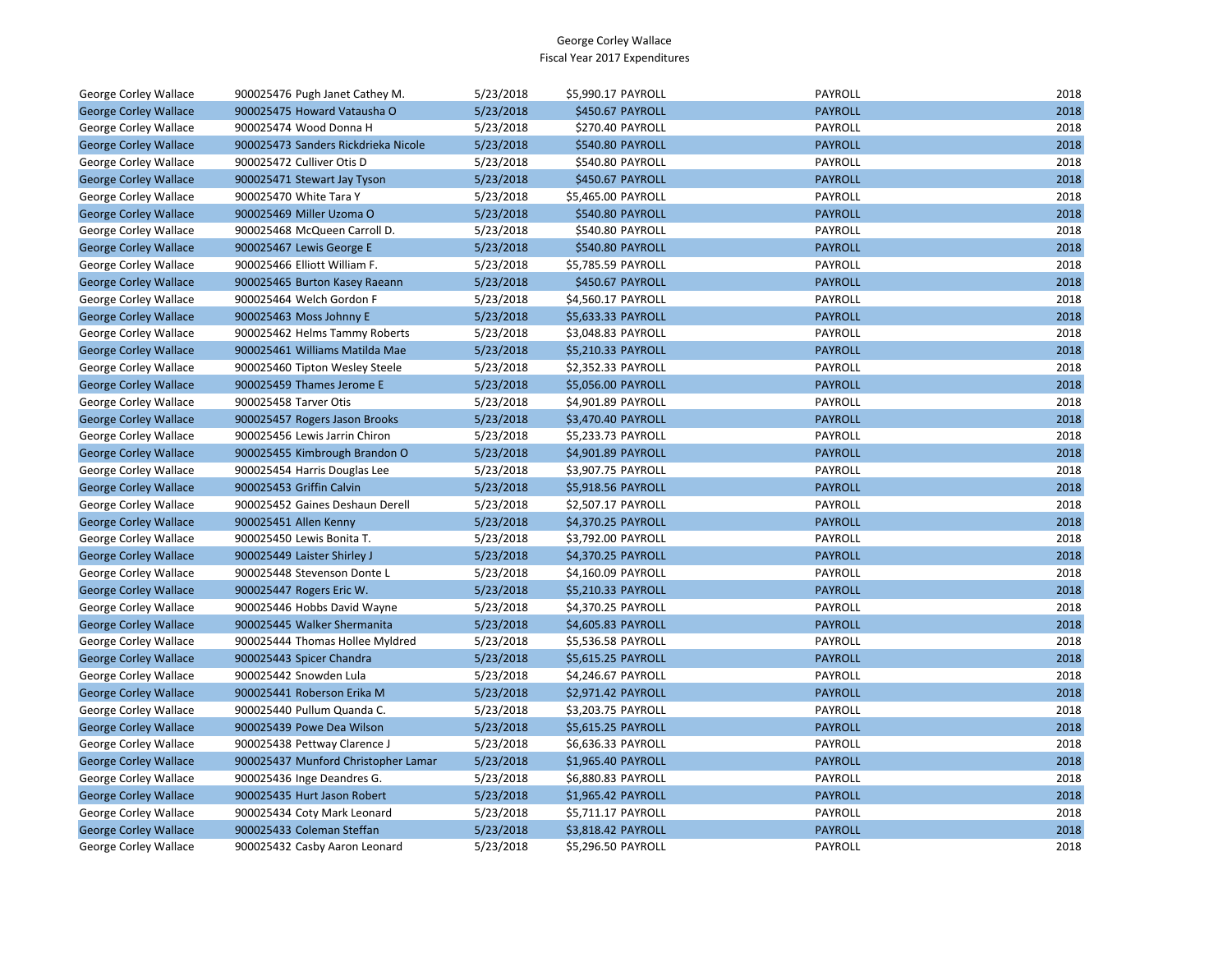| <b>George Corley Wallace</b> | 900025431 Bennett Jarrick B             | 5/23/2018 | \$2,507.17 PAYROLL | <b>PAYROLL</b> | 2018 |
|------------------------------|-----------------------------------------|-----------|--------------------|----------------|------|
| George Corley Wallace        | 900025430 Allen Bertha Yvette           | 5/23/2018 | \$4,771.75 PAYROLL | PAYROLL        | 2018 |
| <b>George Corley Wallace</b> | 900025429 Randolph Yulonda B            | 5/23/2018 | \$4,495.48 PAYROLL | <b>PAYROLL</b> | 2018 |
| George Corley Wallace        | 900025428 Jones Connie M.               | 5/23/2018 | \$5,138.42 PAYROLL | PAYROLL        | 2018 |
| <b>George Corley Wallace</b> | 900025427 Davis Rebecca Moore           | 5/23/2018 | \$250.00 PAYROLL   | <b>PAYROLL</b> | 2018 |
| George Corley Wallace        | 900025426 Thomas Gloria Dean            | 5/23/2018 | \$3,890.92 PAYROLL | PAYROLL        | 2018 |
| <b>George Corley Wallace</b> | 900025425 Henderson Kerry E.            | 5/23/2018 | \$4,475.08 PAYROLL | <b>PAYROLL</b> | 2018 |
| George Corley Wallace        | 900025424 Wilson Beverly Renae          | 5/23/2018 | \$540.80 PAYROLL   | PAYROLL        | 2018 |
| <b>George Corley Wallace</b> | 900025423 Moore Dorothy A               | 5/23/2018 | \$1,040.00 PAYROLL | <b>PAYROLL</b> | 2018 |
| George Corley Wallace        | 900025422 Miller Gregory Lee            | 5/23/2018 | \$4,726.82 PAYROLL | PAYROLL        | 2018 |
| <b>George Corley Wallace</b> | 900025421 King Glenn                    | 5/23/2018 | \$721.07 PAYROLL   | <b>PAYROLL</b> | 2018 |
| George Corley Wallace        | 900025420 Hannah Marilyn Bennett        | 5/23/2018 | \$7,758.23 PAYROLL | PAYROLL        | 2018 |
| <b>George Corley Wallace</b> | 900025419 White Christine S             | 5/23/2018 | \$4,078.28 PAYROLL | <b>PAYROLL</b> | 2018 |
| George Corley Wallace        | 900025418 Turner Geraldine D            | 5/23/2018 | \$5,325.11 PAYROLL | PAYROLL        | 2018 |
| <b>George Corley Wallace</b> | 900025417 Shannon Tracey M.             | 5/23/2018 | \$8,949.55 PAYROLL | <b>PAYROLL</b> | 2018 |
| George Corley Wallace        | 900025416 Purdie Karol S                | 5/23/2018 | \$5,325.11 PAYROLL | PAYROLL        | 2018 |
| <b>George Corley Wallace</b> | 900025415 Pullom Dowanda D              | 5/23/2018 | \$6,753.33 PAYROLL | <b>PAYROLL</b> | 2018 |
| George Corley Wallace        | 900025414 Ford Sabrina D                | 5/23/2018 | \$5,325.11 PAYROLL | PAYROLL        | 2018 |
| <b>George Corley Wallace</b> | 900025413 Martin Suzette G.             | 5/23/2018 | \$4,456.58 PAYROLL | <b>PAYROLL</b> | 2018 |
| George Corley Wallace        | 900025412 Smith Pamela Caver            | 5/23/2018 | \$7,524.33 PAYROLL | <b>PAYROLL</b> | 2018 |
| <b>George Corley Wallace</b> | 900025411 Mixon Carter Kim Ellice       | 5/23/2018 | \$4,847.67 PAYROLL | <b>PAYROLL</b> | 2018 |
| George Corley Wallace        | 900025410 Miller Pearlie R.             | 5/23/2018 | \$4,887.75 PAYROLL | PAYROLL        | 2018 |
| <b>George Corley Wallace</b> | 900025409 Melton Christi A.             | 5/23/2018 | \$3,993.83 PAYROLL | <b>PAYROLL</b> | 2018 |
| George Corley Wallace        | 900025408 Lumpkin Deborah Walker        | 5/23/2018 | \$5,588.23 PAYROLL | PAYROLL        | 2018 |
| <b>George Corley Wallace</b> | 900025407 Lee Beverly D                 | 5/23/2018 | \$1,500.00 PAYROLL | <b>PAYROLL</b> | 2018 |
| George Corley Wallace        | 900025406 Jackson Veronica Moultrie     | 5/23/2018 | \$5,479.33 PAYROLL | PAYROLL        | 2018 |
| <b>George Corley Wallace</b> | 900025405 Dixon Colleen Roland          | 5/23/2018 | \$3,358.58 PAYROLL | <b>PAYROLL</b> | 2018 |
| George Corley Wallace        | 900025404 Davis Sarah                   | 5/23/2018 | \$8,381.37 PAYROLL | PAYROLL        | 2018 |
| <b>George Corley Wallace</b> | 900025403 Calhoun Webbie R.             | 5/23/2018 | \$6,159.68 PAYROLL | <b>PAYROLL</b> | 2018 |
| George Corley Wallace        | 900025402 Spencer Rosa Chiffon          | 5/23/2018 | \$8,526.91 PAYROLL | PAYROLL        | 2018 |
| <b>George Corley Wallace</b> | 900025401 Brown Veronica S.             | 5/23/2018 | \$8,221.50 PAYROLL | <b>PAYROLL</b> | 2018 |
| George Corley Wallace        | 900025400 Sturdivant Maxine C           | 5/23/2018 | \$6,657.91 PAYROLL | PAYROLL        | 2018 |
| <b>George Corley Wallace</b> | 900025399 Marshall Teresa Darnelle      | 5/23/2018 | \$2,507.17 PAYROLL | <b>PAYROLL</b> | 2018 |
| George Corley Wallace        | 900025398 Sanders Felicia M.            | 5/23/2018 | \$4,766.67 PAYROLL | PAYROLL        | 2018 |
| <b>George Corley Wallace</b> | 900025397 Ford Monique Amelia           | 5/23/2018 | \$3,125.92 PAYROLL | <b>PAYROLL</b> | 2018 |
| George Corley Wallace        | 900025396 Tapper Monica A               | 5/23/2018 | \$450.67 PAYROLL   | PAYROLL        | 2018 |
| <b>George Corley Wallace</b> | 900025395 Briggs Tammie Marie           | 5/23/2018 | \$7,393.74 PAYROLL | <b>PAYROLL</b> | 2018 |
| George Corley Wallace        | 900025394 Williams Angelica Nicole      | 5/23/2018 | \$2,430.00 PAYROLL | PAYROLL        | 2018 |
| <b>George Corley Wallace</b> | 900025393 Tubbs - Turner Jocelyn Jenell | 5/23/2018 | \$5,417.58 PAYROLL | <b>PAYROLL</b> | 2018 |
| George Corley Wallace        | 900025392 Kennedy Regina S              | 5/23/2018 | \$5,487.25 PAYROLL | PAYROLL        | 2018 |
| <b>George Corley Wallace</b> | 900025391 Gourdine Raji                 | 5/23/2018 | \$8,070.17 PAYROLL | <b>PAYROLL</b> | 2018 |
| George Corley Wallace        | 900025390 Cosby Helen A                 | 5/23/2018 | \$3,977.67 PAYROLL | PAYROLL        | 2018 |
| <b>George Corley Wallace</b> | 900025389 Walker Sharon D               | 5/23/2018 | \$2,662.00 PAYROLL | <b>PAYROLL</b> | 2018 |
| George Corley Wallace        | 900025388 Carstarphen Mennie L          | 5/23/2018 | \$7,112.78 PAYROLL | PAYROLL        | 2018 |
| <b>George Corley Wallace</b> | 900025387 Blevins Pamela M              | 5/23/2018 | \$2,962.00 PAYROLL | <b>PAYROLL</b> | 2018 |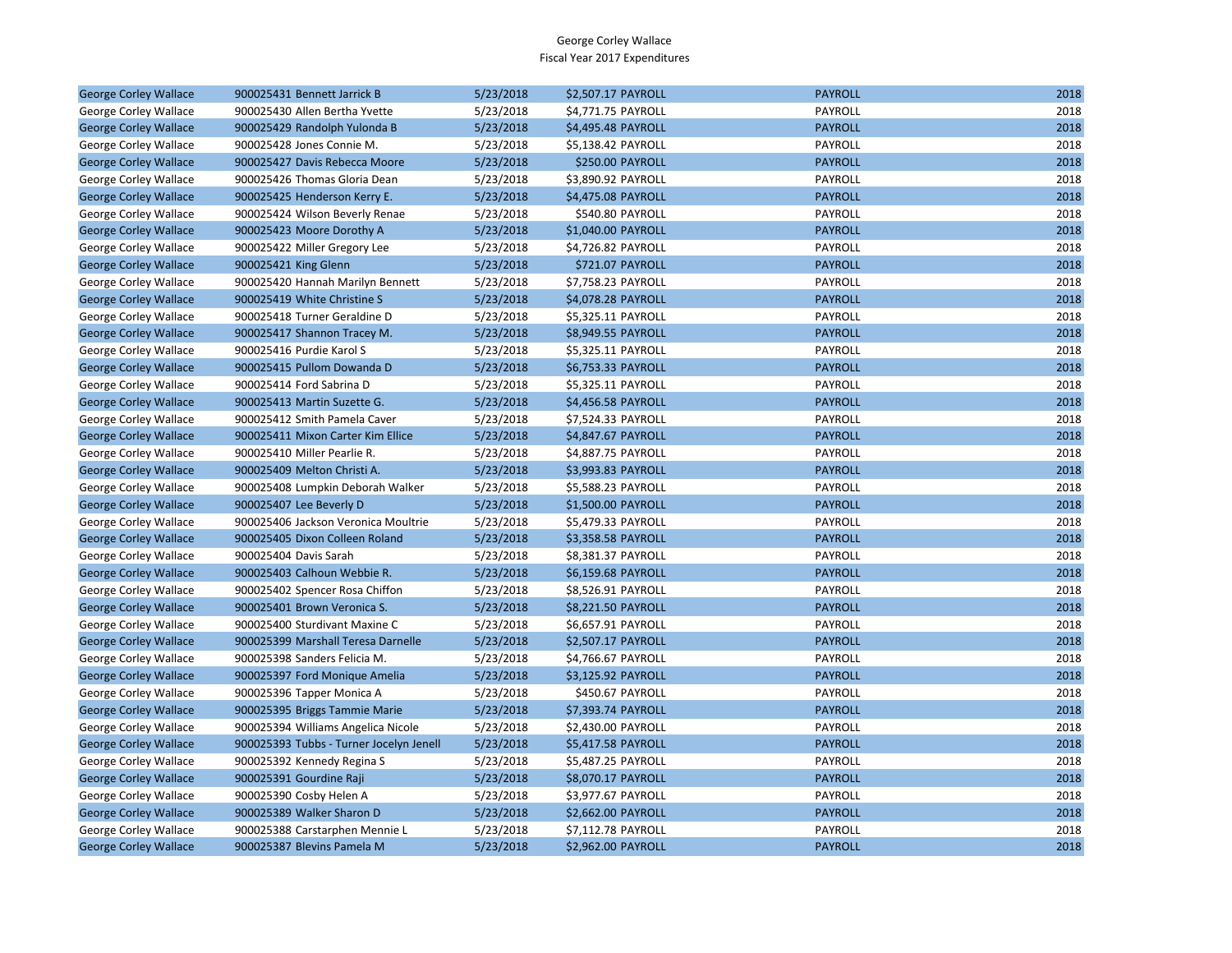| George Corley Wallace        | 900025386 Mitchell James M             | 5/23/2018 | \$16,043.54 PAYROLL                     | PAYROLL                            | 2018 |
|------------------------------|----------------------------------------|-----------|-----------------------------------------|------------------------------------|------|
| <b>George Corley Wallace</b> | 900025385 Glover Virginia M Reed       | 5/23/2018 | \$4,518.50 PAYROLL                      | <b>PAYROLL</b>                     | 2018 |
| George Corley Wallace        | 215376 Wex Bank                        | 5/17/2018 | \$1,110.08 General Operating Fund       | Gasoline & Oil-Motor Vehicle       | 2018 |
| <b>George Corley Wallace</b> | 215375 Water Way Distributing          | 5/17/2018 | \$110.91 General Operating Fund         | <b>Materials and Supplies</b>      | 2018 |
| George Corley Wallace        | 215374 UPS - United Parcel Service     | 5/17/2018 | \$45.99 General Operating Fund          | Postage                            | 2018 |
| <b>George Corley Wallace</b> | 215374 UPS - United Parcel Service     | 5/17/2018 | \$54.79 AMSTI 2017-2018                 | Postage                            | 2018 |
| George Corley Wallace        | 215373 Thomas, Hollee M.               | 5/17/2018 | \$28.39 AMSTI 2017-2018                 | In State-Mileage                   | 2018 |
| <b>George Corley Wallace</b> | 215372 Thomas, Herbert H.              | 5/17/2018 | \$83.38 Student Support Services 16-17  | Out-of-State-Subsist & Lodging     | 2018 |
| George Corley Wallace        | 215372 Thomas, Herbert H.              | 5/17/2018 | \$237.62 Student Support Services 16-17 | Out-of-State-Mileage               | 2018 |
| <b>George Corley Wallace</b> | 215371 The Locksmith Shop              | 5/17/2018 | \$51.80 General Operating Fund          | <b>Materials and Supplies</b>      | 2018 |
| George Corley Wallace        | 215370 Technical Training Aids         | 5/17/2018 | \$5,250.00 General Operating Fund       | Non-capitalized Equipment          | 2018 |
| <b>George Corley Wallace</b> | 215369 Sturdivant, Maxine C.           | 5/17/2018 | \$655.10 General Operating Fund         | Out-of-State-Mileage               | 2018 |
| George Corley Wallace        | 215369 Sturdivant, Maxine C.           | 5/17/2018 | \$147.31 General Operating Fund         | Out-of-State-Subsist & Lodging     | 2018 |
| <b>George Corley Wallace</b> | 215368 Strickland Companies            | 5/17/2018 | \$2,052.98 General Operating Fund       | <b>Materials and Supplies</b>      | 2018 |
| George Corley Wallace        | 215367 Steele, Michael D.              | 5/17/2018 | \$255.00 General Operating Fund         | <b>Other Contractual Services</b>  | 2018 |
| <b>George Corley Wallace</b> | 215366 Snowden, Lula                   | 5/17/2018 | \$654.00 General Operating Fund         | Out-of-State-Mileage               | 2018 |
| George Corley Wallace        | 215365 Sherwin Williams                | 5/17/2018 | \$12.85 General Operating Fund          | <b>Materials and Supplies</b>      | 2018 |
| <b>George Corley Wallace</b> | 215364 SACSCOC                         | 5/17/2018 | \$6,551.00 General Operating Fund       | <b>Memberships</b>                 | 2018 |
| George Corley Wallace        | 215363 Rountree Electric Supply        | 5/17/2018 | \$1,434.00 General Operating Fund       | <b>Materials and Supplies</b>      | 2018 |
| <b>George Corley Wallace</b> | 215362 Purdie, James D.                | 5/17/2018 | \$190.90 General Operating Fund         | <b>Other Contractual Services</b>  | 2018 |
| George Corley Wallace        | 215361 Publishers Warehouse            | 5/17/2018 | \$149.40 AMSTI 2017-2018                | <b>Materials and Supplies</b>      | 2018 |
| <b>George Corley Wallace</b> | 215360 Precision Roller                | 5/17/2018 | \$254.00 General Operating Fund         | <b>Materials and Supplies</b>      | 2018 |
| George Corley Wallace        | 215359 Powe, Dea W.                    | 5/17/2018 | \$150.00 AMSTI 2017-2018                | In State-Ovrnite Per diem          | 2018 |
| <b>George Corley Wallace</b> | 215359 Powe, Dea W.                    | 5/17/2018 | \$167.32 AMSTI 2017-2018                | In State-Mileage                   | 2018 |
| George Corley Wallace        | 215358 Phi Theta Kappa                 | 5/17/2018 | \$3,620.00 General Operating Fund       | Out-of-State-Registration          | 2018 |
| <b>George Corley Wallace</b> | 215357 Moss, Johnny E.                 | 5/17/2018 | \$150.00 General Operating Fund         | In State-Ovrnite Per diem          | 2018 |
| George Corley Wallace        | 215356 Liberty Disposal Inc            | 5/17/2018 | \$595.00 General Operating Fund         | <b>Other Contractual Services</b>  | 2018 |
| <b>George Corley Wallace</b> | 215355 Lewis Pest Control Inc.         | 5/17/2018 | \$400.00 General Operating Fund         | <b>Other Contractual Services</b>  | 2018 |
| George Corley Wallace        | 215354 Inge, Deandres G.               | 5/17/2018 | \$201.48 AMSTI 2017-2018                | In State-Mileage                   | 2018 |
| <b>George Corley Wallace</b> | 215353 Hobbs, David W.                 | 5/17/2018 | \$69.19 Perkins 2017-2018               | In State-Other Travel Exp          | 2018 |
| George Corley Wallace        | 215352 Harrell's Refrigeration Service | 5/17/2018 | \$285.00 General Operating Fund         | Maintenance & Repairs              | 2018 |
| <b>George Corley Wallace</b> | 215351 Hannah, Marilyn B.              | 5/17/2018 | \$290.44 General Operating Fund         | Out-of-State-Subsist & Lodging     | 2018 |
| George Corley Wallace        | 215351 Hannah, Marilyn B.              | 5/17/2018 | \$50.00 General Operating Fund          | Out-of-State-Other Travel Expenses | 2018 |
| <b>George Corley Wallace</b> | 215351 Hannah, Marilyn B.              | 5/17/2018 | \$22.89 General Operating Fund          | Out-of-State-Mileage               | 2018 |
| George Corley Wallace        | 215350 Hand Arendall Harrison Sale LLC | 5/17/2018 | \$3,198.00 General Operating Fund       | Legal Services                     | 2018 |
| <b>George Corley Wallace</b> | 215349 Griffin, Calvin                 | 5/17/2018 | \$655.11 General Operating Fund         | Out-of-State-Mileage               | 2018 |
| George Corley Wallace        | 215349 Griffin, Calvin                 | 5/17/2018 | \$241.59 General Operating Fund         | Out-of-State-Subsist & Lodging     | 2018 |
| <b>George Corley Wallace</b> | 215348 Gourdine, Raji                  | 5/17/2018 | \$655.10 General Operating Fund         | Out-of-State-Mileage               | 2018 |
| George Corley Wallace        | 215348 Gourdine, Raji                  | 5/17/2018 | \$254.46 General Operating Fund         | Out-of-State-Subsist & Lodging     | 2018 |
| <b>George Corley Wallace</b> | 215347 Gordon, Rachel L.               | 5/17/2018 | \$57.42 Student Support Services 16-17  | Out-of-State-Subsist & Lodging     | 2018 |
| George Corley Wallace        | 215347 Gordon, Rachel L.               | 5/17/2018 | \$171.13 Student Support Services 16-17 | Out-of-State-Mileage               | 2018 |
| <b>George Corley Wallace</b> | 215346 Fuller Building Company         | 5/17/2018 | \$87.06 General Operating Fund          | <b>Materials and Supplies</b>      | 2018 |
| George Corley Wallace        | 215345 First Cahawba Bankcard          | 5/17/2018 | \$150.00 General Operating Fund         | Memberships                        | 2018 |
| <b>George Corley Wallace</b> | 215345 First Cahawba Bankcard          | 5/17/2018 | \$14,471.09 General Operating Fund      | Out-of-State-Subsist & Lodging     | 2018 |
| George Corley Wallace        | 215345 First Cahawba Bankcard          | 5/17/2018 | \$1,721.56 General Operating Fund       | Out-of-State-Commercl Trans        | 2018 |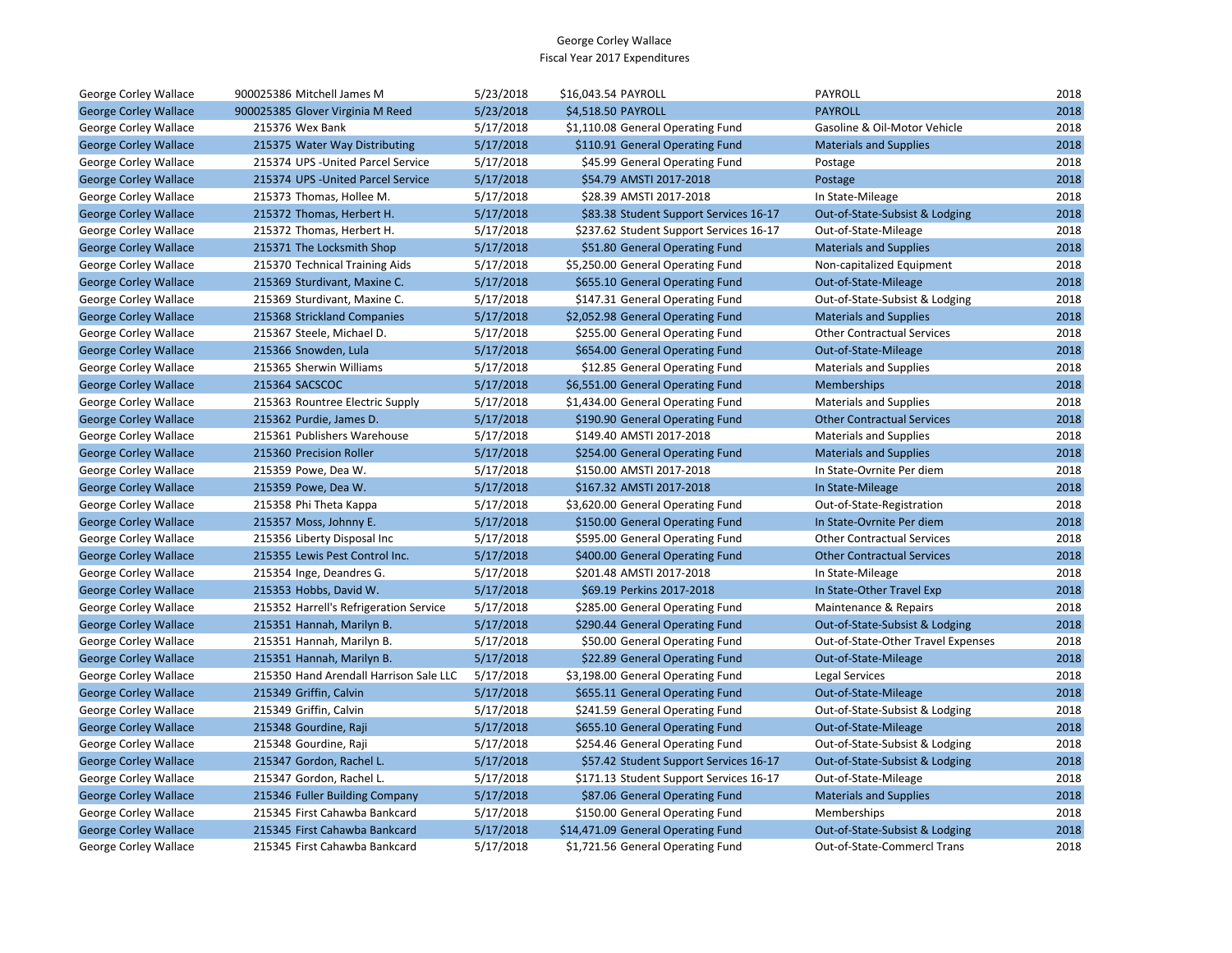| <b>George Corley Wallace</b> | 215345 First Cahawba Bankcard        | 5/17/2018 | \$50.00 General Operating Fund          | In State-Registration              | 2018 |
|------------------------------|--------------------------------------|-----------|-----------------------------------------|------------------------------------|------|
| George Corley Wallace        | 215344 Evisions                      | 5/17/2018 | \$2,456.00 General Operating Fund       | <b>Technology-Non Capital</b>      | 2018 |
| <b>George Corley Wallace</b> | 215343 Davis, Rebecca M.             | 5/17/2018 | \$78.27 General Operating Fund          | Out-of-State-Mileage               | 2018 |
| George Corley Wallace        | 215343 Davis, Rebecca M.             | 5/17/2018 | \$91.00 General Operating Fund          | Out-of-State-Other Travel Expenses | 2018 |
| <b>George Corley Wallace</b> | 215343 Davis, Rebecca M.             | 5/17/2018 | \$88.85 General Operating Fund          | Out-of-State-Subsist & Lodging     | 2018 |
| George Corley Wallace        | 215342 Coverall Of Alabama           | 5/17/2018 | \$18,170.00 General Operating Fund      | <b>Other Contractual Services</b>  | 2018 |
| <b>George Corley Wallace</b> | 215341 Clifton, Lonzy T.             | 5/17/2018 | \$655.10 General Operating Fund         | Out-of-State-Mileage               | 2018 |
| George Corley Wallace        | 215341 Clifton, Lonzy T.             | 5/17/2018 | \$248.70 General Operating Fund         | Out-of-State-Subsist & Lodging     | 2018 |
| <b>George Corley Wallace</b> | 215340 Cintas #231                   | 5/17/2018 | \$195.73 General Operating Fund         | <b>Other Contractual Services</b>  | 2018 |
| George Corley Wallace        | 215339 Chapman, Channie L.           | 5/17/2018 | \$112.73 Student Support Services 16-17 | Out-of-State-Subsist & Lodging     | 2018 |
| <b>George Corley Wallace</b> | 215339 Chapman, Channie L.           | 5/17/2018 | \$209.28 Student Support Services 16-17 | Out-of-State-Mileage               | 2018 |
| George Corley Wallace        | 215338 CDW Government, Inc.          | 5/17/2018 | \$1,652.77 General Operating Fund       | <b>Technology-Non Capital</b>      | 2018 |
| <b>George Corley Wallace</b> | 215337 Brown, Veronica               | 5/17/2018 | \$98.21 General Operating Fund          | In State-Mileage                   | 2018 |
| George Corley Wallace        | 215337 Brown, Veronica               | 5/17/2018 | \$173.30 General Operating Fund         | Out-of-State-Subsist & Lodging     | 2018 |
| <b>George Corley Wallace</b> | 215337 Brown, Veronica               | 5/17/2018 | \$51.00 General Operating Fund          | Out-of-State-Other Travel Expenses | 2018 |
| George Corley Wallace        | 215336 Blue Ox Equipment             | 5/17/2018 | \$104.73 General Operating Fund         | Maintenance & Repairs              | 2018 |
| <b>George Corley Wallace</b> | 215335 Bentley, Betty J.             | 5/17/2018 | \$1,953.00 Talent Search 2017-2018      | In State-Other Travel Exp          | 2018 |
| George Corley Wallace        | 215334 AT&T (Business Service)       | 5/17/2018 | \$63.64 AMSTI 2017-2018                 | Communications                     | 2018 |
| <b>George Corley Wallace</b> | 215333 Allen, Kenny                  | 5/17/2018 | \$85.28 Perkins 2017-2018               | In State-Other Travel Exp          | 2018 |
| George Corley Wallace        | 215332 Advanced Disposal             | 5/17/2018 | \$195.52 General Operating Fund         | <b>Other Contractual Services</b>  | 2018 |
| <b>George Corley Wallace</b> | 215331 ACT                           | 5/17/2018 | \$648.00 General Operating Fund         | <b>Other Contractual Services</b>  | 2018 |
| George Corley Wallace        | 215331 ACT                           | 5/17/2018 | \$116.00 Ready to Work 2017-2018        | <b>Other Contractual Services</b>  | 2018 |
| <b>George Corley Wallace</b> | 215330 Young, Billie J.              | 5/15/2018 | \$500.00 General Operating Fund         | <b>Honorariums</b>                 | 2018 |
| George Corley Wallace        | 215329 The Home Depot                | 5/15/2018 | \$206.53 General Operating Fund         | Non-capitalized Equipment          | 2018 |
| <b>George Corley Wallace</b> | 215328 Smiley, Alisha                | 5/15/2018 | \$50.00 General Operating Fund          | <b>Other Contractual Services</b>  | 2018 |
| George Corley Wallace        | 215327 Coughlin, Mullin              | 5/15/2018 | \$992.66 General Operating Fund         | Legal Services                     | 2018 |
| <b>George Corley Wallace</b> | 215326 Zaxby'S                       | 5/10/2018 | \$114.98 General Operating Fund         | <b>Materials and Supplies</b>      | 2018 |
| George Corley Wallace        | 215325 Wittichen Supply Company      | 5/10/2018 | \$121.25 Renewal and Repacement Funds   | Maintenance & Repairs              | 2018 |
| <b>George Corley Wallace</b> | 215324 Williams, Joe                 | 5/10/2018 | \$654.50 General Operating Fund         | <b>Other Contractual Services</b>  | 2018 |
| George Corley Wallace        | 215323 White, Tara Y.                | 5/10/2018 | \$124.81 General Operating Fund         | In State-Mileage                   | 2018 |
| <b>George Corley Wallace</b> | 215322 WCCS Petty Cash               | 5/10/2018 | \$5.00 General Operating Fund           | <b>Materials and Supplies</b>      | 2018 |
| George Corley Wallace        | 215321 Water Way Distributing        | 5/10/2018 | \$187.37 General Operating Fund         | <b>Materials and Supplies</b>      | 2018 |
| <b>George Corley Wallace</b> | 215320 Walker, Shermanita            | 5/10/2018 | \$292.12 AMSTI 2017-2018                | In State-Mileage                   | 2018 |
| George Corley Wallace        | 215319 Verizon Wireless              | 5/10/2018 | \$680.17 AMSTI 2017-2018                | Communications                     | 2018 |
| <b>George Corley Wallace</b> | 215318 U.S. Bank Equipment Finance   | 5/10/2018 | \$152.60 AE State 2017-2018             | Communications                     | 2018 |
| George Corley Wallace        | 215317 Tubbs - Turner, Jocelyn J.    | 5/10/2018 | \$141.65 AMSTI 2017-2018                | In State-Mileage                   | 2018 |
| <b>George Corley Wallace</b> | 215316 TruGreen                      | 5/10/2018 | \$2,665.00 General Operating Fund       | <b>Other Contractual Services</b>  | 2018 |
| George Corley Wallace        | 215315 Tractor Supply                | 5/10/2018 | \$134.94 General Operating Fund         | <b>Materials and Supplies</b>      | 2018 |
| <b>George Corley Wallace</b> | 215314 Strategic Planning Online LLC | 5/10/2018 | \$4,500.00 General Operating Fund       | <b>Technology-Non Capital</b>      | 2018 |
| George Corley Wallace        | 215313 Stevenson, Donte              | 5/10/2018 | \$225.00 Perkins 2017-2018              | In State-Ovrnite Per diem          | 2018 |
| <b>George Corley Wallace</b> | 215312 Spicer, Chandra               | 5/10/2018 | \$35.15 AMSTI 2017-2018                 | In State-Mileage                   | 2018 |
| George Corley Wallace        | 215311 Southernlinc Wireless         | 5/10/2018 | \$42.40 General Operating Fund          | Communications                     | 2018 |
| <b>George Corley Wallace</b> | 215310 Smith, Jerry D.               | 5/10/2018 | \$45.00 General Operating Fund          | <b>Other Contractual Services</b>  | 2018 |
| George Corley Wallace        | 215309 Sherwin Williams              | 5/10/2018 | \$285.60 General Operating Fund         | <b>Materials and Supplies</b>      | 2018 |
| <b>George Corley Wallace</b> | 215308 Selma Water Works Board       | 5/10/2018 | \$1,294.04 General Operating Fund       | Water & Sewer                      | 2018 |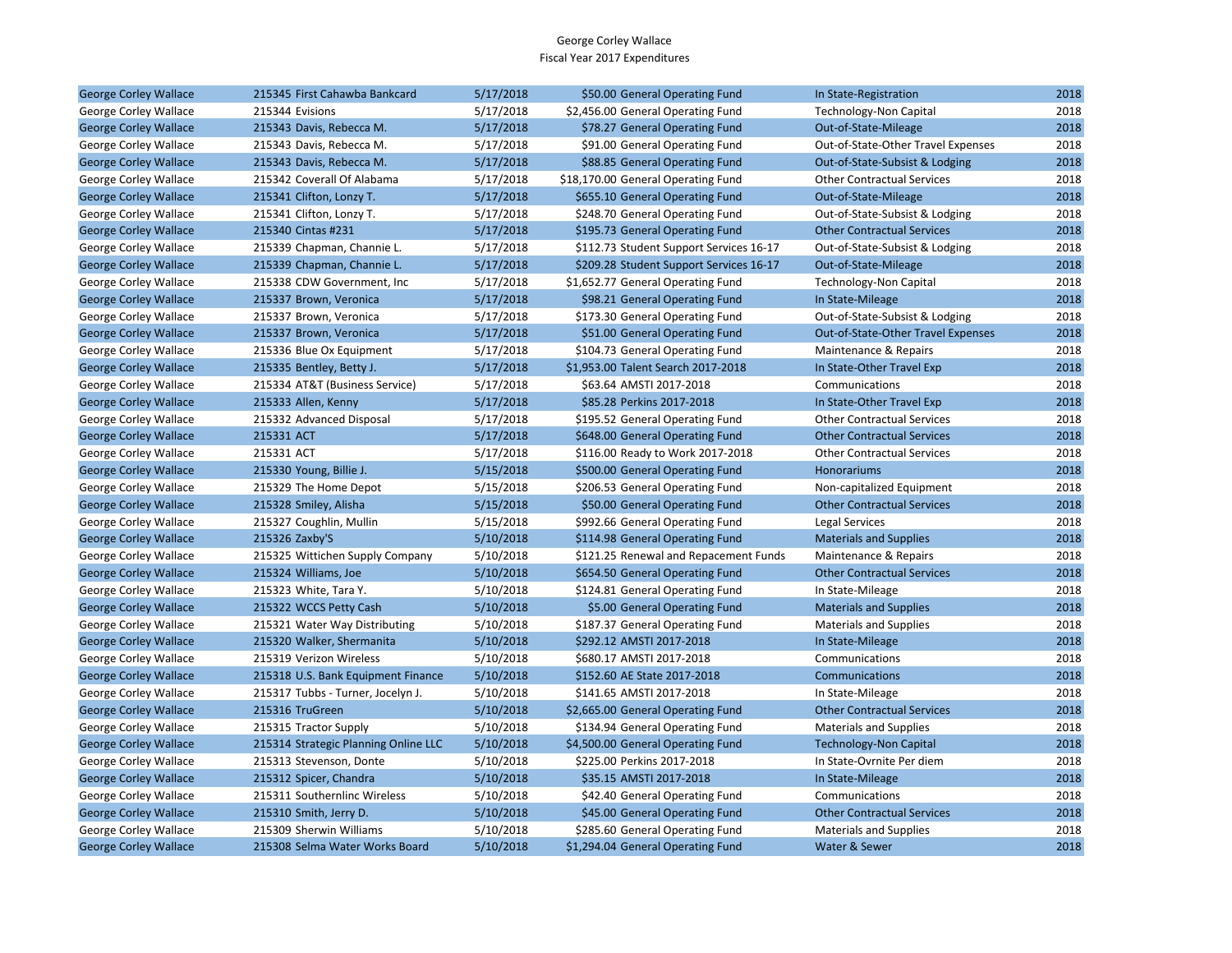| George Corley Wallace        | 215307 Rountree Electric Supply         | 5/10/2018 | \$321.24 General Operating Fund                                   | <b>Materials and Supplies</b>       | 2018 |
|------------------------------|-----------------------------------------|-----------|-------------------------------------------------------------------|-------------------------------------|------|
| <b>George Corley Wallace</b> | 215306 Rogers, Eric W.                  | 5/10/2018 | \$225.00 Perkins 2017-2018                                        | In State-Ovrnite Per diem           | 2018 |
| George Corley Wallace        | 215305 Purdie, Christy D.               | 5/10/2018 | \$24.87 General Operating Fund                                    | In State-Mileage                    | 2018 |
| <b>George Corley Wallace</b> | 215304 Pullum, Quanda C.                | 5/10/2018 | \$51.17 AMSTI 2017-2018                                           | In State-Mileage                    | 2018 |
| George Corley Wallace        | 215303 Promoversity                     | 5/10/2018 | \$866.76 General Operating Fund                                   | <b>Materials and Supplies</b>       | 2018 |
| <b>George Corley Wallace</b> | 215302 Powe, Dea W.                     | 5/10/2018 | \$145.24 AMSTI 2017-2018                                          | In State-Mileage                    | 2018 |
| George Corley Wallace        | 215301 Pitney Bowes                     | 5/10/2018 | \$2,041.98 General Operating Fund                                 | Postage                             | 2018 |
| <b>George Corley Wallace</b> | 215300 PEEHIP                           | 5/10/2018 | \$3,200.00 General Operating Fund                                 | Health Insurance-Institution Share  | 2018 |
| George Corley Wallace        | 215299 One Way Book Store               | 5/10/2018 | \$49.99 General Operating Fund                                    | <b>Materials and Supplies</b>       | 2018 |
| <b>George Corley Wallace</b> | 215298 Office Depot                     | 5/10/2018 | \$233.89 AMSTI 2017-2018                                          | <b>Materials and Supplies</b>       | 2018 |
| George Corley Wallace        | 215297 Moss, Johnny E.                  | 5/10/2018 | \$150.00 Selma Best                                               | <b>Deposit Liabilities</b>          | 2018 |
| <b>George Corley Wallace</b> | 215296 Mitchell Signs                   | 5/10/2018 | \$5,550.00 Truith Initiative 16-17                                | <b>Advertising &amp; Promotions</b> | 2018 |
| George Corley Wallace        | 215295 McRae-Gaines Learning Ctn        | 5/10/2018 | \$330.00 General Operating Fund                                   | Scholarships                        | 2018 |
| <b>George Corley Wallace</b> | 215294 Martin, Tommy                    | 5/10/2018 | \$220.00 General Operating Fund                                   | <b>Other Professional Fees</b>      | 2018 |
| George Corley Wallace        | 215293 Manufacturing Skill Standards Co | 5/10/2018 | \$7,740.00 MSSC Certification Grant                               | Scholarships                        | 2018 |
| <b>George Corley Wallace</b> | 215292 Lincoln Electric Cutting Systems | 5/10/2018 | \$800.00 Career Technology Supplement Grant In State-Registration |                                     | 2018 |
| George Corley Wallace        | 215291 Lewis Pest Control Inc.          | 5/10/2018 | \$565.00 General Operating Fund                                   | <b>Other Contractual Services</b>   | 2018 |
| <b>George Corley Wallace</b> | 215290 Laister, Shirley J.              | 5/10/2018 | \$225.00 Perkins 2017-2018                                        | In State-Ovrnite Per diem           | 2018 |
| George Corley Wallace        | 215289 Jackson, Teresa A.               | 5/10/2018 | \$97.50 General Operating Fund                                    | <b>Other Contractual Services</b>   | 2018 |
| <b>George Corley Wallace</b> | 215288 Jackson, Eric L.                 | 5/10/2018 | \$800.00 General Operating Fund                                   | <b>Other Contractual Services</b>   | 2018 |
| George Corley Wallace        | 215287 Jackson, Brandy R.               | 5/10/2018 | \$97.50 General Operating Fund                                    | <b>Other Contractual Services</b>   | 2018 |
| <b>George Corley Wallace</b> | 215286 Inge, Deandres G.                | 5/10/2018 | \$87.59 AMSTI 2017-2018                                           | In State-Mileage                    | 2018 |
| George Corley Wallace        | 215285 Hicks, Mary E.                   | 5/10/2018 | \$157.50 General Operating Fund                                   | <b>Other Contractual Services</b>   | 2018 |
| <b>George Corley Wallace</b> | 215284 Henderson, Kerry E.              | 5/10/2018 | \$1,058.03 General Operating Fund                                 | Out-of-State-Subsist & Lodging      | 2018 |
| George Corley Wallace        | 215283 Guardian-Ipco Inc.               | 5/10/2018 | \$550.00 General Operating Fund                                   | Service Contracts-Equipment         | 2018 |
| <b>George Corley Wallace</b> | 215282 Groupe Lacasse, LLC              | 5/10/2018 | \$10,514.35 General Operating Fund                                | Non-capitalized Equipment           | 2018 |
| George Corley Wallace        | 215281 Gamble, Rashard A.               | 5/10/2018 | \$220.00 General Operating Fund                                   | <b>Other Professional Fees</b>      | 2018 |
| <b>George Corley Wallace</b> | 215280 Galls, LLC                       | 5/10/2018 | \$152.49 General Operating Fund                                   | <b>Materials and Supplies</b>       | 2018 |
| George Corley Wallace        | 215279 Ergonom Corporation              | 5/10/2018 | \$4,800.60 General Operating Fund                                 | Non-capitalized Equipment           | 2018 |
| <b>George Corley Wallace</b> | 215278 Crestline Specialties, Inc.      | 5/10/2018 | \$283.00 Talent Search 2017-2018                                  | <b>Materials and Supplies</b>       | 2018 |
| George Corley Wallace        | 215277 Crestline Specialties, Inc.      | 5/10/2018 | \$1,081.69 Talent Search 2017-2018                                | Materials and Supplies              | 2018 |
| <b>George Corley Wallace</b> | 215276 Coty, Mark L.                    | 5/10/2018 | \$133.60 AMSTI 2017-2018                                          | In State-Mileage                    | 2018 |
| George Corley Wallace        | 215275 Cintas #231                      | 5/10/2018 | \$201.74 General Operating Fund                                   | <b>Other Contractual Services</b>   | 2018 |
| <b>George Corley Wallace</b> | 215274 CDW Government, Inc              | 5/10/2018 | \$21,857.30 General Operating Fund                                | <b>Technology-Non Capital</b>       | 2018 |
| George Corley Wallace        | 215274 CDW Government, Inc.             | 5/10/2018 | \$78.76 General Operating Fund                                    | Computer Software-Non Cap           | 2018 |
| <b>George Corley Wallace</b> | 215273 Casby, Aaron L.                  | 5/10/2018 | \$94.83 AMSTI 2017-2018                                           | In State-Mileage                    | 2018 |
| George Corley Wallace        | 215272 Carriage Hills                   | 5/10/2018 | \$2,250.00 General Operating Fund                                 | <b>Other Contractual Services</b>   | 2018 |
| <b>George Corley Wallace</b> | 215271 Carquest                         | 5/10/2018 | \$241.12 General Operating Fund                                   | Maintenance & Repairs               | 2018 |
| George Corley Wallace        | 215270 AT&T /U-verse                    | 5/10/2018 | \$80.56 AE State 2017-2018                                        | Communications                      | 2018 |
| <b>George Corley Wallace</b> | 215269 American Osment                  | 5/10/2018 | \$268.48 General Operating Fund                                   | <b>Materials and Supplies</b>       | 2018 |
| George Corley Wallace        | 215268 Allen, Bertha Y.                 | 5/10/2018 | \$46.82 AMSTI 2017-2018                                           | In State-Mileage                    | 2018 |
| <b>George Corley Wallace</b> | 215267 Alabama Power Company            | 5/10/2018 | \$58,894.38 General Operating Fund                                | Electricity                         | 2018 |
| George Corley Wallace        | 215266 Alabama Power Company            | 5/10/2018 | \$28.41 General Operating Fund                                    | Electricity                         | 2018 |
| <b>George Corley Wallace</b> | 215265 Airgas South, INC.               | 5/10/2018 | \$21.75 General Operating Fund                                    | <b>Materials and Supplies</b>       | 2018 |
| George Corley Wallace        | 215264 ACT                              | 5/10/2018 | \$360.00 AE Reg Federal 2017-2018                                 | In State-Commercl Transprt          | 2018 |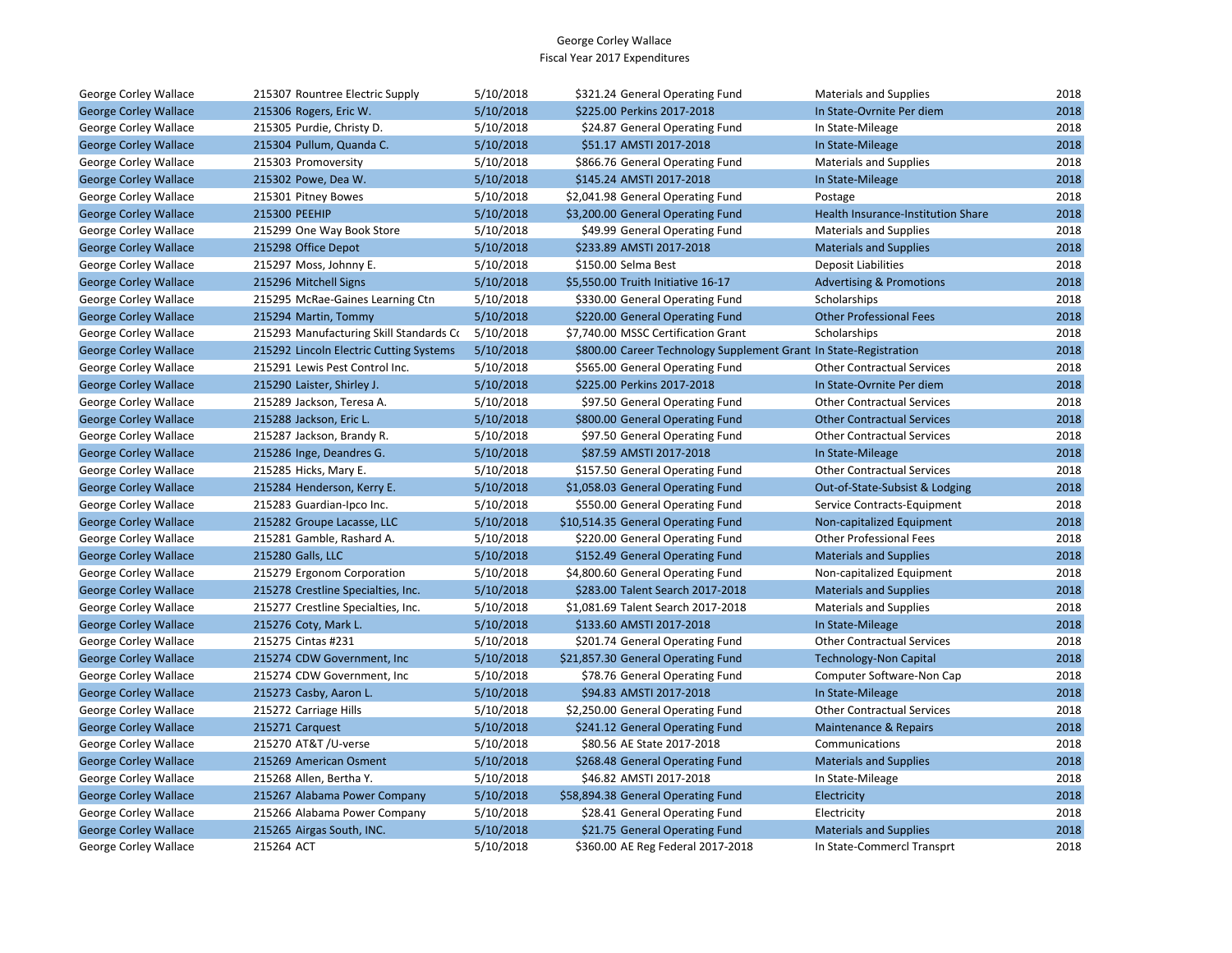| <b>George Corley Wallace</b> | 215263 ACEN                            | 5/10/2018 | \$1,355.80 General Operating Fund         | <b>Memberships</b>                 | 2018 |
|------------------------------|----------------------------------------|-----------|-------------------------------------------|------------------------------------|------|
| George Corley Wallace        | 215262 ACCSISA                         | 5/10/2018 | \$250.00 General Operating Fund           | In State-Registration              | 2018 |
| <b>George Corley Wallace</b> | 215261 ACCS Instructional Office       | 5/10/2018 | \$100.00 General Operating Fund           | In State-Registration              | 2018 |
| George Corley Wallace        | 215260 ACCS Instructional Office       | 5/10/2018 | \$100.00 General Operating Fund           | In State-Registration              | 2018 |
| <b>George Corley Wallace</b> | 215259 Little Caesars                  | 5/8/2018  | \$50.00 General Operating Fund            | <b>Materials and Supplies</b>      | 2018 |
| George Corley Wallace        | 215258 Wccs-Investment -Marion         | 5/7/2018  | \$250,000.00 Bank Fund                    | Money Market-Marion Bank           | 2018 |
| <b>George Corley Wallace</b> | 215257 Zaxby'S                         | 5/3/2018  | \$114.98 General Operating Fund           | <b>Materials and Supplies</b>      | 2018 |
| George Corley Wallace        | 215256 Williams, Annie M.              | 5/3/2018  | \$58.45 Ready to Work 2017-2018           | In State-Mileage                   | 2018 |
| <b>George Corley Wallace</b> | 215255 Wex Bank                        | 5/3/2018  | \$1,200.00 General Operating Fund         | Gasoline & Oil-Motor Vehicle       | 2018 |
| George Corley Wallace        | 215254 Walker, Shermanita              | 5/3/2018  | \$242.25 AMSTI 2017-2018                  | In State-Mileage                   | 2018 |
| <b>George Corley Wallace</b> | 215253 Vulcan Interior Products        | 5/3/2018  | \$1,174.94 Renewal and Repacement Funds   | Maintenance & Repairs              | 2018 |
| George Corley Wallace        | 215252 Verified Credentials A/R        | 5/3/2018  | \$34.80 General Operating Fund            | <b>Other Contractual Services</b>  | 2018 |
| <b>George Corley Wallace</b> | 215251 UPS - United Parcel Service     | 5/3/2018  | \$84.44 General Operating Fund            | Postage                            | 2018 |
| George Corley Wallace        | 215250 Tubbs - Turner, Jocelyn J.      | 5/3/2018  | \$129.76 AMSTI 2017-2018                  | In State-Mileage                   | 2018 |
| <b>George Corley Wallace</b> | 215249 Thomas, Hollee M.               | 5/3/2018  | \$62.78 AMSTI 2017-2018                   | In State-Mileage                   | 2018 |
| George Corley Wallace        | 215248 The Solutions Team              | 5/3/2018  | \$1,895.00 General Operating Fund         | Technology-Non Capital             | 2018 |
| <b>George Corley Wallace</b> | 215247 Stuart C. Irby Co.              | 5/3/2018  | \$162.00 General Operating Fund           | <b>Materials and Supplies</b>      | 2018 |
| George Corley Wallace        | 215246 Steward Properties LLC          | 5/3/2018  | \$6,998.00 AMSTI 2017-2018                | Rent - Facilities                  | 2018 |
| <b>George Corley Wallace</b> | 215245 Spire Alabama Inc.              | 5/3/2018  | \$9,045.07 General Operating Fund         | <b>Gas &amp; Heating Fuel</b>      | 2018 |
| George Corley Wallace        | 215244 Spicer, Chandra                 | 5/3/2018  | \$61.91 AMSTI 2017-2018                   | In State-Mileage                   | 2018 |
| <b>George Corley Wallace</b> | 215243 Shred-It Usa, Inc.              | 5/3/2018  | \$1,478.85 General Operating Fund         | <b>Other Contractual Services</b>  | 2018 |
| George Corley Wallace        | 215242 Sherwin Williams                | 5/3/2018  | \$89.09 General Operating Fund            | <b>Materials and Supplies</b>      | 2018 |
| <b>George Corley Wallace</b> | 215241 SACSCOC                         | 5/3/2018  | \$6,150.00 General Operating Fund         | Out-of-State-Registration          | 2018 |
| George Corley Wallace        | 215240 Quill Corp.                     | 5/3/2018  | \$132.98 General Operating Fund           | <b>Materials and Supplies</b>      | 2018 |
| <b>George Corley Wallace</b> | 215239 Pettway, Clarence J.            | 5/3/2018  | \$70.84 AMSTI 2017-2018                   | In State-Mileage                   | 2018 |
| George Corley Wallace        | 215238 One Way Book Store              | 5/3/2018  | \$49.99 General Operating Fund            | <b>Materials and Supplies</b>      | 2018 |
| <b>George Corley Wallace</b> | 215237 Office Depot                    | 5/3/2018  | \$332.93 General Operating Fund           | <b>Materials and Supplies</b>      | 2018 |
| George Corley Wallace        | 215236 MedPro Waste Disposal, LLC      | 5/3/2018  | \$140.00 General Operating Fund           | <b>Other Contractual Services</b>  | 2018 |
| <b>George Corley Wallace</b> | 215235 McCray, Mike                    | 5/3/2018  | \$220.00 General Operating Fund           | <b>Other Professional Fees</b>     | 2018 |
| George Corley Wallace        | 215234 Little Caesars                  | 5/3/2018  | \$46.00 General Operating Fund            | <b>Materials and Supplies</b>      | 2018 |
| <b>George Corley Wallace</b> | 215233 Liberty Disposal Inc            | 5/3/2018  | \$990.00 General Operating Fund           | <b>Other Contractual Services</b>  | 2018 |
| George Corley Wallace        | 215232 Liberty Disposal Inc            | 5/3/2018  | \$200.00 General Operating Fund           | <b>Other Contractual Services</b>  | 2018 |
| <b>George Corley Wallace</b> | 215231 Inge, Deandres G.               | 5/3/2018  | \$115.40 AMSTI 2017-2018                  | In State-Mileage                   | 2018 |
| George Corley Wallace        | 215230 Indigo Fluids, Inc.             | 5/3/2018  | \$115.90 General Operating Fund           | <b>Materials and Supplies</b>      | 2018 |
| <b>George Corley Wallace</b> | 215229 Heard, Anthony                  | 5/3/2018  | \$138.31 Payroll Clearing Fund            | <b>Misc Deductions Payable</b>     | 2018 |
| George Corley Wallace        | 215228 Hand Arendall Harrison Sale LLC | 5/3/2018  | \$1,776.13 General Operating Fund         | Legal Services                     | 2018 |
| <b>George Corley Wallace</b> | 215227 Fuller Building Company         | 5/3/2018  | \$107.20 General Operating Fund           | <b>Materials and Supplies</b>      | 2018 |
| George Corley Wallace        | 215226 First Cahawba Bankcard          | 5/3/2018  | \$987.94 Perkins 2017-2018                | In State-Other Travel Exp          | 2018 |
| <b>George Corley Wallace</b> | 215226 First Cahawba Bankcard          | 5/3/2018  | \$1,144.62 Student Support Services 16-17 | Out-of-State-Subsist & Lodging     | 2018 |
| George Corley Wallace        | 215226 First Cahawba Bankcard          | 5/3/2018  | \$2,212.20 AMSTI 2017-2018                | Out-of-State-Subsist & Lodging     | 2018 |
| <b>George Corley Wallace</b> | 215226 First Cahawba Bankcard          | 5/3/2018  | \$4,869.60 Perkins 2017-2018              | <b>Out-of-State-Commercl Trans</b> | 2018 |
| George Corley Wallace        | 215226 First Cahawba Bankcard          | 5/3/2018  | \$2,267.98 General Operating Fund         | In State-Other Travel Exp          | 2018 |
| <b>George Corley Wallace</b> | 215226 First Cahawba Bankcard          | 5/3/2018  | \$783.76 General Operating Fund           | Out-of-State-Subsist & Lodging     | 2018 |
| George Corley Wallace        | 215225 EVAC+CHAIR NORTH AMERICA L      | 5/3/2018  | \$6,160.00 General Operating Fund         | Non-capitalized Equipment          | 2018 |
| <b>George Corley Wallace</b> | 215224 Elliott, William F.             | 5/3/2018  | \$60.00 General Operating Fund            | <b>Other Contractual Services</b>  | 2018 |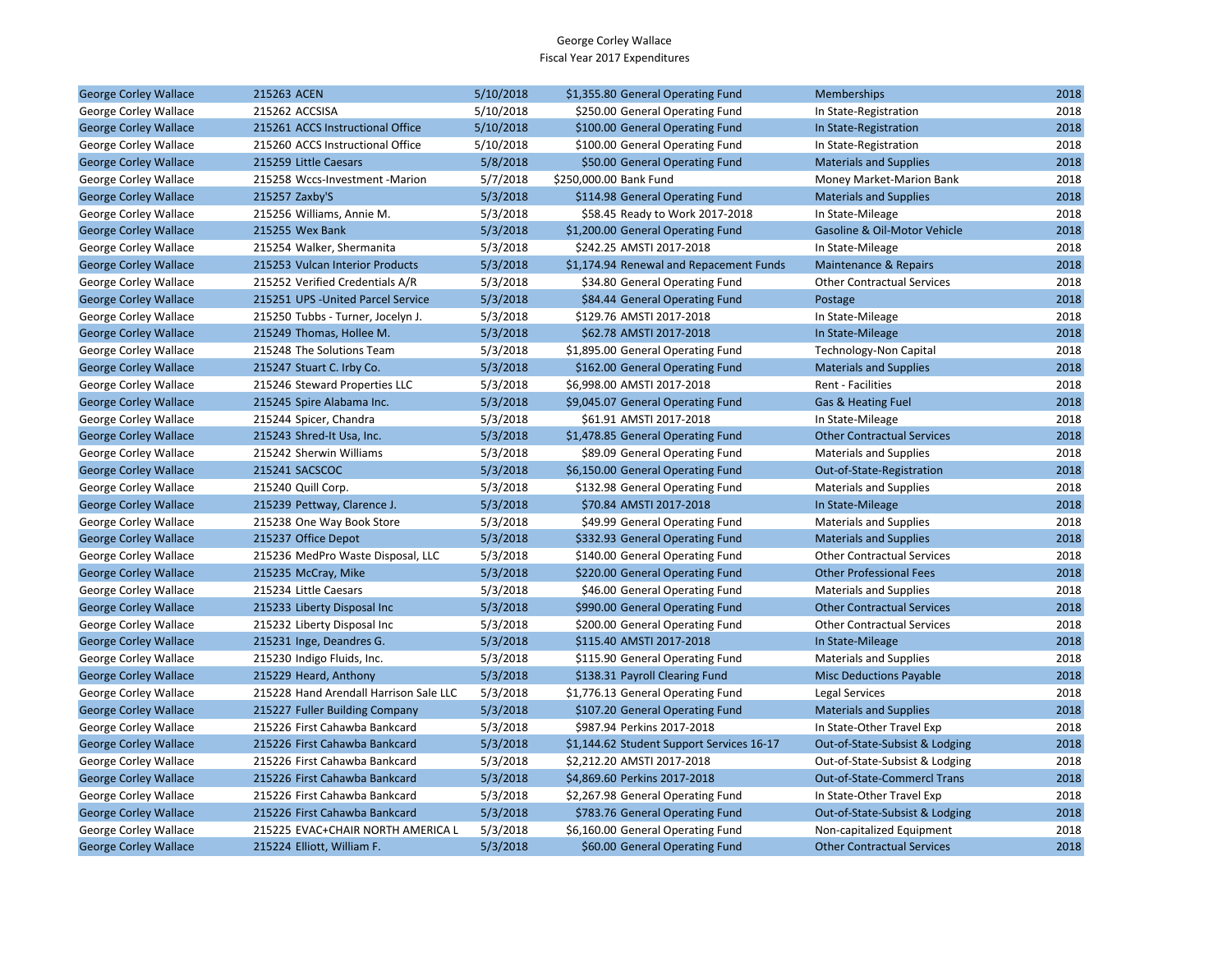| George Corley Wallace        | 215223 Dixon, Colleen R.                | 5/3/2018  | \$34.08 General Operating Fund            | In State-Other Travel Exp           | 2018 |
|------------------------------|-----------------------------------------|-----------|-------------------------------------------|-------------------------------------|------|
| <b>George Corley Wallace</b> | 215223 Dixon, Colleen R.                | 5/3/2018  | \$207.62 General Operating Fund           | In State-Mileage                    | 2018 |
| George Corley Wallace        | 215222 Dish Network                     | 5/3/2018  | \$106.01 General Operating Fund           | <b>Other Contractual Services</b>   | 2018 |
| <b>George Corley Wallace</b> | 215221 Dallas Glass Company             | 5/3/2018  | \$197.50 Renewal and Repacement Funds     | Maintenance & Repairs               | 2018 |
| George Corley Wallace        | 215220 Coty, Mark L.                    | 5/3/2018  | \$90.85 AMSTI 2017-2018                   | In State-Mileage                    | 2018 |
| <b>George Corley Wallace</b> | 215219 ConsumerInfo.com, Inc.           | 5/3/2018  | \$384.12 General Operating Fund           | <b>Other Contractual Services</b>   | 2018 |
| George Corley Wallace        | 215218 Compansol                        | 5/3/2018  | \$2,309.95 Talent Search 2017-2018        | <b>Other Contractual Services</b>   | 2018 |
| <b>George Corley Wallace</b> | 215217 Cintas #231                      | 5/3/2018  | \$193.14 General Operating Fund           | <b>Other Contractual Services</b>   | 2018 |
| George Corley Wallace        | 215216 CDW Government, Inc.             | 5/3/2018  | \$52.78 General Operating Fund            | <b>Materials and Supplies</b>       | 2018 |
| <b>George Corley Wallace</b> | 215215 Casby, Aaron L.                  | 5/3/2018  | \$135.21 AMSTI 2017-2018                  | In State-Mileage                    | 2018 |
| George Corley Wallace        | 215214 C & S Auto Parts                 | 5/3/2018  | \$283.04 General Operating Fund           | <b>Materials and Supplies</b>       | 2018 |
| <b>George Corley Wallace</b> | 215213 Berney Office Solutions          | 5/3/2018  | \$39.82 Talent Search 2017-2018           | Service Contracts-Equipment         | 2018 |
| George Corley Wallace        | 215212 AT&T (Business Service)          | 5/3/2018  | \$63.64 AMSTI 2017-2018                   | Communications                      | 2018 |
| <b>George Corley Wallace</b> | 215211 Allen, Bertha Y.                 | 5/3/2018  | \$55.37 AMSTI 2017-2018                   | In State-Mileage                    | 2018 |
| George Corley Wallace        | 215210 Alabama Power Company            | 5/3/2018  | \$2,088.02 General Operating Fund         | Electricity                         | 2018 |
| <b>George Corley Wallace</b> | 215209 Al Hill'S Boiler Sales           | 5/3/2018  | \$2,860.00 General Operating Fund         | Service Contracts-Equipment         | 2018 |
| George Corley Wallace        | 215208 Airgas South, INC.               | 5/3/2018  | \$962.92 General Operating Fund           | <b>Materials and Supplies</b>       | 2018 |
| <b>George Corley Wallace</b> | 215208 Airgas South, INC.               | 5/3/2018  | \$126.51 Career Tech Dual Equipment Grant | <b>Materials and Supplies</b>       | 2018 |
| George Corley Wallace        | 215207 ACCSPRA                          | 5/3/2018  | \$50.00 General Operating Fund            | In State-Registration               | 2018 |
| <b>George Corley Wallace</b> | 215206 Little Caesars                   | 5/1/2018  | \$55.00 General Operating Fund            | <b>Materials and Supplies</b>       | 2018 |
| George Corley Wallace        | 215205 Anderson, Alvin                  | 5/1/2018  | \$565.76 General Operating Fund           | <b>Other Contractual Services</b>   | 2018 |
| <b>George Corley Wallace</b> | 215204 Wccs Selma Foundation            | 4/26/2018 | \$488.63 Payroll Clearing Fund            | <b>Misc Deductions Payable</b>      | 2018 |
| George Corley Wallace        | 215203 Wallace Communtiy College        | 4/26/2018 | \$77.00 Payroll Clearing Fund             | Misc Deductions Payable             | 2018 |
| <b>George Corley Wallace</b> | 215202 Variable Annuity Life Ins        | 4/26/2018 | \$1,850.00 Payroll Clearing Fund          | <b>Misc Deductions Payable</b>      | 2018 |
| George Corley Wallace        | 215201 Unum                             | 4/26/2018 | \$12.95 Payroll Clearing Fund             | <b>Misc Deductions Payable</b>      | 2018 |
| <b>George Corley Wallace</b> | 215200 United Way Of Selma & Dal        | 4/26/2018 | \$164.00 Payroll Clearing Fund            | <b>Misc Deductions Payable</b>      | 2018 |
| George Corley Wallace        | 215199 U S Department of Eduation       | 4/26/2018 | \$620.30 Payroll Clearing Fund            | <b>Misc Deductions Payable</b>      | 2018 |
| <b>George Corley Wallace</b> | 215198 Teacher'S Retirement Syst        | 4/26/2018 | \$126,817.32 Payroll Clearing Fund        | Alabama Teachers Retirement Payable | 2018 |
| George Corley Wallace        | 215197 St. of AL. Child Support         | 4/26/2018 | \$400.00 Payroll Clearing Fund            | <b>Misc Deductions Payable</b>      | 2018 |
| <b>George Corley Wallace</b> | 215196 Rsa-1 (Peiraf)                   | 4/26/2018 | \$4,856.00 Payroll Clearing Fund          | <b>Misc Deductions Payable</b>      | 2018 |
| George Corley Wallace        | 215195 Reding, Curtis C.                | 4/26/2018 | \$3,556.00 Payroll Clearing Fund          | <b>Misc Deductions Payable</b>      | 2018 |
| <b>George Corley Wallace</b> | 215194 Peehip                           | 4/26/2018 | \$136,559.92 Payroll Clearing Fund        | <b>PEEHIP Payable</b>               | 2018 |
| George Corley Wallace        | 215193 New York Life & Annuity          | 4/26/2018 | \$2,593.76 Payroll Clearing Fund          | <b>Misc Deductions Payable</b>      | 2018 |
| <b>George Corley Wallace</b> | 215192 Liberty National Life Ins        | 4/26/2018 | \$434.37 Payroll Clearing Fund            | <b>Misc Deductions Payable</b>      | 2018 |
| George Corley Wallace        | 215191 Great-West Retirement Ser        | 4/26/2018 | \$50.00 Payroll Clearing Fund             | Misc Deductions Payable             | 2018 |
| <b>George Corley Wallace</b> | 215190 Educator Benefits Corp.          | 4/26/2018 | \$619.93 Payroll Clearing Fund            | <b>Misc Deductions Payable</b>      | 2018 |
| George Corley Wallace        | 215189 District Court Of Dallas         | 4/26/2018 | \$827.80 Payroll Clearing Fund            | Misc Deductions Payable             | 2018 |
| <b>George Corley Wallace</b> | 215188 Colonial Life Insurance C        | 4/26/2018 | \$2,721.30 Payroll Clearing Fund          | <b>Misc Deductions Payable</b>      | 2018 |
| George Corley Wallace        | 215187 Allstate                         | 4/26/2018 | \$464.77 Payroll Clearing Fund            | <b>Misc Deductions Payable</b>      | 2018 |
| <b>George Corley Wallace</b> | 215186 Alabama Dept. Of Revenue         | 4/26/2018 | \$899.58 Payroll Clearing Fund            | <b>Misc Deductions Payable</b>      | 2018 |
| George Corley Wallace        | 215185 Aflac                            | 4/26/2018 | \$2,959.29 Payroll Clearing Fund          | <b>Misc Deductions Payable</b>      | 2018 |
| <b>George Corley Wallace</b> | 900025384 Sturdivant Anthony Dewayne    | 4/24/2018 | \$499.20 PAYROLL                          | <b>PAYROLL</b>                      | 2018 |
| George Corley Wallace        | 900025383 Wilson Walter O               | 4/24/2018 | \$802.00 PAYROLL                          | PAYROLL                             | 2018 |
| <b>George Corley Wallace</b> | 900025382 Williams Norman Alana Nickole | 4/24/2018 | \$1,094.50 PAYROLL                        | <b>PAYROLL</b>                      | 2018 |
| George Corley Wallace        | 900025381 Walton Willie J               | 4/24/2018 | \$572.00 PAYROLL                          | PAYROLL                             | 2018 |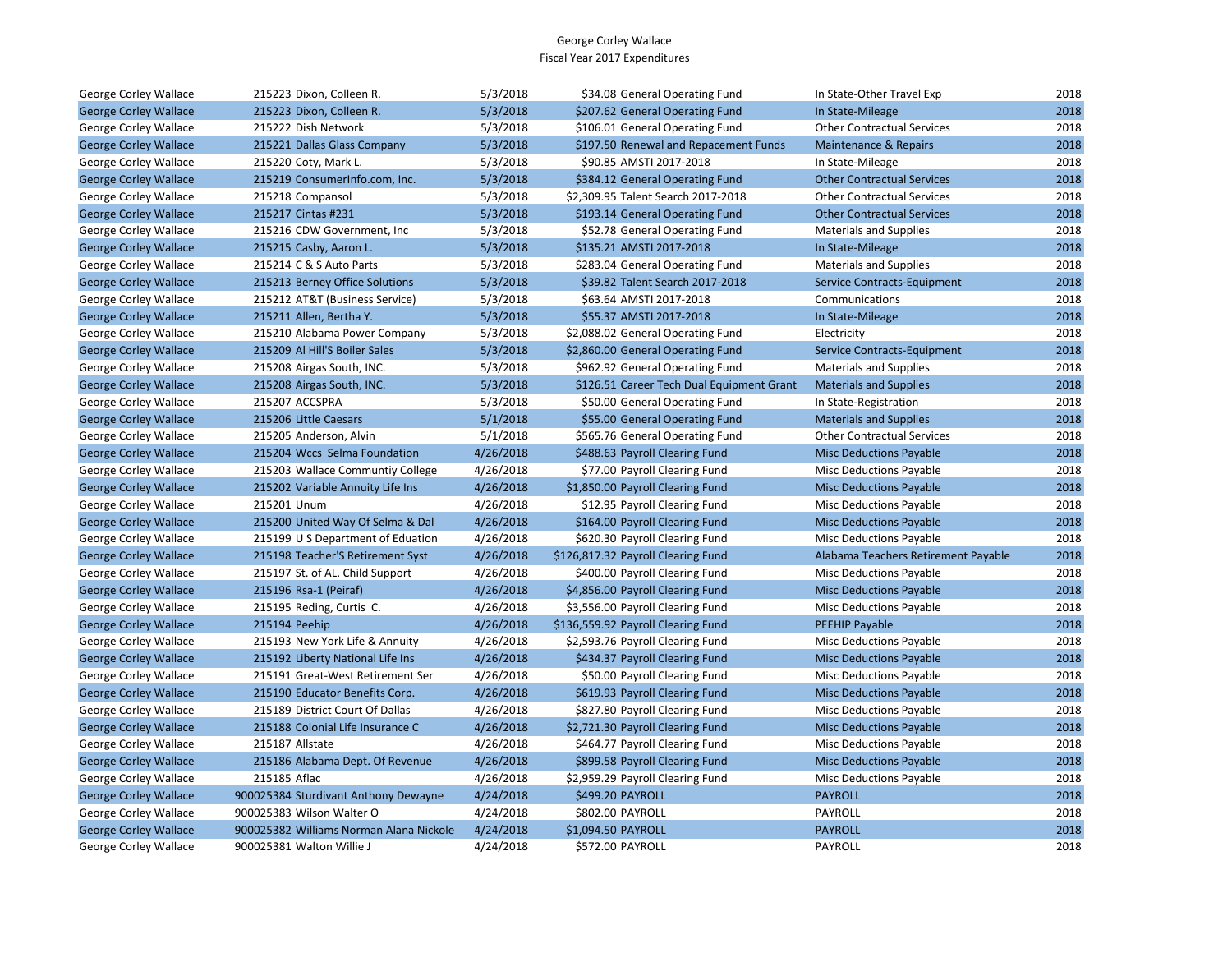| <b>George Corley Wallace</b> | 900025380 Smith Marzell Lee         | 4/24/2018 | \$1,298.00 PAYROLL      | <b>PAYROLL</b> | 2018 |
|------------------------------|-------------------------------------|-----------|-------------------------|----------------|------|
| George Corley Wallace        | 900025379 Reese Cameron Brent       | 4/24/2018 | \$719.04 PAYROLL        | PAYROLL        | 2018 |
| <b>George Corley Wallace</b> | 900025378 Perry Ernestine D         | 4/24/2018 | <b>\$733.50 PAYROLL</b> | <b>PAYROLL</b> | 2018 |
| George Corley Wallace        | 900025377 Pearson Sharde D          | 4/24/2018 | \$632.32 PAYROLL        | PAYROLL        | 2018 |
| <b>George Corley Wallace</b> | 900025376 Nettles Wesbert           | 4/24/2018 | \$599.04 PAYROLL        | <b>PAYROLL</b> | 2018 |
| George Corley Wallace        | 900025375 Martin James Andrew       | 4/24/2018 | \$990.00 PAYROLL        | PAYROLL        | 2018 |
| <b>George Corley Wallace</b> | 900025374 Jones Edkenjunta          | 4/24/2018 | <b>\$836.00 PAYROLL</b> | <b>PAYROLL</b> | 2018 |
| George Corley Wallace        | 900025373 Goings Michael Dewayne    | 4/24/2018 | \$1,188.00 PAYROLL      | PAYROLL        | 2018 |
| <b>George Corley Wallace</b> | 900025372 Givan Broderick F         | 4/24/2018 | \$528.00 PAYROLL        | <b>PAYROLL</b> | 2018 |
| George Corley Wallace        | 900025371 Calhoun Willie            | 4/24/2018 | \$594.00 PAYROLL        | PAYROLL        | 2018 |
| <b>George Corley Wallace</b> | 900025370 Brown Christopher B       | 4/24/2018 | \$507.52 PAYROLL        | <b>PAYROLL</b> | 2018 |
| George Corley Wallace        | 900025369 Blanks Ray Soloman        | 4/24/2018 | \$528.00 PAYROLL        | PAYROLL        | 2018 |
| <b>George Corley Wallace</b> | 900025368 Craig Brianna Lenae       | 4/24/2018 | <b>\$565.50 PAYROLL</b> | <b>PAYROLL</b> | 2018 |
| George Corley Wallace        | 900025367 Young Sha'Quana Rajeem    | 4/24/2018 | \$335.53 PAYROLL        | PAYROLL        | 2018 |
| <b>George Corley Wallace</b> | 900025366 Woodson Alexus S          | 4/24/2018 | \$361.92 PAYROLL        | <b>PAYROLL</b> | 2018 |
| George Corley Wallace        | 900025365 Wilson Landon D           | 4/24/2018 | \$361.92 PAYROLL        | PAYROLL        | 2018 |
| <b>George Corley Wallace</b> | 900025364 Spencer Haywood Ray       | 4/24/2018 | \$361.92 PAYROLL        | <b>PAYROLL</b> | 2018 |
| George Corley Wallace        | 900025362 Purdie Jaylin Rayanna     | 4/24/2018 | \$67.86 PAYROLL         | PAYROLL        | 2018 |
| <b>George Corley Wallace</b> | 900025361 Norwood Alexis Monai      | 4/24/2018 | \$335.53 PAYROLL        | <b>PAYROLL</b> | 2018 |
| George Corley Wallace        | 900025360 Bellamy Kaffeein          | 4/24/2018 | \$361.92 PAYROLL        | PAYROLL        | 2018 |
| <b>George Corley Wallace</b> | 900025359 Morgan Jasmine L.         | 4/24/2018 | \$309.14 PAYROLL        | <b>PAYROLL</b> | 2018 |
| George Corley Wallace        | 900025358 Mitchell Harvetta T       | 4/24/2018 | \$452.40 PAYROLL        | PAYROLL        | 2018 |
| <b>George Corley Wallace</b> | 900025357 McGee Kaderious M         | 4/24/2018 | \$273.33 PAYROLL        | <b>PAYROLL</b> | 2018 |
| George Corley Wallace        | 900025356 Harville Brenisha J       | 4/24/2018 | \$354.38 PAYROLL        | PAYROLL        | 2018 |
| <b>George Corley Wallace</b> | 900025355 Harris Ka'Neisha Ne'Cole  | 4/24/2018 | \$361.92 PAYROLL        | <b>PAYROLL</b> | 2018 |
| George Corley Wallace        | 900025354 Hardy Lorene              | 4/24/2018 | \$339.30 PAYROLL        | PAYROLL        | 2018 |
| <b>George Corley Wallace</b> | 900025353 Gaines Deonte Da'Ron      | 4/24/2018 | \$452.40 PAYROLL        | <b>PAYROLL</b> | 2018 |
| George Corley Wallace        | 900025352 Davis Diane               | 4/24/2018 | \$657.28 PAYROLL        | PAYROLL        | 2018 |
| <b>George Corley Wallace</b> | 900025351 Chandler Samira Lenor     | 4/24/2018 | \$282.75 PAYROLL        | <b>PAYROLL</b> | 2018 |
| George Corley Wallace        | 900025350 Chandler Moesha M         | 4/24/2018 | \$361.92 PAYROLL        | PAYROLL        | 2018 |
| <b>George Corley Wallace</b> | 900025349 Brown Tonarius Dermarcus  | 4/24/2018 | \$361.92 PAYROLL        | <b>PAYROLL</b> | 2018 |
| George Corley Wallace        | 900025348 Bennett Jakeisha Patrice  | 4/24/2018 | \$346.84 PAYROLL        | PAYROLL        | 2018 |
| <b>George Corley Wallace</b> | 900025347 Barley Audreyiona La'shae | 4/24/2018 | \$37.70 PAYROLL         | <b>PAYROLL</b> | 2018 |
| George Corley Wallace        | 900025346 Acoff Mary Ruth           | 4/24/2018 | \$75.40 PAYROLL         | PAYROLL        | 2018 |
| <b>George Corley Wallace</b> | 900025345 Thomas Derrick Keon       | 4/24/2018 | \$459.94 PAYROLL        | <b>PAYROLL</b> | 2018 |
| George Corley Wallace        | 900025344 Tharu Rohit K             | 4/24/2018 | \$90.48 PAYROLL         | PAYROLL        | 2018 |
| <b>George Corley Wallace</b> | 900025343 Hadaway Jessica P         | 4/24/2018 | \$546.65 PAYROLL        | <b>PAYROLL</b> | 2018 |
| George Corley Wallace        | 900025342 Denson Gabe Lawrence      | 4/24/2018 | \$603.20 PAYROLL        | PAYROLL        | 2018 |
| <b>George Corley Wallace</b> | 900025341 Williams Elsie B.         | 4/24/2018 | \$1,479.39 PAYROLL      | <b>PAYROLL</b> | 2018 |
| George Corley Wallace        | 900025340 Mitchell Brenda G.        | 4/24/2018 | \$850.16 PAYROLL        | PAYROLL        | 2018 |
| <b>George Corley Wallace</b> | 900025339 Dozier Bruce Otis         | 4/24/2018 | \$1,366.51 PAYROLL      | <b>PAYROLL</b> | 2018 |
| George Corley Wallace        | 900025338 Milligan Melissa Hollis   | 4/24/2018 | \$984.74 PAYROLL        | PAYROLL        | 2018 |
| <b>George Corley Wallace</b> | 900025337 Lewis Jarrin Chiron       | 4/24/2018 | \$5,710.37 PAYROLL      | <b>PAYROLL</b> | 2018 |
| George Corley Wallace        | 900025336 Woodruff Kent H           | 4/24/2018 | \$380.89 PAYROLL        | PAYROLL        | 2018 |
| <b>George Corley Wallace</b> | 900025335 Williams Annie Montgomery | 4/24/2018 | \$1,198.08 PAYROLL      | <b>PAYROLL</b> | 2018 |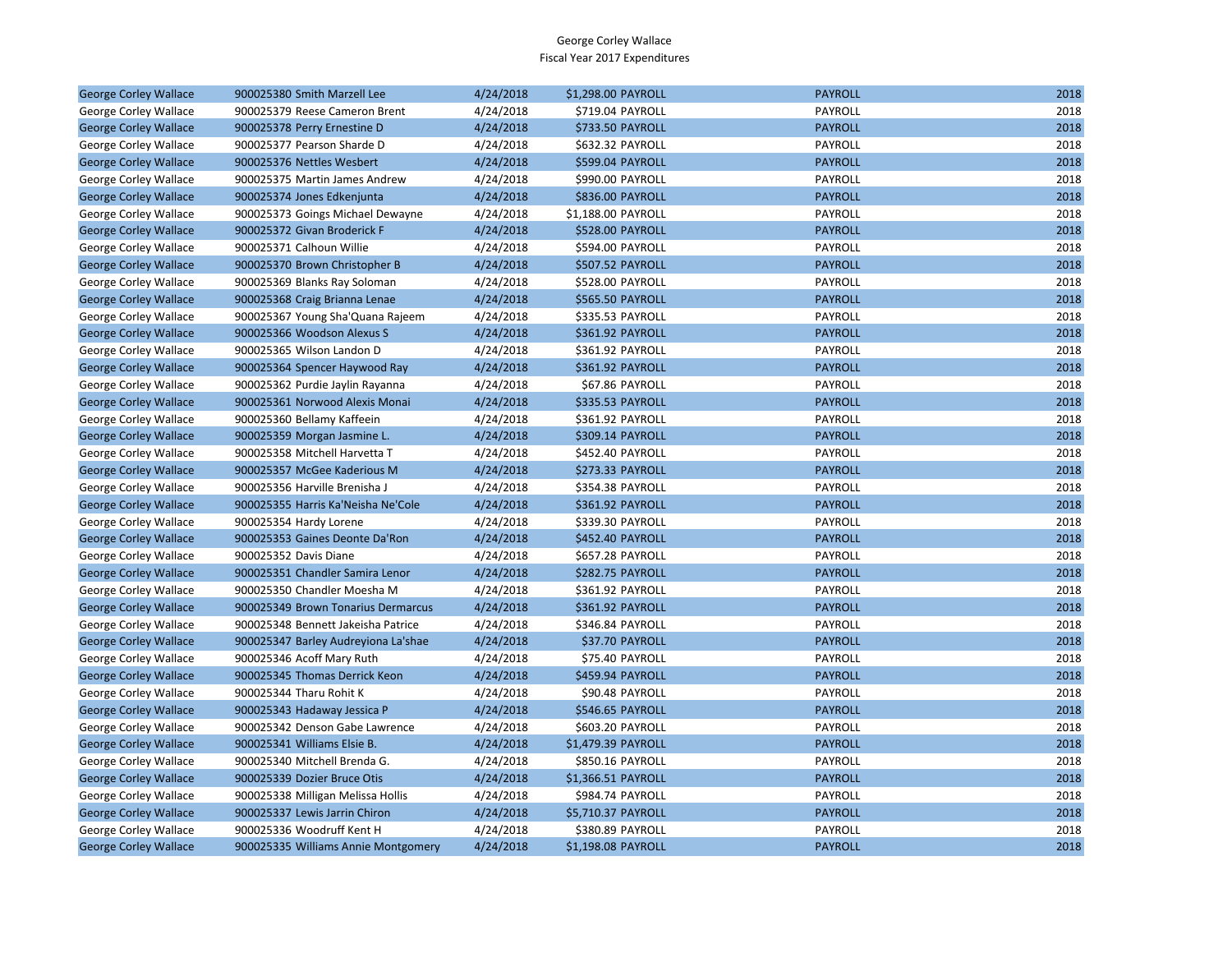| George Corley Wallace        | 900025334 Whitely Joyce Elaine           | 4/24/2018 | \$929.00 PAYROLL   | <b>PAYROLL</b> | 2018 |
|------------------------------|------------------------------------------|-----------|--------------------|----------------|------|
| <b>George Corley Wallace</b> | 900025333 Walker Mattie Mae              | 4/24/2018 | \$594.56 PAYROLL   | <b>PAYROLL</b> | 2018 |
| George Corley Wallace        | 900025332 Traywick Ellen G               | 4/24/2018 | \$473.79 PAYROLL   | PAYROLL        | 2018 |
| <b>George Corley Wallace</b> | 900025331 Thomas Latasha Bell            | 4/24/2018 | \$640.64 PAYROLL   | <b>PAYROLL</b> | 2018 |
| George Corley Wallace        | 900025330 Morrow Queen Agee              | 4/24/2018 | \$706.04 PAYROLL   | PAYROLL        | 2018 |
| <b>George Corley Wallace</b> | 900025329 Marshall Annie Lee             | 4/24/2018 | \$724.62 PAYROLL   | <b>PAYROLL</b> | 2018 |
| George Corley Wallace        | 900025328 Logan Alice G.                 | 4/24/2018 | \$612.50 PAYROLL   | PAYROLL        | 2018 |
| <b>George Corley Wallace</b> | 900025327 Lenoir Suzanne McCraw          | 4/24/2018 | \$362.31 PAYROLL   | <b>PAYROLL</b> | 2018 |
| George Corley Wallace        | 900025326 Hobbs Elois                    | 4/24/2018 | \$445.92 PAYROLL   | PAYROLL        | 2018 |
| <b>George Corley Wallace</b> | 900025325 Compton Judy B                 | 4/24/2018 | \$371.60 PAYROLL   | <b>PAYROLL</b> | 2018 |
| George Corley Wallace        | 900025324 Alsobrook Kay Goodwin          | 4/24/2018 | \$938.29 PAYROLL   | PAYROLL        | 2018 |
| <b>George Corley Wallace</b> | 900025323 Washington Willie Doris        | 4/24/2018 | \$514.80 PAYROLL   | <b>PAYROLL</b> | 2018 |
| George Corley Wallace        | 900025322 Vinson Richard Shane           | 4/24/2018 | \$1,235.52 PAYROLL | PAYROLL        | 2018 |
| <b>George Corley Wallace</b> | 900025321 Johnson Tona Oliver            | 4/24/2018 | \$1,201.20 PAYROLL | <b>PAYROLL</b> | 2018 |
| George Corley Wallace        | 900025320 Haigler Lisa M                 | 4/24/2018 | \$811.20 PAYROLL   | PAYROLL        | 2018 |
| <b>George Corley Wallace</b> | 900025319 Gordon Alfreda Felicia         | 4/24/2018 | \$1,185.60 PAYROLL | <b>PAYROLL</b> | 2018 |
| George Corley Wallace        | 900025318 Davis Vera Lee                 | 4/24/2018 | \$1,750.32 PAYROLL | PAYROLL        | 2018 |
| <b>George Corley Wallace</b> | 900025317 Childers Linda A               | 4/24/2018 | \$1,166.88 PAYROLL | <b>PAYROLL</b> | 2018 |
| George Corley Wallace        | 900025316 Richardson Ruby D.             | 4/24/2018 | \$274.56 PAYROLL   | PAYROLL        | 2018 |
| <b>George Corley Wallace</b> | 900025315 Morton Ford Shelicia Denise    | 4/24/2018 | \$405.60 PAYROLL   | <b>PAYROLL</b> | 2018 |
| George Corley Wallace        | 900025314 Goodwin Pamela                 | 4/24/2018 | \$1,887.60 PAYROLL | PAYROLL        | 2018 |
| <b>George Corley Wallace</b> | 900025313 Brown - Curtis Nannie Mae Sumi | 4/24/2018 | \$445.12 PAYROLL   | <b>PAYROLL</b> | 2018 |
| George Corley Wallace        | 900025312 Powell Brenda Williams         | 4/24/2018 | \$424.56 PAYROLL   | PAYROLL        | 2018 |
| <b>George Corley Wallace</b> | 900025311 Jemison Lefloris               | 4/24/2018 | \$424.56 PAYROLL   | <b>PAYROLL</b> | 2018 |
| George Corley Wallace        | 900025310 Childress Eugene James         | 4/24/2018 | \$748.80 PAYROLL   | PAYROLL        | 2018 |
| <b>George Corley Wallace</b> | 900025309 Simmons Gloria Dean            | 4/24/2018 | \$5,183.33 PAYROLL | <b>PAYROLL</b> | 2018 |
| George Corley Wallace        | 900025308 Page Melinda Ann               | 4/24/2018 | \$3,900.00 PAYROLL | PAYROLL        | 2018 |
| <b>George Corley Wallace</b> | 900025307 Pettway Charles D.             | 4/24/2018 | \$2,894.58 PAYROLL | <b>PAYROLL</b> | 2018 |
| George Corley Wallace        | 900025306 Pettway Alonzia                | 4/24/2018 | \$2,894.58 PAYROLL | PAYROLL        | 2018 |
| <b>George Corley Wallace</b> | 900025305 Heard Anthony                  | 4/24/2018 | \$2,894.58 PAYROLL | <b>PAYROLL</b> | 2018 |
| George Corley Wallace        | 900025304 Harvell Robert L               | 4/24/2018 | \$2,816.83 PAYROLL | PAYROLL        | 2018 |
| <b>George Corley Wallace</b> | 900025303 Moore Timothy                  | 4/24/2018 | \$3,358.58 PAYROLL | <b>PAYROLL</b> | 2018 |
| George Corley Wallace        | 900025302 Mauldin Reginald Otis          | 4/24/2018 | \$3,977.33 PAYROLL | PAYROLL        | 2018 |
| <b>George Corley Wallace</b> | 900025301 Haralson Isaiah S              | 4/24/2018 | \$2,739.67 PAYROLL | <b>PAYROLL</b> | 2018 |
| George Corley Wallace        | 900025300 Smith Tommy Lee                | 4/24/2018 | \$4,197.17 PAYROLL | PAYROLL        | 2018 |
| <b>George Corley Wallace</b> | 900025299 Austin Tampatha                | 4/24/2018 | \$2,507.17 PAYROLL | <b>PAYROLL</b> | 2018 |
| George Corley Wallace        | 900025298 Chesnut Veronica S             | 4/24/2018 | \$2,416.67 PAYROLL | PAYROLL        | 2018 |
| <b>George Corley Wallace</b> | 900025297 Vance Laura Lynn               | 4/24/2018 | \$4,287.08 PAYROLL | <b>PAYROLL</b> | 2018 |
| George Corley Wallace        | 900025296 Purdie Christy Dorran          | 4/24/2018 | \$3,822.42 PAYROLL | PAYROLL        | 2018 |
| <b>George Corley Wallace</b> | 900025295 Jackson Brittany Brooks        | 4/24/2018 | \$3,048.42 PAYROLL | <b>PAYROLL</b> | 2018 |
| George Corley Wallace        | 900025294 Evans Naopi Lc                 | 4/24/2018 | \$3,048.83 PAYROLL | PAYROLL        | 2018 |
| <b>George Corley Wallace</b> | 900025293 Davis Mary Lee                 | 4/24/2018 | \$3,590.42 PAYROLL | <b>PAYROLL</b> | 2018 |
| George Corley Wallace        | 900025292 Bell Vickie D                  | 4/24/2018 | \$2,662.00 PAYROLL | PAYROLL        | 2018 |
| <b>George Corley Wallace</b> | 900025291 Whatley Andrew Douglas         | 4/24/2018 | \$2,584.83 PAYROLL | <b>PAYROLL</b> | 2018 |
| George Corley Wallace        | 900025290 Jackson Vincent Keith          | 4/24/2018 | \$2.416.67 PAYROLL | PAYROLL        | 2018 |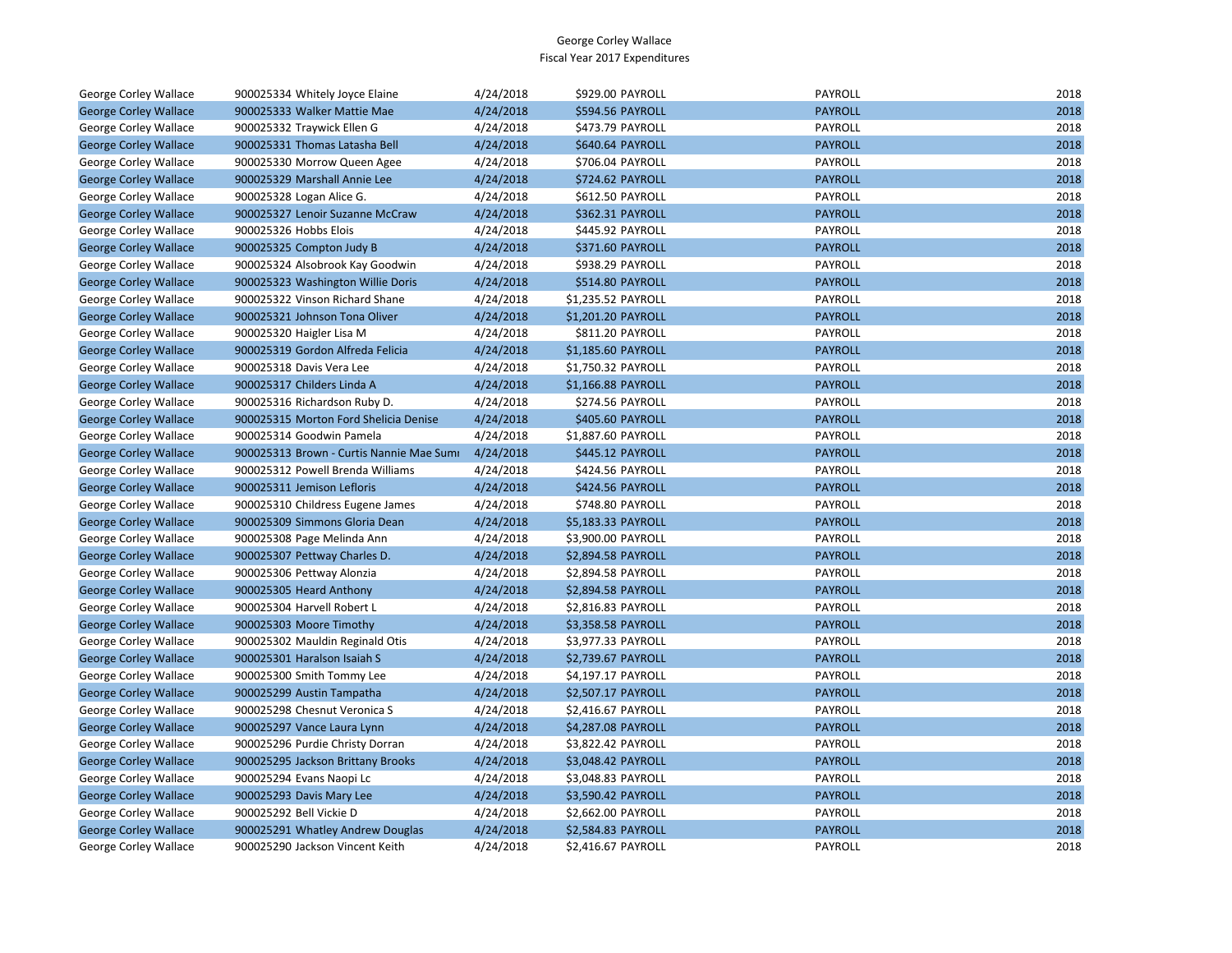| <b>George Corley Wallace</b> | 900025289 Dysart Charles J         | 4/24/2018 | \$5,633.33 PAYROLL  | <b>PAYROLL</b> | 2018 |
|------------------------------|------------------------------------|-----------|---------------------|----------------|------|
| George Corley Wallace        | 900025288 Coleman Myron C          | 4/24/2018 | \$3,203.75 PAYROLL  | PAYROLL        | 2018 |
| <b>George Corley Wallace</b> | 900025287 Berry Lee                | 4/24/2018 | \$2,507.42 PAYROLL  | <b>PAYROLL</b> | 2018 |
| George Corley Wallace        | 900025286 Moultrie Eddie James     | 4/24/2018 | \$4,364.50 PAYROLL  | PAYROLL        | 2018 |
| <b>George Corley Wallace</b> | 900025285 Patterson Ray Anthony    | 4/24/2018 | \$2,971.75 PAYROLL  | <b>PAYROLL</b> | 2018 |
| George Corley Wallace        | 900025284 Bennett Robbyn V.        | 4/24/2018 | \$8,286.50 PAYROLL  | PAYROLL        | 2018 |
| <b>George Corley Wallace</b> | 900025283 Allison Eric Preston     | 4/24/2018 | \$6,043.50 PAYROLL  | <b>PAYROLL</b> | 2018 |
| George Corley Wallace        | 900025282 Adams Dorothy J          | 4/24/2018 | \$2,416.67 PAYROLL  | PAYROLL        | 2018 |
| <b>George Corley Wallace</b> | 900025281 Jackson Irma Jean        | 4/24/2018 | \$2,971.75 PAYROLL  | <b>PAYROLL</b> | 2018 |
| George Corley Wallace        | 900025280 Headley Linda Fay        | 4/24/2018 | \$2,584.58 PAYROLL  | PAYROLL        | 2018 |
| <b>George Corley Wallace</b> | 900025279 Dosey Chantae Thomas     | 4/24/2018 | \$2,042.58 PAYROLL  | <b>PAYROLL</b> | 2018 |
| George Corley Wallace        | 900025278 Reynolds Jennifer M      | 4/24/2018 | \$3,745.00 PAYROLL  | PAYROLL        | 2018 |
| <b>George Corley Wallace</b> | 900025277 Melton Elaine Alina      | 4/24/2018 | \$2,352.33 PAYROLL  | <b>PAYROLL</b> | 2018 |
| George Corley Wallace        | 900025276 Kidd Anessa Lynn         | 4/24/2018 | \$7,616.08 PAYROLL  | PAYROLL        | 2018 |
| <b>George Corley Wallace</b> | 900025275 Deavers Lori Evelyn      | 4/24/2018 | \$2,416.67 PAYROLL  | <b>PAYROLL</b> | 2018 |
| George Corley Wallace        | 900025274 Vandiver Kewanda Thomas  | 4/24/2018 | \$3,435.58 PAYROLL  | PAYROLL        | 2018 |
| <b>George Corley Wallace</b> | 900025273 Rudolph Darlene King     | 4/24/2018 | \$2,971.00 PAYROLL  | <b>PAYROLL</b> | 2018 |
| George Corley Wallace        | 900025272 Powell William S.        | 4/24/2018 | \$2,000.23 PAYROLL  | PAYROLL        | 2018 |
| <b>George Corley Wallace</b> | 900025271 Logan Shuntelra Bernice  | 4/24/2018 | \$4,310.16 PAYROLL  | <b>PAYROLL</b> | 2018 |
| George Corley Wallace        | 900025270 Godwin Connie Estes      | 4/24/2018 | \$2,080.00 PAYROLL  | PAYROLL        | 2018 |
| <b>George Corley Wallace</b> | 900025269 Clifton Lonzy T.         | 4/24/2018 | \$6,701.00 PAYROLL  | <b>PAYROLL</b> | 2018 |
| George Corley Wallace        | 900025268 Bonner Irene G           | 4/24/2018 | \$2,416.67 PAYROLL  | PAYROLL        | 2018 |
| <b>George Corley Wallace</b> | 900025267 Hannah Marcus A.         | 4/24/2018 | \$1,241.67 PAYROLL  | <b>PAYROLL</b> | 2018 |
| George Corley Wallace        | 900025266 Turner Herman W.         | 4/24/2018 | \$1,300.00 PAYROLL  | PAYROLL        | 2018 |
| <b>George Corley Wallace</b> | 900025265 Harper April M           | 4/24/2018 | \$1,170.00 PAYROLL  | <b>PAYROLL</b> | 2018 |
| George Corley Wallace        | 900025264 Whitt Jeremiah Ledell    | 4/24/2018 | \$260.00 PAYROLL    | PAYROLL        | 2018 |
| <b>George Corley Wallace</b> | 900025263 Maxey Willie E.          | 4/24/2018 | \$433.33 PAYROLL    | <b>PAYROLL</b> | 2018 |
| George Corley Wallace        | 900025262 Evans Duane A            | 4/24/2018 | \$4,457.09 PAYROLL  | PAYROLL        | 2018 |
| <b>George Corley Wallace</b> | 900025261 Bailey Danny L           | 4/24/2018 | \$260.00 PAYROLL    | <b>PAYROLL</b> | 2018 |
| George Corley Wallace        | 900025260 Thomas Herbert Hoover    | 4/24/2018 | \$6,250.00 PAYROLL  | PAYROLL        | 2018 |
| <b>George Corley Wallace</b> | 900025259 Theiss Sheila Ann        | 4/24/2018 | \$3,653.33 PAYROLL  | <b>PAYROLL</b> | 2018 |
| George Corley Wallace        | 900025258 Motley Bettye Steele     | 4/24/2018 | \$3,726.67 PAYROLL  | PAYROLL        | 2018 |
| <b>George Corley Wallace</b> | 900025257 Moore Kathy J            | 4/24/2018 | \$5,070.00 PAYROLL  | <b>PAYROLL</b> | 2018 |
| George Corley Wallace        | 900025256 Mitchell Jessica Yvonne  | 4/24/2018 | \$2,042.83 PAYROLL  | PAYROLL        | 2018 |
| <b>George Corley Wallace</b> | 900025255 Jones Natasha Renee      | 4/24/2018 | \$2,584.58 PAYROLL  | <b>PAYROLL</b> | 2018 |
| George Corley Wallace        | 900025254 Jefferson Shelia Lawanda | 4/24/2018 | \$3,822.42 PAYROLL  | PAYROLL        | 2018 |
| <b>George Corley Wallace</b> | 900025253 Griffin Donitha J.       | 4/24/2018 | \$10,499.91 PAYROLL | <b>PAYROLL</b> | 2018 |
| George Corley Wallace        | 900025252 Gordon Rachel L          | 4/24/2018 | \$3,598.33 PAYROLL  | PAYROLL        | 2018 |
| <b>George Corley Wallace</b> | 900025251 Duck Cindy               | 4/24/2018 | \$3,206.67 PAYROLL  | <b>PAYROLL</b> | 2018 |
| George Corley Wallace        | 900025250 Curtis Valerie Pandora   | 4/24/2018 | \$2,662.00 PAYROLL  | PAYROLL        | 2018 |
| <b>George Corley Wallace</b> | 900025249 Chapman Channie Loraine  | 4/24/2018 | \$3,834.13 PAYROLL  | <b>PAYROLL</b> | 2018 |
| George Corley Wallace        | 900025248 Brown Karen E.           | 4/24/2018 | \$3,256.92 PAYROLL  | PAYROLL        | 2018 |
| <b>George Corley Wallace</b> | 900025247 Bright Jacinta Thrash    | 4/24/2018 | \$1,040.00 PAYROLL  | <b>PAYROLL</b> | 2018 |
| George Corley Wallace        | 900025246 Bowie Corey D.           | 4/24/2018 | \$4,396.08 PAYROLL  | PAYROLL        | 2018 |
| <b>George Corley Wallace</b> | 900025245 Bentley Betty J          | 4/24/2018 | \$5,070.25 PAYROLL  | <b>PAYROLL</b> | 2018 |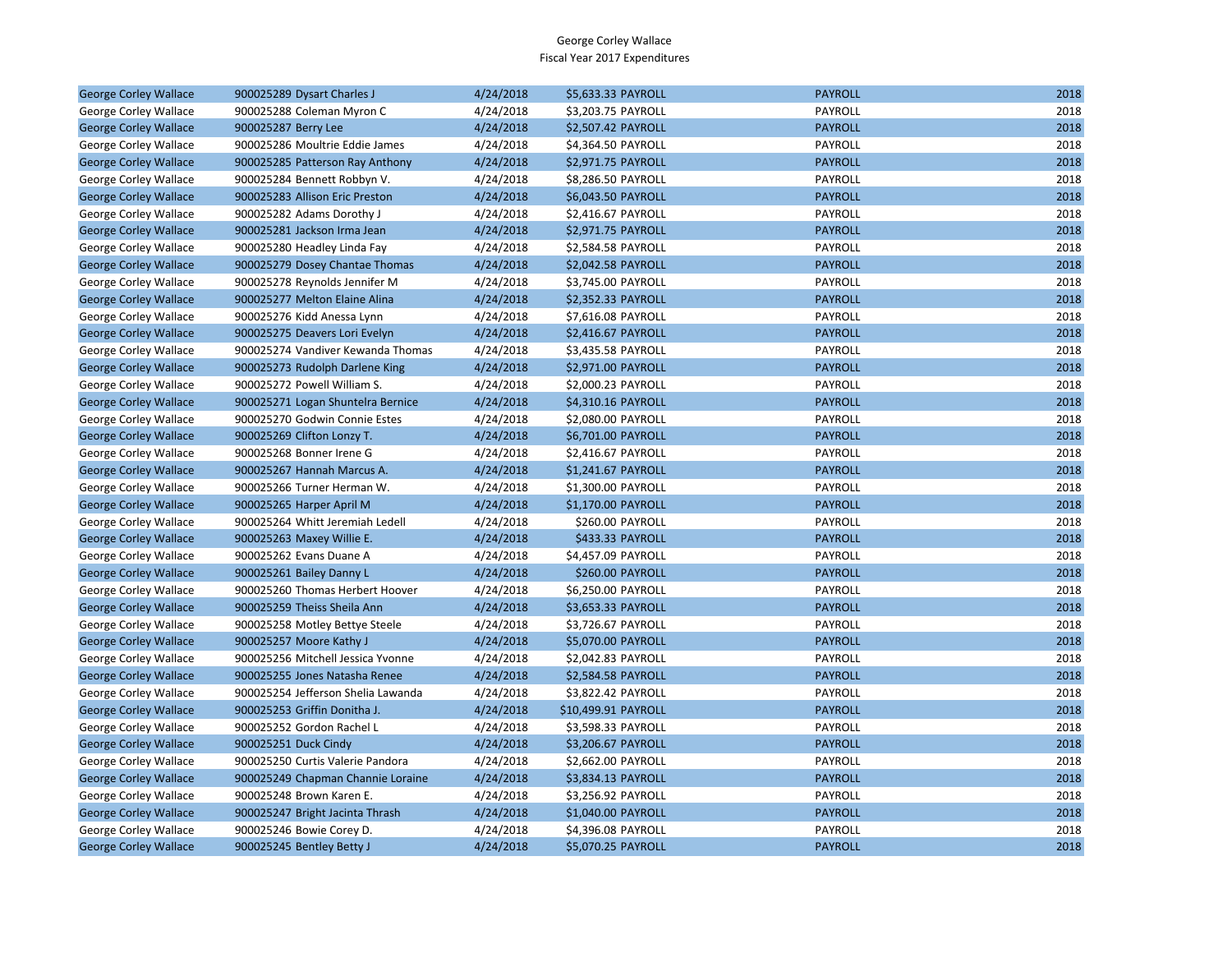| George Corley Wallace        | 900025244 Abbott Brandi Nicole      | 4/24/2018 | \$2,430.00 PAYROLL      | PAYROLL        | 2018 |
|------------------------------|-------------------------------------|-----------|-------------------------|----------------|------|
| <b>George Corley Wallace</b> | 900025243 Williams Elsie B.         | 4/24/2018 | \$1,479.39 PAYROLL      | <b>PAYROLL</b> | 2018 |
| George Corley Wallace        | 900025242 Young James R             | 4/24/2018 | \$715.60 PAYROLL        | PAYROLL        | 2018 |
| <b>George Corley Wallace</b> | 900025241 Pugh Elijah               | 4/24/2018 | \$5,990.17 PAYROLL      | <b>PAYROLL</b> | 2018 |
| George Corley Wallace        | 900025240 Owens Holly Brown         | 4/24/2018 | \$6,753.33 PAYROLL      | PAYROLL        | 2018 |
| <b>George Corley Wallace</b> | 900025239 Lee Kateri M              | 4/24/2018 | \$6,250.33 PAYROLL      | <b>PAYROLL</b> | 2018 |
| George Corley Wallace        | 900025238 Baldwin Antionetta S      | 4/24/2018 | \$6,558.56 PAYROLL      | PAYROLL        | 2018 |
| <b>George Corley Wallace</b> | 900025237 Thomas Ashley C           | 4/24/2018 | \$5,053.09 PAYROLL      | <b>PAYROLL</b> | 2018 |
| George Corley Wallace        | 900025236 Rhodes Ramona Roberts     | 4/24/2018 | \$450.67 PAYROLL        | PAYROLL        | 2018 |
| <b>George Corley Wallace</b> | 900025235 Brown Kimberly N          | 4/24/2018 | \$270.40 PAYROLL        | <b>PAYROLL</b> | 2018 |
| George Corley Wallace        | 900025234 Wright Pamela L           | 4/24/2018 | \$4,456.42 PAYROLL      | PAYROLL        | 2018 |
| <b>George Corley Wallace</b> | 900025233 Mitchell Brenda G.        | 4/24/2018 | <b>\$850.16 PAYROLL</b> | <b>PAYROLL</b> | 2018 |
| George Corley Wallace        | 900025232 Minor Sheila Mims         | 4/24/2018 | \$2,080.00 PAYROLL      | PAYROLL        | 2018 |
| <b>George Corley Wallace</b> | 900025231 Goings Ghytana Shelton    | 4/24/2018 | \$6,108.56 PAYROLL      | <b>PAYROLL</b> | 2018 |
| George Corley Wallace        | 900025230 Dozier Bruce Otis         | 4/24/2018 | \$1,366.51 PAYROLL      | PAYROLL        | 2018 |
| <b>George Corley Wallace</b> | 900025229 Crum Erika D              | 4/24/2018 | <b>\$270.40 PAYROLL</b> | <b>PAYROLL</b> | 2018 |
| George Corley Wallace        | 900025228 Autery Nancy              | 4/24/2018 | \$5,837.54 PAYROLL      | PAYROLL        | 2018 |
| <b>George Corley Wallace</b> | 900025227 Sims Robert Nelson        | 4/24/2018 | \$3,866.25 PAYROLL      | <b>PAYROLL</b> | 2018 |
| George Corley Wallace        | 900025226 Ruffin-Johnson Letitia    | 4/24/2018 | \$270.40 PAYROLL        | PAYROLL        | 2018 |
| <b>George Corley Wallace</b> | 900025225 Miller Beth D             | 4/24/2018 | \$540.80 PAYROLL        | <b>PAYROLL</b> | 2018 |
| George Corley Wallace        | 900025224 McKnight April Calloway   | 4/24/2018 | \$721.07 PAYROLL        | PAYROLL        | 2018 |
| <b>George Corley Wallace</b> | 900025223 May-Webb Jenika           | 4/24/2018 | <b>\$270.40 PAYROLL</b> | <b>PAYROLL</b> | 2018 |
| George Corley Wallace        | 900025222 Johnson Althelstein       | 4/24/2018 | \$540.80 PAYROLL        | PAYROLL        | 2018 |
| <b>George Corley Wallace</b> | 900025221 Pugh Janet Cathey M.      | 4/24/2018 | \$5,990.17 PAYROLL      | <b>PAYROLL</b> | 2018 |
| George Corley Wallace        | 900025220 Howard Vatausha O         | 4/24/2018 | \$450.67 PAYROLL        | PAYROLL        | 2018 |
| <b>George Corley Wallace</b> | 900025219 Wood Donna H              | 4/24/2018 | <b>\$270.40 PAYROLL</b> | <b>PAYROLL</b> | 2018 |
| George Corley Wallace        | 900025218 Sanders Rickdrieka Nicole | 4/24/2018 | \$540.80 PAYROLL        | PAYROLL        | 2018 |
| <b>George Corley Wallace</b> | 900025217 Culliver Otis D           | 4/24/2018 | \$540.80 PAYROLL        | <b>PAYROLL</b> | 2018 |
| George Corley Wallace        | 900025216 Stewart Jay Tyson         | 4/24/2018 | \$450.67 PAYROLL        | PAYROLL        | 2018 |
| <b>George Corley Wallace</b> | 900025215 White Tara Y              | 4/24/2018 | \$5,465.00 PAYROLL      | <b>PAYROLL</b> | 2018 |
| George Corley Wallace        | 900025214 Miller Uzoma O            | 4/24/2018 | \$540.80 PAYROLL        | PAYROLL        | 2018 |
| <b>George Corley Wallace</b> | 900025213 McQueen Carroll D.        | 4/24/2018 | \$540.80 PAYROLL        | <b>PAYROLL</b> | 2018 |
| George Corley Wallace        | 900025212 Lewis George E            | 4/24/2018 | \$540.80 PAYROLL        | PAYROLL        | 2018 |
| <b>George Corley Wallace</b> | 900025211 Elliott William F.        | 4/24/2018 | \$5,785.59 PAYROLL      | <b>PAYROLL</b> | 2018 |
| George Corley Wallace        | 900025210 Burton Kasey Raeann       | 4/24/2018 | \$450.67 PAYROLL        | PAYROLL        | 2018 |
| <b>George Corley Wallace</b> | 900025209 Welch Gordon F            | 4/24/2018 | \$4,560.17 PAYROLL      | <b>PAYROLL</b> | 2018 |
| George Corley Wallace        | 900025208 Moss Johnny E             | 4/24/2018 | \$5,633.33 PAYROLL      | PAYROLL        | 2018 |
| <b>George Corley Wallace</b> | 900025207 Helms Tammy Roberts       | 4/24/2018 | \$3,048.83 PAYROLL      | <b>PAYROLL</b> | 2018 |
| George Corley Wallace        | 900025206 Williams Matilda Mae      | 4/24/2018 | \$5,210.33 PAYROLL      | PAYROLL        | 2018 |
| <b>George Corley Wallace</b> | 900025205 Tipton Wesley Steele      | 4/24/2018 | \$2,352.33 PAYROLL      | <b>PAYROLL</b> | 2018 |
| George Corley Wallace        | 900025204 Thames Jerome E           | 4/24/2018 | \$5,056.00 PAYROLL      | PAYROLL        | 2018 |
| <b>George Corley Wallace</b> | 900025203 Tarver Otis               | 4/24/2018 | \$4,901.89 PAYROLL      | <b>PAYROLL</b> | 2018 |
| George Corley Wallace        | 900025202 Rogers Jason Brooks       | 4/24/2018 | \$3,470.40 PAYROLL      | PAYROLL        | 2018 |
| <b>George Corley Wallace</b> | 900025201 Lewis Jarrin Chiron       | 4/24/2018 | \$5,710.37 PAYROLL      | <b>PAYROLL</b> | 2018 |
| <b>George Corley Wallace</b> | 900025200 Kimbrough Brandon O       | 4/24/2018 | \$4.901.89 PAYROLL      | PAYROLL        | 2018 |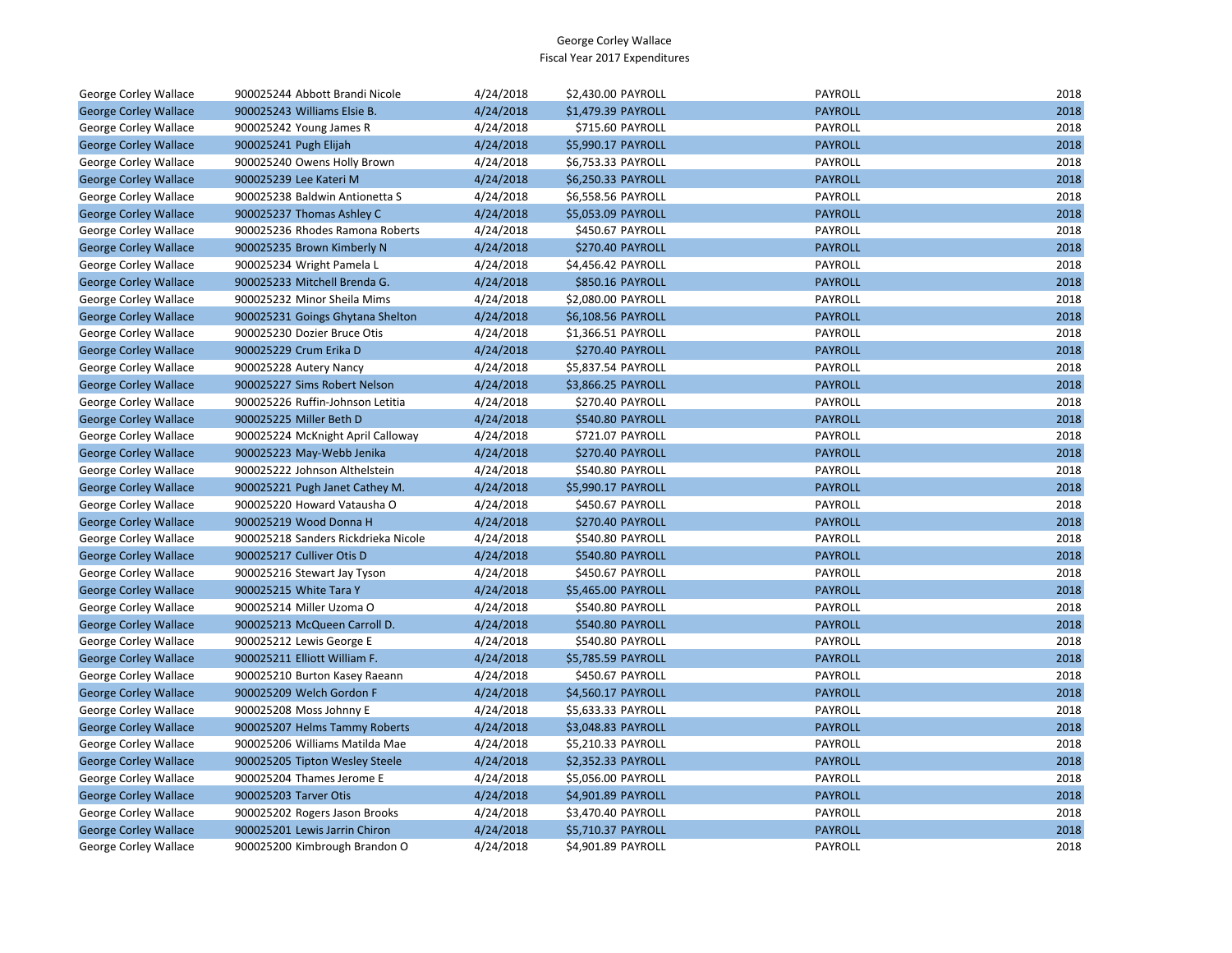| <b>George Corley Wallace</b> | 900025199 Harris Douglas Lee      | 4/24/2018 | \$3,907.75 PAYROLL | <b>PAYROLL</b> | 2018 |
|------------------------------|-----------------------------------|-----------|--------------------|----------------|------|
| George Corley Wallace        | 900025198 Griffin Calvin          | 4/24/2018 | \$5,918.56 PAYROLL | PAYROLL        | 2018 |
| <b>George Corley Wallace</b> | 900025197 Gaines Deshaun Derell   | 4/24/2018 | \$2,507.17 PAYROLL | <b>PAYROLL</b> | 2018 |
| George Corley Wallace        | 900025196 Allen Kenny             | 4/24/2018 | \$4,370.25 PAYROLL | PAYROLL        | 2018 |
| <b>George Corley Wallace</b> | 900025195 Lewis Bonita T.         | 4/24/2018 | \$3,792.00 PAYROLL | <b>PAYROLL</b> | 2018 |
| George Corley Wallace        | 900025194 Laister Shirley J       | 4/24/2018 | \$4,370.25 PAYROLL | PAYROLL        | 2018 |
| <b>George Corley Wallace</b> | 900025193 Stevenson Donte L       | 4/24/2018 | \$4,160.09 PAYROLL | <b>PAYROLL</b> | 2018 |
| George Corley Wallace        | 900025192 Rogers Eric W.          | 4/24/2018 | \$5,210.33 PAYROLL | PAYROLL        | 2018 |
| <b>George Corley Wallace</b> | 900025191 Hobbs David Wayne       | 4/24/2018 | \$4,370.25 PAYROLL | <b>PAYROLL</b> | 2018 |
| George Corley Wallace        | 900025190 Walker Shermanita       | 4/24/2018 | \$4,605.83 PAYROLL | PAYROLL        | 2018 |
| <b>George Corley Wallace</b> | 900025189 Thomas Hollee Myldred   | 4/24/2018 | \$5,536.58 PAYROLL | <b>PAYROLL</b> | 2018 |
| George Corley Wallace        | 900025188 Spicer Chandra          | 4/24/2018 | \$5,615.25 PAYROLL | PAYROLL        | 2018 |
| <b>George Corley Wallace</b> | 900025187 Snowden Lula            | 4/24/2018 | \$4,246.67 PAYROLL | <b>PAYROLL</b> | 2018 |
| George Corley Wallace        | 900025186 Roberson Erika M        | 4/24/2018 | \$2,971.42 PAYROLL | PAYROLL        | 2018 |
| <b>George Corley Wallace</b> | 900025185 Pullum Quanda C.        | 4/24/2018 | \$3,203.75 PAYROLL | <b>PAYROLL</b> | 2018 |
| George Corley Wallace        | 900025184 Powe Dea Wilson         | 4/24/2018 | \$5,615.25 PAYROLL | PAYROLL        | 2018 |
| <b>George Corley Wallace</b> | 900025183 Pettway Clarence J      | 4/24/2018 | \$6,636.33 PAYROLL | <b>PAYROLL</b> | 2018 |
| George Corley Wallace        | 900025182 Inge Deandres G.        | 4/24/2018 | \$6,880.83 PAYROLL | PAYROLL        | 2018 |
| <b>George Corley Wallace</b> | 900025181 Coty Mark Leonard       | 4/24/2018 | \$5,711.17 PAYROLL | <b>PAYROLL</b> | 2018 |
| George Corley Wallace        | 900025180 Coleman Steffan         | 4/24/2018 | \$3,818.42 PAYROLL | PAYROLL        | 2018 |
| <b>George Corley Wallace</b> | 900025179 Casby Aaron Leonard     | 4/24/2018 | \$5,296.50 PAYROLL | <b>PAYROLL</b> | 2018 |
| George Corley Wallace        | 900025178 Bennett Jarrick B       | 4/24/2018 | \$1,187.75 PAYROLL | PAYROLL        | 2018 |
| <b>George Corley Wallace</b> | 900025177 Allen Bertha Yvette     | 4/24/2018 | \$4,771.75 PAYROLL | <b>PAYROLL</b> | 2018 |
| George Corley Wallace        | 900025176 Randolph Yulonda B      | 4/24/2018 | \$4,495.48 PAYROLL | PAYROLL        | 2018 |
| <b>George Corley Wallace</b> | 900025175 Jones Connie M.         | 4/24/2018 | \$5,138.42 PAYROLL | <b>PAYROLL</b> | 2018 |
| George Corley Wallace        | 900025174 Davis Rebecca Moore     | 4/24/2018 | \$250.00 PAYROLL   | PAYROLL        | 2018 |
| <b>George Corley Wallace</b> | 900025173 Thomas Gloria Dean      | 4/24/2018 | \$3,890.92 PAYROLL | <b>PAYROLL</b> | 2018 |
| George Corley Wallace        | 900025172 Henderson Kerry E.      | 4/24/2018 | \$4,475.08 PAYROLL | PAYROLL        | 2018 |
| <b>George Corley Wallace</b> | 900025171 Wilson Beverly Renae    | 4/24/2018 | \$540.80 PAYROLL   | <b>PAYROLL</b> | 2018 |
| George Corley Wallace        | 900025170 Moore Dorothy A         | 4/24/2018 | \$1,040.00 PAYROLL | PAYROLL        | 2018 |
| <b>George Corley Wallace</b> | 900025169 Miller Gregory Lee      | 4/24/2018 | \$4,726.82 PAYROLL | <b>PAYROLL</b> | 2018 |
| George Corley Wallace        | 900025168 King Glenn              | 4/24/2018 | \$721.07 PAYROLL   | PAYROLL        | 2018 |
| <b>George Corley Wallace</b> | 900025167 Hannah Marilyn Bennett  | 4/24/2018 | \$7,758.23 PAYROLL | <b>PAYROLL</b> | 2018 |
| George Corley Wallace        | 900025166 White Christine S       | 4/24/2018 | \$4,078.28 PAYROLL | PAYROLL        | 2018 |
| <b>George Corley Wallace</b> | 900025165 Turner Geraldine D      | 4/24/2018 | \$5,325.11 PAYROLL | <b>PAYROLL</b> | 2018 |
| George Corley Wallace        | 900025164 Shannon Tracey M.       | 4/24/2018 | \$8,949.55 PAYROLL | PAYROLL        | 2018 |
| <b>George Corley Wallace</b> | 900025163 Purdie Karol S          | 4/24/2018 | \$5,325.11 PAYROLL | <b>PAYROLL</b> | 2018 |
| George Corley Wallace        | 900025162 Pullom Dowanda D        | 4/24/2018 | \$6,753.33 PAYROLL | PAYROLL        | 2018 |
| <b>George Corley Wallace</b> | 900025161 Ford Sabrina D          | 4/24/2018 | \$5,325.11 PAYROLL | <b>PAYROLL</b> | 2018 |
| George Corley Wallace        | 900025160 Martin Suzette G.       | 4/24/2018 | \$4,456.58 PAYROLL | PAYROLL        | 2018 |
| <b>George Corley Wallace</b> | 900025159 Smith Pamela Caver      | 4/24/2018 | \$7,524.33 PAYROLL | <b>PAYROLL</b> | 2018 |
| George Corley Wallace        | 900025158 Mixon Carter Kim Ellice | 4/24/2018 | \$4,847.67 PAYROLL | PAYROLL        | 2018 |
| <b>George Corley Wallace</b> | 900025157 Miller Pearlie R.       | 4/24/2018 | \$4,887.75 PAYROLL | <b>PAYROLL</b> | 2018 |
| George Corley Wallace        | 900025156 Melton Christi A.       | 4/24/2018 | \$3,993.83 PAYROLL | PAYROLL        | 2018 |
| <b>George Corley Wallace</b> | 900025155 Lumpkin Deborah Walker  | 4/24/2018 | \$5,588.23 PAYROLL | <b>PAYROLL</b> | 2018 |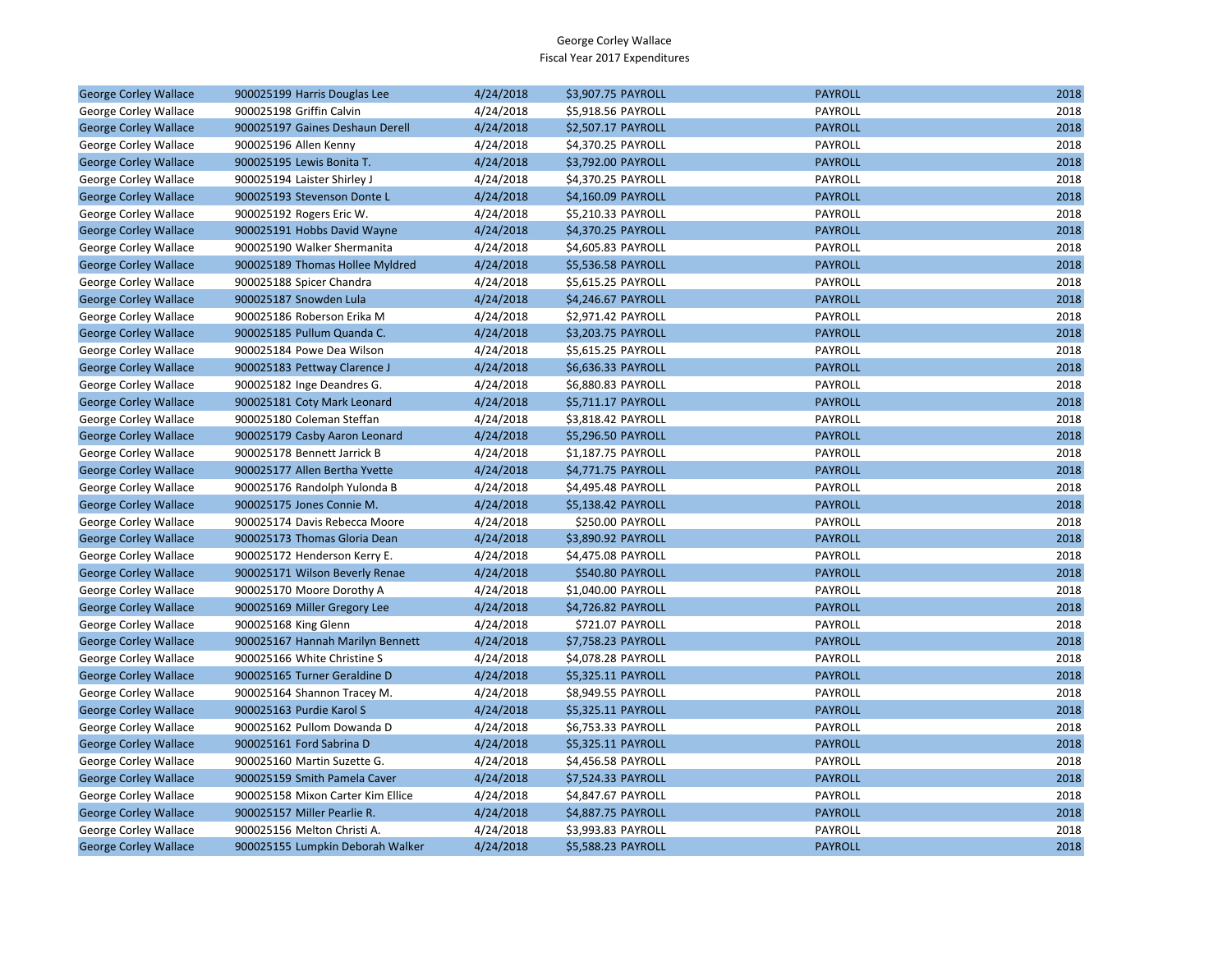| George Corley Wallace        | 900025154 Lee Beverly D                 | 4/24/2018 | \$1,500.00 PAYROLL                | PAYROLL                           | 2018 |
|------------------------------|-----------------------------------------|-----------|-----------------------------------|-----------------------------------|------|
| <b>George Corley Wallace</b> | 900025153 Jackson Veronica Moultrie     | 4/24/2018 | \$5,479.33 PAYROLL                | <b>PAYROLL</b>                    | 2018 |
| <b>George Corley Wallace</b> | 900025152 Dixon Colleen Roland          | 4/24/2018 | \$3,358.58 PAYROLL                | PAYROLL                           | 2018 |
| <b>George Corley Wallace</b> | 900025151 Davis Sarah                   | 4/24/2018 | \$8,381.37 PAYROLL                | <b>PAYROLL</b>                    | 2018 |
| George Corley Wallace        | 900025150 Calhoun Webbie R.             | 4/24/2018 | \$6,159.68 PAYROLL                | PAYROLL                           | 2018 |
| <b>George Corley Wallace</b> | 900025149 Spencer Rosa Chiffon          | 4/24/2018 | \$8,526.91 PAYROLL                | <b>PAYROLL</b>                    | 2018 |
| George Corley Wallace        | 900025148 Brown Veronica S.             | 4/24/2018 | \$8,221.50 PAYROLL                | PAYROLL                           | 2018 |
| <b>George Corley Wallace</b> | 900025147 Sturdivant Maxine C           | 4/24/2018 | \$6,657.91 PAYROLL                | <b>PAYROLL</b>                    | 2018 |
| George Corley Wallace        | 900025146 Marshall Teresa Darnelle      | 4/24/2018 | \$2,507.17 PAYROLL                | PAYROLL                           | 2018 |
| <b>George Corley Wallace</b> | 900025145 Sanders Felicia M.            | 4/24/2018 | \$4,766.67 PAYROLL                | <b>PAYROLL</b>                    | 2018 |
| George Corley Wallace        | 900025144 Ford Monique Amelia           | 4/24/2018 | \$3,125.92 PAYROLL                | PAYROLL                           | 2018 |
| <b>George Corley Wallace</b> | 900025143 Tapper Monica A               | 4/24/2018 | \$450.67 PAYROLL                  | <b>PAYROLL</b>                    | 2018 |
| George Corley Wallace        | 900025142 Briggs Tammie Marie           | 4/24/2018 | \$7,393.74 PAYROLL                | PAYROLL                           | 2018 |
| <b>George Corley Wallace</b> | 900025141 Williams Angelica Nicole      | 4/24/2018 | \$2,430.00 PAYROLL                | <b>PAYROLL</b>                    | 2018 |
| George Corley Wallace        | 900025140 Tubbs - Turner Jocelyn Jenell | 4/24/2018 | \$5,417.58 PAYROLL                | PAYROLL                           | 2018 |
| <b>George Corley Wallace</b> | 900025139 Kennedy Regina S              | 4/24/2018 | \$5,487.25 PAYROLL                | <b>PAYROLL</b>                    | 2018 |
| George Corley Wallace        | 900025138 Gourdine Raji                 | 4/24/2018 | \$8,070.17 PAYROLL                | PAYROLL                           | 2018 |
| <b>George Corley Wallace</b> | 900025137 Cosby Helen A                 | 4/24/2018 | \$3,977.67 PAYROLL                | <b>PAYROLL</b>                    | 2018 |
| George Corley Wallace        | 900025136 Walker Sharon D               | 4/24/2018 | \$2,662.00 PAYROLL                | PAYROLL                           | 2018 |
| <b>George Corley Wallace</b> | 900025135 Carstarphen Mennie L          | 4/24/2018 | \$7,112.78 PAYROLL                | <b>PAYROLL</b>                    | 2018 |
| George Corley Wallace        | 900025134 Blevins Pamela M              | 4/24/2018 | \$3,112.00 PAYROLL                | PAYROLL                           | 2018 |
| <b>George Corley Wallace</b> | 900025133 Mitchell James M              | 4/24/2018 | \$16,043.54 PAYROLL               | <b>PAYROLL</b>                    | 2018 |
| George Corley Wallace        | 900025132 Glover Virginia M Reed        | 4/24/2018 | \$4,518.50 PAYROLL                | PAYROLL                           | 2018 |
| <b>George Corley Wallace</b> | 215179 Walker, Shermanita               | 4/24/2018 | \$419.10 AMSTI 2017-2018          | In State-Mileage                  | 2018 |
| George Corley Wallace        | 215179 Walker, Shermanita               | 4/24/2018 | \$300.00 AMSTI 2017-2018          | In State-Ovrnite Per diem         | 2018 |
| <b>George Corley Wallace</b> | 215178 Wal Mart                         | 4/24/2018 | \$187.97 General Operating Fund   | <b>Materials and Supplies</b>     | 2018 |
| George Corley Wallace        | 215177 Tubbs - Turner, Jocelyn J.       | 4/24/2018 | \$423.08 AMSTI 2017-2018          | In State-Mileage                  | 2018 |
| <b>George Corley Wallace</b> | 215177 Tubbs - Turner, Jocelyn J.       | 4/24/2018 | \$300.00 AMSTI 2017-2018          | In State-Ovrnite Per diem         | 2018 |
| George Corley Wallace        | 215176 Thomas, Hollee M.                | 4/24/2018 | \$375.00 AMSTI 2017-2018          | In State-Ovrnite Per diem         | 2018 |
| <b>George Corley Wallace</b> | 215176 Thomas, Hollee M.                | 4/24/2018 | \$374.31 AMSTI 2017-2018          | In State-Mileage                  | 2018 |
| George Corley Wallace        | 215175 Tenison, Ralph B.                | 4/24/2018 | \$1,100.00 General Operating Fund | <b>Other Contractual Services</b> | 2018 |
| <b>George Corley Wallace</b> | 215174 Spicer, Chandra                  | 4/24/2018 | \$344.38 AMSTI 2017-2018          | In State-Mileage                  | 2018 |
| George Corley Wallace        | 215174 Spicer, Chandra                  | 4/24/2018 | \$375.00 AMSTI 2017-2018          | In State-Ovrnite Per diem         | 2018 |
| <b>George Corley Wallace</b> | 215173 Sherwin Williams                 | 4/24/2018 | \$26.80 General Operating Fund    | <b>Materials and Supplies</b>     | 2018 |
| George Corley Wallace        | 215172 Selma Family Restaurant          | 4/24/2018 | \$1,258.20 General Operating Fund | <b>Materials and Supplies</b>     | 2018 |
| <b>George Corley Wallace</b> | 215171 Scantron Corporation             | 4/24/2018 | \$298.44 General Operating Fund   | <b>Materials and Supplies</b>     | 2018 |
| George Corley Wallace        | 215170 Powe, Dea W.                     | 4/24/2018 | \$484.61 AMSTI 2017-2018          | In State-Mileage                  | 2018 |
| <b>George Corley Wallace</b> | 215170 Powe, Dea W.                     | 4/24/2018 | \$600.00 AMSTI 2017-2018          | In State-Ovrnite Per diem         | 2018 |
| George Corley Wallace        | 215169 Pitney Bowes                     | 4/24/2018 | \$1,020.99 General Operating Fund | Postage                           | 2018 |
| <b>George Corley Wallace</b> | 215168 Pettway, Clarence J.             | 4/24/2018 | \$392.15 AMSTI 2017-2018          | In State-Mileage                  | 2018 |
| George Corley Wallace        | 215168 Pettway, Clarence J.             | 4/24/2018 | \$300.00 AMSTI 2017-2018          | In State-Ovrnite Per diem         | 2018 |
| <b>George Corley Wallace</b> | 215167 Pearson Education                | 4/24/2018 | \$960.00 General Operating Fund   | <b>Materials and Supplies</b>     | 2018 |
| George Corley Wallace        | 215166 Paperdirect                      | 4/24/2018 | \$73.97 General Operating Fund    | <b>Materials and Supplies</b>     | 2018 |
| <b>George Corley Wallace</b> | 215165 Office Depot                     | 4/24/2018 | \$144.35 General Operating Fund   | <b>Materials and Supplies</b>     | 2018 |
| George Corley Wallace        | 215164 McRae-Gaines Learning Ctn        | 4/24/2018 | \$247.50 General Operating Fund   | Scholarships                      | 2018 |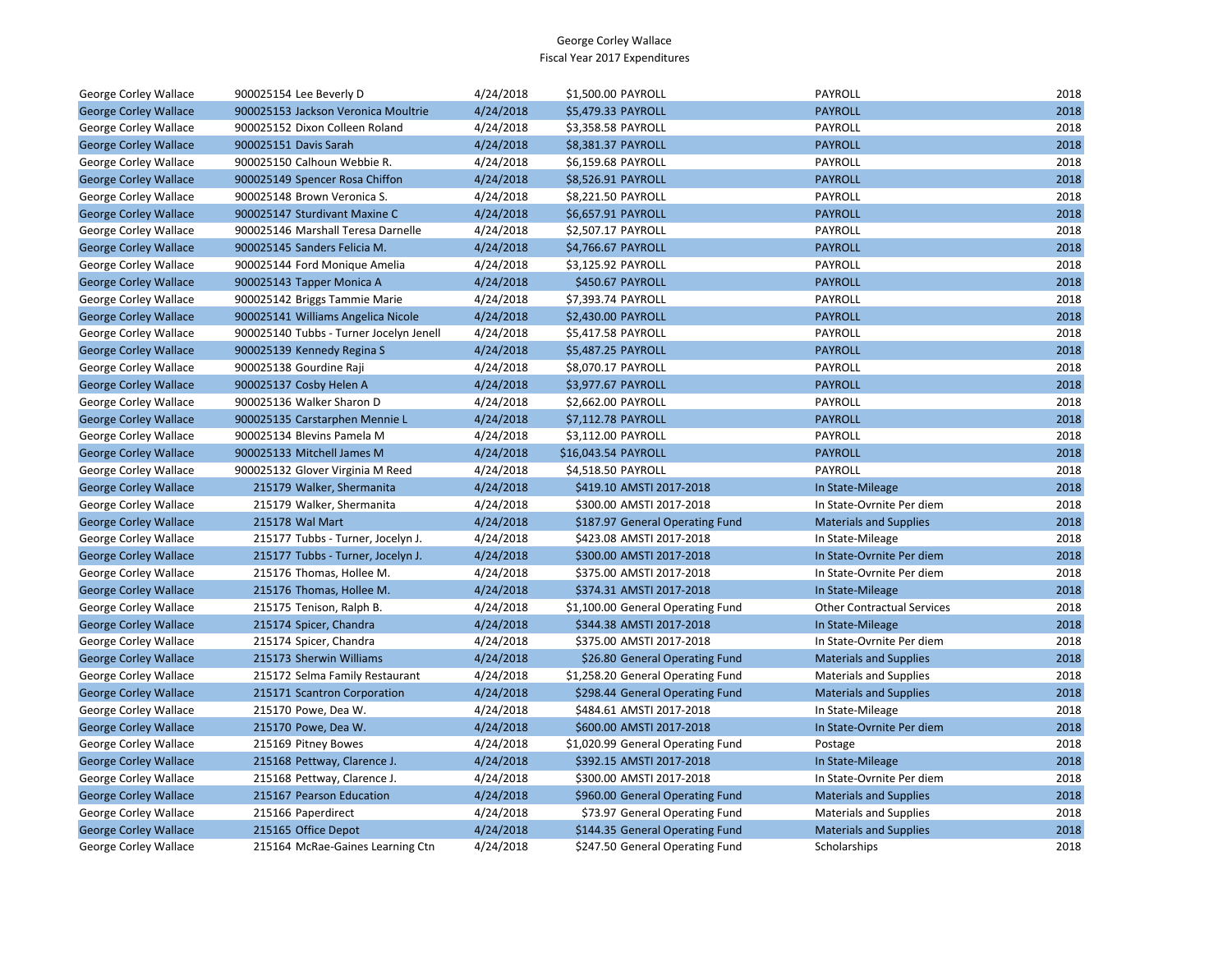| <b>George Corley Wallace</b> | 215163 Maynard, Cooper & Gale  | 4/24/2018 | \$267.10 General Operating Fund           | <b>Legal Services</b>              | 2018 |
|------------------------------|--------------------------------|-----------|-------------------------------------------|------------------------------------|------|
| George Corley Wallace        | 215162 Loggins, Eddie          | 4/24/2018 | \$220.00 General Operating Fund           | <b>Other Professional Fees</b>     | 2018 |
| <b>George Corley Wallace</b> | 215161 Kennedy, Regina S.      | 4/24/2018 | \$401.67 AMSTI 2017-2018                  | In State-Mileage                   | 2018 |
| George Corley Wallace        | 215161 Kennedy, Regina S.      | 4/24/2018 | \$375.00 AMSTI 2017-2018                  | In State-Ovrnite Per diem          | 2018 |
| <b>George Corley Wallace</b> | 215160 Ishman, Lee             | 4/24/2018 | \$220.00 General Operating Fund           | <b>Other Professional Fees</b>     | 2018 |
| George Corley Wallace        | 215159 Inge, Deandres G.       | 4/24/2018 | \$232.89 AMSTI 2017-2018                  | In State-Mileage                   | 2018 |
| <b>George Corley Wallace</b> | 215159 Inge, Deandres G.       | 4/24/2018 | \$300.00 AMSTI 2017-2018                  | In State-Ovrnite Per diem          | 2018 |
| George Corley Wallace        | 215158 Gamble, Rashard A.      | 4/24/2018 | \$220.00 General Operating Fund           | <b>Other Professional Fees</b>     | 2018 |
| <b>George Corley Wallace</b> | 215157 Folks, Willie B.        | 4/24/2018 | \$220.00 General Operating Fund           | <b>Other Professional Fees</b>     | 2018 |
| George Corley Wallace        | 215156 First Cahawba Bankcard  | 4/24/2018 | \$726.33 AMSTI 2017-2018                  | Out-of-State-Commercl Trans        | 2018 |
| <b>George Corley Wallace</b> | 215156 First Cahawba Bankcard  | 4/24/2018 | \$724.00 AMSTI 2017-2018                  | Out-of-State-Registration          | 2018 |
| George Corley Wallace        | 215155 Evisions                | 4/24/2018 | \$2,700.00 General Operating Fund         | Technology-Non Capital             | 2018 |
| <b>George Corley Wallace</b> | 215154 Elliott, William F.     | 4/24/2018 | \$120.00 General Operating Fund           | <b>Other Contractual Services</b>  | 2018 |
| George Corley Wallace        | 215153 Coty, Mark L.           | 4/24/2018 | \$422.59 AMSTI 2017-2018                  | In State-Mileage                   | 2018 |
| <b>George Corley Wallace</b> | 215153 Coty, Mark L.           | 4/24/2018 | \$300.00 AMSTI 2017-2018                  | In State-Ovrnite Per diem          | 2018 |
| George Corley Wallace        | 215152 Coleman, Steffan        | 4/24/2018 | \$227.81 AMSTI 2017-2018                  | In State-Mileage                   | 2018 |
| <b>George Corley Wallace</b> | 215152 Coleman, Steffan        | 4/24/2018 | \$225.00 AMSTI 2017-2018                  | In State-Ovrnite Per diem          | 2018 |
| George Corley Wallace        | 215151 Coe - Atlanta           | 4/24/2018 | \$1,675.00 Talent Search 2017-2018        | Memberships                        | 2018 |
| <b>George Corley Wallace</b> | 215151 Coe - Atlanta           | 4/24/2018 | \$1,675.00 Student Support Services 16-17 | <b>Memberships</b>                 | 2018 |
| George Corley Wallace        | 215150 Cintas #231             | 4/24/2018 | \$193.14 General Operating Fund           | <b>Other Contractual Services</b>  | 2018 |
| <b>George Corley Wallace</b> | 215149 Cdw Government, Inc.    | 4/24/2018 | \$11,075.95 General Operating Fund        | <b>Technology-Non Capital</b>      | 2018 |
| George Corley Wallace        | 215148 Casby, Aaron L.         | 4/24/2018 | \$300.00 AMSTI 2017-2018                  | In State-Ovrnite Per diem          | 2018 |
| <b>George Corley Wallace</b> | 215148 Casby, Aaron L.         | 4/24/2018 | \$430.33 AMSTI 2017-2018                  | In State-Mileage                   | 2018 |
| George Corley Wallace        | 215147 AT&T Alabama            | 4/24/2018 | \$126.57 General Operating Fund           | Communications                     | 2018 |
| <b>George Corley Wallace</b> | 215147 AT&T Alabama            | 4/24/2018 | \$171.28 AE State 2017-2018               | Communications                     | 2018 |
| George Corley Wallace        | 215146 Allen, Bertha Y.        | 4/24/2018 | \$378.99 AMSTI 2017-2018                  | In State-Mileage                   | 2018 |
| <b>George Corley Wallace</b> | 215146 Allen, Bertha Y.        | 4/24/2018 | \$300.00 AMSTI 2017-2018                  | In State-Ovrnite Per diem          | 2018 |
| George Corley Wallace        | 215145 Airgas South, INC.      | 4/24/2018 | \$1,400.63 General Operating Fund         | <b>Materials and Supplies</b>      | 2018 |
| <b>George Corley Wallace</b> | 215144 ACT                     | 4/24/2018 | \$68.00 Ready to Work 2017-2018           | <b>Other Contractual Services</b>  | 2018 |
| George Corley Wallace        | 215143 Accsisa                 | 4/24/2018 | \$200.00 General Operating Fund           | Memberships                        | 2018 |
| <b>George Corley Wallace</b> | 215142 Williams, Joe           | 4/19/2018 | \$570.35 General Operating Fund           | <b>Other Contractual Services</b>  | 2018 |
| George Corley Wallace        | 215141 Steele, Michael D.      | 4/19/2018 | \$150.00 General Operating Fund           | <b>Other Contractual Services</b>  | 2018 |
| <b>George Corley Wallace</b> | 215140 Southernlinc Wireless   | 4/19/2018 | \$534.51 General Operating Fund           | Communications                     | 2018 |
| George Corley Wallace        | 215139 Smith, Jerry D.         | 4/19/2018 | \$2,000.00 General Operating Fund         | <b>Other Contractual Services</b>  | 2018 |
| <b>George Corley Wallace</b> | 215138 Sir Services, Inc.      | 4/19/2018 | \$162.00 General Operating Fund           | <b>Other Contractual Services</b>  | 2018 |
| George Corley Wallace        | 215137 Purdie, James D.        | 4/19/2018 | \$634.87 General Operating Fund           | <b>Other Contractual Services</b>  | 2018 |
| <b>George Corley Wallace</b> | 215136 Pike, Christopher E.    | 4/19/2018 | \$220.00 General Operating Fund           | <b>Other Professional Fees</b>     | 2018 |
| George Corley Wallace        | 215135 Peehip                  | 4/19/2018 | \$800.00 General Operating Fund           | Health Insurance-Institution Share | 2018 |
| <b>George Corley Wallace</b> | 215134 Lewis Pest Control Inc. | 4/19/2018 | \$85.00 General Operating Fund            | <b>Other Contractual Services</b>  | 2018 |
| George Corley Wallace        | 215133 Jordan, Judy Y.         | 4/19/2018 | \$800.00 General Operating Fund           | <b>Other Contractual Services</b>  | 2018 |
| <b>George Corley Wallace</b> | 215132 Johnson, Althelstein    | 4/19/2018 | \$68.00 Payroll Clearing Fund             | <b>Accounts Receivable Misc</b>    | 2018 |
| George Corley Wallace        | 215131 Ivey, Paul              | 4/19/2018 | \$220.00 General Operating Fund           | <b>Other Professional Fees</b>     | 2018 |
| <b>George Corley Wallace</b> | 215130 Hunter, Otto W.         | 4/19/2018 | \$600.00 AMSTI 2017-2018                  | <b>Other Contractual Services</b>  | 2018 |
| George Corley Wallace        | 215129 Haynes, Gary            | 4/19/2018 | \$220.00 General Operating Fund           | <b>Other Professional Fees</b>     | 2018 |
| <b>George Corley Wallace</b> | 215128 Guardian-Ipco Inc.      | 4/19/2018 | \$550.00 General Operating Fund           | Service Contracts-Equipment        | 2018 |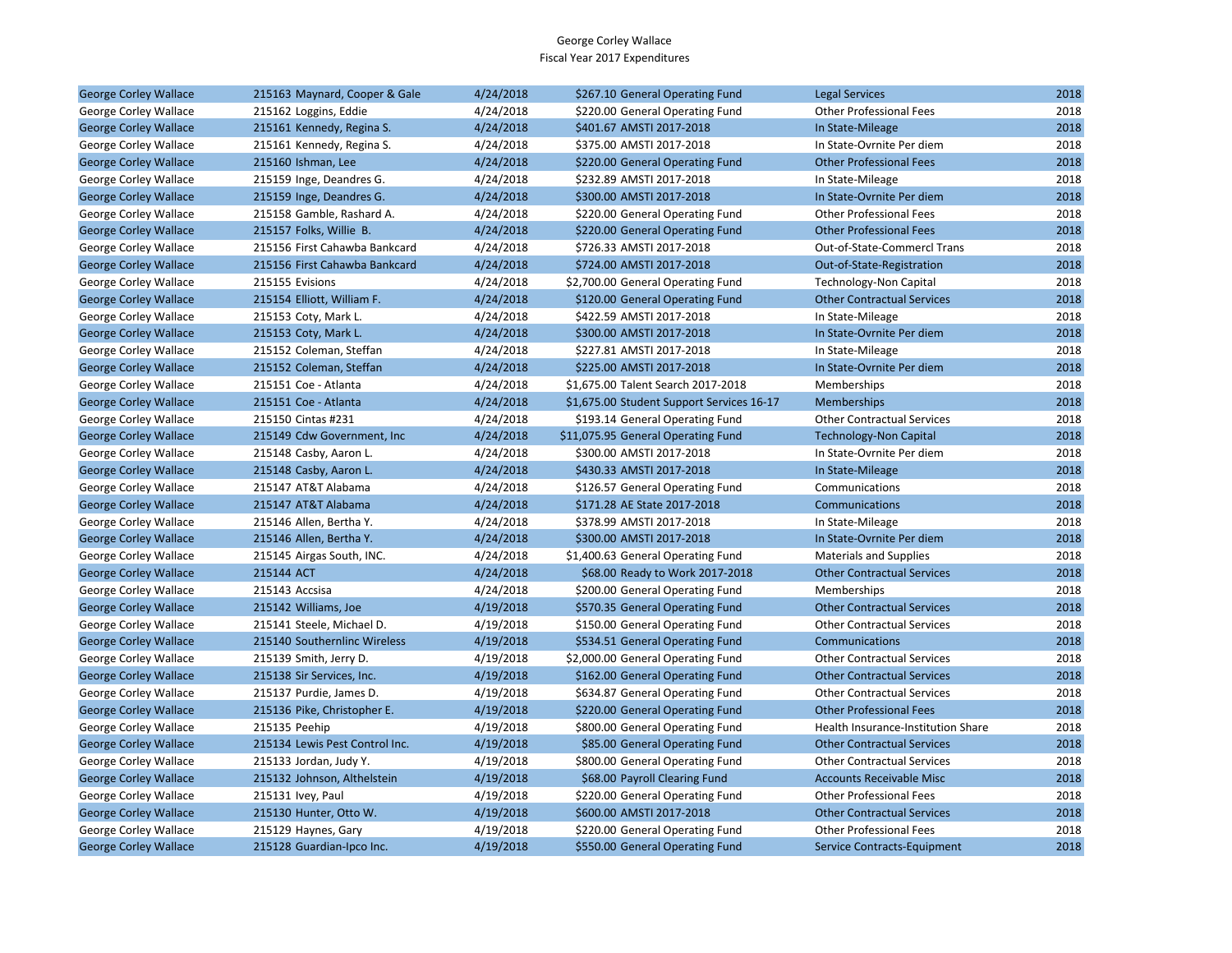| George Corley Wallace        | 215127 Eta Hand2mind               | 4/19/2018 | \$627.40 AMSTI 2017-2018                  | <b>Materials and Supplies</b>      | 2018 |
|------------------------------|------------------------------------|-----------|-------------------------------------------|------------------------------------|------|
| <b>George Corley Wallace</b> | 215126 Epperson, David A.          | 4/19/2018 | \$220.00 General Operating Fund           | <b>Other Professional Fees</b>     | 2018 |
| George Corley Wallace        | 215125 Elliott, William F.         | 4/19/2018 | \$120.00 General Operating Fund           | <b>Other Contractual Services</b>  | 2018 |
| <b>George Corley Wallace</b> | 215124 Elliott, Frank              | 4/19/2018 | \$600.00 General Operating Fund           | In State-Other Travel Exp          | 2018 |
| George Corley Wallace        | 215123 Elliott, Frank              | 4/19/2018 | \$360.00 General Operating Fund           | In State-Other Travel Exp          | 2018 |
| <b>George Corley Wallace</b> | 215122 Dallas Midwest              | 4/19/2018 | \$1,758.00 Renewal and Repacement Funds   | Maintenance & Repairs              | 2018 |
| George Corley Wallace        | 215121 Coverall Of Alabama         | 4/19/2018 | \$18,170.00 General Operating Fund        | <b>Other Contractual Services</b>  | 2018 |
| <b>George Corley Wallace</b> | 215120 Cougar Chevron              | 4/19/2018 | \$3,723.80 General Operating Fund         | Gasoline & Oil-Motor Vehicle       | 2018 |
| George Corley Wallace        | 215119 Continental Research        | 4/19/2018 | \$1,824.48 General Operating Fund         | <b>Materials and Supplies</b>      | 2018 |
| <b>George Corley Wallace</b> | 215118 Barnes & Noble College      | 4/19/2018 | \$39.98 General Operating Fund            | <b>Internal Purchases</b>          | 2018 |
| George Corley Wallace        | 215117 Water Way Distributing      | 4/18/2018 | \$27.00 General Operating Fund            | <b>Materials and Supplies</b>      | 2018 |
| <b>George Corley Wallace</b> | 215116 U.S. Bank Equipment Finance | 4/18/2018 | \$5,477.87 General Operating Fund         | <b>Operating Lease Payments</b>    | 2018 |
| George Corley Wallace        | 215115 The Solutions Team          | 4/18/2018 | \$6,882.14 General Operating Fund         | <b>Technology-Non Capital</b>      | 2018 |
| <b>George Corley Wallace</b> | 215114 Teklinks, Inc.              | 4/18/2018 | \$3,823.66 General Operating Fund         | <b>Technology-Non Capital</b>      | 2018 |
| George Corley Wallace        | 215113 Tarver, Otis                | 4/18/2018 | \$104.00 General Operating Fund           | In State-Other Travel Exp          | 2018 |
| <b>George Corley Wallace</b> | 215112 Steward Properties LLC      | 4/18/2018 | \$6,998.00 AMSTI 2017-2018                | <b>Rent - Facilities</b>           | 2018 |
| George Corley Wallace        | 215111 Selma Cash & Carry          | 4/18/2018 | \$83.90 General Operating Fund            | <b>Materials and Supplies</b>      | 2018 |
| <b>George Corley Wallace</b> | 215110 Publishers Warehouse        | 4/18/2018 | \$2,633.40 AMSTI 2017-2018                | <b>Materials and Supplies</b>      | 2018 |
| George Corley Wallace        | 215109 Phi Theta Kappa             | 4/18/2018 | \$600.29 General Operating Fund           | <b>Materials and Supplies</b>      | 2018 |
| <b>George Corley Wallace</b> | 215108 Office Depot                | 4/18/2018 | \$522.91 Student Support Services 16-17   | <b>Materials and Supplies</b>      | 2018 |
| George Corley Wallace        | 215108 Office Depot                | 4/18/2018 | \$56.96 General Operating Fund            | <b>Materials and Supplies</b>      | 2018 |
| <b>George Corley Wallace</b> | 215107 Montgomery County School    | 4/18/2018 | \$170.00 AMSTI 2017-2018                  | <b>Other Contractual Services</b>  | 2018 |
| George Corley Wallace        | 215106 Jones Interstate Tire       | 4/18/2018 | \$109.70 General Operating Fund           | Maintenance & Repairs              | 2018 |
| <b>George Corley Wallace</b> | 215105 Jefferson, Shelia L.        | 4/18/2018 | \$59.51 General Operating Fund            | In State-Mileage                   | 2018 |
| George Corley Wallace        | 215104 IntroPrint Technologies     | 4/18/2018 | \$230.05 General Operating Fund           | <b>Materials and Supplies</b>      | 2018 |
| <b>George Corley Wallace</b> | 215103 First Cahawba Bankcard      | 4/18/2018 | \$838.70 Student Support Services 16-17   | Out-of-State-Subsist & Lodging     | 2018 |
| George Corley Wallace        | 215103 First Cahawba Bankcard      | 4/18/2018 | \$1,019.20 Student Support Services 16-17 | Out-of-State-Commercl Trans        | 2018 |
| <b>George Corley Wallace</b> | 215103 First Cahawba Bankcard      | 4/18/2018 | \$113.00 General Operating Fund           | <b>Other Contractual Services</b>  | 2018 |
| George Corley Wallace        | 215103 First Cahawba Bankcard      | 4/18/2018 | \$2,723.28 General Operating Fund         | Out-of-State-Subsist & Lodging     | 2018 |
| <b>George Corley Wallace</b> | 215103 First Cahawba Bankcard      | 4/18/2018 | \$424.66 General Operating Fund           | <b>Materials and Supplies</b>      | 2018 |
| George Corley Wallace        | 215103 First Cahawba Bankcard      | 4/18/2018 | \$3,552.96 AMSTI 2017-2018                | Out-of-State-Subsist & Lodging     | 2018 |
| <b>George Corley Wallace</b> | 215103 First Cahawba Bankcard      | 4/18/2018 | \$639.16 General Operating Fund           | Out-of-State-Commercl Trans        | 2018 |
| George Corley Wallace        | 215103 First Cahawba Bankcard      | 4/18/2018 | \$158.00 General Operating Fund           | <b>Internal Purchases</b>          | 2018 |
| <b>George Corley Wallace</b> | 215103 First Cahawba Bankcard      | 4/18/2018 | \$1,702.94 Student Support Services 17-18 | Out-of-State-Subsist & Lodging     | 2018 |
| George Corley Wallace        | 215103 First Cahawba Bankcard      | 4/18/2018 | \$1,145.52 General Operating Fund         | In State-Other Travel Exp          | 2018 |
| <b>George Corley Wallace</b> | 215103 First Cahawba Bankcard      | 4/18/2018 | \$485.08 AMSTI 2017-2018                  | <b>Materials and Supplies</b>      | 2018 |
| George Corley Wallace        | 215102 Eta Hand2mind               | 4/18/2018 | \$2,834.73 AMSTI 2017-2018                | <b>Materials and Supplies</b>      | 2018 |
| <b>George Corley Wallace</b> | 215101 Copy Products Company       | 4/18/2018 | \$1,539.83 AMSTI 2016-2017                | Service Contracts-Equipment        | 2018 |
| George Corley Wallace        | 215100 Cintas #231                 | 4/18/2018 | \$193.14 General Operating Fund           | <b>Other Contractual Services</b>  | 2018 |
| <b>George Corley Wallace</b> | 215099 Chapman, Channie L.         | 4/18/2018 | \$137.09 Student Support Services 17-18   | Out-of-State-Subsist & Lodging     | 2018 |
| George Corley Wallace        | 215098 Cdw Government, Inc.        | 4/18/2018 | \$1,085.15 General Operating Fund         | Technology-Non Capital             | 2018 |
| <b>George Corley Wallace</b> | 215097 Carquest                    | 4/18/2018 | \$473.05 General Operating Fund           | <b>Maintenance &amp; Repairs</b>   | 2018 |
| George Corley Wallace        | 215096 Brown, Karen E.             | 4/18/2018 | \$81.69 Student Support Services 17-18    | Out-of-State-Other Travel Expenses | 2018 |
| <b>George Corley Wallace</b> | 215096 Brown, Karen E.             | 4/18/2018 | \$131.93 Student Support Services 17-18   | Out-of-State-Subsist & Lodging     | 2018 |
| George Corley Wallace        | 215096 Brown, Karen E.             | 4/18/2018 | \$110.53 Student Support Services 17-18   | In State-Mileage                   | 2018 |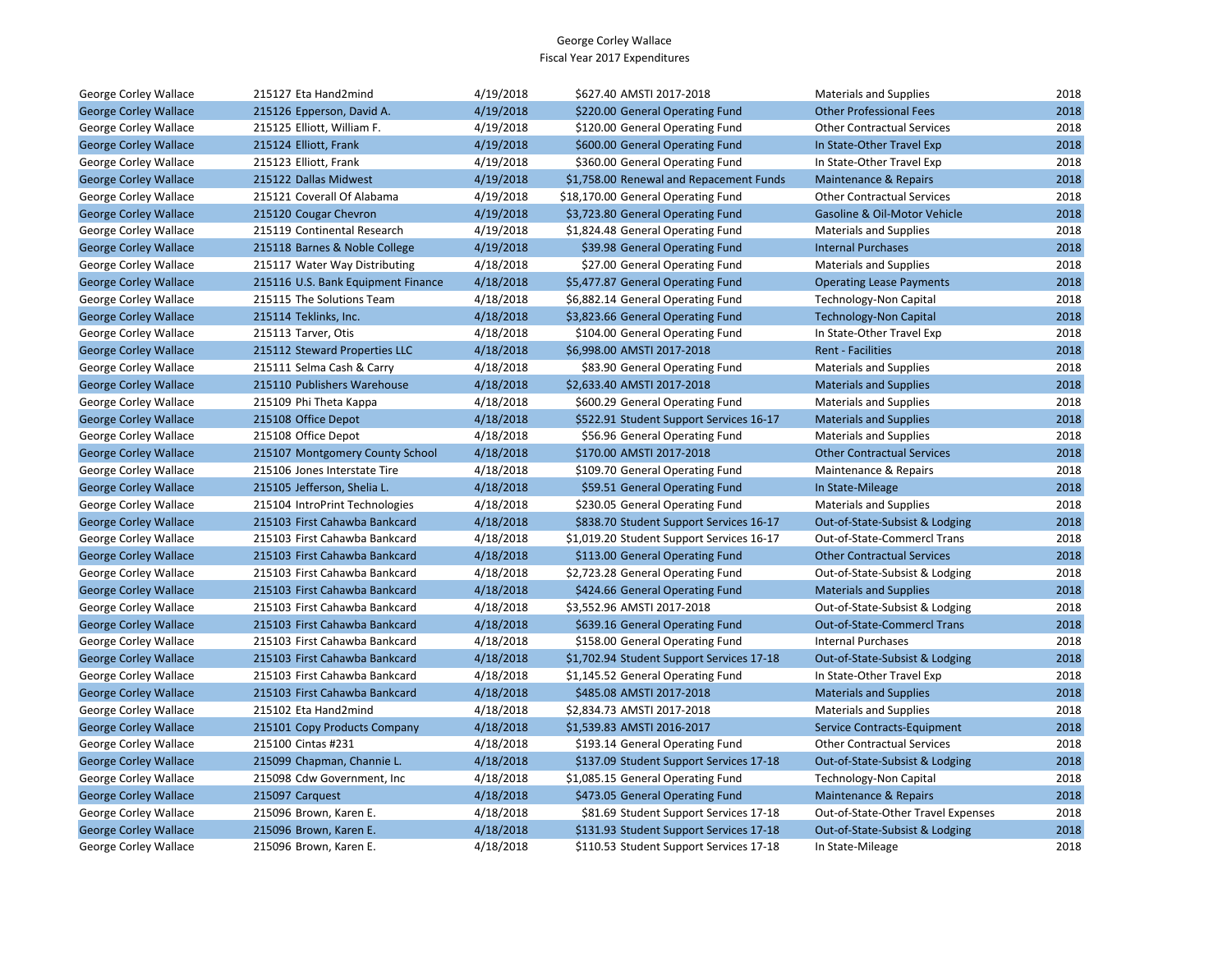| <b>George Corley Wallace</b> | 215095 Blake, Larry                      | 4/18/2018 | \$40.00 General Operating Fund                                            | <b>Materials and Supplies</b>      | 2018 |
|------------------------------|------------------------------------------|-----------|---------------------------------------------------------------------------|------------------------------------|------|
| George Corley Wallace        | 215094 AT&T (Business Service)           | 4/18/2018 | \$840.42 AMSTI 2017-2018                                                  | Communications                     | 2018 |
| <b>George Corley Wallace</b> | 215093 AT&T (Business Service)           | 4/18/2018 | \$609.46 AMSTI 2017-2018                                                  | Communications                     | 2018 |
| George Corley Wallace        | 215092 Advanced Disposal                 | 4/18/2018 | \$26.28 General Operating Fund                                            | <b>Other Contractual Services</b>  | 2018 |
| <b>George Corley Wallace</b> | 215091 Hobbs, David W.                   | 4/17/2018 | \$66.00 General Operating Fund                                            | In State-Other Travel Exp          | 2018 |
| George Corley Wallace        | 215090 Epiq Class Action & Claims Soluti | 4/17/2018 | \$778.40 General Operating Fund                                           | <b>Other Contractual Services</b>  | 2018 |
| <b>George Corley Wallace</b> | 215089 Davis, Rebecca M.                 | 4/17/2018 | \$100.28 General Operating Fund                                           | In State-Mileage                   | 2018 |
| George Corley Wallace        | 215089 Davis, Rebecca M.                 | 4/17/2018 | \$150.00 General Operating Fund                                           | In State-Ovrnite Per diem          | 2018 |
| <b>George Corley Wallace</b> | 215088 Zaxby'S                           | 4/12/2018 | \$76.98 General Operating Fund                                            | <b>Materials and Supplies</b>      | 2018 |
| George Corley Wallace        | 215087 Wiley/Jossey-Boss                 | 4/12/2018 | \$583.16 AMSTI 2017-2018                                                  | <b>Materials and Supplies</b>      | 2018 |
| <b>George Corley Wallace</b> | 215086 Water Way Distributing            | 4/12/2018 | \$51.00 General Operating Fund                                            | <b>Materials and Supplies</b>      | 2018 |
| George Corley Wallace        | 215085 Walker, Shermanita                | 4/12/2018 | \$183.40 AMSTI 2017-2018                                                  | In State-Mileage                   | 2018 |
| <b>George Corley Wallace</b> | 215084 UPS - United Parcel Service       | 4/12/2018 | \$27.00 General Operating Fund                                            | Postage                            | 2018 |
| George Corley Wallace        | 215083 Twenty Six Design, LLC            | 4/12/2018 | \$65.00 General Operating Fund                                            | <b>Other Contractual Services</b>  | 2018 |
| <b>George Corley Wallace</b> | 215082 Turner Chevrolet                  | 4/12/2018 | \$191.09 General Operating Fund                                           | <b>Materials and Supplies</b>      | 2018 |
| George Corley Wallace        | 215081 Trane Company (Parts)             | 4/12/2018 | \$1,000.58 Renewal and Repacement Funds                                   | Maintenance & Repairs              | 2018 |
| <b>George Corley Wallace</b> | 215080 Thyssenkrupp Elevator             | 4/12/2018 | \$2,909.30 General Operating Fund                                         | Service Contracts-Equipment        | 2018 |
| George Corley Wallace        | 215079 Thomas, Hollee M.                 | 4/12/2018 | \$50.03 AMSTI 2017-2018                                                   | In State-Mileage                   | 2018 |
| <b>George Corley Wallace</b> | 215078 Stevenson, Donte                  | 4/12/2018 | \$66.00 General Operating Fund                                            | In State-Other Travel Exp          | 2018 |
| George Corley Wallace        | 215077 St. Of Al. Dept. Of Fin.          | 4/12/2018 | \$1,017.76 General Operating Fund                                         | Communications                     | 2018 |
| <b>George Corley Wallace</b> | 215076 Spire Alabama Inc.                | 4/12/2018 | \$23,363.93 General Operating Fund                                        | Gas & Heating Fuel                 | 2018 |
| George Corley Wallace        | 215075 Spicer, Chandra                   | 4/12/2018 | \$52.27 AMSTI 2017-2018                                                   | In State-Mileage                   | 2018 |
| <b>George Corley Wallace</b> | 215074 Southernlinc Wireless             | 4/12/2018 | \$42.40 General Operating Fund                                            | Communications                     | 2018 |
| George Corley Wallace        | 215073 Sherwin Williams                  | 4/12/2018 | \$64.72 General Operating Fund                                            | <b>Materials and Supplies</b>      | 2018 |
| <b>George Corley Wallace</b> | 215072 Selma Water Works Board           | 4/12/2018 | \$1,199.83 General Operating Fund                                         | Water & Sewer                      | 2018 |
| George Corley Wallace        | 215071 Selma Trophy Company              | 4/12/2018 | \$30.00 General Operating Fund                                            | <b>Materials and Supplies</b>      | 2018 |
| <b>George Corley Wallace</b> | 215070 Rogers, Eric W.                   | 4/12/2018 | \$66.00 General Operating Fund                                            | In State-Other Travel Exp          | 2018 |
| George Corley Wallace        | 215069 Roberson, Erika M.                | 4/12/2018 | \$59.37 AMSTI 2017-2018                                                   | In State-Mileage                   | 2018 |
| <b>George Corley Wallace</b> | 215068 Reynolds, Jennifer                | 4/12/2018 | \$64.62 General Operating Fund                                            | In State-Other Travel Exp          | 2018 |
| George Corley Wallace        | 215067 Pullum, Quanda C.                 | 4/12/2018 | \$44.85 AMSTI 2017-2018                                                   | In State-Mileage                   | 2018 |
| <b>George Corley Wallace</b> | 215066 Powe, Dea W.                      | 4/12/2018 | \$174.51 AMSTI 2017-2018                                                  | In State-Mileage                   | 2018 |
| George Corley Wallace        | 215065 Pitney Bowes                      | 4/12/2018 | \$3,241.83 General Operating Fund                                         | Rent - Equipment                   | 2018 |
| <b>George Corley Wallace</b> | 215064 Office Depot                      | 4/12/2018 | \$464.17 General Operating Fund                                           | <b>Materials and Supplies</b>      | 2018 |
| George Corley Wallace        | 215063 Mitchell, James M.                | 4/12/2018 | \$165.89 General Operating Fund                                           | Out-of-State-Subsist & Lodging     | 2018 |
| <b>George Corley Wallace</b> | 215063 Mitchell, James M.                | 4/12/2018 | \$15.00 General Operating Fund                                            | Out-of-State-Other Travel Expenses | 2018 |
| George Corley Wallace        | 215062 Lewis Pest Control Inc.           | 4/12/2018 | \$425.00 General Operating Fund                                           | <b>Other Contractual Services</b>  | 2018 |
| <b>George Corley Wallace</b> | 215061 Kidd, Anessa L.                   | 4/12/2018 | \$57.09 General Operating Fund                                            | In State-Other Travel Exp          | 2018 |
| George Corley Wallace        | 215060 Jackson, Teresa A.                | 4/12/2018 | \$97.50 General Operating Fund                                            | <b>Other Contractual Services</b>  | 2018 |
| <b>George Corley Wallace</b> | 215059 IntroPrint Technologies           | 4/12/2018 | \$846.57 General Operating Fund                                           | Service Contracts-Equipment        | 2018 |
| George Corley Wallace        | 215058 Inge, Deandres G.                 | 4/12/2018 | \$58.58 AMSTI 2017-2018                                                   | In State-Mileage                   | 2018 |
| <b>George Corley Wallace</b> | 215057 Herff Jones                       | 4/12/2018 | \$1,439.75 General Operating Fund                                         | <b>Materials and Supplies</b>      | 2018 |
| George Corley Wallace        | 215056 Henderson, Kerry E.               | 4/12/2018 | \$1,700.00 General Operating Fund                                         | Out-of-State-Other Travel Expenses | 2018 |
| <b>George Corley Wallace</b> | 215055 Harris Security Systems           | 4/12/2018 | \$524.85 General Operating Fund                                           | Service Contracts-Equipment        | 2018 |
| George Corley Wallace        | 215054 Harris, William L.                | 4/12/2018 | \$28,448.00 Career Technology Supplement Grant Other Contractual Services |                                    | 2018 |
| <b>George Corley Wallace</b> | 215053 Hand Arendall Harrison Sale LLC   | 4/12/2018 | \$12,525.60 General Operating Fund                                        | <b>Legal Services</b>              | 2018 |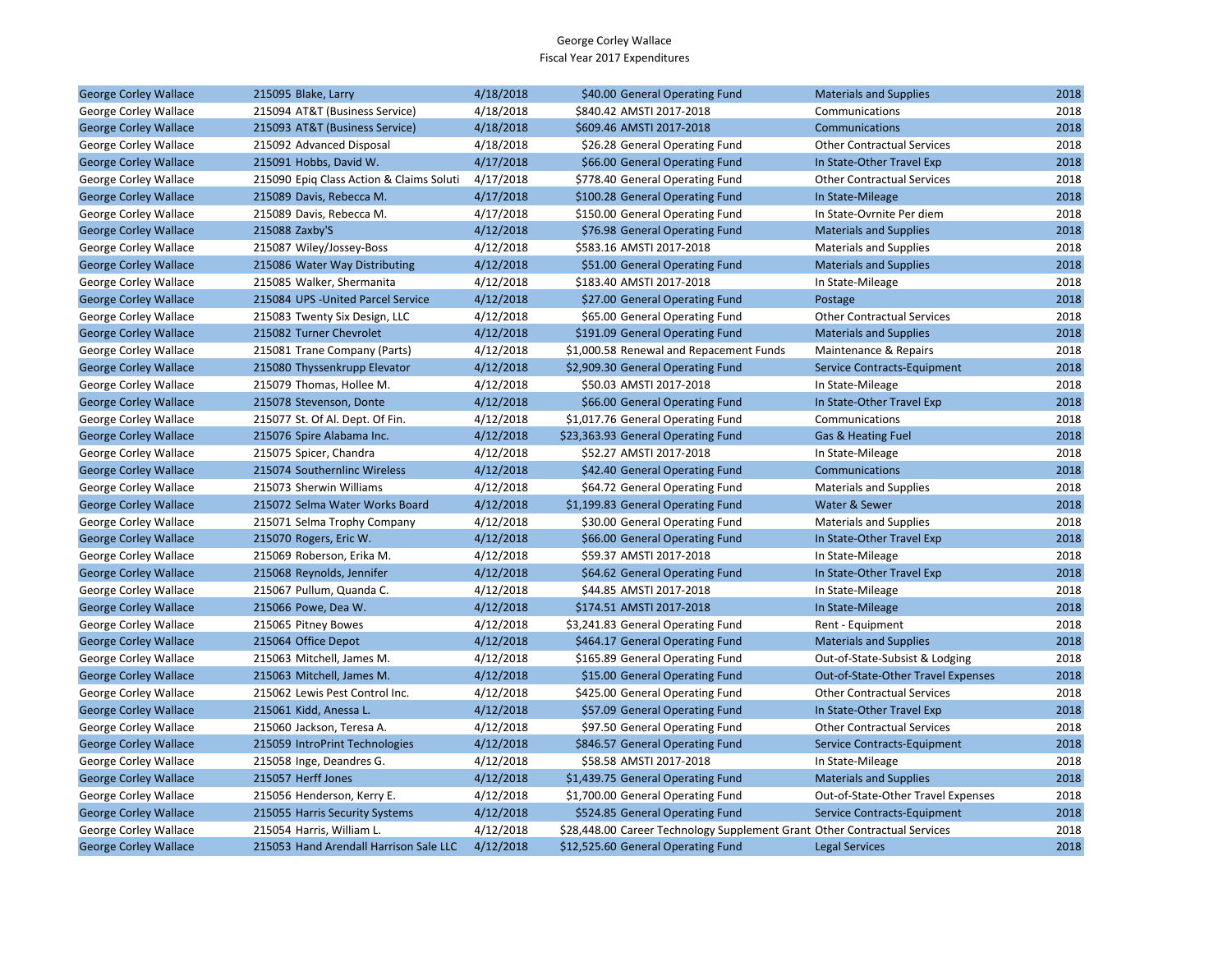| George Corley Wallace        | 215052 Gourdine, Jimmetta              | 4/12/2018 | \$157.50 General Operating Fund                                         | <b>Other Contractual Services</b>   | 2018 |
|------------------------------|----------------------------------------|-----------|-------------------------------------------------------------------------|-------------------------------------|------|
| <b>George Corley Wallace</b> | 215051 Gordon, Rachel L.               | 4/12/2018 | \$310.65 Student Support Services 16-17                                 | Out-of-State-Mileage                | 2018 |
| George Corley Wallace        | 215051 Gordon, Rachel L.               | 4/12/2018 | \$30.86 Student Support Services 16-17                                  | Out-of-State-Subsist & Lodging      | 2018 |
| <b>George Corley Wallace</b> | 215050 Fuller Building Company         | 4/12/2018 | \$113.91 General Operating Fund                                         | <b>Materials and Supplies</b>       | 2018 |
| George Corley Wallace        | 215049 First Cahawba Bankcard          | 4/12/2018 | \$1,190.00 Career Technology Supplement Grant Out-of-State-Registration |                                     | 2018 |
| <b>George Corley Wallace</b> | 215048 Ellucian Company L.P.           | 4/12/2018 | \$4,488.00 General Operating Fund                                       | <b>Technology-Non Capital</b>       | 2018 |
| George Corley Wallace        | 215047 Elliott, Frank                  | 4/12/2018 | \$600.00 General Operating Fund                                         | In State-Other Travel Exp           | 2018 |
| <b>George Corley Wallace</b> | 215046 Elliott, Frank                  | 4/12/2018 | \$360.00 General Operating Fund                                         | In State-Other Travel Exp           | 2018 |
| George Corley Wallace        | 215045 Dyna Lift                       | 4/12/2018 | \$462.00 General Operating Fund                                         | Maintenance & Repairs               | 2018 |
| <b>George Corley Wallace</b> | 215044 Cowin Tractor Parts             | 4/12/2018 | \$592.80 General Operating Fund                                         | <b>Maintenance &amp; Repairs</b>    | 2018 |
| George Corley Wallace        | 215043 Coty, Mark L.                   | 4/12/2018 | \$87.20 AMSTI 2017-2018                                                 | In State-Mileage                    | 2018 |
| <b>George Corley Wallace</b> | 215042 Compton, Judy B.                | 4/12/2018 | \$32.81 AE Reg Federal 2017-2018                                        | In State-Mileage                    | 2018 |
| George Corley Wallace        | 215041 Cintas #231                     | 4/12/2018 | \$193.14 General Operating Fund                                         | <b>Other Contractual Services</b>   | 2018 |
| <b>George Corley Wallace</b> | 215040 Central Paper Co, Inc           | 4/12/2018 | \$1,800.42 General Operating Fund                                       | <b>Materials and Supplies</b>       | 2018 |
| George Corley Wallace        | 215039 Cdw Government, Inc.            | 4/12/2018 | \$4,279.92 Perkins 2017-2018                                            | Non-capitalized Equipment           | 2018 |
| <b>George Corley Wallace</b> | 215038 Casby, Aaron L.                 | 4/12/2018 | \$114.89 AMSTI 2017-2018                                                | In State-Mileage                    | 2018 |
| George Corley Wallace        | 215037 Berney Office Solutions         | 4/12/2018 | \$517.50 General Operating Fund                                         | Service Contracts-Equipment         | 2018 |
| <b>George Corley Wallace</b> | 215037 Berney Office Solutions         | 4/12/2018 | \$15.37 Talent Search 2017-2018                                         | Service Contracts-Equipment         | 2018 |
| George Corley Wallace        | 215036 Applied Security Concepts       | 4/12/2018 | \$99.00 General Operating Fund                                          | <b>Other Contractual Services</b>   | 2018 |
| <b>George Corley Wallace</b> | 215035 Apple Inc                       | 4/12/2018 | \$169.00 General Operating Fund                                         | <b>Materials and Supplies</b>       | 2018 |
| George Corley Wallace        | 215034 Apple Computer, Inc.            | 4/12/2018 | \$34.95 General Operating Fund                                          | <b>Materials and Supplies</b>       | 2018 |
| <b>George Corley Wallace</b> | 215034 Apple Computer, Inc.            | 4/12/2018 | \$98,880.00 Career Tech Dual Equipment Grant                            | Non-capitalized Equipment           | 2018 |
| George Corley Wallace        | 215033 Allen, Kenny                    | 4/12/2018 | \$264.00 General Operating Fund                                         | In State-Other Travel Exp           | 2018 |
| <b>George Corley Wallace</b> | 215032 Alacrao (Birmingham)            | 4/12/2018 | \$400.00 General Operating Fund                                         | In State-Registration               | 2018 |
| George Corley Wallace        | 215031 Alabama Power Company           | 4/12/2018 | \$52,515.24 General Operating Fund                                      | Electricity                         | 2018 |
| <b>George Corley Wallace</b> | 215030 Alabama Deans of Student Affair | 4/12/2018 | \$1,040.00 General Operating Fund                                       | In State-Registration               | 2018 |
| George Corley Wallace        | 215029 Advanced Disposal               | 4/12/2018 | \$280.69 General Operating Fund                                         | <b>Other Contractual Services</b>   | 2018 |
| <b>George Corley Wallace</b> | 215028 ACT                             | 4/12/2018 | \$384.00 AE Reg Federal 2017-2018                                       | In State-Commercl Transprt          | 2018 |
| George Corley Wallace        | 215027 The Solutions Team              | 4/10/2018 | \$379.00 General Operating Fund                                         | Technology-Non Capital              | 2018 |
| <b>George Corley Wallace</b> | 215026 Faye's Curbside Kitchen         | 4/10/2018 | \$1,800.00 General Operating Fund                                       | <b>Other Contractual Services</b>   | 2018 |
| George Corley Wallace        | 215025 Ellucian Company L.P.           | 4/10/2018 | \$12,933.00 General Operating Fund                                      | <b>Technology-Non Capital</b>       | 2018 |
| <b>George Corley Wallace</b> | 215024 Ellucian Company L.P.           | 4/10/2018 | \$113,951.00 General Operating Fund                                     | <b>Technology-Non Capital</b>       | 2018 |
| George Corley Wallace        | 215023 Ellucian Company L.P.           | 4/10/2018 | \$5,776.00 General Operating Fund                                       | <b>Technology-Non Capital</b>       | 2018 |
| <b>George Corley Wallace</b> | 215022 District Court Of Dallas        | 4/10/2018 | \$138.31 Payroll Clearing Fund                                          | <b>Misc Deductions Payable</b>      | 2018 |
| George Corley Wallace        | 215021 Blanks, Ray S.                  | 4/10/2018 | \$6.60 Payroll Clearing Fund                                            | Alabama Teachers Retirement Payable | 2018 |
| <b>George Corley Wallace</b> | 215020 Allstate                        | 4/9/2018  | \$464.77 Payroll Clearing Fund                                          | <b>Misc Deductions Payable</b>      | 2018 |
| George Corley Wallace        | 215019 Tubbs - Turner, Jocelyn J.      | 4/6/2018  | \$76.74 AMSTI 2017-2018                                                 | In State-Mileage                    | 2018 |
| <b>George Corley Wallace</b> | 215018 Tipton, Wesley S.               | 4/6/2018  | \$225.00 Career Technology Supplement Grant In State-Ovrnite Per diem   |                                     | 2018 |
| George Corley Wallace        | 215017 The Selma-Times Journal         | 4/6/2018  | \$228.25 General Operating Fund                                         | <b>Advertising &amp; Promotions</b> | 2018 |
| <b>George Corley Wallace</b> | 215016 The Flower Basket               | 4/6/2018  | \$123.00 Flower Fund                                                    | <b>Deposit Liabilities</b>          | 2018 |
| George Corley Wallace        | 215015 Strickland Companies            | 4/6/2018  | \$1,534.08 General Operating Fund                                       | <b>Materials and Supplies</b>       | 2018 |
| <b>George Corley Wallace</b> | 215014 Shelby'S Tree Service           | 4/6/2018  | \$1,400.00 General Operating Fund                                       | <b>Other Contractual Services</b>   | 2018 |
| George Corley Wallace        | 215013 Scantron Corporation            | 4/6/2018  | \$932.82 General Operating Fund                                         | <b>Materials and Supplies</b>       | 2018 |
| <b>George Corley Wallace</b> | 215012 Peehip                          | 4/6/2018  | \$800.00 General Operating Fund                                         | Health Insurance-Institution Share  | 2018 |
| George Corley Wallace        | 215011 Office Depot                    | 4/6/2018  | \$82.99 Student Support Services 16-17                                  | <b>Materials and Supplies</b>       | 2018 |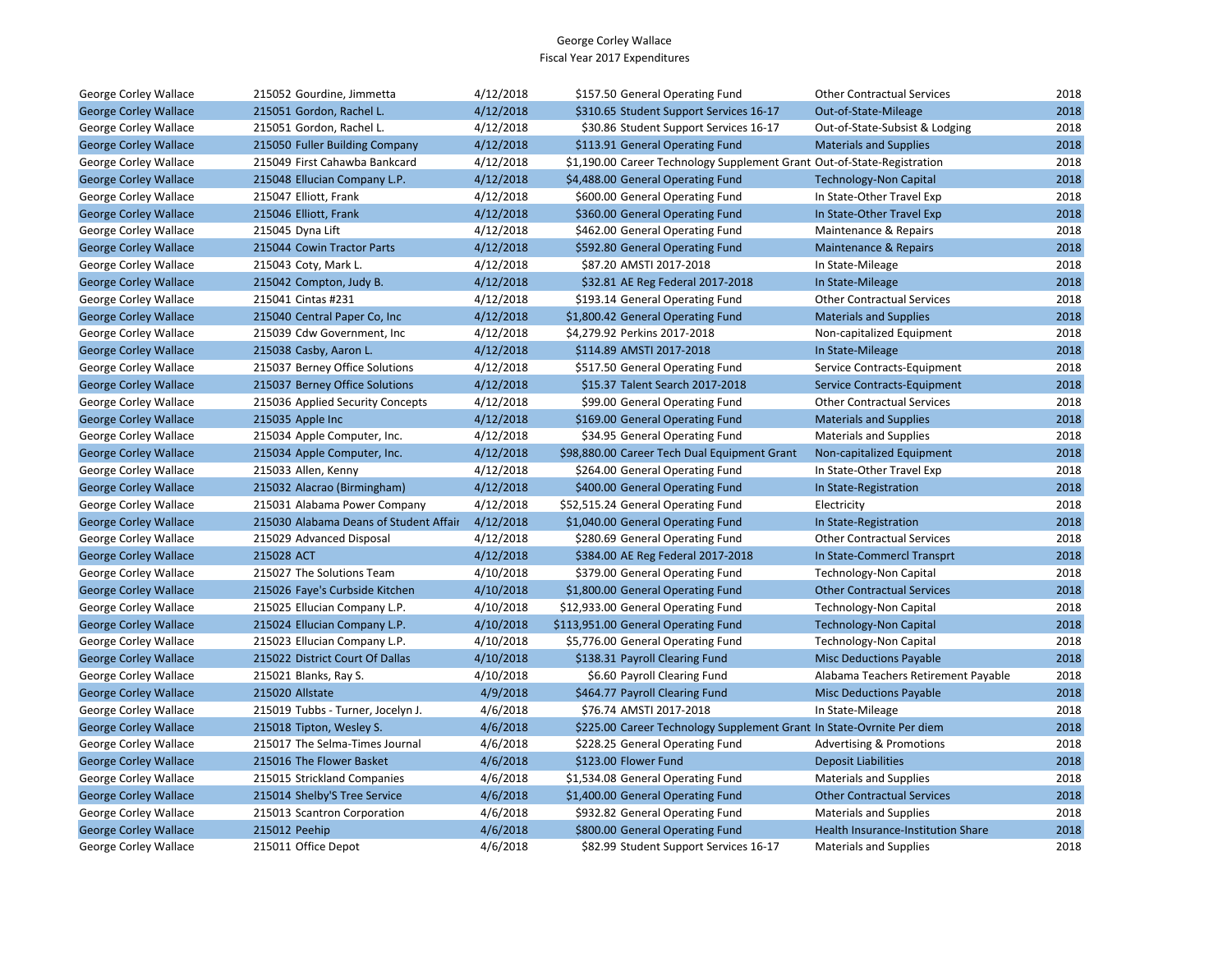| <b>George Corley Wallace</b> | 215010 Laister, Shirley J.           | 4/6/2018 | \$132.00 General Operating Fund                                       | In State-Other Travel Exp           | 2018 |
|------------------------------|--------------------------------------|----------|-----------------------------------------------------------------------|-------------------------------------|------|
| George Corley Wallace        | 215009 Griffin, Calvin               | 4/6/2018 | \$225.00 Career Technology Supplement Grant In State-Ovrnite Per diem |                                     | 2018 |
| <b>George Corley Wallace</b> | 215008 First Cahawba Bankcard        | 4/6/2018 | \$150.17 Student Support Services 16-17                               | Out-of-State-Other Travel Expenses  | 2018 |
| George Corley Wallace        | 215008 First Cahawba Bankcard        | 4/6/2018 | \$465.16 Student Support Services 16-17                               | Out-of-State-Subsist & Lodging      | 2018 |
| <b>George Corley Wallace</b> | 215007 Faye's Curbside Kitchen       | 4/6/2018 | \$1,800.00 General Operating Fund                                     | <b>Other Contractual Services</b>   | 2018 |
| George Corley Wallace        | 215006 Elliott, Frank                | 4/6/2018 | \$360.00 General Operating Fund                                       | In State-Other Travel Exp           | 2018 |
| <b>George Corley Wallace</b> | 215005 Elliott, Frank                | 4/6/2018 | \$600.00 General Operating Fund                                       | In State-Other Travel Exp           | 2018 |
| George Corley Wallace        | 215004 Briggs, Tammie M.             | 4/6/2018 | \$146.92 General Operating Fund                                       | In State-Mileage                    | 2018 |
| <b>George Corley Wallace</b> | 215004 Briggs, Tammie M.             | 4/6/2018 | \$58.64 General Operating Fund                                        | In State-Other Travel Exp           | 2018 |
| George Corley Wallace        | 215003 Berney Office Solutions       | 4/6/2018 | \$1,109.36 General Operating Fund                                     | Service Contracts-Equipment         | 2018 |
| <b>George Corley Wallace</b> | 215002 Alabama Power Company         | 4/6/2018 | \$2,390.31 General Operating Fund                                     | Electricity                         | 2018 |
| George Corley Wallace        | 215001 Alabama Power Company         | 4/6/2018 | \$28.41 General Operating Fund                                        | Electricity                         | 2018 |
| <b>George Corley Wallace</b> | 214993 Walker, Shermanita            | 4/3/2018 | \$76.63 AMSTI 2017-2018                                               | Out-of-State-Mileage                | 2018 |
| George Corley Wallace        | 214993 Walker, Shermanita            | 4/3/2018 | \$48.00 AMSTI 2017-2018                                               | Out-of-State-Other Travel Expenses  | 2018 |
| <b>George Corley Wallace</b> | 214993 Walker, Shermanita            | 4/3/2018 | \$99.53 AMSTI 2017-2018                                               | Out-of-State-Subsist & Lodging      | 2018 |
| George Corley Wallace        | 214992 Tubbs - Turner, Jocelyn J.    | 4/3/2018 | \$168.68 AMSTI 2017-2018                                              | In State-Mileage                    | 2018 |
| <b>George Corley Wallace</b> | 214992 Tubbs - Turner, Jocelyn J.    | 4/3/2018 | \$138.39 AMSTI 2017-2018                                              | Out-of-State-Subsist & Lodging      | 2018 |
| George Corley Wallace        | 214992 Tubbs - Turner, Jocelyn J.    | 4/3/2018 | \$16.74 AMSTI 2017-2018                                               | Out-of-State-Other Travel Expenses  | 2018 |
| <b>George Corley Wallace</b> | 214992 Tubbs - Turner, Jocelyn J.    | 4/3/2018 | \$76.63 AMSTI 2017-2018                                               | Out-of-State-Mileage                | 2018 |
| George Corley Wallace        | 214991 Thomas, Hollee M.             | 4/3/2018 | \$143.50 AMSTI 2017-2018                                              | In State-Mileage                    | 2018 |
| <b>George Corley Wallace</b> | 214990 Spicer, Chandra               | 4/3/2018 | \$300.57 AMSTI 2017-2018                                              | In State-Mileage                    | 2018 |
| George Corley Wallace        | 214989 Powe, Dea W.                  | 4/3/2018 | \$147.04 AMSTI 2017-2018                                              | In State-Mileage                    | 2018 |
| <b>George Corley Wallace</b> | 214988 Pettway, Clarence J.          | 4/3/2018 | \$64.55 AMSTI 2017-2018                                               | In State-Mileage                    | 2018 |
| George Corley Wallace        | 214987 Montgomery County School      | 4/3/2018 | \$534.60 AMSTI 2017-2018                                              | <b>Other Contractual Services</b>   | 2018 |
| <b>George Corley Wallace</b> | 214986 McKenzie, Conor S.            | 4/3/2018 | \$170.00 General Operating Fund                                       | <b>Other Professional Fees</b>      | 2018 |
| George Corley Wallace        | 214985 Kennedy, Regina S.            | 4/3/2018 | \$120.45 AMSTI 2017-2018                                              | In State-Mileage                    | 2018 |
| <b>George Corley Wallace</b> | 214984 Coty, Mark L.                 | 4/3/2018 | \$34.72 AMSTI 2017-2018                                               | In State-Mileage                    | 2018 |
| George Corley Wallace        | 214983 Casby, Aaron L.               | 4/3/2018 | \$133.21 AMSTI 2017-2018                                              | Out-of-State-Other Travel Expenses  | 2018 |
| <b>George Corley Wallace</b> | 214983 Casby, Aaron L.               | 4/3/2018 | \$177.02 AMSTI 2017-2018                                              | Out-of-State-Mileage                | 2018 |
| George Corley Wallace        | 214983 Casby, Aaron L.               | 4/3/2018 | \$123.44 AMSTI 2017-2018                                              | In State-Mileage                    | 2018 |
| <b>George Corley Wallace</b> | 214983 Casby, Aaron L.               | 4/3/2018 | \$119.90 AMSTI 2017-2018                                              | Out-of-State-Subsist & Lodging      | 2018 |
| George Corley Wallace        | 214982 Brown, Karen E.               | 4/3/2018 | \$11.25 Student Support Services 16-17                                | Employ Taxable Non-Ovrnite Per Diem | 2018 |
| <b>George Corley Wallace</b> | 214981 Bowie, Corey D.               | 4/3/2018 | \$88.00 Talent Search 2017-2018                                       | Out-of-State-Other Travel Expenses  | 2018 |
| George Corley Wallace        | 214980 Allen, Bertha Y.              | 4/3/2018 | \$120.99 AMSTI 2017-2018                                              | In State-Mileage                    | 2018 |
| <b>George Corley Wallace</b> | 214979 Aacubo                        | 4/3/2018 | \$700.00 General Operating Fund                                       | In State-Registration               | 2018 |
| George Corley Wallace        | 214978 Williams, Burdis              | 4/3/2018 | \$220.00 General Operating Fund                                       | <b>Other Professional Fees</b>      | 2018 |
| <b>George Corley Wallace</b> | 214977 Pearson Education             | 4/3/2018 | \$150.00 General Operating Fund                                       | <b>Materials and Supplies</b>       | 2018 |
| George Corley Wallace        | 214976 National League For Nursing   | 4/3/2018 | \$1,554.00 Perkins 2017-2018                                          | Out-of-State-Registration           | 2018 |
| <b>George Corley Wallace</b> | 214975 McQuick Printing Company      | 4/3/2018 | \$805.50 General Operating Fund                                       | Printing, Reproduction & Binding    | 2018 |
| George Corley Wallace        | 214974 Ishman, Lee                   | 4/3/2018 | \$220.00 General Operating Fund                                       | <b>Other Professional Fees</b>      | 2018 |
| <b>George Corley Wallace</b> | 214973 Gadsden State Community Colle | 4/3/2018 | \$700.00 General Operating Fund                                       | In State-Registration               | 2018 |
| George Corley Wallace        | 214972 Ford, Jomarlan L.             | 4/3/2018 | \$170.00 General Operating Fund                                       | <b>Other Professional Fees</b>      | 2018 |
| <b>George Corley Wallace</b> | 214971 Folks, Willie B.              | 4/3/2018 | \$440.00 General Operating Fund                                       | <b>Other Professional Fees</b>      | 2018 |
| George Corley Wallace        | 214970 First Cahawba Bankcard        | 4/3/2018 | \$1,648.90 General Operating Fund                                     | Computer Software-Non Cap           | 2018 |
| <b>George Corley Wallace</b> | 214969 Ellucian Company L.P.         | 4/3/2018 | \$16,521.00 General Operating Fund                                    | <b>Technology-Non Capital</b>       | 2018 |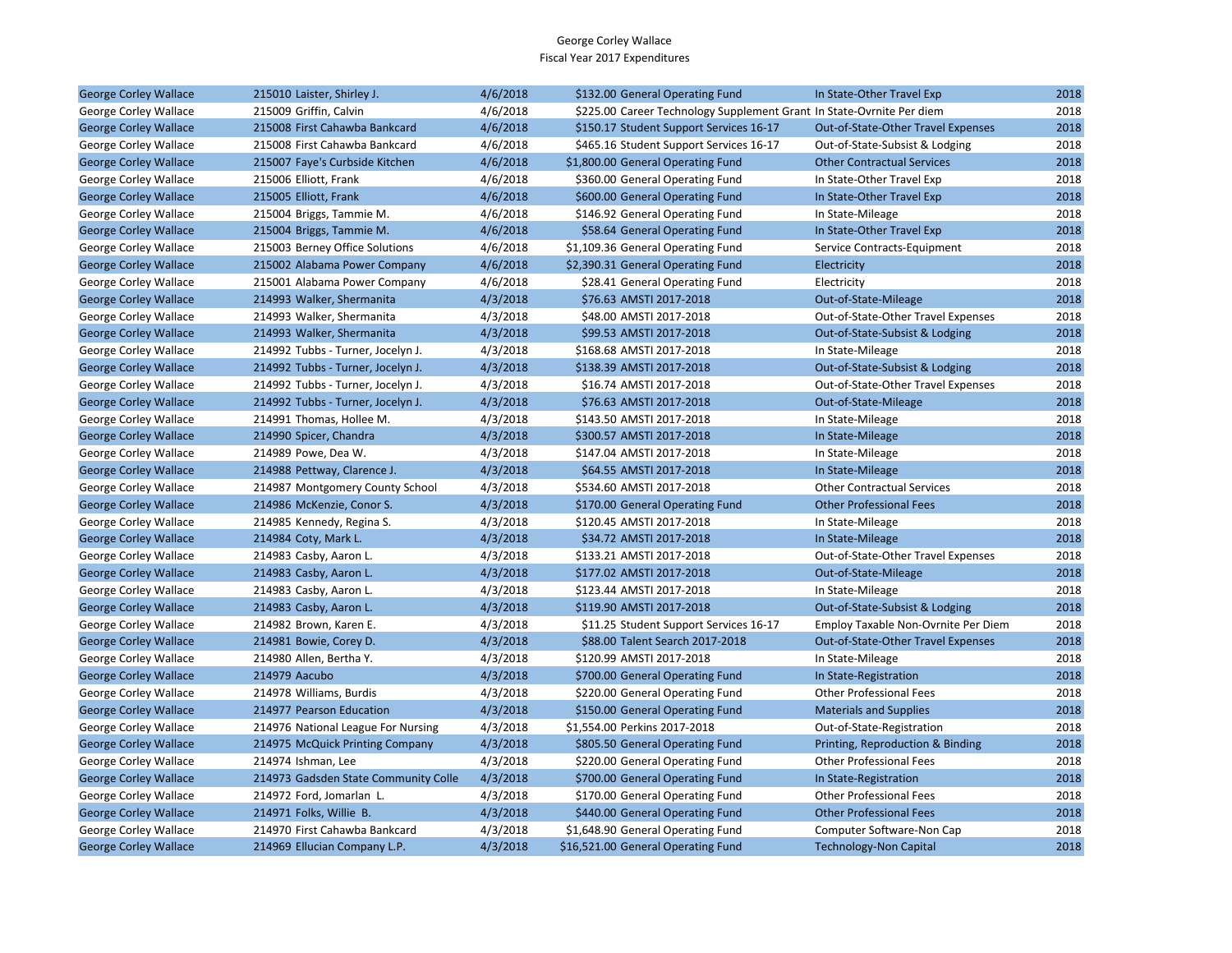| George Corley Wallace        | 214968 Elliott, William F.        | 4/3/2018  | \$180.00 General Operating Fund              | <b>Other Contractual Services</b>   | 2018 |
|------------------------------|-----------------------------------|-----------|----------------------------------------------|-------------------------------------|------|
| <b>George Corley Wallace</b> | 214967 Cintas #231                | 4/3/2018  | \$215.53 General Operating Fund              | <b>Other Contractual Services</b>   | 2018 |
| George Corley Wallace        | 214966 Berney Office Solutions    | 4/3/2018  | \$34.21 Talent Search 2017-2018              | Service Contracts-Equipment         | 2018 |
| <b>George Corley Wallace</b> | 214965 Barnes & Noble College     | 4/3/2018  | \$6,156.44 Auxiliary Enterprise-Unrestricted | <b>Bookstore Payables</b>           | 2018 |
| George Corley Wallace        | 214964 Airgas South, INC.         | 4/3/2018  | \$948.78 General Operating Fund              | <b>Materials and Supplies</b>       | 2018 |
| <b>George Corley Wallace</b> | 214964 Airgas South, INC.         | 4/3/2018  | \$6,528.96 Career Tech Dual Equipment Grant  | <b>Materials and Supplies</b>       | 2018 |
| George Corley Wallace        | 214963 Wccs Selma Foundation      | 3/29/2018 | \$488.63 Payroll Clearing Fund               | <b>Misc Deductions Payable</b>      | 2018 |
| <b>George Corley Wallace</b> | 214962 Wallace Communtiy College  | 3/29/2018 | \$77.00 Payroll Clearing Fund                | <b>Misc Deductions Payable</b>      | 2018 |
| George Corley Wallace        | 214961 Variable Annuity Life Ins  | 3/29/2018 | \$1,850.00 Payroll Clearing Fund             | Misc Deductions Payable             | 2018 |
| <b>George Corley Wallace</b> | 214960 Unum                       | 3/29/2018 | \$12.95 Payroll Clearing Fund                | <b>Misc Deductions Payable</b>      | 2018 |
| George Corley Wallace        | 214959 United Way Of Selma & Dal  | 3/29/2018 | \$164.00 Payroll Clearing Fund               | Misc Deductions Payable             | 2018 |
| <b>George Corley Wallace</b> | 214958 U S Department of Eduation | 3/29/2018 | \$620.30 Payroll Clearing Fund               | <b>Misc Deductions Payable</b>      | 2018 |
| George Corley Wallace        | 214957 Teacher'S Retirement Syst  | 3/29/2018 | \$127,549.27 Payroll Clearing Fund           | Alabama Teachers Retirement Payable | 2018 |
| <b>George Corley Wallace</b> | 214956 St. of AL. Child Support   | 3/29/2018 | \$400.00 Payroll Clearing Fund               | <b>Misc Deductions Payable</b>      | 2018 |
| George Corley Wallace        | 214955 Rsa-1 (Peiraf)             | 3/29/2018 | \$4,856.00 Payroll Clearing Fund             | <b>Misc Deductions Payable</b>      | 2018 |
| <b>George Corley Wallace</b> | 214954 Reding, Curtis C.          | 3/29/2018 | \$3,556.00 Payroll Clearing Fund             | <b>Misc Deductions Payable</b>      | 2018 |
| George Corley Wallace        | 214953 Peehip                     | 3/29/2018 | \$137,034.92 Payroll Clearing Fund           | PEEHIP Payable                      | 2018 |
| <b>George Corley Wallace</b> | 214952 New York Life & Annuity    | 3/29/2018 | \$2,528.76 Payroll Clearing Fund             | <b>Misc Deductions Payable</b>      | 2018 |
| George Corley Wallace        | 214951 Liberty National Life Ins  | 3/29/2018 | \$434.37 Payroll Clearing Fund               | <b>Misc Deductions Payable</b>      | 2018 |
| <b>George Corley Wallace</b> | 214950 Great-West Retirement Ser  | 3/29/2018 | \$50.00 Payroll Clearing Fund                | <b>Misc Deductions Payable</b>      | 2018 |
| George Corley Wallace        | 214949 Educator Benefits Corp.    | 3/29/2018 | \$619.93 Payroll Clearing Fund               | Misc Deductions Payable             | 2018 |
| <b>George Corley Wallace</b> | 214948 District Court Of Dallas   | 3/29/2018 | \$827.80 Payroll Clearing Fund               | <b>Misc Deductions Payable</b>      | 2018 |
| George Corley Wallace        | 214947 Colonial Life Insurance C  | 3/29/2018 | \$2,721.30 Payroll Clearing Fund             | <b>Misc Deductions Payable</b>      | 2018 |
| <b>George Corley Wallace</b> | 214946 Allstate                   | 3/29/2018 | \$464.11 Payroll Clearing Fund               | <b>Misc Deductions Payable</b>      | 2018 |
| George Corley Wallace        | 214945 Alabama Dept. Of Revenue   | 3/29/2018 | \$888.33 Payroll Clearing Fund               | <b>Misc Deductions Payable</b>      | 2018 |
| <b>George Corley Wallace</b> | 214944 Aflac                      | 3/29/2018 | \$2,932.79 Payroll Clearing Fund             | <b>Misc Deductions Payable</b>      | 2018 |
| George Corley Wallace        | 214942 Walker, Shermanita         | 3/29/2018 | \$52.16 AMSTI 2017-2018                      | In State-Mileage                    | 2018 |
| <b>George Corley Wallace</b> | 214941 Verizon Wireless           | 3/29/2018 | \$560.14 AMSTI 2017-2018                     | Communications                      | 2018 |
| George Corley Wallace        | 214941 Verizon Wireless           | 3/29/2018 | \$120.03 General Operating Fund              | Communications                      | 2018 |
| <b>George Corley Wallace</b> | 214940 TruGreen                   | 3/29/2018 | \$1,537.00 General Operating Fund            | <b>Other Contractual Services</b>   | 2018 |
| George Corley Wallace        | 214939 Trane Company (Parts)      | 3/29/2018 | \$2,558.18 Renewal and Repacement Funds      | Maintenance & Repairs               | 2018 |
| <b>George Corley Wallace</b> | 214938 Thomas, Hollee M.          | 3/29/2018 | \$69.71 AMSTI 2017-2018                      | In State-Mileage                    | 2018 |
| George Corley Wallace        | 214938 Thomas, Hollee M.          | 3/29/2018 | \$414.76 AMSTI 2017-2018                     | In State-Ovrnite Per diem           | 2018 |
| <b>George Corley Wallace</b> | 214937 The Resource Center        | 3/29/2018 | \$500.00 General Operating Fund              | <b>Materials and Supplies</b>       | 2018 |
| George Corley Wallace        | 214936 Tenison, Ralph B.          | 3/29/2018 | \$1,100.00 General Operating Fund            | <b>Other Contractual Services</b>   | 2018 |
| <b>George Corley Wallace</b> | 214935 Sherwin Williams           | 3/29/2018 | \$267.63 General Operating Fund              | <b>Materials and Supplies</b>       | 2018 |
| George Corley Wallace        | 214934 Rountree Electric Supply   | 3/29/2018 | \$368.72 General Operating Fund              | <b>Materials and Supplies</b>       | 2018 |
| <b>George Corley Wallace</b> | 214933 Pettway, Clarence J.       | 3/29/2018 | \$628.72 AMSTI 2017-2018                     | In State-Ovrnite Per diem           | 2018 |
| George Corley Wallace        | 214933 Pettway, Clarence J.       | 3/29/2018 | \$107.59 AMSTI 2017-2018                     | In State-Mileage                    | 2018 |
| <b>George Corley Wallace</b> | 214932 MedPro Waste Disposal, LLC | 3/29/2018 | \$445.00 General Operating Fund              | <b>Other Contractual Services</b>   | 2018 |
| George Corley Wallace        | 214931 McQuick Printing Company   | 3/29/2018 | \$68.21 General Operating Fund               | <b>Materials and Supplies</b>       | 2018 |
| <b>George Corley Wallace</b> | 214930 Kennedy, Regina S.         | 3/29/2018 | \$397.86 AMSTI 2017-2018                     | In State-Ovrnite Per diem           | 2018 |
| George Corley Wallace        | 214930 Kennedy, Regina S.         | 3/29/2018 | \$121.71 AMSTI 2017-2018                     | In State-Mileage                    | 2018 |
| <b>George Corley Wallace</b> | 214929 Jackson, Eric L.           | 3/29/2018 | \$800.00 General Operating Fund              | <b>Other Contractual Services</b>   | 2018 |
| George Corley Wallace        | 214928 HUNTER, OTTO W.            | 3/29/2018 | \$600.00 AMSTI 2017-2018                     | <b>Other Contractual Services</b>   | 2018 |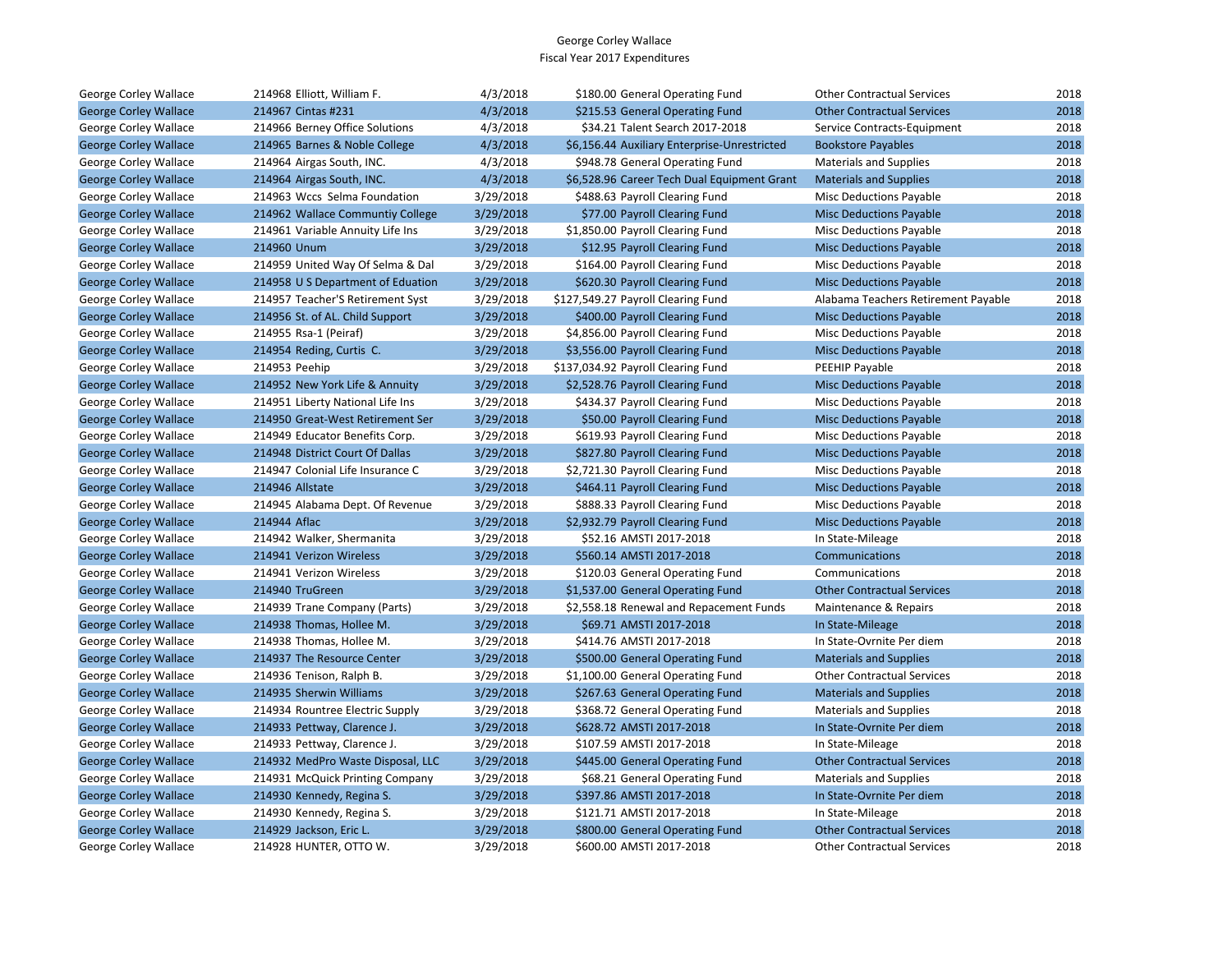| <b>George Corley Wallace</b> | 214927 Harris Security Systems   | 3/29/2018 | \$3,381.50 General Operating Fund         | Service Contracts-Equipment        | 2018 |
|------------------------------|----------------------------------|-----------|-------------------------------------------|------------------------------------|------|
| George Corley Wallace        | 214926 Gordon, Rachel L.         | 3/29/2018 | \$400.00 Student Support Services 17-18   | In State-Other Travel Exp          | 2018 |
| <b>George Corley Wallace</b> | 214925 Fuller Building Company   | 3/29/2018 | \$24.99 General Operating Fund            | <b>Materials and Supplies</b>      | 2018 |
| George Corley Wallace        | 214924 First Cahawba Bankcard    | 3/29/2018 | \$513.56 General Operating Fund           | In State-Other Travel Exp          | 2018 |
| <b>George Corley Wallace</b> | 214924 First Cahawba Bankcard    | 3/29/2018 | \$1,094.50 General Operating Fund         | <b>Computer Software-Non Cap</b>   | 2018 |
| George Corley Wallace        | 214924 First Cahawba Bankcard    | 3/29/2018 | \$583.98 General Operating Fund           | <b>Materials and Supplies</b>      | 2018 |
| <b>George Corley Wallace</b> | 214924 First Cahawba Bankcard    | 3/29/2018 | \$1,485.36 Student Support Services 16-17 | Out-of-State-Subsist & Lodging     | 2018 |
| George Corley Wallace        | 214924 First Cahawba Bankcard    | 3/29/2018 | \$2,573.00 General Operating Fund         | Out-of-State-Commercl Trans        | 2018 |
| <b>George Corley Wallace</b> | 214924 First Cahawba Bankcard    | 3/29/2018 | \$104.00 Student Support Services 16-17   | Out-of-State-Other Travel Expenses | 2018 |
| George Corley Wallace        | 214924 First Cahawba Bankcard    | 3/29/2018 | \$58.00 General Operating Fund            | Out-of-State-Other Travel Expenses | 2018 |
| <b>George Corley Wallace</b> | 214924 First Cahawba Bankcard    | 3/29/2018 | \$10.00 General Operating Fund            | <b>Interest Payments</b>           | 2018 |
| George Corley Wallace        | 214923 FedEx                     | 3/29/2018 | \$90.59 AMSTI 2017-2018                   | Postage                            | 2018 |
| <b>George Corley Wallace</b> | 214923 FedEx                     | 3/29/2018 | \$155.25 General Operating Fund           | Postage                            | 2018 |
| George Corley Wallace        | 214922 FedEx                     | 3/29/2018 | \$70.07 General Operating Fund            | Postage                            | 2018 |
| <b>George Corley Wallace</b> | 214921 Elliott, Frank            | 3/29/2018 | \$360.00 General Operating Fund           | In State-Other Travel Exp          | 2018 |
| George Corley Wallace        | 214920 Elliott, Frank            | 3/29/2018 | \$600.00 General Operating Fund           | In State-Other Travel Exp          | 2018 |
| <b>George Corley Wallace</b> | 214919 Coty, Mark L.             | 3/29/2018 | \$424.58 AMSTI 2017-2018                  | In State-Ovrnite Per diem          | 2018 |
| George Corley Wallace        | 214919 Coty, Mark L.             | 3/29/2018 | \$254.74 AMSTI 2017-2018                  | In State-Mileage                   | 2018 |
| <b>George Corley Wallace</b> | 214918 Cintas #231               | 3/29/2018 | \$193.14 General Operating Fund           | <b>Other Contractual Services</b>  | 2018 |
| George Corley Wallace        | 214917 Cdw Government, Inc.      | 3/29/2018 | \$489.80 General Operating Fund           | <b>Materials and Supplies</b>      | 2018 |
| <b>George Corley Wallace</b> | 214916 Casby, Aaron L.           | 3/29/2018 | \$77.01 AMSTI 2017-2018                   | In State-Mileage                   | 2018 |
| George Corley Wallace        | 214916 Casby, Aaron L.           | 3/29/2018 | \$233.66 AMSTI 2017-2018                  | In State-Ovrnite Per diem          | 2018 |
| <b>George Corley Wallace</b> | 214915 Carquest                  | 3/29/2018 | \$188.09 General Operating Fund           | <b>Maintenance &amp; Repairs</b>   | 2018 |
| George Corley Wallace        | 214914 Automotive Excitement     | 3/29/2018 | \$150.00 General Operating Fund           | <b>Materials and Supplies</b>      | 2018 |
| <b>George Corley Wallace</b> | 214913 AT&T Alabama              | 3/29/2018 | \$311.03 General Operating Fund           | Communications                     | 2018 |
| George Corley Wallace        | 214912 AT&T /U-verse             | 3/29/2018 | \$71.31 AE State 2017-2018                | Communications                     | 2018 |
| <b>George Corley Wallace</b> | 214911 AT&T (Business Service)   | 3/29/2018 | \$63.75 AMSTI 2017-2018                   | Communications                     | 2018 |
| George Corley Wallace        | 214910 Anderson, Alvin           | 3/29/2018 | \$565.76 General Operating Fund           | <b>Other Contractual Services</b>  | 2018 |
| <b>George Corley Wallace</b> | 214909 Alpha Card Systems        | 3/29/2018 | \$175.83 General Operating Fund           | <b>Materials and Supplies</b>      | 2018 |
| George Corley Wallace        | 214908 All Alabama Academic Team | 3/29/2018 | \$1,800.00 General Operating Fund         | In State-Registration              | 2018 |
| <b>George Corley Wallace</b> | 214907 Airgas South, INC.        | 3/29/2018 | \$81.21 General Operating Fund            | <b>Materials and Supplies</b>      | 2018 |
| George Corley Wallace        | 900025131 Simmons Gloria Dean    | 3/27/2018 | \$5,183.33 PAYROLL                        | <b>PAYROLL</b>                     | 2018 |
| <b>George Corley Wallace</b> | 900025130 Page Melinda Ann       | 3/27/2018 | \$3,900.00 PAYROLL                        | <b>PAYROLL</b>                     | 2018 |
| George Corley Wallace        | 900025129 Pettway Charles D.     | 3/27/2018 | \$2,894.58 PAYROLL                        | PAYROLL                            | 2018 |
| <b>George Corley Wallace</b> | 900025128 Pettway Alonzia        | 3/27/2018 | \$2,894.58 PAYROLL                        | <b>PAYROLL</b>                     | 2018 |
| George Corley Wallace        | 900025127 Heard Anthony          | 3/27/2018 | \$2,894.58 PAYROLL                        | <b>PAYROLL</b>                     | 2018 |
| <b>George Corley Wallace</b> | 900025126 Harvell Robert L       | 3/27/2018 | \$2,816.83 PAYROLL                        | <b>PAYROLL</b>                     | 2018 |
| George Corley Wallace        | 900025125 Moore Timothy          | 3/27/2018 | \$3,358.58 PAYROLL                        | PAYROLL                            | 2018 |
| <b>George Corley Wallace</b> | 900025124 Mauldin Reginald Otis  | 3/27/2018 | \$3,977.33 PAYROLL                        | <b>PAYROLL</b>                     | 2018 |
| George Corley Wallace        | 900025123 Haralson Isaiah S      | 3/27/2018 | \$2,739.67 PAYROLL                        | <b>PAYROLL</b>                     | 2018 |
| <b>George Corley Wallace</b> | 900025122 Smith Tommy Lee        | 3/27/2018 | \$4,197.17 PAYROLL                        | <b>PAYROLL</b>                     | 2018 |
| George Corley Wallace        | 900025121 Austin Tampatha        | 3/27/2018 | \$2,507.17 PAYROLL                        | PAYROLL                            | 2018 |
| <b>George Corley Wallace</b> | 900025120 Chesnut Veronica S     | 3/27/2018 | \$2,416.67 PAYROLL                        | <b>PAYROLL</b>                     | 2018 |
| George Corley Wallace        | 900025119 Vance Laura Lynn       | 3/27/2018 | \$4,287.08 PAYROLL                        | <b>PAYROLL</b>                     | 2018 |
| <b>George Corley Wallace</b> | 900025118 Purdie Christy Dorran  | 3/27/2018 | \$3,822.42 PAYROLL                        | <b>PAYROLL</b>                     | 2018 |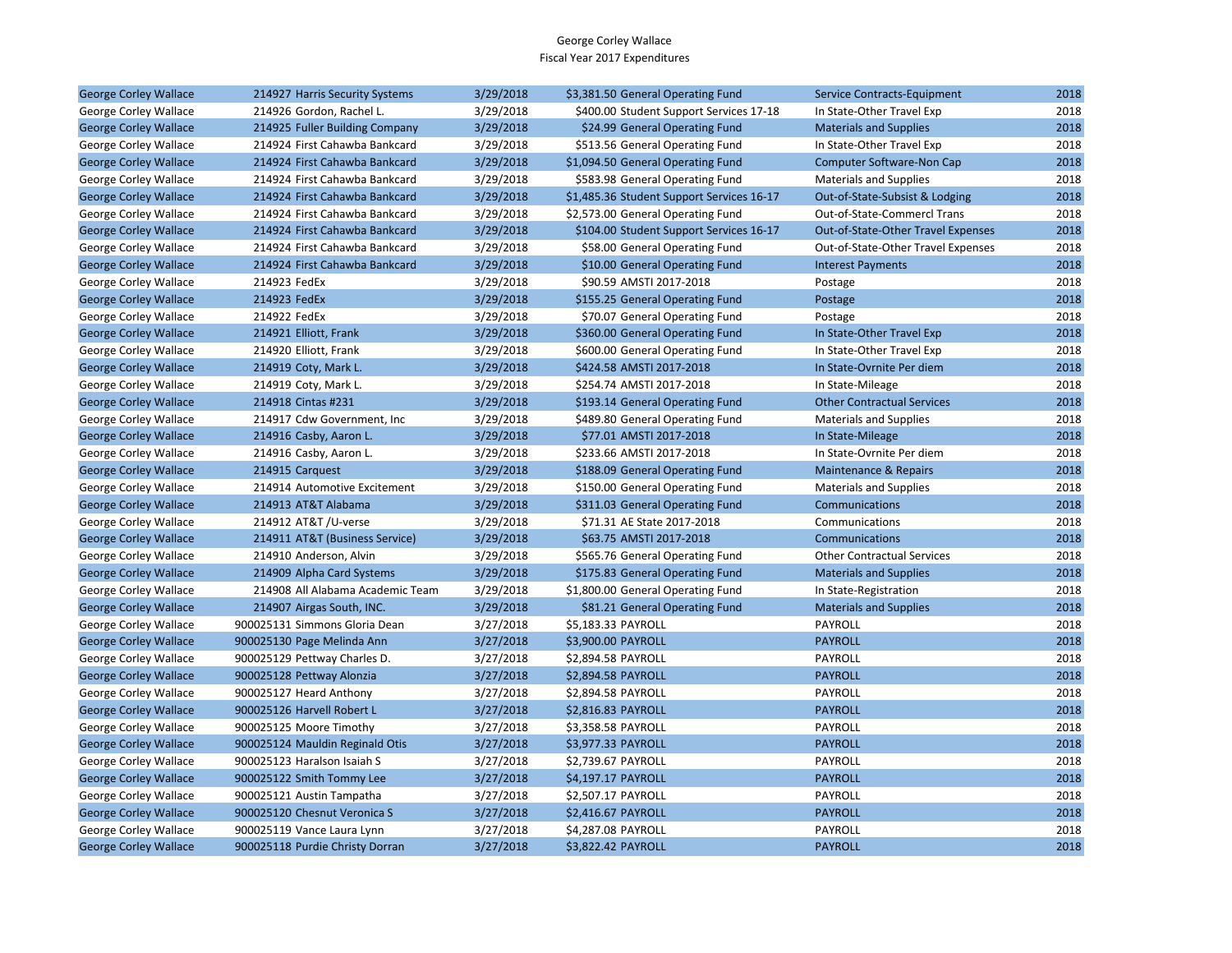| George Corley Wallace        | 900025117 Jackson Brittany Brooks  | 3/27/2018 | \$3,048.42 PAYROLL  | <b>PAYROLL</b> | 2018 |
|------------------------------|------------------------------------|-----------|---------------------|----------------|------|
| <b>George Corley Wallace</b> | 900025116 Evans Naopi Lc           | 3/27/2018 | \$3,048.83 PAYROLL  | <b>PAYROLL</b> | 2018 |
| George Corley Wallace        | 900025115 Davis Mary Lee           | 3/27/2018 | \$3,590.42 PAYROLL  | PAYROLL        | 2018 |
| <b>George Corley Wallace</b> | 900025114 Bell Vickie D            | 3/27/2018 | \$2,662.00 PAYROLL  | <b>PAYROLL</b> | 2018 |
| George Corley Wallace        | 900025113 Whatley Andrew Douglas   | 3/27/2018 | \$2,584.83 PAYROLL  | PAYROLL        | 2018 |
| <b>George Corley Wallace</b> | 900025112 Jackson Vincent Keith    | 3/27/2018 | \$2,416.67 PAYROLL  | <b>PAYROLL</b> | 2018 |
| George Corley Wallace        | 900025111 Dysart Charles J         | 3/27/2018 | \$5,633.33 PAYROLL  | PAYROLL        | 2018 |
| <b>George Corley Wallace</b> | 900025110 Coleman Myron C          | 3/27/2018 | \$3,203.75 PAYROLL  | <b>PAYROLL</b> | 2018 |
| George Corley Wallace        | 900025109 Berry Lee                | 3/27/2018 | \$2,507.42 PAYROLL  | PAYROLL        | 2018 |
| <b>George Corley Wallace</b> | 900025108 Moultrie Eddie James     | 3/27/2018 | \$4,364.50 PAYROLL  | <b>PAYROLL</b> | 2018 |
| George Corley Wallace        | 900025107 Patterson Ray Anthony    | 3/27/2018 | \$2,971.75 PAYROLL  | PAYROLL        | 2018 |
| <b>George Corley Wallace</b> | 900025106 Bennett Robbyn V.        | 3/27/2018 | \$8,286.50 PAYROLL  | <b>PAYROLL</b> | 2018 |
| George Corley Wallace        | 900025105 Allison Eric Preston     | 3/27/2018 | \$6,043.50 PAYROLL  | <b>PAYROLL</b> | 2018 |
| <b>George Corley Wallace</b> | 900025104 Adams Dorothy J          | 3/27/2018 | \$2,416.67 PAYROLL  | <b>PAYROLL</b> | 2018 |
| George Corley Wallace        | 900025103 Jackson Irma Jean        | 3/27/2018 | \$2,971.75 PAYROLL  | PAYROLL        | 2018 |
| <b>George Corley Wallace</b> | 900025102 Headley Linda Fay        | 3/27/2018 | \$2,584.58 PAYROLL  | <b>PAYROLL</b> | 2018 |
| George Corley Wallace        | 900025101 Dosey Chantae Thomas     | 3/27/2018 | \$2,042.58 PAYROLL  | PAYROLL        | 2018 |
| <b>George Corley Wallace</b> | 900025100 Reynolds Jennifer M      | 3/27/2018 | \$3,745.00 PAYROLL  | <b>PAYROLL</b> | 2018 |
| George Corley Wallace        | 900025099 Melton Elaine Alina      | 3/27/2018 | \$2,352.33 PAYROLL  | PAYROLL        | 2018 |
| <b>George Corley Wallace</b> | 900025098 Kidd Anessa Lynn         | 3/27/2018 | \$7,616.08 PAYROLL  | <b>PAYROLL</b> | 2018 |
| George Corley Wallace        | 900025097 Deavers Lori Evelyn      | 3/27/2018 | \$2,416.67 PAYROLL  | PAYROLL        | 2018 |
| <b>George Corley Wallace</b> | 900025096 Vandiver Kewanda Thomas  | 3/27/2018 | \$3,435.58 PAYROLL  | <b>PAYROLL</b> | 2018 |
| George Corley Wallace        | 900025095 Rudolph Darlene King     | 3/27/2018 | \$2,971.00 PAYROLL  | PAYROLL        | 2018 |
| <b>George Corley Wallace</b> | 900025094 Powell William S.        | 3/27/2018 | \$2,000.23 PAYROLL  | <b>PAYROLL</b> | 2018 |
| George Corley Wallace        | 900025093 Logan Shuntelra Bernice  | 3/27/2018 | \$4,310.16 PAYROLL  | PAYROLL        | 2018 |
| <b>George Corley Wallace</b> | 900025092 Godwin Connie Estes      | 3/27/2018 | \$2,080.00 PAYROLL  | <b>PAYROLL</b> | 2018 |
| George Corley Wallace        | 900025091 Clifton Lonzy T.         | 3/27/2018 | \$7,151.67 PAYROLL  | PAYROLL        | 2018 |
| <b>George Corley Wallace</b> | 900025090 Bonner Irene G           | 3/27/2018 | \$2,416.67 PAYROLL  | <b>PAYROLL</b> | 2018 |
| George Corley Wallace        | 900025089 Hannah Marcus A.         | 3/27/2018 | \$1,241.67 PAYROLL  | PAYROLL        | 2018 |
| <b>George Corley Wallace</b> | 900025088 Turner Herman W.         | 3/27/2018 | \$1,300.00 PAYROLL  | <b>PAYROLL</b> | 2018 |
| George Corley Wallace        | 900025087 Harper April M           | 3/27/2018 | \$1,170.00 PAYROLL  | PAYROLL        | 2018 |
| <b>George Corley Wallace</b> | 900025086 Whitt Jeremiah Ledell    | 3/27/2018 | \$260.00 PAYROLL    | <b>PAYROLL</b> | 2018 |
| George Corley Wallace        | 900025085 Maxey Willie E.          | 3/27/2018 | \$433.33 PAYROLL    | PAYROLL        | 2018 |
| <b>George Corley Wallace</b> | 900025084 Evans Duane A            | 3/27/2018 | \$4,457.09 PAYROLL  | <b>PAYROLL</b> | 2018 |
| George Corley Wallace        | 900025083 Bailey Danny L           | 3/27/2018 | \$260.00 PAYROLL    | PAYROLL        | 2018 |
| <b>George Corley Wallace</b> | 900025082 Thomas Herbert Hoover    | 3/27/2018 | \$6,250.00 PAYROLL  | <b>PAYROLL</b> | 2018 |
| George Corley Wallace        | 900025081 Theiss Sheila Ann        | 3/27/2018 | \$3,653.33 PAYROLL  | PAYROLL        | 2018 |
| <b>George Corley Wallace</b> | 900025080 Motley Bettye Steele     | 3/27/2018 | \$3,726.67 PAYROLL  | <b>PAYROLL</b> | 2018 |
| George Corley Wallace        | 900025079 Moore Kathy J            | 3/27/2018 | \$5,070.00 PAYROLL  | PAYROLL        | 2018 |
| <b>George Corley Wallace</b> | 900025078 Mitchell Jessica Yvonne  | 3/27/2018 | \$2,042.83 PAYROLL  | <b>PAYROLL</b> | 2018 |
| George Corley Wallace        | 900025077 Jones Natasha Renee      | 3/27/2018 | \$2,584.58 PAYROLL  | PAYROLL        | 2018 |
| <b>George Corley Wallace</b> | 900025076 Jefferson Shelia Lawanda | 3/27/2018 | \$3,822.42 PAYROLL  | <b>PAYROLL</b> | 2018 |
| George Corley Wallace        | 900025075 Griffin Donitha J.       | 3/27/2018 | \$10,499.91 PAYROLL | PAYROLL        | 2018 |
| <b>George Corley Wallace</b> | 900025074 Gordon Rachel L          | 3/27/2018 | \$3,553.33 PAYROLL  | <b>PAYROLL</b> | 2018 |
| George Corley Wallace        | 900025073 Duck Cindy               | 3/27/2018 | \$3,206.67 PAYROLL  | PAYROLL        | 2018 |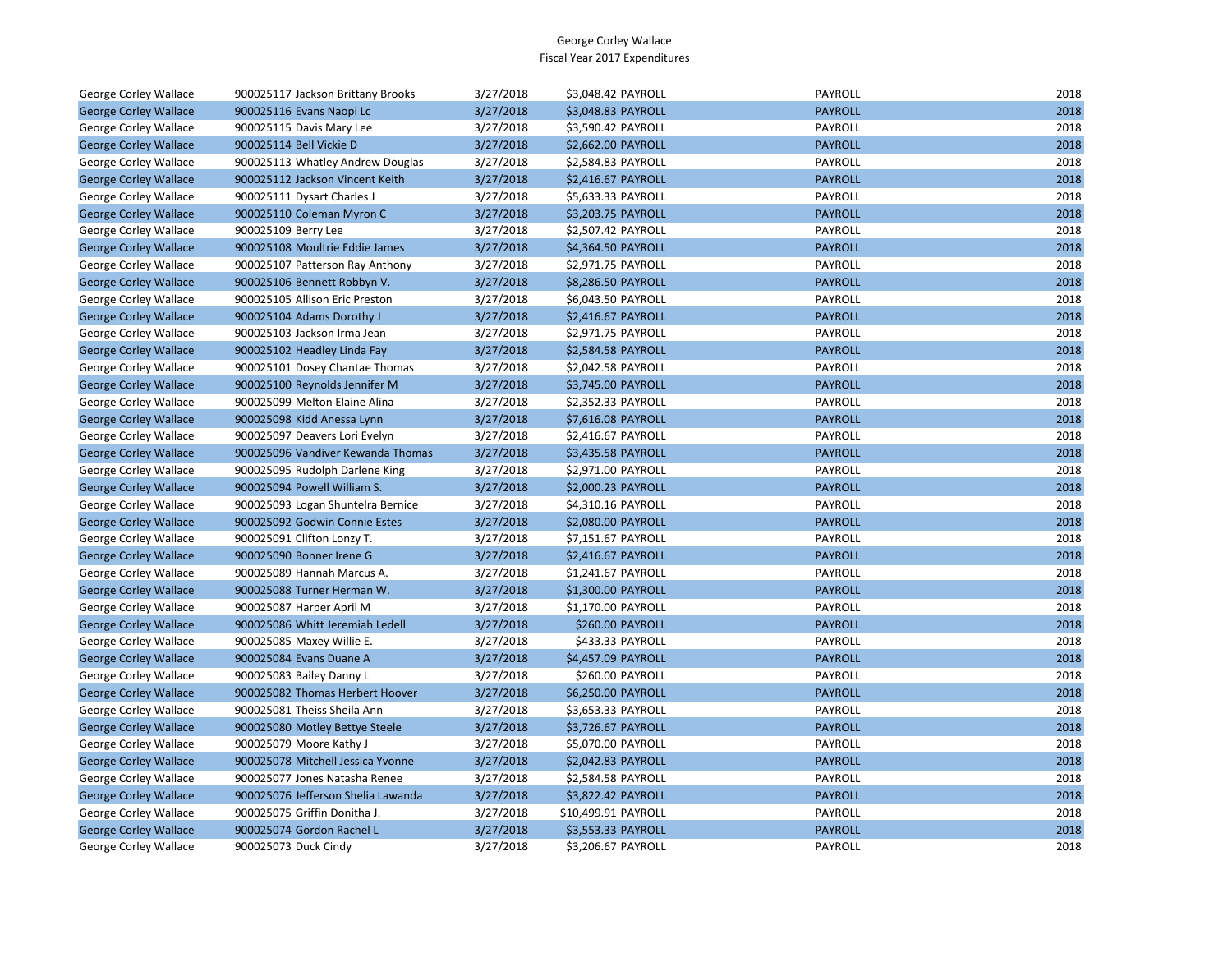| <b>George Corley Wallace</b> | 900025072 Curtis Valerie Pandora    | 3/27/2018 | \$2,662.00 PAYROLL | <b>PAYROLL</b> | 2018 |
|------------------------------|-------------------------------------|-----------|--------------------|----------------|------|
| George Corley Wallace        | 900025071 Chapman Channie Loraine   | 3/27/2018 | \$3,834.13 PAYROLL | PAYROLL        | 2018 |
| <b>George Corley Wallace</b> | 900025070 Brown Karen E.            | 3/27/2018 | \$3,245.67 PAYROLL | <b>PAYROLL</b> | 2018 |
| George Corley Wallace        | 900025069 Bright Jacinta Thrash     | 3/27/2018 | \$1,040.00 PAYROLL | PAYROLL        | 2018 |
| <b>George Corley Wallace</b> | 900025068 Bowie Corey D.            | 3/27/2018 | \$4,396.08 PAYROLL | <b>PAYROLL</b> | 2018 |
| George Corley Wallace        | 900025067 Bentley Betty J           | 3/27/2018 | \$5,070.25 PAYROLL | PAYROLL        | 2018 |
| <b>George Corley Wallace</b> | 900025066 Abbott Brandi Nicole      | 3/27/2018 | \$2,430.00 PAYROLL | <b>PAYROLL</b> | 2018 |
| George Corley Wallace        | 900025065 Williams Elsie B.         | 3/27/2018 | \$1,429.42 PAYROLL | PAYROLL        | 2018 |
| <b>George Corley Wallace</b> | 900025064 Young James R             | 3/27/2018 | \$715.60 PAYROLL   | <b>PAYROLL</b> | 2018 |
| George Corley Wallace        | 900025063 Pugh Elijah               | 3/27/2018 | \$5,990.17 PAYROLL | PAYROLL        | 2018 |
| <b>George Corley Wallace</b> | 900025062 Owens Holly Brown         | 3/27/2018 | \$6,753.33 PAYROLL | <b>PAYROLL</b> | 2018 |
| George Corley Wallace        | 900025061 Lee Kateri M              | 3/27/2018 | \$6,250.33 PAYROLL | PAYROLL        | 2018 |
| <b>George Corley Wallace</b> | 900025060 Baldwin Antionetta S      | 3/27/2018 | \$6,558.56 PAYROLL | <b>PAYROLL</b> | 2018 |
| George Corley Wallace        | 900025059 Thomas Ashley C           | 3/27/2018 | \$5,053.09 PAYROLL | PAYROLL        | 2018 |
| <b>George Corley Wallace</b> | 900025058 Rhodes Ramona Roberts     | 3/27/2018 | \$1,352.00 PAYROLL | <b>PAYROLL</b> | 2018 |
| George Corley Wallace        | 900025057 Brown Kimberly N          | 3/27/2018 | \$721.07 PAYROLL   | PAYROLL        | 2018 |
| <b>George Corley Wallace</b> | 900025056 Wright Pamela L           | 3/27/2018 | \$4,456.42 PAYROLL | <b>PAYROLL</b> | 2018 |
| George Corley Wallace        | 900025055 Mitchell Brenda G.        | 3/27/2018 | \$750.02 PAYROLL   | PAYROLL        | 2018 |
| <b>George Corley Wallace</b> | 900025054 Minor Sheila Mims         | 3/27/2018 | \$2,080.00 PAYROLL | <b>PAYROLL</b> | 2018 |
| George Corley Wallace        | 900025053 Goings Ghytana Shelton    | 3/27/2018 | \$6,138.56 PAYROLL | PAYROLL        | 2018 |
| <b>George Corley Wallace</b> | 900025052 Dozier Bruce Otis         | 3/27/2018 | \$1,299.75 PAYROLL | <b>PAYROLL</b> | 2018 |
| George Corley Wallace        | 900025051 Crum Erika D              | 3/27/2018 | \$270.40 PAYROLL   | PAYROLL        | 2018 |
| <b>George Corley Wallace</b> | 900025050 Autery Nancy              | 3/27/2018 | \$5,837.54 PAYROLL | <b>PAYROLL</b> | 2018 |
| George Corley Wallace        | 900025049 Sims Robert Nelson        | 3/27/2018 | \$3,866.25 PAYROLL | PAYROLL        | 2018 |
| <b>George Corley Wallace</b> | 900025048 Ruffin-Johnson Letitia    | 3/27/2018 | \$270.40 PAYROLL   | <b>PAYROLL</b> | 2018 |
| George Corley Wallace        | 900025047 Miller Beth D             | 3/27/2018 | \$540.80 PAYROLL   | PAYROLL        | 2018 |
| <b>George Corley Wallace</b> | 900025046 McKnight April Calloway   | 3/27/2018 | \$1,171.74 PAYROLL | <b>PAYROLL</b> | 2018 |
| George Corley Wallace        | 900025045 May-Webb Jenika           | 3/27/2018 | \$270.40 PAYROLL   | PAYROLL        | 2018 |
| <b>George Corley Wallace</b> | 900025044 Johnson Althelstein       | 3/27/2018 | \$540.80 PAYROLL   | <b>PAYROLL</b> | 2018 |
| George Corley Wallace        | 900025043 Pugh Janet Cathey M.      | 3/27/2018 | \$5,990.17 PAYROLL | PAYROLL        | 2018 |
| <b>George Corley Wallace</b> | 900025042 Howard Vatausha O         | 3/27/2018 | \$901.34 PAYROLL   | <b>PAYROLL</b> | 2018 |
| George Corley Wallace        | 900025041 Wood Donna H              | 3/27/2018 | \$270.40 PAYROLL   | PAYROLL        | 2018 |
| <b>George Corley Wallace</b> | 900025040 Sanders Rickdrieka Nicole | 3/27/2018 | \$540.80 PAYROLL   | <b>PAYROLL</b> | 2018 |
| George Corley Wallace        | 900025039 Culliver Otis D           | 3/27/2018 | \$540.80 PAYROLL   | PAYROLL        | 2018 |
| <b>George Corley Wallace</b> | 900025038 Stewart Jay Tyson         | 3/27/2018 | \$901.34 PAYROLL   | <b>PAYROLL</b> | 2018 |
| George Corley Wallace        | 900025037 White Tara Y              | 3/27/2018 | \$5,465.00 PAYROLL | PAYROLL        | 2018 |
| <b>George Corley Wallace</b> | 900025036 Miller Uzoma O            | 3/27/2018 | \$540.80 PAYROLL   | <b>PAYROLL</b> | 2018 |
| George Corley Wallace        | 900025035 McQueen Carroll D.        | 3/27/2018 | \$540.80 PAYROLL   | PAYROLL        | 2018 |
| <b>George Corley Wallace</b> | 900025034 Lewis George E            | 3/27/2018 | \$540.80 PAYROLL   | <b>PAYROLL</b> | 2018 |
| George Corley Wallace        | 900025033 Elliott William F.        | 3/27/2018 | \$6,236.26 PAYROLL | PAYROLL        | 2018 |
| <b>George Corley Wallace</b> | 900025032 Burton Kasey Raeann       | 3/27/2018 | \$450.67 PAYROLL   | <b>PAYROLL</b> | 2018 |
| George Corley Wallace        | 900025031 Welch Gordon F            | 3/27/2018 | \$4,560.17 PAYROLL | PAYROLL        | 2018 |
| <b>George Corley Wallace</b> | 900025030 Moss Johnny E             | 3/27/2018 | \$5,633.33 PAYROLL | <b>PAYROLL</b> | 2018 |
| George Corley Wallace        | 900025029 Helms Tammy Roberts       | 3/27/2018 | \$3,048.83 PAYROLL | PAYROLL        | 2018 |
| <b>George Corley Wallace</b> | 900025028 Williams Matilda Mae      | 3/27/2018 | \$5,210.33 PAYROLL | <b>PAYROLL</b> | 2018 |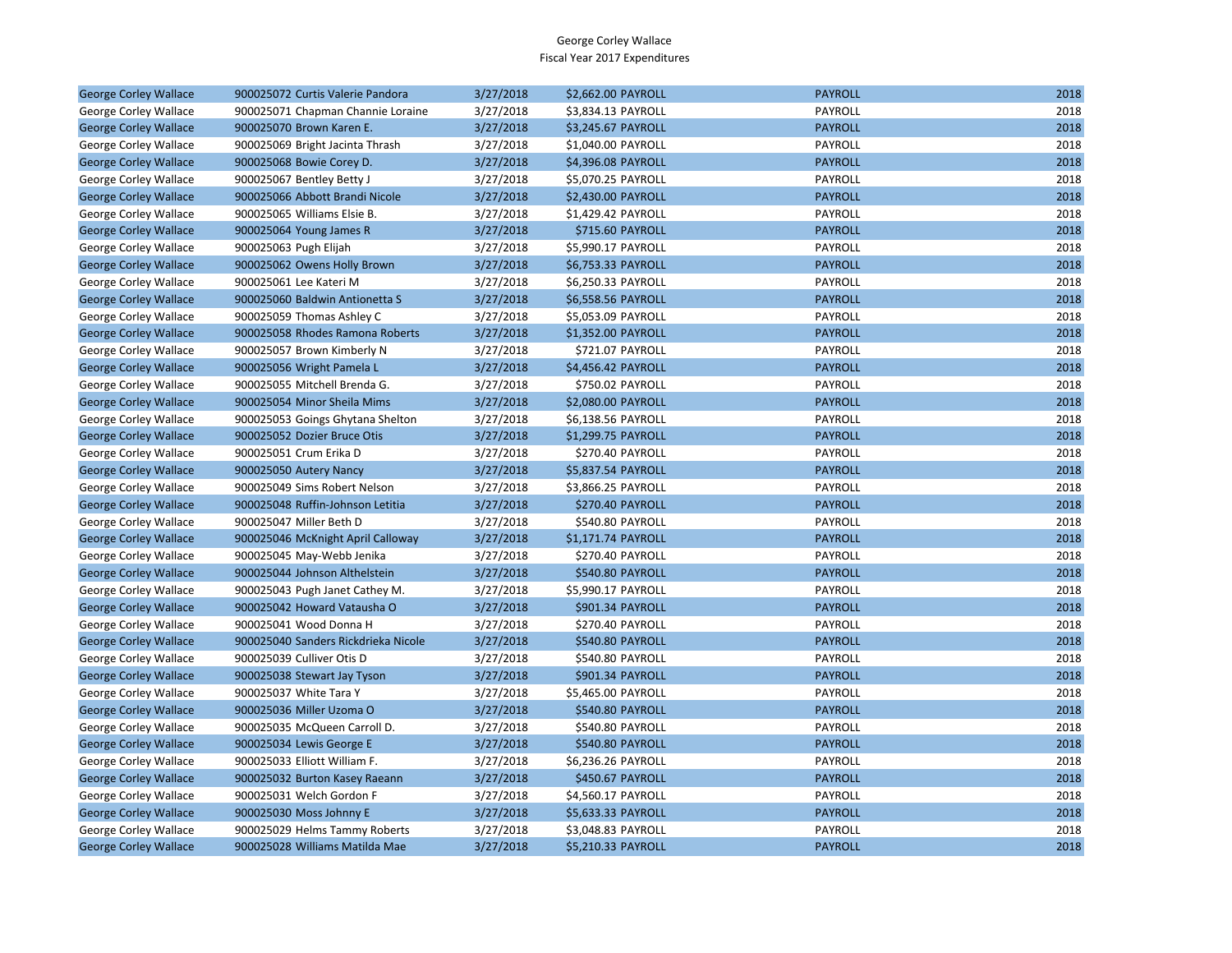| George Corley Wallace        | 900025027 Tipton Wesley Steele   | 3/27/2018 | \$2,352.33 PAYROLL | <b>PAYROLL</b> | 2018 |
|------------------------------|----------------------------------|-----------|--------------------|----------------|------|
| <b>George Corley Wallace</b> | 900025026 Thames Jerome E        | 3/27/2018 | \$5,056.00 PAYROLL | <b>PAYROLL</b> | 2018 |
| George Corley Wallace        | 900025025 Tarver Otis            | 3/27/2018 | \$4,901.89 PAYROLL | PAYROLL        | 2018 |
| <b>George Corley Wallace</b> | 900025024 Rogers Jason Brooks    | 3/27/2018 | \$3,470.40 PAYROLL | <b>PAYROLL</b> | 2018 |
| George Corley Wallace        | 900025023 Lewis Jarrin Chiron    | 3/27/2018 | \$5,154.29 PAYROLL | PAYROLL        | 2018 |
| <b>George Corley Wallace</b> | 900025022 Kimbrough Brandon O    | 3/27/2018 | \$4,901.89 PAYROLL | <b>PAYROLL</b> | 2018 |
| George Corley Wallace        | 900025021 Harris Douglas Lee     | 3/27/2018 | \$3,907.75 PAYROLL | PAYROLL        | 2018 |
| <b>George Corley Wallace</b> | 900025020 Griffin Calvin         | 3/27/2018 | \$5,918.56 PAYROLL | <b>PAYROLL</b> | 2018 |
| George Corley Wallace        | 900025019 Gaines Deshaun Derell  | 3/27/2018 | \$2,507.17 PAYROLL | PAYROLL        | 2018 |
| <b>George Corley Wallace</b> | 900025018 Allen Kenny            | 3/27/2018 | \$4,370.25 PAYROLL | <b>PAYROLL</b> | 2018 |
| George Corley Wallace        | 900025017 Lewis Bonita T.        | 3/27/2018 | \$3,792.00 PAYROLL | PAYROLL        | 2018 |
| <b>George Corley Wallace</b> | 900025016 Laister Shirley J      | 3/27/2018 | \$4,370.25 PAYROLL | <b>PAYROLL</b> | 2018 |
| George Corley Wallace        | 900025015 Stevenson Donte L      | 3/27/2018 | \$4,160.09 PAYROLL | <b>PAYROLL</b> | 2018 |
| <b>George Corley Wallace</b> | 900025014 Rogers Eric W.         | 3/27/2018 | \$5,210.33 PAYROLL | <b>PAYROLL</b> | 2018 |
| George Corley Wallace        | 900025013 Hobbs David Wayne      | 3/27/2018 | \$4,370.25 PAYROLL | PAYROLL        | 2018 |
| <b>George Corley Wallace</b> | 900025012 Walker Shermanita      | 3/27/2018 | \$4,605.83 PAYROLL | <b>PAYROLL</b> | 2018 |
| George Corley Wallace        | 900025011 Thomas Hollee Myldred  | 3/27/2018 | \$5,536.58 PAYROLL | PAYROLL        | 2018 |
| <b>George Corley Wallace</b> | 900025010 Spicer Chandra         | 3/27/2018 | \$5,615.25 PAYROLL | <b>PAYROLL</b> | 2018 |
| George Corley Wallace        | 900025009 Snowden Lula           | 3/27/2018 | \$4,246.67 PAYROLL | PAYROLL        | 2018 |
| <b>George Corley Wallace</b> | 900025008 Roberson Erika M       | 3/27/2018 | \$2,971.42 PAYROLL | <b>PAYROLL</b> | 2018 |
| George Corley Wallace        | 900025007 Pullum Quanda C.       | 3/27/2018 | \$3,203.75 PAYROLL | PAYROLL        | 2018 |
| <b>George Corley Wallace</b> | 900025006 Powe Dea Wilson        | 3/27/2018 | \$5,615.25 PAYROLL | <b>PAYROLL</b> | 2018 |
| George Corley Wallace        | 900025005 Pettway Clarence J     | 3/27/2018 | \$6,636.33 PAYROLL | PAYROLL        | 2018 |
| <b>George Corley Wallace</b> | 900025004 Inge Deandres G.       | 3/27/2018 | \$6,880.83 PAYROLL | <b>PAYROLL</b> | 2018 |
| George Corley Wallace        | 900025003 Coty Mark Leonard      | 3/27/2018 | \$5,711.17 PAYROLL | PAYROLL        | 2018 |
| <b>George Corley Wallace</b> | 900025002 Coleman Steffan        | 3/27/2018 | \$3,818.42 PAYROLL | <b>PAYROLL</b> | 2018 |
| George Corley Wallace        | 900025001 Casby Aaron Leonard    | 3/27/2018 | \$5,296.50 PAYROLL | PAYROLL        | 2018 |
| <b>George Corley Wallace</b> | 900025000 Bennett Jarrick B      | 3/27/2018 | \$1,187.75 PAYROLL | <b>PAYROLL</b> | 2018 |
| George Corley Wallace        | 900024999 Allen Bertha Yvette    | 3/27/2018 | \$4,771.75 PAYROLL | PAYROLL        | 2018 |
| <b>George Corley Wallace</b> | 900024998 Randolph Yulonda B     | 3/27/2018 | \$4,495.48 PAYROLL | <b>PAYROLL</b> | 2018 |
| George Corley Wallace        | 900024997 Jones Connie M.        | 3/27/2018 | \$5,138.42 PAYROLL | PAYROLL        | 2018 |
| <b>George Corley Wallace</b> | 900024996 Davis Rebecca Moore    | 3/27/2018 | \$700.67 PAYROLL   | <b>PAYROLL</b> | 2018 |
| George Corley Wallace        | 900024995 Thomas Gloria Dean     | 3/27/2018 | \$3,890.92 PAYROLL | PAYROLL        | 2018 |
| <b>George Corley Wallace</b> | 900024994 Henderson Kerry E.     | 3/27/2018 | \$4,475.08 PAYROLL | <b>PAYROLL</b> | 2018 |
| George Corley Wallace        | 900024993 Wilson Beverly Renae   | 3/27/2018 | \$540.80 PAYROLL   | PAYROLL        | 2018 |
| <b>George Corley Wallace</b> | 900024992 Moore Dorothy A        | 3/27/2018 | \$1,040.00 PAYROLL | <b>PAYROLL</b> | 2018 |
| George Corley Wallace        | 900024991 Miller Gregory Lee     | 3/27/2018 | \$4,726.82 PAYROLL | PAYROLL        | 2018 |
| <b>George Corley Wallace</b> | 900024990 King Glenn             | 3/27/2018 | \$991.47 PAYROLL   | <b>PAYROLL</b> | 2018 |
| George Corley Wallace        | 900024989 Hannah Marilyn Bennett | 3/27/2018 | \$7,758.23 PAYROLL | PAYROLL        | 2018 |
| <b>George Corley Wallace</b> | 900024988 White Christine S      | 3/27/2018 | \$6,034.52 PAYROLL | <b>PAYROLL</b> | 2018 |
| George Corley Wallace        | 900024987 Turner Geraldine D     | 3/27/2018 | \$5,325.11 PAYROLL | PAYROLL        | 2018 |
| <b>George Corley Wallace</b> | 900024986 Shannon Tracey M.      | 3/27/2018 | \$8,949.55 PAYROLL | <b>PAYROLL</b> | 2018 |
| George Corley Wallace        | 900024985 Purdie Karol S         | 3/27/2018 | \$5,325.11 PAYROLL | PAYROLL        | 2018 |
| <b>George Corley Wallace</b> | 900024984 Pullom Dowanda D       | 3/27/2018 | \$6,753.33 PAYROLL | <b>PAYROLL</b> | 2018 |
| George Corley Wallace        | 900024983 Ford Sabrina D         | 3/27/2018 | \$5,325.11 PAYROLL | PAYROLL        | 2018 |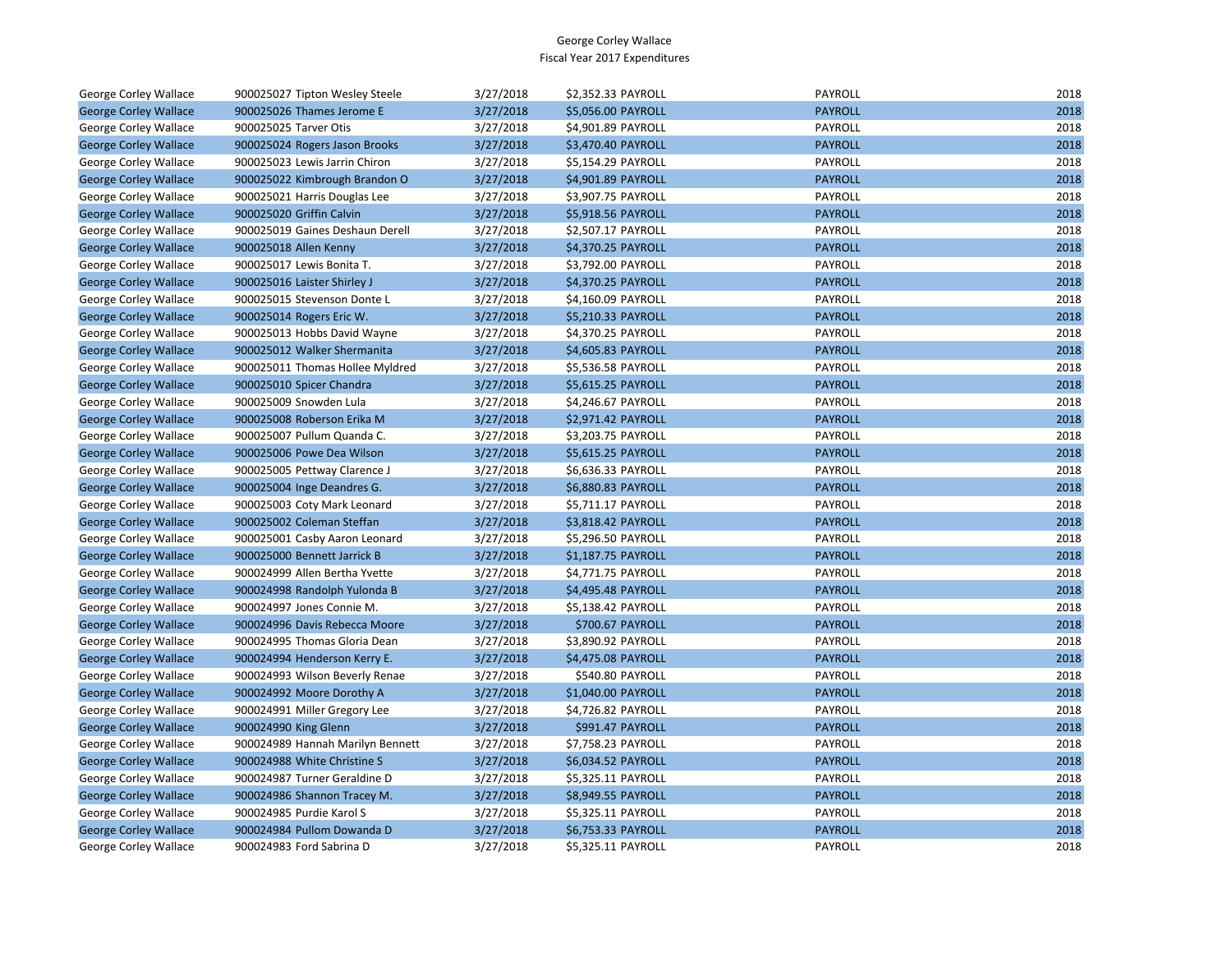| <b>George Corley Wallace</b> | 900024982 Martin Suzette G.             | 3/27/2018 | \$4,456.58 PAYROLL      | <b>PAYROLL</b> | 2018 |
|------------------------------|-----------------------------------------|-----------|-------------------------|----------------|------|
| George Corley Wallace        | 900024981 Smith Pamela Caver            | 3/27/2018 | \$7,524.33 PAYROLL      | PAYROLL        | 2018 |
| <b>George Corley Wallace</b> | 900024980 Mixon Carter Kim Ellice       | 3/27/2018 | \$4,847.67 PAYROLL      | <b>PAYROLL</b> | 2018 |
| George Corley Wallace        | 900024979 Miller Pearlie R.             | 3/27/2018 | \$4,887.75 PAYROLL      | PAYROLL        | 2018 |
| <b>George Corley Wallace</b> | 900024978 Melton Christi A.             | 3/27/2018 | \$3,993.83 PAYROLL      | <b>PAYROLL</b> | 2018 |
| George Corley Wallace        | 900024977 Lumpkin Deborah Walker        | 3/27/2018 | \$5,588.23 PAYROLL      | PAYROLL        | 2018 |
| <b>George Corley Wallace</b> | 900024976 Lee Beverly D                 | 3/27/2018 | \$1,500.00 PAYROLL      | <b>PAYROLL</b> | 2018 |
| George Corley Wallace        | 900024975 Jackson Veronica Moultrie     | 3/27/2018 | \$5,479.33 PAYROLL      | PAYROLL        | 2018 |
| <b>George Corley Wallace</b> | 900024974 Dixon Colleen Roland          | 3/27/2018 | \$3,358.58 PAYROLL      | <b>PAYROLL</b> | 2018 |
| George Corley Wallace        | 900024973 Davis Sarah                   | 3/27/2018 | \$8,381.37 PAYROLL      | PAYROLL        | 2018 |
| <b>George Corley Wallace</b> | 900024972 Calhoun Webbie R.             | 3/27/2018 | \$6,159.68 PAYROLL      | <b>PAYROLL</b> | 2018 |
| George Corley Wallace        | 900024971 Spencer Rosa Chiffon          | 3/27/2018 | \$8,526.91 PAYROLL      | PAYROLL        | 2018 |
| <b>George Corley Wallace</b> | 900024970 Brown Veronica S.             | 3/27/2018 | \$8,221.50 PAYROLL      | <b>PAYROLL</b> | 2018 |
| George Corley Wallace        | 900024969 Sturdivant Maxine C           | 3/27/2018 | \$6,657.91 PAYROLL      | PAYROLL        | 2018 |
| <b>George Corley Wallace</b> | 900024968 Marshall Teresa Darnelle      | 3/27/2018 | \$2,507.17 PAYROLL      | <b>PAYROLL</b> | 2018 |
| George Corley Wallace        | 900024967 Sanders Felicia M.            | 3/27/2018 | \$4,766.67 PAYROLL      | PAYROLL        | 2018 |
| <b>George Corley Wallace</b> | 900024966 Ford Monique Amelia           | 3/27/2018 | \$3,125.92 PAYROLL      | <b>PAYROLL</b> | 2018 |
| George Corley Wallace        | 900024965 Tapper Monica A               | 3/27/2018 | \$901.34 PAYROLL        | PAYROLL        | 2018 |
| <b>George Corley Wallace</b> | 900024964 Briggs Tammie Marie           | 3/27/2018 | \$7,393.74 PAYROLL      | <b>PAYROLL</b> | 2018 |
| George Corley Wallace        | 900024963 Williams Angelica Nicole      | 3/27/2018 | \$2,430.00 PAYROLL      | PAYROLL        | 2018 |
| <b>George Corley Wallace</b> | 900024962 Tubbs - Turner Jocelyn Jenell | 3/27/2018 | \$5,417.58 PAYROLL      | <b>PAYROLL</b> | 2018 |
| George Corley Wallace        | 900024961 Kennedy Regina S              | 3/27/2018 | \$5,487.25 PAYROLL      | PAYROLL        | 2018 |
| <b>George Corley Wallace</b> | 900024960 Gourdine Raji                 | 3/27/2018 | \$8,070.17 PAYROLL      | <b>PAYROLL</b> | 2018 |
| George Corley Wallace        | 900024959 Cosby Helen A                 | 3/27/2018 | \$3,977.67 PAYROLL      | PAYROLL        | 2018 |
| <b>George Corley Wallace</b> | 900024958 Walker Sharon D               | 3/27/2018 | \$2,662.00 PAYROLL      | <b>PAYROLL</b> | 2018 |
| George Corley Wallace        | 900024957 Carstarphen Mennie L          | 3/27/2018 | \$7,112.78 PAYROLL      | PAYROLL        | 2018 |
| <b>George Corley Wallace</b> | 900024956 Blevins Pamela M              | 3/27/2018 | \$3,262.00 PAYROLL      | <b>PAYROLL</b> | 2018 |
| George Corley Wallace        | 900024955 Mitchell James M              | 3/27/2018 | \$16,043.54 PAYROLL     | PAYROLL        | 2018 |
| <b>George Corley Wallace</b> | 900024954 Glover Virginia M Reed        | 3/27/2018 | \$4,518.50 PAYROLL      | <b>PAYROLL</b> | 2018 |
| George Corley Wallace        | 900024953 Sturdivant Anthony Dewayne    | 3/27/2018 | \$549.12 PAYROLL        | PAYROLL        | 2018 |
| <b>George Corley Wallace</b> | 900024952 Wilson Walter O               | 3/27/2018 | \$1,078.00 PAYROLL      | <b>PAYROLL</b> | 2018 |
| George Corley Wallace        | 900024951 Williams Norman Alana Nickole | 3/27/2018 | \$968.00 PAYROLL        | PAYROLL        | 2018 |
| <b>George Corley Wallace</b> | 900024950 Walton Willie J               | 3/27/2018 | \$660.00 PAYROLL        | <b>PAYROLL</b> | 2018 |
| George Corley Wallace        | 900024949 Smith Marzell Lee             | 3/27/2018 | \$2,200.00 PAYROLL      | PAYROLL        | 2018 |
| <b>George Corley Wallace</b> | 900024948 Reese Cameron Brent           | 3/27/2018 | \$599.04 PAYROLL        | <b>PAYROLL</b> | 2018 |
| George Corley Wallace        | 900024947 Perry Ernestine D             | 3/27/2018 | \$1,056.24 PAYROLL      | PAYROLL        | 2018 |
| <b>George Corley Wallace</b> | 900024946 Pearson Sharde D              | 3/27/2018 | \$632.32 PAYROLL        | <b>PAYROLL</b> | 2018 |
| George Corley Wallace        | 900024945 Nettles Wesbert               | 3/27/2018 | \$590.72 PAYROLL        | PAYROLL        | 2018 |
| <b>George Corley Wallace</b> | 900024944 Martin James Andrew           | 3/27/2018 | \$1,606.00 PAYROLL      | <b>PAYROLL</b> | 2018 |
| George Corley Wallace        | 900024943 Jones Edkenjunta              | 3/27/2018 | \$1,276.00 PAYROLL      | PAYROLL        | 2018 |
| <b>George Corley Wallace</b> | 900024942 Goings Michael Dewayne        | 3/27/2018 | \$1,936.00 PAYROLL      | <b>PAYROLL</b> | 2018 |
| George Corley Wallace        | 900024941 Givan Broderick F             | 3/27/2018 | \$1,386.00 PAYROLL      | PAYROLL        | 2018 |
| <b>George Corley Wallace</b> | 900024940 Calhoun Willie                | 3/27/2018 | \$990.00 PAYROLL        | <b>PAYROLL</b> | 2018 |
| George Corley Wallace        | 900024939 Brown Christopher B           | 3/27/2018 | \$673.92 PAYROLL        | PAYROLL        | 2018 |
| <b>George Corley Wallace</b> | 900024938 Blanks Ray Soloman            | 3/27/2018 | <b>\$528.00 PAYROLL</b> | <b>PAYROLL</b> | 2018 |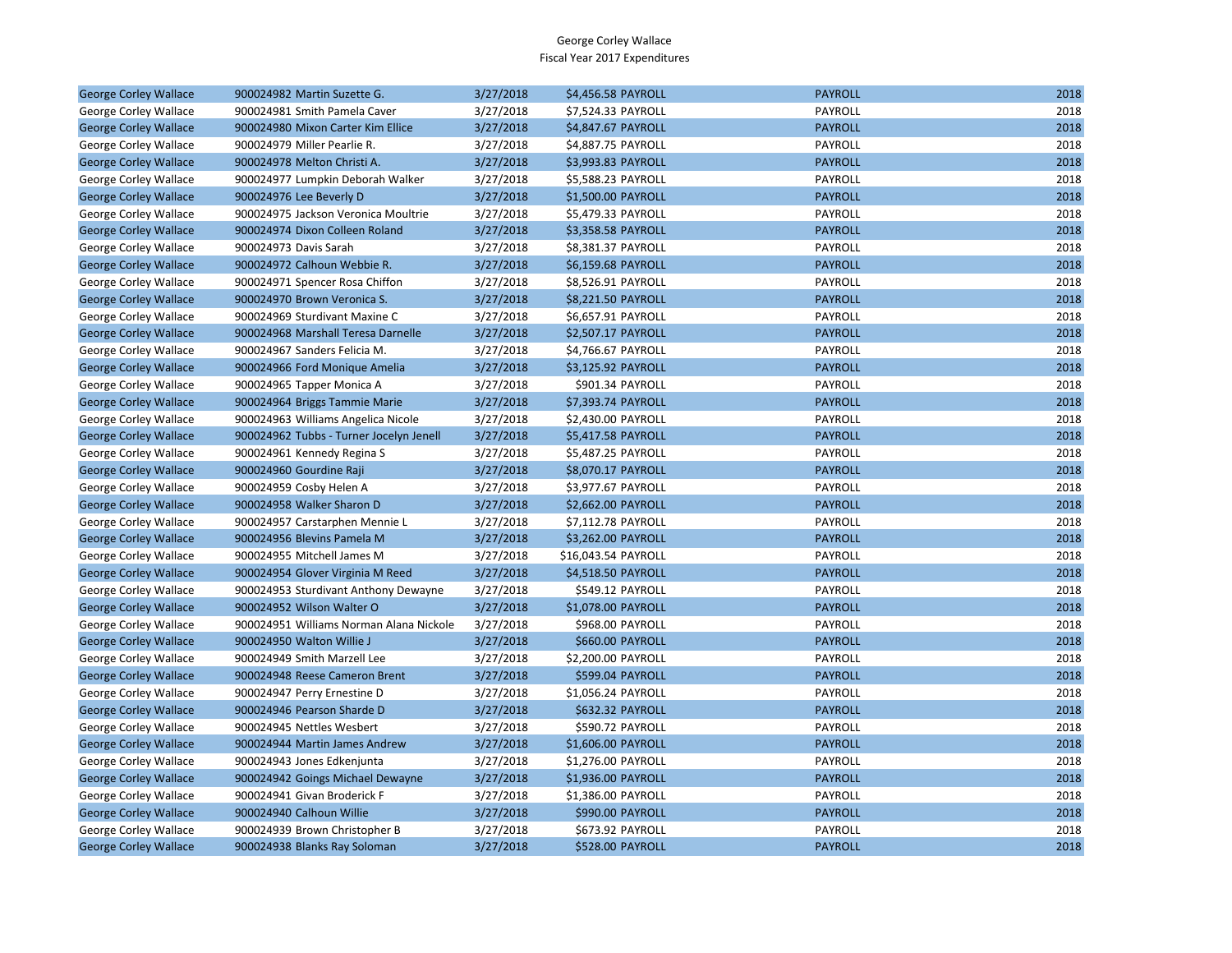| George Corley Wallace        | 900024937 Craig Brianna Lenae       | 3/27/2018 | \$542.88 PAYROLL        | PAYROLL        | 2018 |
|------------------------------|-------------------------------------|-----------|-------------------------|----------------|------|
| <b>George Corley Wallace</b> | 900024936 Young Sha'Quana Rajeem    | 3/27/2018 | \$426.01 PAYROLL        | <b>PAYROLL</b> | 2018 |
| George Corley Wallace        | 900024935 Woodson Alexus S          | 3/27/2018 | \$452.40 PAYROLL        | PAYROLL        | 2018 |
| <b>George Corley Wallace</b> | 900024934 Wilson Landon D           | 3/27/2018 | \$452.40 PAYROLL        | <b>PAYROLL</b> | 2018 |
| George Corley Wallace        | 900024933 Spencer Haywood Ray       | 3/27/2018 | \$452.40 PAYROLL        | PAYROLL        | 2018 |
| <b>George Corley Wallace</b> | 900024931 Norwood Alexis Monai      | 3/27/2018 | \$350.61 PAYROLL        | <b>PAYROLL</b> | 2018 |
| George Corley Wallace        | 900024930 Bellamy Kaffeein          | 3/27/2018 | \$429.78 PAYROLL        | PAYROLL        | 2018 |
| <b>George Corley Wallace</b> | 900024929 Morgan Jasmine L.         | 3/27/2018 | \$452.40 PAYROLL        | <b>PAYROLL</b> | 2018 |
| George Corley Wallace        | 900024928 Mitchell Harvetta T       | 3/27/2018 | \$452.40 PAYROLL        | PAYROLL        | 2018 |
| <b>George Corley Wallace</b> | 900024927 McGee Kaderious M         | 3/27/2018 | \$403.39 PAYROLL        | <b>PAYROLL</b> | 2018 |
| George Corley Wallace        | 900024926 Harville Brenisha J       | 3/27/2018 | \$346.84 PAYROLL        | PAYROLL        | 2018 |
| <b>George Corley Wallace</b> | 900024925 Harris Ka'Neisha Ne'Cole  | 3/27/2018 | \$196.04 PAYROLL        | <b>PAYROLL</b> | 2018 |
| George Corley Wallace        | 900024924 Hardy Lorene              | 3/27/2018 | \$452.40 PAYROLL        | PAYROLL        | 2018 |
| <b>George Corley Wallace</b> | 900024923 Gaines Deonte Da'Ron      | 3/27/2018 | \$452.40 PAYROLL        | <b>PAYROLL</b> | 2018 |
| George Corley Wallace        | 900024922 Davis Diane               | 3/27/2018 | \$1,306.24 PAYROLL      | PAYROLL        | 2018 |
| <b>George Corley Wallace</b> | 900024921 Chandler Samira Lenor     | 3/27/2018 | \$452.40 PAYROLL        | <b>PAYROLL</b> | 2018 |
| George Corley Wallace        | 900024920 Chandler Moesha M         | 3/27/2018 | \$452.40 PAYROLL        | PAYROLL        | 2018 |
| <b>George Corley Wallace</b> | 900024919 Brown Tonarius Dermarcus  | 3/27/2018 | \$452.40 PAYROLL        | <b>PAYROLL</b> | 2018 |
| George Corley Wallace        | 900024918 Bennett Jakeisha Patrice  | 3/27/2018 | \$392.08 PAYROLL        | PAYROLL        | 2018 |
| <b>George Corley Wallace</b> | 900024917 Thomas Derrick Keon       | 3/27/2018 | \$595.66 PAYROLL        | <b>PAYROLL</b> | 2018 |
| George Corley Wallace        | 900024916 Tharu Rohit K             | 3/27/2018 | \$158.34 PAYROLL        | PAYROLL        | 2018 |
| <b>George Corley Wallace</b> | 900024915 Hadaway Jessica P         | 3/27/2018 | \$497.64 PAYROLL        | <b>PAYROLL</b> | 2018 |
| George Corley Wallace        | 900024914 Denson Gabe Lawrence      | 3/27/2018 | \$573.04 PAYROLL        | PAYROLL        | 2018 |
| <b>George Corley Wallace</b> | 900024913 Williams Elsie B.         | 3/27/2018 | \$1,429.42 PAYROLL      | <b>PAYROLL</b> | 2018 |
| George Corley Wallace        | 900024912 Mitchell Brenda G.        | 3/27/2018 | \$750.02 PAYROLL        | PAYROLL        | 2018 |
| <b>George Corley Wallace</b> | 900024911 Dozier Bruce Otis         | 3/27/2018 | \$1,299.75 PAYROLL      | <b>PAYROLL</b> | 2018 |
| George Corley Wallace        | 900024910 Milligan Melissa Hollis   | 3/27/2018 | \$1,307.21 PAYROLL      | PAYROLL        | 2018 |
| <b>George Corley Wallace</b> | 900024909 Lewis Jarrin Chiron       | 3/27/2018 | \$5,154.29 PAYROLL      | <b>PAYROLL</b> | 2018 |
| George Corley Wallace        | 900024908 Woodruff Kent H           | 3/27/2018 | \$422.70 PAYROLL        | PAYROLL        | 2018 |
| <b>George Corley Wallace</b> | 900024907 Williams Annie Montgomery | 3/27/2018 | \$1,338.48 PAYROLL      | <b>PAYROLL</b> | 2018 |
| George Corley Wallace        | 900024906 Whitely Joyce Elaine      | 3/27/2018 | \$1,189.12 PAYROLL      | PAYROLL        | 2018 |
| <b>George Corley Wallace</b> | 900024905 Walker Mattie Mae         | 3/27/2018 | \$1,189.12 PAYROLL      | <b>PAYROLL</b> | 2018 |
| George Corley Wallace        | 900024904 Traywick Ellen G          | 3/27/2018 | \$631.72 PAYROLL        | PAYROLL        | 2018 |
| <b>George Corley Wallace</b> | 900024903 Thomas Latasha Bell       | 3/27/2018 | \$869.44 PAYROLL        | <b>PAYROLL</b> | 2018 |
| George Corley Wallace        | 900024902 Morrow Queen Agee         | 3/27/2018 | \$845.39 PAYROLL        | PAYROLL        | 2018 |
| <b>George Corley Wallace</b> | 900024901 Marshall Annie Lee        | 3/27/2018 | <b>\$891.84 PAYROLL</b> | <b>PAYROLL</b> | 2018 |
| George Corley Wallace        | 900024900 Lenoir Suzanne McCraw     | 3/27/2018 | \$520.24 PAYROLL        | PAYROLL        | 2018 |
| <b>George Corley Wallace</b> | 900024899 Hobbs Elois               | 3/27/2018 | \$390.18 PAYROLL        | <b>PAYROLL</b> | 2018 |
| George Corley Wallace        | 900024898 Compton Judy B            | 3/27/2018 | \$445.92 PAYROLL        | PAYROLL        | 2018 |
| <b>George Corley Wallace</b> | 900024897 Alsobrook Kay Goodwin     | 3/27/2018 | \$1,274.69 PAYROLL      | <b>PAYROLL</b> | 2018 |
| George Corley Wallace        | 900024896 Washington Willie Doris   | 3/27/2018 | \$1,527.24 PAYROLL      | PAYROLL        | 2018 |
| <b>George Corley Wallace</b> | 900024895 White Christine S         | 3/27/2018 | \$6,034.52 PAYROLL      | <b>PAYROLL</b> | 2018 |
| George Corley Wallace        | 900024894 Vinson Richard Shane      | 3/27/2018 | \$411.84 PAYROLL        | PAYROLL        | 2018 |
| <b>George Corley Wallace</b> | 900024893 Moppins Pauline H         | 3/27/2018 | \$1,510.08 PAYROLL      | <b>PAYROLL</b> | 2018 |
| George Corley Wallace        | 900024892 Haigler Lisa M            | 3/27/2018 | \$811.20 PAYROLL        | PAYROLL        | 2018 |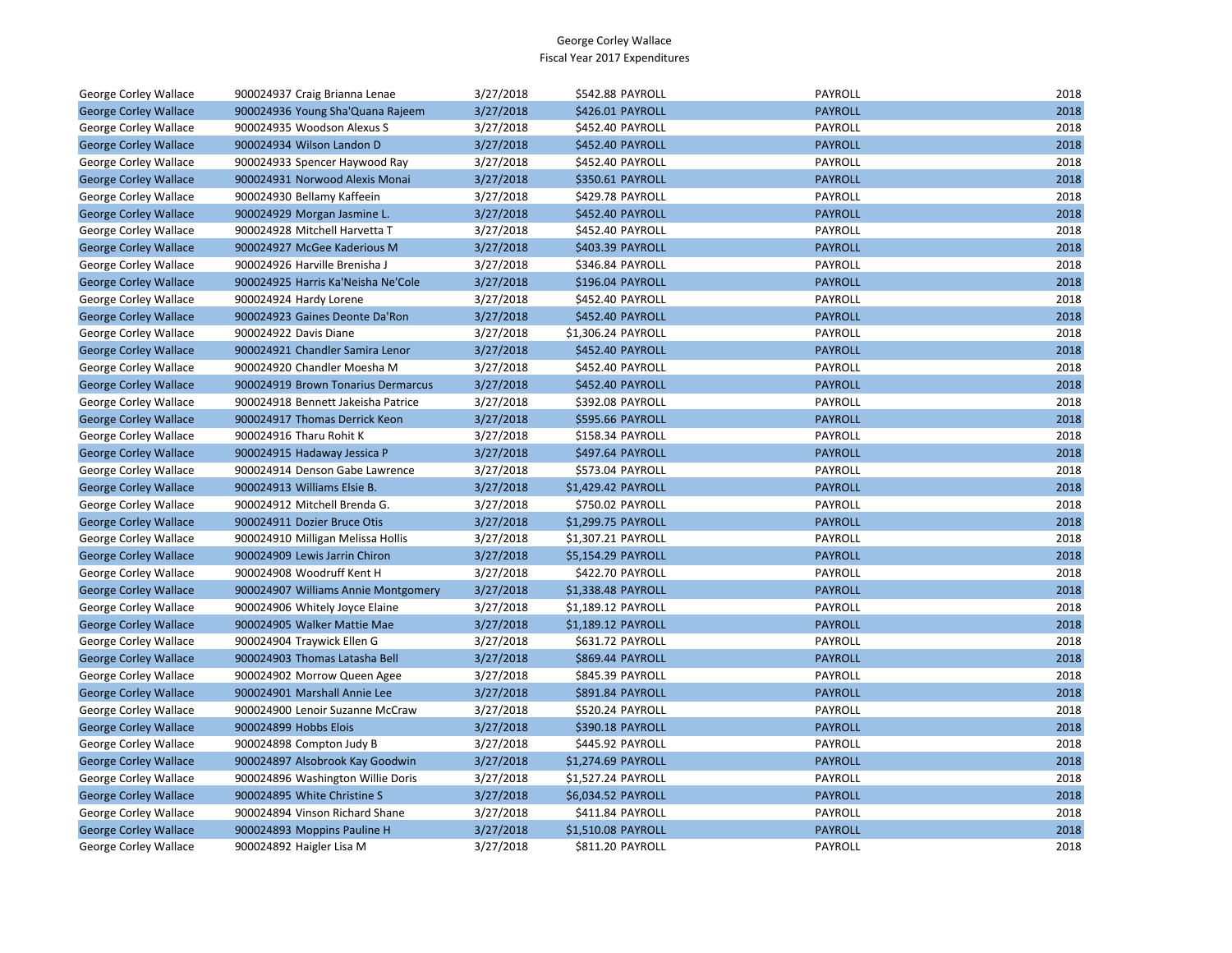| <b>George Corley Wallace</b> | 900024891 Gordon Alfreda Felicia                  | 3/27/2018 | \$1,123.20 PAYROLL                                                     | <b>PAYROLL</b>                      | 2018 |
|------------------------------|---------------------------------------------------|-----------|------------------------------------------------------------------------|-------------------------------------|------|
| George Corley Wallace        | 900024890 Davis Vera Lee                          | 3/27/2018 | \$1,166.88 PAYROLL                                                     | PAYROLL                             | 2018 |
| <b>George Corley Wallace</b> | 900024889 Childers Linda A                        | 3/27/2018 | \$1,407.12 PAYROLL                                                     | <b>PAYROLL</b>                      | 2018 |
| George Corley Wallace        | 900024888 Richardson Ruby D.                      | 3/27/2018 | \$205.92 PAYROLL                                                       | PAYROLL                             | 2018 |
| <b>George Corley Wallace</b> | 900024887 Goodwin Pamela                          | 3/27/2018 | \$2,539.68 PAYROLL                                                     | <b>PAYROLL</b>                      | 2018 |
| George Corley Wallace        | 900024886 Brown - Curtis Nannie Mae Sumi          | 3/27/2018 | \$528.58 PAYROLL                                                       | PAYROLL                             | 2018 |
| <b>George Corley Wallace</b> | 900024885 Powell Brenda Williams                  | 3/27/2018 | <b>\$566.08 PAYROLL</b>                                                | <b>PAYROLL</b>                      | 2018 |
| George Corley Wallace        | 900024884 Jemison Lefloris                        | 3/27/2018 | \$566.08 PAYROLL                                                       | PAYROLL                             | 2018 |
| <b>George Corley Wallace</b> | 900024883 Childress Eugene James                  | 3/27/2018 | \$1,154.40 PAYROLL                                                     | <b>PAYROLL</b>                      | 2018 |
| George Corley Wallace        | 214906 The Selma-Times Journal                    | 3/27/2018 | \$196.25 General Operating Fund                                        | <b>Advertising &amp; Promotions</b> | 2018 |
| <b>George Corley Wallace</b> | 214905 Manufacturing Skill Standards Co 3/27/2018 |           | \$225.00 Career Technology Supplement Grant Other Contractual Services |                                     | 2018 |
| George Corley Wallace        | 214904 Elliott, Frank                             | 3/27/2018 | \$360.00 General Operating Fund                                        | In State-Other Travel Exp           | 2018 |
| <b>George Corley Wallace</b> | 214903 Elliott, Frank                             | 3/27/2018 | \$600.00 General Operating Fund                                        | In State-Other Travel Exp           | 2018 |
| George Corley Wallace        | 214902 Elliott, Frank                             | 3/27/2018 | \$360.00 General Operating Fund                                        | In State-Other Travel Exp           | 2018 |
| <b>George Corley Wallace</b> | 214901 Dish Network                               | 3/27/2018 | \$106.01 General Operating Fund                                        | <b>Other Contractual Services</b>   | 2018 |
| George Corley Wallace        | 214900 ConsumerInfo.com, Inc.                     | 3/27/2018 | \$25.48 General Operating Fund                                         | <b>Other Contractual Services</b>   | 2018 |
| <b>George Corley Wallace</b> | 214899 Bsn Sports                                 | 3/27/2018 | \$7,991.18 General Operating Fund                                      | <b>Materials and Supplies</b>       | 2018 |
| George Corley Wallace        | 214898 Williams, Joe                              | 3/22/2018 | \$486.40 General Operating Fund                                        | <b>Other Contractual Services</b>   | 2018 |
| <b>George Corley Wallace</b> | 214897 Wex Bank                                   | 3/22/2018 | \$712.10 General Operating Fund                                        | Gasoline & Oil-Motor Vehicle        | 2018 |
| George Corley Wallace        | 214896 Water Way Distributing                     | 3/22/2018 | \$15.00 General Operating Fund                                         | <b>Materials and Supplies</b>       | 2018 |
| <b>George Corley Wallace</b> | 214895 Walker, Shermanita                         | 3/22/2018 | \$150.00 AMSTI 2017-2018                                               | In State-Ovrnite Per diem           | 2018 |
| George Corley Wallace        | 214895 Walker, Shermanita                         | 3/22/2018 | \$239.69 AMSTI 2017-2018                                               | In State-Mileage                    | 2018 |
| <b>George Corley Wallace</b> | 214894 U.S. Bank Equipment Finance                | 3/22/2018 | \$5,477.87 General Operating Fund                                      | <b>Operating Lease Payments</b>     | 2018 |
| George Corley Wallace        | 214893 Tubbs - Turner, Jocelyn J.                 | 3/22/2018 | \$361.98 AMSTI 2017-2018                                               | In State-Mileage                    | 2018 |
| <b>George Corley Wallace</b> | 214892 TruGreen                                   | 3/22/2018 | \$2,665.00 General Operating Fund                                      | <b>Other Contractual Services</b>   | 2018 |
| George Corley Wallace        | 214891 Trane Company (Parts)                      | 3/22/2018 | \$1,060.75 Renewal and Repacement Funds                                | Maintenance & Repairs               | 2018 |
| <b>George Corley Wallace</b> | 214890 The Selma-Times Journal                    | 3/22/2018 | \$1,718.50 General Operating Fund                                      | <b>Advertising &amp; Promotions</b> | 2018 |
| George Corley Wallace        | 214889 The Frazer Group                           | 3/22/2018 | \$9,652.01 General Operating Fund                                      | Insurance & Bonding                 | 2018 |
| <b>George Corley Wallace</b> | 214888 Tenison, Ralph B.                          | 3/22/2018 | \$1,100.00 General Operating Fund                                      | <b>Other Contractual Services</b>   | 2018 |
| George Corley Wallace        | 214887 Strickland Companies                       | 3/22/2018 | \$81.11 General Operating Fund                                         | <b>Materials and Supplies</b>       | 2018 |
| <b>George Corley Wallace</b> | 214886 Steele, Michael D.                         | 3/22/2018 | \$299.25 General Operating Fund                                        | <b>Other Contractual Services</b>   | 2018 |
| George Corley Wallace        | 214885 Southern Pipe & Supply                     | 3/22/2018 | \$179.26 General Operating Fund                                        | <b>Materials and Supplies</b>       | 2018 |
| <b>George Corley Wallace</b> | 214884 Southeastern Basketball Officiati          | 3/22/2018 | \$2,610.00 General Operating Fund                                      | <b>Other Professional Fees</b>      | 2018 |
| George Corley Wallace        | 214883 South East Basketball Officials As         | 3/22/2018 | \$3,480.00 General Operating Fund                                      | <b>Other Professional Fees</b>      | 2018 |
| <b>George Corley Wallace</b> | 214882 Smith, Jerry D.                            | 3/22/2018 | \$2,000.00 General Operating Fund                                      | <b>Other Contractual Services</b>   | 2018 |
| George Corley Wallace        | 214881 Selma City School Board                    | 3/22/2018 | \$730.00 AMSTI 2017-2018                                               | <b>Other Contractual Services</b>   | 2018 |
| <b>George Corley Wallace</b> | 214880 Rountree Electric Supply                   | 3/22/2018 | \$179.60 General Operating Fund                                        | Electricity                         | 2018 |
| George Corley Wallace        | 214880 Rountree Electric Supply                   | 3/22/2018 | \$90.08 General Operating Fund                                         | <b>Materials and Supplies</b>       | 2018 |
| <b>George Corley Wallace</b> | 214879 Reynolds, W. Marlon                        | 3/22/2018 | \$220.00 General Operating Fund                                        | <b>Other Professional Fees</b>      | 2018 |
| George Corley Wallace        | 214878 Quinn, Joseph                              | 3/22/2018 | \$220.00 General Operating Fund                                        | <b>Other Professional Fees</b>      | 2018 |
| <b>George Corley Wallace</b> | 214877 Purdie, James D.                           | 3/22/2018 | \$189.81 General Operating Fund                                        | <b>Other Contractual Services</b>   | 2018 |
| George Corley Wallace        | 214876 Powe, Dea W.                               | 3/22/2018 | \$12.42 AMSTI 2017-2018                                                | In State-Mileage                    | 2018 |
| <b>George Corley Wallace</b> | 214876 Powe, Dea W.                               | 3/22/2018 | \$249.46 AMSTI 2017-2018                                               | In State-Ovrnite Per diem           | 2018 |
| George Corley Wallace        | 214875 Perry Co. B.O.E.                           | 3/22/2018 | \$680.00 AMSTI 2017-2018                                               | <b>Other Contractual Services</b>   | 2018 |
| <b>George Corley Wallace</b> | 214874 On-Site Drug Collections                   | 3/22/2018 | \$190.00 General Operating Fund                                        | <b>Testing Expense</b>              | 2018 |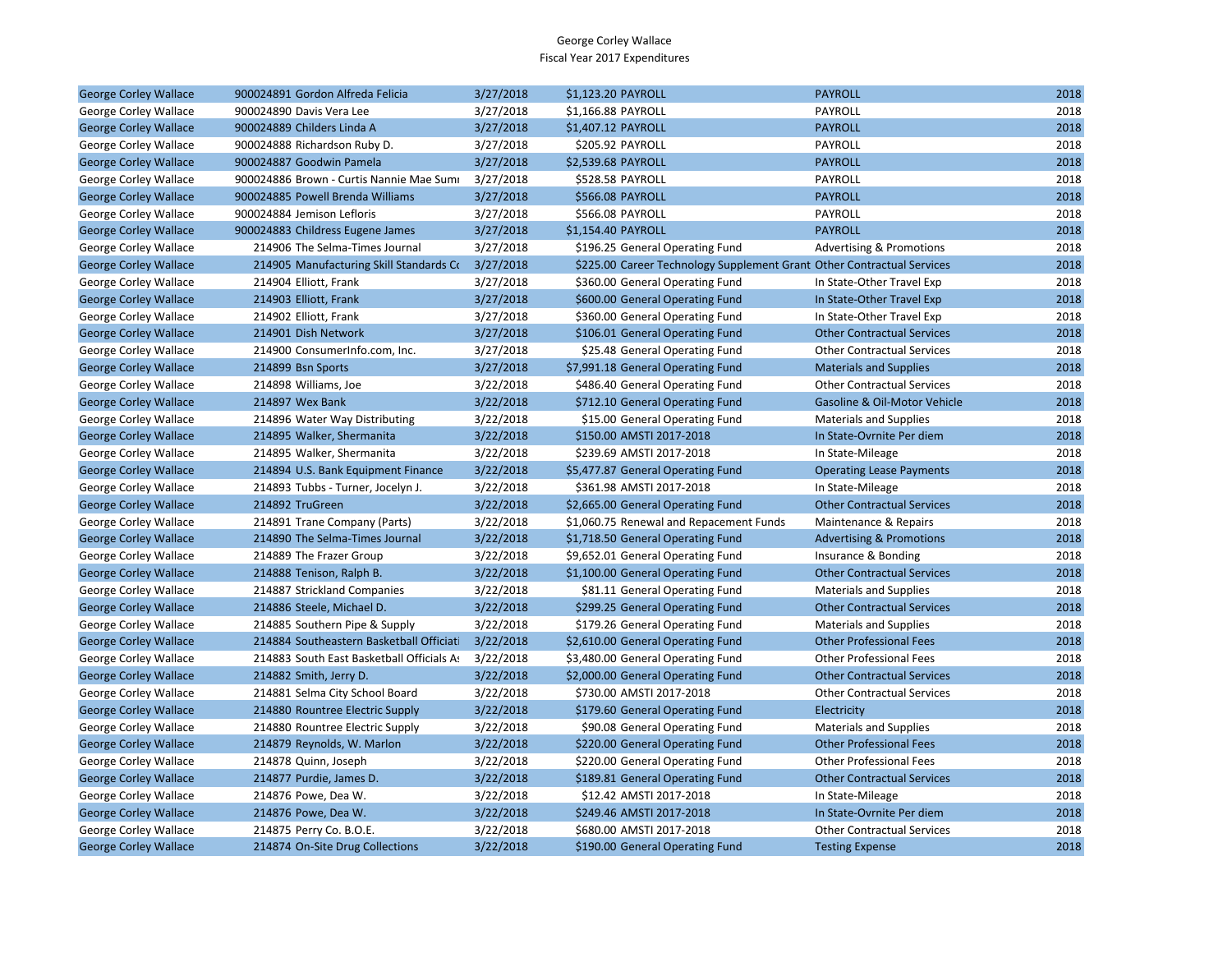| George Corley Wallace        | 214873 Office Depot                      | 3/22/2018 | \$153.20 General Operating Fund    | <b>Materials and Supplies</b>     | 2018 |
|------------------------------|------------------------------------------|-----------|------------------------------------|-----------------------------------|------|
| <b>George Corley Wallace</b> | 214872 Nurse Tim, Inc.                   | 3/22/2018 | \$1,199.00 Perkins 2017-2018       | Subscriptions                     | 2018 |
| George Corley Wallace        | 214871 Montgomery County School          | 3/22/2018 | \$680.00 AMSTI 2017-2018           | <b>Other Contractual Services</b> | 2018 |
| <b>George Corley Wallace</b> | 214870 Midwest Industrial                | 3/22/2018 | \$2,809.10 General Operating Fund  | <b>Materials and Supplies</b>     | 2018 |
| George Corley Wallace        | 214869 Lowndes County Board of Educa     | 3/22/2018 | \$1,275.00 AMSTI 2017-2018         | <b>Other Contractual Services</b> | 2018 |
| <b>George Corley Wallace</b> | 214868 Logan, Shuntelra B.               | 3/22/2018 | \$432.00 General Operating Fund    | In State-Other Travel Exp         | 2018 |
| George Corley Wallace        | 214867 Liberty Disposal Inc              | 3/22/2018 | \$595.00 General Operating Fund    | <b>Other Contractual Services</b> | 2018 |
| <b>George Corley Wallace</b> | 214866 King, Alvin C.                    | 3/22/2018 | \$220.00 General Operating Fund    | <b>Other Professional Fees</b>    | 2018 |
| George Corley Wallace        | 214865 Jordan, Judy Y.                   | 3/22/2018 | \$800.00 General Operating Fund    | <b>Other Contractual Services</b> | 2018 |
| <b>George Corley Wallace</b> | 214864 John Deere Financial              | 3/22/2018 | \$211.74 General Operating Fund    | <b>Materials and Supplies</b>     | 2018 |
| George Corley Wallace        | 214863 Jackson, Brittany B.              | 3/22/2018 | \$54.18 General Operating Fund     | In State-Mileage                  | 2018 |
| <b>George Corley Wallace</b> | 214862 Inge, Deandres G.                 | 3/22/2018 | \$231.50 AMSTI 2017-2018           | In State-Ovrnite Per diem         | 2018 |
| George Corley Wallace        | 214862 Inge, Deandres G.                 | 3/22/2018 | \$132.25 AMSTI 2017-2018           | In State-Mileage                  | 2018 |
| <b>George Corley Wallace</b> | 214861 Hesi Distribution Ctr             | 3/22/2018 | \$19,509.63 General Operating Fund | <b>Testing Expense</b>            | 2018 |
| George Corley Wallace        | 214860 Hardy, Darryl W.                  | 3/22/2018 | \$66.75 General Operating Fund     | <b>Other Contractual Services</b> | 2018 |
| <b>George Corley Wallace</b> | 214859 Galls, LLC                        | 3/22/2018 | \$43.00 General Operating Fund     | <b>Materials and Supplies</b>     | 2018 |
| George Corley Wallace        | 214858 Fuller Building Company           | 3/22/2018 | \$24.96 General Operating Fund     | <b>Materials and Supplies</b>     | 2018 |
| <b>George Corley Wallace</b> | 214857 Epig Class Action & Claims Soluti | 3/22/2018 | \$4,663.01 General Operating Fund  | <b>Other Contractual Services</b> | 2018 |
| George Corley Wallace        | 214856 Elliott, William F.               | 3/22/2018 | \$120.00 General Operating Fund    | <b>Other Contractual Services</b> | 2018 |
| <b>George Corley Wallace</b> | 214855 Dinn Brothers                     | 3/22/2018 | \$195.00 General Operating Fund    | <b>Materials and Supplies</b>     | 2018 |
| George Corley Wallace        | 214854 Davis, Rebecca M.                 | 3/22/2018 | \$100.28 General Operating Fund    | In State-Mileage                  | 2018 |
| <b>George Corley Wallace</b> | 214854 Davis, Rebecca M.                 | 3/22/2018 | \$150.00 General Operating Fund    | In State-Ovrnite Per diem         | 2018 |
| George Corley Wallace        | 214853 Dallas County Board Of Ed         | 3/22/2018 | \$177.66 AMSTI 2017-2018           | <b>Other Contractual Services</b> | 2018 |
| <b>George Corley Wallace</b> | 214852 Dallas County Board Of Ed         | 3/22/2018 | \$710.64 AMSTI 2017-2018           | <b>Other Contractual Services</b> | 2018 |
| George Corley Wallace        | 214851 Dallas County Board Of Ed         | 3/22/2018 | \$651.42 AMSTI 2017-2018           | <b>Other Contractual Services</b> | 2018 |
| <b>George Corley Wallace</b> | 214850 Craddock, Andrew                  | 3/22/2018 | \$220.00 General Operating Fund    | <b>Other Professional Fees</b>    | 2018 |
| George Corley Wallace        | 214849 Coverall Of Alabama               | 3/22/2018 | \$18,170.00 General Operating Fund | <b>Other Contractual Services</b> | 2018 |
| <b>George Corley Wallace</b> | 214848 ConsumerInfo.com, Inc.            | 3/22/2018 | \$2,584.08 General Operating Fund  | <b>Other Contractual Services</b> | 2018 |
| George Corley Wallace        | 214847 Cintas #231                       | 3/22/2018 | \$193.14 General Operating Fund    | <b>Other Contractual Services</b> | 2018 |
| <b>George Corley Wallace</b> | 214846 Cdw Government, Inc               | 3/22/2018 | \$974.87 General Operating Fund    | <b>Technology-Non Capital</b>     | 2018 |
| George Corley Wallace        | 214845 Casby, Aaron L.                   | 3/22/2018 | \$150.00 AMSTI 2017-2018           | In State-Ovrnite Per diem         | 2018 |
| <b>George Corley Wallace</b> | 214845 Casby, Aaron L.                   | 3/22/2018 | \$204.86 AMSTI 2017-2018           | In State-Mileage                  | 2018 |
| George Corley Wallace        | 214844 Blake, Larry                      | 3/22/2018 | \$180.00 General Operating Fund    | <b>Materials and Supplies</b>     | 2018 |
| <b>George Corley Wallace</b> | 214843 Berney Office Solutions           | 3/22/2018 | \$123.29 Talent Search 2017-2018   | Service Contracts-Equipment       | 2018 |
| George Corley Wallace        | 214842 Atn                               | 3/22/2018 | \$2,000.00 Ready to Work 2017-2018 | <b>Other Contractual Services</b> | 2018 |
| <b>George Corley Wallace</b> | 214841 Apple Inc                         | 3/22/2018 | \$456.00 General Operating Fund    | Non-capitalized Equipment         | 2018 |
| George Corley Wallace        | 214840 Allen, Bertha Y.                  | 3/22/2018 | \$243.23 AMSTI 2017-2018           | In State-Mileage                  | 2018 |
| <b>George Corley Wallace</b> | 214840 Allen, Bertha Y.                  | 3/22/2018 | \$225.00 AMSTI 2017-2018           | In State-Ovrnite Per diem         | 2018 |
| George Corley Wallace        | 214839 Al Co Col Sys Pres Assn           | 3/22/2018 | \$300.00 General Operating Fund    | In State-Registration             | 2018 |
| <b>George Corley Wallace</b> | 214839 Al Co Col Sys Pres Assn           | 3/22/2018 | \$3,000.00 General Operating Fund  | Memberships                       | 2018 |
| George Corley Wallace        | 214838 Airgas South, INC.                | 3/22/2018 | \$866.47 General Operating Fund    | <b>Materials and Supplies</b>     | 2018 |
| <b>George Corley Wallace</b> | 214837 ACT                               | 3/22/2018 | \$152.00 General Operating Fund    | <b>Other Contractual Services</b> | 2018 |
| George Corley Wallace        | 214836 ACCSHRMA                          | 3/22/2018 | \$125.00 General Operating Fund    | In State-Registration             | 2018 |
| <b>George Corley Wallace</b> | 214835 Strickland Companies              | 3/15/2018 | \$293.83 General Operating Fund    | <b>Materials and Supplies</b>     | 2018 |
| George Corley Wallace        | 214834 Office Depot                      | 3/15/2018 | \$149.84 General Operating Fund    | <b>Materials and Supplies</b>     | 2018 |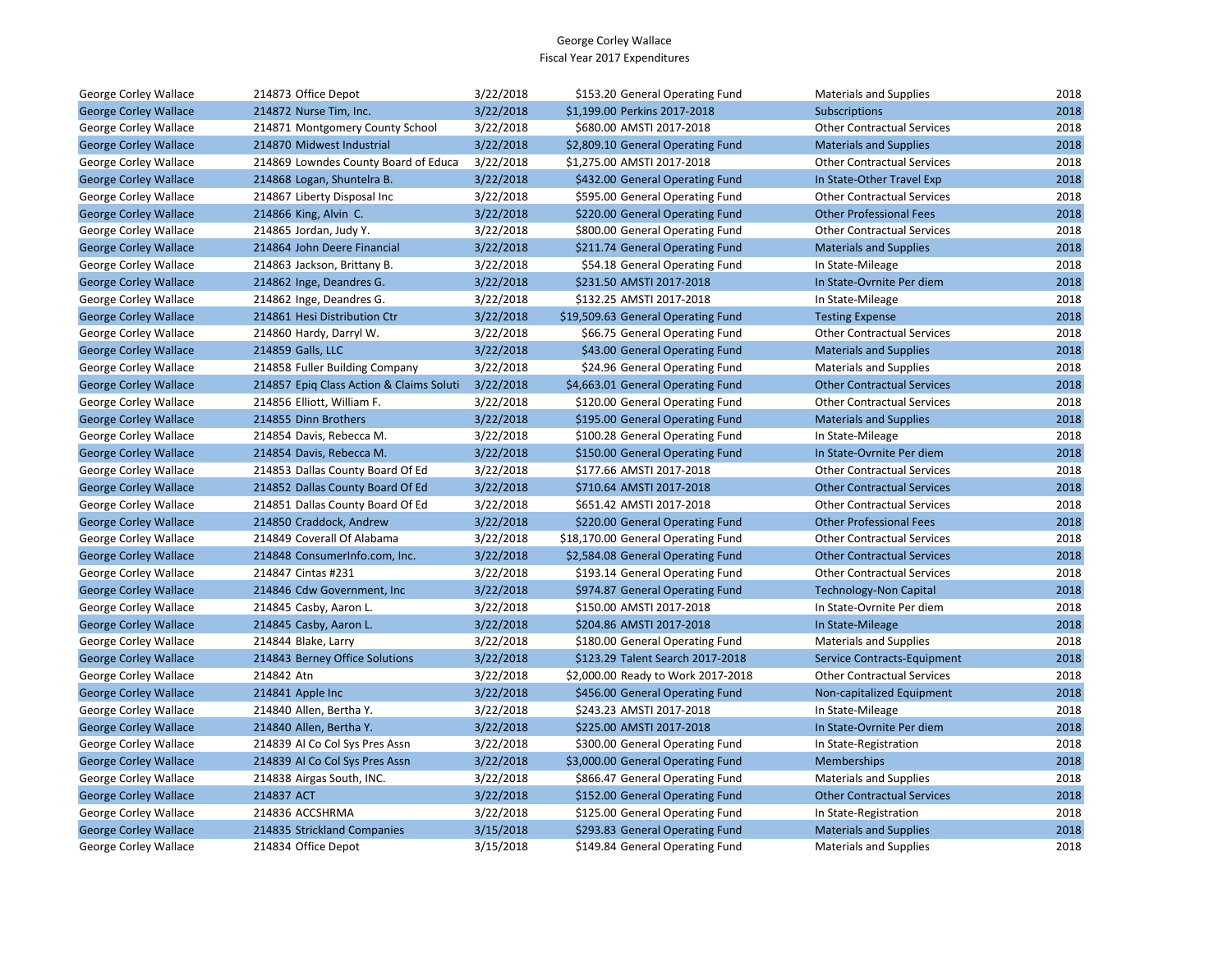| <b>George Corley Wallace</b> | 214833 New Readers Press               | 3/15/2018 | \$196.91 AE State 2017-2018                    | <b>Materials and Supplies</b>       | 2018 |
|------------------------------|----------------------------------------|-----------|------------------------------------------------|-------------------------------------|------|
| George Corley Wallace        | 214832 Airgas South, INC.              | 3/15/2018 | \$976.88 General Operating Fund                | <b>Materials and Supplies</b>       | 2018 |
| <b>George Corley Wallace</b> | 214832 Airgas South, INC.              | 3/15/2018 | \$9,302.57 Career Tech Dual Equipment Grant    | <b>Materials and Supplies</b>       | 2018 |
| George Corley Wallace        | 214831 Water Way Distributing          | 3/14/2018 | \$350.98 General Operating Fund                | <b>Materials and Supplies</b>       | 2018 |
| <b>George Corley Wallace</b> | 214830 Verizon Wireless                | 3/14/2018 | \$680.17 AMSTI 2017-2018                       | Communications                      | 2018 |
| George Corley Wallace        | 214829 Southernlinc Wireless           | 3/14/2018 | \$534.51 General Operating Fund                | Communications                      | 2018 |
| <b>George Corley Wallace</b> | 214828 Southern Pipe & Supply          | 3/14/2018 | \$64.21 General Operating Fund                 | <b>Materials and Supplies</b>       | 2018 |
| George Corley Wallace        | 214827 Rountree Electric Supply        | 3/14/2018 | \$64.38 General Operating Fund                 | <b>Materials and Supplies</b>       | 2018 |
| <b>George Corley Wallace</b> | 214826 Pitney Bowes                    | 3/14/2018 | \$3,149.96 General Operating Fund              | Rent - Equipment                    | 2018 |
| George Corley Wallace        | 214825 Office Depot                    | 3/14/2018 | \$469.64 AMSTI 2017-2018                       | <b>Materials and Supplies</b>       | 2018 |
| <b>George Corley Wallace</b> | 214825 Office Depot                    | 3/14/2018 | \$1,072.91 General Operating Fund              | <b>Materials and Supplies</b>       | 2018 |
| George Corley Wallace        | 214824 Meadows Tire Co                 | 3/14/2018 | \$275.00 General Operating Fund                | Maintenance & Repairs               | 2018 |
| <b>George Corley Wallace</b> | 214823 Logan, Shuntelra B.             | 3/14/2018 | \$50.00 General Operating Fund                 | <b>Materials and Supplies</b>       | 2018 |
| George Corley Wallace        | 214822 Guardian-Ipco Inc.              | 3/14/2018 | \$550.00 General Operating Fund                | Service Contracts-Equipment         | 2018 |
| <b>George Corley Wallace</b> | 214821 Fuller Building Company         | 3/14/2018 | \$30.97 General Operating Fund                 | <b>Materials and Supplies</b>       | 2018 |
| George Corley Wallace        | 214820 Fleet Pride                     | 3/14/2018 | \$370.08 General Operating Fund                | Maintenance & Repairs               | 2018 |
| <b>George Corley Wallace</b> | 214819 eScience Labs, LLC              | 3/14/2018 | \$5,488.30 General Operating Fund              | <b>Materials and Supplies</b>       | 2018 |
| George Corley Wallace        | 214818 Dyna Lift                       | 3/14/2018 | \$1,255.90 General Operating Fund              | Maintenance & Repairs               | 2018 |
| <b>George Corley Wallace</b> | 214817 Carquest                        | 3/14/2018 | \$17.13 General Operating Fund                 | Maintenance & Repairs               | 2018 |
| George Corley Wallace        | 214816 AT&T (Business Service)         | 3/14/2018 | \$1,452.44 AMSTI 2017-2018                     | Communications                      | 2018 |
| <b>George Corley Wallace</b> | 214815 Apple Inc                       | 3/14/2018 | \$1,436.00 General Operating Fund              | <b>Materials and Supplies</b>       | 2018 |
| George Corley Wallace        | 214692 WCCS                            | 3/12/2018 | \$20,295.55 Career Tech Dual Enrollment 17-18  | <b>Materials and Supplies</b>       | 2018 |
| <b>George Corley Wallace</b> | 214692 WCCS                            | 3/12/2018 | \$153,135.00 Career Tech Dual Enrollment 17-18 | Scholarships                        | 2018 |
| George Corley Wallace        | 214691 Walker, Shermanita              | 3/12/2018 | \$272.55 AMSTI 2017-2018                       | In State-Mileage                    | 2018 |
| <b>George Corley Wallace</b> | 214690 UPS - United Parcel Service     | 3/12/2018 | \$54.00 General Operating Fund                 | Postage                             | 2018 |
| George Corley Wallace        | 214689 Tubbs - Turner, Jocelyn J.      | 3/12/2018 | \$68.50 AMSTI 2017-2018                        | In State-Mileage                    | 2018 |
| <b>George Corley Wallace</b> | 214688 Thomas, Hollee M.               | 3/12/2018 | \$312.06 AMSTI 2017-2018                       | In State-Mileage                    | 2018 |
| George Corley Wallace        | 214688 Thomas, Hollee M.               | 3/12/2018 | \$375.00 AMSTI 2017-2018                       | In State-Ovrnite Per diem           | 2018 |
| <b>George Corley Wallace</b> | 214687 The Flower Basket               | 3/12/2018 | \$349.00 Flower Fund                           | <b>Deposit Liabilities</b>          | 2018 |
| George Corley Wallace        | 214686 Taylor Sports & Souvenirs       | 3/12/2018 | \$3,981.40 General Operating Fund              | <b>Materials and Supplies</b>       | 2018 |
| <b>George Corley Wallace</b> | 214685 Tarver, Otis                    | 3/12/2018 | \$150.00 Perkins 2017-2018                     | In State-Ovrnite Per diem           | 2018 |
| George Corley Wallace        | 214684 Spicer, Chandra                 | 3/12/2018 | \$375.00 AMSTI 2017-2018                       | In State-Ovrnite Per diem           | 2018 |
| <b>George Corley Wallace</b> | 214684 Spicer, Chandra                 | 3/12/2018 | \$209.81 AMSTI 2017-2018                       | In State-Mileage                    | 2018 |
| George Corley Wallace        | 214683 Southernlinc Wireless           | 3/12/2018 | \$42.40 General Operating Fund                 | Communications                      | 2018 |
| <b>George Corley Wallace</b> | 214682 Selma City School Board         | 3/12/2018 | \$583.00 AMSTI 2017-2018                       | <b>Other Contractual Services</b>   | 2018 |
| George Corley Wallace        | 214681 Quill Corp.                     | 3/12/2018 | \$175.96 AE State 2017-2018                    | <b>Materials and Supplies</b>       | 2018 |
| <b>George Corley Wallace</b> | 214680 Powe, Dea W.                    | 3/12/2018 | \$343.67 AMSTI 2017-2018                       | In State-Mileage                    | 2018 |
| George Corley Wallace        | 214680 Powe, Dea W.                    | 3/12/2018 | \$450.00 AMSTI 2017-2018                       | In State-Ovrnite Per diem           | 2018 |
| <b>George Corley Wallace</b> | 214679 Pettway, Clarence J.            | 3/12/2018 | \$103.66 AMSTI 2017-2018                       | In State-Mileage                    | 2018 |
| George Corley Wallace        | 214678 Peehip                          | 3/12/2018 | \$800.00 General Operating Fund                | Health Insurance-Institution Share  | 2018 |
| <b>George Corley Wallace</b> | 214677 NSTA Conference on Science Edu  | 3/12/2018 | \$1,290.00 AMSTI 2017-2018                     | Out-of-State-Registration           | 2018 |
| George Corley Wallace        | 214676 North Main Screen Print & Desig | 3/12/2018 | \$200.00 General Operating Fund                | <b>Materials and Supplies</b>       | 2018 |
| <b>George Corley Wallace</b> | 214675 Montgomery County School        | 3/12/2018 | \$1,779.40 AMSTI 2017-2018                     | <b>Other Contractual Services</b>   | 2018 |
| George Corley Wallace        | 214674 Mitchell Signs                  | 3/12/2018 | \$7,350.00 General Operating Fund              | <b>Advertising &amp; Promotions</b> | 2018 |
| <b>George Corley Wallace</b> | 214673 McRae-Gaines Learning Ctn       | 3/12/2018 | \$330.00 General Operating Fund                | Scholarships                        | 2018 |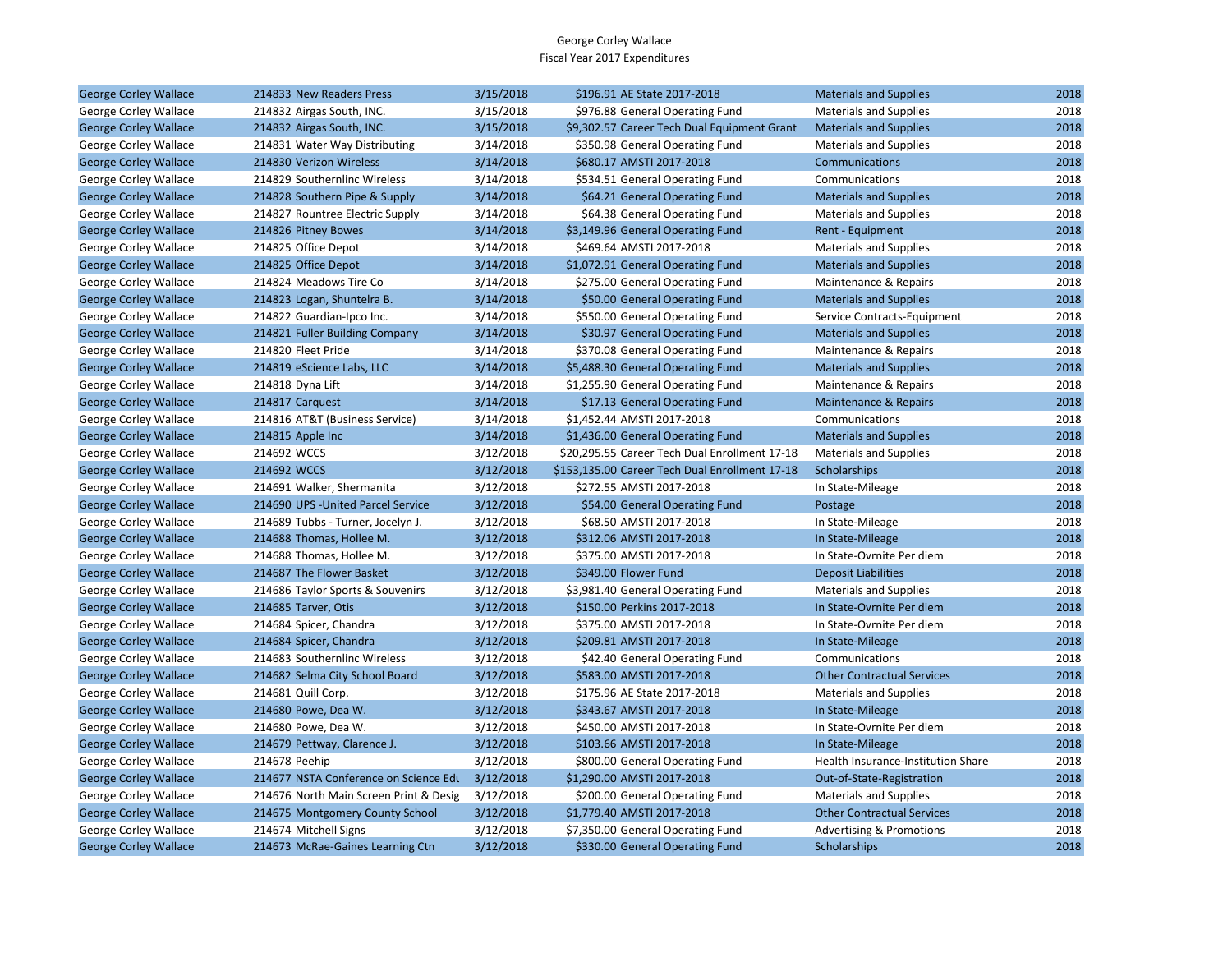| George Corley Wallace        | 214672 Maynard, Cooper & Gale        | 3/12/2018 | \$430.50 General Operating Fund    | Legal Services                     | 2018 |
|------------------------------|--------------------------------------|-----------|------------------------------------|------------------------------------|------|
| <b>George Corley Wallace</b> | 214671 Kidd, Anessa L.               | 3/12/2018 | \$162.38 General Operating Fund    | In State-Mileage                   | 2018 |
| <b>George Corley Wallace</b> | 214670 Kennedy, Regina S.            | 3/12/2018 | \$297.46 AMSTI 2017-2018           | In State-Mileage                   | 2018 |
| <b>George Corley Wallace</b> | 214670 Kennedy, Regina S.            | 3/12/2018 | \$375.00 AMSTI 2017-2018           | In State-Ovrnite Per diem          | 2018 |
| George Corley Wallace        | 214669 Henderson, Kerry E.           | 3/12/2018 | \$270.00 General Operating Fund    | In State-Ovrnite Per diem          | 2018 |
| <b>George Corley Wallace</b> | 214668 Fuller Building Company       | 3/12/2018 | \$18.99 General Operating Fund     | <b>Materials and Supplies</b>      | 2018 |
| George Corley Wallace        | 214667 Faye's Curbside Kitchen       | 3/12/2018 | \$470.00 General Operating Fund    | <b>Other Contractual Services</b>  | 2018 |
| <b>George Corley Wallace</b> | 214666 Ellucian Company L.P.         | 3/12/2018 | \$16,521.00 General Operating Fund | <b>Technology-Non Capital</b>      | 2018 |
| George Corley Wallace        | 214665 Ellucian Company L.P.         | 3/12/2018 | \$1,402.50 General Operating Fund  | <b>Technology-Non Capital</b>      | 2018 |
| <b>George Corley Wallace</b> | 214664 Elliott, Frank                | 3/12/2018 | \$360.00 General Operating Fund    | In State-Other Travel Exp          | 2018 |
| George Corley Wallace        | 214663 Elliott, Frank                | 3/12/2018 | \$600.00 General Operating Fund    | In State-Other Travel Exp          | 2018 |
| <b>George Corley Wallace</b> | 214662 Elliott, Frank                | 3/12/2018 | \$360.00 General Operating Fund    | In State-Other Travel Exp          | 2018 |
| George Corley Wallace        | 214661 Dallas County Board Of Ed     | 3/12/2018 | \$318.44 AMSTI 2017-2018           | <b>Other Contractual Services</b>  | 2018 |
| <b>George Corley Wallace</b> | 214660 Crystal Clear Window Cleaning | 3/12/2018 | \$450.00 General Operating Fund    | <b>Other Contractual Services</b>  | 2018 |
| George Corley Wallace        | 214659 Cougar Chevron                | 3/12/2018 | \$501.72 General Operating Fund    | Gasoline & Oil-Motor Vehicle       | 2018 |
| <b>George Corley Wallace</b> | 214658 Coty, Mark L.                 | 3/12/2018 | \$76.95 AMSTI 2017-2018            | In State-Mileage                   | 2018 |
| George Corley Wallace        | 214657 ConsumerInfo.com, Inc.        | 3/12/2018 | \$572.25 General Operating Fund    | <b>Other Contractual Services</b>  | 2018 |
| <b>George Corley Wallace</b> | 214656 Cintas #231                   | 3/12/2018 | \$193.14 General Operating Fund    | <b>Other Contractual Services</b>  | 2018 |
| George Corley Wallace        | 214655 Casby, Aaron L.               | 3/12/2018 | \$225.00 AMSTI 2017-2018           | In State-Ovrnite Per diem          | 2018 |
| <b>George Corley Wallace</b> | 214655 Casby, Aaron L.               | 3/12/2018 | \$233.42 AMSTI 2017-2018           | In State-Mileage                   | 2018 |
| George Corley Wallace        | 214654 Blue Ox Equipment             | 3/12/2018 | \$2,090.58 General Operating Fund  | <b>Materials and Supplies</b>      | 2018 |
| <b>George Corley Wallace</b> | 214653 Berney Office Solutions       | 3/12/2018 | \$287.50 General Operating Fund    | Service Contracts-Equipment        | 2018 |
| George Corley Wallace        | 214652 Allen, Bertha Y.              | 3/12/2018 | \$25.34 AMSTI 2017-2018            | In State-Mileage                   | 2018 |
| <b>George Corley Wallace</b> | 214651 Alabama Power Company         | 3/12/2018 | \$54,217.68 General Operating Fund | Electricity                        | 2018 |
| George Corley Wallace        | 214650 Advanced Disposal             | 3/12/2018 | \$239.09 General Operating Fund    | <b>Other Contractual Services</b>  | 2018 |
| <b>George Corley Wallace</b> | 214649 ACT                           | 3/12/2018 | \$24.00 Ready to Work 2017-2018    | <b>Other Contractual Services</b>  | 2018 |
| George Corley Wallace        | 214648 Williams, Brian               | 3/7/2018  | \$240.00 Payroll Clearing Fund     | <b>Other Contractual Services</b>  | 2018 |
| <b>George Corley Wallace</b> | 214647 Walker, Shermanita            | 3/7/2018  | \$175.27 AMSTI 2017-2018           | In State-Mileage                   | 2018 |
| George Corley Wallace        | 214646 Walker, Roosevelt             | 3/7/2018  | \$240.00 General Operating Fund    | <b>Other Contractual Services</b>  | 2018 |
| <b>George Corley Wallace</b> | 214645 Tubbs - Turner, Jocelyn J.    | 3/7/2018  | \$175.27 AMSTI 2017-2018           | In State-Mileage                   | 2018 |
| George Corley Wallace        | 214644 Thomas, Hollee M.             | 3/7/2018  | \$180.24 AMSTI 2017-2018           | In State-Mileage                   | 2018 |
| <b>George Corley Wallace</b> | 214643 Theiss, Sheila                | 3/7/2018  | \$114.01 Talent Search 2017-2018   | Out-of-State-Subsist & Lodging     | 2018 |
| George Corley Wallace        | 214642 Steward Properties LLC        | 3/7/2018  | \$6,998.00 AMSTI 2017-2018         | Rent - Facilities                  | 2018 |
| <b>George Corley Wallace</b> | 214641 Spicer, Chandra               | 3/7/2018  | \$64.79 AMSTI 2017-2018            | In State-Mileage                   | 2018 |
| George Corley Wallace        | 214640 Selma Water Works Board       | 3/7/2018  | \$1,543.35 General Operating Fund  | Water & Sewer                      | 2018 |
| <b>George Corley Wallace</b> | 214639 Selma Trophy Company          | 3/7/2018  | \$160.00 General Operating Fund    | <b>Materials and Supplies</b>      | 2018 |
| George Corley Wallace        | 214638 Scott, Gracie E.              | 3/7/2018  | \$240.00 General Operating Fund    | <b>Other Contractual Services</b>  | 2018 |
| <b>George Corley Wallace</b> | 214637 Sanders, Kenetta L.           | 3/7/2018  | \$82.50 General Operating Fund     | <b>Other Contractual Services</b>  | 2018 |
| George Corley Wallace        | 214636 Powe, Dea W.                  | 3/7/2018  | \$159.97 AMSTI 2017-2018           | In State-Mileage                   | 2018 |
| <b>George Corley Wallace</b> | 214635 Phi Theta Kappa               | 3/7/2018  | \$65.00 Phi Theta Kappa            | <b>Deposit Liabilities</b>         | 2018 |
| George Corley Wallace        | 214634 Pettway, Clarence J.          | 3/7/2018  | \$67.52 AMSTI 2017-2018            | In State-Mileage                   | 2018 |
| <b>George Corley Wallace</b> | 214633 Neely, Charles                | 3/7/2018  | \$240.00 General Operating Fund    | <b>Other Contractual Services</b>  | 2018 |
| George Corley Wallace        | 214632 Motley, Bettye S.             | 3/7/2018  | \$233.80 Talent Search 2017-2018   | Out-of-State-Mileage               | 2018 |
| <b>George Corley Wallace</b> | 214632 Motley, Bettye S.             | 3/7/2018  | \$78.27 Talent Search 2017-2018    | Out-of-State-Subsist & Lodging     | 2018 |
| George Corley Wallace        | 214632 Motley, Bettye S.             | 3/7/2018  | \$60.00 Talent Search 2017-2018    | Out-of-State-Other Travel Expenses | 2018 |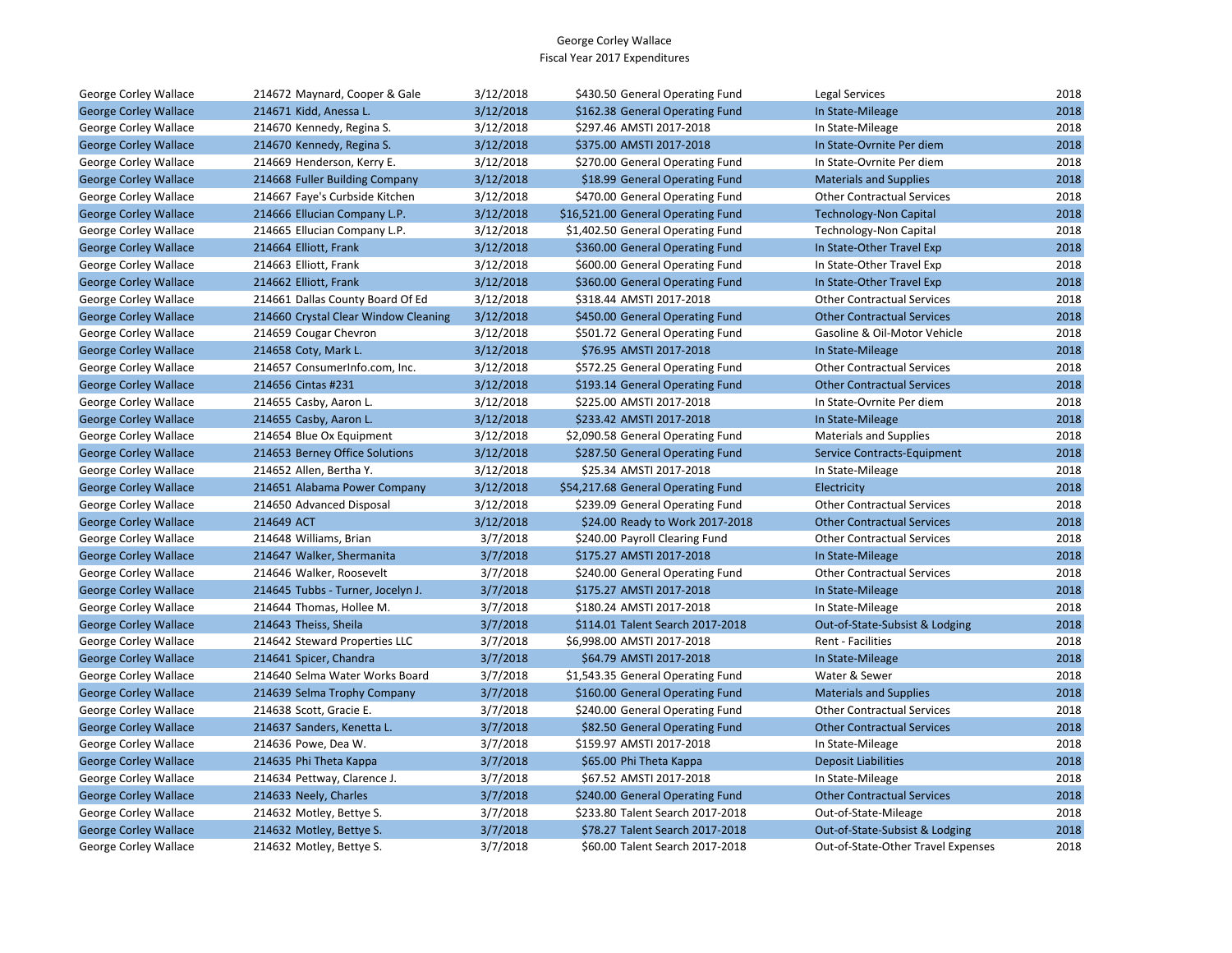| <b>George Corley Wallace</b> | 214631 Labbe, Patricia                 | 3/7/2018 | \$900.00 General Operating Fund             | <b>Materials and Supplies</b>       | 2018 |
|------------------------------|----------------------------------------|----------|---------------------------------------------|-------------------------------------|------|
| George Corley Wallace        | 214630 Kennedy, Regina S.              | 3/7/2018 | \$118.82 AMSTI 2017-2018                    | In State-Mileage                    | 2018 |
| <b>George Corley Wallace</b> | 214629 Inge, Deandres G.               | 3/7/2018 | \$150.00 AMSTI 2017-2018                    | In State-Ovrnite Per diem           | 2018 |
| George Corley Wallace        | 214629 Inge, Deandres G.               | 3/7/2018 | \$80.00 AMSTI 2017-2018                     | In State-Mileage                    | 2018 |
| <b>George Corley Wallace</b> | 214628 Hicks, Mary E.                  | 3/7/2018 | \$82.50 General Operating Fund              | <b>Other Contractual Services</b>   | 2018 |
| George Corley Wallace        | 214627 Gordon, Rachel L.               | 3/7/2018 | \$540.00 Student Support Services 17-18     | In State-Other Travel Exp           | 2018 |
| <b>George Corley Wallace</b> | 214626 Elliott, Frank                  | 3/7/2018 | \$600.00 General Operating Fund             | In State-Other Travel Exp           | 2018 |
| George Corley Wallace        | 214625 Elliott, Frank                  | 3/7/2018 | \$360.00 General Operating Fund             | In State-Other Travel Exp           | 2018 |
| <b>George Corley Wallace</b> | 214624 Elliott, Frank                  | 3/7/2018 | \$600.00 General Operating Fund             | In State-Other Travel Exp           | 2018 |
| George Corley Wallace        | 214623 Coty, Mark L.                   | 3/7/2018 | \$54.41 AMSTI 2017-2018                     | In State-Mileage                    | 2018 |
| <b>George Corley Wallace</b> | 214622 Cintas #231                     | 3/7/2018 | \$210.35 General Operating Fund             | <b>Other Contractual Services</b>   | 2018 |
| George Corley Wallace        | 214621 Casby, Aaron L.                 | 3/7/2018 | \$200.30 AMSTI 2017-2018                    | In State-Mileage                    | 2018 |
| <b>George Corley Wallace</b> | 214621 Casby, Aaron L.                 | 3/7/2018 | \$150.00 AMSTI 2017-2018                    | In State-Ovrnite Per diem           | 2018 |
| George Corley Wallace        | 214620 Berney Office Solutions         | 3/7/2018 | \$19.36 AE State 2017-2018                  | <b>Operating Lease Payments</b>     | 2018 |
| <b>George Corley Wallace</b> | 214619 Bentley, Betty J.               | 3/7/2018 | \$77.19 Talent Search 2017-2018             | Out-of-State-Subsist & Lodging      | 2018 |
| George Corley Wallace        | 214619 Bentley, Betty J.               | 3/7/2018 | \$233.80 Talent Search 2017-2018            | Out-of-State-Mileage                | 2018 |
| <b>George Corley Wallace</b> | 214619 Bentley, Betty J.               | 3/7/2018 | \$65.00 Talent Search 2017-2018             | Out-of-State-Other Travel Expenses  | 2018 |
| George Corley Wallace        | 214618 Barnes & Noble College          | 3/7/2018 | \$24.77 General Operating Fund              | <b>Internal Purchases</b>           | 2018 |
| <b>George Corley Wallace</b> | 214617 AT&T (Business Service)         | 3/7/2018 | \$63.86 AMSTI 2017-2018                     | Communications                      | 2018 |
| George Corley Wallace        | 214616 Allen, Bertha Y.                | 3/7/2018 | \$41.52 AMSTI 2017-2018                     | In State-Mileage                    | 2018 |
| <b>George Corley Wallace</b> | 214615 Alabama Power Company           | 3/7/2018 | \$28.41 General Operating Fund              | Electricity                         | 2018 |
| George Corley Wallace        | 214614 Alabama Power Company           | 3/7/2018 | \$2,921.92 General Operating Fund           | Electricity                         | 2018 |
| <b>George Corley Wallace</b> | 214613 Airgas South, INC.              | 3/7/2018 | \$1,080.44 General Operating Fund           | <b>Materials and Supplies</b>       | 2018 |
| George Corley Wallace        | 214613 Airgas South, INC.              | 3/7/2018 | \$648.12 Career Tech Dual Equipment Grant   | <b>Materials and Supplies</b>       | 2018 |
| <b>George Corley Wallace</b> | 214613 Airgas South, INC.              | 3/7/2018 | \$5,799.99 Career Tech Dual Equipment Grant | Non-capitalized Equipment           | 2018 |
| George Corley Wallace        | 214612 AASFAA -Birmingham              | 3/7/2018 | \$700.00 General Operating Fund             | In State-Registration               | 2018 |
| <b>George Corley Wallace</b> | 214611 Water Way Distributing          | 3/2/2018 | \$35.00 General Operating Fund              | <b>Materials and Supplies</b>       | 2018 |
| George Corley Wallace        | 214610 Wal Mart                        | 3/2/2018 | \$24.86 Career Tech Dual Equipment Grant    | <b>Materials and Supplies</b>       | 2018 |
| <b>George Corley Wallace</b> | 214609 Wainwright Electronics, Inc.    | 3/2/2018 | \$1,100.00 General Operating Fund           | Maintenance & Repairs               | 2018 |
| George Corley Wallace        | 214608 Strickland Companies            | 3/2/2018 | \$395.26 General Operating Fund             | <b>Materials and Supplies</b>       | 2018 |
| <b>George Corley Wallace</b> | 214607 Stewart, Kendale D.             | 3/2/2018 | \$2,000.00 General Operating Fund           | <b>Other Contractual Services</b>   | 2018 |
| George Corley Wallace        | 214606 Stewart, Kendale D.             | 3/2/2018 | \$2,000.00 General Operating Fund           | <b>Other Contractual Services</b>   | 2018 |
| <b>George Corley Wallace</b> | 214605 Southern Pipe & Supply          | 3/2/2018 | \$165.00 General Operating Fund             | <b>Materials and Supplies</b>       | 2018 |
| George Corley Wallace        | 214604 Rembert, Nuncy                  | 3/2/2018 | \$220.00 General Operating Fund             | <b>Other Professional Fees</b>      | 2018 |
| <b>George Corley Wallace</b> | 214603 Purdie, Christy D.              | 3/2/2018 | \$38.04 General Operating Fund              | In State-Mileage                    | 2018 |
| George Corley Wallace        | 214602 Peehip                          | 3/2/2018 | \$800.00 Student Support Services 17-18     | Health Insurance-Institution Share  | 2018 |
| <b>George Corley Wallace</b> | 214601 Office Images, Inc DBA Trainers | 3/2/2018 | \$198.14 General Operating Fund             | <b>Materials and Supplies</b>       | 2018 |
| George Corley Wallace        | 214600 Office Depot                    | 3/2/2018 | \$76.10 General Operating Fund              | <b>Materials and Supplies</b>       | 2018 |
| <b>George Corley Wallace</b> | 214599 Matherson, Gary                 | 3/2/2018 | \$220.00 General Operating Fund             | <b>Other Professional Fees</b>      | 2018 |
| George Corley Wallace        | 214598 Idn-Inc.                        | 3/2/2018 | \$180.78 General Operating Fund             | <b>Materials and Supplies</b>       | 2018 |
| <b>George Corley Wallace</b> | 214597 Greene County Democrat          | 3/2/2018 | \$100.00 General Operating Fund             | <b>Advertising &amp; Promotions</b> | 2018 |
| George Corley Wallace        | 214596 Ford, Jomarlan L.               | 3/2/2018 | \$440.00 General Operating Fund             | <b>Other Professional Fees</b>      | 2018 |
| <b>George Corley Wallace</b> | 214595 Faye's Curbside Kitchen         | 3/2/2018 | \$1,000.00 General Operating Fund           | <b>Other Contractual Services</b>   | 2018 |
| George Corley Wallace        | 214594 Elliott, William F.             | 3/2/2018 | \$120.00 General Operating Fund             | <b>Other Contractual Services</b>   | 2018 |
| <b>George Corley Wallace</b> | 214593 Cobbs Allen                     | 3/2/2018 | \$9,733.79 General Operating Fund           | Insurance & Bonding                 | 2018 |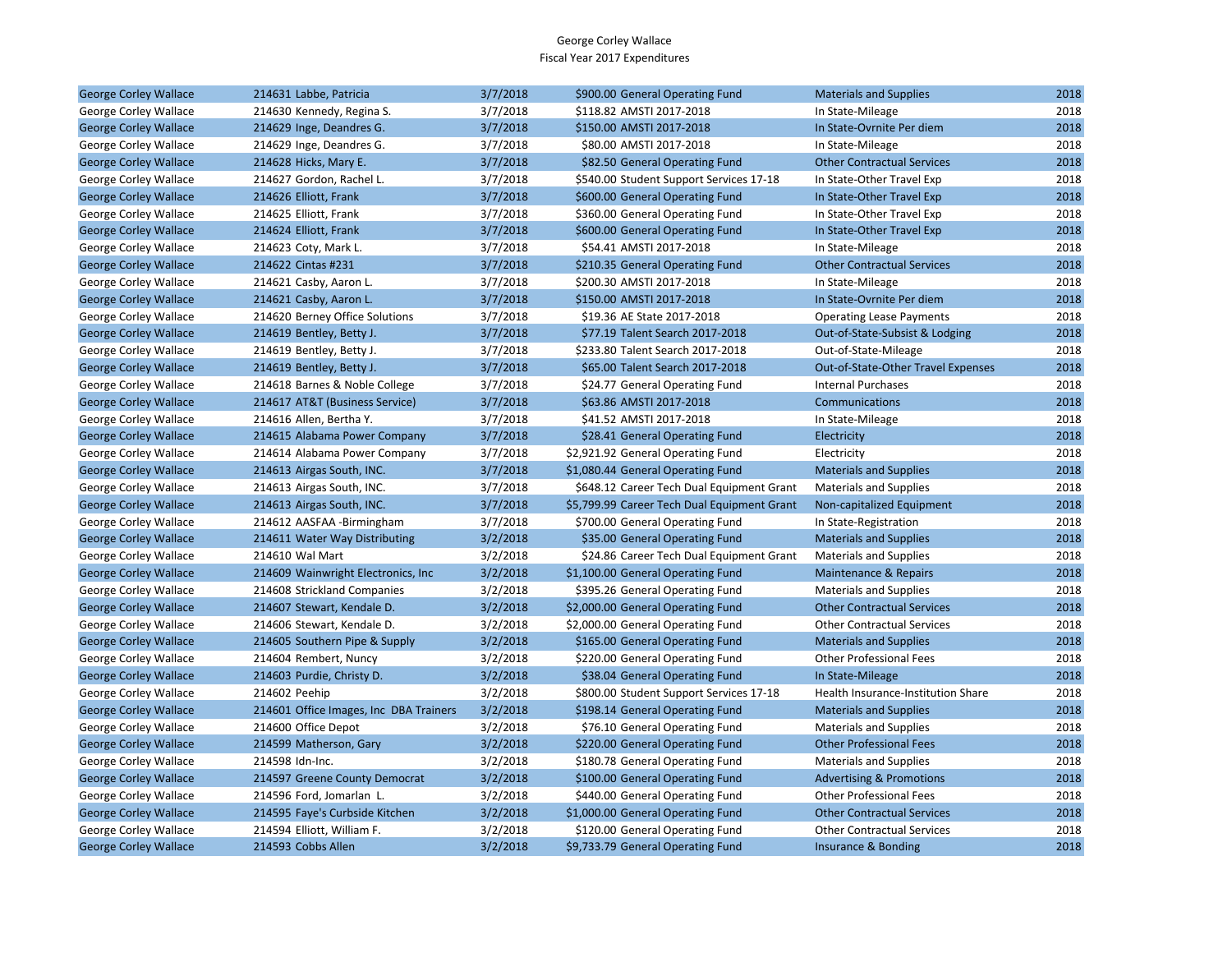| George Corley Wallace        | 214592 Cdw Government, Inc           | 3/2/2018  | \$806.25 General Operating Fund               | Technology-Non Capital            | 2018 |
|------------------------------|--------------------------------------|-----------|-----------------------------------------------|-----------------------------------|------|
| <b>George Corley Wallace</b> | 214591 Carolina Biological Supply    | 3/2/2018  | \$2,102.92 General Operating Fund             | <b>Materials and Supplies</b>     | 2018 |
| George Corley Wallace        | 214590 Barnes & Noble College        | 3/2/2018  | \$23,159.00 Auxiliary Enterprise-Unrestricted | <b>Bookstore Payables</b>         | 2018 |
| <b>George Corley Wallace</b> | 214589 Alabama Consortium For        | 3/2/2018  | \$250.00 General Operating Fund               | Memberships                       | 2018 |
| George Corley Wallace        | 214588 Wccs Selma Foundation         | 3/1/2018  | \$408.63 Payroll Clearing Fund                | Misc Deductions Payable           | 2018 |
| <b>George Corley Wallace</b> | 214587 Wallace Communtiy College     | 3/1/2018  | \$81.00 Payroll Clearing Fund                 | <b>Misc Deductions Payable</b>    | 2018 |
| George Corley Wallace        | 214586 Variable Annuity Life Ins     | 3/1/2018  | \$1,350.00 Payroll Clearing Fund              | <b>Misc Deductions Payable</b>    | 2018 |
| <b>George Corley Wallace</b> | 214585 Unum                          | 3/1/2018  | \$12.95 Payroll Clearing Fund                 | <b>Misc Deductions Payable</b>    | 2018 |
| George Corley Wallace        | 214584 United Way Of Selma & Dal     | 3/1/2018  | \$164.00 Payroll Clearing Fund                | <b>Misc Deductions Payable</b>    | 2018 |
| <b>George Corley Wallace</b> | 214583 Teacher'S Retirement Syst     | 3/1/2018  | \$131,030.63 Payroll Clearing Fund            | <b>Misc Deductions Payable</b>    | 2018 |
| George Corley Wallace        | 214582 St. of AL. Child Support      | 3/1/2018  | \$400.00 Payroll Clearing Fund                | Misc Deductions Payable           | 2018 |
| <b>George Corley Wallace</b> | 214581 Rsa-1 (Peiraf)                | 3/1/2018  | \$4,056.00 Payroll Clearing Fund              | <b>Misc Deductions Payable</b>    | 2018 |
| George Corley Wallace        | 214580 Reding, Curtis C.             | 3/1/2018  | \$3,556.00 Payroll Clearing Fund              | <b>Misc Deductions Payable</b>    | 2018 |
| <b>George Corley Wallace</b> | 214579 Peehip                        | 3/1/2018  | \$140,015.92 Payroll Clearing Fund            | <b>Misc Deductions Payable</b>    | 2018 |
| George Corley Wallace        | 214578 New York Life & Annuity       | 3/1/2018  | \$2,528.76 Payroll Clearing Fund              | <b>Misc Deductions Payable</b>    | 2018 |
| <b>George Corley Wallace</b> | 214577 Liberty National Life Ins     | 3/1/2018  | \$487.37 Payroll Clearing Fund                | <b>Misc Deductions Payable</b>    | 2018 |
| George Corley Wallace        | 214576 Great-West Retirement Ser     | 3/1/2018  | \$50.00 Payroll Clearing Fund                 | Misc Deductions Payable           | 2018 |
| <b>George Corley Wallace</b> | 214575 Educator Benefits Corp.       | 3/1/2018  | \$619.93 Payroll Clearing Fund                | <b>Misc Deductions Payable</b>    | 2018 |
| George Corley Wallace        | 214574 District Court Of Dallas      | 3/1/2018  | \$827.80 Payroll Clearing Fund                | <b>Misc Deductions Payable</b>    | 2018 |
| <b>George Corley Wallace</b> | 214573 Colonial Life Insurance C     | 3/1/2018  | \$2,721.30 Payroll Clearing Fund              | <b>Misc Deductions Payable</b>    | 2018 |
| George Corley Wallace        | 214572 Allstate                      | 3/1/2018  | \$464.77 Payroll Clearing Fund                | Misc Deductions Payable           | 2018 |
| <b>George Corley Wallace</b> | 214571 Alabama Dept. Of Revenue      | 3/1/2018  | \$888.33 Payroll Clearing Fund                | <b>Misc Deductions Payable</b>    | 2018 |
| George Corley Wallace        | 214570 Aflac                         | 3/1/2018  | \$3,156.89 Payroll Clearing Fund              | <b>Misc Deductions Payable</b>    | 2018 |
| <b>George Corley Wallace</b> | 900024697 Stevenson Donte L          | 2/28/2018 | \$5,200.40 PAYROLL                            | <b>PAYROLL</b>                    | 2018 |
| George Corley Wallace        | 527817 Stevenson Donte L             | 2/28/2018 | \$5,200.40 PAYROLL                            | PAYROLL                           | 2018 |
| <b>George Corley Wallace</b> | 527816 Lee Beverly D                 | 2/28/2018 | \$1,846.16 PAYROLL                            | <b>PAYROLL</b>                    | 2018 |
| George Corley Wallace        | 214569 Water Way Distributing        | 2/28/2018 | \$41.96 General Operating Fund                | <b>Materials and Supplies</b>     | 2018 |
| <b>George Corley Wallace</b> | 214568 U.S. Bank Equipment Finance   | 2/28/2018 | \$28.26 General Operating Fund                | <b>Operating Lease Payments</b>   | 2018 |
| George Corley Wallace        | 214568 U.S. Bank Equipment Finance   | 2/28/2018 | \$305.20 AE State 2017-2018                   | Communications                    | 2018 |
| <b>George Corley Wallace</b> | 214567 U.S. Bank Equipment Finance   | 2/28/2018 | \$6,999.56 General Operating Fund             | <b>Operating Lease Payments</b>   | 2018 |
| George Corley Wallace        | 214566 The W.W. Williams Company, LL | 2/28/2018 | \$6,192.64 General Operating Fund             | Maintenance & Repairs             | 2018 |
| <b>George Corley Wallace</b> | 214565 Spire Alabama Inc.            | 2/28/2018 | \$10,274.03 General Operating Fund            | Gas & Heating Fuel                | 2018 |
| George Corley Wallace        | 214564 Southern Pipe & Supply        | 2/28/2018 | \$1,222.00 General Operating Fund             | <b>Materials and Supplies</b>     | 2018 |
| <b>George Corley Wallace</b> | 214563 Shred-It Usa, Inc.            | 2/28/2018 | \$419.18 General Operating Fund               | <b>Other Contractual Services</b> | 2018 |
| George Corley Wallace        | 214562 Selma Water Works Board       | 2/28/2018 | \$239.54 General Operating Fund               | Water & Sewer                     | 2018 |
| <b>George Corley Wallace</b> | 214561 Sabel Steel                   | 2/28/2018 | \$181.86 Career Tech Dual Equipment Grant     | <b>Materials and Supplies</b>     | 2018 |
| George Corley Wallace        | 214560 Paperdirect                   | 2/28/2018 | \$407.89 General Operating Fund               | <b>Materials and Supplies</b>     | 2018 |
| <b>George Corley Wallace</b> | 214559 Office Depot                  | 2/28/2018 | \$439.75 General Operating Fund               | <b>Materials and Supplies</b>     | 2018 |
| George Corley Wallace        | 214558 New Readers Press             | 2/28/2018 | \$296.00 General Operating Fund               | <b>Materials and Supplies</b>     | 2018 |
| <b>George Corley Wallace</b> | 214557 Neblett, Charles              | 2/28/2018 | \$800.00 General Operating Fund               | <b>Other Contractual Services</b> | 2018 |
| George Corley Wallace        | 214556 Meadows Tire Co               | 2/28/2018 | \$75.00 General Operating Fund                | Maintenance & Repairs             | 2018 |
| <b>George Corley Wallace</b> | 214555 Locke Enterprises DBA Americo | 2/28/2018 | \$349.80 General Operating Fund               | <b>Materials and Supplies</b>     | 2018 |
| George Corley Wallace        | 214554 Liberty Disposal Inc          | 2/28/2018 | \$595.00 General Operating Fund               | <b>Other Contractual Services</b> | 2018 |
| <b>George Corley Wallace</b> | 214553 Lewis Pest Control Inc.       | 2/28/2018 | \$615.00 General Operating Fund               | <b>Other Contractual Services</b> | 2018 |
| George Corley Wallace        | 214552 Jackson, Teresa A.            | 2/28/2018 | \$97.50 General Operating Fund                | <b>Other Contractual Services</b> | 2018 |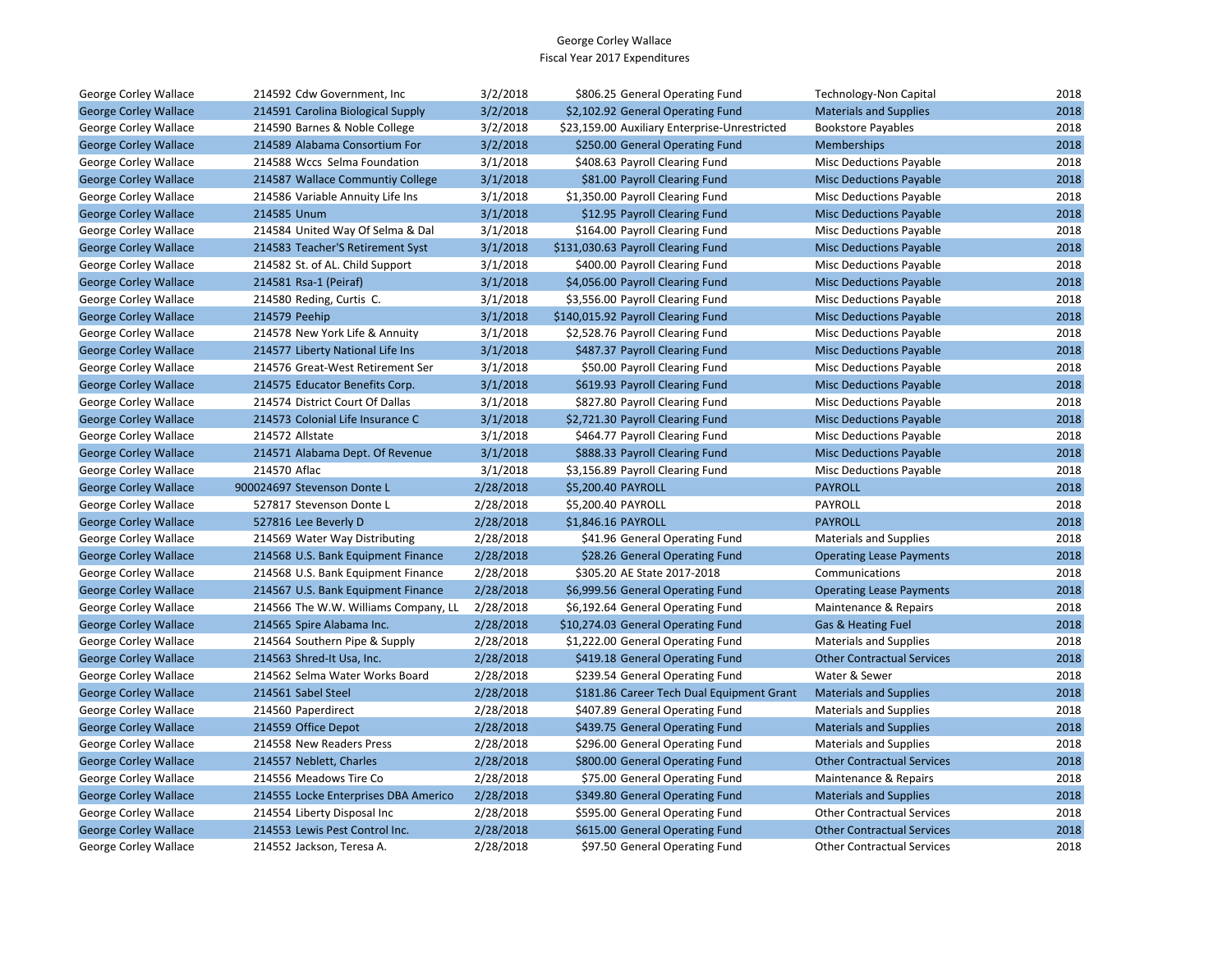| <b>George Corley Wallace</b> | 214551 Jackson, Brandy R.               | 2/28/2018 | \$67.50 General Operating Fund          | <b>Other Contractual Services</b> | 2018 |
|------------------------------|-----------------------------------------|-----------|-----------------------------------------|-----------------------------------|------|
| George Corley Wallace        | 214550 IHS Services Inc.                | 2/28/2018 | \$1,205.00 Renewal and Repacement Funds | Maintenance & Repairs             | 2018 |
| <b>George Corley Wallace</b> | 214549 Henderson, Kerry E.              | 2/28/2018 | \$280.00 General Operating Fund         | In State-Other Travel Exp         | 2018 |
| George Corley Wallace        | 214548 Harris Security Systems          | 2/28/2018 | \$397.00 General Operating Fund         | Service Contracts-Equipment       | 2018 |
| <b>George Corley Wallace</b> | 214547 Fuller Building Company          | 2/28/2018 | \$157.06 General Operating Fund         | <b>Materials and Supplies</b>     | 2018 |
| George Corley Wallace        | 214546 Evans, Duane A.                  | 2/28/2018 | \$220.00 General Operating Fund         | In State-Other Travel Exp         | 2018 |
| <b>George Corley Wallace</b> | 214545 Evans, Duane A.                  | 2/28/2018 | \$220.00 General Operating Fund         | In State-Other Travel Exp         | 2018 |
| George Corley Wallace        | 214544 Elliott, Frank                   | 2/28/2018 | \$600.00 General Operating Fund         | In State-Other Travel Exp         | 2018 |
| <b>George Corley Wallace</b> | 214543 Elliott, Frank                   | 2/28/2018 | \$360.00 General Operating Fund         | In State-Other Travel Exp         | 2018 |
| George Corley Wallace        | 214542 Elliott, Frank                   | 2/28/2018 | \$600.00 General Operating Fund         | In State-Other Travel Exp         | 2018 |
| <b>George Corley Wallace</b> | 214541 EBSCO Subscription Service       | 2/28/2018 | \$2.13 General Operating Fund           | Subscriptions                     | 2018 |
| George Corley Wallace        | 214540 Dixon, Colleen R.                | 2/28/2018 | \$62.35 General Operating Fund          | In State-Mileage                  | 2018 |
| <b>George Corley Wallace</b> | 214539 Dish Network                     | 2/28/2018 | \$106.01 General Operating Fund         | <b>Other Contractual Services</b> | 2018 |
| George Corley Wallace        | 214538 Dinn Brothers                    | 2/28/2018 | \$859.20 General Operating Fund         | <b>Materials and Supplies</b>     | 2018 |
| <b>George Corley Wallace</b> | 214537 Coverall Of Alabama              | 2/28/2018 | \$18,170.00 General Operating Fund      | <b>Other Contractual Services</b> | 2018 |
| George Corley Wallace        | 214536 Cintas #231                      | 2/28/2018 | \$403.49 General Operating Fund         | <b>Other Contractual Services</b> | 2018 |
| <b>George Corley Wallace</b> | 214535 Carquest                         | 2/28/2018 | \$370.84 General Operating Fund         | <b>Maintenance &amp; Repairs</b>  | 2018 |
| George Corley Wallace        | 214534 Brown, Natasha                   | 2/28/2018 | \$500.00 General Operating Fund         | <b>Other Contractual Services</b> | 2018 |
| <b>George Corley Wallace</b> | 214533 AT&T /U-verse                    | 2/28/2018 | \$71.31 AE State 2017-2018              | Communications                    | 2018 |
| George Corley Wallace        | 214532 Anderson, Alvin                  | 2/28/2018 | \$499.20 General Operating Fund         | <b>Other Contractual Services</b> | 2018 |
| <b>George Corley Wallace</b> | 214531 Adams, Charles                   | 2/28/2018 | \$250.00 General Operating Fund         | <b>Other Contractual Services</b> | 2018 |
| George Corley Wallace        | 214530 ACT                              | 2/28/2018 | \$588.00 AE Reg Federal 2017-2018       | In State-Commercl Transprt        | 2018 |
| <b>George Corley Wallace</b> | 214530 ACT                              | 2/28/2018 | \$304.00 General Operating Fund         | <b>Materials and Supplies</b>     | 2018 |
| George Corley Wallace        | 900024882 Sturdivant Anthony Dewayne    | 2/27/2018 | \$682.24 PAYROLL                        | PAYROLL                           | 2018 |
| <b>George Corley Wallace</b> | 900024881 Williams Norman Alana Nickole | 2/27/2018 | \$396.00 PAYROLL                        | <b>PAYROLL</b>                    | 2018 |
| George Corley Wallace        | 900024880 Walton Willie J               | 2/27/2018 | \$484.00 PAYROLL                        | PAYROLL                           | 2018 |
| <b>George Corley Wallace</b> | 900024879 Smith Marzell Lee             | 2/27/2018 | \$1,980.00 PAYROLL                      | <b>PAYROLL</b>                    | 2018 |
| George Corley Wallace        | 900024878 Reese Cameron Brent           | 2/27/2018 | \$915.20 PAYROLL                        | PAYROLL                           | 2018 |
| <b>George Corley Wallace</b> | 900024877 Perry Ernestine D             | 2/27/2018 | \$1,114.92 PAYROLL                      | <b>PAYROLL</b>                    | 2018 |
| George Corley Wallace        | 900024876 Pearson Sharde D              | 2/27/2018 | \$624.00 PAYROLL                        | PAYROLL                           | 2018 |
| <b>George Corley Wallace</b> | 900024875 Nettles Wesbert               | 2/27/2018 | \$619.84 PAYROLL                        | <b>PAYROLL</b>                    | 2018 |
| George Corley Wallace        | 900024874 Martin James Andrew           | 2/27/2018 | \$1,606.00 PAYROLL                      | PAYROLL                           | 2018 |
| <b>George Corley Wallace</b> | 900024873 Jones Edkenjunta              | 2/27/2018 | \$1,716.00 PAYROLL                      | <b>PAYROLL</b>                    | 2018 |
| George Corley Wallace        | 900024872 Goings Michael Dewayne        | 2/27/2018 | \$2,178.00 PAYROLL                      | <b>PAYROLL</b>                    | 2018 |
| <b>George Corley Wallace</b> | 900024871 Givan Broderick F             | 2/27/2018 | \$1,650.00 PAYROLL                      | <b>PAYROLL</b>                    | 2018 |
| George Corley Wallace        | 900024870 Calhoun Willie                | 2/27/2018 | \$1,122.00 PAYROLL                      | PAYROLL                           | 2018 |
| <b>George Corley Wallace</b> | 900024869 Brown Christopher B           | 2/27/2018 | \$765.44 PAYROLL                        | <b>PAYROLL</b>                    | 2018 |
| George Corley Wallace        | 900024868 Blanks Ray Soloman            | 2/27/2018 | \$1,034.00 PAYROLL                      | PAYROLL                           | 2018 |
| <b>George Corley Wallace</b> | 900024867 Craig Brianna Lenae           | 2/27/2018 | \$542.88 PAYROLL                        | <b>PAYROLL</b>                    | 2018 |
| George Corley Wallace        | 900024866 Young Sha'Quana Rajeem        | 2/27/2018 | \$229.97 PAYROLL                        | PAYROLL                           | 2018 |
| <b>George Corley Wallace</b> | 900024865 Woodson Alexus S              | 2/27/2018 | \$452.40 PAYROLL                        | <b>PAYROLL</b>                    | 2018 |
| George Corley Wallace        | 900024864 Wilson Landon D               | 2/27/2018 | \$452.40 PAYROLL                        | <b>PAYROLL</b>                    | 2018 |
| <b>George Corley Wallace</b> | 900024863 Spencer Haywood Ray           | 2/27/2018 | \$452.40 PAYROLL                        | <b>PAYROLL</b>                    | 2018 |
| George Corley Wallace        | 900024862 Savage Takira D               | 2/27/2018 | \$335.53 PAYROLL                        | PAYROLL                           | 2018 |
| <b>George Corley Wallace</b> | 900024861 Morgan Jasmine L.             | 2/27/2018 | \$452.40 PAYROLL                        | <b>PAYROLL</b>                    | 2018 |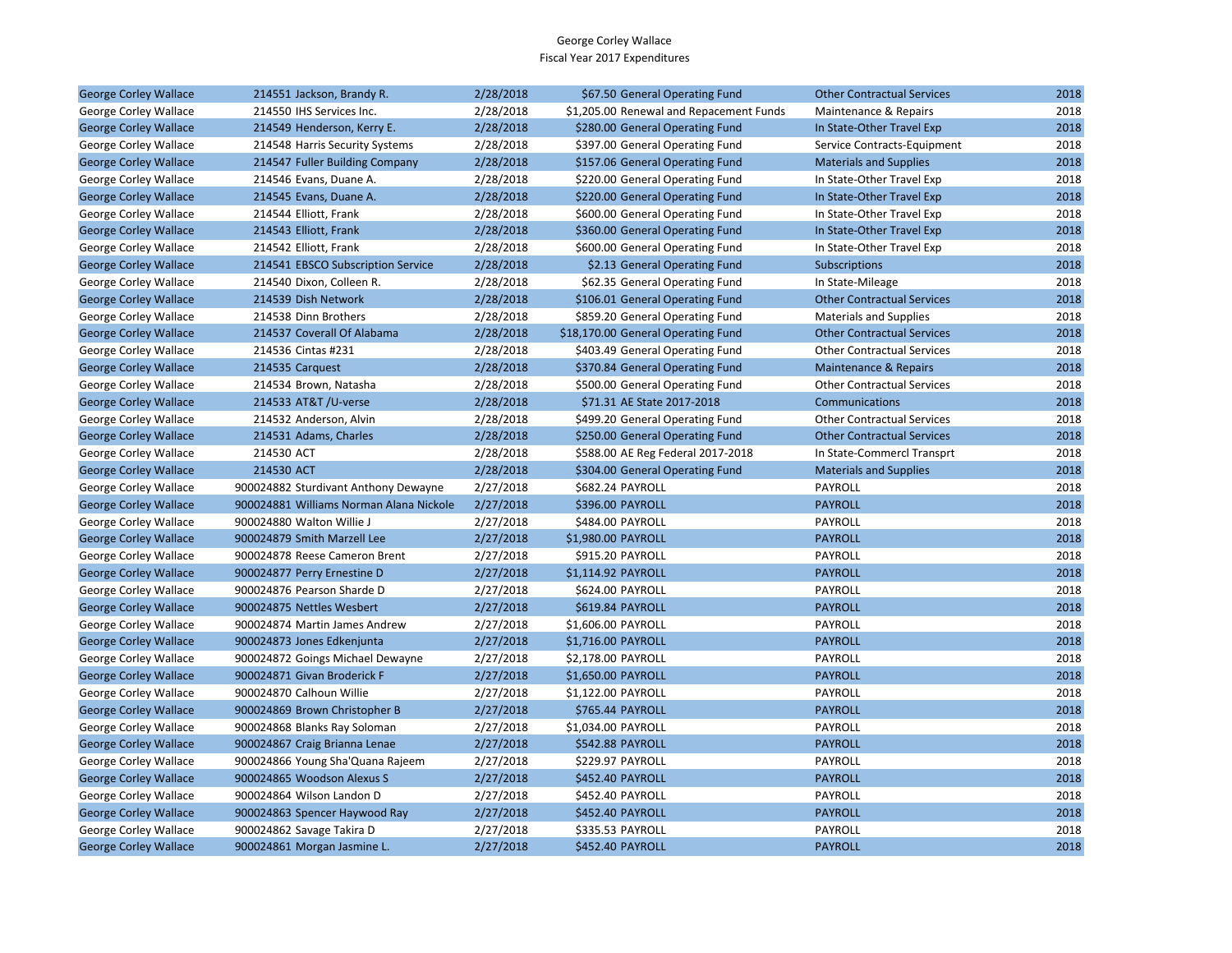| George Corley Wallace        | 900024860 Mitchell Harvetta T            | 2/27/2018 | \$452.40 PAYROLL        | <b>PAYROLL</b> | 2018 |
|------------------------------|------------------------------------------|-----------|-------------------------|----------------|------|
| <b>George Corley Wallace</b> | 900024859 McGee Kaderious M              | 2/27/2018 | \$392.08 PAYROLL        | <b>PAYROLL</b> | 2018 |
| George Corley Wallace        | 900024858 Harville Brenisha J            | 2/27/2018 | \$437.32 PAYROLL        | PAYROLL        | 2018 |
| <b>George Corley Wallace</b> | 900024857 Harris Ka'Neisha Ne'Cole       | 2/27/2018 | \$452.40 PAYROLL        | <b>PAYROLL</b> | 2018 |
| George Corley Wallace        | 900024856 Hardy Lorene                   | 2/27/2018 | \$113.10 PAYROLL        | PAYROLL        | 2018 |
| <b>George Corley Wallace</b> | 900024855 Hardy Kendarius Rashone        | 2/27/2018 | \$452.40 PAYROLL        | <b>PAYROLL</b> | 2018 |
| George Corley Wallace        | 900024854 Gaines Deonte Da'Ron           | 2/27/2018 | \$452.40 PAYROLL        | PAYROLL        | 2018 |
| <b>George Corley Wallace</b> | 900024853 Davis Diane                    | 2/27/2018 | \$1,331.20 PAYROLL      | <b>PAYROLL</b> | 2018 |
| <b>George Corley Wallace</b> | 900024852 Chandler Samira Lenor          | 2/27/2018 | \$407.16 PAYROLL        | PAYROLL        | 2018 |
| <b>George Corley Wallace</b> | 900024851 Chandler Moesha M              | 2/27/2018 | \$452.40 PAYROLL        | <b>PAYROLL</b> | 2018 |
| George Corley Wallace        | 900024850 Brown Tonarius Dermarcus       | 2/27/2018 | \$452.40 PAYROLL        | PAYROLL        | 2018 |
| <b>George Corley Wallace</b> | 900024849 Bennett Jakeisha Patrice       | 2/27/2018 | \$392.08 PAYROLL        | <b>PAYROLL</b> | 2018 |
| George Corley Wallace        | 900024848 Hadaway Jessica P              | 2/27/2018 | \$286.52 PAYROLL        | PAYROLL        | 2018 |
| <b>George Corley Wallace</b> | 900024847 Denson Gabe Lawrence           | 2/27/2018 | \$573.04 PAYROLL        | <b>PAYROLL</b> | 2018 |
| George Corley Wallace        | 900024846 Williams Elsie B.              | 2/27/2018 | \$1,429.32 PAYROLL      | PAYROLL        | 2018 |
| <b>George Corley Wallace</b> | 900024845 Mitchell Brenda G.             | 2/27/2018 | \$649.88 PAYROLL        | <b>PAYROLL</b> | 2018 |
| George Corley Wallace        | 900024844 Dozier Bruce Otis              | 2/27/2018 | \$1,207.96 PAYROLL      | PAYROLL        | 2018 |
| <b>George Corley Wallace</b> | 900024843 Milligan Melissa Hollis        | 2/27/2018 | \$1,184.48 PAYROLL      | <b>PAYROLL</b> | 2018 |
| George Corley Wallace        | 900024842 Woodruff Kent H                | 2/27/2018 | \$469.15 PAYROLL        | PAYROLL        | 2018 |
| <b>George Corley Wallace</b> | 900024841 Williams Annie Montgomery      | 2/27/2018 | \$1,347.84 PAYROLL      | <b>PAYROLL</b> | 2018 |
| George Corley Wallace        | 900024840 Whitely Joyce Elaine           | 2/27/2018 | \$1,579.30 PAYROLL      | PAYROLL        | 2018 |
| <b>George Corley Wallace</b> | 900024839 Walker Mattie Mae              | 2/27/2018 | \$1,189.12 PAYROLL      | <b>PAYROLL</b> | 2018 |
| George Corley Wallace        | 900024838 Traywick Ellen G               | 2/27/2018 | \$947.58 PAYROLL        | PAYROLL        | 2018 |
| <b>George Corley Wallace</b> | 900024837 Thomas Latasha Bell            | 2/27/2018 | \$869.44 PAYROLL        | <b>PAYROLL</b> | 2018 |
| George Corley Wallace        | 900024836 Morrow Queen Agee              | 2/27/2018 | \$882.55 PAYROLL        | PAYROLL        | 2018 |
| <b>George Corley Wallace</b> | 900024835 Marshall Annie Lee             | 2/27/2018 | \$1,300.60 PAYROLL      | <b>PAYROLL</b> | 2018 |
| George Corley Wallace        | 900024834 Lenoir Suzanne McCraw          | 2/27/2018 | \$260.12 PAYROLL        | PAYROLL        | 2018 |
| <b>George Corley Wallace</b> | 900024833 Hobbs Elois                    | 2/27/2018 | \$445.92 PAYROLL        | <b>PAYROLL</b> | 2018 |
| George Corley Wallace        | 900024832 Compton Judy B                 | 2/27/2018 | \$455.21 PAYROLL        | PAYROLL        | 2018 |
| <b>George Corley Wallace</b> | 900024831 Alsobrook Kay Goodwin          | 2/27/2018 | \$1,040.48 PAYROLL      | <b>PAYROLL</b> | 2018 |
| George Corley Wallace        | 900024830 Washington Willie Doris        | 2/27/2018 | \$1,115.40 PAYROLL      | PAYROLL        | 2018 |
| <b>George Corley Wallace</b> | 900024829 White Christine S              | 2/27/2018 | \$2,865.72 PAYROLL      | <b>PAYROLL</b> | 2018 |
| George Corley Wallace        | 900024828 Vinson Richard Shane           | 2/27/2018 | \$823.68 PAYROLL        | PAYROLL        | 2018 |
| <b>George Corley Wallace</b> | 900024827 Short Pamela                   | 2/27/2018 | \$265.20 PAYROLL        | <b>PAYROLL</b> | 2018 |
| George Corley Wallace        | 900024826 Moppins Pauline H              | 2/27/2018 | \$1,647.36 PAYROLL      | PAYROLL        | 2018 |
| <b>George Corley Wallace</b> | 900024825 Gordon Alfreda Felicia         | 2/27/2018 | \$561.60 PAYROLL        | <b>PAYROLL</b> | 2018 |
| George Corley Wallace        | 900024824 Davis Vera Lee                 | 2/27/2018 | \$1,166.88 PAYROLL      | PAYROLL        | 2018 |
| <b>George Corley Wallace</b> | 900024823 Childers Linda A               | 2/27/2018 | \$1,407.12 PAYROLL      | <b>PAYROLL</b> | 2018 |
| George Corley Wallace        | 900024822 Purdie Krista Lashanta         | 2/27/2018 | \$811.20 PAYROLL        | PAYROLL        | 2018 |
| <b>George Corley Wallace</b> | 900024821 Goodwin Pamela                 | 2/27/2018 | \$2,642.64 PAYROLL      | <b>PAYROLL</b> | 2018 |
| George Corley Wallace        | 900024820 Brown - Curtis Nannie Mae Sumi | 2/27/2018 | \$445.12 PAYROLL        | PAYROLL        | 2018 |
| <b>George Corley Wallace</b> | 900024819 Braxton Maria Machelle         | 2/27/2018 | \$1,784.64 PAYROLL      | <b>PAYROLL</b> | 2018 |
| George Corley Wallace        | 900024818 Powell Brenda Williams         | 2/27/2018 | \$566.08 PAYROLL        | PAYROLL        | 2018 |
| <b>George Corley Wallace</b> | 900024817 Jemison Lefloris               | 2/27/2018 | <b>\$566.08 PAYROLL</b> | <b>PAYROLL</b> | 2018 |
| George Corley Wallace        | 900024816 Childress Eugene James         | 2/27/2018 | \$759.20 PAYROLL        | PAYROLL        | 2018 |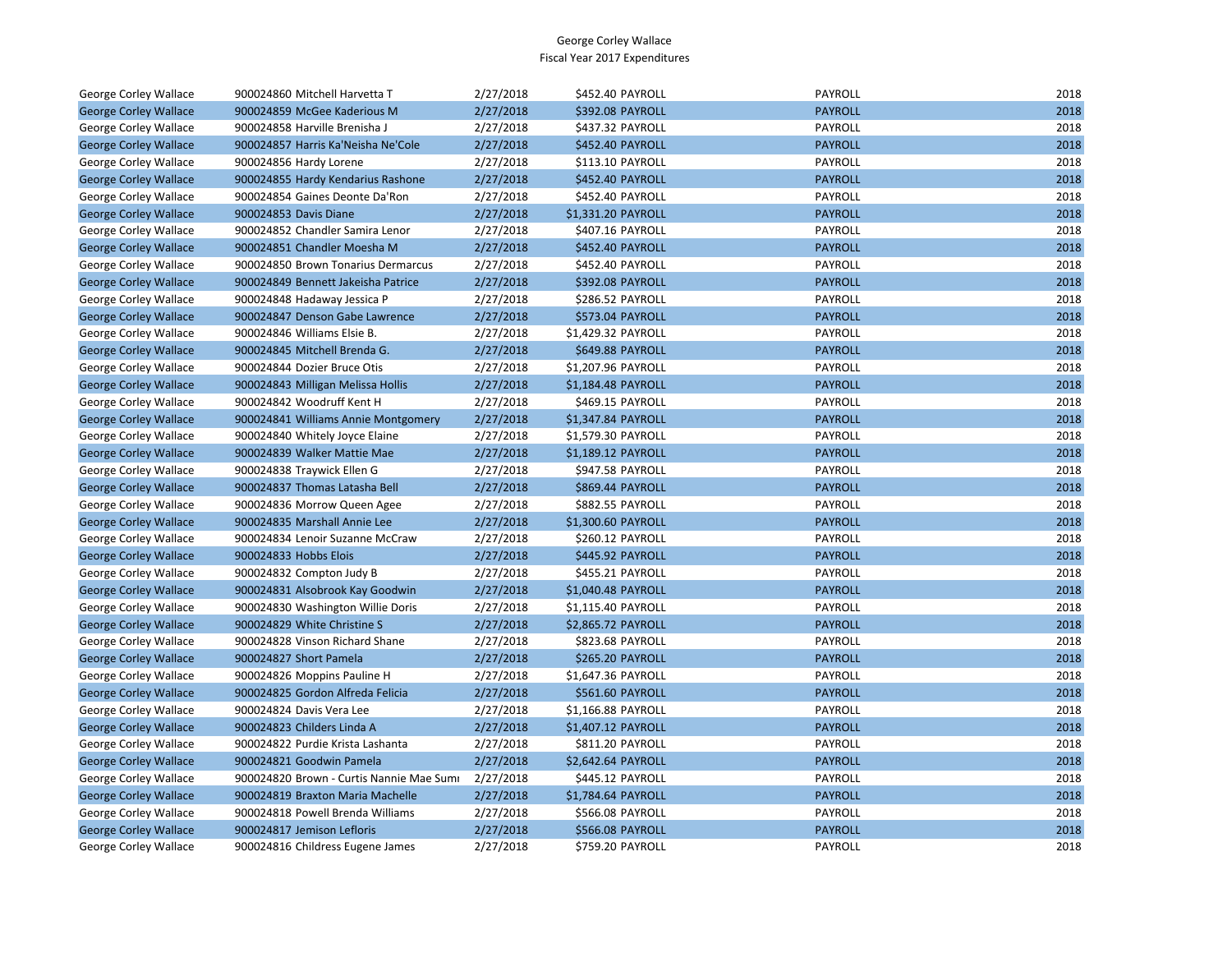| <b>George Corley Wallace</b> | 900024815 Simmons Gloria Dean       | 2/27/2018 | \$5,183.33 PAYROLL  | <b>PAYROLL</b> | 2018 |
|------------------------------|-------------------------------------|-----------|---------------------|----------------|------|
| George Corley Wallace        | 900024814 Page Melinda Ann          | 2/27/2018 | \$3,900.00 PAYROLL  | PAYROLL        | 2018 |
| <b>George Corley Wallace</b> | 900024813 Pettway Charles D.        | 2/27/2018 | \$2,894.58 PAYROLL  | <b>PAYROLL</b> | 2018 |
| George Corley Wallace        | 900024812 Pettway Alonzia           | 2/27/2018 | \$2,894.58 PAYROLL  | PAYROLL        | 2018 |
| <b>George Corley Wallace</b> | 900024811 Heard Anthony             | 2/27/2018 | \$2,894.58 PAYROLL  | <b>PAYROLL</b> | 2018 |
| George Corley Wallace        | 900024810 Harvell Robert L          | 2/27/2018 | \$2,816.83 PAYROLL  | PAYROLL        | 2018 |
| <b>George Corley Wallace</b> | 900024809 Moore Timothy             | 2/27/2018 | \$3,358.58 PAYROLL  | <b>PAYROLL</b> | 2018 |
| George Corley Wallace        | 900024808 Mauldin Reginald Otis     | 2/27/2018 | \$3,977.33 PAYROLL  | PAYROLL        | 2018 |
| <b>George Corley Wallace</b> | 900024807 Haralson Isaiah S         | 2/27/2018 | \$2,739.67 PAYROLL  | <b>PAYROLL</b> | 2018 |
| George Corley Wallace        | 900024806 Smith Tommy Lee           | 2/27/2018 | \$4,197.17 PAYROLL  | PAYROLL        | 2018 |
| <b>George Corley Wallace</b> | 900024805 Austin Tampatha           | 2/27/2018 | \$2,507.17 PAYROLL  | <b>PAYROLL</b> | 2018 |
| George Corley Wallace        | 900024804 Chesnut Veronica S        | 2/27/2018 | \$2,416.67 PAYROLL  | PAYROLL        | 2018 |
| <b>George Corley Wallace</b> | 900024803 Vance Laura Lynn          | 2/27/2018 | \$4,287.08 PAYROLL  | <b>PAYROLL</b> | 2018 |
| George Corley Wallace        | 900024802 Stroud Nawanya Latrise    | 2/27/2018 | \$5,042.78 PAYROLL  | PAYROLL        | 2018 |
| <b>George Corley Wallace</b> | 900024801 Smith Jacqueline Bernetta | 2/27/2018 | \$25,198.25 PAYROLL | <b>PAYROLL</b> | 2018 |
| George Corley Wallace        | 900024800 Purdie Christy Dorran     | 2/27/2018 | \$3,822.42 PAYROLL  | PAYROLL        | 2018 |
| <b>George Corley Wallace</b> | 900024799 Jackson Brittany Brooks   | 2/27/2018 | \$3,048.42 PAYROLL  | <b>PAYROLL</b> | 2018 |
| George Corley Wallace        | 900024798 Evans Naopi Lc            | 2/27/2018 | \$3,048.83 PAYROLL  | PAYROLL        | 2018 |
| <b>George Corley Wallace</b> | 900024797 Davis Mary Lee            | 2/27/2018 | \$3,590.42 PAYROLL  | <b>PAYROLL</b> | 2018 |
| George Corley Wallace        | 900024796 Bell Vickie D             | 2/27/2018 | \$2,662.00 PAYROLL  | PAYROLL        | 2018 |
| <b>George Corley Wallace</b> | 900024795 Whatley Andrew Douglas    | 2/27/2018 | \$2,584.83 PAYROLL  | <b>PAYROLL</b> | 2018 |
| George Corley Wallace        | 900024794 Jackson Vincent Keith     | 2/27/2018 | \$2,416.67 PAYROLL  | PAYROLL        | 2018 |
| <b>George Corley Wallace</b> | 900024793 Dysart Charles J          | 2/27/2018 | \$5,633.33 PAYROLL  | <b>PAYROLL</b> | 2018 |
| George Corley Wallace        | 900024792 Coleman Myron C           | 2/27/2018 | \$3,203.75 PAYROLL  | PAYROLL        | 2018 |
| <b>George Corley Wallace</b> | 900024791 Berry Lee                 | 2/27/2018 | \$2,507.42 PAYROLL  | <b>PAYROLL</b> | 2018 |
| George Corley Wallace        | 900024790 Moultrie Eddie James      | 2/27/2018 | \$4,364.50 PAYROLL  | PAYROLL        | 2018 |
| <b>George Corley Wallace</b> | 900024789 Patterson Ray Anthony     | 2/27/2018 | \$2,971.75 PAYROLL  | <b>PAYROLL</b> | 2018 |
| George Corley Wallace        | 900024788 Bennett Robbyn V.         | 2/27/2018 | \$8,286.50 PAYROLL  | PAYROLL        | 2018 |
| <b>George Corley Wallace</b> | 900024787 Allison Eric Preston      | 2/27/2018 | \$6,043.50 PAYROLL  | <b>PAYROLL</b> | 2018 |
| George Corley Wallace        | 900024786 Adams Dorothy J           | 2/27/2018 | \$2,416.67 PAYROLL  | PAYROLL        | 2018 |
| <b>George Corley Wallace</b> | 900024785 Jackson Irma Jean         | 2/27/2018 | \$2,971.75 PAYROLL  | <b>PAYROLL</b> | 2018 |
| George Corley Wallace        | 900024784 Headley Linda Fay         | 2/27/2018 | \$2,584.58 PAYROLL  | PAYROLL        | 2018 |
| <b>George Corley Wallace</b> | 900024783 Dosey Chantae Thomas      | 2/27/2018 | \$2,042.58 PAYROLL  | <b>PAYROLL</b> | 2018 |
| George Corley Wallace        | 900024782 Reynolds Jennifer M       | 2/27/2018 | \$3,745.00 PAYROLL  | PAYROLL        | 2018 |
| <b>George Corley Wallace</b> | 900024781 Melton Elaine Alina       | 2/27/2018 | \$2,352.33 PAYROLL  | <b>PAYROLL</b> | 2018 |
| George Corley Wallace        | 900024780 Kidd Anessa Lynn          | 2/27/2018 | \$7,616.08 PAYROLL  | PAYROLL        | 2018 |
| <b>George Corley Wallace</b> | 900024779 Deavers Lori Evelyn       | 2/27/2018 | \$2,416.67 PAYROLL  | <b>PAYROLL</b> | 2018 |
| George Corley Wallace        | 900024778 Vandiver Kewanda Thomas   | 2/27/2018 | \$3,435.58 PAYROLL  | PAYROLL        | 2018 |
| <b>George Corley Wallace</b> | 900024777 Rudolph Darlene King      | 2/27/2018 | \$2,971.00 PAYROLL  | <b>PAYROLL</b> | 2018 |
| George Corley Wallace        | 900024776 Powell William S.         | 2/27/2018 | \$2,000.23 PAYROLL  | PAYROLL        | 2018 |
| <b>George Corley Wallace</b> | 900024775 Logan Shuntelra Bernice   | 2/27/2018 | \$4,310.16 PAYROLL  | <b>PAYROLL</b> | 2018 |
| George Corley Wallace        | 900024774 Godwin Connie Estes       | 2/27/2018 | \$2,080.00 PAYROLL  | PAYROLL        | 2018 |
| <b>George Corley Wallace</b> | 900024773 Clifton Lonzy T.          | 2/27/2018 | \$6,701.00 PAYROLL  | <b>PAYROLL</b> | 2018 |
| George Corley Wallace        | 900024772 Bonner Irene G            | 2/27/2018 | \$2,416.67 PAYROLL  | PAYROLL        | 2018 |
| <b>George Corley Wallace</b> | 900024771 Hannah Marcus A.          | 2/27/2018 | \$1,241.67 PAYROLL  | <b>PAYROLL</b> | 2018 |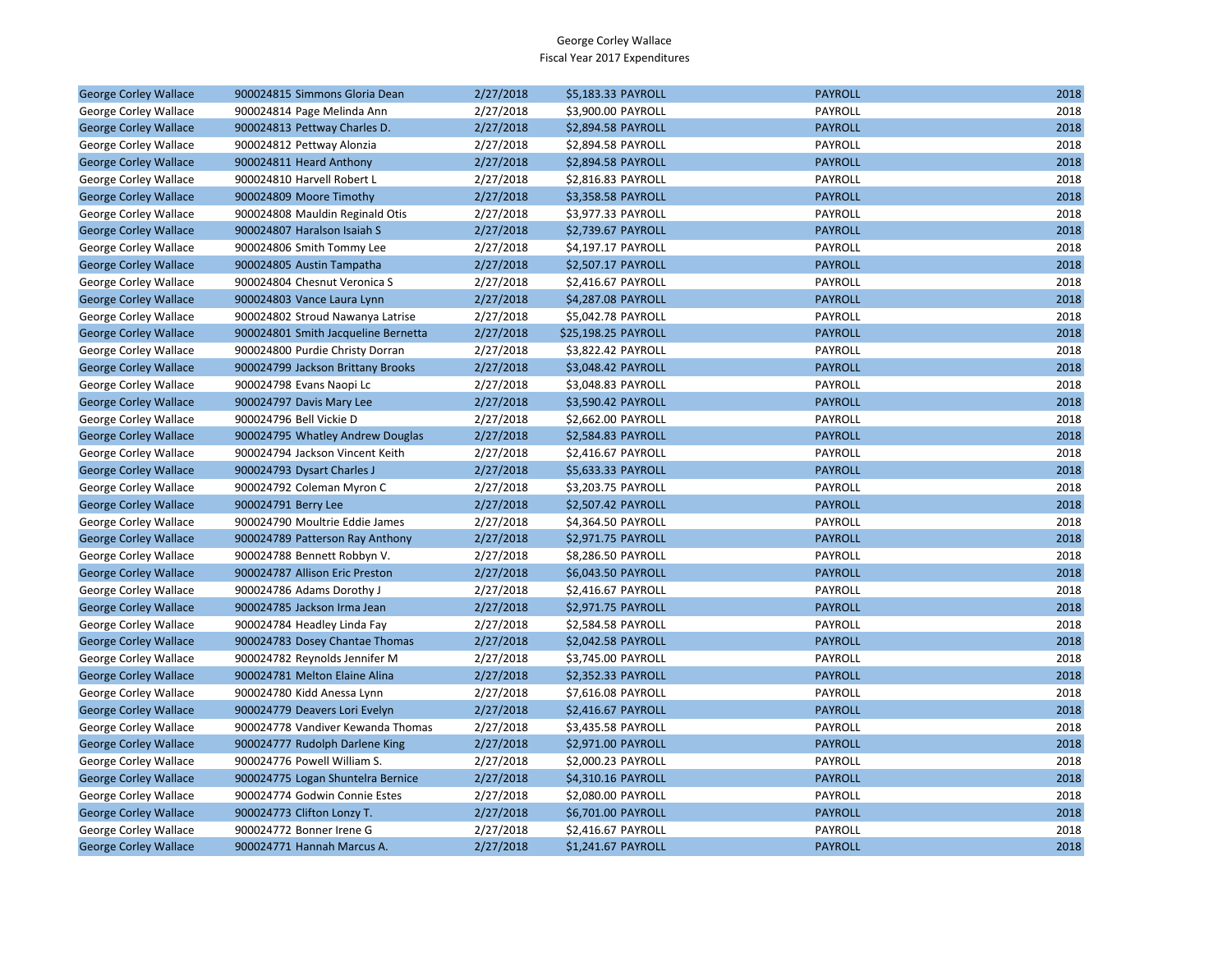| George Corley Wallace        | 900024770 Turner Herman W.         | 2/27/2018 | \$1,300.00 PAYROLL      | PAYROLL        | 2018 |
|------------------------------|------------------------------------|-----------|-------------------------|----------------|------|
| <b>George Corley Wallace</b> | 900024769 Harper April M           | 2/27/2018 | \$1,170.00 PAYROLL      | <b>PAYROLL</b> | 2018 |
| <b>George Corley Wallace</b> | 900024768 Whitt Jeremiah Ledell    | 2/27/2018 | \$260.00 PAYROLL        | PAYROLL        | 2018 |
| <b>George Corley Wallace</b> | 900024767 Maxey Willie E.          | 2/27/2018 | \$433.33 PAYROLL        | <b>PAYROLL</b> | 2018 |
| George Corley Wallace        | 900024766 Evans Duane A            | 2/27/2018 | \$4,457.09 PAYROLL      | PAYROLL        | 2018 |
| <b>George Corley Wallace</b> | 900024765 Bailey Danny L           | 2/27/2018 | \$260.00 PAYROLL        | <b>PAYROLL</b> | 2018 |
| George Corley Wallace        | 900024764 Thomas Herbert Hoover    | 2/27/2018 | \$6,250.00 PAYROLL      | PAYROLL        | 2018 |
| <b>George Corley Wallace</b> | 900024763 Theiss Sheila Ann        | 2/27/2018 | \$3,653.33 PAYROLL      | <b>PAYROLL</b> | 2018 |
| George Corley Wallace        | 900024762 Motley Bettye Steele     | 2/27/2018 | \$3,726.67 PAYROLL      | PAYROLL        | 2018 |
| <b>George Corley Wallace</b> | 900024761 Moore Kathy J            | 2/27/2018 | \$5,070.00 PAYROLL      | <b>PAYROLL</b> | 2018 |
| George Corley Wallace        | 900024760 Mitchell Jessica Yvonne  | 2/27/2018 | \$2,042.83 PAYROLL      | PAYROLL        | 2018 |
| <b>George Corley Wallace</b> | 900024759 Jones Natasha Renee      | 2/27/2018 | \$2,584.58 PAYROLL      | <b>PAYROLL</b> | 2018 |
| George Corley Wallace        | 900024758 Jefferson Shelia Lawanda | 2/27/2018 | \$3,822.42 PAYROLL      | PAYROLL        | 2018 |
| <b>George Corley Wallace</b> | 900024757 Griffin Donitha J.       | 2/27/2018 | \$10,499.91 PAYROLL     | <b>PAYROLL</b> | 2018 |
| George Corley Wallace        | 900024756 Gordon Rachel L          | 2/27/2018 | \$3,553.33 PAYROLL      | PAYROLL        | 2018 |
| <b>George Corley Wallace</b> | 900024755 Duck Cindy               | 2/27/2018 | \$3,206.67 PAYROLL      | <b>PAYROLL</b> | 2018 |
| George Corley Wallace        | 900024754 Curtis Valerie Pandora   | 2/27/2018 | \$2,662.00 PAYROLL      | PAYROLL        | 2018 |
| <b>George Corley Wallace</b> | 900024753 Chapman Channie Loraine  | 2/27/2018 | \$3,834.13 PAYROLL      | <b>PAYROLL</b> | 2018 |
| George Corley Wallace        | 900024752 Brown Karen E.           | 2/27/2018 | \$3,245.67 PAYROLL      | PAYROLL        | 2018 |
| <b>George Corley Wallace</b> | 900024751 Bright Jacinta Thrash    | 2/27/2018 | \$1,040.00 PAYROLL      | <b>PAYROLL</b> | 2018 |
| George Corley Wallace        | 900024750 Bowie Corey D.           | 2/27/2018 | \$4,396.08 PAYROLL      | PAYROLL        | 2018 |
| <b>George Corley Wallace</b> | 900024749 Bentley Betty J          | 2/27/2018 | \$5,070.25 PAYROLL      | <b>PAYROLL</b> | 2018 |
| George Corley Wallace        | 900024748 Abbott Brandi Nicole     | 2/27/2018 | \$2,430.00 PAYROLL      | PAYROLL        | 2018 |
| <b>George Corley Wallace</b> | 900024747 Williams Elsie B.        | 2/27/2018 | \$1,429.32 PAYROLL      | <b>PAYROLL</b> | 2018 |
| George Corley Wallace        | 900024746 Young James R            | 2/27/2018 | \$715.60 PAYROLL        | PAYROLL        | 2018 |
| <b>George Corley Wallace</b> | 900024745 Pugh Elijah              | 2/27/2018 | \$5,990.17 PAYROLL      | <b>PAYROLL</b> | 2018 |
| George Corley Wallace        | 900024744 Owens Holly Brown        | 2/27/2018 | \$6,753.33 PAYROLL      | PAYROLL        | 2018 |
| <b>George Corley Wallace</b> | 900024743 Lee Kateri M             | 2/27/2018 | \$6,250.33 PAYROLL      | <b>PAYROLL</b> | 2018 |
| George Corley Wallace        | 900024742 Baldwin Antionetta S     | 2/27/2018 | \$6,558.56 PAYROLL      | PAYROLL        | 2018 |
| <b>George Corley Wallace</b> | 900024741 Thomas Ashley C          | 2/27/2018 | \$4,602.42 PAYROLL      | <b>PAYROLL</b> | 2018 |
| George Corley Wallace        | 900024740 Rhodes Ramona Roberts    | 2/27/2018 | \$901.33 PAYROLL        | PAYROLL        | 2018 |
| <b>George Corley Wallace</b> | 900024739 Brown Kimberly N         | 2/27/2018 | \$721.07 PAYROLL        | <b>PAYROLL</b> | 2018 |
| George Corley Wallace        | 900024738 Wright Pamela L          | 2/27/2018 | \$4,456.42 PAYROLL      | PAYROLL        | 2018 |
| <b>George Corley Wallace</b> | 900024737 Mitchell Brenda G.       | 2/27/2018 | \$649.88 PAYROLL        | <b>PAYROLL</b> | 2018 |
| George Corley Wallace        | 900024736 Minor Sheila Mims        | 2/27/2018 | \$2,080.00 PAYROLL      | PAYROLL        | 2018 |
| <b>George Corley Wallace</b> | 900024735 Goings Ghytana Shelton   | 2/27/2018 | \$6,305.23 PAYROLL      | <b>PAYROLL</b> | 2018 |
| George Corley Wallace        | 900024734 Dozier Bruce Otis        | 2/27/2018 | \$1,207.96 PAYROLL      | PAYROLL        | 2018 |
| <b>George Corley Wallace</b> | 900024733 Crum Erika D             | 2/27/2018 | \$270.40 PAYROLL        | <b>PAYROLL</b> | 2018 |
| George Corley Wallace        | 900024732 Autery Nancy             | 2/27/2018 | \$5,837.54 PAYROLL      | PAYROLL        | 2018 |
| <b>George Corley Wallace</b> | 900024731 Sims Robert Nelson       | 2/27/2018 | \$3,415.58 PAYROLL      | <b>PAYROLL</b> | 2018 |
| George Corley Wallace        | 900024730 Ruffin-Johnson Letitia   | 2/27/2018 | \$270.40 PAYROLL        | PAYROLL        | 2018 |
| <b>George Corley Wallace</b> | 900024729 Miller Beth D            | 2/27/2018 | \$540.80 PAYROLL        | <b>PAYROLL</b> | 2018 |
| George Corley Wallace        | 900024728 McKnight April Calloway  | 2/27/2018 | \$721.07 PAYROLL        | PAYROLL        | 2018 |
| <b>George Corley Wallace</b> | 900024727 May-Webb Jenika          | 2/27/2018 | <b>\$270.40 PAYROLL</b> | <b>PAYROLL</b> | 2018 |
| <b>George Corley Wallace</b> | 900024726 Johnson Althelstein      | 2/27/2018 | <b>\$540.80 PAYROLL</b> | PAYROLL        | 2018 |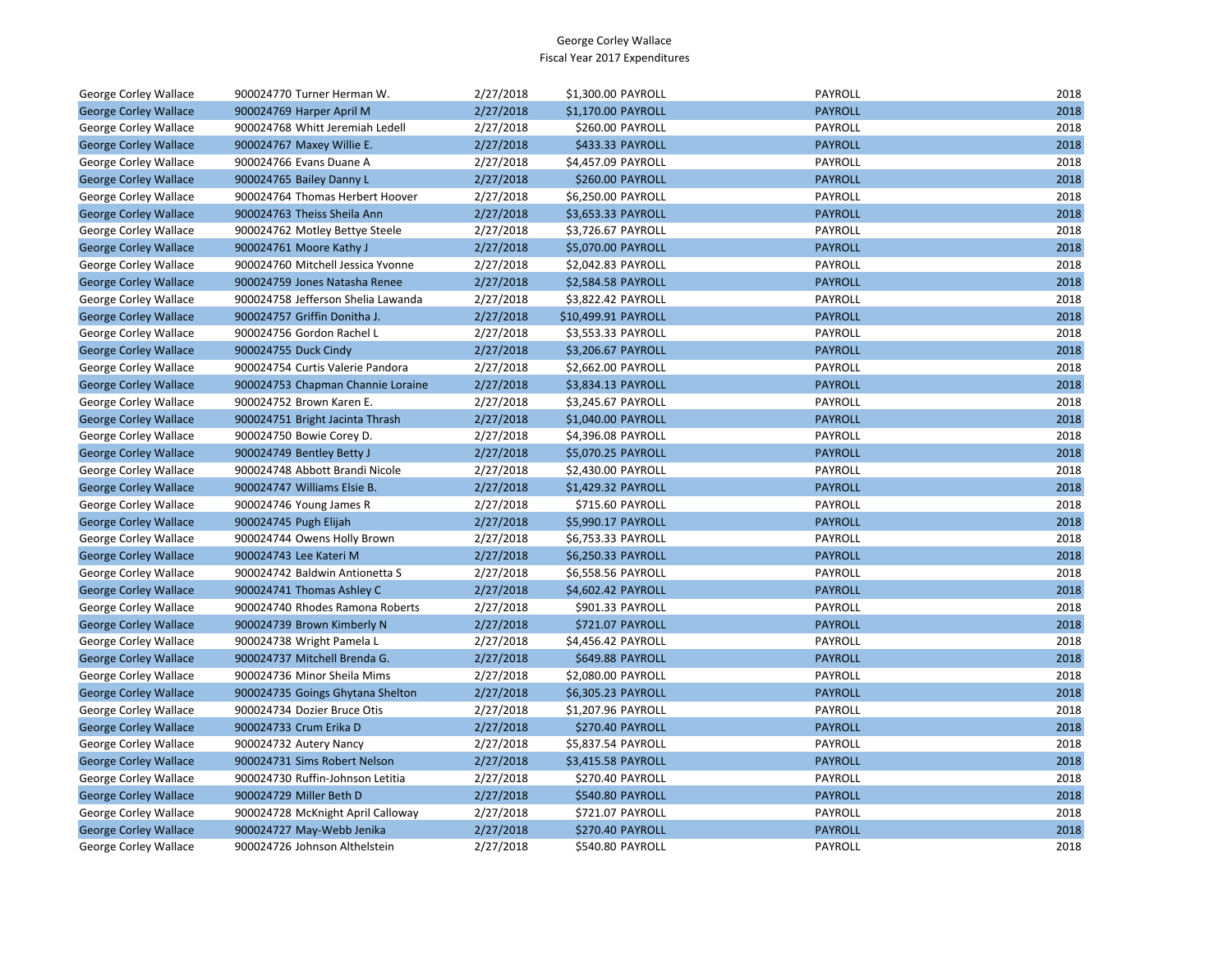| <b>George Corley Wallace</b> | 900024725 Pugh Janet Cathey M.      | 2/27/2018 | \$5,990.17 PAYROLL      | <b>PAYROLL</b> | 2018 |
|------------------------------|-------------------------------------|-----------|-------------------------|----------------|------|
| George Corley Wallace        | 900024724 Howard Vatausha O         | 2/27/2018 | \$450.67 PAYROLL        | PAYROLL        | 2018 |
| <b>George Corley Wallace</b> | 900024723 Wood Donna H              | 2/27/2018 | <b>\$270.40 PAYROLL</b> | <b>PAYROLL</b> | 2018 |
| George Corley Wallace        | 900024722 Sanders Rickdrieka Nicole | 2/27/2018 | \$540.80 PAYROLL        | PAYROLL        | 2018 |
| <b>George Corley Wallace</b> | 900024721 Culliver Otis D           | 2/27/2018 | \$540.80 PAYROLL        | <b>PAYROLL</b> | 2018 |
| George Corley Wallace        | 900024720 Stewart Jay Tyson         | 2/27/2018 | \$450.67 PAYROLL        | PAYROLL        | 2018 |
| <b>George Corley Wallace</b> | 900024719 White Tara Y              | 2/27/2018 | \$5,465.00 PAYROLL      | <b>PAYROLL</b> | 2018 |
| George Corley Wallace        | 900024718 Miller Uzoma O            | 2/27/2018 | \$540.80 PAYROLL        | PAYROLL        | 2018 |
| <b>George Corley Wallace</b> | 900024717 McQueen Carroll D.        | 2/27/2018 | \$1,081.60 PAYROLL      | <b>PAYROLL</b> | 2018 |
| George Corley Wallace        | 900024716 Lewis George E            | 2/27/2018 | \$540.80 PAYROLL        | PAYROLL        | 2018 |
| <b>George Corley Wallace</b> | 900024715 Elliott William F.        | 2/27/2018 | \$6,236.26 PAYROLL      | <b>PAYROLL</b> | 2018 |
| George Corley Wallace        | 900024714 Welch Gordon F            | 2/27/2018 | \$4,109.50 PAYROLL      | PAYROLL        | 2018 |
| <b>George Corley Wallace</b> | 900024713 Moss Johnny E             | 2/27/2018 | \$5,633.33 PAYROLL      | <b>PAYROLL</b> | 2018 |
| George Corley Wallace        | 900024712 Helms Tammy Roberts       | 2/27/2018 | \$3,048.83 PAYROLL      | PAYROLL        | 2018 |
| <b>George Corley Wallace</b> | 900024711 Williams Matilda Mae      | 2/27/2018 | \$5,210.33 PAYROLL      | <b>PAYROLL</b> | 2018 |
| George Corley Wallace        | 900024710 Tipton Wesley Steele      | 2/27/2018 | \$4,724.80 PAYROLL      | PAYROLL        | 2018 |
| <b>George Corley Wallace</b> | 900024709 Thames Jerome E           | 2/27/2018 | \$5,056.00 PAYROLL      | <b>PAYROLL</b> | 2018 |
| George Corley Wallace        | 900024708 Tarver Otis               | 2/27/2018 | \$4,901.89 PAYROLL      | PAYROLL        | 2018 |
| <b>George Corley Wallace</b> | 900024707 Rogers Jason Brooks       | 2/27/2018 | \$3,470.40 PAYROLL      | <b>PAYROLL</b> | 2018 |
| George Corley Wallace        | 900024706 Lewis Jarrin Chiron       | 2/27/2018 | \$4,439.33 PAYROLL      | PAYROLL        | 2018 |
| <b>George Corley Wallace</b> | 900024705 Kimbrough Brandon O       | 2/27/2018 | \$4,901.89 PAYROLL      | <b>PAYROLL</b> | 2018 |
| George Corley Wallace        | 900024704 Harris Douglas Lee        | 2/27/2018 | \$3,907.75 PAYROLL      | PAYROLL        | 2018 |
| <b>George Corley Wallace</b> | 900024703 Griffin Calvin            | 2/27/2018 | \$5,918.56 PAYROLL      | <b>PAYROLL</b> | 2018 |
| George Corley Wallace        | 900024702 Gaines Deshaun Derell     | 2/27/2018 | \$2,507.17 PAYROLL      | PAYROLL        | 2018 |
| <b>George Corley Wallace</b> | 900024701 Allen Kenny               | 2/27/2018 | \$4,370.25 PAYROLL      | <b>PAYROLL</b> | 2018 |
| George Corley Wallace        | 900024700 Lewis Bonita T.           | 2/27/2018 | \$3,792.00 PAYROLL      | PAYROLL        | 2018 |
| <b>George Corley Wallace</b> | 900024699 Laister Shirley J         | 2/27/2018 | \$4,370.25 PAYROLL      | <b>PAYROLL</b> | 2018 |
| George Corley Wallace        | 900024698 Smith Shandra J           | 2/27/2018 | \$13,001.09 PAYROLL     | PAYROLL        | 2018 |
| <b>George Corley Wallace</b> | 900024696 Rogers Eric W.            | 2/27/2018 | \$5,210.33 PAYROLL      | <b>PAYROLL</b> | 2018 |
| George Corley Wallace        | 900024695 Hobbs David Wayne         | 2/27/2018 | \$4,370.25 PAYROLL      | PAYROLL        | 2018 |
| <b>George Corley Wallace</b> | 900024694 Walker Shermanita         | 2/27/2018 | \$4,605.83 PAYROLL      | <b>PAYROLL</b> | 2018 |
| George Corley Wallace        | 900024693 Thomas Hollee Myldred     | 2/27/2018 | \$5,536.58 PAYROLL      | PAYROLL        | 2018 |
| <b>George Corley Wallace</b> | 900024692 Spicer Chandra            | 2/27/2018 | \$5,615.25 PAYROLL      | <b>PAYROLL</b> | 2018 |
| George Corley Wallace        | 900024691 Snowden Lula              | 2/27/2018 | \$4,246.67 PAYROLL      | PAYROLL        | 2018 |
| <b>George Corley Wallace</b> | 900024690 Roberson Erika M          | 2/27/2018 | \$2,971.42 PAYROLL      | <b>PAYROLL</b> | 2018 |
| George Corley Wallace        | 900024689 Pullum Quanda C.          | 2/27/2018 | \$3,203.75 PAYROLL      | PAYROLL        | 2018 |
| <b>George Corley Wallace</b> | 900024688 Powe Dea Wilson           | 2/27/2018 | \$5,615.25 PAYROLL      | <b>PAYROLL</b> | 2018 |
| George Corley Wallace        | 900024687 Pettway Clarence J        | 2/27/2018 | \$6,636.33 PAYROLL      | PAYROLL        | 2018 |
| <b>George Corley Wallace</b> | 900024686 Inge Deandres G.          | 2/27/2018 | \$6,880.83 PAYROLL      | <b>PAYROLL</b> | 2018 |
| George Corley Wallace        | 900024685 Coty Mark Leonard         | 2/27/2018 | \$5,711.17 PAYROLL      | PAYROLL        | 2018 |
| <b>George Corley Wallace</b> | 900024684 Coleman Steffan           | 2/27/2018 | \$3,818.42 PAYROLL      | <b>PAYROLL</b> | 2018 |
| George Corley Wallace        | 900024683 Casby Aaron Leonard       | 2/27/2018 | \$5,296.50 PAYROLL      | PAYROLL        | 2018 |
| <b>George Corley Wallace</b> | 900024682 Bennett Jarrick B         | 2/27/2018 | \$1,187.75 PAYROLL      | <b>PAYROLL</b> | 2018 |
| George Corley Wallace        | 900024681 Allen Bertha Yvette       | 2/27/2018 | \$4,771.75 PAYROLL      | PAYROLL        | 2018 |
| <b>George Corley Wallace</b> | 900024680 Randolph Yulonda B        | 2/27/2018 | \$4,495.48 PAYROLL      | <b>PAYROLL</b> | 2018 |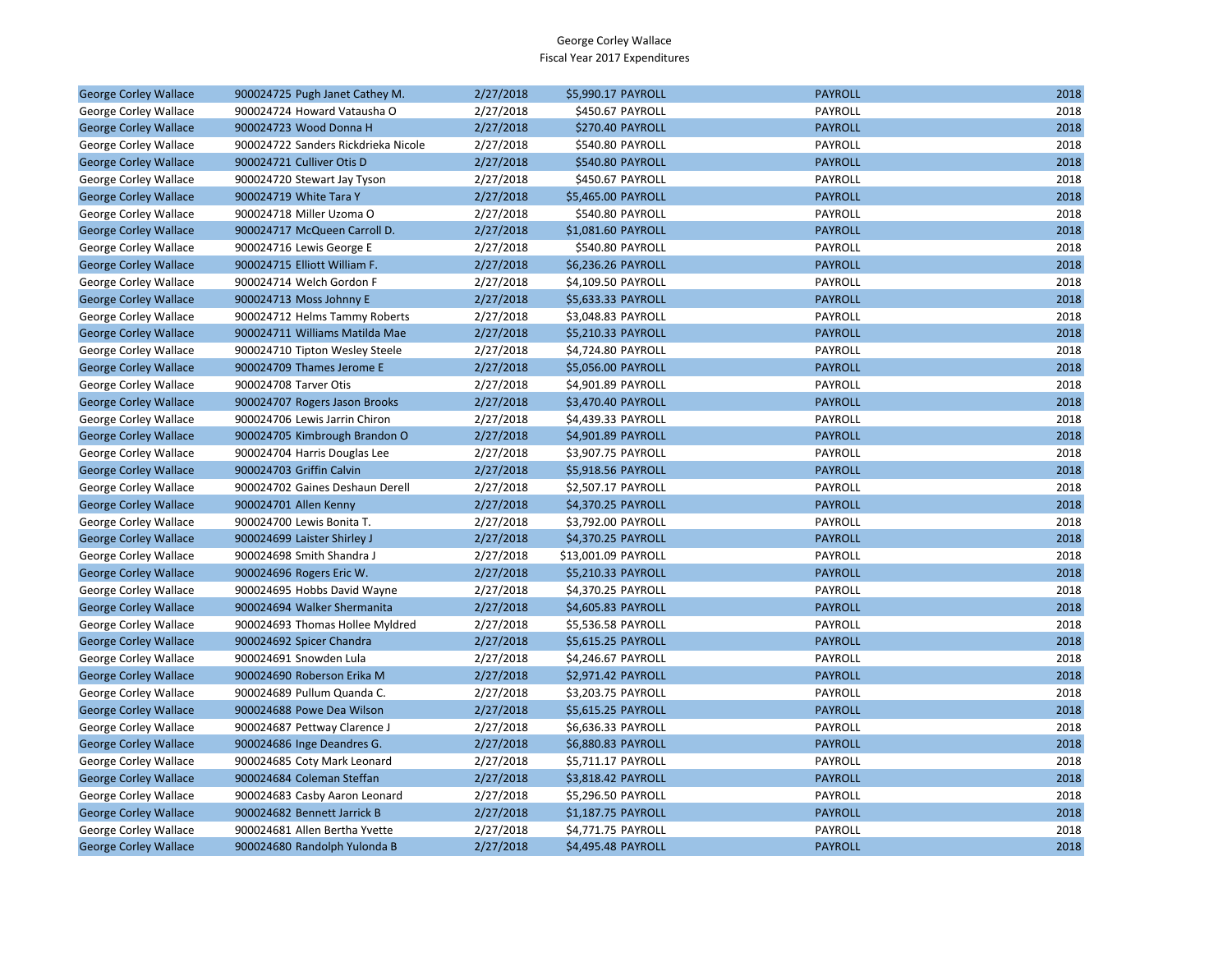| George Corley Wallace        | 900024679 Jones Connie M.               | 2/27/2018 | \$4,687.75 PAYROLL                | PAYROLL                           | 2018 |
|------------------------------|-----------------------------------------|-----------|-----------------------------------|-----------------------------------|------|
| <b>George Corley Wallace</b> | 900024678 Davis Rebecca Moore           | 2/27/2018 | \$700.67 PAYROLL                  | <b>PAYROLL</b>                    | 2018 |
| George Corley Wallace        | 900024677 Thomas Gloria Dean            | 2/27/2018 | \$3,590.92 PAYROLL                | PAYROLL                           | 2018 |
| <b>George Corley Wallace</b> | 900024676 Henderson Kerry E.            | 2/27/2018 | \$4,475.08 PAYROLL                | <b>PAYROLL</b>                    | 2018 |
| George Corley Wallace        | 900024675 Wilson Beverly Renae          | 2/27/2018 | \$540.80 PAYROLL                  | PAYROLL                           | 2018 |
| <b>George Corley Wallace</b> | 900024674 Moore Dorothy A               | 2/27/2018 | \$1,040.00 PAYROLL                | <b>PAYROLL</b>                    | 2018 |
| George Corley Wallace        | 900024673 Miller Gregory Lee            | 2/27/2018 | \$4,726.82 PAYROLL                | PAYROLL                           | 2018 |
| <b>George Corley Wallace</b> | 900024672 King Glenn                    | 2/27/2018 | \$540.80 PAYROLL                  | <b>PAYROLL</b>                    | 2018 |
| George Corley Wallace        | 900024671 Hannah Marilyn Bennett        | 2/27/2018 | \$7,307.56 PAYROLL                | <b>PAYROLL</b>                    | 2018 |
| <b>George Corley Wallace</b> | 900024670 Turner Geraldine D            | 2/27/2018 | \$5,325.11 PAYROLL                | <b>PAYROLL</b>                    | 2018 |
| George Corley Wallace        | 900024669 Shannon Tracey M.             | 2/27/2018 | \$8,949.55 PAYROLL                | PAYROLL                           | 2018 |
| <b>George Corley Wallace</b> | 900024668 Purdie Karol S                | 2/27/2018 | \$5,325.11 PAYROLL                | <b>PAYROLL</b>                    | 2018 |
| George Corley Wallace        | 900024667 Pullom Dowanda D              | 2/27/2018 | \$6,753.33 PAYROLL                | PAYROLL                           | 2018 |
| <b>George Corley Wallace</b> | 900024666 Johnson Tona Oliver           | 2/27/2018 | \$2,007.98 PAYROLL                | <b>PAYROLL</b>                    | 2018 |
| George Corley Wallace        | 900024665 Ford Sabrina D                | 2/27/2018 | \$5,325.11 PAYROLL                | PAYROLL                           | 2018 |
| <b>George Corley Wallace</b> | 900024664 Martin Suzette G.             | 2/27/2018 | \$4,456.58 PAYROLL                | <b>PAYROLL</b>                    | 2018 |
| George Corley Wallace        | 900024663 Smith Pamela Caver            | 2/27/2018 | \$7,524.33 PAYROLL                | PAYROLL                           | 2018 |
| <b>George Corley Wallace</b> | 900024662 Mixon Carter Kim Ellice       | 2/27/2018 | \$4,321.43 PAYROLL                | <b>PAYROLL</b>                    | 2018 |
| George Corley Wallace        | 900024661 Miller Pearlie R.             | 2/27/2018 | \$4,887.75 PAYROLL                | PAYROLL                           | 2018 |
| <b>George Corley Wallace</b> | 900024660 Melton Christi A.             | 2/27/2018 | \$3,993.83 PAYROLL                | <b>PAYROLL</b>                    | 2018 |
| George Corley Wallace        | 900024659 Lumpkin Deborah Walker        | 2/27/2018 | \$5,325.11 PAYROLL                | PAYROLL                           | 2018 |
| <b>George Corley Wallace</b> | 900024658 Jackson Veronica Moultrie     | 2/27/2018 | \$5,479.33 PAYROLL                | <b>PAYROLL</b>                    | 2018 |
| George Corley Wallace        | 900024657 Dixon Colleen Roland          | 2/27/2018 | \$3,358.58 PAYROLL                | PAYROLL                           | 2018 |
| <b>George Corley Wallace</b> | 900024656 Davis Sarah                   | 2/27/2018 | \$8,186.89 PAYROLL                | <b>PAYROLL</b>                    | 2018 |
| George Corley Wallace        | 900024655 Calhoun Webbie R.             | 2/27/2018 | \$5,633.44 PAYROLL                | PAYROLL                           | 2018 |
| <b>George Corley Wallace</b> | 900024654 Spencer Rosa Chiffon          | 2/27/2018 | \$5,042.51 PAYROLL                | <b>PAYROLL</b>                    | 2018 |
| George Corley Wallace        | 900024653 Brown Veronica S.             | 2/27/2018 | \$8,221.50 PAYROLL                | PAYROLL                           | 2018 |
| <b>George Corley Wallace</b> | 900024652 Sturdivant Maxine C           | 2/27/2018 | \$6,657.91 PAYROLL                | <b>PAYROLL</b>                    | 2018 |
| George Corley Wallace        | 900024651 Marshall Teresa Darnelle      | 2/27/2018 | \$2,507.17 PAYROLL                | PAYROLL                           | 2018 |
| <b>George Corley Wallace</b> | 900024650 Sanders Felicia M.            | 2/27/2018 | \$4,766.67 PAYROLL                | <b>PAYROLL</b>                    | 2018 |
| George Corley Wallace        | 900024649 Ford Monique Amelia           | 2/27/2018 | \$3,125.92 PAYROLL                | PAYROLL                           | 2018 |
| <b>George Corley Wallace</b> | 900024648 Tapper Monica A               | 2/27/2018 | \$450.67 PAYROLL                  | <b>PAYROLL</b>                    | 2018 |
| George Corley Wallace        | 900024647 Briggs Tammie Marie           | 2/27/2018 | \$7,393.74 PAYROLL                | PAYROLL                           | 2018 |
| <b>George Corley Wallace</b> | 900024646 Williams Angelica Nicole      | 2/27/2018 | \$2,430.00 PAYROLL                | <b>PAYROLL</b>                    | 2018 |
| George Corley Wallace        | 900024645 Tubbs - Turner Jocelyn Jenell | 2/27/2018 | \$5,417.58 PAYROLL                | PAYROLL                           | 2018 |
| <b>George Corley Wallace</b> | 900024644 Kennedy Regina S              | 2/27/2018 | \$5,487.25 PAYROLL                | <b>PAYROLL</b>                    | 2018 |
| George Corley Wallace        | 900024643 Gourdine Raji                 | 2/27/2018 | \$8,070.17 PAYROLL                | PAYROLL                           | 2018 |
| <b>George Corley Wallace</b> | 900024642 Cosby Helen A                 | 2/27/2018 | \$3,977.67 PAYROLL                | <b>PAYROLL</b>                    | 2018 |
| George Corley Wallace        | 900024641 Bain Kristi C                 | 2/27/2018 | \$7,947.17 PAYROLL                | PAYROLL                           | 2018 |
| <b>George Corley Wallace</b> | 900024640 Walker Sharon D               | 2/27/2018 | \$2,662.00 PAYROLL                | <b>PAYROLL</b>                    | 2018 |
| George Corley Wallace        | 900024639 Carstarphen Mennie L          | 2/27/2018 | \$7,112.78 PAYROLL                | PAYROLL                           | 2018 |
| <b>George Corley Wallace</b> | 900024638 Blevins Pamela M              | 2/27/2018 | \$2,812.00 PAYROLL                | <b>PAYROLL</b>                    | 2018 |
| George Corley Wallace        | 900024637 Mitchell James M              | 2/27/2018 | \$16,043.54 PAYROLL               | PAYROLL                           | 2018 |
| <b>George Corley Wallace</b> | 900024636 Glover Virginia M Reed        | 2/27/2018 | \$4,518.50 PAYROLL                | <b>PAYROLL</b>                    | 2018 |
| <b>George Corley Wallace</b> | 214529 Whetstone, Richard               | 2/27/2018 | \$2,000.00 General Operating Fund | <b>Other Contractual Services</b> | 2018 |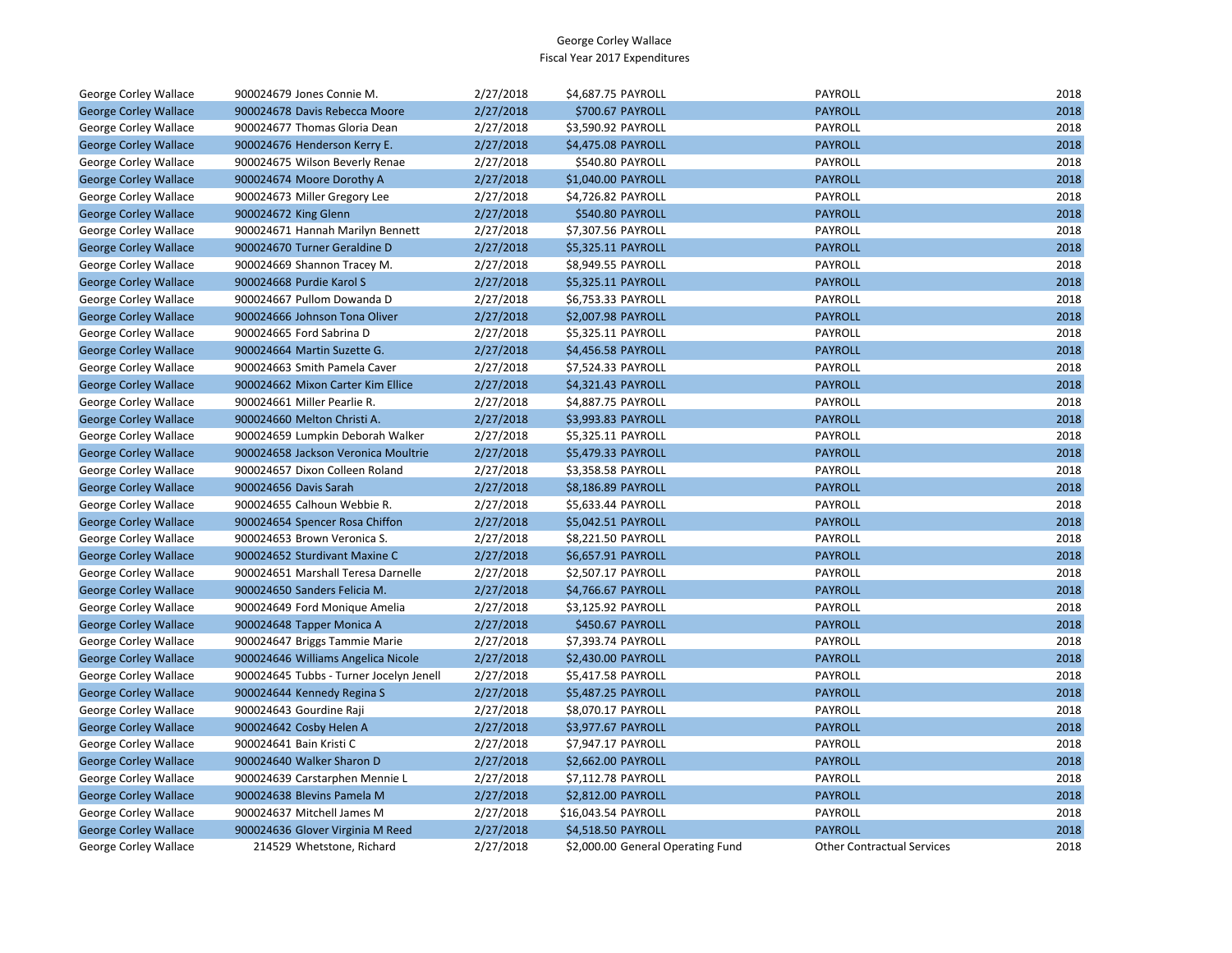| <b>George Corley Wallace</b> | 214528 Whetstone, Richard              | 2/27/2018 | \$2,000.00 General Operating Fund         | <b>Other Contractual Services</b>  | 2018 |
|------------------------------|----------------------------------------|-----------|-------------------------------------------|------------------------------------|------|
| George Corley Wallace        | 214527 Wal Mart                        | 2/27/2018 | \$22.14 AE State 2017-2018                | <b>Materials and Supplies</b>      | 2018 |
| <b>George Corley Wallace</b> | 214527 Wal Mart                        | 2/27/2018 | \$51.28 General Operating Fund            | <b>Materials and Supplies</b>      | 2018 |
| George Corley Wallace        | 214526 Uline                           | 2/27/2018 | \$3,328.50 AMSTI 2017-2018                | <b>Materials and Supplies</b>      | 2018 |
| <b>George Corley Wallace</b> | 214525 Trane Company (Parts)           | 2/27/2018 | \$2,707.90 Renewal and Repacement Funds   | Maintenance & Repairs              | 2018 |
| George Corley Wallace        | 214524 Thomas, Herbert H.              | 2/27/2018 | \$349.36 Student Support Services 16-17   | Out-of-State-Mileage               | 2018 |
| <b>George Corley Wallace</b> | 214524 Thomas, Herbert H.              | 2/27/2018 | \$68.37 Student Support Services 16-17    | Out-of-State-Subsist & Lodging     | 2018 |
| George Corley Wallace        | 214524 Thomas, Herbert H.              | 2/27/2018 | \$147.00 Student Support Services 16-17   | Out-of-State-Other Travel Expenses | 2018 |
| <b>George Corley Wallace</b> | 214523 The Selma-Times Journal         | 2/27/2018 | \$186.00 General Operating Fund           | Subscriptions                      | 2018 |
| George Corley Wallace        | 214522 Spauldings, Aaron L.            | 2/27/2018 | \$2,000.00 General Operating Fund         | <b>Other Contractual Services</b>  | 2018 |
| <b>George Corley Wallace</b> | 214521 Spauldings, Aaron L.            | 2/27/2018 | \$2,000.00 General Operating Fund         | <b>Other Contractual Services</b>  | 2018 |
| George Corley Wallace        | 214520 One Way Book Store              | 2/27/2018 | \$24.15 General Operating Fund            | <b>Materials and Supplies</b>      | 2018 |
| <b>George Corley Wallace</b> | 214519 On-Site Drug Collections        | 2/27/2018 | \$1,178.00 General Operating Fund         | <b>Testing Expense</b>             | 2018 |
| George Corley Wallace        | 214518 Office Depot                    | 2/27/2018 | \$260.68 General Operating Fund           | <b>Materials and Supplies</b>      | 2018 |
| <b>George Corley Wallace</b> | 214517 Maynard, Cooper & Gale          | 2/27/2018 | \$102.50 General Operating Fund           | <b>Legal Services</b>              | 2018 |
| George Corley Wallace        | 214516 Lewis, Bonita T.                | 2/27/2018 | \$150.00 Perkins 2017-2018                | In State-Ovrnite Per diem          | 2018 |
| <b>George Corley Wallace</b> | 214515 LaFayette, Bernard              | 2/27/2018 | \$1,500.00 Community Service Grant        | <b>Other Contractual Services</b>  | 2018 |
| George Corley Wallace        | 214514 Jaydee Entertainment            | 2/27/2018 | \$800.00 General Operating Fund           | <b>Other Contractual Services</b>  | 2018 |
| <b>George Corley Wallace</b> | 214513 Jaydee Entertainment            | 2/27/2018 | \$1,200.00 General Operating Fund         | <b>Other Contractual Services</b>  | 2018 |
| George Corley Wallace        | 214512 First Cahawba Bankcard          | 2/27/2018 | \$1,402.66 General Operating Fund         | Out-of-State-Subsist & Lodging     | 2018 |
| <b>George Corley Wallace</b> | 214512 First Cahawba Bankcard          | 2/27/2018 | \$1,445.00 General Operating Fund         | Out-of-State-Registration          | 2018 |
| George Corley Wallace        | 214512 First Cahawba Bankcard          | 2/27/2018 | \$110.97 General Operating Fund           | <b>Materials and Supplies</b>      | 2018 |
| <b>George Corley Wallace</b> | 214511 Faye's Curbside Kitchen         | 2/27/2018 | \$2,000.00 General Operating Fund         | <b>Other Contractual Services</b>  | 2018 |
| George Corley Wallace        | 214510 Faye's Curbside Kitchen         | 2/27/2018 | \$2,000.00 General Operating Fund         | <b>Other Contractual Services</b>  | 2018 |
| <b>George Corley Wallace</b> | 214509 Easterseals West Central Alabam | 2/27/2018 | \$250.00 Phi Theta Kappa                  | <b>Deposit Liabilities</b>         | 2018 |
| George Corley Wallace        | 214508 Cox, Evelyn M.                  | 2/27/2018 | \$346.50 General Operating Fund           | <b>Materials and Supplies</b>      | 2018 |
| <b>George Corley Wallace</b> | 214507 Compansol                       | 2/27/2018 | \$1,590.00 Student Support Services 16-17 | <b>Other Contractual Services</b>  | 2018 |
| George Corley Wallace        | 214506 Chapman, Channie L.             | 2/27/2018 | \$176.49 Student Support Services 16-17   | Out-of-State-Other Travel Expenses | 2018 |
| <b>George Corley Wallace</b> | 214505 Brown, Karen E.                 | 2/27/2018 | \$180.61 Student Support Services 16-17   | Out-of-State-Subsist & Lodging     | 2018 |
| George Corley Wallace        | 214505 Brown, Karen E.                 | 2/27/2018 | \$104.00 Student Support Services 16-17   | Out-of-State-Other Travel Expenses | 2018 |
| <b>George Corley Wallace</b> | 214504 Browder, Anthony                | 2/27/2018 | \$1,000.00 Community Service Grant        | <b>Other Contractual Services</b>  | 2018 |
| George Corley Wallace        | 214503 Bain, Kristi C.                 | 2/27/2018 | \$375.00 General Operating Fund           | In State-Ovrnite Per diem          | 2018 |
| <b>George Corley Wallace</b> | 214502 AT&T Alabama                    | 2/27/2018 | \$195.00 AE State 2017-2018               | Communications                     | 2018 |
| George Corley Wallace        | 214502 AT&T Alabama                    | 2/27/2018 | \$126.57 General Operating Fund           | Communications                     | 2018 |
| <b>George Corley Wallace</b> | 214501 Alabama Community College Ass   | 2/27/2018 | \$2,825.00 General Operating Fund         | In State-Registration              | 2018 |
| George Corley Wallace        | 214501 Alabama Community College Ass   | 2/27/2018 | \$175.00 AE State 2017-2018               | In State-Registration              | 2018 |
| <b>George Corley Wallace</b> | 214500 AAEOPP                          | 2/27/2018 | \$1,125.00 Student Support Services 16-17 | Out-of-State-Registration          | 2018 |
| George Corley Wallace        | 214499 Aacop                           | 2/27/2018 | \$100.00 General Operating Fund           | Memberships                        | 2018 |
| <b>George Corley Wallace</b> | 214499 Aacop                           | 2/27/2018 | \$200.00 General Operating Fund           | In State-Registration              | 2018 |
| George Corley Wallace        | 214498 Whetstone, Richard              | 2/23/2018 | \$2,000.00 General Operating Fund         | <b>Other Contractual Services</b>  | 2018 |
| <b>George Corley Wallace</b> | 214497 Whetstone, Richard              | 2/23/2018 | \$2,000.00 General Operating Fund         | <b>Other Contractual Services</b>  | 2018 |
| George Corley Wallace        | 214496 Tenison, Ralph B.               | 2/23/2018 | \$1,100.00 General Operating Fund         | <b>Other Contractual Services</b>  | 2018 |
| <b>George Corley Wallace</b> | 214495 Katco Publishing, Inc.          | 2/23/2018 | \$1,750.00 General Operating Fund         | <b>Other Contractual Services</b>  | 2018 |
| George Corley Wallace        | 214494 Katco Publishing, Inc           | 2/23/2018 | \$1,750.00 General Operating Fund         | <b>Other Contractual Services</b>  | 2018 |
| <b>George Corley Wallace</b> | 214493 Bsn Sports                      | 2/23/2018 | \$8,027.22 General Operating Fund         | <b>Materials and Supplies</b>      | 2018 |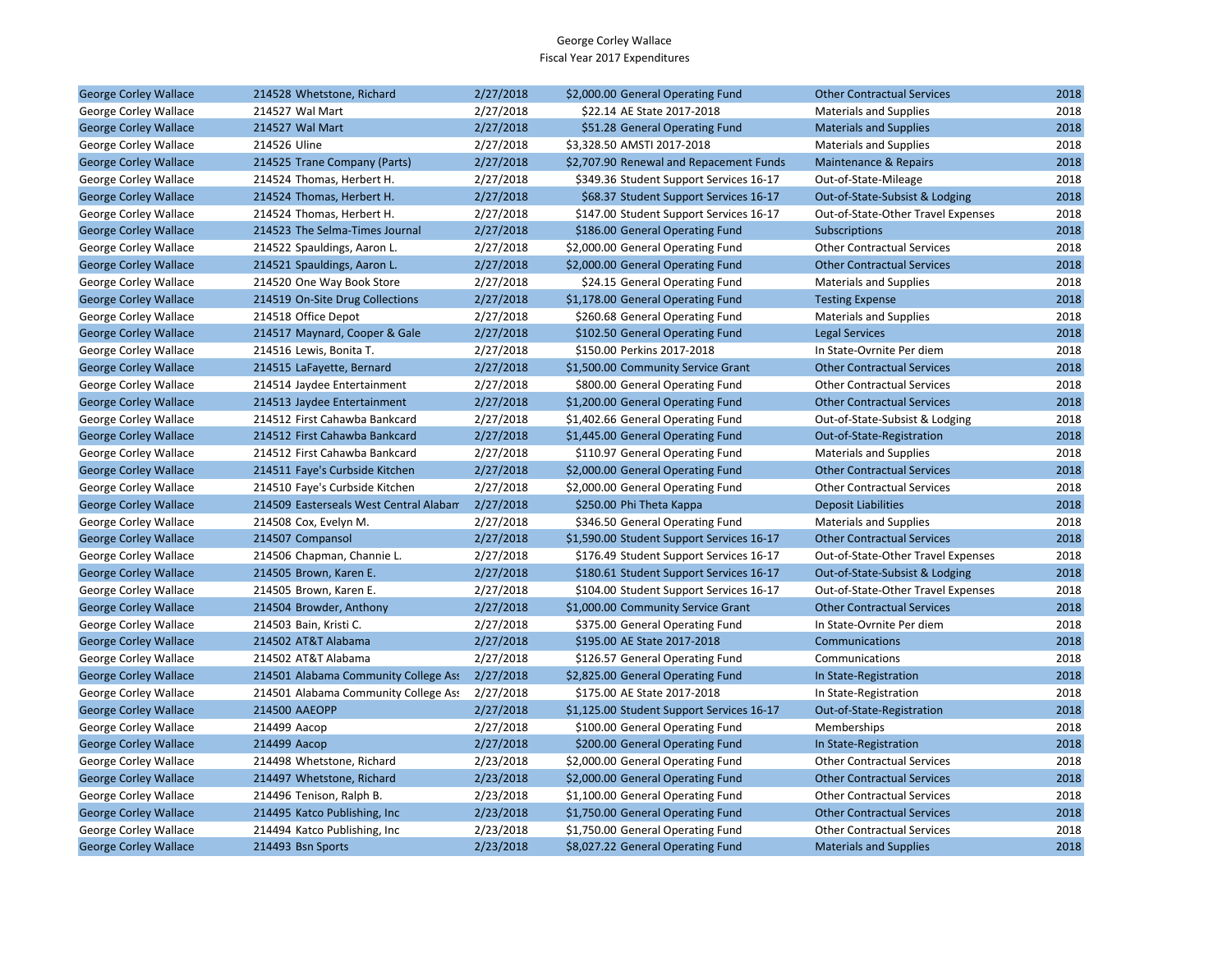| George Corley Wallace        | 214482 Williams, Pauline            | 2/21/2018 | \$475.00 General Operating Fund       | <b>Materials and Supplies</b>     | 2018 |
|------------------------------|-------------------------------------|-----------|---------------------------------------|-----------------------------------|------|
| <b>George Corley Wallace</b> | 214481 Williams, Joe                | 2/21/2018 | \$374.00 General Operating Fund       | <b>Other Contractual Services</b> | 2018 |
| George Corley Wallace        | 214480 White, Tara Y.               | 2/21/2018 | \$150.00 General Operating Fund       | In State-Ovrnite Per diem         | 2018 |
| <b>George Corley Wallace</b> | 214480 White, Tara Y.               | 2/21/2018 | \$193.84 General Operating Fund       | In State-Mileage                  | 2018 |
| George Corley Wallace        | 214479 Wex Bank                     | 2/21/2018 | \$1,281.54 General Operating Fund     | Gasoline & Oil-Motor Vehicle      | 2018 |
| <b>George Corley Wallace</b> | 214478 Wex Bank                     | 2/21/2018 | \$1,138.97 General Operating Fund     | Gasoline & Oil-Motor Vehicle      | 2018 |
| George Corley Wallace        | 214477 Weaver, Joey                 | 2/21/2018 | \$220.00 General Operating Fund       | <b>Other Professional Fees</b>    | 2018 |
| <b>George Corley Wallace</b> | 214476 Water Way Distributing       | 2/21/2018 | \$165.94 General Operating Fund       | <b>Materials and Supplies</b>     | 2018 |
| George Corley Wallace        | 214475 Walker, Shermanita           | 2/21/2018 | \$476.49 AMSTI 2017-2018              | In State-Ovrnite Per diem         | 2018 |
| <b>George Corley Wallace</b> | 214474 Wal Mart                     | 2/21/2018 | \$50.08 General Operating Fund        | <b>Materials and Supplies</b>     | 2018 |
| George Corley Wallace        | 214473 Vance, Laura L.              | 2/21/2018 | \$69.87 General Operating Fund        | In State-Mileage                  | 2018 |
| <b>George Corley Wallace</b> | 214473 Vance, Laura L.              | 2/21/2018 | \$271.32 General Operating Fund       | In State-Other Travel Exp         | 2018 |
| George Corley Wallace        | 214472 USMLEWorld, LLC              | 2/21/2018 | \$7,000.00 General Operating Fund     | <b>Testing Expense</b>            | 2018 |
| <b>George Corley Wallace</b> | 214471 UPS - United Parcel Service  | 2/21/2018 | \$230.03 General Operating Fund       | Postage                           | 2018 |
| George Corley Wallace        | 214470 Turner, Herman W.            | 2/21/2018 | \$190.00 General Operating Fund       | In State-Other Travel Exp         | 2018 |
| <b>George Corley Wallace</b> | 214469 Tubbs - Turner, Jocelyn J.   | 2/21/2018 | \$210.63 AMSTI 2017-2018              | In State-Mileage                  | 2018 |
| George Corley Wallace        | 214469 Tubbs - Turner, Jocelyn J.   | 2/21/2018 | \$483.18 AMSTI 2017-2018              | In State-Ovrnite Per diem         | 2018 |
| <b>George Corley Wallace</b> | 214468 Thomas, Hollee M.            | 2/21/2018 | \$58.15 AMSTI 2017-2018               | In State-Mileage                  | 2018 |
| George Corley Wallace        | 214467 The Montgomery Advertiser    | 2/21/2018 | \$277.93 General Operating Fund       | Subscriptions                     | 2018 |
| <b>George Corley Wallace</b> | 214466 Tashi III Entertainment, LLC | 2/21/2018 | \$3,000.00 General Operating Fund     | <b>Other Contractual Services</b> | 2018 |
| George Corley Wallace        | 214465 Tashi III Entertainment, LLC | 2/21/2018 | \$3,300.00 General Operating Fund     | <b>Other Contractual Services</b> | 2018 |
| <b>George Corley Wallace</b> | 214464 Stuart C. Irby Co.           | 2/21/2018 | \$65.33 General Operating Fund        | <b>Materials and Supplies</b>     | 2018 |
| George Corley Wallace        | 214463 Spicer, Chandra              | 2/21/2018 | \$146.33 AMSTI 2017-2018              | In State-Mileage                  | 2018 |
| <b>George Corley Wallace</b> | 214462 Southernlinc Wireless        | 2/21/2018 | \$42.40 General Operating Fund        | Communications                    | 2018 |
| George Corley Wallace        | 214461 Southernlinc Wireless        | 2/21/2018 | \$542.82 General Operating Fund       | Communications                    | 2018 |
| <b>George Corley Wallace</b> | 214460 Southern Pipe & Supply       | 2/21/2018 | \$469.42 General Operating Fund       | <b>Materials and Supplies</b>     | 2018 |
| George Corley Wallace        | 214459 Smith, Jerry D.              | 2/21/2018 | \$2,000.00 General Operating Fund     | <b>Other Contractual Services</b> | 2018 |
| <b>George Corley Wallace</b> | 214458 Selma Water Works Board      | 2/21/2018 | \$1,555.12 General Operating Fund     | Water & Sewer                     | 2018 |
| George Corley Wallace        | 214457 Selma Electric Repair        | 2/21/2018 | \$595.00 Renewal and Repacement Funds | Maintenance & Repairs             | 2018 |
| <b>George Corley Wallace</b> | 214456 Selma Communications Service | 2/21/2018 | \$66.00 General Operating Fund        | <b>Materials and Supplies</b>     | 2018 |
| George Corley Wallace        | 214455 Selma Beauty Supply          | 2/21/2018 | \$1,659.74 General Operating Fund     | Purchases for Re-Sale             | 2018 |
| <b>George Corley Wallace</b> | 214454 Rountree Electric Supply     | 2/21/2018 | \$358.26 General Operating Fund       | Electricity                       | 2018 |
| George Corley Wallace        | 214453 Purdie, James D.             | 2/21/2018 | \$261.80 General Operating Fund       | <b>Other Contractual Services</b> | 2018 |
| <b>George Corley Wallace</b> | 214452 Prattville Printing          | 2/21/2018 | \$737.00 General Operating Fund       | <b>Materials and Supplies</b>     | 2018 |
| George Corley Wallace        | 214451 Powe, Dea W.                 | 2/21/2018 | \$109.94 AMSTI 2017-2018              | In State-Mileage                  | 2018 |
| <b>George Corley Wallace</b> | 214451 Powe, Dea W.                 | 2/21/2018 | \$489.49 AMSTI 2017-2018              | In State-Ovrnite Per diem         | 2018 |
| George Corley Wallace        | 214450 Pitney Bowes                 | 2/21/2018 | \$3,119.97 General Operating Fund     | Postage                           | 2018 |
| <b>George Corley Wallace</b> | 214449 PHi Theta Kappa- AL Region   | 2/21/2018 | \$600.00 General Operating Fund       | In State-Registration             | 2018 |
| George Corley Wallace        | 214448 Phi Theta Kappa              | 2/21/2018 | \$585.00 Phi Theta Kappa              | <b>Deposit Liabilities</b>        | 2018 |
| <b>George Corley Wallace</b> | 214447 Pettway, Clarence J.         | 2/21/2018 | \$93.63 AMSTI 2017-2018               | In State-Mileage                  | 2018 |
| George Corley Wallace        | 214446 Owens, Holly B.              | 2/21/2018 | \$193.84 General Operating Fund       | In State-Mileage                  | 2018 |
| <b>George Corley Wallace</b> | 214446 Owens, Holly B.              | 2/21/2018 | \$150.00 General Operating Fund       | In State-Ovrnite Per diem         | 2018 |
| George Corley Wallace        | 214445 Office Depot                 | 2/21/2018 | \$371.11 General Operating Fund       | <b>Materials and Supplies</b>     | 2018 |
| <b>George Corley Wallace</b> | 214444 MedPro Waste Disposal, LLC   | 2/21/2018 | \$140.00 General Operating Fund       | <b>Other Contractual Services</b> | 2018 |
| George Corley Wallace        | 214443 McRae-Gaines Learning Ctn    | 2/21/2018 | \$225.38 General Operating Fund       | Scholarships                      | 2018 |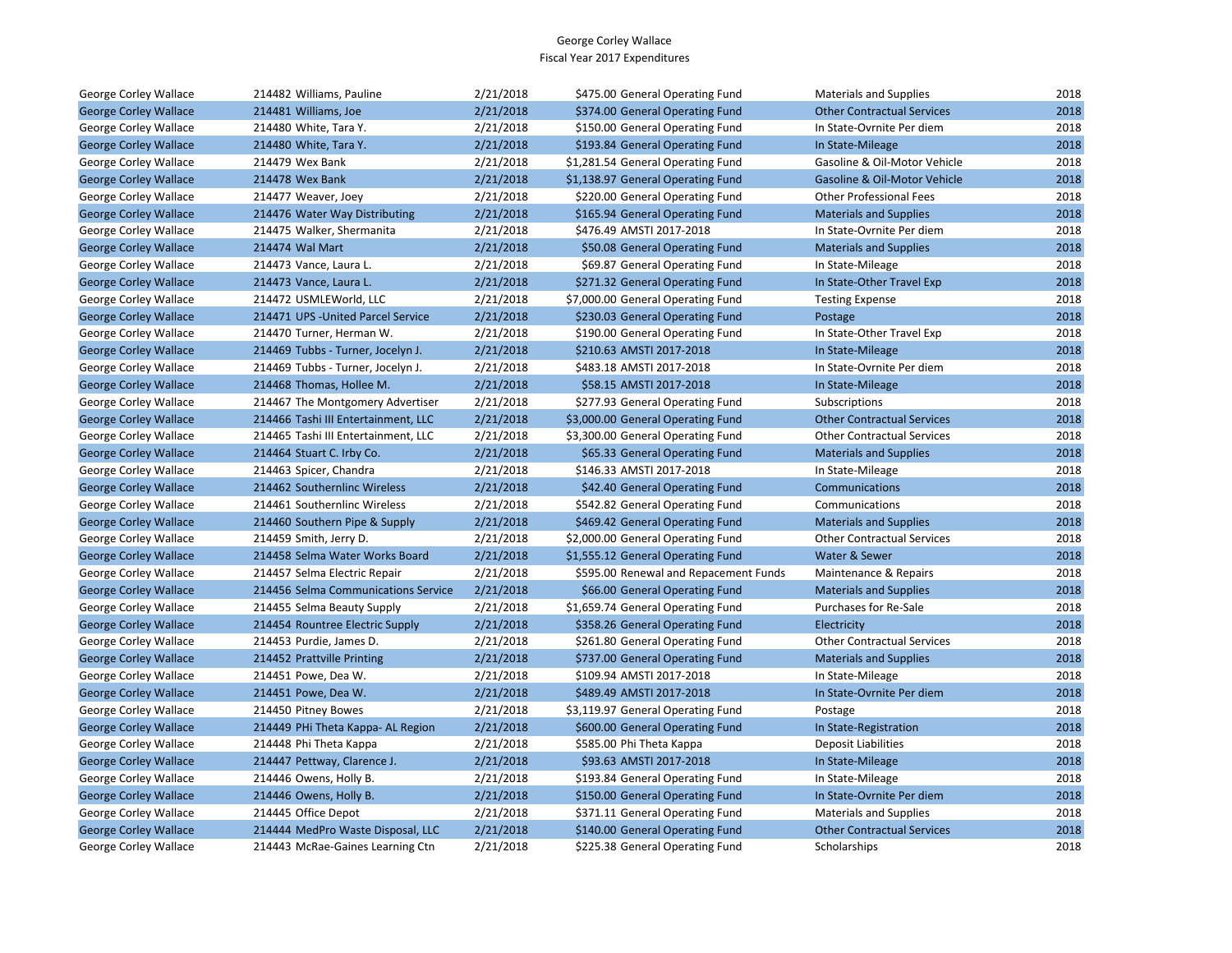| <b>George Corley Wallace</b> | 214442 McQuick Printing Company         | 2/21/2018 | \$13.39 General Operating Fund     | <b>Materials and Supplies</b>     | 2018 |
|------------------------------|-----------------------------------------|-----------|------------------------------------|-----------------------------------|------|
| George Corley Wallace        | 214442 McQuick Printing Company         | 2/21/2018 | \$16.00 AMSTI 2017-2018            | <b>Materials and Supplies</b>     | 2018 |
| <b>George Corley Wallace</b> | 214441 McMillan, Roy A.                 | 2/21/2018 | \$250.00 General Operating Fund    | <b>Other Contractual Services</b> | 2018 |
| George Corley Wallace        | 214440 Matherson, Gary                  | 2/21/2018 | \$220.00 General Operating Fund    | <b>Other Professional Fees</b>    | 2018 |
| <b>George Corley Wallace</b> | 214439 Lincoln Electric Cutting Systems | 2/21/2018 | \$6,395.50 General Operating Fund  | <b>Materials and Supplies</b>     | 2018 |
| George Corley Wallace        | 214438 Lewis Pest Control Inc.          | 2/21/2018 | \$425.02 General Operating Fund    | <b>Other Contractual Services</b> | 2018 |
| <b>George Corley Wallace</b> | 214437 KyKenKee, Inc                    | 2/21/2018 | \$1,360.00 General Operating Fund  | <b>Materials and Supplies</b>     | 2018 |
| George Corley Wallace        | 214436 Kennedy, Regina S.               | 2/21/2018 | \$266.38 AMSTI 2017-2018           | In State-Mileage                  | 2018 |
| <b>George Corley Wallace</b> | 214435 Jordan, Judy Y.                  | 2/21/2018 | \$800.00 General Operating Fund    | <b>Other Contractual Services</b> | 2018 |
| George Corley Wallace        | 214434 Jefferson State Community Colle  | 2/21/2018 | \$3,340.44 General Operating Fund  | Technology-Non Capital            | 2018 |
| <b>George Corley Wallace</b> | 214433 Jackson, Teresa A.               | 2/21/2018 | \$97.50 General Operating Fund     | <b>Other Contractual Services</b> | 2018 |
| George Corley Wallace        | 214432 Jackson, Eric L.                 | 2/21/2018 | \$800.00 General Operating Fund    | <b>Other Contractual Services</b> | 2018 |
| <b>George Corley Wallace</b> | 214431 Jackson, Brandy R.               | 2/21/2018 | \$97.50 General Operating Fund     | <b>Other Contractual Services</b> | 2018 |
| George Corley Wallace        | 214430 Inge, Deandres G.                | 2/21/2018 | \$461.05 AMSTI 2017-2018           | In State-Ovrnite Per diem         | 2018 |
| <b>George Corley Wallace</b> | 214429 HUNTER, OTTO W.                  | 2/21/2018 | \$600.00 AMSTI 2017-2018           | <b>Other Contractual Services</b> | 2018 |
| George Corley Wallace        | 214428 Harris Security Systems          | 2/21/2018 | \$150.00 General Operating Fund    | Service Contracts-Equipment       | 2018 |
| <b>George Corley Wallace</b> | 214427 Hand Arendall Harrison Sale LLC  | 2/21/2018 | \$6,674.24 General Operating Fund  | <b>Legal Services</b>             | 2018 |
| George Corley Wallace        | 214426 Gourdine, Jimmetta               | 2/21/2018 | \$157.50 General Operating Fund    | <b>Other Contractual Services</b> | 2018 |
| <b>George Corley Wallace</b> | 214425 Goodall, Renee E.                | 2/21/2018 | \$1,500.00 General Operating Fund  | <b>Other Contractual Services</b> | 2018 |
| George Corley Wallace        | 214424 Goodall, Renee E.                | 2/21/2018 | \$2,000.00 General Operating Fund  | <b>Other Contractual Services</b> | 2018 |
| <b>George Corley Wallace</b> | 214423 Faye's Curbside Kitchen          | 2/21/2018 | \$490.00 General Operating Fund    | <b>Other Contractual Services</b> | 2018 |
| George Corley Wallace        | 214422 Elliott, William F.              | 2/21/2018 | \$60.00 General Operating Fund     | <b>Other Contractual Services</b> | 2018 |
| <b>George Corley Wallace</b> | 214421 Elliott, Frank                   | 2/21/2018 | \$360.00 General Operating Fund    | In State-Other Travel Exp         | 2018 |
| George Corley Wallace        | 214420 Dixon, Colleen R.                | 2/21/2018 | \$144.66 General Operating Fund    | In State-Mileage                  | 2018 |
| <b>George Corley Wallace</b> | 214419 Cougar Chevron                   | 2/21/2018 | \$3,161.68 General Operating Fund  | Gasoline & Oil-Motor Vehicle      | 2018 |
| George Corley Wallace        | 214418 Coty, Mark L.                    | 2/21/2018 | \$133.75 AMSTI 2017-2018           | In State-Mileage                  | 2018 |
| <b>George Corley Wallace</b> | 214417 Cdw Government, Inc.             | 2/21/2018 | \$74.11 General Operating Fund     | <b>Materials and Supplies</b>     | 2018 |
| George Corley Wallace        | 214416 Casby, Aaron L.                  | 2/21/2018 | \$168.53 AMSTI 2017-2018           | In State-Mileage                  | 2018 |
| <b>George Corley Wallace</b> | 214416 Casby, Aaron L.                  | 2/21/2018 | \$730.08 AMSTI 2017-2018           | In State-Ovrnite Per diem         | 2018 |
| George Corley Wallace        | 214415 Bsn Sports                       | 2/21/2018 | \$9,477.30 General Operating Fund  | <b>Materials and Supplies</b>     | 2018 |
| <b>George Corley Wallace</b> | 214414 Berney Office Solutions          | 2/21/2018 | \$3,059.32 General Operating Fund  | Service Contracts-Equipment       | 2018 |
| George Corley Wallace        | 214413 AT&T (Business Service)          | 2/21/2018 | \$421.49 AMSTI 2017-2018           | Communications                    | 2018 |
| <b>George Corley Wallace</b> | 214412 AT&T (Business Service)          | 2/21/2018 | \$1,030.95 AMSTI 2017-2018         | Communications                    | 2018 |
| George Corley Wallace        | 214411 Assessment Technologies Institu  | 2/21/2018 | \$3,780.00 General Operating Fund  | <b>Testing Expense</b>            | 2018 |
| <b>George Corley Wallace</b> | 214410 Apple Computer, Inc.             | 2/21/2018 | \$21,735.00 General Operating Fund | Non-capitalized Equipment         | 2018 |
| George Corley Wallace        | 214409 Allen, Bertha Y.                 | 2/21/2018 | \$152.90 AMSTI 2017-2018           | In State-Mileage                  | 2018 |
| <b>George Corley Wallace</b> | 214408 Airgas South, INC.               | 2/21/2018 | \$8,664.96 General Operating Fund  | <b>Materials and Supplies</b>     | 2018 |
| George Corley Wallace        | 214407 Versa Products                   | 2/16/2018 | \$8,958.40 Perkins 2017-2018       | Non-capitalized Equipment         | 2018 |
| <b>George Corley Wallace</b> | 214406 Turner, Herman W.                | 2/16/2018 | \$190.00 General Operating Fund    | In State-Other Travel Exp         | 2018 |
| George Corley Wallace        | 214405 Turner, Herman W.                | 2/16/2018 | \$380.00 General Operating Fund    | In State-Other Travel Exp         | 2018 |
| <b>George Corley Wallace</b> | 214404 Strickland Companies             | 2/16/2018 | \$2,075.89 General Operating Fund  | <b>Materials and Supplies</b>     | 2018 |
| George Corley Wallace        | 214403 St. Of Al. Dept. Of Fin.         | 2/16/2018 | \$886.62 General Operating Fund    | Communications                    | 2018 |
| <b>George Corley Wallace</b> | 214402 Spire Alabama Inc.               | 2/16/2018 | \$9,687.42 General Operating Fund  | Gas & Heating Fuel                | 2018 |
| George Corley Wallace        | 214401 Phi Theta Kappa                  | 2/16/2018 | \$2,373.00 General Operating Fund  | Out-of-State-Registration         | 2018 |
| <b>George Corley Wallace</b> | 214400 McMillan, Roy A.                 | 2/16/2018 | \$250.00 General Operating Fund    | <b>Other Contractual Services</b> | 2018 |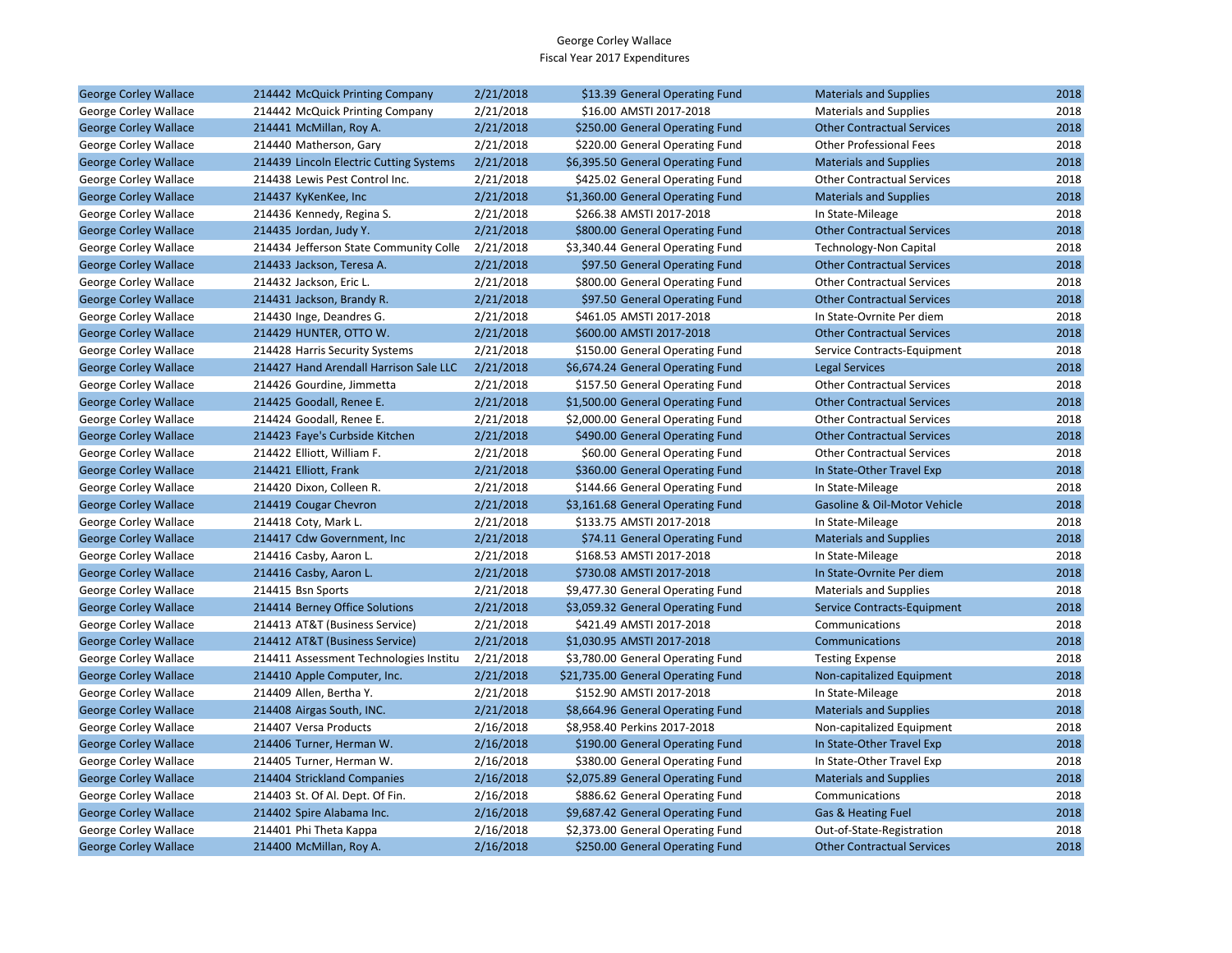| George Corley Wallace        | 214399 Evans, Duane A.            | 2/16/2018 | \$220.00 General Operating Fund                | In State-Other Travel Exp         | 2018 |
|------------------------------|-----------------------------------|-----------|------------------------------------------------|-----------------------------------|------|
| <b>George Corley Wallace</b> | 214398 Evans, Duane A.            | 2/16/2018 | \$440.00 General Operating Fund                | In State-Other Travel Exp         | 2018 |
| George Corley Wallace        | 214397 Elliott, Frank             | 2/16/2018 | \$600.00 General Operating Fund                | In State-Other Travel Exp         | 2018 |
| <b>George Corley Wallace</b> | 214396 Elliott, Frank             | 2/16/2018 | \$360.00 General Operating Fund                | In State-Other Travel Exp         | 2018 |
| George Corley Wallace        | 214395 Brown, Natasha             | 2/16/2018 | \$500.00 General Operating Fund                | <b>Other Contractual Services</b> | 2018 |
| <b>George Corley Wallace</b> | 214394 Adams, Charles             | 2/16/2018 | \$250.00 General Operating Fund                | <b>Other Contractual Services</b> | 2018 |
| George Corley Wallace        | 214393 Wilson, Shain              | 2/12/2018 | \$150.00 General Operating Fund                | In State-Ovrnite Per diem         | 2018 |
| <b>George Corley Wallace</b> | 214392 Office Depot               | 2/12/2018 | \$335.32 General Operating Fund                | <b>Materials and Supplies</b>     | 2018 |
| George Corley Wallace        | 214392 Office Depot               | 2/12/2018 | \$159.89 AE State 2017-2018                    | <b>Materials and Supplies</b>     | 2018 |
| <b>George Corley Wallace</b> | 214391 Hesi Distribution Ctr      | 2/12/2018 | \$2,573.00 General Operating Fund              | <b>Testing Expense</b>            | 2018 |
| George Corley Wallace        | 214390 Guardian-Ipco Inc.         | 2/12/2018 | \$550.00 General Operating Fund                | Service Contracts-Equipment       | 2018 |
| <b>George Corley Wallace</b> | 214389 Fuller Building Company    | 2/12/2018 | \$392.64 Career Tech Dual Equipment Grant      | <b>Materials and Supplies</b>     | 2018 |
| George Corley Wallace        | 214389 Fuller Building Company    | 2/12/2018 | \$102.99 General Operating Fund                | <b>Materials and Supplies</b>     | 2018 |
| <b>George Corley Wallace</b> | 214388 Fire Tech, Inc.            | 2/12/2018 | \$2,090.00 General Operating Fund              | Service Contracts-Equipment       | 2018 |
| George Corley Wallace        | 214387 Fastenal Company           | 2/12/2018 | \$673.98 General Operating Fund                | <b>Materials and Supplies</b>     | 2018 |
| <b>George Corley Wallace</b> | 214386 Esse                       | 2/12/2018 | \$455.00 General Operating Fund                | Service Contracts-Equipment       | 2018 |
| George Corley Wallace        | 214385 Ellucian Company L.P.      | 2/12/2018 | \$16,521.00 General Operating Fund             | Technology-Non Capital            | 2018 |
| <b>George Corley Wallace</b> | 214384 Ellucian Company L.P.      | 2/12/2018 | \$16,521.00 General Operating Fund             | <b>Technology-Non Capital</b>     | 2018 |
| George Corley Wallace        | 214383 Edwards, Shondra W.        | 2/12/2018 | \$80.00 General Operating Fund                 | Rent                              | 2018 |
| <b>George Corley Wallace</b> | 214382 Cintas #231                | 2/12/2018 | \$824.19 General Operating Fund                | <b>Other Contractual Services</b> | 2018 |
| George Corley Wallace        | 214381 Central Paper Co, Inc.     | 2/12/2018 | \$1,711.05 General Operating Fund              | <b>Materials and Supplies</b>     | 2018 |
| <b>George Corley Wallace</b> | 214380 Carquest                   | 2/12/2018 | \$466.51 General Operating Fund                | Maintenance & Repairs             | 2018 |
| George Corley Wallace        | 214379 Barnes & Noble College     | 2/12/2018 | \$126,910.09 Auxiliary Enterprise-Unrestricted | <b>Bookstore Payables</b>         | 2018 |
| <b>George Corley Wallace</b> | 214378 Barnes & Noble College     | 2/12/2018 | \$21,526.49 Auxiliary Enterprise-Unrestricted  | <b>Bookstore Payables</b>         | 2018 |
| George Corley Wallace        | 214377 Barnes & Noble College     | 2/12/2018 | \$1,331.00 Auxiliary Enterprise-Unrestricted   | <b>Bookstore Payables</b>         | 2018 |
| <b>George Corley Wallace</b> | 214376 Alabama Power Company      | 2/12/2018 | \$3,698.92 General Operating Fund              | Electricity                       | 2018 |
| George Corley Wallace        | 214375 Alabama Power Company      | 2/12/2018 | \$28.41 General Operating Fund                 | Electricity                       | 2018 |
| <b>George Corley Wallace</b> | 214374 Alabama Power Company      | 2/12/2018 | \$56,874.47 General Operating Fund             | Electricity                       | 2018 |
| George Corley Wallace        | 214373 Advanced Disposal          | 2/12/2018 | \$402.15 General Operating Fund                | <b>Other Contractual Services</b> | 2018 |
| <b>George Corley Wallace</b> | 214372 Williams, Brian            | 2/8/2018  | \$320.00 General Operating Fund                | <b>Other Contractual Services</b> | 2018 |
| George Corley Wallace        | 214371 Wccs Petty Cash            | 2/8/2018  | \$20.00 General Operating Fund                 | Postage                           | 2018 |
| <b>George Corley Wallace</b> | 214370 Walker, Shermanita         | 2/8/2018  | \$567.53 AMSTI 2017-2018                       | In State-Mileage                  | 2018 |
| George Corley Wallace        | 214369 Walker, Roosevelt          | 2/8/2018  | \$320.00 General Operating Fund                | <b>Other Contractual Services</b> | 2018 |
| <b>George Corley Wallace</b> | 214368 Turner, Herman W.          | 2/8/2018  | \$190.00 General Operating Fund                | In State-Other Travel Exp         | 2018 |
| George Corley Wallace        | 214367 Turner, Herman W.          | 2/8/2018  | \$380.00 General Operating Fund                | In State-Other Travel Exp         | 2018 |
| <b>George Corley Wallace</b> | 214366 Tubbs - Turner, Jocelyn J. | 2/8/2018  | \$230.05 AMSTI 2017-2018                       | In State-Mileage                  | 2018 |
| George Corley Wallace        | 214365 Thomas, Hollee M.          | 2/8/2018  | \$192.60 AMSTI 2017-2018                       | In State-Mileage                  | 2018 |
| <b>George Corley Wallace</b> | 214364 The Selma-Times Journal    | 2/8/2018  | \$186.00 General Operating Fund                | Subscriptions                     | 2018 |
| George Corley Wallace        | 214363 Spicer, Chandra            | 2/8/2018  | \$61.15 AMSTI 2017-2018                        | In State-Mileage                  | 2018 |
| <b>George Corley Wallace</b> | 214362 Smith, Jacqueline          | 2/8/2018  | \$229.54 General Operating Fund                | Out-of-State-Mileage              | 2018 |
| George Corley Wallace        | 214361 Scott, Gracie E.           | 2/8/2018  | \$320.00 General Operating Fund                | <b>Other Contractual Services</b> | 2018 |
| <b>George Corley Wallace</b> | 214360 Pullum, Quanda C.          | 2/8/2018  | \$47.02 AMSTI 2017-2018                        | In State-Mileage                  | 2018 |
| George Corley Wallace        | 214359 Powe, Dea W.               | 2/8/2018  | \$120.16 AMSTI 2017-2018                       | In State-Mileage                  | 2018 |
| <b>George Corley Wallace</b> | 214358 Pettway, Clarence J.       | 2/8/2018  | \$220.50 AMSTI 2017-2018                       | In State-Mileage                  | 2018 |
| George Corley Wallace        | 214358 Pettway, Clarence J.       | 2/8/2018  | \$225.00 AMSTI 2017-2018                       | In State-Ovrnite Per diem         | 2018 |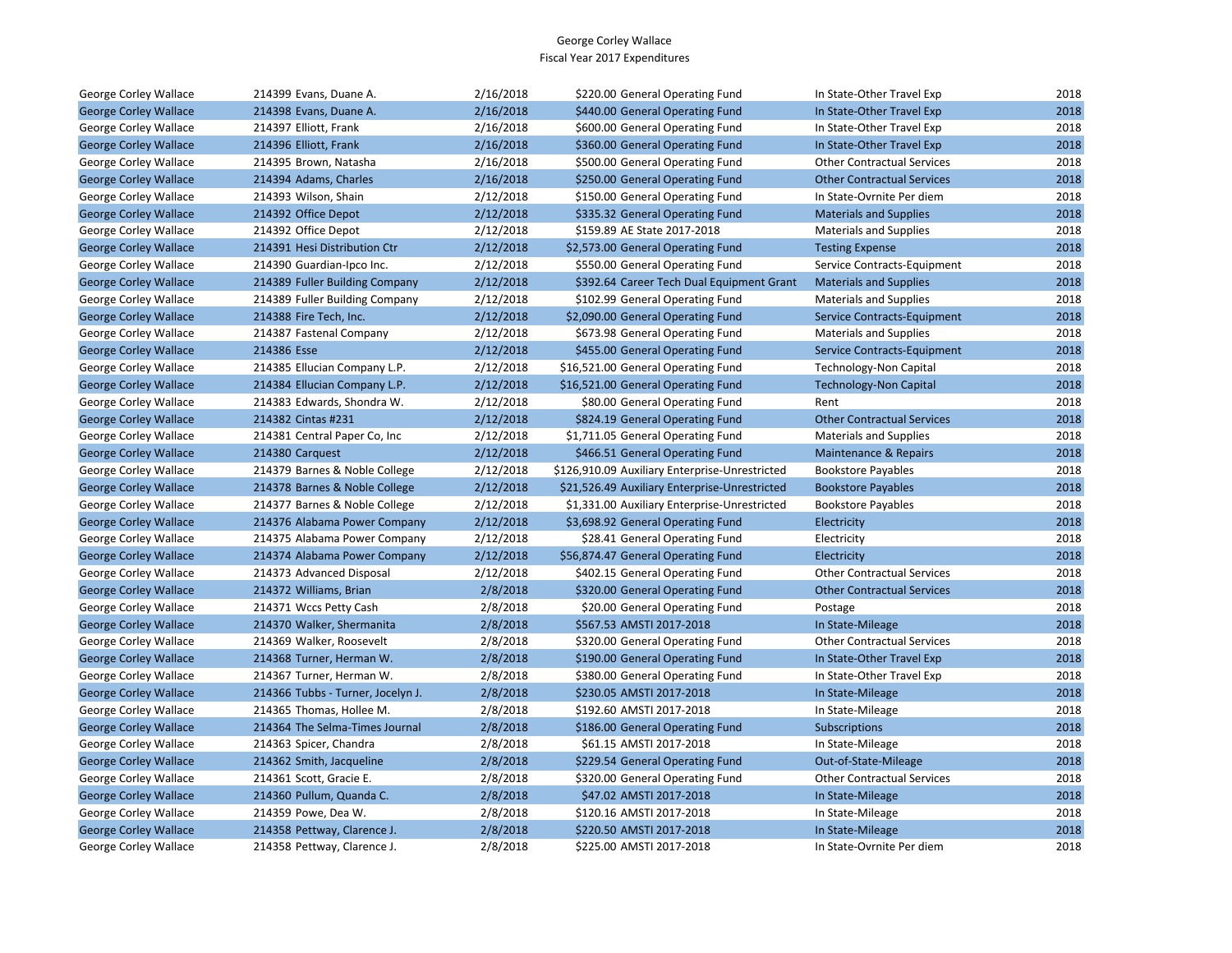| <b>George Corley Wallace</b> | 214357 Neely, Charles                | 2/8/2018 | \$320.00 General Operating Fund         | <b>Other Contractual Services</b>   | 2018 |
|------------------------------|--------------------------------------|----------|-----------------------------------------|-------------------------------------|------|
| George Corley Wallace        | 214356 Kennedy, Regina S.            | 2/8/2018 | \$199.98 AMSTI 2017-2018                | In State-Mileage                    | 2018 |
| <b>George Corley Wallace</b> | 214355 Inge, Deandres G.             | 2/8/2018 | \$199.81 AMSTI 2017-2018                | In State-Mileage                    | 2018 |
| George Corley Wallace        | 214355 Inge, Deandres G.             | 2/8/2018 | \$300.00 AMSTI 2017-2018                | In State-Ovrnite Per diem           | 2018 |
| <b>George Corley Wallace</b> | 214354 Hilton Atlanta                | 2/8/2018 | \$1,526.96 Talent Search 2017-2018      | Out-of-State-Subsist & Lodging      | 2018 |
| George Corley Wallace        | 214353 Gadsden State Community Colle | 2/8/2018 | \$100.00 General Operating Fund         | Memberships                         | 2018 |
| <b>George Corley Wallace</b> | 214352 Evans, Duane A.               | 2/8/2018 | \$220.00 General Operating Fund         | In State-Other Travel Exp           | 2018 |
| George Corley Wallace        | 214351 Evans, Duane A.               | 2/8/2018 | \$220.00 General Operating Fund         | In State-Other Travel Exp           | 2018 |
| <b>George Corley Wallace</b> | 214350 Evans, Duane A.               | 2/8/2018 | \$440.00 General Operating Fund         | In State-Other Travel Exp           | 2018 |
| George Corley Wallace        | 214349 Elliott, Frank                | 2/8/2018 | \$600.00 General Operating Fund         | In State-Other Travel Exp           | 2018 |
| <b>George Corley Wallace</b> | 214348 Elliott, Frank                | 2/8/2018 | \$360.00 General Operating Fund         | In State-Other Travel Exp           | 2018 |
| George Corley Wallace        | 214347 Elliott, Frank                | 2/8/2018 | \$600.00 General Operating Fund         | In State-Other Travel Exp           | 2018 |
| <b>George Corley Wallace</b> | 214346 Elliott, Frank                | 2/8/2018 | \$600.00 General Operating Fund         | In State-Other Travel Exp           | 2018 |
| George Corley Wallace        | 214345 Coty, Mark L.                 | 2/8/2018 | \$81.10 AMSTI 2017-2018                 | In State-Ovrnite Per diem           | 2018 |
| <b>George Corley Wallace</b> | 214345 Coty, Mark L.                 | 2/8/2018 | \$66.99 AMSTI 2017-2018                 | In State-Mileage                    | 2018 |
| George Corley Wallace        | 214344 Casby, Aaron L.               | 2/8/2018 | \$82.71 AMSTI 2017-2018                 | In State-Mileage                    | 2018 |
| <b>George Corley Wallace</b> | 214344 Casby, Aaron L.               | 2/8/2018 | \$355.12 AMSTI 2017-2018                | In State-Ovrnite Per diem           | 2018 |
| George Corley Wallace        | 214320 Wccs Selma Foundation         | 2/2/2018 | \$408.63 Payroll Clearing Fund          | <b>Misc Deductions Payable</b>      | 2018 |
| <b>George Corley Wallace</b> | 214319 Water Way Distributing        | 2/2/2018 | \$115.97 General Operating Fund         | <b>Materials and Supplies</b>       | 2018 |
| George Corley Wallace        | 214318 Wallace Communtiy College     | 2/2/2018 | \$81.00 Payroll Clearing Fund           | Misc Deductions Payable             | 2018 |
| <b>George Corley Wallace</b> | 214317 Verizon Wireless              | 2/2/2018 | \$560.14 AMSTI 2017-2018                | Communications                      | 2018 |
| George Corley Wallace        | 214317 Verizon Wireless              | 2/2/2018 | \$120.03 General Operating Fund         | Communications                      | 2018 |
| <b>George Corley Wallace</b> | 214316 Variable Annuity Life Ins     | 2/2/2018 | \$1,350.00 Payroll Clearing Fund        | <b>Misc Deductions Payable</b>      | 2018 |
| George Corley Wallace        | 214315 Unum                          | 2/2/2018 | \$12.95 Payroll Clearing Fund           | <b>Misc Deductions Payable</b>      | 2018 |
| <b>George Corley Wallace</b> | 214314 United Way Of Selma & Dal     | 2/2/2018 | \$164.00 Payroll Clearing Fund          | <b>Misc Deductions Payable</b>      | 2018 |
| George Corley Wallace        | 214313 U.S. Bank Equipment Finance   | 2/2/2018 | \$152.60 AE State 2017-2018             | Communications                      | 2018 |
| <b>George Corley Wallace</b> | 214312 Traywick, Ellen G.            | 2/2/2018 | \$43.66 AE State 2017-2018              | In State-Mileage                    | 2018 |
| George Corley Wallace        | 214311 Trane Company (Parts)         | 2/2/2018 | \$2,307.68 Renewal and Repacement Funds | Maintenance & Repairs               | 2018 |
| <b>George Corley Wallace</b> | 214310 Thyssenkrupp Elevator         | 2/2/2018 | \$2,909.30 General Operating Fund       | Service Contracts-Equipment         | 2018 |
| George Corley Wallace        | 214309 The Locksmith Shop            | 2/2/2018 | \$179.95 General Operating Fund         | <b>Materials and Supplies</b>       | 2018 |
| <b>George Corley Wallace</b> | 214308 Teklinks, Inc.                | 2/2/2018 | \$11,887.54 General Operating Fund      | <b>Technology-Non Capital</b>       | 2018 |
| George Corley Wallace        | 214307 Technical Training Aids       | 2/2/2018 | \$3,600.00 Perkins 2017-2018            | Computer Software-Non Cap           | 2018 |
| <b>George Corley Wallace</b> | 214306 Teacher'S Retirement Syst     | 2/2/2018 | \$131,025.00 Payroll Clearing Fund      | Alabama Teachers Retirement Payable | 2018 |
| George Corley Wallace        | 214305 Steward Properties LLC        | 2/2/2018 | \$6,998.00 AMSTI 2017-2018              | Rent - Facilities                   | 2018 |
| <b>George Corley Wallace</b> | 214304 St. Of Al. Dept. Of Fin.      | 2/2/2018 | \$997.03 General Operating Fund         | Communications                      | 2018 |
| George Corley Wallace        | 214303 St. Of Al. Dept. Of Fin.      | 2/2/2018 | \$1,033.11 General Operating Fund       | Communications                      | 2018 |
| <b>George Corley Wallace</b> | 214302 St. of AL. Child Support      | 2/2/2018 | \$400.00 Payroll Clearing Fund          | <b>Misc Deductions Payable</b>      | 2018 |
| George Corley Wallace        | 214301 Southern Pipe & Supply        | 2/2/2018 | \$252.42 General Operating Fund         | <b>Materials and Supplies</b>       | 2018 |
| <b>George Corley Wallace</b> | 214300 Rsa-1 (Peiraf)                | 2/2/2018 | \$3,325.00 Payroll Clearing Fund        | <b>Misc Deductions Payable</b>      | 2018 |
| George Corley Wallace        | 214299 Reding, Curtis C.             | 2/2/2018 | \$3,556.00 Payroll Clearing Fund        | <b>Misc Deductions Payable</b>      | 2018 |
| <b>George Corley Wallace</b> | 214298 Peehip                        | 2/2/2018 | \$140,889.92 Payroll Clearing Fund      | <b>PEEHIP Payable</b>               | 2018 |
| George Corley Wallace        | 214297 New York Life & Annuity       | 2/2/2018 | \$2,589.57 Payroll Clearing Fund        | <b>Misc Deductions Payable</b>      | 2018 |
| <b>George Corley Wallace</b> | 214296 Liberty National Life Ins     | 2/2/2018 | \$487.37 Payroll Clearing Fund          | <b>Misc Deductions Payable</b>      | 2018 |
| George Corley Wallace        | 214295 Lewis Pest Control Inc.       | 2/2/2018 | \$200.00 General Operating Fund         | <b>Other Contractual Services</b>   | 2018 |
| <b>George Corley Wallace</b> | 214294 Hibbett Team Saes, Inc.       | 2/2/2018 | \$9,384.00 General Operating Fund       | <b>Materials and Supplies</b>       | 2018 |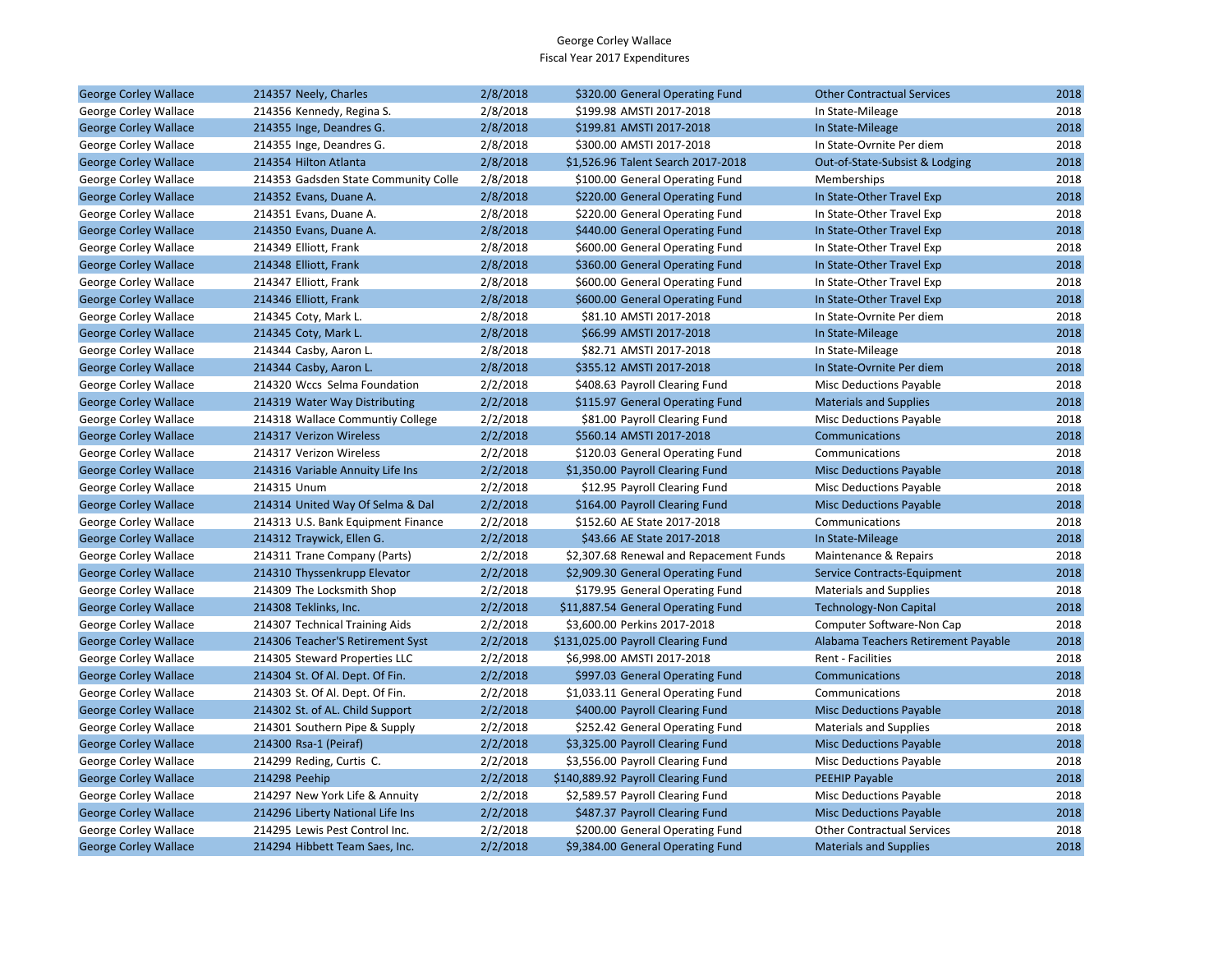| George Corley Wallace        | 214293 Hesi Distribution Ctr        | 2/2/2018  | \$5,363.00 General Operating Fund              | <b>Testing Expense</b>             | 2018 |
|------------------------------|-------------------------------------|-----------|------------------------------------------------|------------------------------------|------|
| <b>George Corley Wallace</b> | 214292 Guardian-Ipco Inc.           | 2/2/2018  | \$550.00 General Operating Fund                | <b>Service Contracts-Equipment</b> | 2018 |
| George Corley Wallace        | 214291 Great-West Retirement Ser    | 2/2/2018  | \$50.00 Payroll Clearing Fund                  | <b>Misc Deductions Payable</b>     | 2018 |
| <b>George Corley Wallace</b> | 214290 Gourdine, Raji               | 2/2/2018  | \$179.19 General Operating Fund                | Out-of-State-Subsist & Lodging     | 2018 |
| George Corley Wallace        | 214290 Gourdine, Raji               | 2/2/2018  | \$65.00 General Operating Fund                 | Out-of-State-Other Travel Expenses | 2018 |
| <b>George Corley Wallace</b> | 214289 Fuller Building Company      | 2/2/2018  | \$55.96 General Operating Fund                 | <b>Materials and Supplies</b>      | 2018 |
| George Corley Wallace        | 214288 First Cahawba Bankcard       | 2/2/2018  | \$812.48 General Operating Fund                | <b>Materials and Supplies</b>      | 2018 |
| <b>George Corley Wallace</b> | 214288 First Cahawba Bankcard       | 2/2/2018  | \$318.96 General Operating Fund                | <b>Out-of-State-Commercl Trans</b> | 2018 |
| George Corley Wallace        | 214288 First Cahawba Bankcard       | 2/2/2018  | \$1,205.30 General Operating Fund              | <b>Other Contractual Services</b>  | 2018 |
| <b>George Corley Wallace</b> | 214287 Elliott, Frank               | 2/2/2018  | \$360.00 General Operating Fund                | In State-Other Travel Exp          | 2018 |
| George Corley Wallace        | 214286 Elliott, Frank               | 2/2/2018  | \$600.00 General Operating Fund                | In State-Other Travel Exp          | 2018 |
| <b>George Corley Wallace</b> | 214285 Educator Benefits Corp.      | 2/2/2018  | \$619.93 Payroll Clearing Fund                 | <b>Misc Deductions Payable</b>     | 2018 |
| George Corley Wallace        | 214284 District Court Of Dallas     | 2/2/2018  | \$827.80 Payroll Clearing Fund                 | <b>Misc Deductions Payable</b>     | 2018 |
| <b>George Corley Wallace</b> | 214283 Dish Network                 | 2/2/2018  | \$106.01 General Operating Fund                | <b>Other Contractual Services</b>  | 2018 |
| George Corley Wallace        | 214282 Compton, Judy B.             | 2/2/2018  | \$32.21 AE Reg Federal 2017-2018               | In State-Mileage                   | 2018 |
| <b>George Corley Wallace</b> | 214281 Colonial Life Insurance C    | 2/2/2018  | \$2,721.30 Payroll Clearing Fund               | <b>Misc Deductions Payable</b>     | 2018 |
| George Corley Wallace        | 214280 Cdw Government, Inc          | 2/2/2018  | \$547.30 Ready to Work 2017-2018               | <b>Technology-Non Capital</b>      | 2018 |
| <b>George Corley Wallace</b> | 214279 Bsn Sports                   | 2/2/2018  | \$1,450.08 General Operating Fund              | <b>Materials and Supplies</b>      | 2018 |
| George Corley Wallace        | 214278 Barnes & Noble College       | 2/2/2018  | \$151,016.38 Auxiliary Enterprise-Unrestricted | <b>Bookstore Payables</b>          | 2018 |
| <b>George Corley Wallace</b> | 214277 AT&T Alabama                 | 2/2/2018  | \$146.00 AE State 2017-2018                    | Communications                     | 2018 |
| George Corley Wallace        | 214277 AT&T Alabama                 | 2/2/2018  | \$126.57 General Operating Fund                | Communications                     | 2018 |
| <b>George Corley Wallace</b> | 214276 AT&T /U-verse                | 2/2/2018  | \$71.02 AE State 2017-2018                     | Communications                     | 2018 |
| George Corley Wallace        | 214275 AT&T (Business Service)      | 2/2/2018  | \$63.68 AMSTI 2017-2018                        | Communications                     | 2018 |
| <b>George Corley Wallace</b> | 214274 Allstate                     | 2/2/2018  | \$464.77 Payroll Clearing Fund                 | <b>Misc Deductions Payable</b>     | 2018 |
| George Corley Wallace        | 214273 Alabama Dept. Of Revenue     | 2/2/2018  | \$891.15 Payroll Clearing Fund                 | <b>Misc Deductions Payable</b>     | 2018 |
| <b>George Corley Wallace</b> | 214272 Alabama Community College Un | 2/2/2018  | \$250.00 General Operating Fund                | <b>Other Professional Fees</b>     | 2018 |
| George Corley Wallace        | 214271 Al Hill'S Boiler Sales       | 2/2/2018  | \$2,820.00 General Operating Fund              | Service Contracts-Equipment        | 2018 |
| <b>George Corley Wallace</b> | 214270 Aflac                        | 2/2/2018  | \$3,156.89 Payroll Clearing Fund               | <b>Misc Deductions Payable</b>     | 2018 |
| George Corley Wallace        | 214269 ACT                          | 2/2/2018  | \$81.00 Ready to Work 2017-2018                | <b>Other Contractual Services</b>  | 2018 |
| <b>George Corley Wallace</b> | 214166 Anderson, Alvin              | 1/30/2018 | \$366.08 General Operating Fund                | <b>Other Contractual Services</b>  | 2018 |
| George Corley Wallace        | 900024635 Simmons Gloria Dean       | 1/29/2018 | \$5,183.33 PAYROLL                             | PAYROLL                            | 2018 |
| <b>George Corley Wallace</b> | 900024634 Page Melinda Ann          | 1/29/2018 | \$3,900.00 PAYROLL                             | <b>PAYROLL</b>                     | 2018 |
| George Corley Wallace        | 900024633 Pettway Charles D.        | 1/29/2018 | \$2,894.58 PAYROLL                             | PAYROLL                            | 2018 |
| <b>George Corley Wallace</b> | 900024632 Pettway Alonzia           | 1/29/2018 | \$2,894.58 PAYROLL                             | <b>PAYROLL</b>                     | 2018 |
| George Corley Wallace        | 900024631 Heard Anthony             | 1/29/2018 | \$2,894.58 PAYROLL                             | PAYROLL                            | 2018 |
| <b>George Corley Wallace</b> | 900024630 Harvell Robert L          | 1/29/2018 | \$2,816.83 PAYROLL                             | <b>PAYROLL</b>                     | 2018 |
| George Corley Wallace        | 900024629 Moore Timothy             | 1/29/2018 | \$3,358.58 PAYROLL                             | PAYROLL                            | 2018 |
| <b>George Corley Wallace</b> | 900024628 Mauldin Reginald Otis     | 1/29/2018 | \$3,977.33 PAYROLL                             | <b>PAYROLL</b>                     | 2018 |
| George Corley Wallace        | 900024627 Haralson Isaiah S         | 1/29/2018 | \$2,739.67 PAYROLL                             | PAYROLL                            | 2018 |
| <b>George Corley Wallace</b> | 900024626 Smith Tommy Lee           | 1/29/2018 | \$4,197.17 PAYROLL                             | <b>PAYROLL</b>                     | 2018 |
| George Corley Wallace        | 900024625 Austin Tampatha           | 1/29/2018 | \$2,507.17 PAYROLL                             | PAYROLL                            | 2018 |
| <b>George Corley Wallace</b> | 900024624 Chesnut Veronica S        | 1/29/2018 | \$2,687.07 PAYROLL                             | <b>PAYROLL</b>                     | 2018 |
| George Corley Wallace        | 900024623 Vance Laura Lynn          | 1/29/2018 | \$4,287.08 PAYROLL                             | PAYROLL                            | 2018 |
| <b>George Corley Wallace</b> | 900024622 Stroud Nawanya Latrise    | 1/29/2018 | \$5,497.33 PAYROLL                             | <b>PAYROLL</b>                     | 2018 |
| George Corley Wallace        | 900024621 Smith Jacqueline Bernetta | 1/29/2018 | \$9,787.25 PAYROLL                             | PAYROLL                            | 2018 |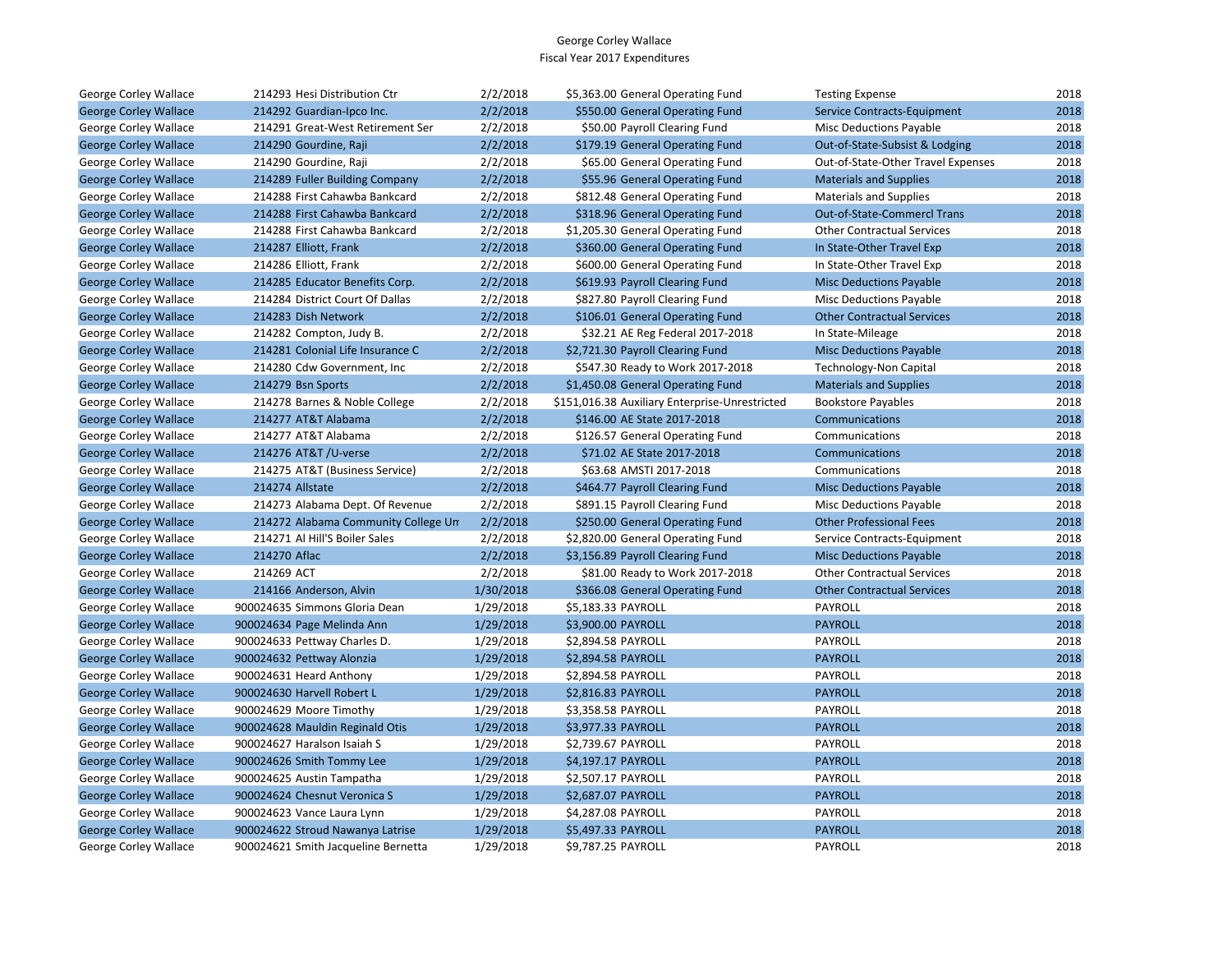| <b>George Corley Wallace</b> | 900024620 Purdie Christy Dorran    | 1/29/2018 | \$3,822.42 PAYROLL  | <b>PAYROLL</b> | 2018 |
|------------------------------|------------------------------------|-----------|---------------------|----------------|------|
| George Corley Wallace        | 900024619 Jackson Brittany Brooks  | 1/29/2018 | \$3,048.42 PAYROLL  | PAYROLL        | 2018 |
| <b>George Corley Wallace</b> | 900024618 Evans Naopi Lc           | 1/29/2018 | \$3,048.83 PAYROLL  | <b>PAYROLL</b> | 2018 |
| George Corley Wallace        | 900024617 Davis Mary Lee           | 1/29/2018 | \$3,590.42 PAYROLL  | PAYROLL        | 2018 |
| <b>George Corley Wallace</b> | 900024616 Bell Vickie D            | 1/29/2018 | \$2,662.00 PAYROLL  | <b>PAYROLL</b> | 2018 |
| George Corley Wallace        | 900024615 Whatley Andrew Douglas   | 1/29/2018 | \$2,584.83 PAYROLL  | PAYROLL        | 2018 |
| <b>George Corley Wallace</b> | 900024614 Jackson Vincent Keith    | 1/29/2018 | \$2,416.67 PAYROLL  | <b>PAYROLL</b> | 2018 |
| George Corley Wallace        | 900024613 Dysart Charles J         | 1/29/2018 | \$5,633.33 PAYROLL  | PAYROLL        | 2018 |
| <b>George Corley Wallace</b> | 900024612 Coleman Myron C          | 1/29/2018 | \$3,203.75 PAYROLL  | <b>PAYROLL</b> | 2018 |
| George Corley Wallace        | 900024611 Berry Lee                | 1/29/2018 | \$2,507.42 PAYROLL  | PAYROLL        | 2018 |
| <b>George Corley Wallace</b> | 900024610 Moultrie Eddie James     | 1/29/2018 | \$4,364.50 PAYROLL  | <b>PAYROLL</b> | 2018 |
| George Corley Wallace        | 900024609 Patterson Ray Anthony    | 1/29/2018 | \$2,971.75 PAYROLL  | PAYROLL        | 2018 |
| <b>George Corley Wallace</b> | 900024608 Bennett Robbyn V.        | 1/29/2018 | \$8,286.50 PAYROLL  | <b>PAYROLL</b> | 2018 |
| George Corley Wallace        | 900024607 Allison Eric Preston     | 1/29/2018 | \$6,043.50 PAYROLL  | PAYROLL        | 2018 |
| <b>George Corley Wallace</b> | 900024606 Adams Dorothy J          | 1/29/2018 | \$2,416.67 PAYROLL  | <b>PAYROLL</b> | 2018 |
| George Corley Wallace        | 900024605 Jackson Irma Jean        | 1/29/2018 | \$2,971.75 PAYROLL  | PAYROLL        | 2018 |
| <b>George Corley Wallace</b> | 900024604 Headley Linda Fay        | 1/29/2018 | \$2,584.58 PAYROLL  | <b>PAYROLL</b> | 2018 |
| George Corley Wallace        | 900024603 Dosey Chantae Thomas     | 1/29/2018 | \$2,042.58 PAYROLL  | PAYROLL        | 2018 |
| <b>George Corley Wallace</b> | 900024602 Reynolds Jennifer M      | 1/29/2018 | \$3,745.00 PAYROLL  | <b>PAYROLL</b> | 2018 |
| George Corley Wallace        | 900024601 Melton Elaine Alina      | 1/29/2018 | \$2,352.33 PAYROLL  | PAYROLL        | 2018 |
| <b>George Corley Wallace</b> | 900024600 Kidd Anessa Lynn         | 1/29/2018 | \$7,616.08 PAYROLL  | <b>PAYROLL</b> | 2018 |
| George Corley Wallace        | 900024599 Deavers Lori Evelyn      | 1/29/2018 | \$2,416.67 PAYROLL  | PAYROLL        | 2018 |
| <b>George Corley Wallace</b> | 900024598 Vandiver Kewanda Thomas  | 1/29/2018 | \$3,435.58 PAYROLL  | <b>PAYROLL</b> | 2018 |
| George Corley Wallace        | 900024597 Rudolph Darlene King     | 1/29/2018 | \$2,971.00 PAYROLL  | PAYROLL        | 2018 |
| <b>George Corley Wallace</b> | 900024596 Powell William S.        | 1/29/2018 | \$2,000.23 PAYROLL  | <b>PAYROLL</b> | 2018 |
| George Corley Wallace        | 900024595 Logan Shuntelra Bernice  | 1/29/2018 | \$4,310.16 PAYROLL  | PAYROLL        | 2018 |
| <b>George Corley Wallace</b> | 900024594 Godwin Connie Estes      | 1/29/2018 | \$2,080.00 PAYROLL  | <b>PAYROLL</b> | 2018 |
| George Corley Wallace        | 900024593 Clifton Lonzy T.         | 1/29/2018 | \$6,851.00 PAYROLL  | PAYROLL        | 2018 |
| <b>George Corley Wallace</b> | 900024592 Bonner Irene G           | 1/29/2018 | \$2,416.67 PAYROLL  | <b>PAYROLL</b> | 2018 |
| George Corley Wallace        | 900024591 Hannah Marcus A.         | 1/29/2018 | \$1,241.67 PAYROLL  | PAYROLL        | 2018 |
| <b>George Corley Wallace</b> | 900024590 Turner Herman W.         | 1/29/2018 | \$1,300.00 PAYROLL  | <b>PAYROLL</b> | 2018 |
| George Corley Wallace        | 900024589 Harper April M           | 1/29/2018 | \$1,170.00 PAYROLL  | PAYROLL        | 2018 |
| <b>George Corley Wallace</b> | 900024588 Whitt Jeremiah Ledell    | 1/29/2018 | \$260.00 PAYROLL    | <b>PAYROLL</b> | 2018 |
| George Corley Wallace        | 900024587 Maxey Willie E.          | 1/29/2018 | \$433.33 PAYROLL    | PAYROLL        | 2018 |
| <b>George Corley Wallace</b> | 900024586 Evans Duane A            | 1/29/2018 | \$4,457.09 PAYROLL  | <b>PAYROLL</b> | 2018 |
| George Corley Wallace        | 900024585 Bailey Danny L           | 1/29/2018 | \$260.00 PAYROLL    | PAYROLL        | 2018 |
| <b>George Corley Wallace</b> | 900024584 Thomas Herbert Hoover    | 1/29/2018 | \$6,250.00 PAYROLL  | <b>PAYROLL</b> | 2018 |
| George Corley Wallace        | 900024583 Theiss Sheila Ann        | 1/29/2018 | \$3,653.33 PAYROLL  | PAYROLL        | 2018 |
| <b>George Corley Wallace</b> | 900024582 Motley Bettye Steele     | 1/29/2018 | \$3,726.67 PAYROLL  | <b>PAYROLL</b> | 2018 |
| George Corley Wallace        | 900024581 Moore Kathy J            | 1/29/2018 | \$5,070.00 PAYROLL  | PAYROLL        | 2018 |
| <b>George Corley Wallace</b> | 900024580 Mitchell Jessica Yvonne  | 1/29/2018 | \$2,042.83 PAYROLL  | <b>PAYROLL</b> | 2018 |
| George Corley Wallace        | 900024579 Jones Natasha Renee      | 1/29/2018 | \$2,584.58 PAYROLL  | PAYROLL        | 2018 |
| <b>George Corley Wallace</b> | 900024578 Jefferson Shelia Lawanda | 1/29/2018 | \$3,822.42 PAYROLL  | <b>PAYROLL</b> | 2018 |
| George Corley Wallace        | 900024577 Griffin Donitha J.       | 1/29/2018 | \$10,499.91 PAYROLL | PAYROLL        | 2018 |
| <b>George Corley Wallace</b> | 900024576 Gordon Rachel L          | 1/29/2018 | \$3,564.58 PAYROLL  | <b>PAYROLL</b> | 2018 |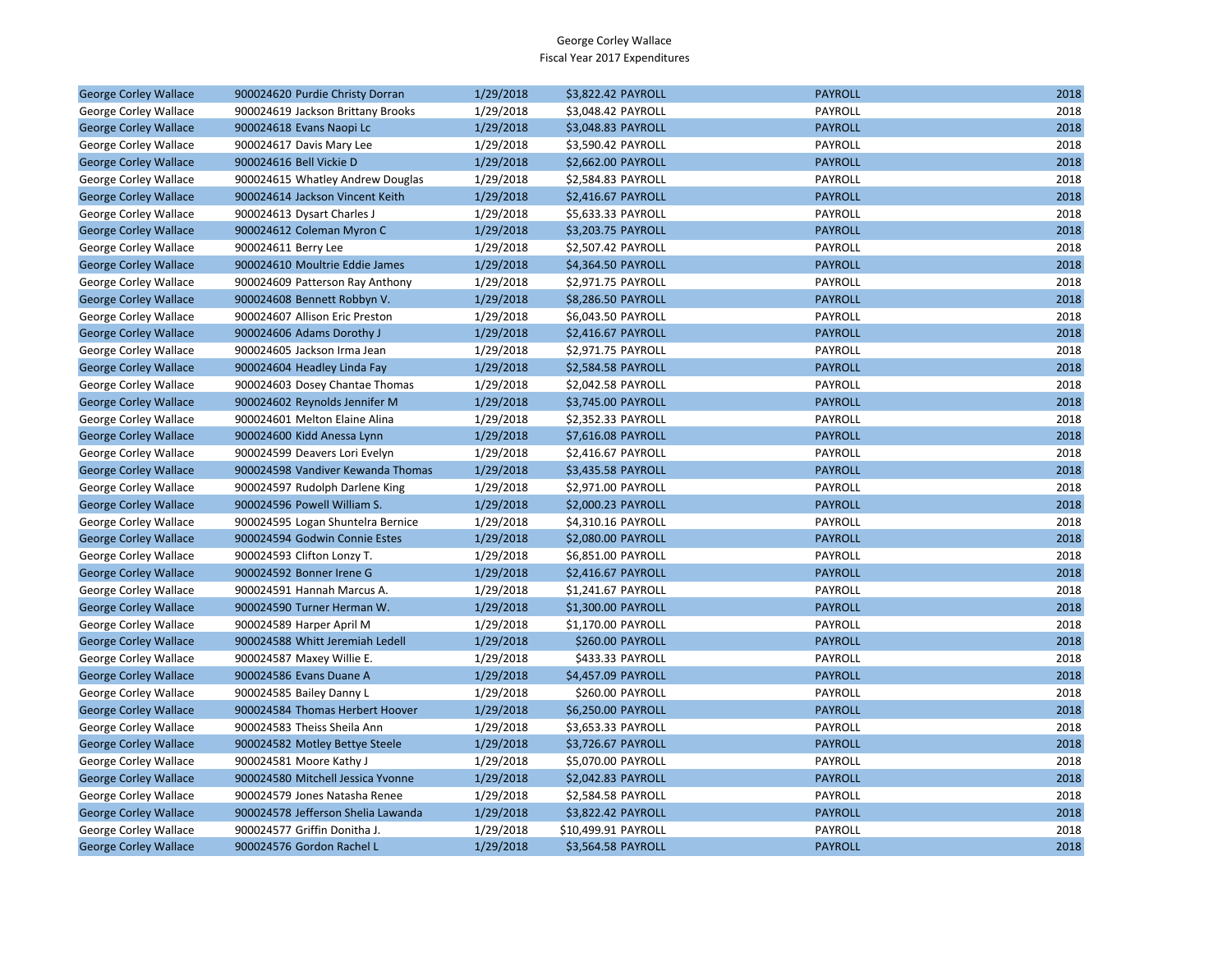| George Corley Wallace        | 900024575 Duck Cindy                | 1/29/2018 | \$3,206.67 PAYROLL | <b>PAYROLL</b> | 2018 |
|------------------------------|-------------------------------------|-----------|--------------------|----------------|------|
| <b>George Corley Wallace</b> | 900024574 Curtis Valerie Pandora    | 1/29/2018 | \$2,662.00 PAYROLL | <b>PAYROLL</b> | 2018 |
| George Corley Wallace        | 900024573 Chapman Channie Loraine   | 1/29/2018 | \$3,834.13 PAYROLL | PAYROLL        | 2018 |
| <b>George Corley Wallace</b> | 900024572 Brown Karen E.            | 1/29/2018 | \$3,245.67 PAYROLL | <b>PAYROLL</b> | 2018 |
| George Corley Wallace        | 900024571 Bright Jacinta Thrash     | 1/29/2018 | \$1,040.00 PAYROLL | PAYROLL        | 2018 |
| <b>George Corley Wallace</b> | 900024570 Bowie Corey D.            | 1/29/2018 | \$4,396.08 PAYROLL | <b>PAYROLL</b> | 2018 |
| George Corley Wallace        | 900024569 Bentley Betty J           | 1/29/2018 | \$5,070.25 PAYROLL | PAYROLL        | 2018 |
| <b>George Corley Wallace</b> | 900024568 Abbott Brandi Nicole      | 1/29/2018 | \$2,430.00 PAYROLL | <b>PAYROLL</b> | 2018 |
| George Corley Wallace        | 900024567 Williams Elsie B.         | 1/29/2018 | \$1,245.80 PAYROLL | PAYROLL        | 2018 |
| <b>George Corley Wallace</b> | 900024566 Young James R             | 1/29/2018 | \$715.60 PAYROLL   | <b>PAYROLL</b> | 2018 |
| George Corley Wallace        | 900024565 Pugh Elijah               | 1/29/2018 | \$5,990.17 PAYROLL | PAYROLL        | 2018 |
| <b>George Corley Wallace</b> | 900024564 Owens Holly Brown         | 1/29/2018 | \$6,753.33 PAYROLL | <b>PAYROLL</b> | 2018 |
| George Corley Wallace        | 900024563 Lee Kateri M              | 1/29/2018 | \$6,250.33 PAYROLL | PAYROLL        | 2018 |
| <b>George Corley Wallace</b> | 900024562 Baldwin Antionetta S      | 1/29/2018 | \$6,558.56 PAYROLL | <b>PAYROLL</b> | 2018 |
| George Corley Wallace        | 900024561 Thomas Ashley C           | 1/29/2018 | \$4,602.42 PAYROLL | PAYROLL        | 2018 |
| <b>George Corley Wallace</b> | 900024560 Rhodes Ramona Roberts     | 1/29/2018 | \$901.33 PAYROLL   | <b>PAYROLL</b> | 2018 |
| George Corley Wallace        | 900024559 Brown Kimberly N          | 1/29/2018 | \$721.07 PAYROLL   | PAYROLL        | 2018 |
| <b>George Corley Wallace</b> | 900024558 Wright Pamela L           | 1/29/2018 | \$4,456.42 PAYROLL | <b>PAYROLL</b> | 2018 |
| George Corley Wallace        | 900024557 Mitchell Brenda G.        | 1/29/2018 | \$499.67 PAYROLL   | PAYROLL        | 2018 |
| <b>George Corley Wallace</b> | 900024556 Minor Sheila Mims         | 1/29/2018 | \$2,080.00 PAYROLL | <b>PAYROLL</b> | 2018 |
| George Corley Wallace        | 900024555 Goings Ghytana Shelton    | 1/29/2018 | \$5,941.89 PAYROLL | PAYROLL        | 2018 |
| <b>George Corley Wallace</b> | 900024554 Dozier Bruce Otis         | 1/29/2018 | \$1,149.54 PAYROLL | <b>PAYROLL</b> | 2018 |
| George Corley Wallace        | 900024553 Crum Erika D              | 1/29/2018 | \$270.40 PAYROLL   | PAYROLL        | 2018 |
| <b>George Corley Wallace</b> | 900024552 Autery Nancy              | 1/29/2018 | \$5,837.54 PAYROLL | <b>PAYROLL</b> | 2018 |
| George Corley Wallace        | 900024551 Sims Robert Nelson        | 1/29/2018 | \$3,415.58 PAYROLL | PAYROLL        | 2018 |
| <b>George Corley Wallace</b> | 900024550 Ruffin-Johnson Letitia    | 1/29/2018 | \$270.40 PAYROLL   | <b>PAYROLL</b> | 2018 |
| George Corley Wallace        | 900024549 Miller Beth D             | 1/29/2018 | \$540.80 PAYROLL   | PAYROLL        | 2018 |
| <b>George Corley Wallace</b> | 900024548 McKnight April Calloway   | 1/29/2018 | \$721.07 PAYROLL   | <b>PAYROLL</b> | 2018 |
| George Corley Wallace        | 900024547 May-Webb Jenika           | 1/29/2018 | \$270.40 PAYROLL   | PAYROLL        | 2018 |
| <b>George Corley Wallace</b> | 900024546 Johnson Althelstein       | 1/29/2018 | \$540.80 PAYROLL   | <b>PAYROLL</b> | 2018 |
| George Corley Wallace        | 900024545 Pugh Janet Cathey M.      | 1/29/2018 | \$5,990.17 PAYROLL | PAYROLL        | 2018 |
| <b>George Corley Wallace</b> | 900024544 Howard Vatausha O         | 1/29/2018 | \$450.67 PAYROLL   | <b>PAYROLL</b> | 2018 |
| George Corley Wallace        | 900024543 Wood Donna H              | 1/29/2018 | \$270.40 PAYROLL   | PAYROLL        | 2018 |
| <b>George Corley Wallace</b> | 900024542 Sanders Rickdrieka Nicole | 1/29/2018 | \$540.80 PAYROLL   | <b>PAYROLL</b> | 2018 |
| George Corley Wallace        | 900024541 Culliver Otis D           | 1/29/2018 | \$540.80 PAYROLL   | PAYROLL        | 2018 |
| <b>George Corley Wallace</b> | 900024540 Stewart Jay Tyson         | 1/29/2018 | \$450.67 PAYROLL   | <b>PAYROLL</b> | 2018 |
| George Corley Wallace        | 900024539 White Tara Y              | 1/29/2018 | \$5,465.00 PAYROLL | PAYROLL        | 2018 |
| <b>George Corley Wallace</b> | 900024538 Miller Uzoma O            | 1/29/2018 | \$540.80 PAYROLL   | <b>PAYROLL</b> | 2018 |
| George Corley Wallace        | 900024537 Lewis George E            | 1/29/2018 | \$540.80 PAYROLL   | PAYROLL        | 2018 |
| <b>George Corley Wallace</b> | 900024536 Elliott William F.        | 1/29/2018 | \$6,236.26 PAYROLL | <b>PAYROLL</b> | 2018 |
| George Corley Wallace        | 900024535 Welch Gordon F            | 1/29/2018 | \$4,109.50 PAYROLL | PAYROLL        | 2018 |
| <b>George Corley Wallace</b> | 900024534 Moss Johnny E             | 1/29/2018 | \$5,633.33 PAYROLL | <b>PAYROLL</b> | 2018 |
| George Corley Wallace        | 900024533 Helms Tammy Roberts       | 1/29/2018 | \$3,048.83 PAYROLL | PAYROLL        | 2018 |
| <b>George Corley Wallace</b> | 900024532 Williams Matilda Mae      | 1/29/2018 | \$5,210.33 PAYROLL | <b>PAYROLL</b> | 2018 |
| <b>George Corley Wallace</b> | 900024531 Tipton Wesley Steele      | 1/29/2018 | \$4.724.80 PAYROLL | PAYROLL        | 2018 |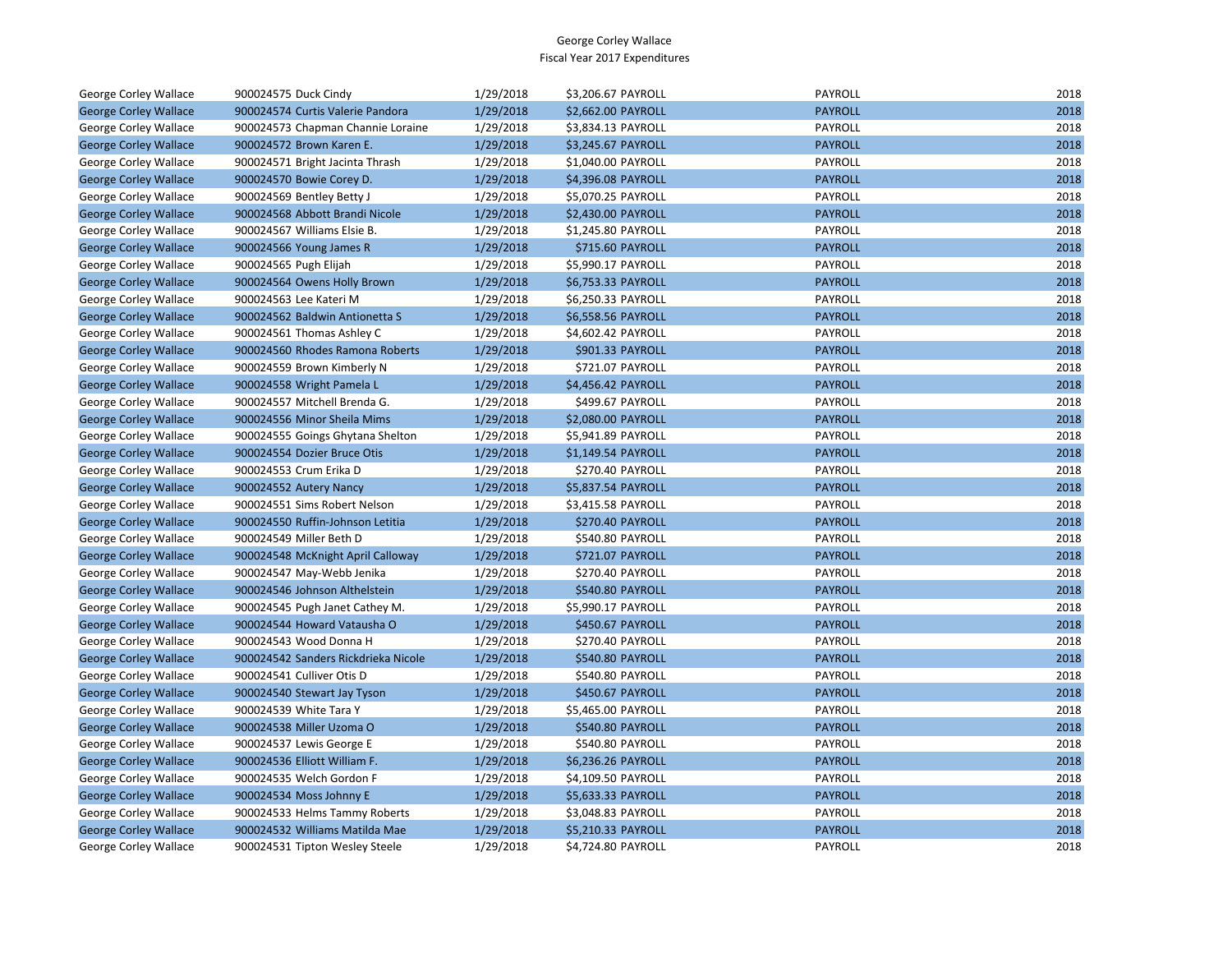| <b>George Corley Wallace</b> | 900024530 Thames Jerome E        | 1/29/2018 | \$5,056.00 PAYROLL | <b>PAYROLL</b> | 2018 |
|------------------------------|----------------------------------|-----------|--------------------|----------------|------|
| George Corley Wallace        | 900024529 Tarver Otis            | 1/29/2018 | \$4,901.89 PAYROLL | PAYROLL        | 2018 |
| <b>George Corley Wallace</b> | 900024528 Rogers Jason Brooks    | 1/29/2018 | \$3,470.40 PAYROLL | <b>PAYROLL</b> | 2018 |
| George Corley Wallace        | 900024527 Lewis Jarrin Chiron    | 1/29/2018 | \$4,439.33 PAYROLL | PAYROLL        | 2018 |
| <b>George Corley Wallace</b> | 900024526 Kimbrough Brandon O    | 1/29/2018 | \$4,901.89 PAYROLL | <b>PAYROLL</b> | 2018 |
| George Corley Wallace        | 900024525 Harris Douglas Lee     | 1/29/2018 | \$3,907.75 PAYROLL | PAYROLL        | 2018 |
| <b>George Corley Wallace</b> | 900024524 Griffin Calvin         | 1/29/2018 | \$5,918.56 PAYROLL | <b>PAYROLL</b> | 2018 |
| George Corley Wallace        | 900024523 Gaines Deshaun Derell  | 1/29/2018 | \$2,507.17 PAYROLL | PAYROLL        | 2018 |
| <b>George Corley Wallace</b> | 900024522 Allen Kenny            | 1/29/2018 | \$4,370.25 PAYROLL | <b>PAYROLL</b> | 2018 |
| George Corley Wallace        | 900024521 Lewis Bonita T.        | 1/29/2018 | \$3,792.00 PAYROLL | PAYROLL        | 2018 |
| <b>George Corley Wallace</b> | 900024520 Laister Shirley J      | 1/29/2018 | \$4,370.25 PAYROLL | <b>PAYROLL</b> | 2018 |
| George Corley Wallace        | 900024519 Smith Shandra J        | 1/29/2018 | \$5,100.33 PAYROLL | PAYROLL        | 2018 |
| <b>George Corley Wallace</b> | 900024518 Stevenson Donte L      | 1/29/2018 | \$5,200.40 PAYROLL | <b>PAYROLL</b> | 2018 |
| George Corley Wallace        | 900024517 Rogers Eric W.         | 1/29/2018 | \$5,210.33 PAYROLL | PAYROLL        | 2018 |
| <b>George Corley Wallace</b> | 900024516 Hobbs David Wayne      | 1/29/2018 | \$4,370.25 PAYROLL | <b>PAYROLL</b> | 2018 |
| George Corley Wallace        | 900024515 Walker Shermanita      | 1/29/2018 | \$4,605.83 PAYROLL | PAYROLL        | 2018 |
| <b>George Corley Wallace</b> | 900024514 Thomas Hollee Myldred  | 1/29/2018 | \$5,055.14 PAYROLL | <b>PAYROLL</b> | 2018 |
| George Corley Wallace        | 900024513 Spicer Chandra         | 1/29/2018 | \$5,615.25 PAYROLL | PAYROLL        | 2018 |
| <b>George Corley Wallace</b> | 900024512 Snowden Lula           | 1/29/2018 | \$4,246.67 PAYROLL | <b>PAYROLL</b> | 2018 |
| George Corley Wallace        | 900024511 Roberson Erika M       | 1/29/2018 | \$2,971.42 PAYROLL | PAYROLL        | 2018 |
| <b>George Corley Wallace</b> | 900024510 Pullum Quanda C.       | 1/29/2018 | \$3,203.75 PAYROLL | <b>PAYROLL</b> | 2018 |
| George Corley Wallace        | 900024509 Powe Dea Wilson        | 1/29/2018 | \$5,615.25 PAYROLL | PAYROLL        | 2018 |
| <b>George Corley Wallace</b> | 900024508 Pettway Clarence J     | 1/29/2018 | \$6,636.33 PAYROLL | <b>PAYROLL</b> | 2018 |
| George Corley Wallace        | 900024507 Inge Deandres G.       | 1/29/2018 | \$6,880.83 PAYROLL | PAYROLL        | 2018 |
| <b>George Corley Wallace</b> | 900024506 Coty Mark Leonard      | 1/29/2018 | \$5,711.17 PAYROLL | <b>PAYROLL</b> | 2018 |
| George Corley Wallace        | 900024505 Coleman Steffan        | 1/29/2018 | \$3,818.42 PAYROLL | PAYROLL        | 2018 |
| <b>George Corley Wallace</b> | 900024504 Casby Aaron Leonard    | 1/29/2018 | \$5,296.50 PAYROLL | <b>PAYROLL</b> | 2018 |
| George Corley Wallace        | 900024503 Bennett Jarrick B      | 1/29/2018 | \$1,187.75 PAYROLL | PAYROLL        | 2018 |
| <b>George Corley Wallace</b> | 900024502 Allen Bertha Yvette    | 1/29/2018 | \$4,771.75 PAYROLL | <b>PAYROLL</b> | 2018 |
| George Corley Wallace        | 900024501 Randolph Yulonda B     | 1/29/2018 | \$4,495.48 PAYROLL | PAYROLL        | 2018 |
| <b>George Corley Wallace</b> | 900024500 Jones Connie M.        | 1/29/2018 | \$4,687.75 PAYROLL | <b>PAYROLL</b> | 2018 |
| George Corley Wallace        | 900024499 Davis Rebecca Moore    | 1/29/2018 | \$700.67 PAYROLL   | PAYROLL        | 2018 |
| <b>George Corley Wallace</b> | 900024498 Thomas Gloria Dean     | 1/29/2018 | \$3,590.92 PAYROLL | <b>PAYROLL</b> | 2018 |
| George Corley Wallace        | 900024497 Henderson Kerry E.     | 1/29/2018 | \$4,475.08 PAYROLL | PAYROLL        | 2018 |
| <b>George Corley Wallace</b> | 900024496 Wilson Beverly Renae   | 1/29/2018 | \$540.80 PAYROLL   | <b>PAYROLL</b> | 2018 |
| George Corley Wallace        | 900024495 Moore Dorothy A        | 1/29/2018 | \$1,040.00 PAYROLL | PAYROLL        | 2018 |
| <b>George Corley Wallace</b> | 900024494 Miller Gregory Lee     | 1/29/2018 | \$4,726.82 PAYROLL | <b>PAYROLL</b> | 2018 |
| George Corley Wallace        | 900024493 King Glenn             | 1/29/2018 | \$540.80 PAYROLL   | PAYROLL        | 2018 |
| <b>George Corley Wallace</b> | 900024492 Hannah Marilyn Bennett | 1/29/2018 | \$7,307.56 PAYROLL | <b>PAYROLL</b> | 2018 |
| George Corley Wallace        | 900024491 Turner Geraldine D     | 1/29/2018 | \$5,325.11 PAYROLL | PAYROLL        | 2018 |
| <b>George Corley Wallace</b> | 900024490 Shannon Tracey M.      | 1/29/2018 | \$8,949.55 PAYROLL | <b>PAYROLL</b> | 2018 |
| George Corley Wallace        | 900024489 Purdie Karol S         | 1/29/2018 | \$5,325.11 PAYROLL | PAYROLL        | 2018 |
| <b>George Corley Wallace</b> | 900024488 Pullom Dowanda D       | 1/29/2018 | \$6,753.33 PAYROLL | <b>PAYROLL</b> | 2018 |
| George Corley Wallace        | 900024487 Johnson Tona Oliver    | 1/29/2018 | \$5,325.11 PAYROLL | PAYROLL        | 2018 |
| <b>George Corley Wallace</b> | 900024486 Ford Sabrina D         | 1/29/2018 | \$5,325.11 PAYROLL | <b>PAYROLL</b> | 2018 |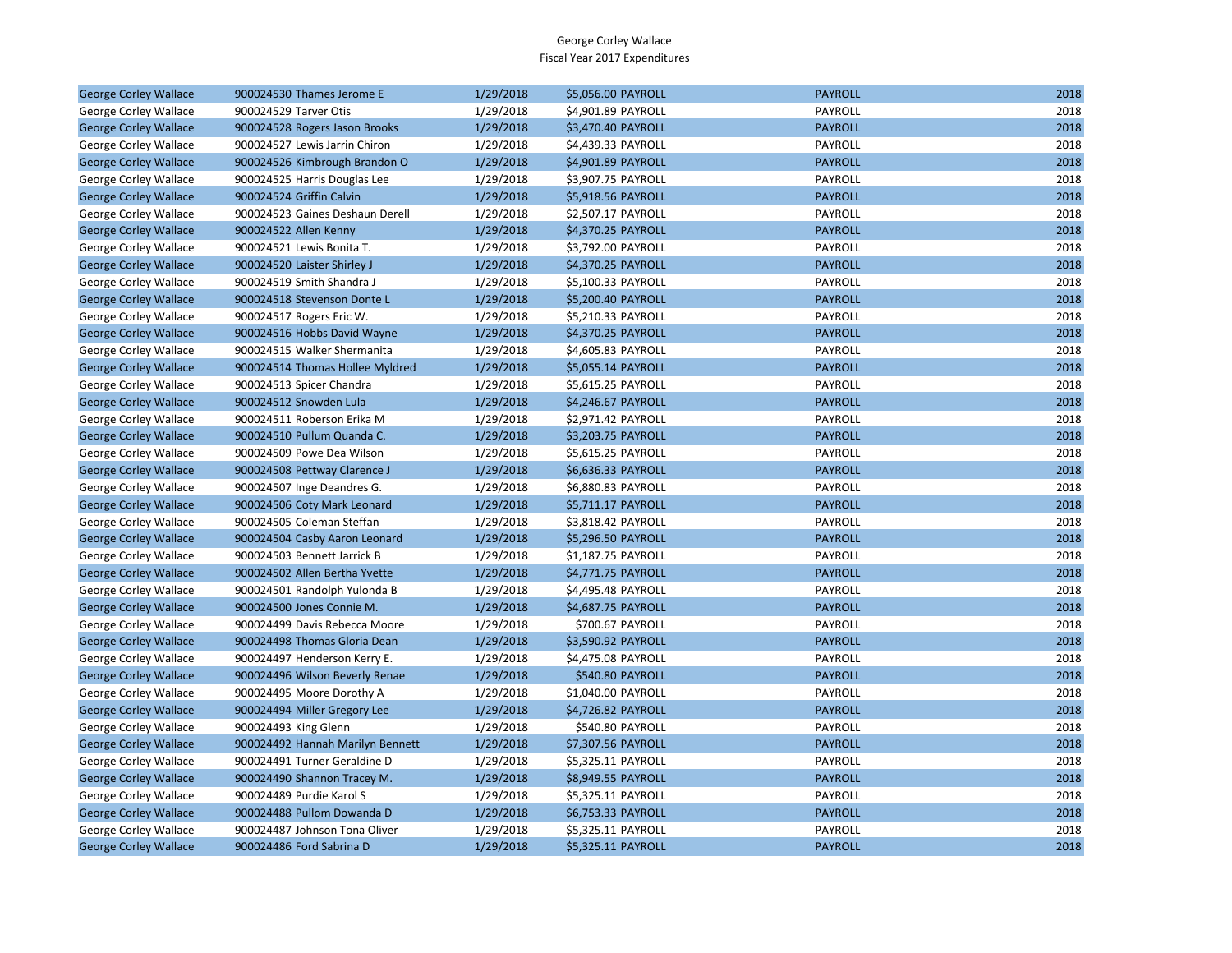| George Corley Wallace        | 900024485 Martin Suzette G.             | 1/29/2018 | \$4,456.58 PAYROLL      | PAYROLL        | 2018 |
|------------------------------|-----------------------------------------|-----------|-------------------------|----------------|------|
| <b>George Corley Wallace</b> | 900024484 Smith Pamela Caver            | 1/29/2018 | \$7,524.33 PAYROLL      | <b>PAYROLL</b> | 2018 |
| <b>George Corley Wallace</b> | 900024483 Mixon Carter Kim Ellice       | 1/29/2018 | \$4,321.43 PAYROLL      | PAYROLL        | 2018 |
| <b>George Corley Wallace</b> | 900024482 Miller Pearlie R.             | 1/29/2018 | \$4,887.75 PAYROLL      | <b>PAYROLL</b> | 2018 |
| George Corley Wallace        | 900024481 Melton Christi A.             | 1/29/2018 | \$3,993.83 PAYROLL      | PAYROLL        | 2018 |
| <b>George Corley Wallace</b> | 900024480 Lumpkin Deborah Walker        | 1/29/2018 | \$5,325.11 PAYROLL      | <b>PAYROLL</b> | 2018 |
| George Corley Wallace        | 900024479 Jackson Veronica Moultrie     | 1/29/2018 | \$5,479.33 PAYROLL      | PAYROLL        | 2018 |
| <b>George Corley Wallace</b> | 900024478 Dixon Colleen Roland          | 1/29/2018 | \$3,358.58 PAYROLL      | <b>PAYROLL</b> | 2018 |
| George Corley Wallace        | 900024477 Davis Sarah                   | 1/29/2018 | \$8,186.89 PAYROLL      | PAYROLL        | 2018 |
| <b>George Corley Wallace</b> | 900024476 Calhoun Webbie R.             | 1/29/2018 | \$5,633.44 PAYROLL      | <b>PAYROLL</b> | 2018 |
| George Corley Wallace        | 900024475 Spencer Rosa Chiffon          | 1/29/2018 | \$5,042.51 PAYROLL      | PAYROLL        | 2018 |
| <b>George Corley Wallace</b> | 900024474 Brown Veronica S.             | 1/29/2018 | \$8,221.50 PAYROLL      | <b>PAYROLL</b> | 2018 |
| George Corley Wallace        | 900024473 Sturdivant Maxine C           | 1/29/2018 | \$6,683.80 PAYROLL      | PAYROLL        | 2018 |
| <b>George Corley Wallace</b> | 900024472 Marshall Teresa Darnelle      | 1/29/2018 | \$2,507.17 PAYROLL      | <b>PAYROLL</b> | 2018 |
| George Corley Wallace        | 900024471 Sanders Felicia M.            | 1/29/2018 | \$4,766.67 PAYROLL      | PAYROLL        | 2018 |
| <b>George Corley Wallace</b> | 900024470 Ford Monique Amelia           | 1/29/2018 | \$3,125.92 PAYROLL      | <b>PAYROLL</b> | 2018 |
| George Corley Wallace        | 900024469 Tapper Monica A               | 1/29/2018 | \$450.67 PAYROLL        | PAYROLL        | 2018 |
| <b>George Corley Wallace</b> | 900024468 Briggs Tammie Marie           | 1/29/2018 | \$7,393.74 PAYROLL      | <b>PAYROLL</b> | 2018 |
| George Corley Wallace        | 900024467 Williams Angelica Nicole      | 1/29/2018 | \$2,430.00 PAYROLL      | PAYROLL        | 2018 |
| <b>George Corley Wallace</b> | 900024466 Tubbs - Turner Jocelyn Jenell | 1/29/2018 | \$7,233.83 PAYROLL      | <b>PAYROLL</b> | 2018 |
| George Corley Wallace        | 900024465 Kennedy Regina S              | 1/29/2018 | \$5,487.25 PAYROLL      | PAYROLL        | 2018 |
| <b>George Corley Wallace</b> | 900024464 Gourdine Raji                 | 1/29/2018 | \$8,070.17 PAYROLL      | <b>PAYROLL</b> | 2018 |
| George Corley Wallace        | 900024463 Cosby Helen A                 | 1/29/2018 | \$3,977.67 PAYROLL      | PAYROLL        | 2018 |
| <b>George Corley Wallace</b> | 900024462 Bain Kristi C                 | 1/29/2018 | \$7,162.08 PAYROLL      | <b>PAYROLL</b> | 2018 |
| George Corley Wallace        | 900024461 Walker Sharon D               | 1/29/2018 | \$2,662.00 PAYROLL      | PAYROLL        | 2018 |
| <b>George Corley Wallace</b> | 900024460 Carstarphen Mennie L          | 1/29/2018 | \$7,112.78 PAYROLL      | <b>PAYROLL</b> | 2018 |
| George Corley Wallace        | 900024459 Blevins Pamela M              | 1/29/2018 | \$2,812.00 PAYROLL      | PAYROLL        | 2018 |
| <b>George Corley Wallace</b> | 900024458 Mitchell James M              | 1/29/2018 | \$16,043.54 PAYROLL     | <b>PAYROLL</b> | 2018 |
| George Corley Wallace        | 900024457 Glover Virginia M Reed        | 1/29/2018 | \$4,518.50 PAYROLL      | PAYROLL        | 2018 |
| <b>George Corley Wallace</b> | 900024456 Sturdivant Anthony Dewayne    | 1/29/2018 | \$366.08 PAYROLL        | <b>PAYROLL</b> | 2018 |
| George Corley Wallace        | 900024455 Wilson Walter O               | 1/29/2018 | \$1,969.00 PAYROLL      | PAYROLL        | 2018 |
| <b>George Corley Wallace</b> | 900024454 Smith Marzell Lee             | 1/29/2018 | \$2,090.00 PAYROLL      | <b>PAYROLL</b> | 2018 |
| George Corley Wallace        | 900024453 Perry Ernestine D             | 1/29/2018 | \$557.46 PAYROLL        | PAYROLL        | 2018 |
| <b>George Corley Wallace</b> | 900024452 Nettles Wesbert               | 1/29/2018 | <b>\$848.80 PAYROLL</b> | <b>PAYROLL</b> | 2018 |
| George Corley Wallace        | 900024451 Martin James Andrew           | 1/29/2018 | \$2,420.00 PAYROLL      | PAYROLL        | 2018 |
| <b>George Corley Wallace</b> | 900024450 Jones Edkenjunta              | 1/29/2018 | \$2,266.00 PAYROLL      | <b>PAYROLL</b> | 2018 |
| George Corley Wallace        | 900024449 Goings Michael Dewayne        | 1/29/2018 | \$462.00 PAYROLL        | PAYROLL        | 2018 |
| <b>George Corley Wallace</b> | 900024448 Givan Broderick F             | 1/29/2018 | \$616.00 PAYROLL        | <b>PAYROLL</b> | 2018 |
| George Corley Wallace        | 900024447 Calhoun Willie                | 1/29/2018 | \$1,386.00 PAYROLL      | PAYROLL        | 2018 |
| <b>George Corley Wallace</b> | 900024446 Brown Christopher B           | 1/29/2018 | \$769.60 PAYROLL        | <b>PAYROLL</b> | 2018 |
| George Corley Wallace        | 900024445 Blanks Ray Soloman            | 1/29/2018 | \$792.00 PAYROLL        | PAYROLL        | 2018 |
| <b>George Corley Wallace</b> | 900024444 Craig Brianna Lenae           | 1/29/2018 | \$384.54 PAYROLL        | <b>PAYROLL</b> | 2018 |
| George Corley Wallace        | 900024443 Young Sha'Quana Rajeem        | 1/29/2018 | \$214.89 PAYROLL        | PAYROLL        | 2018 |
| <b>George Corley Wallace</b> | 900024442 Woodson Alexus S              | 1/29/2018 | \$139.49 PAYROLL        | <b>PAYROLL</b> | 2018 |
| <b>George Corley Wallace</b> | 900024441 Wilson Landon D               | 1/29/2018 | <b>\$158.34 PAYROLL</b> | PAYROLL        | 2018 |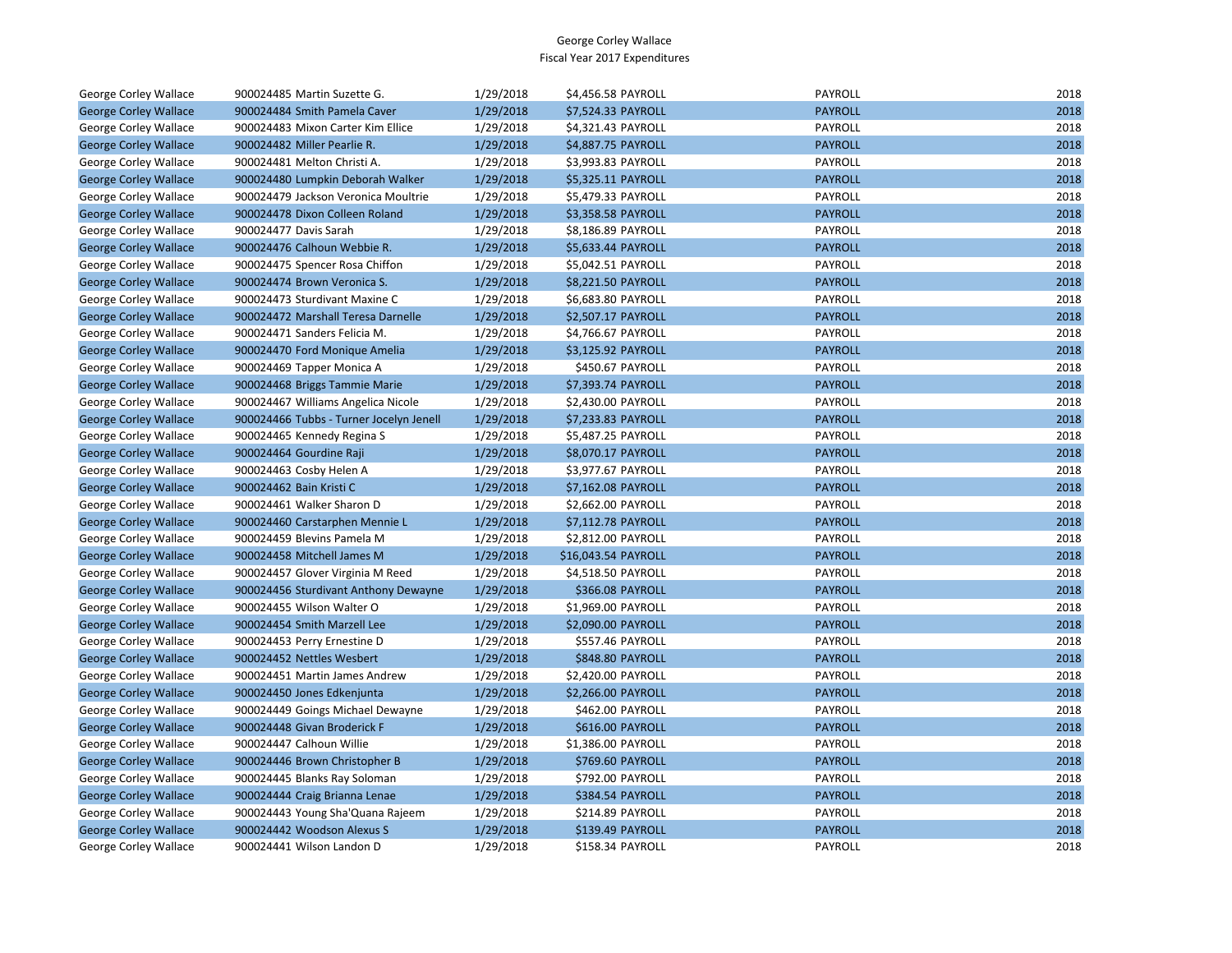| <b>George Corley Wallace</b> | 900024440 Thomas Derrick Keon       | 1/29/2018 | \$158.34 PAYROLL                | <b>PAYROLL</b>                | 2018 |
|------------------------------|-------------------------------------|-----------|---------------------------------|-------------------------------|------|
| George Corley Wallace        | 900024439 Spencer Haywood Ray       | 1/29/2018 | \$158.34 PAYROLL                | PAYROLL                       | 2018 |
| <b>George Corley Wallace</b> | 900024438 Savage Takira D           | 1/29/2018 | <b>\$113.10 PAYROLL</b>         | <b>PAYROLL</b>                | 2018 |
| George Corley Wallace        | 900024437 Morgan Jasmine L.         | 1/29/2018 | \$158.34 PAYROLL                | PAYROLL                       | 2018 |
| <b>George Corley Wallace</b> | 900024436 Mitchell Harvetta T       | 1/29/2018 | \$316.68 PAYROLL                | <b>PAYROLL</b>                | 2018 |
| George Corley Wallace        | 900024435 McGee Kaderious M         | 1/29/2018 | \$158.34 PAYROLL                | <b>PAYROLL</b>                | 2018 |
| <b>George Corley Wallace</b> | 900024434 Lovett Savoy Riley        | 1/29/2018 | \$158.34 PAYROLL                | <b>PAYROLL</b>                | 2018 |
| George Corley Wallace        | 900024433 Harville Brenisha J       | 1/29/2018 | \$143.26 PAYROLL                | PAYROLL                       | 2018 |
| <b>George Corley Wallace</b> | 900024432 Harris Ka'Neisha Ne'Cole  | 1/29/2018 | \$377.00 PAYROLL                | <b>PAYROLL</b>                | 2018 |
| George Corley Wallace        | 900024431 Hardy Kendarius Rashone   | 1/29/2018 | \$158.34 PAYROLL                | PAYROLL                       | 2018 |
| <b>George Corley Wallace</b> | 900024430 Glenn Jayla R.            | 1/29/2018 | \$158.34 PAYROLL                | <b>PAYROLL</b>                | 2018 |
| George Corley Wallace        | 900024429 Gaines Deonte Da'Ron      | 1/29/2018 | \$384.54 PAYROLL                | PAYROLL                       | 2018 |
| <b>George Corley Wallace</b> | 900024428 Davis Diane               | 1/29/2018 | \$648.96 PAYROLL                | <b>PAYROLL</b>                | 2018 |
| George Corley Wallace        | 900024427 Chandler Samira Lenor     | 1/29/2018 | \$158.34 PAYROLL                | PAYROLL                       | 2018 |
| <b>George Corley Wallace</b> | 900024426 Chandler Moesha M         | 1/29/2018 | \$158.34 PAYROLL                | <b>PAYROLL</b>                | 2018 |
| George Corley Wallace        | 900024425 Brown Tonarius Dermarcus  | 1/29/2018 | \$158.34 PAYROLL                | <b>PAYROLL</b>                | 2018 |
| <b>George Corley Wallace</b> | 900024424 Bennett Jakeisha Patrice  | 1/29/2018 | \$101.79 PAYROLL                | <b>PAYROLL</b>                | 2018 |
| George Corley Wallace        | 900024423 Tharu Rohit K             | 1/29/2018 | \$52.78 PAYROLL                 | PAYROLL                       | 2018 |
| <b>George Corley Wallace</b> | 900024422 Denson Gabe Lawrence      | 1/29/2018 | \$346.84 PAYROLL                | <b>PAYROLL</b>                | 2018 |
| George Corley Wallace        | 900024421 Williams Elsie B.         | 1/29/2018 | \$1,245.80 PAYROLL              | PAYROLL                       | 2018 |
| <b>George Corley Wallace</b> | 900024420 Mitchell Brenda G.        | 1/29/2018 | \$499.67 PAYROLL                | <b>PAYROLL</b>                | 2018 |
| George Corley Wallace        | 900024419 Dozier Bruce Otis         | 1/29/2018 | \$1,149.54 PAYROLL              | PAYROLL                       | 2018 |
| <b>George Corley Wallace</b> | 900024418 Milligan Melissa Hollis   | 1/29/2018 | \$789.65 PAYROLL                | <b>PAYROLL</b>                | 2018 |
| George Corley Wallace        | 900024417 Woodruff Kent H           | 1/29/2018 | \$255.48 PAYROLL                | PAYROLL                       | 2018 |
| <b>George Corley Wallace</b> | 900024416 Williams Annie Montgomery | 1/29/2018 | \$870.48 PAYROLL                | <b>PAYROLL</b>                | 2018 |
| George Corley Wallace        | 900024415 Whitely Joyce Elaine      | 1/29/2018 | \$483.08 PAYROLL                | <b>PAYROLL</b>                | 2018 |
| <b>George Corley Wallace</b> | 900024414 Walker Mattie Mae         | 1/29/2018 | \$743.20 PAYROLL                | <b>PAYROLL</b>                | 2018 |
| George Corley Wallace        | 900024413 Traywick Ellen G          | 1/29/2018 | \$594.56 PAYROLL                | PAYROLL                       | 2018 |
| <b>George Corley Wallace</b> | 900024412 Thomas Latasha Bell       | 1/29/2018 | \$526.24 PAYROLL                | <b>PAYROLL</b>                | 2018 |
| George Corley Wallace        | 900024411 Morrow Queen Agee         | 1/29/2018 | \$520.24 PAYROLL                | PAYROLL                       | 2018 |
| <b>George Corley Wallace</b> | 900024410 Marshall Annie Lee        | 1/29/2018 | \$780.36 PAYROLL                | <b>PAYROLL</b>                | 2018 |
| George Corley Wallace        | 900024409 Hobbs Elois               | 1/29/2018 | \$287.99 PAYROLL                | <b>PAYROLL</b>                | 2018 |
| <b>George Corley Wallace</b> | 900024408 Compton Judy B            | 1/29/2018 | \$241.54 PAYROLL                | <b>PAYROLL</b>                | 2018 |
| George Corley Wallace        | 900024407 Alsobrook Kay Goodwin     | 1/29/2018 | \$594.56 PAYROLL                | PAYROLL                       | 2018 |
| <b>George Corley Wallace</b> | 900024406 Washington Willie Doris   | 1/29/2018 | \$617.76 PAYROLL                | <b>PAYROLL</b>                | 2018 |
| George Corley Wallace        | 900024405 Powell Brenda Williams    | 1/29/2018 | \$283.04 PAYROLL                | PAYROLL                       | 2018 |
| <b>George Corley Wallace</b> | 900024404 Jemison Lefloris          | 1/29/2018 | \$141.52 PAYROLL                | <b>PAYROLL</b>                | 2018 |
| George Corley Wallace        | 900024403 Childress Eugene James    | 1/29/2018 | \$1,123.20 PAYROLL              | PAYROLL                       | 2018 |
| <b>George Corley Wallace</b> | 900024257 Turner Geraldine D        | 1/26/2018 | \$5,325.11 PAYROLL              | <b>PAYROLL</b>                | 2018 |
| George Corley Wallace        | 8 Turner Geraldine D                | 1/26/2018 | \$5,325.11 PAYROLL              | PAYROLL                       | 2018 |
| <b>George Corley Wallace</b> | 1 Turner Geraldine D                | 1/26/2018 | \$5,325.11 PAYROLL              | <b>PAYROLL</b>                | 2018 |
| George Corley Wallace        | 214165 White, Tara Y.               | 1/25/2018 | \$156.25 General Operating Fund | In State-Mileage              | 2018 |
| <b>George Corley Wallace</b> | 214164 Walker, Shermanita           | 1/25/2018 | \$270.07 AMSTI 2017-2018        | In State-Mileage              | 2018 |
| George Corley Wallace        | 214164 Walker, Shermanita           | 1/25/2018 | \$247.92 AMSTI 2016-2017        | In State-Mileage              | 2018 |
| <b>George Corley Wallace</b> | 214163 Visions Beauty Dist.         | 1/25/2018 | \$525.85 General Operating Fund | <b>Materials and Supplies</b> | 2018 |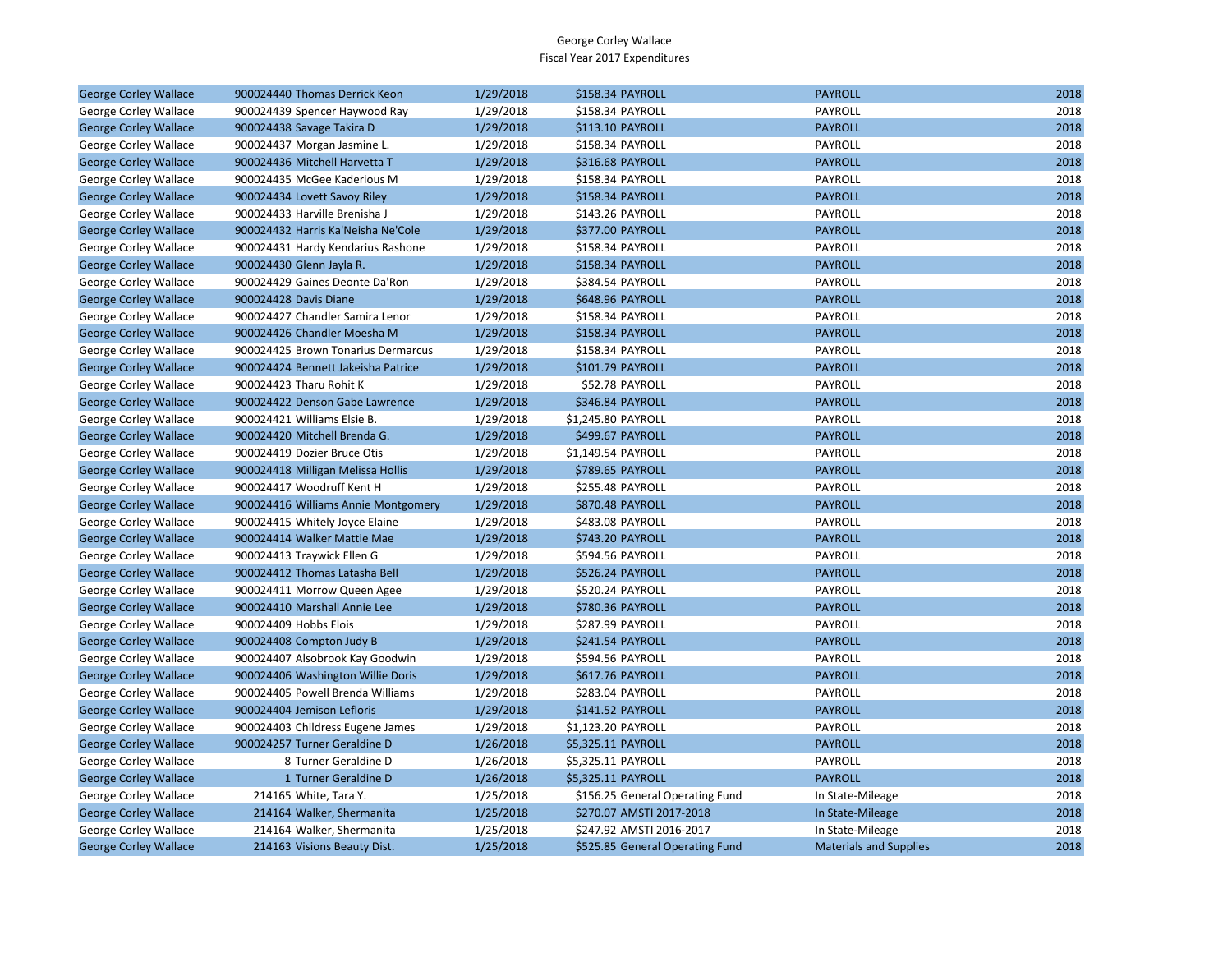| George Corley Wallace        | 214162 UPS - United Parcel Service    | 1/25/2018 | \$103.20 General Operating Fund           | Postage                           | 2018 |
|------------------------------|---------------------------------------|-----------|-------------------------------------------|-----------------------------------|------|
| <b>George Corley Wallace</b> | 214161 U.S. Bank Equipment Finance    | 1/25/2018 | \$5,477.87 General Operating Fund         | <b>Operating Lease Payments</b>   | 2018 |
| George Corley Wallace        | 214160 Turner, Herman W.              | 1/25/2018 | \$190.00 General Operating Fund           | In State-Other Travel Exp         | 2018 |
| <b>George Corley Wallace</b> | 214159 Turner, Herman W.              | 1/25/2018 | \$380.00 General Operating Fund           | In State-Other Travel Exp         | 2018 |
| George Corley Wallace        | 214158 Tubbs - Turner, Jocelyn J.     | 1/25/2018 | \$710.11 AMSTI 2017-2018                  | In State-Mileage                  | 2018 |
| <b>George Corley Wallace</b> | 214157 Trane Company (Parts)          | 1/25/2018 | \$1,907.81 Renewal and Repacement Funds   | Maintenance & Repairs             | 2018 |
| George Corley Wallace        | 214156 The Resource Center            | 1/25/2018 | \$210.00 General Operating Fund           | In State-Registration             | 2018 |
| <b>George Corley Wallace</b> | 214155 The Flower Basket              | 1/25/2018 | \$74.00 Flower Fund                       | <b>Deposit Liabilities</b>        | 2018 |
| George Corley Wallace        | 214154 Store Room Fasteners, Inc.     | 1/25/2018 | \$133.92 General Operating Fund           | <b>Materials and Supplies</b>     | 2018 |
| <b>George Corley Wallace</b> | 214153 St. Of Al. Dept. Of Fin.       | 1/25/2018 | \$975.40 General Operating Fund           | <b>Communications</b>             | 2018 |
| George Corley Wallace        | 214152 Spicer, Chandra                | 1/25/2018 | \$122.73 AMSTI 2017-2018                  | In State-Mileage                  | 2018 |
| <b>George Corley Wallace</b> | 214151 Southernlinc Wireless          | 1/25/2018 | \$505.89 General Operating Fund           | Communications                    | 2018 |
| George Corley Wallace        | 214150 Southernlinc Wireless          | 1/25/2018 | \$42.40 General Operating Fund            | Communications                    | 2018 |
| <b>George Corley Wallace</b> | 214149 Southern Pipe & Supply         | 1/25/2018 | \$131.05 General Operating Fund           | <b>Materials and Supplies</b>     | 2018 |
| George Corley Wallace        | 214148 Smith, Jerry D.                | 1/25/2018 | \$2,000.00 General Operating Fund         | <b>Other Contractual Services</b> | 2018 |
| <b>George Corley Wallace</b> | 214147 Shred-It Usa, Inc.             | 1/25/2018 | \$418.34 General Operating Fund           | <b>Other Contractual Services</b> | 2018 |
| George Corley Wallace        | 214146 Selma Water Works Board        | 1/25/2018 | \$1,196.62 General Operating Fund         | Water & Sewer                     | 2018 |
| <b>George Corley Wallace</b> | 214145 Sea Coast Disposal             | 1/25/2018 | \$1,190.00 General Operating Fund         | <b>Other Contractual Services</b> | 2018 |
| George Corley Wallace        | 214144 Sanders, Demica G.             | 1/25/2018 | \$275.00 General Operating Fund           | <b>Other Contractual Services</b> | 2018 |
| <b>George Corley Wallace</b> | 214143 SAEOPP                         | 1/25/2018 | \$1,977.00 Student Support Services 16-17 | Out-of-State-Registration         | 2018 |
| George Corley Wallace        | 214142 Rountree Electric Supply       | 1/25/2018 | \$560.43 General Operating Fund           | Electricity                       | 2018 |
| <b>George Corley Wallace</b> | 214141 Powe, Dea W.                   | 1/25/2018 | \$375.00 AMSTI 2016-2017                  | In State-Ovrnite Per diem         | 2018 |
| George Corley Wallace        | 214141 Powe, Dea W.                   | 1/25/2018 | \$119.41 AMSTI 2016-2017                  | In State-Mileage                  | 2018 |
| <b>George Corley Wallace</b> | 214141 Powe, Dea W.                   | 1/25/2018 | \$293.77 AMSTI 2017-2018                  | In State-Mileage                  | 2018 |
| George Corley Wallace        | 214141 Powe, Dea W.                   | 1/25/2018 | \$150.00 AMSTI 2017-2018                  | In State-Ovrnite Per diem         | 2018 |
| <b>George Corley Wallace</b> | 214140 Pitney Bowes                   | 1/25/2018 | \$2,041.98 General Operating Fund         | Postage                           | 2018 |
| George Corley Wallace        | 214139 Pitney Bowes                   | 1/25/2018 | \$3,241.83 General Operating Fund         | Rent - Equipment                  | 2018 |
| <b>George Corley Wallace</b> | 214138 Phi Theta Kappa                | 1/25/2018 | \$390.00 Phi Theta Kappa                  | <b>Deposit Liabilities</b>        | 2018 |
| George Corley Wallace        | 214137 Pettway, Clarence J.           | 1/25/2018 | \$120.50 AMSTI 2017-2018                  | In State-Mileage                  | 2018 |
| <b>George Corley Wallace</b> | 214137 Pettway, Clarence J.           | 1/25/2018 | \$176.18 AMSTI 2016-2017                  | In State-Mileage                  | 2018 |
| George Corley Wallace        | 214137 Pettway, Clarence J.           | 1/25/2018 | \$150.00 AMSTI 2016-2017                  | In State-Ovrnite Per diem         | 2018 |
| <b>George Corley Wallace</b> | 214136 Pearson Education              | 1/25/2018 | \$960.00 General Operating Fund           | <b>Materials and Supplies</b>     | 2018 |
| George Corley Wallace        | 214135 Overhead Door and Fireplace Co | 1/25/2018 | \$498.00 Renewal and Repacement Funds     | Maintenance & Repairs             | 2018 |
| <b>George Corley Wallace</b> | 214134 National Voting Rights         | 1/25/2018 | \$410.00 General Operating Fund           | Rent                              | 2018 |
| George Corley Wallace        | 214133 Mitinet Inc                    | 1/25/2018 | \$329.00 General Operating Fund           | Technology-Non Capital            | 2018 |
| <b>George Corley Wallace</b> | 214132 MedPro Waste Disposal, LLC     | 1/25/2018 | \$195.00 General Operating Fund           | <b>Other Contractual Services</b> | 2018 |
| George Corley Wallace        | 214131 Maynard, Cooper & Gale         | 1/25/2018 | \$758.50 General Operating Fund           | Legal Services                    | 2018 |
| <b>George Corley Wallace</b> | 214130 Lewis Pest Control Inc.        | 1/25/2018 | \$1,040.00 General Operating Fund         | <b>Other Contractual Services</b> | 2018 |
| George Corley Wallace        | 214129 Kennedy, Regina S.             | 1/25/2018 | \$424.10 AMSTI 2017-2018                  | In State-Mileage                  | 2018 |
| <b>George Corley Wallace</b> | 214128 Jordan, Judy Y.                | 1/25/2018 | \$800.00 General Operating Fund           | <b>Other Contractual Services</b> | 2018 |
| George Corley Wallace        | 214127 Jackson, Eric L.               | 1/25/2018 | \$800.00 General Operating Fund           | <b>Other Contractual Services</b> | 2018 |
| <b>George Corley Wallace</b> | 214126 JJ Muffler Shop                | 1/25/2018 | \$70.00 General Operating Fund            | Maintenance & Repairs             | 2018 |
| George Corley Wallace        | 214125 Inge, Deandres G.              | 1/25/2018 | \$143.34 AMSTI 2017-2018                  | In State-Mileage                  | 2018 |
| <b>George Corley Wallace</b> | 214124 HUNTER, OTTO W.                | 1/25/2018 | \$600.00 AMSTI 2017-2018                  | <b>Other Contractual Services</b> | 2018 |
| George Corley Wallace        | 214123 Hill Manufacturing Co          | 1/25/2018 | \$492.11 General Operating Fund           | <b>Materials and Supplies</b>     | 2018 |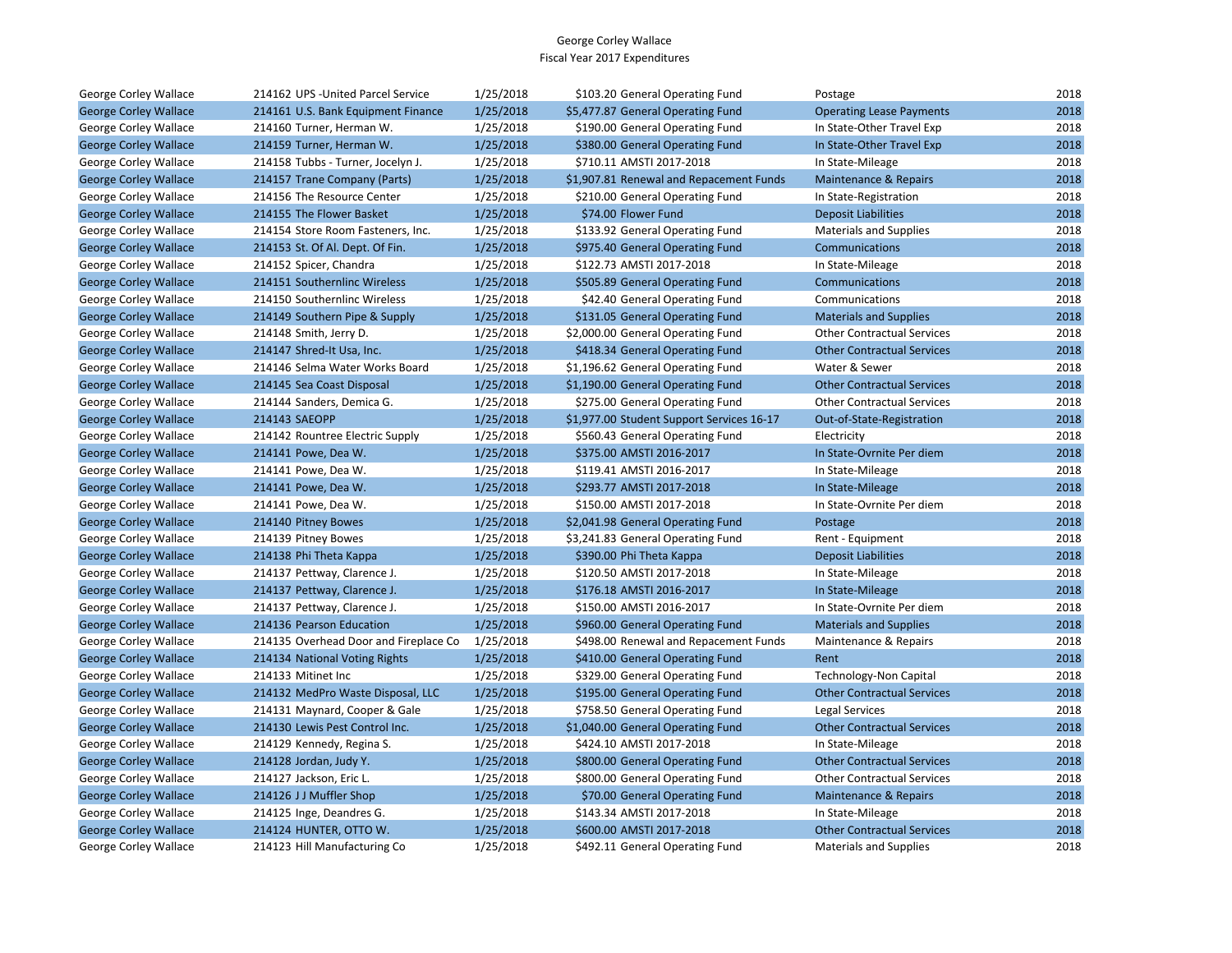| <b>George Corley Wallace</b> | 214122 Harris Security Systems           | 1/25/2018 | \$1,274.55 General Operating Fund       | Service Contracts-Equipment       | 2018 |
|------------------------------|------------------------------------------|-----------|-----------------------------------------|-----------------------------------|------|
| George Corley Wallace        | 214121 Hardy, Darryl W.                  | 1/25/2018 | \$135.00 General Operating Fund         | <b>Other Contractual Services</b> | 2018 |
| <b>George Corley Wallace</b> | 214120 Guardian-Ipco Inc.                | 1/25/2018 | \$550.00 General Operating Fund         | Service Contracts-Equipment       | 2018 |
| George Corley Wallace        | 214119 Gordon, Rachel L.                 | 1/25/2018 | \$750.00 Student Support Services 16-17 | In State-Other Travel Exp         | 2018 |
| <b>George Corley Wallace</b> | 214118 Fuller Building Company           | 1/25/2018 | \$328.56 General Operating Fund         | <b>Materials and Supplies</b>     | 2018 |
| George Corley Wallace        | 214117 FedEx                             | 1/25/2018 | \$23.06 AMSTI 2017-2018                 | Postage                           | 2018 |
| <b>George Corley Wallace</b> | 214117 FedEx                             | 1/25/2018 | \$38.01 General Operating Fund          | Postage                           | 2018 |
| George Corley Wallace        | 214116 FedEx                             | 1/25/2018 | \$51.01 AMSTI 2017-2018                 | Postage                           | 2018 |
| <b>George Corley Wallace</b> | 214115 FedEx                             | 1/25/2018 | \$27.66 AMSTI 2017-2018                 | Postage                           | 2018 |
| George Corley Wallace        | 214114 Evans, Duane A.                   | 1/25/2018 | \$220.00 General Operating Fund         | In State-Other Travel Exp         | 2018 |
| <b>George Corley Wallace</b> | 214113 Evans, Duane A.                   | 1/25/2018 | \$440.00 General Operating Fund         | In State-Other Travel Exp         | 2018 |
| George Corley Wallace        | 214112 Coverall Of Alabama               | 1/25/2018 | \$36,340.00 General Operating Fund      | <b>Other Contractual Services</b> | 2018 |
| <b>George Corley Wallace</b> | 214111 Cougar Chevron                    | 1/25/2018 | \$574.98 General Operating Fund         | Gasoline & Oil-Motor Vehicle      | 2018 |
| George Corley Wallace        | 214110 Coty, Mark L.                     | 1/25/2018 | \$204.06 AMSTI 2016-2017                | In State-Mileage                  | 2018 |
| <b>George Corley Wallace</b> | 214110 Coty, Mark L.                     | 1/25/2018 | \$150.00 AMSTI 2017-2018                | In State-Ovrnite Per diem         | 2018 |
| George Corley Wallace        | 214110 Coty, Mark L.                     | 1/25/2018 | \$320.63 AMSTI 2017-2018                | In State-Mileage                  | 2018 |
| <b>George Corley Wallace</b> | 214110 Coty, Mark L.                     | 1/25/2018 | \$525.00 AMSTI 2016-2017                | In State-Ovrnite Per diem         | 2018 |
| George Corley Wallace        | 214109 Continental Research              | 1/25/2018 | \$1,994.98 General Operating Fund       | <b>Materials and Supplies</b>     | 2018 |
| <b>George Corley Wallace</b> | 214108 Central Paper Co, Inc.            | 1/25/2018 | \$140.70 General Operating Fund         | <b>Materials and Supplies</b>     | 2018 |
| George Corley Wallace        | 214107 Central Paper Co, Inc             | 1/25/2018 | \$25.00 General Operating Fund          | <b>Materials and Supplies</b>     | 2018 |
| <b>George Corley Wallace</b> | 214106 Cdw Government, Inc.              | 1/25/2018 | \$2,051.70 Ready to Work 2017-2018      | <b>Technology-Non Capital</b>     | 2018 |
| George Corley Wallace        | 214106 Cdw Government, Inc.              | 1/25/2018 | \$979.60 General Operating Fund         | <b>Materials and Supplies</b>     | 2018 |
| <b>George Corley Wallace</b> | 214105 Casby, Aaron L.                   | 1/25/2018 | \$228.62 AMSTI 2017-2018                | In State-Ovrnite Per diem         | 2018 |
| George Corley Wallace        | 214105 Casby, Aaron L.                   | 1/25/2018 | \$86.85 AMSTI 2016-2017                 | In State-Mileage                  | 2018 |
| <b>George Corley Wallace</b> | 214105 Casby, Aaron L.                   | 1/25/2018 | \$253.17 AMSTI 2017-2018                | In State-Mileage                  | 2018 |
| George Corley Wallace        | 214104 Barnes & Noble College            | 1/25/2018 | \$583.45 Student Support Services 16-17 | <b>Internal Purchases</b>         | 2018 |
| <b>George Corley Wallace</b> | 214104 Barnes & Noble College            | 1/25/2018 | \$99.98 General Operating Fund          | <b>Internal Purchases</b>         | 2018 |
| George Corley Wallace        | 214103 Ballard Brothers Electronic Servi | 1/25/2018 | \$250.00 General Operating Fund         | Maintenance & Repairs             | 2018 |
| <b>George Corley Wallace</b> | 214102 AT&T (Business Service)           | 1/25/2018 | \$421.49 AMSTI 2017-2018                | Communications                    | 2018 |
| George Corley Wallace        | 214101 AT&T (Business Service)           | 1/25/2018 | \$1,030.95 AMSTI 2017-2018              | Communications                    | 2018 |
| <b>George Corley Wallace</b> | 214100 Applied Security Concepts         | 1/25/2018 | \$99.00 General Operating Fund          | <b>Other Contractual Services</b> | 2018 |
| George Corley Wallace        | 214099 Apple Inc                         | 1/25/2018 | \$2,356.00 General Operating Fund       | Non-capitalized Equipment         | 2018 |
| <b>George Corley Wallace</b> | 214098 Allen, Bertha Y.                  | 1/25/2018 | \$18.46 AMSTI 2016-2017                 | In State-Mileage                  | 2018 |
| George Corley Wallace        | 214098 Allen, Bertha Y.                  | 1/25/2018 | \$122.84 AMSTI 2017-2018                | In State-Mileage                  | 2018 |
| <b>George Corley Wallace</b> | 214097 Alabama Community College Ass     | 1/25/2018 | \$375.00 General Operating Fund         | In State-Registration             | 2018 |
| George Corley Wallace        | 214096 Advanced Disposal                 | 1/25/2018 | \$156.39 General Operating Fund         | <b>Other Contractual Services</b> | 2018 |
| <b>George Corley Wallace</b> | 214095 Adem                              | 1/25/2018 | \$30.00 General Operating Fund          | <b>Other Contractual Services</b> | 2018 |
| George Corley Wallace        | 214094 ACEN                              | 1/25/2018 | \$2,350.00 General Operating Fund       | Memberships                       | 2018 |
| <b>George Corley Wallace</b> | 900024393 Smith Tommy Lee                | 1/24/2018 | \$4,197.17 PAYROLL                      | <b>PAYROLL</b>                    | 2018 |
| George Corley Wallace        | 900024389 Stroud Nawanya Latrise         | 1/24/2018 | \$5,497.33 PAYROLL                      | PAYROLL                           | 2018 |
| <b>George Corley Wallace</b> | 900024388 Smith Jacqueline Bernetta      | 1/24/2018 | \$9,787.25 PAYROLL                      | <b>PAYROLL</b>                    | 2018 |
| George Corley Wallace        | 900024387 Purdie Christy Dorran          | 1/24/2018 | \$3,822.42 PAYROLL                      | PAYROLL                           | 2018 |
| <b>George Corley Wallace</b> | 900024386 Jackson Brittany Brooks        | 1/24/2018 | \$3,048.42 PAYROLL                      | <b>PAYROLL</b>                    | 2018 |
| George Corley Wallace        | 900024362 Logan Shuntelra Bernice        | 1/24/2018 | \$4,310.16 PAYROLL                      | PAYROLL                           | 2018 |
| <b>George Corley Wallace</b> | 900024255 Purdie Karol S                 | 1/24/2018 | \$5,325.11 PAYROLL                      | <b>PAYROLL</b>                    | 2018 |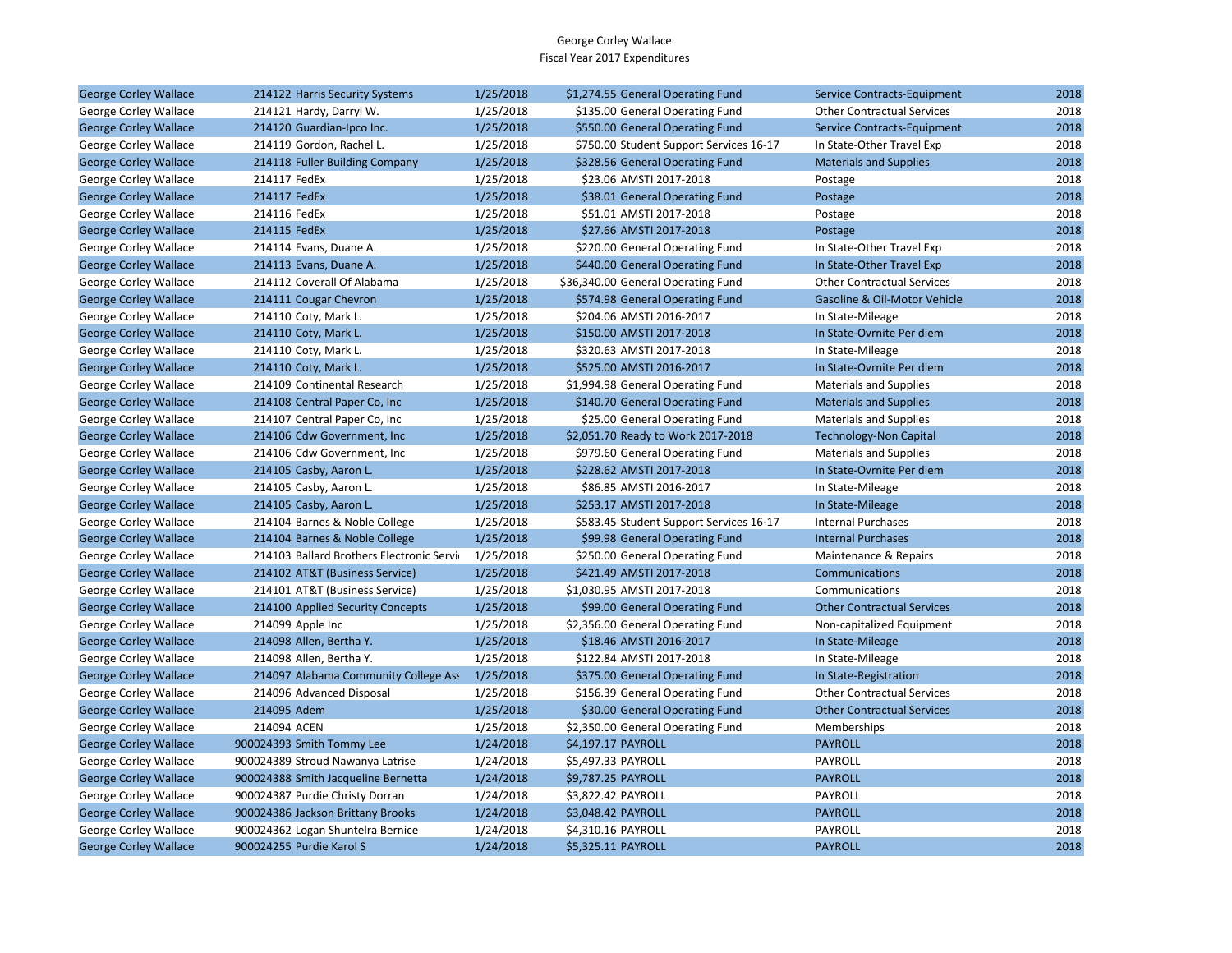| George Corley Wallace        | 900024252 Johnson Tona Oliver         | 1/24/2018 | \$5,325.11 PAYROLL                 | PAYROLL                           | 2018 |
|------------------------------|---------------------------------------|-----------|------------------------------------|-----------------------------------|------|
| <b>George Corley Wallace</b> | 900024251 Ford Sabrina D              | 1/24/2018 | \$5,325.11 PAYROLL                 | <b>PAYROLL</b>                    | 2018 |
| George Corley Wallace        | 900024244 Jackson Veronica Moultrie   | 1/24/2018 | \$5,479.33 PAYROLL                 | PAYROLL                           | 2018 |
| <b>George Corley Wallace</b> | 12 Smith Jacqueline Bernetta          | 1/24/2018 | \$9,787.25 PAYROLL                 | <b>PAYROLL</b>                    | 2018 |
| George Corley Wallace        | 11 Purdie Christy Dorran              | 1/24/2018 | \$3,822.42 PAYROLL                 | PAYROLL                           | 2018 |
| <b>George Corley Wallace</b> | 10 Ford Sabrina D                     | 1/24/2018 | \$5,325.11 PAYROLL                 | <b>PAYROLL</b>                    | 2018 |
| George Corley Wallace        | 9 Jackson Veronica Moultrie           | 1/24/2018 | \$5,479.33 PAYROLL                 | PAYROLL                           | 2018 |
| <b>George Corley Wallace</b> | 6 Purdie Karol S                      | 1/24/2018 | \$5,325.11 PAYROLL                 | <b>PAYROLL</b>                    | 2018 |
| George Corley Wallace        | 5 Johnson Tona Oliver                 | 1/24/2018 | \$5,325.11 PAYROLL                 | PAYROLL                           | 2018 |
| <b>George Corley Wallace</b> | 4 Stroud Nawanya Latrise              | 1/24/2018 | \$5,497.33 PAYROLL                 | <b>PAYROLL</b>                    | 2018 |
| George Corley Wallace        | 3 Logan Shuntelra Bernice             | 1/24/2018 | \$4,310.16 PAYROLL                 | PAYROLL                           | 2018 |
| <b>George Corley Wallace</b> | 2 Smith Tommy Lee                     | 1/24/2018 | \$4,197.17 PAYROLL                 | <b>PAYROLL</b>                    | 2018 |
| George Corley Wallace        | 1 Jackson Brittany Brooks             | 1/24/2018 | \$3,048.42 PAYROLL                 | PAYROLL                           | 2018 |
| <b>George Corley Wallace</b> | 214093 Turner, Herman W.              | 1/22/2018 | \$380.00 General Operating Fund    | In State-Other Travel Exp         | 2018 |
| George Corley Wallace        | 214092 Turner, Herman W.              | 1/22/2018 | \$190.00 General Operating Fund    | In State-Other Travel Exp         | 2018 |
| <b>George Corley Wallace</b> | 214091 Evans, Duane A.                | 1/22/2018 | \$440.00 General Operating Fund    | In State-Other Travel Exp         | 2018 |
| George Corley Wallace        | 214090 Evans, Duane A.                | 1/22/2018 | \$220.00 General Operating Fund    | In State-Other Travel Exp         | 2018 |
| <b>George Corley Wallace</b> | 213422 Werle Enterprise, LLC          | 1/12/2018 | \$638.39 General Operating Fund    | <b>Materials and Supplies</b>     | 2018 |
| George Corley Wallace        | 213421 Walter Craig, LLC              | 1/12/2018 | \$437.00 General Operating Fund    | Non-capitalized Equipment         | 2018 |
| <b>George Corley Wallace</b> | 213420 Wal Mart                       | 1/12/2018 | \$105.82 AE-EPS-JOBS 2017-2018     | <b>Materials and Supplies</b>     | 2018 |
| George Corley Wallace        | 213419 Verizon Wireless               | 1/12/2018 | \$120.03 General Operating Fund    | Communications                    | 2018 |
| <b>George Corley Wallace</b> | 213419 Verizon Wireless               | 1/12/2018 | \$560.14 AMSTI 2016-2017           | Communications                    | 2018 |
| George Corley Wallace        | 213418 U.S. Bank Equipment Finance    | 1/12/2018 | \$5,477.87 General Operating Fund  | <b>Operating Lease Payments</b>   | 2018 |
| <b>George Corley Wallace</b> | 213417 U.S. Bank Equipment Finance    | 1/12/2018 | \$152.60 AE State 2017-2018        | Communications                    | 2018 |
| George Corley Wallace        | 213416 Turner, Herman W.              | 1/12/2018 | \$190.00 General Operating Fund    | In State-Other Travel Exp         | 2018 |
| <b>George Corley Wallace</b> | 213415 Tenison, Ralph B.              | 1/12/2018 | \$1,100.00 General Operating Fund  | <b>Other Contractual Services</b> | 2018 |
| George Corley Wallace        | 213414 Steward Properties LLC         | 1/12/2018 | \$6,998.00 AMSTI 2017-2018         | Rent - Facilities                 | 2018 |
| <b>George Corley Wallace</b> | 213413 Spire Alabama Inc.             | 1/12/2018 | \$12,266.40 General Operating Fund | Gas & Heating Fuel                | 2018 |
| George Corley Wallace        | 213412 Sherwin Williams               | 1/12/2018 | \$184.08 General Operating Fund    | <b>Materials and Supplies</b>     | 2018 |
| <b>George Corley Wallace</b> | 213411 Selma-Dallas Co Chamber of Con | 1/12/2018 | \$150.00 General Operating Fund    | Memberships                       | 2018 |
| George Corley Wallace        | 213410 Respondus                      | 1/12/2018 | \$1,513.00 General Operating Fund  | Technology-Non Capital            | 2018 |
| <b>George Corley Wallace</b> | 213409 Nctm                           | 1/12/2018 | \$4,447.56 AMSTI 2016-2017         | <b>Materials and Supplies</b>     | 2018 |
| George Corley Wallace        | 213408 McRae-Gaines Learning Ctn      | 1/12/2018 | \$240.00 General Operating Fund    | Scholarships                      | 2018 |
| <b>George Corley Wallace</b> | 213407 McQuick Printing Company       | 1/12/2018 | \$13.93 General Operating Fund     | Printing, Reproduction & Binding  | 2018 |
| George Corley Wallace        | 213406 Maynard, Cooper & Gale         | 1/12/2018 | \$5,248.00 General Operating Fund  | <b>Legal Services</b>             | 2018 |
| <b>George Corley Wallace</b> | 213405 Marshall, Annie L.             | 1/12/2018 | \$38.73 AE State 2017-2018         | In State-Mileage                  | 2018 |
| George Corley Wallace        | 213404 Insurance Office Of Ameri      | 1/12/2018 | \$2,819.00 General Operating Fund  | Insurance & Bonding               | 2018 |
| <b>George Corley Wallace</b> | 213403 Hibbett Team Saes, Inc.        | 1/12/2018 | \$7,213.95 General Operating Fund  | <b>Materials and Supplies</b>     | 2018 |
| George Corley Wallace        | 213402 Grainger Tools                 | 1/12/2018 | \$760.28 General Operating Fund    | <b>Materials and Supplies</b>     | 2018 |
| <b>George Corley Wallace</b> | 213401 Goings, Ghytana S.             | 1/12/2018 | \$140.17 General Operating Fund    | In State-Mileage                  | 2018 |
| George Corley Wallace        | 213400 Galls, LLC                     | 1/12/2018 | \$154.00 General Operating Fund    | <b>Materials and Supplies</b>     | 2018 |
| <b>George Corley Wallace</b> | 213399 Gadsden State Community Colle  | 1/12/2018 | \$8,403.23 General Operating Fund  | <b>Bond Surety Fee Expense</b>    | 2018 |
| George Corley Wallace        | 213399 Gadsden State Community Colle  | 1/12/2018 | \$5,605.26 General Operating Fund  | <b>Accounts Payable</b>           | 2018 |
| <b>George Corley Wallace</b> | 213398 Evans, Duane A.                | 1/12/2018 | \$220.00 General Operating Fund    | In State-Other Travel Exp         | 2018 |
| George Corley Wallace        | 213397 Evans, Duane A.                | 1/12/2018 | \$440.00 General Operating Fund    | In State-Other Travel Exp         | 2018 |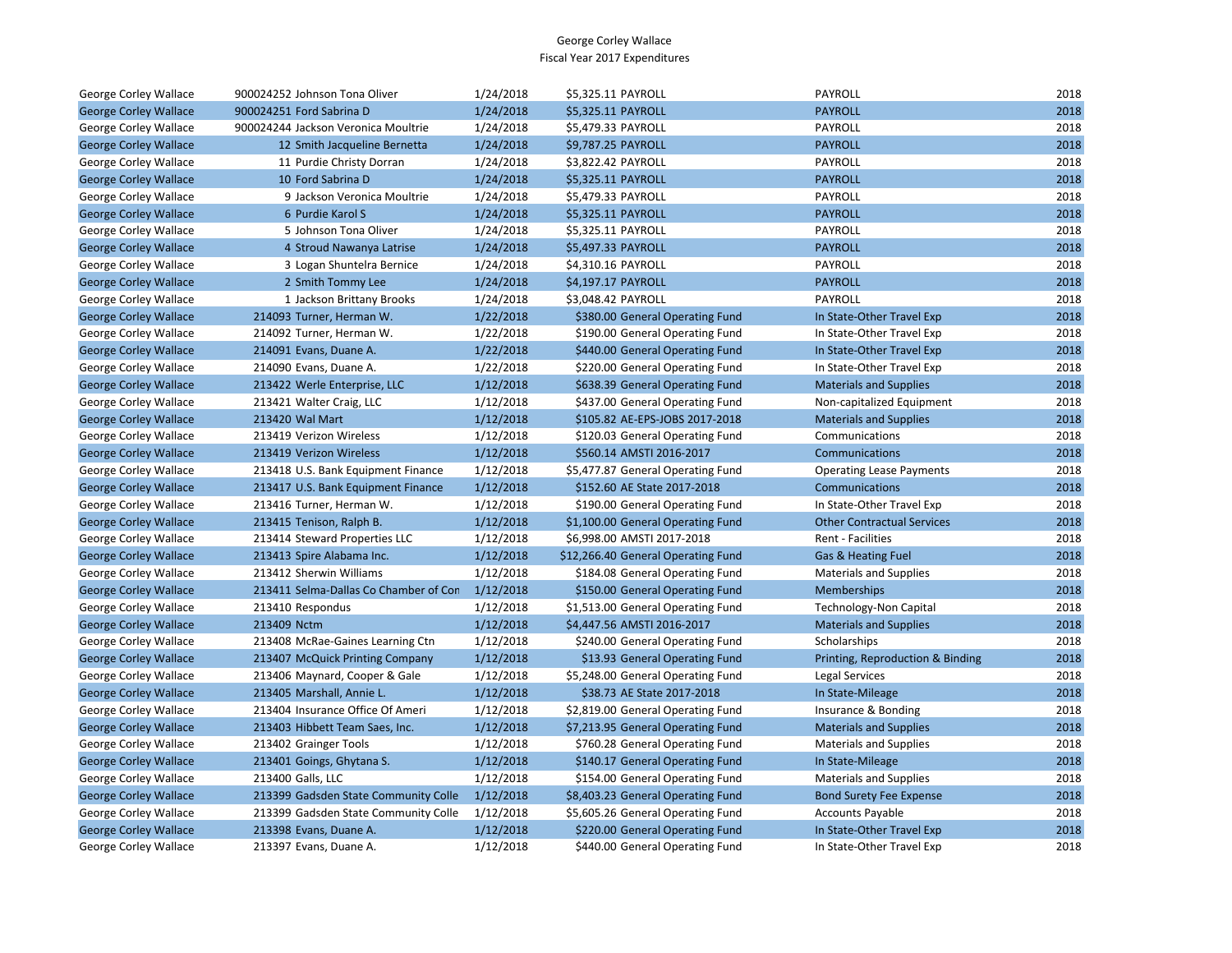| <b>George Corley Wallace</b> | 213396 Eta Hand2mind                 | 1/12/2018 | \$6,875.00 AMSTI 2016-2017         | <b>Materials and Supplies</b>       | 2018 |
|------------------------------|--------------------------------------|-----------|------------------------------------|-------------------------------------|------|
| George Corley Wallace        | 213395 Esse                          | 1/12/2018 | \$507.50 General Operating Fund    | Service Contracts-Equipment         | 2018 |
| <b>George Corley Wallace</b> | 213394 Crystal Clear Window Cleaning | 1/12/2018 | \$850.00 General Operating Fund    | <b>Other Contractual Services</b>   | 2018 |
| George Corley Wallace        | 213393 Coverall Of Alabama           | 1/12/2018 | \$18,170.00 General Operating Fund | <b>Other Contractual Services</b>   | 2018 |
| <b>George Corley Wallace</b> | 213392 Cougar Chevron                | 1/12/2018 | \$3,150.66 General Operating Fund  | Gasoline & Oil-Motor Vehicle        | 2018 |
| George Corley Wallace        | 213391 Columbia Instruments          | 1/12/2018 | \$600.00 General Operating Fund    | Maintenance & Repairs               | 2018 |
| <b>George Corley Wallace</b> | 213390 Clanton Advertiser            | 1/12/2018 | \$195.00 General Operating Fund    | <b>Subscriptions</b>                | 2018 |
| George Corley Wallace        | 213389 Cintas #231                   | 1/12/2018 | \$772.56 General Operating Fund    | <b>Other Contractual Services</b>   | 2018 |
| <b>George Corley Wallace</b> | 213388 Cdw Government, Inc.          | 1/12/2018 | \$179.90 Ready to Work 2017-2018   | Technology \$25,000 or Less         | 2018 |
| George Corley Wallace        | 213388 Cdw Government, Inc.          | 1/12/2018 | \$174.97 General Operating Fund    | <b>Technology-Non Capital</b>       | 2018 |
| <b>George Corley Wallace</b> | 213388 Cdw Government, Inc.          | 1/12/2018 | \$48,374.49 Perkins 2017-2018      | Non-capitalized Equipment           | 2018 |
| George Corley Wallace        | 213387 Carquest                      | 1/12/2018 | \$102.74 General Operating Fund    | Maintenance & Repairs               | 2018 |
| <b>George Corley Wallace</b> | 213386 Brendle Sprinkler Co. Inc.    | 1/12/2018 | \$362.00 General Operating Fund    | <b>Maintenance &amp; Repairs</b>    | 2018 |
| George Corley Wallace        | 213385 AT&T Alabama                  | 1/12/2018 | \$126.57 General Operating Fund    | Communications                      | 2018 |
| <b>George Corley Wallace</b> | 213385 AT&T Alabama                  | 1/12/2018 | \$169.70 AE-Regular State 16-17    | Communications                      | 2018 |
| George Corley Wallace        | 213384 AT&T /U-verse                 | 1/12/2018 | \$71.02 AE State 2017-2018         | Communications                      | 2018 |
| <b>George Corley Wallace</b> | 213383 AT&T (Business Service)       | 1/12/2018 | \$63.66 AMSTI 2016-2017            | Communications                      | 2018 |
| George Corley Wallace        | 213382 AT&T (Business Service)       | 1/12/2018 | \$419.86 AMSTI 2016-2017           | Communications                      | 2018 |
| <b>George Corley Wallace</b> | 213381 AT&T (Business Service)       | 1/12/2018 | \$1,030.95 AMSTI 2016-2017         | Communications                      | 2018 |
| George Corley Wallace        | 213380 Alabama Power Company         | 1/12/2018 | \$28.41 General Operating Fund     | Electricity                         | 2018 |
| <b>George Corley Wallace</b> | 213379 Alabama Power Company         | 1/12/2018 | \$3,112.76 General Operating Fund  | Electricity                         | 2018 |
| George Corley Wallace        | 213378 Alabama Power Company         | 1/12/2018 | \$53,981.00 General Operating Fund | Electricity                         | 2018 |
| <b>George Corley Wallace</b> | 213377 Alabama Community College Ass | 1/12/2018 | \$125.00 General Operating Fund    | <b>Advertising &amp; Promotions</b> | 2018 |
| George Corley Wallace        | 213376 Alabama Community College Ass | 1/12/2018 | \$1,000.00 General Operating Fund  | Memberships                         | 2018 |
| <b>George Corley Wallace</b> | 213375 Alabama Community College Sy  | 1/12/2018 | \$25,000.00 General Operating Fund | <b>Other Contractual Services</b>   | 2018 |
| George Corley Wallace        | 213374 Al Hill'S Boiler Sales        | 1/12/2018 | \$2,187.50 General Operating Fund  | Service Contracts-Equipment         | 2018 |
| <b>George Corley Wallace</b> | 213373 Akins Upholstery              | 1/12/2018 | \$642.80 General Operating Fund    | Maintenance & Repairs               | 2018 |
| George Corley Wallace        | 213372 ACCSFMA                       | 1/12/2018 | \$350.00 General Operating Fund    | In State-Registration               | 2018 |
| <b>George Corley Wallace</b> | 213371 Wccs-Investment -Marion       | 1/8/2018  | \$500,000.00 Bank Fund             | Money Market-Marion Bank            | 2018 |
| George Corley Wallace        | 213370 Aflac                         | 1/5/2018  | \$3,156.90 Payroll Clearing Fund   | Misc Deductions Payable             | 2018 |
| <b>George Corley Wallace</b> | 213369 Wccs Selma Foundation         | 1/4/2018  | \$408.63 Payroll Clearing Fund     | <b>Misc Deductions Payable</b>      | 2018 |
| George Corley Wallace        | 213368 Wallace Communtiy College     | 1/4/2018  | \$81.00 Payroll Clearing Fund      | Misc Deductions Payable             | 2018 |
| <b>George Corley Wallace</b> | 213367 Variable Annuity Life Ins     | 1/4/2018  | \$1,350.00 Payroll Clearing Fund   | <b>Misc Deductions Payable</b>      | 2018 |
| George Corley Wallace        | 213366 Unum                          | 1/4/2018  | \$12.95 Payroll Clearing Fund      | Misc Deductions Payable             | 2018 |
| <b>George Corley Wallace</b> | 213365 United Way Of Selma & Dal     | 1/4/2018  | \$164.00 Payroll Clearing Fund     | <b>Misc Deductions Payable</b>      | 2018 |
| George Corley Wallace        | 213364 Teacher'S Retirement Syst     | 1/4/2018  | \$134,239.09 Payroll Clearing Fund | Alabama Teachers Retirement Payable | 2018 |
| <b>George Corley Wallace</b> | 213363 St. of AL. Child Support      | 1/4/2018  | \$400.00 Payroll Clearing Fund     | <b>Misc Deductions Payable</b>      | 2018 |
| George Corley Wallace        | 213362 Rsa-1 (Peiraf)                | 1/4/2018  | \$3,325.00 Payroll Clearing Fund   | <b>Misc Deductions Payable</b>      | 2018 |
| <b>George Corley Wallace</b> | 213361 Reding, Curtis C.             | 1/4/2018  | \$3,556.00 Payroll Clearing Fund   | <b>Misc Deductions Payable</b>      | 2018 |
| George Corley Wallace        | 213360 Peehip                        | 1/4/2018  | \$142,238.92 Payroll Clearing Fund | PEEHIP Payable                      | 2018 |
| <b>George Corley Wallace</b> | 213359 New York Life & Annuity       | 1/4/2018  | \$2,589.57 Payroll Clearing Fund   | <b>Misc Deductions Payable</b>      | 2018 |
| George Corley Wallace        | 213358 Liberty National Life Ins     | 1/4/2018  | \$487.37 Payroll Clearing Fund     | <b>Misc Deductions Payable</b>      | 2018 |
| <b>George Corley Wallace</b> | 213357 Great-West Retirement Ser     | 1/4/2018  | \$50.00 Payroll Clearing Fund      | <b>Misc Deductions Payable</b>      | 2018 |
| George Corley Wallace        | 213356 Educator Benefits Corporation | 1/4/2018  | \$12.62 Payroll Clearing Fund      | <b>Misc Deductions Payable</b>      | 2018 |
| <b>George Corley Wallace</b> | 213355 Educator Benefits Corp.       | 1/4/2018  | \$579.07 Payroll Clearing Fund     | <b>Misc Deductions Payable</b>      | 2018 |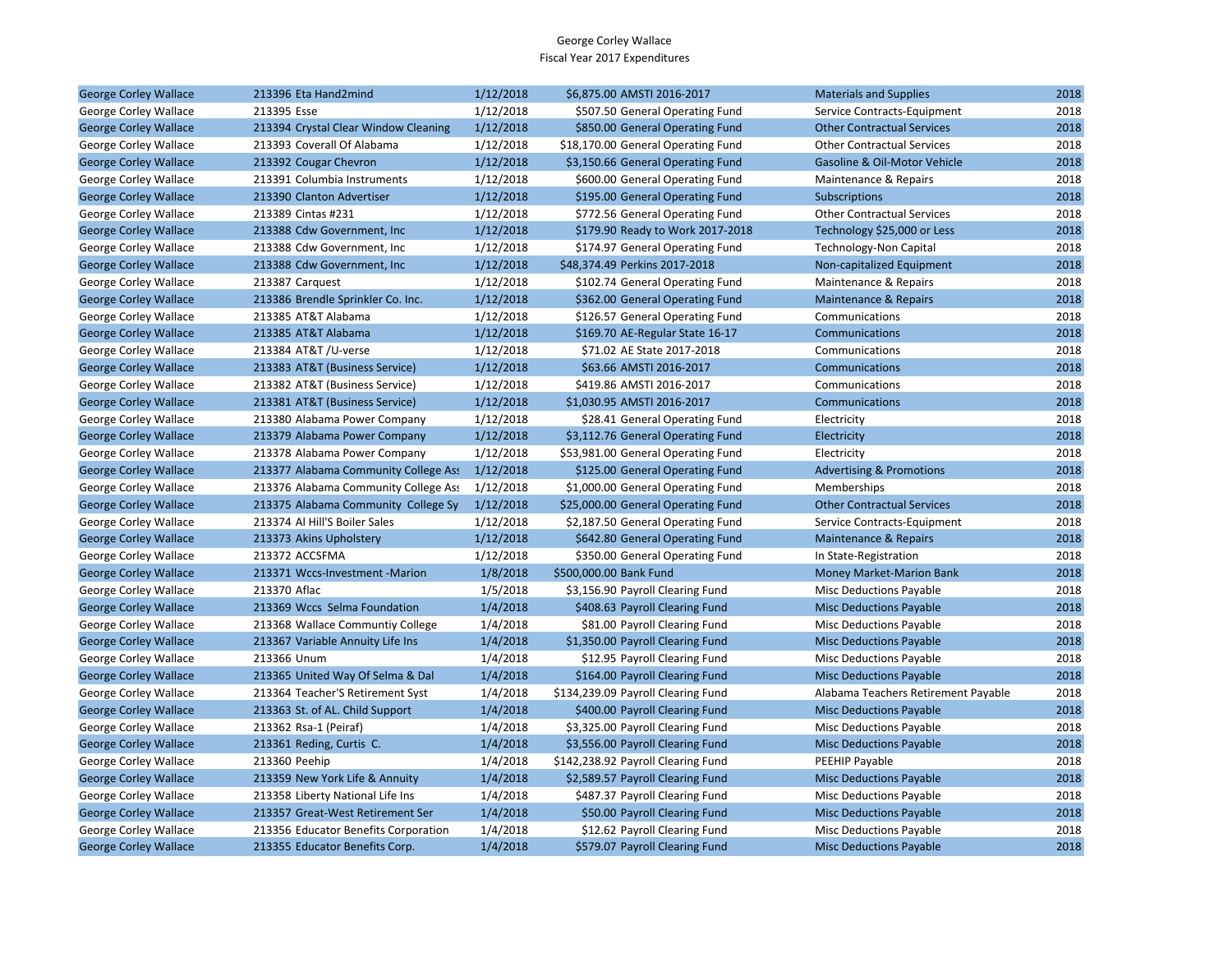| George Corley Wallace        | 213354 District Court Of Dallas         | 1/4/2018   | \$827.80 Payroll Clearing Fund          | <b>Misc Deductions Payable</b>    | 2018 |
|------------------------------|-----------------------------------------|------------|-----------------------------------------|-----------------------------------|------|
| <b>George Corley Wallace</b> | 213353 Colonial Life Insurance C        | 1/4/2018   | \$2,721.30 Payroll Clearing Fund        | <b>Misc Deductions Payable</b>    | 2018 |
| George Corley Wallace        | 213352 Allstate                         | 1/4/2018   | \$464.77 Payroll Clearing Fund          | <b>Misc Deductions Payable</b>    | 2018 |
| <b>George Corley Wallace</b> | 213351 Alabama Dept. Of Revenue         | 1/4/2018   | \$893.96 Payroll Clearing Fund          | <b>Misc Deductions Payable</b>    | 2018 |
| George Corley Wallace        | 213350 Aflac                            | 1/4/2018   | \$2,963.45 Payroll Clearing Fund        | <b>Misc Deductions Payable</b>    | 2018 |
| <b>George Corley Wallace</b> | 213349 Wex Bank                         | 1/4/2018   | \$268.46 General Operating Fund         | Gasoline & Oil-Motor Vehicle      | 2018 |
| George Corley Wallace        | 213348 Water Way Distributing           | 1/4/2018   | \$304.89 General Operating Fund         | <b>Materials and Supplies</b>     | 2018 |
| <b>George Corley Wallace</b> | 213347 Wal Mart                         | 1/4/2018   | \$167.52 General Operating Fund         | <b>Materials and Supplies</b>     | 2018 |
| George Corley Wallace        | 213346 Turner, Herman W.                | 1/4/2018   | \$380.00 General Operating Fund         | In State-Other Travel Exp         | 2018 |
| <b>George Corley Wallace</b> | 213345 Trane Company (Parts)            | 1/4/2018   | \$2,332.95 Renewal and Repacement Funds | Maintenance & Repairs             | 2018 |
| George Corley Wallace        | 213344 The W.W. Williams Company, LL    | 1/4/2018   | \$710.03 General Operating Fund         | Maintenance & Repairs             | 2018 |
| <b>George Corley Wallace</b> | 213343 Strickland Companies             | 1/4/2018   | \$1,443.64 General Operating Fund       | <b>Materials and Supplies</b>     | 2018 |
| George Corley Wallace        | 213342 Southernlinc Wireless            | 1/4/2018   | \$505.89 General Operating Fund         | Communications                    | 2018 |
| <b>George Corley Wallace</b> | 213341 Southern Pipe & Supply           | 1/4/2018   | \$58.27 General Operating Fund          | <b>Materials and Supplies</b>     | 2018 |
| George Corley Wallace        | 213340 Shred-It Usa, Inc.               | 1/4/2018   | \$417.52 General Operating Fund         | <b>Other Contractual Services</b> | 2018 |
| <b>George Corley Wallace</b> | 213339 Sabel Steel                      | 1/4/2018   | \$2,927.00 General Operating Fund       | <b>Materials and Supplies</b>     | 2018 |
| George Corley Wallace        | 213338 Harris Security Systems          | 1/4/2018   | \$150.00 General Operating Fund         | Service Contracts-Equipment       | 2018 |
| <b>George Corley Wallace</b> | 213337 Gordon, Rachel L.                | 1/4/2018   | \$750.00 Student Support Services 16-17 | In State-Other Travel Exp         | 2018 |
| George Corley Wallace        | 213336 Follett Software Company         | 1/4/2018   | \$570.00 General Operating Fund         | Subscriptions                     | 2018 |
| <b>George Corley Wallace</b> | 213335 EyeRide                          | 1/4/2018   | \$1,068.00 General Operating Fund       | <b>Other Contractual Services</b> | 2018 |
| George Corley Wallace        | 213334 Evans, Duane A.                  | 1/4/2018   | \$440.00 General Operating Fund         | In State-Other Travel Exp         | 2018 |
| <b>George Corley Wallace</b> | 213333 Dish Network                     | 1/4/2018   | \$101.01 General Operating Fund         | <b>Other Contractual Services</b> | 2018 |
| George Corley Wallace        | 213332 Cdw Government, Inc.             | 1/4/2018   | \$1,005.84 General Operating Fund       | Technology-Non Capital            | 2018 |
| <b>George Corley Wallace</b> | 213331 Bailey Darla, DBA All American T | 1/4/2018   | \$159.00 General Operating Fund         | <b>Materials and Supplies</b>     | 2018 |
| George Corley Wallace        | 213330 AIO Acquisition Inc              | 1/4/2018   | \$274.90 General Operating Fund         | <b>Materials and Supplies</b>     | 2018 |
| <b>George Corley Wallace</b> | 213329 Adult Ed Directors' Assc         | 1/4/2018   | \$250.00 AE State 2017-2018             | Memberships                       | 2018 |
| George Corley Wallace        | 900024402 Simmons Gloria Dean           | 12/14/2017 | \$5,521.33 PAYROLL                      | PAYROLL                           | 2018 |
| <b>George Corley Wallace</b> | 900024401 Page Melinda Ann              | 12/14/2017 | \$3,911.25 PAYROLL                      | <b>PAYROLL</b>                    | 2018 |
| George Corley Wallace        | 900024400 Pettway Charles D.            | 12/14/2017 | \$2,894.58 PAYROLL                      | PAYROLL                           | 2018 |
| <b>George Corley Wallace</b> | 900024399 Pettway Alonzia               | 12/14/2017 | \$2,894.58 PAYROLL                      | <b>PAYROLL</b>                    | 2018 |
| George Corley Wallace        | 900024398 Heard Anthony                 | 12/14/2017 | \$2,894.58 PAYROLL                      | PAYROLL                           | 2018 |
| <b>George Corley Wallace</b> | 900024397 Harvell Robert L              | 12/14/2017 | \$2,816.83 PAYROLL                      | <b>PAYROLL</b>                    | 2018 |
| George Corley Wallace        | 900024396 Moore Timothy                 | 12/14/2017 | \$3,358.58 PAYROLL                      | <b>PAYROLL</b>                    | 2018 |
| <b>George Corley Wallace</b> | 900024395 Mauldin Reginald Otis         | 12/14/2017 | \$3,977.33 PAYROLL                      | <b>PAYROLL</b>                    | 2018 |
| George Corley Wallace        | 900024394 Haralson Isaiah S             | 12/14/2017 | \$2,739.67 PAYROLL                      | PAYROLL                           | 2018 |
| <b>George Corley Wallace</b> | 900024392 Austin Tampatha               | 12/14/2017 | \$2,507.17 PAYROLL                      | <b>PAYROLL</b>                    | 2018 |
| George Corley Wallace        | 900024391 Chesnut Veronica S            | 12/14/2017 | \$2,416.67 PAYROLL                      | PAYROLL                           | 2018 |
| <b>George Corley Wallace</b> | 900024390 Vance Laura Lynn              | 12/14/2017 | \$4,287.08 PAYROLL                      | <b>PAYROLL</b>                    | 2018 |
| George Corley Wallace        | 900024385 Evans Naopi Lc                | 12/14/2017 | \$3,048.83 PAYROLL                      | PAYROLL                           | 2018 |
| <b>George Corley Wallace</b> | 900024384 Davis Mary Lee                | 12/14/2017 | \$3,590.42 PAYROLL                      | <b>PAYROLL</b>                    | 2018 |
| George Corley Wallace        | 900024383 Bell Vickie D                 | 12/14/2017 | \$2,662.00 PAYROLL                      | PAYROLL                           | 2018 |
| <b>George Corley Wallace</b> | 900024382 Whatley Andrew Douglas        | 12/14/2017 | \$2,584.83 PAYROLL                      | <b>PAYROLL</b>                    | 2018 |
| George Corley Wallace        | 900024381 Jackson Vincent Keith         | 12/14/2017 | \$2,416.67 PAYROLL                      | PAYROLL                           | 2018 |
| <b>George Corley Wallace</b> | 900024380 Dysart Charles J              | 12/14/2017 | \$5,633.33 PAYROLL                      | <b>PAYROLL</b>                    | 2018 |
| George Corley Wallace        | 900024379 Coleman Myron C               | 12/14/2017 | \$3.203.75 PAYROLL                      | <b>PAYROLL</b>                    | 2018 |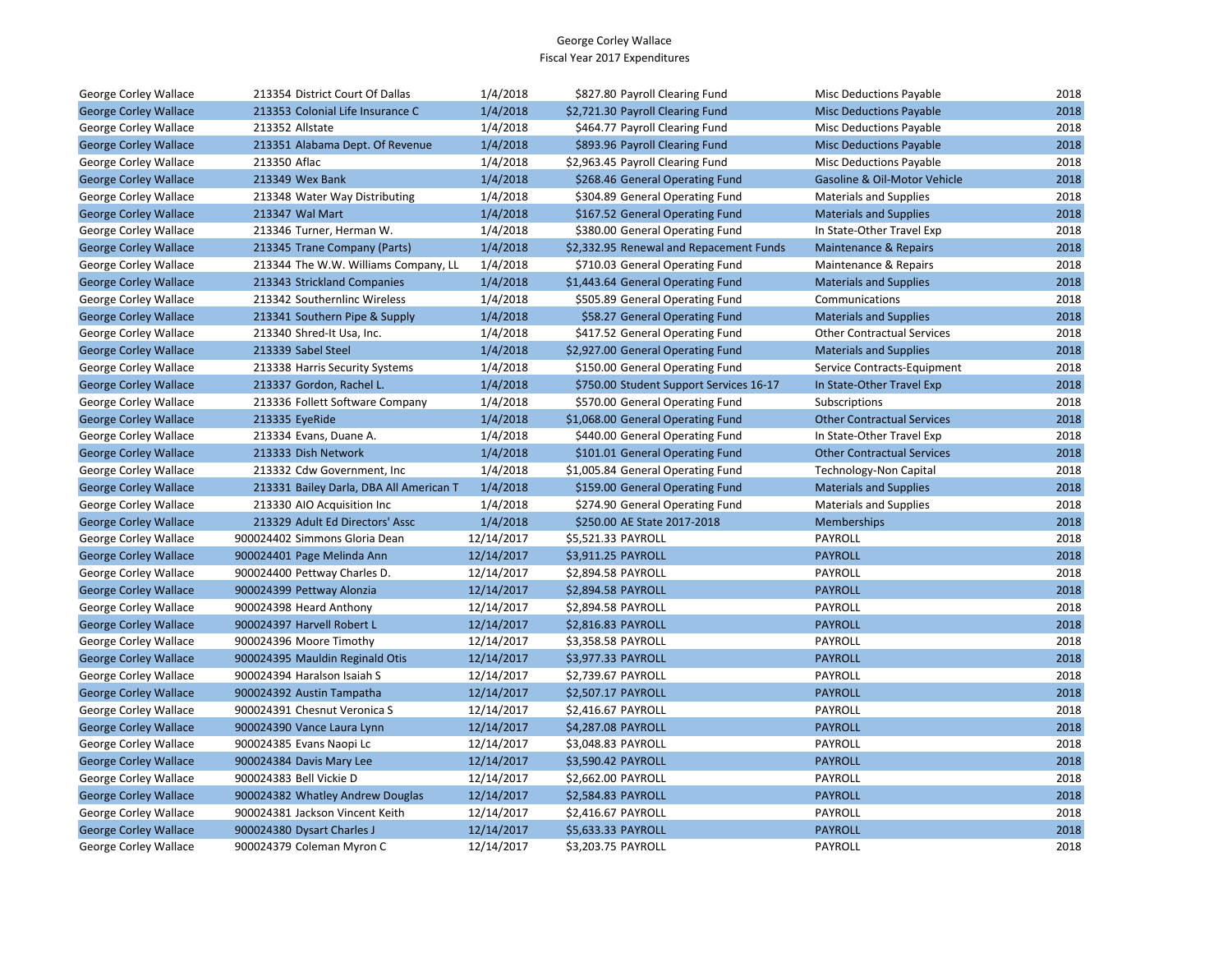| <b>George Corley Wallace</b> | 900024378 Berry Lee                | 12/14/2017 | \$2,507.42 PAYROLL  | <b>PAYROLL</b> | 2018 |
|------------------------------|------------------------------------|------------|---------------------|----------------|------|
| George Corley Wallace        | 900024377 Moultrie Eddie James     | 12/14/2017 | \$4,364.50 PAYROLL  | PAYROLL        | 2018 |
| <b>George Corley Wallace</b> | 900024376 Patterson Ray Anthony    | 12/14/2017 | \$2,971.75 PAYROLL  | <b>PAYROLL</b> | 2018 |
| George Corley Wallace        | 900024375 Bennett Robbyn V.        | 12/14/2017 | \$8,286.50 PAYROLL  | PAYROLL        | 2018 |
| <b>George Corley Wallace</b> | 900024374 Allison Eric Preston     | 12/14/2017 | \$6,043.50 PAYROLL  | <b>PAYROLL</b> | 2018 |
| George Corley Wallace        | 900024373 Adams Dorothy J          | 12/14/2017 | \$2,416.67 PAYROLL  | PAYROLL        | 2018 |
| <b>George Corley Wallace</b> | 900024372 Jackson Irma Jean        | 12/14/2017 | \$2,971.75 PAYROLL  | <b>PAYROLL</b> | 2018 |
| George Corley Wallace        | 900024371 Headley Linda Fay        | 12/14/2017 | \$2,584.58 PAYROLL  | PAYROLL        | 2018 |
| <b>George Corley Wallace</b> | 900024370 Dosey Chantae Thomas     | 12/14/2017 | \$2,042.58 PAYROLL  | <b>PAYROLL</b> | 2018 |
| George Corley Wallace        | 900024369 Reynolds Jennifer M      | 12/14/2017 | \$3,745.00 PAYROLL  | PAYROLL        | 2018 |
| <b>George Corley Wallace</b> | 900024368 Melton Elaine Alina      | 12/14/2017 | \$2,352.33 PAYROLL  | <b>PAYROLL</b> | 2018 |
| George Corley Wallace        | 900024367 Kidd Anessa Lynn         | 12/14/2017 | \$7,616.08 PAYROLL  | PAYROLL        | 2018 |
| <b>George Corley Wallace</b> | 900024366 Deavers Lori Evelyn      | 12/14/2017 | \$2,416.67 PAYROLL  | <b>PAYROLL</b> | 2018 |
| George Corley Wallace        | 900024365 Vandiver Kewanda Thomas  | 12/14/2017 | \$3,435.58 PAYROLL  | PAYROLL        | 2018 |
| <b>George Corley Wallace</b> | 900024364 Rudolph Darlene King     | 12/14/2017 | \$2,971.00 PAYROLL  | <b>PAYROLL</b> | 2018 |
| George Corley Wallace        | 900024363 Powell William S.        | 12/14/2017 | \$2,000.23 PAYROLL  | PAYROLL        | 2018 |
| <b>George Corley Wallace</b> | 900024361 Godwin Connie Estes      | 12/14/2017 | \$2,080.00 PAYROLL  | <b>PAYROLL</b> | 2018 |
| George Corley Wallace        | 900024360 Clifton Lonzy T.         | 12/14/2017 | \$7,376.33 PAYROLL  | PAYROLL        | 2018 |
| <b>George Corley Wallace</b> | 900024359 Bonner Irene G           | 12/14/2017 | \$2,416.67 PAYROLL  | <b>PAYROLL</b> | 2018 |
| George Corley Wallace        | 900024358 Hannah Marcus A.         | 12/14/2017 | \$1,241.67 PAYROLL  | PAYROLL        | 2018 |
| <b>George Corley Wallace</b> | 900024357 Turner Herman W.         | 12/14/2017 | \$1,300.00 PAYROLL  | <b>PAYROLL</b> | 2018 |
| George Corley Wallace        | 900024356 Harper April M           | 12/14/2017 | \$1,170.00 PAYROLL  | PAYROLL        | 2018 |
| <b>George Corley Wallace</b> | 900024355 Whitt Jeremiah Ledell    | 12/14/2017 | \$260.00 PAYROLL    | <b>PAYROLL</b> | 2018 |
| George Corley Wallace        | 900024354 Maxey Willie E.          | 12/14/2017 | \$433.33 PAYROLL    | PAYROLL        | 2018 |
| <b>George Corley Wallace</b> | 900024353 Evans Duane A            | 12/14/2017 | \$4,457.09 PAYROLL  | <b>PAYROLL</b> | 2018 |
| George Corley Wallace        | 900024352 Bailey Danny L           | 12/14/2017 | \$260.00 PAYROLL    | PAYROLL        | 2018 |
| <b>George Corley Wallace</b> | 900024351 Thomas Herbert Hoover    | 12/14/2017 | \$6,250.00 PAYROLL  | <b>PAYROLL</b> | 2018 |
| George Corley Wallace        | 900024350 Theiss Sheila Ann        | 12/14/2017 | \$3,653.33 PAYROLL  | PAYROLL        | 2018 |
| <b>George Corley Wallace</b> | 900024349 Motley Bettye Steele     | 12/14/2017 | \$3,726.67 PAYROLL  | <b>PAYROLL</b> | 2018 |
| George Corley Wallace        | 900024348 Moore Kathy J            | 12/14/2017 | \$5,070.00 PAYROLL  | PAYROLL        | 2018 |
| <b>George Corley Wallace</b> | 900024347 Mitchell Jessica Yvonne  | 12/14/2017 | \$1,945.55 PAYROLL  | <b>PAYROLL</b> | 2018 |
| George Corley Wallace        | 900024346 Jones Natasha Renee      | 12/14/2017 | \$2,584.58 PAYROLL  | PAYROLL        | 2018 |
| <b>George Corley Wallace</b> | 900024345 Jefferson Shelia Lawanda | 12/14/2017 | \$2,662.00 PAYROLL  | <b>PAYROLL</b> | 2018 |
| George Corley Wallace        | 900024344 Griffin Donitha J.       | 12/14/2017 | \$10,499.91 PAYROLL | PAYROLL        | 2018 |
| <b>George Corley Wallace</b> | 900024343 Gordon Rachel L          | 12/14/2017 | \$3,575.83 PAYROLL  | <b>PAYROLL</b> | 2018 |
| George Corley Wallace        | 900024342 Duck Cindy               | 12/14/2017 | \$3,206.67 PAYROLL  | PAYROLL        | 2018 |
| <b>George Corley Wallace</b> | 900024341 Curtis Valerie Pandora   | 12/14/2017 | \$2,662.00 PAYROLL  | <b>PAYROLL</b> | 2018 |
| George Corley Wallace        | 900024340 Chapman Channie Loraine  | 12/14/2017 | \$3,631.33 PAYROLL  | PAYROLL        | 2018 |
| <b>George Corley Wallace</b> | 900024339 Brown Karen E.           | 12/14/2017 | \$3,245.67 PAYROLL  | <b>PAYROLL</b> | 2018 |
| George Corley Wallace        | 900024338 Bright Jacinta Thrash    | 12/14/2017 | \$1,040.00 PAYROLL  | PAYROLL        | 2018 |
| <b>George Corley Wallace</b> | 900024337 Bowie Corey D.           | 12/14/2017 | \$4,396.08 PAYROLL  | <b>PAYROLL</b> | 2018 |
| George Corley Wallace        | 900024336 Bentley Betty J          | 12/14/2017 | \$5,070.25 PAYROLL  | PAYROLL        | 2018 |
| <b>George Corley Wallace</b> | 900024335 Abbott Brandi Nicole     | 12/14/2017 | \$2,430.00 PAYROLL  | <b>PAYROLL</b> | 2018 |
| George Corley Wallace        | 900024334 Pettway Jaleesa Candace  | 12/14/2017 | \$447.25 PAYROLL    | PAYROLL        | 2018 |
| <b>George Corley Wallace</b> | 900024333 Williams Elsie B.        | 12/14/2017 | \$1,419.47 PAYROLL  | <b>PAYROLL</b> | 2018 |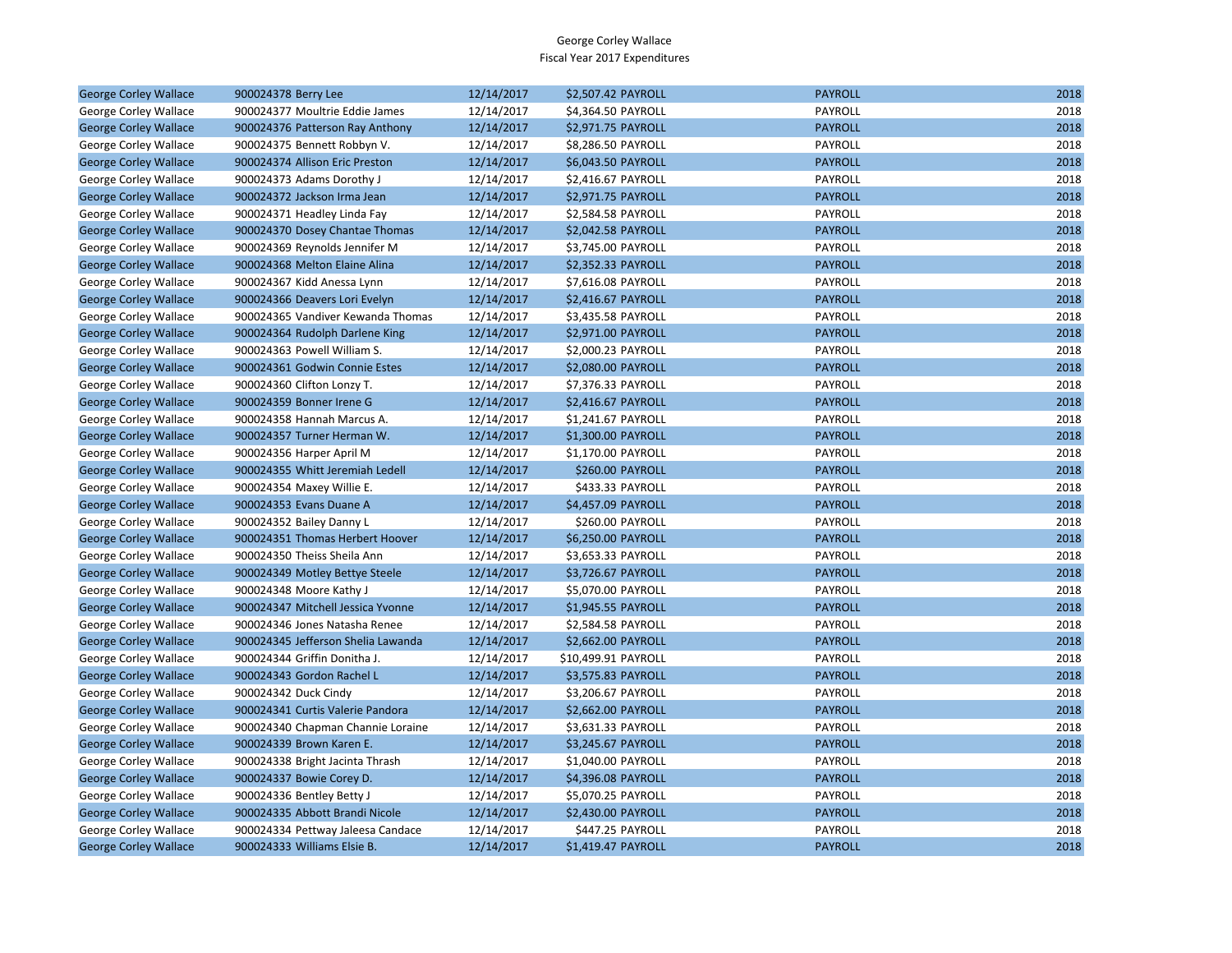| George Corley Wallace        | 900024332 Young James R             | 12/14/2017 | \$894.50 PAYROLL    | <b>PAYROLL</b> | 2018 |
|------------------------------|-------------------------------------|------------|---------------------|----------------|------|
| <b>George Corley Wallace</b> | 900024331 Pugh Elijah               | 12/14/2017 | \$5,990.17 PAYROLL  | <b>PAYROLL</b> | 2018 |
| George Corley Wallace        | 900024330 Owens Holly Brown         | 12/14/2017 | \$6,753.33 PAYROLL  | PAYROLL        | 2018 |
| <b>George Corley Wallace</b> | 900024329 Lee Kateri M              | 12/14/2017 | \$6,250.33 PAYROLL  | <b>PAYROLL</b> | 2018 |
| George Corley Wallace        | 900024328 Davis Gylendora D         | 12/14/2017 | \$447.25 PAYROLL    | PAYROLL        | 2018 |
| <b>George Corley Wallace</b> | 900024327 Baldwin Antionetta S      | 12/14/2017 | \$7,154.89 PAYROLL  | <b>PAYROLL</b> | 2018 |
| George Corley Wallace        | 900024326 Thomas Ashley C           | 12/14/2017 | \$4,602.42 PAYROLL  | PAYROLL        | 2018 |
| <b>George Corley Wallace</b> | 900024325 Rhodes Ramona Roberts     | 12/14/2017 | \$1,126.67 PAYROLL  | <b>PAYROLL</b> | 2018 |
| George Corley Wallace        | 900024324 Brown Kimberly N          | 12/14/2017 | \$788.67 PAYROLL    | PAYROLL        | 2018 |
| <b>George Corley Wallace</b> | 900024323 Wright Pamela L           | 12/14/2017 | \$4,907.09 PAYROLL  | <b>PAYROLL</b> | 2018 |
| George Corley Wallace        | 900024322 Minor Sheila Mims         | 12/14/2017 | \$2,080.00 PAYROLL  | PAYROLL        | 2018 |
| <b>George Corley Wallace</b> | 900024321 Goings Ghytana Shelton    | 12/14/2017 | \$6,341.89 PAYROLL  | <b>PAYROLL</b> | 2018 |
| George Corley Wallace        | 900024320 Dozier Bruce Otis         | 12/14/2017 | \$1,783.27 PAYROLL  | PAYROLL        | 2018 |
| <b>George Corley Wallace</b> | 900024319 Crum Erika D              | 12/14/2017 | \$338.00 PAYROLL    | <b>PAYROLL</b> | 2018 |
| George Corley Wallace        | 900024318 Autery Nancy              | 12/14/2017 | \$5,567.14 PAYROLL  | PAYROLL        | 2018 |
| <b>George Corley Wallace</b> | 900024317 Sims Robert Nelson        | 12/14/2017 | \$3,866.25 PAYROLL  | <b>PAYROLL</b> | 2018 |
| George Corley Wallace        | 900024316 Ruffin-Johnson Letitia    | 12/14/2017 | \$338.00 PAYROLL    | PAYROLL        | 2018 |
| <b>George Corley Wallace</b> | 900024315 Richardson Kendra Jones   | 12/14/2017 | \$13,902.53 PAYROLL | <b>PAYROLL</b> | 2018 |
| George Corley Wallace        | 900024314 McKnight April Calloway   | 12/14/2017 | \$1,239.33 PAYROLL  | PAYROLL        | 2018 |
| <b>George Corley Wallace</b> | 900024313 May-Webb Jenika           | 12/14/2017 | \$785.25 PAYROLL    | <b>PAYROLL</b> | 2018 |
| George Corley Wallace        | 900024312 Thompkins Yolanda Smith   | 12/14/2017 | \$788.67 PAYROLL    | PAYROLL        | 2018 |
| <b>George Corley Wallace</b> | 900024311 Pugh Janet Cathey M.      | 12/14/2017 | \$5,990.17 PAYROLL  | <b>PAYROLL</b> | 2018 |
| George Corley Wallace        | 900024310 Howard Vatausha O         | 12/14/2017 | \$338.00 PAYROLL    | PAYROLL        | 2018 |
| <b>George Corley Wallace</b> | 900024309 Sanders Rickdrieka Nicole | 12/14/2017 | \$676.00 PAYROLL    | <b>PAYROLL</b> | 2018 |
| George Corley Wallace        | 900024308 Culliver Otis D           | 12/14/2017 | \$338.00 PAYROLL    | PAYROLL        | 2018 |
| <b>George Corley Wallace</b> | 900024307 Stewart Jay Tyson         | 12/14/2017 | \$450.67 PAYROLL    | <b>PAYROLL</b> | 2018 |
| George Corley Wallace        | 900024306 White Tara Y              | 12/14/2017 | \$5,803.00 PAYROLL  | PAYROLL        | 2018 |
| <b>George Corley Wallace</b> | 900024305 Miller Uzoma O            | 12/14/2017 | \$901.33 PAYROLL    | <b>PAYROLL</b> | 2018 |
| George Corley Wallace        | 900024304 Lewis George E            | 12/14/2017 | \$338.00 PAYROLL    | PAYROLL        | 2018 |
| <b>George Corley Wallace</b> | 900024303 Elliott William F.        | 12/14/2017 | \$5,785.59 PAYROLL  | <b>PAYROLL</b> | 2018 |
| George Corley Wallace        | 900024302 Welch Gordon F            | 12/14/2017 | \$4,109.50 PAYROLL  | PAYROLL        | 2018 |
| <b>George Corley Wallace</b> | 900024301 Walker Michael            | 12/14/2017 | \$901.33 PAYROLL    | <b>PAYROLL</b> | 2018 |
| George Corley Wallace        | 900024300 Moss Johnny E             | 12/14/2017 | \$5,633.33 PAYROLL  | PAYROLL        | 2018 |
| <b>George Corley Wallace</b> | 900024299 Helms Tammy Roberts       | 12/14/2017 | \$3,048.83 PAYROLL  | <b>PAYROLL</b> | 2018 |
| George Corley Wallace        | 900024298 Williams Matilda Mae      | 12/14/2017 | \$5,210.33 PAYROLL  | PAYROLL        | 2018 |
| <b>George Corley Wallace</b> | 900024297 Tipton Wesley Steele      | 12/14/2017 | \$5,207.35 PAYROLL  | <b>PAYROLL</b> | 2018 |
| George Corley Wallace        | 900024296 Thames Jerome E           | 12/14/2017 | \$5,056.00 PAYROLL  | PAYROLL        | 2018 |
| <b>George Corley Wallace</b> | 900024295 Tarver Otis               | 12/14/2017 | \$4,901.89 PAYROLL  | <b>PAYROLL</b> | 2018 |
| George Corley Wallace        | 900024294 Lewis Jarrin Chiron       | 12/14/2017 | \$4,439.33 PAYROLL  | PAYROLL        | 2018 |
| <b>George Corley Wallace</b> | 900024293 Kimbrough Brandon O       | 12/14/2017 | \$4,901.89 PAYROLL  | <b>PAYROLL</b> | 2018 |
| George Corley Wallace        | 900024292 Harris Douglas Lee        | 12/14/2017 | \$3,907.75 PAYROLL  | PAYROLL        | 2018 |
| <b>George Corley Wallace</b> | 900024291 Griffin Calvin            | 12/14/2017 | \$5,918.56 PAYROLL  | <b>PAYROLL</b> | 2018 |
| George Corley Wallace        | 900024290 Gaines Deshaun Derell     | 12/14/2017 | \$2,507.17 PAYROLL  | PAYROLL        | 2018 |
| <b>George Corley Wallace</b> | 900024289 Allen Kenny               | 12/14/2017 | \$4,370.25 PAYROLL  | <b>PAYROLL</b> | 2018 |
| <b>George Corley Wallace</b> | 900024288 Lewis Bonita T.           | 12/14/2017 | \$3.792.00 PAYROLL  | PAYROLL        | 2018 |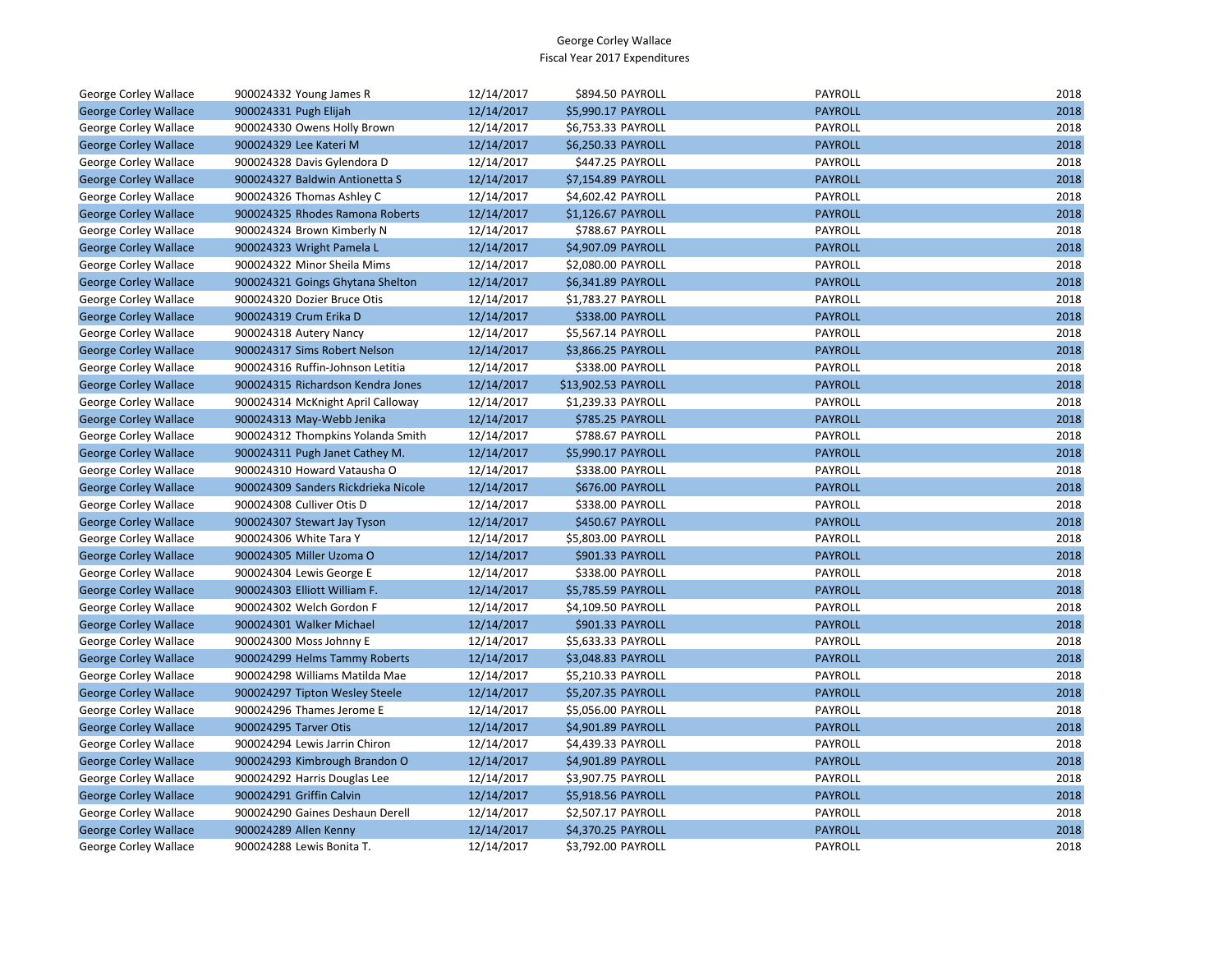| PAYROLL<br>12/14/2017<br>2018<br>George Corley Wallace<br>900024286 Smith Shandra J<br>\$5,100.33 PAYROLL<br>2018<br>900024285 Brady Duke C<br>12/14/2017<br>\$5,341.13 PAYROLL<br><b>PAYROLL</b><br><b>George Corley Wallace</b><br>PAYROLL<br>2018<br>George Corley Wallace<br>900024284 Stevenson Donte L<br>12/14/2017<br>\$6,690.04 PAYROLL<br><b>PAYROLL</b><br>2018<br><b>George Corley Wallace</b><br>900024283 Rogers Eric W.<br>12/14/2017<br>\$5,210.33 PAYROLL<br>2018<br>George Corley Wallace<br>12/14/2017<br>\$4,370.25 PAYROLL<br>PAYROLL<br>900024282 Hobbs David Wayne<br>2018<br><b>George Corley Wallace</b><br>900024281 Walker Shermanita<br>12/14/2017<br>\$4,605.83 PAYROLL<br><b>PAYROLL</b><br>2018<br>PAYROLL<br>George Corley Wallace<br>900024280 Spicer Chandra<br>12/14/2017<br>\$5,615.25 PAYROLL<br>2018<br><b>George Corley Wallace</b><br>900024279 Snowden Lula<br>12/14/2017<br>\$4,246.67 PAYROLL<br><b>PAYROLL</b><br>2018<br>George Corley Wallace<br>900024278 Roberson Erika M<br>12/14/2017<br>\$2,971.42 PAYROLL<br>PAYROLL<br><b>PAYROLL</b><br>2018<br><b>George Corley Wallace</b><br>900024277 Pullum Quanda C.<br>12/14/2017<br>\$3,203.75 PAYROLL<br>2018<br>George Corley Wallace<br>900024276 Powe Dea Wilson<br>12/14/2017<br>\$5,615.25 PAYROLL<br>PAYROLL<br>2018<br>12/14/2017<br>\$6,636.33 PAYROLL<br><b>PAYROLL</b><br><b>George Corley Wallace</b><br>900024275 Pettway Clarence J<br>\$6,880.83 PAYROLL<br>PAYROLL<br>2018<br>George Corley Wallace<br>900024274 Inge Deandres G.<br>12/14/2017<br>2018<br>900024273 Coty Mark Leonard<br>12/14/2017<br>\$5,711.17 PAYROLL<br><b>PAYROLL</b><br><b>George Corley Wallace</b><br>2018<br>900024272 Coleman Steffan<br>12/14/2017<br>\$3,818.42 PAYROLL<br>PAYROLL<br>George Corley Wallace<br>2018<br><b>George Corley Wallace</b><br>900024271 Casby Aaron Leonard<br>12/14/2017<br>\$5,296.50 PAYROLL<br><b>PAYROLL</b><br>2018<br>\$1,187.75 PAYROLL<br>PAYROLL<br>George Corley Wallace<br>900024270 Bennett Jarrick B<br>12/14/2017<br>2018<br>900024269 Allen Bertha Yvette<br>12/14/2017<br>\$4,771.75 PAYROLL<br><b>PAYROLL</b><br><b>George Corley Wallace</b><br>PAYROLL<br>2018<br>George Corley Wallace<br>900024268 Randolph Yulonda B<br>12/14/2017<br>\$4,225.08 PAYROLL<br>2018<br><b>PAYROLL</b><br><b>George Corley Wallace</b><br>900024267 Jones Connie M.<br>12/14/2017<br>\$4,687.75 PAYROLL<br>2018<br>12/14/2017<br>\$588.00 PAYROLL<br>PAYROLL<br>George Corley Wallace<br>900024266 Davis Rebecca Moore<br>2018<br>900024265 Thomas Gloria Dean<br>12/14/2017<br>\$3,590.92 PAYROLL<br><b>PAYROLL</b><br><b>George Corley Wallace</b><br>PAYROLL<br>2018<br>George Corley Wallace<br>900024264 Henderson Kerry E.<br>12/14/2017<br>\$4,475.08 PAYROLL<br>12/14/2017<br>\$788.67 PAYROLL<br><b>PAYROLL</b><br>2018<br><b>George Corley Wallace</b><br>900024263 Wilson Beverly Renae<br>2018<br>12/14/2017<br>\$1,040.00 PAYROLL<br>PAYROLL<br>George Corley Wallace<br>900024262 Moore Dorothy A<br>2018<br><b>PAYROLL</b><br><b>George Corley Wallace</b><br>900024261 Miller Gregory Lee<br>12/14/2017<br>\$4,456.42 PAYROLL<br>2018<br>12/14/2017<br>\$450.67 PAYROLL<br>PAYROLL<br>George Corley Wallace<br>900024260 King Glenn<br>2018<br><b>PAYROLL</b><br><b>George Corley Wallace</b><br>900024259 Hannah Marilyn Bennett<br>12/14/2017<br>\$7,307.56 PAYROLL<br>2018<br>George Corley Wallace<br>900024258 Cummings Evelyn C.<br>12/14/2017<br>\$338.00 PAYROLL<br>PAYROLL<br>\$8,949.55 PAYROLL<br><b>PAYROLL</b><br>2018<br><b>George Corley Wallace</b><br>900024256 Shannon Tracey M.<br>12/14/2017<br>2018<br>900024254 Pullom Dowanda D<br>12/14/2017<br>\$6,753.33 PAYROLL<br>PAYROLL<br>George Corley Wallace<br>2018<br><b>George Corley Wallace</b><br>900024253 McWhorter-Light Clara Suzanne 12/14/2017<br>\$3,125.54 PAYROLL<br><b>PAYROLL</b><br>12/14/2017<br>\$4,456.58 PAYROLL<br>PAYROLL<br>2018<br>George Corley Wallace<br>900024250 Martin Suzette G.<br>2018<br><b>PAYROLL</b><br><b>George Corley Wallace</b><br>900024249 Smith Pamela Caver<br>12/14/2017<br>\$7,524.33 PAYROLL<br>PAYROLL<br>2018<br>George Corley Wallace<br>900024248 Mixon Carter Kim Ellice<br>12/14/2017<br>\$4,321.43 PAYROLL<br>\$4,887.75 PAYROLL<br><b>PAYROLL</b><br>2018<br><b>George Corley Wallace</b><br>900024247 Miller Pearlie R.<br>12/14/2017<br>2018<br>900024246 Melton Christi A.<br>12/14/2017<br>\$3,993.83 PAYROLL<br>PAYROLL<br>George Corley Wallace<br>2018<br><b>George Corley Wallace</b><br>900024245 Lumpkin Deborah Walker<br>12/14/2017<br>\$5,325.11 PAYROLL<br><b>PAYROLL</b><br>PAYROLL<br>2018<br>George Corley Wallace<br>900024243 Dixon Colleen Roland<br>12/14/2017<br>\$3,358.58 PAYROLL<br><b>PAYROLL</b><br>2018<br><b>George Corley Wallace</b><br>900024242 Davis Sarah<br>12/14/2017<br>\$8,186.89 PAYROLL<br>2018<br>George Corley Wallace<br>900024241 Calhoun Webbie R.<br>12/14/2017<br>\$5,633.44 PAYROLL<br>PAYROLL<br><b>PAYROLL</b><br>2018<br><b>George Corley Wallace</b><br>900024240 Spencer Rosa Chiffon<br>12/14/2017<br>\$5,042.51 PAYROLL<br>2018<br>900024239 Brown Veronica S.<br>12/14/2017<br>\$8,221.50 PAYROLL<br>PAYROLL<br>George Corley Wallace<br>2018<br>900024238 Sturdivant Maxine C<br>12/14/2017<br>\$6,326.00 PAYROLL<br><b>PAYROLL</b><br><b>George Corley Wallace</b> |                              |                             |            |                    |                |      |
|----------------------------------------------------------------------------------------------------------------------------------------------------------------------------------------------------------------------------------------------------------------------------------------------------------------------------------------------------------------------------------------------------------------------------------------------------------------------------------------------------------------------------------------------------------------------------------------------------------------------------------------------------------------------------------------------------------------------------------------------------------------------------------------------------------------------------------------------------------------------------------------------------------------------------------------------------------------------------------------------------------------------------------------------------------------------------------------------------------------------------------------------------------------------------------------------------------------------------------------------------------------------------------------------------------------------------------------------------------------------------------------------------------------------------------------------------------------------------------------------------------------------------------------------------------------------------------------------------------------------------------------------------------------------------------------------------------------------------------------------------------------------------------------------------------------------------------------------------------------------------------------------------------------------------------------------------------------------------------------------------------------------------------------------------------------------------------------------------------------------------------------------------------------------------------------------------------------------------------------------------------------------------------------------------------------------------------------------------------------------------------------------------------------------------------------------------------------------------------------------------------------------------------------------------------------------------------------------------------------------------------------------------------------------------------------------------------------------------------------------------------------------------------------------------------------------------------------------------------------------------------------------------------------------------------------------------------------------------------------------------------------------------------------------------------------------------------------------------------------------------------------------------------------------------------------------------------------------------------------------------------------------------------------------------------------------------------------------------------------------------------------------------------------------------------------------------------------------------------------------------------------------------------------------------------------------------------------------------------------------------------------------------------------------------------------------------------------------------------------------------------------------------------------------------------------------------------------------------------------------------------------------------------------------------------------------------------------------------------------------------------------------------------------------------------------------------------------------------------------------------------------------------------------------------------------------------------------------------------------------------------------------------------------------------------------------------------------------------------------------------------------------------------------------------------------------------------------------------------------------------------------------------------------------------------------------------------------------------------------------------------------------------------------------------------------------------------------------------------------------------------------------------------------------------------------------------------------------------------------------------------------------------------------------------------------------------------------------------------------------------------------------------------------------------------------------------------------------------------------------------------------------------------------------------------------------------------------------------------------------------------------------------------------------------------------------------------------------------------------------------------------------------|------------------------------|-----------------------------|------------|--------------------|----------------|------|
|                                                                                                                                                                                                                                                                                                                                                                                                                                                                                                                                                                                                                                                                                                                                                                                                                                                                                                                                                                                                                                                                                                                                                                                                                                                                                                                                                                                                                                                                                                                                                                                                                                                                                                                                                                                                                                                                                                                                                                                                                                                                                                                                                                                                                                                                                                                                                                                                                                                                                                                                                                                                                                                                                                                                                                                                                                                                                                                                                                                                                                                                                                                                                                                                                                                                                                                                                                                                                                                                                                                                                                                                                                                                                                                                                                                                                                                                                                                                                                                                                                                                                                                                                                                                                                                                                                                                                                                                                                                                                                                                                                                                                                                                                                                                                                                                                                                                                                                                                                                                                                                                                                                                                                                                                                                                                                                                                                                                    | <b>George Corley Wallace</b> | 900024287 Laister Shirley J | 12/14/2017 | \$4,370.25 PAYROLL | <b>PAYROLL</b> | 2018 |
|                                                                                                                                                                                                                                                                                                                                                                                                                                                                                                                                                                                                                                                                                                                                                                                                                                                                                                                                                                                                                                                                                                                                                                                                                                                                                                                                                                                                                                                                                                                                                                                                                                                                                                                                                                                                                                                                                                                                                                                                                                                                                                                                                                                                                                                                                                                                                                                                                                                                                                                                                                                                                                                                                                                                                                                                                                                                                                                                                                                                                                                                                                                                                                                                                                                                                                                                                                                                                                                                                                                                                                                                                                                                                                                                                                                                                                                                                                                                                                                                                                                                                                                                                                                                                                                                                                                                                                                                                                                                                                                                                                                                                                                                                                                                                                                                                                                                                                                                                                                                                                                                                                                                                                                                                                                                                                                                                                                                    |                              |                             |            |                    |                |      |
|                                                                                                                                                                                                                                                                                                                                                                                                                                                                                                                                                                                                                                                                                                                                                                                                                                                                                                                                                                                                                                                                                                                                                                                                                                                                                                                                                                                                                                                                                                                                                                                                                                                                                                                                                                                                                                                                                                                                                                                                                                                                                                                                                                                                                                                                                                                                                                                                                                                                                                                                                                                                                                                                                                                                                                                                                                                                                                                                                                                                                                                                                                                                                                                                                                                                                                                                                                                                                                                                                                                                                                                                                                                                                                                                                                                                                                                                                                                                                                                                                                                                                                                                                                                                                                                                                                                                                                                                                                                                                                                                                                                                                                                                                                                                                                                                                                                                                                                                                                                                                                                                                                                                                                                                                                                                                                                                                                                                    |                              |                             |            |                    |                |      |
|                                                                                                                                                                                                                                                                                                                                                                                                                                                                                                                                                                                                                                                                                                                                                                                                                                                                                                                                                                                                                                                                                                                                                                                                                                                                                                                                                                                                                                                                                                                                                                                                                                                                                                                                                                                                                                                                                                                                                                                                                                                                                                                                                                                                                                                                                                                                                                                                                                                                                                                                                                                                                                                                                                                                                                                                                                                                                                                                                                                                                                                                                                                                                                                                                                                                                                                                                                                                                                                                                                                                                                                                                                                                                                                                                                                                                                                                                                                                                                                                                                                                                                                                                                                                                                                                                                                                                                                                                                                                                                                                                                                                                                                                                                                                                                                                                                                                                                                                                                                                                                                                                                                                                                                                                                                                                                                                                                                                    |                              |                             |            |                    |                |      |
|                                                                                                                                                                                                                                                                                                                                                                                                                                                                                                                                                                                                                                                                                                                                                                                                                                                                                                                                                                                                                                                                                                                                                                                                                                                                                                                                                                                                                                                                                                                                                                                                                                                                                                                                                                                                                                                                                                                                                                                                                                                                                                                                                                                                                                                                                                                                                                                                                                                                                                                                                                                                                                                                                                                                                                                                                                                                                                                                                                                                                                                                                                                                                                                                                                                                                                                                                                                                                                                                                                                                                                                                                                                                                                                                                                                                                                                                                                                                                                                                                                                                                                                                                                                                                                                                                                                                                                                                                                                                                                                                                                                                                                                                                                                                                                                                                                                                                                                                                                                                                                                                                                                                                                                                                                                                                                                                                                                                    |                              |                             |            |                    |                |      |
|                                                                                                                                                                                                                                                                                                                                                                                                                                                                                                                                                                                                                                                                                                                                                                                                                                                                                                                                                                                                                                                                                                                                                                                                                                                                                                                                                                                                                                                                                                                                                                                                                                                                                                                                                                                                                                                                                                                                                                                                                                                                                                                                                                                                                                                                                                                                                                                                                                                                                                                                                                                                                                                                                                                                                                                                                                                                                                                                                                                                                                                                                                                                                                                                                                                                                                                                                                                                                                                                                                                                                                                                                                                                                                                                                                                                                                                                                                                                                                                                                                                                                                                                                                                                                                                                                                                                                                                                                                                                                                                                                                                                                                                                                                                                                                                                                                                                                                                                                                                                                                                                                                                                                                                                                                                                                                                                                                                                    |                              |                             |            |                    |                |      |
|                                                                                                                                                                                                                                                                                                                                                                                                                                                                                                                                                                                                                                                                                                                                                                                                                                                                                                                                                                                                                                                                                                                                                                                                                                                                                                                                                                                                                                                                                                                                                                                                                                                                                                                                                                                                                                                                                                                                                                                                                                                                                                                                                                                                                                                                                                                                                                                                                                                                                                                                                                                                                                                                                                                                                                                                                                                                                                                                                                                                                                                                                                                                                                                                                                                                                                                                                                                                                                                                                                                                                                                                                                                                                                                                                                                                                                                                                                                                                                                                                                                                                                                                                                                                                                                                                                                                                                                                                                                                                                                                                                                                                                                                                                                                                                                                                                                                                                                                                                                                                                                                                                                                                                                                                                                                                                                                                                                                    |                              |                             |            |                    |                |      |
|                                                                                                                                                                                                                                                                                                                                                                                                                                                                                                                                                                                                                                                                                                                                                                                                                                                                                                                                                                                                                                                                                                                                                                                                                                                                                                                                                                                                                                                                                                                                                                                                                                                                                                                                                                                                                                                                                                                                                                                                                                                                                                                                                                                                                                                                                                                                                                                                                                                                                                                                                                                                                                                                                                                                                                                                                                                                                                                                                                                                                                                                                                                                                                                                                                                                                                                                                                                                                                                                                                                                                                                                                                                                                                                                                                                                                                                                                                                                                                                                                                                                                                                                                                                                                                                                                                                                                                                                                                                                                                                                                                                                                                                                                                                                                                                                                                                                                                                                                                                                                                                                                                                                                                                                                                                                                                                                                                                                    |                              |                             |            |                    |                |      |
|                                                                                                                                                                                                                                                                                                                                                                                                                                                                                                                                                                                                                                                                                                                                                                                                                                                                                                                                                                                                                                                                                                                                                                                                                                                                                                                                                                                                                                                                                                                                                                                                                                                                                                                                                                                                                                                                                                                                                                                                                                                                                                                                                                                                                                                                                                                                                                                                                                                                                                                                                                                                                                                                                                                                                                                                                                                                                                                                                                                                                                                                                                                                                                                                                                                                                                                                                                                                                                                                                                                                                                                                                                                                                                                                                                                                                                                                                                                                                                                                                                                                                                                                                                                                                                                                                                                                                                                                                                                                                                                                                                                                                                                                                                                                                                                                                                                                                                                                                                                                                                                                                                                                                                                                                                                                                                                                                                                                    |                              |                             |            |                    |                |      |
|                                                                                                                                                                                                                                                                                                                                                                                                                                                                                                                                                                                                                                                                                                                                                                                                                                                                                                                                                                                                                                                                                                                                                                                                                                                                                                                                                                                                                                                                                                                                                                                                                                                                                                                                                                                                                                                                                                                                                                                                                                                                                                                                                                                                                                                                                                                                                                                                                                                                                                                                                                                                                                                                                                                                                                                                                                                                                                                                                                                                                                                                                                                                                                                                                                                                                                                                                                                                                                                                                                                                                                                                                                                                                                                                                                                                                                                                                                                                                                                                                                                                                                                                                                                                                                                                                                                                                                                                                                                                                                                                                                                                                                                                                                                                                                                                                                                                                                                                                                                                                                                                                                                                                                                                                                                                                                                                                                                                    |                              |                             |            |                    |                |      |
|                                                                                                                                                                                                                                                                                                                                                                                                                                                                                                                                                                                                                                                                                                                                                                                                                                                                                                                                                                                                                                                                                                                                                                                                                                                                                                                                                                                                                                                                                                                                                                                                                                                                                                                                                                                                                                                                                                                                                                                                                                                                                                                                                                                                                                                                                                                                                                                                                                                                                                                                                                                                                                                                                                                                                                                                                                                                                                                                                                                                                                                                                                                                                                                                                                                                                                                                                                                                                                                                                                                                                                                                                                                                                                                                                                                                                                                                                                                                                                                                                                                                                                                                                                                                                                                                                                                                                                                                                                                                                                                                                                                                                                                                                                                                                                                                                                                                                                                                                                                                                                                                                                                                                                                                                                                                                                                                                                                                    |                              |                             |            |                    |                |      |
|                                                                                                                                                                                                                                                                                                                                                                                                                                                                                                                                                                                                                                                                                                                                                                                                                                                                                                                                                                                                                                                                                                                                                                                                                                                                                                                                                                                                                                                                                                                                                                                                                                                                                                                                                                                                                                                                                                                                                                                                                                                                                                                                                                                                                                                                                                                                                                                                                                                                                                                                                                                                                                                                                                                                                                                                                                                                                                                                                                                                                                                                                                                                                                                                                                                                                                                                                                                                                                                                                                                                                                                                                                                                                                                                                                                                                                                                                                                                                                                                                                                                                                                                                                                                                                                                                                                                                                                                                                                                                                                                                                                                                                                                                                                                                                                                                                                                                                                                                                                                                                                                                                                                                                                                                                                                                                                                                                                                    |                              |                             |            |                    |                |      |
|                                                                                                                                                                                                                                                                                                                                                                                                                                                                                                                                                                                                                                                                                                                                                                                                                                                                                                                                                                                                                                                                                                                                                                                                                                                                                                                                                                                                                                                                                                                                                                                                                                                                                                                                                                                                                                                                                                                                                                                                                                                                                                                                                                                                                                                                                                                                                                                                                                                                                                                                                                                                                                                                                                                                                                                                                                                                                                                                                                                                                                                                                                                                                                                                                                                                                                                                                                                                                                                                                                                                                                                                                                                                                                                                                                                                                                                                                                                                                                                                                                                                                                                                                                                                                                                                                                                                                                                                                                                                                                                                                                                                                                                                                                                                                                                                                                                                                                                                                                                                                                                                                                                                                                                                                                                                                                                                                                                                    |                              |                             |            |                    |                |      |
|                                                                                                                                                                                                                                                                                                                                                                                                                                                                                                                                                                                                                                                                                                                                                                                                                                                                                                                                                                                                                                                                                                                                                                                                                                                                                                                                                                                                                                                                                                                                                                                                                                                                                                                                                                                                                                                                                                                                                                                                                                                                                                                                                                                                                                                                                                                                                                                                                                                                                                                                                                                                                                                                                                                                                                                                                                                                                                                                                                                                                                                                                                                                                                                                                                                                                                                                                                                                                                                                                                                                                                                                                                                                                                                                                                                                                                                                                                                                                                                                                                                                                                                                                                                                                                                                                                                                                                                                                                                                                                                                                                                                                                                                                                                                                                                                                                                                                                                                                                                                                                                                                                                                                                                                                                                                                                                                                                                                    |                              |                             |            |                    |                |      |
|                                                                                                                                                                                                                                                                                                                                                                                                                                                                                                                                                                                                                                                                                                                                                                                                                                                                                                                                                                                                                                                                                                                                                                                                                                                                                                                                                                                                                                                                                                                                                                                                                                                                                                                                                                                                                                                                                                                                                                                                                                                                                                                                                                                                                                                                                                                                                                                                                                                                                                                                                                                                                                                                                                                                                                                                                                                                                                                                                                                                                                                                                                                                                                                                                                                                                                                                                                                                                                                                                                                                                                                                                                                                                                                                                                                                                                                                                                                                                                                                                                                                                                                                                                                                                                                                                                                                                                                                                                                                                                                                                                                                                                                                                                                                                                                                                                                                                                                                                                                                                                                                                                                                                                                                                                                                                                                                                                                                    |                              |                             |            |                    |                |      |
|                                                                                                                                                                                                                                                                                                                                                                                                                                                                                                                                                                                                                                                                                                                                                                                                                                                                                                                                                                                                                                                                                                                                                                                                                                                                                                                                                                                                                                                                                                                                                                                                                                                                                                                                                                                                                                                                                                                                                                                                                                                                                                                                                                                                                                                                                                                                                                                                                                                                                                                                                                                                                                                                                                                                                                                                                                                                                                                                                                                                                                                                                                                                                                                                                                                                                                                                                                                                                                                                                                                                                                                                                                                                                                                                                                                                                                                                                                                                                                                                                                                                                                                                                                                                                                                                                                                                                                                                                                                                                                                                                                                                                                                                                                                                                                                                                                                                                                                                                                                                                                                                                                                                                                                                                                                                                                                                                                                                    |                              |                             |            |                    |                |      |
|                                                                                                                                                                                                                                                                                                                                                                                                                                                                                                                                                                                                                                                                                                                                                                                                                                                                                                                                                                                                                                                                                                                                                                                                                                                                                                                                                                                                                                                                                                                                                                                                                                                                                                                                                                                                                                                                                                                                                                                                                                                                                                                                                                                                                                                                                                                                                                                                                                                                                                                                                                                                                                                                                                                                                                                                                                                                                                                                                                                                                                                                                                                                                                                                                                                                                                                                                                                                                                                                                                                                                                                                                                                                                                                                                                                                                                                                                                                                                                                                                                                                                                                                                                                                                                                                                                                                                                                                                                                                                                                                                                                                                                                                                                                                                                                                                                                                                                                                                                                                                                                                                                                                                                                                                                                                                                                                                                                                    |                              |                             |            |                    |                |      |
|                                                                                                                                                                                                                                                                                                                                                                                                                                                                                                                                                                                                                                                                                                                                                                                                                                                                                                                                                                                                                                                                                                                                                                                                                                                                                                                                                                                                                                                                                                                                                                                                                                                                                                                                                                                                                                                                                                                                                                                                                                                                                                                                                                                                                                                                                                                                                                                                                                                                                                                                                                                                                                                                                                                                                                                                                                                                                                                                                                                                                                                                                                                                                                                                                                                                                                                                                                                                                                                                                                                                                                                                                                                                                                                                                                                                                                                                                                                                                                                                                                                                                                                                                                                                                                                                                                                                                                                                                                                                                                                                                                                                                                                                                                                                                                                                                                                                                                                                                                                                                                                                                                                                                                                                                                                                                                                                                                                                    |                              |                             |            |                    |                |      |
|                                                                                                                                                                                                                                                                                                                                                                                                                                                                                                                                                                                                                                                                                                                                                                                                                                                                                                                                                                                                                                                                                                                                                                                                                                                                                                                                                                                                                                                                                                                                                                                                                                                                                                                                                                                                                                                                                                                                                                                                                                                                                                                                                                                                                                                                                                                                                                                                                                                                                                                                                                                                                                                                                                                                                                                                                                                                                                                                                                                                                                                                                                                                                                                                                                                                                                                                                                                                                                                                                                                                                                                                                                                                                                                                                                                                                                                                                                                                                                                                                                                                                                                                                                                                                                                                                                                                                                                                                                                                                                                                                                                                                                                                                                                                                                                                                                                                                                                                                                                                                                                                                                                                                                                                                                                                                                                                                                                                    |                              |                             |            |                    |                |      |
|                                                                                                                                                                                                                                                                                                                                                                                                                                                                                                                                                                                                                                                                                                                                                                                                                                                                                                                                                                                                                                                                                                                                                                                                                                                                                                                                                                                                                                                                                                                                                                                                                                                                                                                                                                                                                                                                                                                                                                                                                                                                                                                                                                                                                                                                                                                                                                                                                                                                                                                                                                                                                                                                                                                                                                                                                                                                                                                                                                                                                                                                                                                                                                                                                                                                                                                                                                                                                                                                                                                                                                                                                                                                                                                                                                                                                                                                                                                                                                                                                                                                                                                                                                                                                                                                                                                                                                                                                                                                                                                                                                                                                                                                                                                                                                                                                                                                                                                                                                                                                                                                                                                                                                                                                                                                                                                                                                                                    |                              |                             |            |                    |                |      |
|                                                                                                                                                                                                                                                                                                                                                                                                                                                                                                                                                                                                                                                                                                                                                                                                                                                                                                                                                                                                                                                                                                                                                                                                                                                                                                                                                                                                                                                                                                                                                                                                                                                                                                                                                                                                                                                                                                                                                                                                                                                                                                                                                                                                                                                                                                                                                                                                                                                                                                                                                                                                                                                                                                                                                                                                                                                                                                                                                                                                                                                                                                                                                                                                                                                                                                                                                                                                                                                                                                                                                                                                                                                                                                                                                                                                                                                                                                                                                                                                                                                                                                                                                                                                                                                                                                                                                                                                                                                                                                                                                                                                                                                                                                                                                                                                                                                                                                                                                                                                                                                                                                                                                                                                                                                                                                                                                                                                    |                              |                             |            |                    |                |      |
|                                                                                                                                                                                                                                                                                                                                                                                                                                                                                                                                                                                                                                                                                                                                                                                                                                                                                                                                                                                                                                                                                                                                                                                                                                                                                                                                                                                                                                                                                                                                                                                                                                                                                                                                                                                                                                                                                                                                                                                                                                                                                                                                                                                                                                                                                                                                                                                                                                                                                                                                                                                                                                                                                                                                                                                                                                                                                                                                                                                                                                                                                                                                                                                                                                                                                                                                                                                                                                                                                                                                                                                                                                                                                                                                                                                                                                                                                                                                                                                                                                                                                                                                                                                                                                                                                                                                                                                                                                                                                                                                                                                                                                                                                                                                                                                                                                                                                                                                                                                                                                                                                                                                                                                                                                                                                                                                                                                                    |                              |                             |            |                    |                |      |
|                                                                                                                                                                                                                                                                                                                                                                                                                                                                                                                                                                                                                                                                                                                                                                                                                                                                                                                                                                                                                                                                                                                                                                                                                                                                                                                                                                                                                                                                                                                                                                                                                                                                                                                                                                                                                                                                                                                                                                                                                                                                                                                                                                                                                                                                                                                                                                                                                                                                                                                                                                                                                                                                                                                                                                                                                                                                                                                                                                                                                                                                                                                                                                                                                                                                                                                                                                                                                                                                                                                                                                                                                                                                                                                                                                                                                                                                                                                                                                                                                                                                                                                                                                                                                                                                                                                                                                                                                                                                                                                                                                                                                                                                                                                                                                                                                                                                                                                                                                                                                                                                                                                                                                                                                                                                                                                                                                                                    |                              |                             |            |                    |                |      |
|                                                                                                                                                                                                                                                                                                                                                                                                                                                                                                                                                                                                                                                                                                                                                                                                                                                                                                                                                                                                                                                                                                                                                                                                                                                                                                                                                                                                                                                                                                                                                                                                                                                                                                                                                                                                                                                                                                                                                                                                                                                                                                                                                                                                                                                                                                                                                                                                                                                                                                                                                                                                                                                                                                                                                                                                                                                                                                                                                                                                                                                                                                                                                                                                                                                                                                                                                                                                                                                                                                                                                                                                                                                                                                                                                                                                                                                                                                                                                                                                                                                                                                                                                                                                                                                                                                                                                                                                                                                                                                                                                                                                                                                                                                                                                                                                                                                                                                                                                                                                                                                                                                                                                                                                                                                                                                                                                                                                    |                              |                             |            |                    |                |      |
|                                                                                                                                                                                                                                                                                                                                                                                                                                                                                                                                                                                                                                                                                                                                                                                                                                                                                                                                                                                                                                                                                                                                                                                                                                                                                                                                                                                                                                                                                                                                                                                                                                                                                                                                                                                                                                                                                                                                                                                                                                                                                                                                                                                                                                                                                                                                                                                                                                                                                                                                                                                                                                                                                                                                                                                                                                                                                                                                                                                                                                                                                                                                                                                                                                                                                                                                                                                                                                                                                                                                                                                                                                                                                                                                                                                                                                                                                                                                                                                                                                                                                                                                                                                                                                                                                                                                                                                                                                                                                                                                                                                                                                                                                                                                                                                                                                                                                                                                                                                                                                                                                                                                                                                                                                                                                                                                                                                                    |                              |                             |            |                    |                |      |
|                                                                                                                                                                                                                                                                                                                                                                                                                                                                                                                                                                                                                                                                                                                                                                                                                                                                                                                                                                                                                                                                                                                                                                                                                                                                                                                                                                                                                                                                                                                                                                                                                                                                                                                                                                                                                                                                                                                                                                                                                                                                                                                                                                                                                                                                                                                                                                                                                                                                                                                                                                                                                                                                                                                                                                                                                                                                                                                                                                                                                                                                                                                                                                                                                                                                                                                                                                                                                                                                                                                                                                                                                                                                                                                                                                                                                                                                                                                                                                                                                                                                                                                                                                                                                                                                                                                                                                                                                                                                                                                                                                                                                                                                                                                                                                                                                                                                                                                                                                                                                                                                                                                                                                                                                                                                                                                                                                                                    |                              |                             |            |                    |                |      |
|                                                                                                                                                                                                                                                                                                                                                                                                                                                                                                                                                                                                                                                                                                                                                                                                                                                                                                                                                                                                                                                                                                                                                                                                                                                                                                                                                                                                                                                                                                                                                                                                                                                                                                                                                                                                                                                                                                                                                                                                                                                                                                                                                                                                                                                                                                                                                                                                                                                                                                                                                                                                                                                                                                                                                                                                                                                                                                                                                                                                                                                                                                                                                                                                                                                                                                                                                                                                                                                                                                                                                                                                                                                                                                                                                                                                                                                                                                                                                                                                                                                                                                                                                                                                                                                                                                                                                                                                                                                                                                                                                                                                                                                                                                                                                                                                                                                                                                                                                                                                                                                                                                                                                                                                                                                                                                                                                                                                    |                              |                             |            |                    |                |      |
|                                                                                                                                                                                                                                                                                                                                                                                                                                                                                                                                                                                                                                                                                                                                                                                                                                                                                                                                                                                                                                                                                                                                                                                                                                                                                                                                                                                                                                                                                                                                                                                                                                                                                                                                                                                                                                                                                                                                                                                                                                                                                                                                                                                                                                                                                                                                                                                                                                                                                                                                                                                                                                                                                                                                                                                                                                                                                                                                                                                                                                                                                                                                                                                                                                                                                                                                                                                                                                                                                                                                                                                                                                                                                                                                                                                                                                                                                                                                                                                                                                                                                                                                                                                                                                                                                                                                                                                                                                                                                                                                                                                                                                                                                                                                                                                                                                                                                                                                                                                                                                                                                                                                                                                                                                                                                                                                                                                                    |                              |                             |            |                    |                |      |
|                                                                                                                                                                                                                                                                                                                                                                                                                                                                                                                                                                                                                                                                                                                                                                                                                                                                                                                                                                                                                                                                                                                                                                                                                                                                                                                                                                                                                                                                                                                                                                                                                                                                                                                                                                                                                                                                                                                                                                                                                                                                                                                                                                                                                                                                                                                                                                                                                                                                                                                                                                                                                                                                                                                                                                                                                                                                                                                                                                                                                                                                                                                                                                                                                                                                                                                                                                                                                                                                                                                                                                                                                                                                                                                                                                                                                                                                                                                                                                                                                                                                                                                                                                                                                                                                                                                                                                                                                                                                                                                                                                                                                                                                                                                                                                                                                                                                                                                                                                                                                                                                                                                                                                                                                                                                                                                                                                                                    |                              |                             |            |                    |                |      |
|                                                                                                                                                                                                                                                                                                                                                                                                                                                                                                                                                                                                                                                                                                                                                                                                                                                                                                                                                                                                                                                                                                                                                                                                                                                                                                                                                                                                                                                                                                                                                                                                                                                                                                                                                                                                                                                                                                                                                                                                                                                                                                                                                                                                                                                                                                                                                                                                                                                                                                                                                                                                                                                                                                                                                                                                                                                                                                                                                                                                                                                                                                                                                                                                                                                                                                                                                                                                                                                                                                                                                                                                                                                                                                                                                                                                                                                                                                                                                                                                                                                                                                                                                                                                                                                                                                                                                                                                                                                                                                                                                                                                                                                                                                                                                                                                                                                                                                                                                                                                                                                                                                                                                                                                                                                                                                                                                                                                    |                              |                             |            |                    |                |      |
|                                                                                                                                                                                                                                                                                                                                                                                                                                                                                                                                                                                                                                                                                                                                                                                                                                                                                                                                                                                                                                                                                                                                                                                                                                                                                                                                                                                                                                                                                                                                                                                                                                                                                                                                                                                                                                                                                                                                                                                                                                                                                                                                                                                                                                                                                                                                                                                                                                                                                                                                                                                                                                                                                                                                                                                                                                                                                                                                                                                                                                                                                                                                                                                                                                                                                                                                                                                                                                                                                                                                                                                                                                                                                                                                                                                                                                                                                                                                                                                                                                                                                                                                                                                                                                                                                                                                                                                                                                                                                                                                                                                                                                                                                                                                                                                                                                                                                                                                                                                                                                                                                                                                                                                                                                                                                                                                                                                                    |                              |                             |            |                    |                |      |
|                                                                                                                                                                                                                                                                                                                                                                                                                                                                                                                                                                                                                                                                                                                                                                                                                                                                                                                                                                                                                                                                                                                                                                                                                                                                                                                                                                                                                                                                                                                                                                                                                                                                                                                                                                                                                                                                                                                                                                                                                                                                                                                                                                                                                                                                                                                                                                                                                                                                                                                                                                                                                                                                                                                                                                                                                                                                                                                                                                                                                                                                                                                                                                                                                                                                                                                                                                                                                                                                                                                                                                                                                                                                                                                                                                                                                                                                                                                                                                                                                                                                                                                                                                                                                                                                                                                                                                                                                                                                                                                                                                                                                                                                                                                                                                                                                                                                                                                                                                                                                                                                                                                                                                                                                                                                                                                                                                                                    |                              |                             |            |                    |                |      |
|                                                                                                                                                                                                                                                                                                                                                                                                                                                                                                                                                                                                                                                                                                                                                                                                                                                                                                                                                                                                                                                                                                                                                                                                                                                                                                                                                                                                                                                                                                                                                                                                                                                                                                                                                                                                                                                                                                                                                                                                                                                                                                                                                                                                                                                                                                                                                                                                                                                                                                                                                                                                                                                                                                                                                                                                                                                                                                                                                                                                                                                                                                                                                                                                                                                                                                                                                                                                                                                                                                                                                                                                                                                                                                                                                                                                                                                                                                                                                                                                                                                                                                                                                                                                                                                                                                                                                                                                                                                                                                                                                                                                                                                                                                                                                                                                                                                                                                                                                                                                                                                                                                                                                                                                                                                                                                                                                                                                    |                              |                             |            |                    |                |      |
|                                                                                                                                                                                                                                                                                                                                                                                                                                                                                                                                                                                                                                                                                                                                                                                                                                                                                                                                                                                                                                                                                                                                                                                                                                                                                                                                                                                                                                                                                                                                                                                                                                                                                                                                                                                                                                                                                                                                                                                                                                                                                                                                                                                                                                                                                                                                                                                                                                                                                                                                                                                                                                                                                                                                                                                                                                                                                                                                                                                                                                                                                                                                                                                                                                                                                                                                                                                                                                                                                                                                                                                                                                                                                                                                                                                                                                                                                                                                                                                                                                                                                                                                                                                                                                                                                                                                                                                                                                                                                                                                                                                                                                                                                                                                                                                                                                                                                                                                                                                                                                                                                                                                                                                                                                                                                                                                                                                                    |                              |                             |            |                    |                |      |
|                                                                                                                                                                                                                                                                                                                                                                                                                                                                                                                                                                                                                                                                                                                                                                                                                                                                                                                                                                                                                                                                                                                                                                                                                                                                                                                                                                                                                                                                                                                                                                                                                                                                                                                                                                                                                                                                                                                                                                                                                                                                                                                                                                                                                                                                                                                                                                                                                                                                                                                                                                                                                                                                                                                                                                                                                                                                                                                                                                                                                                                                                                                                                                                                                                                                                                                                                                                                                                                                                                                                                                                                                                                                                                                                                                                                                                                                                                                                                                                                                                                                                                                                                                                                                                                                                                                                                                                                                                                                                                                                                                                                                                                                                                                                                                                                                                                                                                                                                                                                                                                                                                                                                                                                                                                                                                                                                                                                    |                              |                             |            |                    |                |      |
|                                                                                                                                                                                                                                                                                                                                                                                                                                                                                                                                                                                                                                                                                                                                                                                                                                                                                                                                                                                                                                                                                                                                                                                                                                                                                                                                                                                                                                                                                                                                                                                                                                                                                                                                                                                                                                                                                                                                                                                                                                                                                                                                                                                                                                                                                                                                                                                                                                                                                                                                                                                                                                                                                                                                                                                                                                                                                                                                                                                                                                                                                                                                                                                                                                                                                                                                                                                                                                                                                                                                                                                                                                                                                                                                                                                                                                                                                                                                                                                                                                                                                                                                                                                                                                                                                                                                                                                                                                                                                                                                                                                                                                                                                                                                                                                                                                                                                                                                                                                                                                                                                                                                                                                                                                                                                                                                                                                                    |                              |                             |            |                    |                |      |
|                                                                                                                                                                                                                                                                                                                                                                                                                                                                                                                                                                                                                                                                                                                                                                                                                                                                                                                                                                                                                                                                                                                                                                                                                                                                                                                                                                                                                                                                                                                                                                                                                                                                                                                                                                                                                                                                                                                                                                                                                                                                                                                                                                                                                                                                                                                                                                                                                                                                                                                                                                                                                                                                                                                                                                                                                                                                                                                                                                                                                                                                                                                                                                                                                                                                                                                                                                                                                                                                                                                                                                                                                                                                                                                                                                                                                                                                                                                                                                                                                                                                                                                                                                                                                                                                                                                                                                                                                                                                                                                                                                                                                                                                                                                                                                                                                                                                                                                                                                                                                                                                                                                                                                                                                                                                                                                                                                                                    |                              |                             |            |                    |                |      |
|                                                                                                                                                                                                                                                                                                                                                                                                                                                                                                                                                                                                                                                                                                                                                                                                                                                                                                                                                                                                                                                                                                                                                                                                                                                                                                                                                                                                                                                                                                                                                                                                                                                                                                                                                                                                                                                                                                                                                                                                                                                                                                                                                                                                                                                                                                                                                                                                                                                                                                                                                                                                                                                                                                                                                                                                                                                                                                                                                                                                                                                                                                                                                                                                                                                                                                                                                                                                                                                                                                                                                                                                                                                                                                                                                                                                                                                                                                                                                                                                                                                                                                                                                                                                                                                                                                                                                                                                                                                                                                                                                                                                                                                                                                                                                                                                                                                                                                                                                                                                                                                                                                                                                                                                                                                                                                                                                                                                    |                              |                             |            |                    |                |      |
|                                                                                                                                                                                                                                                                                                                                                                                                                                                                                                                                                                                                                                                                                                                                                                                                                                                                                                                                                                                                                                                                                                                                                                                                                                                                                                                                                                                                                                                                                                                                                                                                                                                                                                                                                                                                                                                                                                                                                                                                                                                                                                                                                                                                                                                                                                                                                                                                                                                                                                                                                                                                                                                                                                                                                                                                                                                                                                                                                                                                                                                                                                                                                                                                                                                                                                                                                                                                                                                                                                                                                                                                                                                                                                                                                                                                                                                                                                                                                                                                                                                                                                                                                                                                                                                                                                                                                                                                                                                                                                                                                                                                                                                                                                                                                                                                                                                                                                                                                                                                                                                                                                                                                                                                                                                                                                                                                                                                    |                              |                             |            |                    |                |      |
|                                                                                                                                                                                                                                                                                                                                                                                                                                                                                                                                                                                                                                                                                                                                                                                                                                                                                                                                                                                                                                                                                                                                                                                                                                                                                                                                                                                                                                                                                                                                                                                                                                                                                                                                                                                                                                                                                                                                                                                                                                                                                                                                                                                                                                                                                                                                                                                                                                                                                                                                                                                                                                                                                                                                                                                                                                                                                                                                                                                                                                                                                                                                                                                                                                                                                                                                                                                                                                                                                                                                                                                                                                                                                                                                                                                                                                                                                                                                                                                                                                                                                                                                                                                                                                                                                                                                                                                                                                                                                                                                                                                                                                                                                                                                                                                                                                                                                                                                                                                                                                                                                                                                                                                                                                                                                                                                                                                                    |                              |                             |            |                    |                |      |
|                                                                                                                                                                                                                                                                                                                                                                                                                                                                                                                                                                                                                                                                                                                                                                                                                                                                                                                                                                                                                                                                                                                                                                                                                                                                                                                                                                                                                                                                                                                                                                                                                                                                                                                                                                                                                                                                                                                                                                                                                                                                                                                                                                                                                                                                                                                                                                                                                                                                                                                                                                                                                                                                                                                                                                                                                                                                                                                                                                                                                                                                                                                                                                                                                                                                                                                                                                                                                                                                                                                                                                                                                                                                                                                                                                                                                                                                                                                                                                                                                                                                                                                                                                                                                                                                                                                                                                                                                                                                                                                                                                                                                                                                                                                                                                                                                                                                                                                                                                                                                                                                                                                                                                                                                                                                                                                                                                                                    |                              |                             |            |                    |                |      |
|                                                                                                                                                                                                                                                                                                                                                                                                                                                                                                                                                                                                                                                                                                                                                                                                                                                                                                                                                                                                                                                                                                                                                                                                                                                                                                                                                                                                                                                                                                                                                                                                                                                                                                                                                                                                                                                                                                                                                                                                                                                                                                                                                                                                                                                                                                                                                                                                                                                                                                                                                                                                                                                                                                                                                                                                                                                                                                                                                                                                                                                                                                                                                                                                                                                                                                                                                                                                                                                                                                                                                                                                                                                                                                                                                                                                                                                                                                                                                                                                                                                                                                                                                                                                                                                                                                                                                                                                                                                                                                                                                                                                                                                                                                                                                                                                                                                                                                                                                                                                                                                                                                                                                                                                                                                                                                                                                                                                    |                              |                             |            |                    |                |      |
|                                                                                                                                                                                                                                                                                                                                                                                                                                                                                                                                                                                                                                                                                                                                                                                                                                                                                                                                                                                                                                                                                                                                                                                                                                                                                                                                                                                                                                                                                                                                                                                                                                                                                                                                                                                                                                                                                                                                                                                                                                                                                                                                                                                                                                                                                                                                                                                                                                                                                                                                                                                                                                                                                                                                                                                                                                                                                                                                                                                                                                                                                                                                                                                                                                                                                                                                                                                                                                                                                                                                                                                                                                                                                                                                                                                                                                                                                                                                                                                                                                                                                                                                                                                                                                                                                                                                                                                                                                                                                                                                                                                                                                                                                                                                                                                                                                                                                                                                                                                                                                                                                                                                                                                                                                                                                                                                                                                                    |                              |                             |            |                    |                |      |
|                                                                                                                                                                                                                                                                                                                                                                                                                                                                                                                                                                                                                                                                                                                                                                                                                                                                                                                                                                                                                                                                                                                                                                                                                                                                                                                                                                                                                                                                                                                                                                                                                                                                                                                                                                                                                                                                                                                                                                                                                                                                                                                                                                                                                                                                                                                                                                                                                                                                                                                                                                                                                                                                                                                                                                                                                                                                                                                                                                                                                                                                                                                                                                                                                                                                                                                                                                                                                                                                                                                                                                                                                                                                                                                                                                                                                                                                                                                                                                                                                                                                                                                                                                                                                                                                                                                                                                                                                                                                                                                                                                                                                                                                                                                                                                                                                                                                                                                                                                                                                                                                                                                                                                                                                                                                                                                                                                                                    |                              |                             |            |                    |                |      |
|                                                                                                                                                                                                                                                                                                                                                                                                                                                                                                                                                                                                                                                                                                                                                                                                                                                                                                                                                                                                                                                                                                                                                                                                                                                                                                                                                                                                                                                                                                                                                                                                                                                                                                                                                                                                                                                                                                                                                                                                                                                                                                                                                                                                                                                                                                                                                                                                                                                                                                                                                                                                                                                                                                                                                                                                                                                                                                                                                                                                                                                                                                                                                                                                                                                                                                                                                                                                                                                                                                                                                                                                                                                                                                                                                                                                                                                                                                                                                                                                                                                                                                                                                                                                                                                                                                                                                                                                                                                                                                                                                                                                                                                                                                                                                                                                                                                                                                                                                                                                                                                                                                                                                                                                                                                                                                                                                                                                    |                              |                             |            |                    |                |      |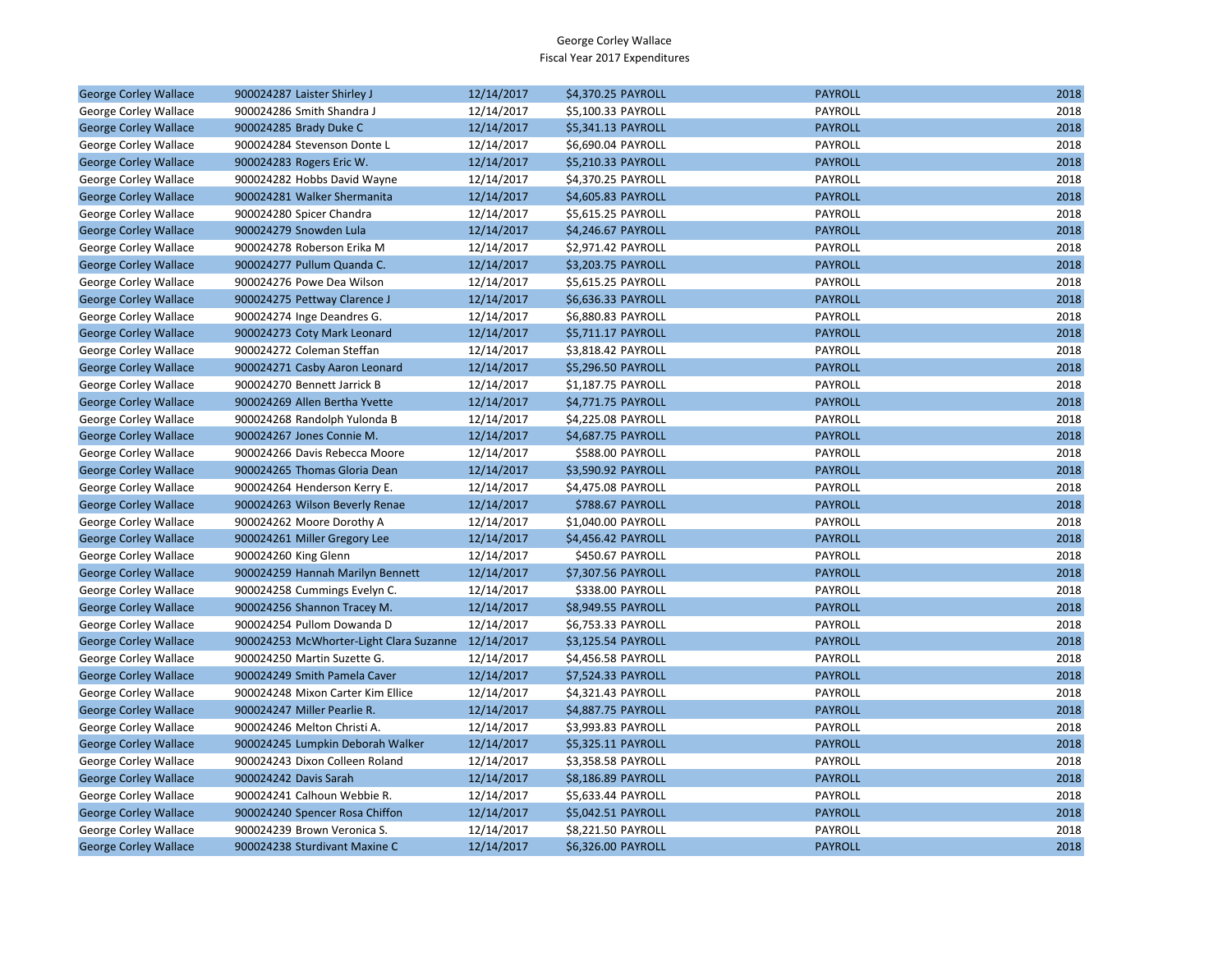| George Corley Wallace        | 900024237 Marshall Teresa Darnelle      | 12/14/2017 | \$2,507.17 PAYROLL      | PAYROLL        | 2018 |
|------------------------------|-----------------------------------------|------------|-------------------------|----------------|------|
| <b>George Corley Wallace</b> | 900024236 Sanders Felicia M.            | 12/14/2017 | \$5,217.34 PAYROLL      | <b>PAYROLL</b> | 2018 |
| George Corley Wallace        | 900024235 Ford Monique Amelia           | 12/14/2017 | \$3,125.92 PAYROLL      | PAYROLL        | 2018 |
| <b>George Corley Wallace</b> | 900024234 Tapper Monica A               | 12/14/2017 | \$788.67 PAYROLL        | <b>PAYROLL</b> | 2018 |
| George Corley Wallace        | 900024233 Briggs Tammie Marie           | 12/14/2017 | \$7,393.74 PAYROLL      | PAYROLL        | 2018 |
| <b>George Corley Wallace</b> | 900024232 Williams Angelica Nicole      | 12/14/2017 | \$2,430.00 PAYROLL      | <b>PAYROLL</b> | 2018 |
| George Corley Wallace        | 900024231 Tubbs - Turner Jocelyn Jenell | 12/14/2017 | \$5,296.50 PAYROLL      | PAYROLL        | 2018 |
| <b>George Corley Wallace</b> | 900024230 Kennedy Regina S              | 12/14/2017 | \$5,487.25 PAYROLL      | <b>PAYROLL</b> | 2018 |
| George Corley Wallace        | 900024229 Gourdine Raji                 | 12/14/2017 | \$8,070.17 PAYROLL      | PAYROLL        | 2018 |
| <b>George Corley Wallace</b> | 900024228 Cosby Helen A                 | 12/14/2017 | \$3,977.67 PAYROLL      | <b>PAYROLL</b> | 2018 |
| George Corley Wallace        | 900024227 Bain Kristi C                 | 12/14/2017 | \$7,162.08 PAYROLL      | PAYROLL        | 2018 |
| <b>George Corley Wallace</b> | 900024226 Walker Sharon D               | 12/14/2017 | \$2,662.00 PAYROLL      | <b>PAYROLL</b> | 2018 |
| George Corley Wallace        | 900024225 Carstarphen Mennie L          | 12/14/2017 | \$7,112.78 PAYROLL      | PAYROLL        | 2018 |
| <b>George Corley Wallace</b> | 900024224 Blevins Pamela M              | 12/14/2017 | \$2,662.00 PAYROLL      | <b>PAYROLL</b> | 2018 |
| George Corley Wallace        | 900024223 Mitchell James M              | 12/14/2017 | \$16,043.54 PAYROLL     | PAYROLL        | 2018 |
| <b>George Corley Wallace</b> | 900024222 Glover Virginia M Reed        | 12/14/2017 | \$4,518.50 PAYROLL      | <b>PAYROLL</b> | 2018 |
| George Corley Wallace        | 900024221 Sturdivant Anthony Dewayne    | 12/14/2017 | \$291.20 PAYROLL        | PAYROLL        | 2018 |
| <b>George Corley Wallace</b> | 900024220 Wilson Walter O               | 12/14/2017 | <b>\$968.00 PAYROLL</b> | <b>PAYROLL</b> | 2018 |
| George Corley Wallace        | 900024219 Smith Marzell Lee             | 12/14/2017 | \$1,738.00 PAYROLL      | PAYROLL        | 2018 |
| <b>George Corley Wallace</b> | 900024218 Perry Ernestine D             | 12/14/2017 | \$500.85 PAYROLL        | <b>PAYROLL</b> | 2018 |
| George Corley Wallace        | 900024217 Nettles Wesbert               | 12/14/2017 | \$524.16 PAYROLL        | PAYROLL        | 2018 |
| <b>George Corley Wallace</b> | 900024216 Martin James Andrew           | 12/14/2017 | \$1,562.00 PAYROLL      | <b>PAYROLL</b> | 2018 |
| George Corley Wallace        | 900024215 Jones Edkenjunta              | 12/14/2017 | \$660.00 PAYROLL        | PAYROLL        | 2018 |
| <b>George Corley Wallace</b> | 900024214 Givan Broderick F             | 12/14/2017 | \$1,518.00 PAYROLL      | <b>PAYROLL</b> | 2018 |
| George Corley Wallace        | 900024213 EDWARDS FRANKLIN N            | 12/14/2017 | \$166.40 PAYROLL        | PAYROLL        | 2018 |
| <b>George Corley Wallace</b> | 900024212 Calhoun Willie                | 12/14/2017 | \$918.00 PAYROLL        | <b>PAYROLL</b> | 2018 |
| George Corley Wallace        | 900024211 Brown Christopher B           | 12/14/2017 | \$537.60 PAYROLL        | PAYROLL        | 2018 |
| <b>George Corley Wallace</b> | 900024210 Blanks Ray Soloman            | 12/14/2017 | \$440.00 PAYROLL        | <b>PAYROLL</b> | 2018 |
| George Corley Wallace        | 900024209 Craig Brianna Lenae           | 12/14/2017 | \$407.16 PAYROLL        | PAYROLL        | 2018 |
| <b>George Corley Wallace</b> | 900024208 Young Sha'Quana Rajeem        | 12/14/2017 | \$339.30 PAYROLL        | <b>PAYROLL</b> | 2018 |
| George Corley Wallace        | 900024207 Woodson Alexus S              | 12/14/2017 | \$245.05 PAYROLL        | PAYROLL        | 2018 |
| <b>George Corley Wallace</b> | 900024206 Wilson Landon D               | 12/14/2017 | \$271.44 PAYROLL        | <b>PAYROLL</b> | 2018 |
| George Corley Wallace        | 900024205 Whitlock Jashira L            | 12/14/2017 | \$226.20 PAYROLL        | PAYROLL        | 2018 |
| <b>George Corley Wallace</b> | 900024204 Thomas Derrick Keon           | 12/14/2017 | \$271.44 PAYROLL        | <b>PAYROLL</b> | 2018 |
| George Corley Wallace        | 900024203 Spencer Haywood Ray           | 12/14/2017 | \$271.44 PAYROLL        | PAYROLL        | 2018 |
| <b>George Corley Wallace</b> | 900024202 Smith Dearrius M              | 12/14/2017 | <b>\$271.44 PAYROLL</b> | <b>PAYROLL</b> | 2018 |
| George Corley Wallace        | 900024201 Savage Takira D               | 12/14/2017 | \$271.44 PAYROLL        | PAYROLL        | 2018 |
| <b>George Corley Wallace</b> | 900024200 Morgan Jasmine L.             | 12/14/2017 | \$271.44 PAYROLL        | <b>PAYROLL</b> | 2018 |
| George Corley Wallace        | 900024199 Mitchell Harvetta T           | 12/14/2017 | \$339.30 PAYROLL        | PAYROLL        | 2018 |
| <b>George Corley Wallace</b> | 900024198 McGee Kaderious M             | 12/14/2017 | \$207.35 PAYROLL        | <b>PAYROLL</b> | 2018 |
| George Corley Wallace        | 900024197 McBride Shakira De'Vondra     | 12/14/2017 | \$271.44 PAYROLL        | PAYROLL        | 2018 |
| <b>George Corley Wallace</b> | 900024196 Lovett Savoy Riley            | 12/14/2017 | \$271.44 PAYROLL        | <b>PAYROLL</b> | 2018 |
| George Corley Wallace        | 900024195 Harville Brenisha J           | 12/14/2017 | \$180.96 PAYROLL        | PAYROLL        | 2018 |
| <b>George Corley Wallace</b> | 900024194 Harris Ka'Neisha Ne'Cole      | 12/14/2017 | \$316.68 PAYROLL        | <b>PAYROLL</b> | 2018 |
| George Corley Wallace        | 900024193 Hardy Kendarius Rashone       | 12/14/2017 | \$271.44 PAYROLL        | PAYROLL        | 2018 |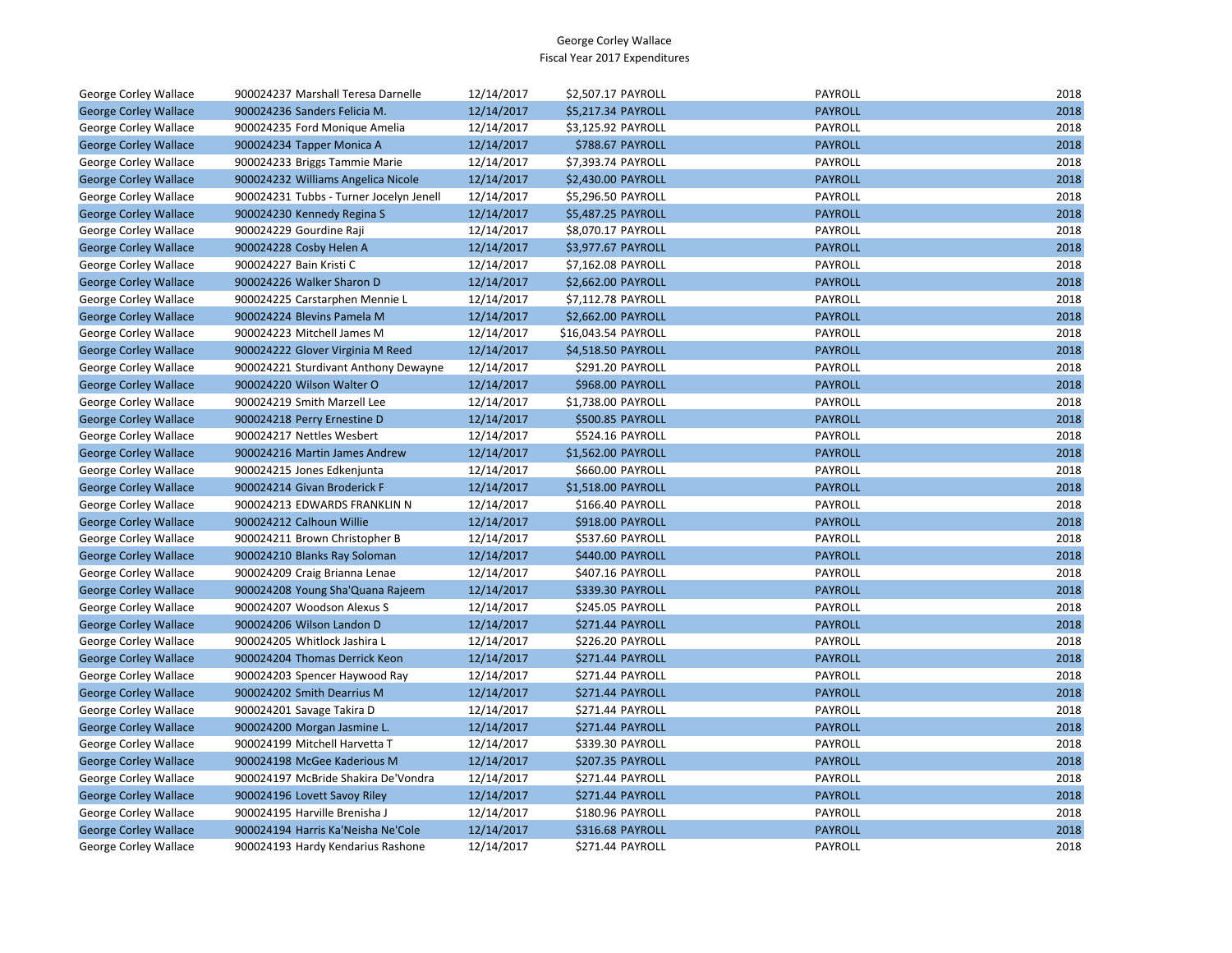| <b>George Corley Wallace</b> | 900024191 Glenn Jayla R.                            | 12/14/2017 | \$271.44 PAYROLL                | <b>PAYROLL</b>             | 2018 |
|------------------------------|-----------------------------------------------------|------------|---------------------------------|----------------------------|------|
| George Corley Wallace        | 900024190 Gaines Deonte Da'Ron                      | 12/14/2017 | \$407.16 PAYROLL                | PAYROLL                    | 2018 |
| <b>George Corley Wallace</b> | 900024189 Davis Diane                               | 12/14/2017 | <b>\$532.48 PAYROLL</b>         | <b>PAYROLL</b>             | 2018 |
| George Corley Wallace        | 900024188 Chandler Samira Lenor                     | 12/14/2017 | \$233.74 PAYROLL                | PAYROLL                    | 2018 |
| <b>George Corley Wallace</b> | 900024187 Chandler Moesha M                         | 12/14/2017 | \$271.44 PAYROLL                | <b>PAYROLL</b>             | 2018 |
| George Corley Wallace        | 900024186 Brown Tonarius Dermarcus                  | 12/14/2017 | \$271.44 PAYROLL                | PAYROLL                    | 2018 |
| <b>George Corley Wallace</b> | 900024185 Bennett Ron'Leria DeeJarnee               | 12/14/2017 | <b>\$239.40 PAYROLL</b>         | <b>PAYROLL</b>             | 2018 |
| George Corley Wallace        | 900024184 Bennett Jakeisha Patrice                  | 12/14/2017 | \$271.44 PAYROLL                | PAYROLL                    | 2018 |
| <b>George Corley Wallace</b> | 900024183 Benjamin Javonte                          | 12/14/2017 | \$271.44 PAYROLL                | <b>PAYROLL</b>             | 2018 |
| George Corley Wallace        | 900024182 Bartell Taraya Tianna-Lynn                | 12/14/2017 | \$271.44 PAYROLL                | PAYROLL                    | 2018 |
| <b>George Corley Wallace</b> | 900024181 Tharu Rohit K                             | 12/14/2017 | \$150.80 PAYROLL                | <b>PAYROLL</b>             | 2018 |
| George Corley Wallace        | 900024180 Denson Gabe Lawrence                      | 12/14/2017 | \$339.30 PAYROLL                | PAYROLL                    | 2018 |
| <b>George Corley Wallace</b> | 900024179 Williams Elsie B.                         | 12/14/2017 | \$1,419.47 PAYROLL              | <b>PAYROLL</b>             | 2018 |
| George Corley Wallace        | 900024178 Mitchell Brenda G.                        | 12/14/2017 | \$250.35 PAYROLL                | PAYROLL                    | 2018 |
| <b>George Corley Wallace</b> | 900024177 Dozier Bruce Otis                         | 12/14/2017 | \$1,783.27 PAYROLL              | <b>PAYROLL</b>             | 2018 |
| George Corley Wallace        | 900024176 Milligan Melissa Hollis                   | 12/14/2017 | \$747.85 PAYROLL                | PAYROLL                    | 2018 |
| <b>George Corley Wallace</b> | 900024175 Woodruff Kent H                           | 12/14/2017 | \$190.45 PAYROLL                | <b>PAYROLL</b>             | 2018 |
| George Corley Wallace        | 900024174 Williams Annie Montgomery                 | 12/14/2017 | \$926.64 PAYROLL                | PAYROLL                    | 2018 |
| <b>George Corley Wallace</b> | 900024173 Whitely Joyce Elaine                      | 12/14/2017 | <b>\$896.49 PAYROLL</b>         | <b>PAYROLL</b>             | 2018 |
| George Corley Wallace        | 900024172 Walker Mattie Mae                         | 12/14/2017 | \$817.52 PAYROLL                | PAYROLL                    | 2018 |
| <b>George Corley Wallace</b> | 900024171 Traywick Ellen G                          | 12/14/2017 | \$548.11 PAYROLL                | <b>PAYROLL</b>             | 2018 |
| George Corley Wallace        | 900024170 Thomas Latasha Bell                       | 12/14/2017 | \$735.02 PAYROLL                | PAYROLL                    | 2018 |
| <b>George Corley Wallace</b> | 900024169 Morrow Queen Agee                         | 12/14/2017 | \$761.78 PAYROLL                | <b>PAYROLL</b>             | 2018 |
| George Corley Wallace        | 900024168 Marshall Annie Lee                        | 12/14/2017 | \$668.88 PAYROLL                | PAYROLL                    | 2018 |
| <b>George Corley Wallace</b> | 900024167 Hobbs Elois                               | 12/14/2017 | \$278.70 PAYROLL                | <b>PAYROLL</b>             | 2018 |
| George Corley Wallace        | 900024166 Compton Judy B                            | 12/14/2017 | \$376.25 PAYROLL                | PAYROLL                    | 2018 |
| <b>George Corley Wallace</b> | 900024165 Alsobrook Kay Goodwin                     | 12/14/2017 | \$859.33 PAYROLL                | <b>PAYROLL</b>             | 2018 |
| George Corley Wallace        | 900024164 White Christine S                         | 12/14/2017 | \$858.00 PAYROLL                | PAYROLL                    | 2018 |
| <b>George Corley Wallace</b> | 900024163 Moppins Pauline H                         | 12/14/2017 | \$755.04 PAYROLL                | <b>PAYROLL</b>             | 2018 |
| George Corley Wallace        | 900024162 Gordon Alfreda Felicia                    | 12/14/2017 | \$717.60 PAYROLL                | PAYROLL                    | 2018 |
| <b>George Corley Wallace</b> | 900024161 Chestnut Angelina                         | 12/14/2017 | \$1,441.44 PAYROLL              | <b>PAYROLL</b>             | 2018 |
| George Corley Wallace        | 900024160 Richardson Ruby D.                        | 12/14/2017 | \$137.28 PAYROLL                | PAYROLL                    | 2018 |
| <b>George Corley Wallace</b> | 900024159 Purdie Krista Lashanta                    | 12/14/2017 | \$1,466.40 PAYROLL              | <b>PAYROLL</b>             | 2018 |
| George Corley Wallace        | 900024158 Morton Ford Shelicia Denise               | 12/14/2017 | \$124.80 PAYROLL                | PAYROLL                    | 2018 |
| <b>George Corley Wallace</b> | 900024157 Goodwin Pamela                            | 12/14/2017 | \$1,784.64 PAYROLL              | <b>PAYROLL</b>             | 2018 |
| George Corley Wallace        | 900024156 Brown - Curtis Nannie Mae Sumi 12/14/2017 |            | \$306.02 PAYROLL                | PAYROLL                    | 2018 |
| <b>George Corley Wallace</b> | 900024155 Powell Brenda Williams                    | 12/14/2017 | \$283.04 PAYROLL                | <b>PAYROLL</b>             | 2018 |
| George Corley Wallace        | 900024154 Jemison Lefloris                          | 12/14/2017 | \$283.04 PAYROLL                | PAYROLL                    | 2018 |
| <b>George Corley Wallace</b> | 900024153 Childress Eugene James                    | 12/14/2017 | \$590.40 PAYROLL                | <b>PAYROLL</b>             | 2018 |
| George Corley Wallace        | 213328 Walker, Shermanita                           | 12/14/2017 | \$105.88 AMSTI 2016-2017        | In State-Mileage           | 2018 |
| <b>George Corley Wallace</b> | 213327 Turner, Herman W.                            | 12/14/2017 | \$380.00 General Operating Fund | In State-Other Travel Exp  | 2018 |
| George Corley Wallace        | 213326 Turner, Herman W.                            | 12/14/2017 | \$380.00 General Operating Fund | In State-Other Travel Exp  | 2018 |
| <b>George Corley Wallace</b> | 213325 Tubbs - Turner, Jocelyn J.                   | 12/14/2017 | \$110.69 AMSTI 2016-2017        | In State-Mileage           | 2018 |
| George Corley Wallace        | 213324 The Flower Basket                            | 12/14/2017 | \$168.00 Flower Fund            | <b>Deposit Liabilities</b> | 2018 |
| <b>George Corley Wallace</b> | 213323 Spicer, Chandra                              | 12/14/2017 | \$146.17 AMSTI 2016-2017        | In State-Mileage           | 2018 |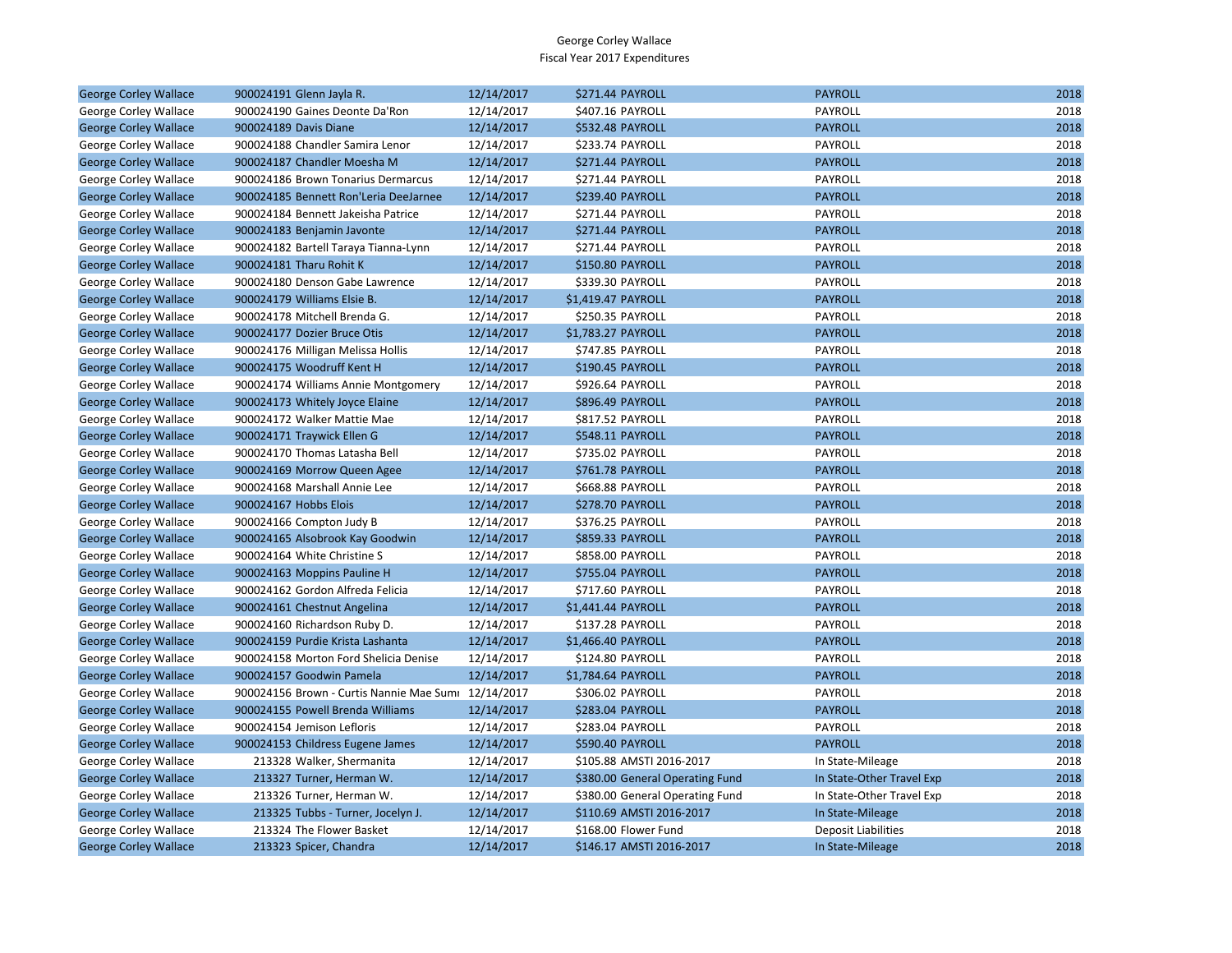| George Corley Wallace        | 213322 Southernlinc Wireless                         | 12/14/2017 | \$42.40 General Operating Fund          | Communications                     | 2018 |
|------------------------------|------------------------------------------------------|------------|-----------------------------------------|------------------------------------|------|
| <b>George Corley Wallace</b> | 213321 South East Basketball Officials A: 12/14/2017 |            | \$3,045.00 General Operating Fund       | <b>Other Professional Fees</b>     | 2018 |
| George Corley Wallace        | 213320 South East Basketball Officials As 12/14/2017 |            | \$3,915.00 General Operating Fund       | <b>Other Professional Fees</b>     | 2018 |
| <b>George Corley Wallace</b> | 213319 Smith, Jerry D.                               | 12/14/2017 | \$2,000.00 General Operating Fund       | <b>Other Contractual Services</b>  | 2018 |
| George Corley Wallace        | 213318 Smith, Jacqueline                             | 12/14/2017 | \$172.91 General Operating Fund         | In State-Mileage                   | 2018 |
| <b>George Corley Wallace</b> | 213317 Selma Water Works Board                       | 12/14/2017 | \$1,342.87 General Operating Fund       | Water & Sewer                      | 2018 |
| George Corley Wallace        | 213316 Selma Trophy Company                          | 12/14/2017 | \$30.00 General Operating Fund          | <b>Materials and Supplies</b>      | 2018 |
| <b>George Corley Wallace</b> | 213315 Selma Family Restaurant                       | 12/14/2017 | \$1,000.00 General Operating Fund       | <b>Materials and Supplies</b>      | 2018 |
| George Corley Wallace        | 213314 Selma City School Board                       | 12/14/2017 | \$595.00 AMSTI 2016-2017                | <b>Other Contractual Services</b>  | 2018 |
| <b>George Corley Wallace</b> | 213313 Roberson, Erika M.                            | 12/14/2017 | \$38.86 AMSTI 2017-2018                 | In State-Mileage                   | 2018 |
| George Corley Wallace        | 213312 Quill Corp.                                   | 12/14/2017 | \$217.95 AE State 2017-2018             | <b>Materials and Supplies</b>      | 2018 |
| <b>George Corley Wallace</b> | 213312 Quill Corp.                                   | 12/14/2017 | \$44.99 General Operating Fund          | <b>Materials and Supplies</b>      | 2018 |
| George Corley Wallace        | 213312 Quill Corp.                                   | 12/14/2017 | \$692.99 AMSTI 2017-2018                | Non-capitalized Equipment          | 2018 |
| <b>George Corley Wallace</b> | 213311 Purdie, James D.                              | 12/14/2017 | \$97.50 General Operating Fund          | <b>Other Contractual Services</b>  | 2018 |
| George Corley Wallace        | 213310 Pullum, Quanda C.                             | 12/14/2017 | \$87.84 AMSTI 2016-2017                 | In State-Mileage                   | 2018 |
| <b>George Corley Wallace</b> | 213309 Publishers Warehouse                          | 12/14/2017 | \$87,304.00 AMSTI 2017-2018             | <b>Materials and Supplies</b>      | 2018 |
| George Corley Wallace        | 213308 Powe, Dea W.                                  | 12/14/2017 | \$357.65 AMSTI 2016-2017                | In State-Mileage                   | 2018 |
| <b>George Corley Wallace</b> | 213307 Pike Road Board of Education                  | 12/14/2017 | \$3,825.00 AMSTI 2017-2018              | <b>Other Contractual Services</b>  | 2018 |
| George Corley Wallace        | 213306 Phi Theta Kappa                               | 12/14/2017 | \$65.00 Phi Theta Kappa                 | <b>Deposit Liabilities</b>         | 2018 |
| <b>George Corley Wallace</b> | 213305 Pettway, Clarence J.                          | 12/14/2017 | \$194.00 AMSTI 2016-2017                | In State-Mileage                   | 2018 |
| George Corley Wallace        | 213304 Perkins, Roderick                             | 12/14/2017 | \$261.12 General Operating Fund         | <b>Other Contractual Services</b>  | 2018 |
| <b>George Corley Wallace</b> | 213303 Office Depot                                  | 12/14/2017 | \$930.01 General Operating Fund         | <b>Materials and Supplies</b>      | 2018 |
| George Corley Wallace        | 213303 Office Depot                                  | 12/14/2017 | \$221.61 Student Support Services 16-17 | <b>Materials and Supplies</b>      | 2018 |
| <b>George Corley Wallace</b> | 213302 Nctm                                          | 12/14/2017 | \$10,518.94 AMSTI 2016-2017             | <b>Materials and Supplies</b>      | 2018 |
| George Corley Wallace        | 213301 Moss, Johnny E.                               | 12/14/2017 | \$263.42 Selma Best                     | <b>Deposit Liabilities</b>         | 2018 |
| <b>George Corley Wallace</b> | 213300 Moore-Stewart                                 | 12/14/2017 | \$689.54 General Operating Fund         | <b>Maintenance &amp; Repairs</b>   | 2018 |
| George Corley Wallace        | 213299 Kennedy, Regina S.                            | 12/14/2017 | \$76.03 AMSTI 2016-2017                 | In State-Mileage                   | 2018 |
| <b>George Corley Wallace</b> | 213298 Jordan, Judy Y.                               | 12/14/2017 | \$800.00 General Operating Fund         | <b>Other Contractual Services</b>  | 2018 |
| George Corley Wallace        | 213297 Jones Interstate Tire                         | 12/14/2017 | \$765.12 General Operating Fund         | Maintenance & Repairs              | 2018 |
| <b>George Corley Wallace</b> | 213296 Jackson, Eric L.                              | 12/14/2017 | \$800.00 General Operating Fund         | <b>Other Contractual Services</b>  | 2018 |
| George Corley Wallace        | 213295 Inge, Deandres G.                             | 12/14/2017 | \$233.50 AMSTI 2016-2017                | In State-Mileage                   | 2018 |
| <b>George Corley Wallace</b> | 213294 HUNTER, OTTO W.                               | 12/14/2017 | \$600.00 AMSTI 2016-2017                | <b>Other Contractual Services</b>  | 2018 |
| George Corley Wallace        | 213293 Hibbett Team Saes, Inc.                       | 12/14/2017 | \$8,505.35 General Operating Fund       | <b>Materials and Supplies</b>      | 2018 |
| <b>George Corley Wallace</b> | 213292 Harris Security Systems                       | 12/14/2017 | \$900.00 General Operating Fund         | <b>Service Contracts-Equipment</b> | 2018 |
| George Corley Wallace        | 213291 Hardy, Darryl W.                              | 12/14/2017 | \$315.00 General Operating Fund         | <b>Other Contractual Services</b>  | 2018 |
| <b>George Corley Wallace</b> | 213290 Galls, LLC                                    | 12/14/2017 | \$553.00 General Operating Fund         | <b>Materials and Supplies</b>      | 2018 |
| George Corley Wallace        | 213289 Evans, Duane A.                               | 12/14/2017 | \$440.00 General Operating Fund         | In State-Other Travel Exp          | 2018 |
| <b>George Corley Wallace</b> | 213288 Evans, Duane A.                               | 12/14/2017 | \$440.00 General Operating Fund         | In State-Other Travel Exp          | 2018 |
| George Corley Wallace        | 213287 Eta Hand2mind                                 | 12/14/2017 | \$6,600.00 AMSTI 2016-2017              | <b>Materials and Supplies</b>      | 2018 |
| <b>George Corley Wallace</b> | 213286 Dallas County Board Of Ed                     | 12/14/2017 | \$710.64 AMSTI 2016-2017                | <b>Other Contractual Services</b>  | 2018 |
| George Corley Wallace        | 213285 Dallas County Board Of Ed                     | 12/14/2017 | \$236.92 AMSTI 2016-2017                | <b>Other Contractual Services</b>  | 2018 |
| <b>George Corley Wallace</b> | 213284 Cintas #231                                   | 12/14/2017 | \$386.28 General Operating Fund         | <b>Other Contractual Services</b>  | 2018 |
| George Corley Wallace        | 213283 Central Paper Co, Inc                         | 12/14/2017 | \$46.50 General Operating Fund          | <b>Materials and Supplies</b>      | 2018 |
| <b>George Corley Wallace</b> | 213282 Casby, Aaron L.                               | 12/14/2017 | \$277.09 AMSTI 2016-2017                | In State-Mileage                   | 2018 |
| George Corley Wallace        | 213282 Casby, Aaron L.                               | 12/14/2017 | \$150.00 AMSTI 2016-2017                | In State-Ovrnite Per diem          | 2018 |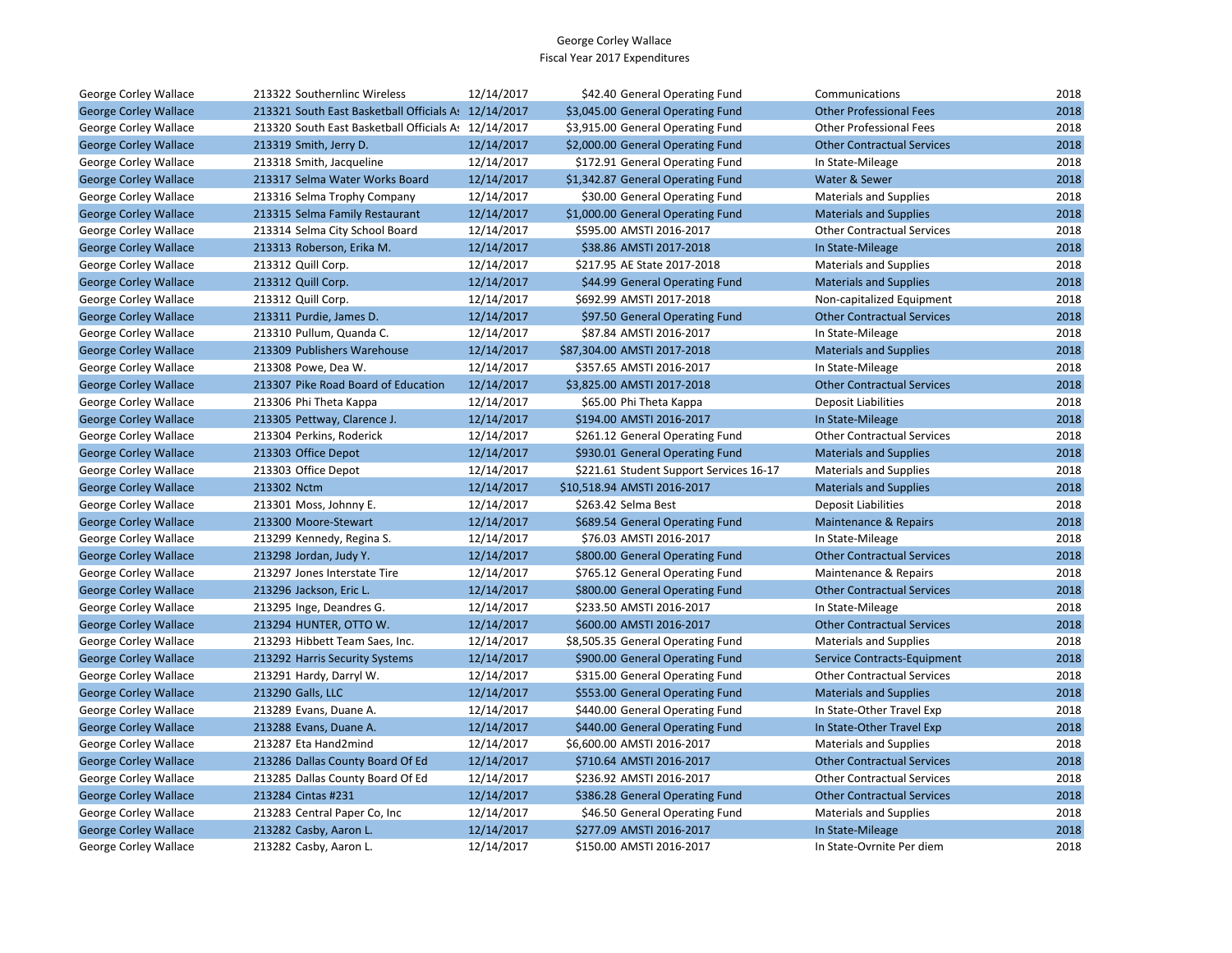| George Corley Wallace        | 213281 Carquest                       | 12/14/2017 | \$296.36 General Operating Fund          | Maintenance & Repairs               | 2018 |
|------------------------------|---------------------------------------|------------|------------------------------------------|-------------------------------------|------|
| George Corley Wallace        | 213280 Brown, Veronica S.             | 12/14/2017 | \$83.00 General Operating Fund           | Out-of-State-Other Travel Expenses  | 2018 |
| <b>George Corley Wallace</b> | 213280 Brown, Veronica S.             | 12/14/2017 | \$155.34 General Operating Fund          | Out-of-State-Subsist & Lodging      | 2018 |
| George Corley Wallace        | 213280 Brown, Veronica S.             | 12/14/2017 | \$95.88 General Operating Fund           | Out-of-State-Mileage                | 2018 |
| <b>George Corley Wallace</b> | 213279 Barnes & Noble College         | 12/14/2017 | \$167.80 General Operating Fund          | <b>Materials and Supplies</b>       | 2018 |
| George Corley Wallace        | 213279 Barnes & Noble College         | 12/14/2017 | \$105.95 General Operating Fund          | <b>Advertising &amp; Promotions</b> | 2018 |
| <b>George Corley Wallace</b> | 213278 Barco Products Company         | 12/14/2017 | \$3,291.84 General Operating Fund        | <b>Materials and Supplies</b>       | 2018 |
| George Corley Wallace        | 213277 Anderson, Alvin                | 12/14/2017 | \$266.24 General Operating Fund          | <b>Other Contractual Services</b>   | 2018 |
| <b>George Corley Wallace</b> | 213276 Alabama Power Company          | 12/14/2017 | \$26.84 General Operating Fund           | Electricity                         | 2018 |
| George Corley Wallace        | 213275 Alabama Power Company          | 12/14/2017 | \$54,880.71 General Operating Fund       | Electricity                         | 2018 |
| <b>George Corley Wallace</b> | 213274 Advanced Disposal              | 12/14/2017 | \$278.10 General Operating Fund          | <b>Other Contractual Services</b>   | 2018 |
| George Corley Wallace        | 213272 UPS - United Parcel Service    | 12/12/2017 | \$94.52 General Operating Fund           | Postage                             | 2018 |
| <b>George Corley Wallace</b> | 213271 UPS - United Parcel Service    | 12/12/2017 | \$55.33 General Operating Fund           | Postage                             | 2018 |
| George Corley Wallace        | 213270 Stevenson Oil & Chemical Corp. | 12/12/2017 | \$697.49 General Operating Fund          | <b>Materials and Supplies</b>       | 2018 |
| <b>George Corley Wallace</b> | 213269 Reese, Cameron B.              | 12/12/2017 | \$256.00 General Operating Fund          | <b>Other Contractual Services</b>   | 2018 |
| George Corley Wallace        | 213268 Little Caesars                 | 12/12/2017 | \$46.77 General Operating Fund           | <b>Materials and Supplies</b>       | 2018 |
| <b>George Corley Wallace</b> | 213267 First Cahawba Bankcard         | 12/12/2017 | \$1,196.32 AMSTI 2016-2017               | <b>Materials and Supplies</b>       | 2018 |
| George Corley Wallace        | 213267 First Cahawba Bankcard         | 12/12/2017 | \$11,055.00 General Operating Fund       | Out-of-State-Registration           | 2018 |
| <b>George Corley Wallace</b> | 213267 First Cahawba Bankcard         | 12/12/2017 | \$78.00 General Operating Fund           | Out-of-State-Other Travel Expenses  | 2018 |
| George Corley Wallace        | 213267 First Cahawba Bankcard         | 12/12/2017 | \$5,351.85 General Operating Fund        | Out-of-State-Subsist & Lodging      | 2018 |
| <b>George Corley Wallace</b> | 213267 First Cahawba Bankcard         | 12/12/2017 | \$336.39 General Operating Fund          | <b>Materials and Supplies</b>       | 2018 |
| George Corley Wallace        | 213267 First Cahawba Bankcard         | 12/12/2017 | \$1,243.80 General Operating Fund        | Out-of-State-Commercl Trans         | 2018 |
| <b>George Corley Wallace</b> | 213267 First Cahawba Bankcard         | 12/12/2017 | \$1,161.00 General Operating Fund        | <b>Computer Software-Non Cap</b>    | 2018 |
| George Corley Wallace        | 213266 Airgas South, INC.             | 12/12/2017 | \$371.06 General Operating Fund          | <b>Materials and Supplies</b>       | 2018 |
| <b>George Corley Wallace</b> | 900024144 Jones Joseph Glenn          | 12/11/2017 | \$0.00 PAYROLL                           | <b>PAYROLL</b>                      | 2018 |
| George Corley Wallace        | 900023890 Jones Joseph Glenn          | 12/11/2017 | \$0.00 PAYROLL                           | PAYROLL                             | 2018 |
| <b>George Corley Wallace</b> | 900023638 Jones Joseph Glenn          | 12/8/2017  | \$0.00 PAYROLL                           | <b>PAYROLL</b>                      | 2018 |
| George Corley Wallace        | 213265 Williams, Brian                | 12/8/2017  | \$360.00 General Operating Fund          | <b>Other Contractual Services</b>   | 2018 |
| <b>George Corley Wallace</b> | 213264 Wiley/Jossey-Boss              | 12/8/2017  | \$316.26 Adult Education Career Pathways | <b>Materials and Supplies</b>       | 2018 |
| George Corley Wallace        | 213263 Walker, Roosevelt              | 12/8/2017  | \$440.00 General Operating Fund          | <b>Other Contractual Services</b>   | 2018 |
| <b>George Corley Wallace</b> | 213262 Verizon Wireless               | 12/8/2017  | \$560.14 AMSTI 2016-2017                 | Communications                      | 2018 |
| George Corley Wallace        | 213262 Verizon Wireless               | 12/8/2017  | \$120.03 General Operating Fund          | Communications                      | 2018 |
| <b>George Corley Wallace</b> | 213261 U.S. Bank Equipment Finance    | 12/8/2017  | \$225.05 AE State 2017-2018              | Communications                      | 2018 |
| George Corley Wallace        | 213260 U.S. Bank Equipment Finance    | 12/8/2017  | \$5,477.87 General Operating Fund        | <b>Operating Lease Payments</b>     | 2018 |
| <b>George Corley Wallace</b> | 213259 U S Postal Service             | 12/8/2017  | \$490.00 General Operating Fund          | Postage                             | 2018 |
| George Corley Wallace        | 213258 Turner, Herman W.              | 12/8/2017  | \$380.00 General Operating Fund          | In State-Other Travel Exp           | 2018 |
| <b>George Corley Wallace</b> | 213257 Turner, Herman W.              | 12/8/2017  | \$380.00 General Operating Fund          | In State-Other Travel Exp           | 2018 |
| George Corley Wallace        | 213256 Turner, Herman W.              | 12/8/2017  | \$380.00 General Operating Fund          | In State-Other Travel Exp           | 2018 |
| <b>George Corley Wallace</b> | 213255 The Locksmith Shop             | 12/8/2017  | \$56.50 General Operating Fund           | <b>Materials and Supplies</b>       | 2018 |
| George Corley Wallace        | 213254 Stiles, Toya D.                | 12/8/2017  | \$37.50 General Operating Fund           | <b>Other Contractual Services</b>   | 2018 |
| <b>George Corley Wallace</b> | 213253 Steward Properties LLC         | 12/8/2017  | \$6,998.00 AMSTI 2016-2017               | <b>Rent - Facilities</b>            | 2018 |
| George Corley Wallace        | 213252 Spire Alabama Inc.             | 12/8/2017  | \$6,303.19 General Operating Fund        | Gas & Heating Fuel                  | 2018 |
| <b>George Corley Wallace</b> | 213251 Southern Sash Supply of Montgc | 12/8/2017  | \$1,864.00 Renewal and Repacement Funds  | <b>Alterations</b>                  | 2018 |
| George Corley Wallace        | 213250 Solomon, John                  | 12/8/2017  | \$80.00 General Operating Fund           | <b>Other Contractual Services</b>   | 2018 |
| <b>George Corley Wallace</b> | 213249 Smith, Jacqueline              | 12/8/2017  | \$639.08 General Operating Fund          | Out-of-State-Mileage                | 2018 |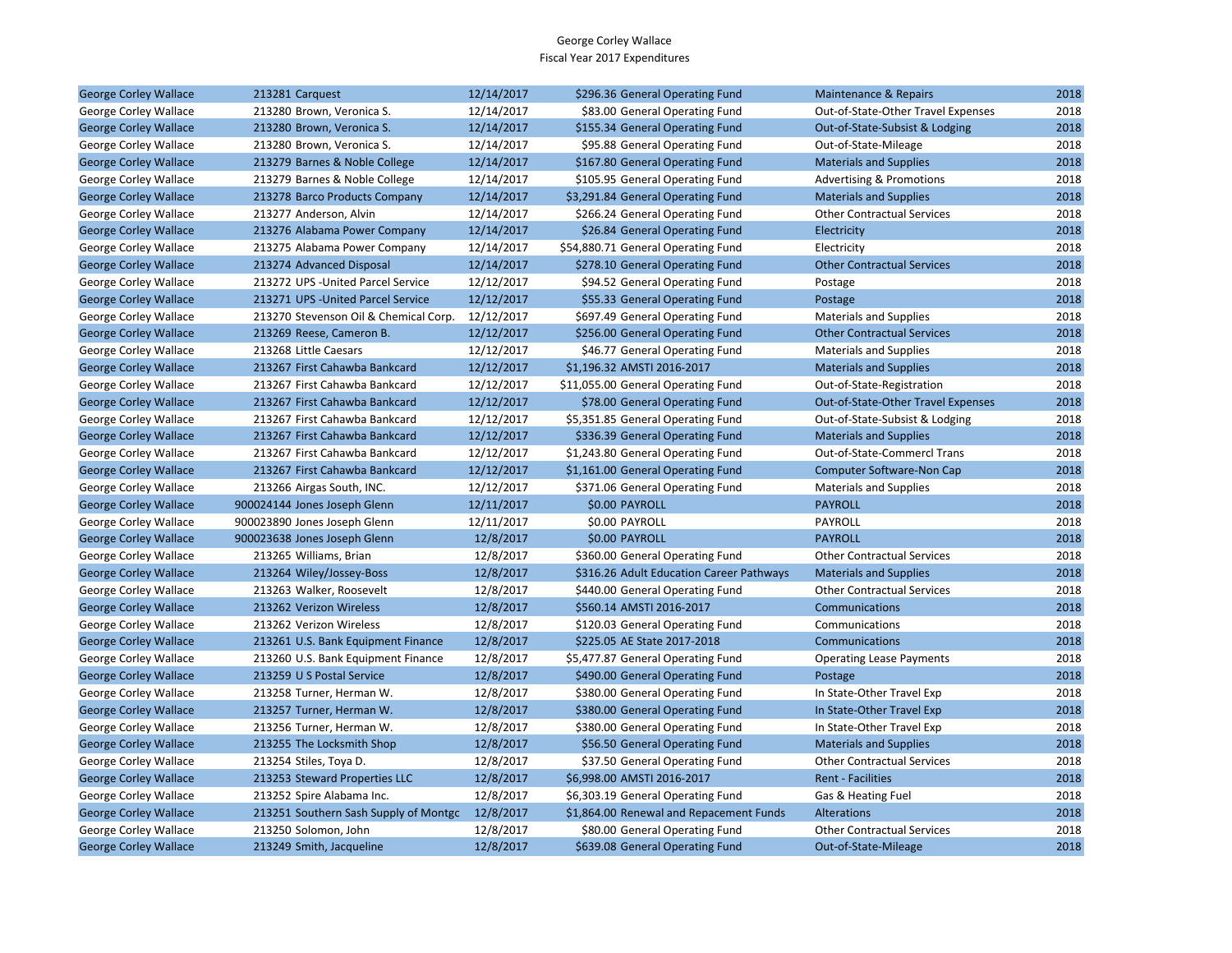| George Corley Wallace        | 213249 Smith, Jacqueline          | 12/8/2017 | \$74.60 General Operating Fund              | Out-of-State-Subsist & Lodging     | 2018 |
|------------------------------|-----------------------------------|-----------|---------------------------------------------|------------------------------------|------|
| <b>George Corley Wallace</b> | 213248 Selma Water Works Board    | 12/8/2017 | \$130.37 General Operating Fund             | Water & Sewer                      | 2018 |
| George Corley Wallace        | 213247 Scott, Gracie E.           | 12/8/2017 | \$440.00 General Operating Fund             | <b>Other Contractual Services</b>  | 2018 |
| <b>George Corley Wallace</b> | 213246 Sanders, Kenetta L.        | 12/8/2017 | \$67.50 General Operating Fund              | <b>Other Contractual Services</b>  | 2018 |
| George Corley Wallace        | 213245 Rudolph, Darlene K.        | 12/8/2017 | \$90.00 General Operating Fund              | Accounts Receivable Misc           | 2018 |
| <b>George Corley Wallace</b> | 213244 Rountree Electric Supply   | 12/8/2017 | \$1,770.33 General Operating Fund           | <b>Materials and Supplies</b>      | 2018 |
| George Corley Wallace        | 213243 Reynolds, Jennifer         | 12/8/2017 | \$50.00 General Operating Fund              | Out-of-State-Commercl Trans        | 2018 |
| <b>George Corley Wallace</b> | 213243 Reynolds, Jennifer         | 12/8/2017 | \$228.89 General Operating Fund             | Out-of-State-Subsist & Lodging     | 2018 |
| George Corley Wallace        | 213242 Purdie, Christy D.         | 12/8/2017 | \$18.52 General Operating Fund              | Out-of-State-Mileage               | 2018 |
| <b>George Corley Wallace</b> | 213242 Purdie, Christy D.         | 12/8/2017 | \$36.12 General Operating Fund              | Out-of-State-Other Travel Expenses | 2018 |
| George Corley Wallace        | 213242 Purdie, Christy D.         | 12/8/2017 | \$50.00 General Operating Fund              | Out-of-State-Commercl Trans        | 2018 |
| <b>George Corley Wallace</b> | 213242 Purdie, Christy D.         | 12/8/2017 | \$174.82 General Operating Fund             | Out-of-State-Subsist & Lodging     | 2018 |
| George Corley Wallace        | 213241 Peehip                     | 12/8/2017 | \$11,300.00 General Operating Fund          | Health Insurance-Institution Share | 2018 |
| <b>George Corley Wallace</b> | 213240 Neely, Charles             | 12/8/2017 | \$440.00 General Operating Fund             | <b>Other Contractual Services</b>  | 2018 |
| George Corley Wallace        | 213239 Mountain Measurement, Inc. | 12/8/2017 | \$575.00 General Operating Fund             | <b>Testing Expense</b>             | 2018 |
| <b>George Corley Wallace</b> | 213238 Mitchell, James M.         | 12/8/2017 | \$302.40 General Operating Fund             | <b>Out-of-State-Commercl Trans</b> | 2018 |
| George Corley Wallace        | 213238 Mitchell, James M.         | 12/8/2017 | \$152.85 General Operating Fund             | Out-of-State-Other Travel Expenses | 2018 |
| <b>George Corley Wallace</b> | 213237 McRae-Gaines Learning Ctn  | 12/8/2017 | \$330.00 General Operating Fund             | Scholarships                       | 2018 |
| George Corley Wallace        | 213236 Kuder Inc                  | 12/8/2017 | \$1,000.00 AE State 2017-2018               | <b>Materials and Supplies</b>      | 2018 |
| <b>George Corley Wallace</b> | 213235 Kidd, Anessa L.            | 12/8/2017 | \$50.00 General Operating Fund              | <b>Out-of-State-Commercl Trans</b> | 2018 |
| George Corley Wallace        | 213235 Kidd, Anessa L.            | 12/8/2017 | \$59.80 General Operating Fund              | Out-of-State-Other Travel Expenses | 2018 |
| <b>George Corley Wallace</b> | 213235 Kidd, Anessa L.            | 12/8/2017 | \$261.38 General Operating Fund             | Out-of-State-Subsist & Lodging     | 2018 |
| George Corley Wallace        | 213234 Jackson, Teresa A.         | 12/8/2017 | \$97.50 General Operating Fund              | <b>Other Contractual Services</b>  | 2018 |
| <b>George Corley Wallace</b> | 213233 Jackson, Brandy R.         | 12/8/2017 | \$97.50 General Operating Fund              | <b>Other Contractual Services</b>  | 2018 |
| George Corley Wallace        | 213232 IHS Services Inc.          | 12/8/2017 | \$1,273.27 Renewal and Repacement Funds     | Maintenance & Repairs              | 2018 |
| <b>George Corley Wallace</b> | 213231 Hicks, Mary E.             | 12/8/2017 | \$97.50 General Operating Fund              | <b>Other Contractual Services</b>  | 2018 |
| George Corley Wallace        | 213230 Harris Security Systems    | 12/8/2017 | \$149.70 General Operating Fund             | Service Contracts-Equipment        | 2018 |
| <b>George Corley Wallace</b> | 213229 Gourdine, Jimmetta         | 12/8/2017 | \$157.50 General Operating Fund             | <b>Other Contractual Services</b>  | 2018 |
| George Corley Wallace        | 213228 Goodman, Paula             | 12/8/2017 | \$67.50 General Operating Fund              | <b>Other Contractual Services</b>  | 2018 |
| <b>George Corley Wallace</b> | 213227 Evans, Duane A.            | 12/8/2017 | \$440.00 General Operating Fund             | In State-Other Travel Exp          | 2018 |
| George Corley Wallace        | 213226 Evans, Duane A.            | 12/8/2017 | \$440.00 General Operating Fund             | In State-Other Travel Exp          | 2018 |
| <b>George Corley Wallace</b> | 213225 Evans, Duane A.            | 12/8/2017 | \$440.00 General Operating Fund             | In State-Other Travel Exp          | 2018 |
| George Corley Wallace        | 213224 Eta Hand2mind              | 12/8/2017 | \$1,650.00 AMSTI 2017-2018                  | <b>Materials and Supplies</b>      | 2018 |
| <b>George Corley Wallace</b> | 213223 Ellucian Company L.P.      | 12/8/2017 | \$16,521.00 General Operating Fund          | <b>Technology-Non Capital</b>      | 2018 |
| George Corley Wallace        | 213222 Elliott, Frank             | 12/8/2017 | \$40.00 General Operating Fund              | In State-Other Travel Exp          | 2018 |
| <b>George Corley Wallace</b> | 213222 Elliott, Frank             | 12/8/2017 | \$109.34 General Operating Fund             | Out-of-State-Subsist & Lodging     | 2018 |
| George Corley Wallace        | 213222 Elliott, Frank             | 12/8/2017 | \$84.77 General Operating Fund              | In State-Mileage                   | 2018 |
| <b>George Corley Wallace</b> | 213221 Cintas #231                | 12/8/2017 | \$193.14 General Operating Fund             | <b>Other Contractual Services</b>  | 2018 |
| George Corley Wallace        | 213220 Central Paper Co, Inc      | 12/8/2017 | \$2,161.03 General Operating Fund           | <b>Materials and Supplies</b>      | 2018 |
| <b>George Corley Wallace</b> | 213219 Cdw Government, Inc        | 12/8/2017 | \$3,348.85 General Operating Fund           | <b>Technology-Non Capital</b>      | 2018 |
| George Corley Wallace        | 213219 Cdw Government, Inc.       | 12/8/2017 | \$83.59 Perkins 2017-2018                   | Non-capitalized Equipment          | 2018 |
| <b>George Corley Wallace</b> | 213219 Cdw Government, Inc.       | 12/8/2017 | \$409.85 Perkins Career and Tech. Ed. 16-17 | Non-capitalized Equipment          | 2018 |
| George Corley Wallace        | 213218 Canty, Carolyn             | 12/8/2017 | \$67.50 General Operating Fund              | <b>Other Contractual Services</b>  | 2018 |
| <b>George Corley Wallace</b> | 213217 Brantley, Frances G.       | 12/8/2017 | \$67.50 General Operating Fund              | <b>Other Contractual Services</b>  | 2018 |
| George Corley Wallace        | 213216 Barnes & Noble College     | 12/8/2017 | \$39.50 General Operating Fund              | <b>Internal Purchases</b>          | 2018 |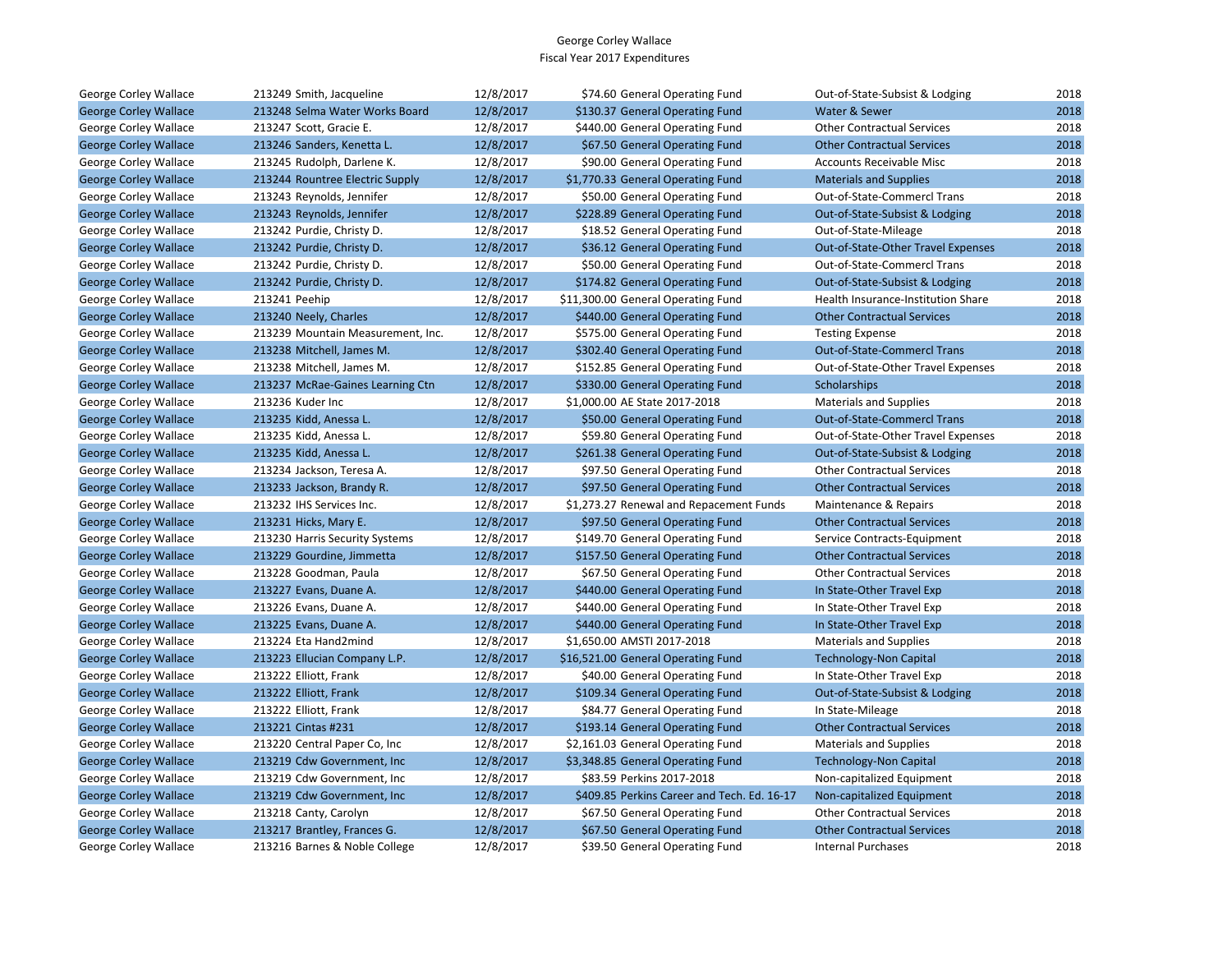| George Corley Wallace        | 213215 Bain, Kristi C.               | 12/8/2017  | \$150.00 General Operating Fund         | In State-Ovrnite Per diem           | 2018 |
|------------------------------|--------------------------------------|------------|-----------------------------------------|-------------------------------------|------|
| George Corley Wallace        | 213214 AT&T (Business Service)       | 12/8/2017  | \$63.66 AMSTI 2016-2017                 | Communications                      | 2018 |
| <b>George Corley Wallace</b> | 213213 Apple Computer, Inc.          | 12/8/2017  | \$16,581.00 AMSTI 2017-2018             | Non-capitalized Equipment           | 2018 |
| George Corley Wallace        | 213212 Alabama Skills USA (Montgomer | 12/8/2017  | \$600.00 Perkins 2017-2018              | In State-Registration               | 2018 |
| <b>George Corley Wallace</b> | 213211 Alabama Power Company         | 12/8/2017  | \$3,095.38 Renewal and Repacement Funds | Maintenance & Repairs               | 2018 |
| George Corley Wallace        | 213210 Alabama Power Company         | 12/8/2017  | \$2,047.95 General Operating Fund       | Electricity                         | 2018 |
| <b>George Corley Wallace</b> | 213209 Airgas South, INC.            | 12/8/2017  | \$4,464.75 General Operating Fund       | <b>Materials and Supplies</b>       | 2018 |
| George Corley Wallace        | 213208 ACCSFMA                       | 12/8/2017  | \$100.00 General Operating Fund         | Memberships                         | 2018 |
| <b>George Corley Wallace</b> | 213207 Accs Instructional Office     | 12/8/2017  | \$150.00 General Operating Fund         | <b>Memberships</b>                  | 2018 |
| George Corley Wallace        | 213206 Wccs Selma Foundation         | 11/30/2017 | \$318.63 Payroll Clearing Fund          | Misc Deductions Payable             | 2018 |
| <b>George Corley Wallace</b> | 213205 Wallace Communtiy College     | 11/30/2017 | \$81.00 Payroll Clearing Fund           | <b>Misc Deductions Payable</b>      | 2018 |
| George Corley Wallace        | 213204 Variable Annuity Life Ins     | 11/30/2017 | \$1,350.00 Payroll Clearing Fund        | <b>Misc Deductions Payable</b>      | 2018 |
| <b>George Corley Wallace</b> | 213203 Unum                          | 11/30/2017 | \$12.95 Payroll Clearing Fund           | <b>Misc Deductions Payable</b>      | 2018 |
| George Corley Wallace        | 213202 United Way Of Selma & Dal     | 11/30/2017 | \$164.00 Payroll Clearing Fund          | <b>Misc Deductions Payable</b>      | 2018 |
| <b>George Corley Wallace</b> | 213201 Teacher'S Retirement Syst     | 11/30/2017 | \$131,249.83 Payroll Clearing Fund      | Alabama Teachers Retirement Payable | 2018 |
| George Corley Wallace        | 213200 St. of AL. Child Support      | 11/30/2017 | \$400.00 Payroll Clearing Fund          | Misc Deductions Payable             | 2018 |
| <b>George Corley Wallace</b> | 213199 Rsa-1 (Peiraf)                | 11/30/2017 | \$3,325.00 Payroll Clearing Fund        | <b>Misc Deductions Payable</b>      | 2018 |
| George Corley Wallace        | 213198 Reding, Curtis C.             | 11/30/2017 | \$3,556.00 Payroll Clearing Fund        | <b>Misc Deductions Payable</b>      | 2018 |
| <b>George Corley Wallace</b> | 213197 Peehip                        | 11/30/2017 | \$142,238.92 Payroll Clearing Fund      | <b>PEEHIP Payable</b>               | 2018 |
| George Corley Wallace        | 213196 New York Life & Annuity       | 11/30/2017 | \$2,589.57 Payroll Clearing Fund        | Misc Deductions Payable             | 2018 |
| <b>George Corley Wallace</b> | 213195 Liberty National Life Ins     | 11/30/2017 | \$487.37 Payroll Clearing Fund          | <b>Misc Deductions Payable</b>      | 2018 |
| George Corley Wallace        | 213194 Great-West Retirement Ser     | 11/30/2017 | \$50.00 Payroll Clearing Fund           | <b>Misc Deductions Payable</b>      | 2018 |
| <b>George Corley Wallace</b> | 213193 Educator Benefits Corporation | 11/30/2017 | \$12.62 Payroll Clearing Fund           | <b>Misc Deductions Payable</b>      | 2018 |
| George Corley Wallace        | 213192 Educator Benefits Corp.       | 11/30/2017 | \$579.07 Payroll Clearing Fund          | Misc Deductions Payable             | 2018 |
| <b>George Corley Wallace</b> | 213191 District Court Of Dallas      | 11/30/2017 | \$827.80 Payroll Clearing Fund          | <b>Misc Deductions Payable</b>      | 2018 |
| George Corley Wallace        | 213190 Colonial Life Insurance C     | 11/30/2017 | \$2,721.30 Payroll Clearing Fund        | <b>Misc Deductions Payable</b>      | 2018 |
| <b>George Corley Wallace</b> | 213189 Allstate                      | 11/30/2017 | \$464.77 Payroll Clearing Fund          | <b>Misc Deductions Payable</b>      | 2018 |
| George Corley Wallace        | 213188 Alabama Dept. Of Revenue      | 11/30/2017 | \$888.33 Payroll Clearing Fund          | Misc Deductions Payable             | 2018 |
| <b>George Corley Wallace</b> | 213187 Aflac                         | 11/30/2017 | \$3,221.37 Payroll Clearing Fund        | <b>Misc Deductions Payable</b>      | 2018 |
| George Corley Wallace        | 213186 The Solutions Team            | 11/30/2017 | \$379.00 General Operating Fund         | Technology-Non Capital              | 2018 |
| <b>George Corley Wallace</b> | 213185 Reese, Cameron B.             | 11/30/2017 | \$1,088.00 General Operating Fund       | <b>Other Contractual Services</b>   | 2018 |
| George Corley Wallace        | 213184 Ram Enterprises, Inc.         | 11/30/2017 | \$3,250.00 Renewal and Repacement Funds | Maintenance & Repairs               | 2018 |
| <b>George Corley Wallace</b> | 213183 Office Depot                  | 11/30/2017 | \$469.73 Student Support Services 16-17 | <b>Materials and Supplies</b>       | 2018 |
| George Corley Wallace        | 213183 Office Depot                  | 11/30/2017 | \$3.33 General Operating Fund           | <b>Materials and Supplies</b>       | 2018 |
| <b>George Corley Wallace</b> | 213182 Hardy, Darryl W.              | 11/30/2017 | \$330.00 General Operating Fund         | <b>Other Contractual Services</b>   | 2018 |
| George Corley Wallace        | 213181 Electro-Mech Scoreboard       | 11/30/2017 | \$1,308.00 General Operating Fund       | Non-capitalized Equipment           | 2018 |
| <b>George Corley Wallace</b> | 213180 Berney Office Solutions       | 11/30/2017 | \$4,665.16 General Operating Fund       | Service Contracts-Equipment         | 2018 |
| George Corley Wallace        | 213179 AT&T Alabama                  | 11/30/2017 | \$126.57 General Operating Fund         | Communications                      | 2018 |
| <b>George Corley Wallace</b> | 213179 AT&T Alabama                  | 11/30/2017 | \$165.49 AE State 2017-2018             | Communications                      | 2018 |
| George Corley Wallace        | 213178 Williams, Brian               | 11/29/2017 | \$240.00 General Operating Fund         | <b>Other Contractual Services</b>   | 2018 |
| <b>George Corley Wallace</b> | 213177 Wccs Petty Cash               | 11/29/2017 | \$37.97 General Operating Fund          | <b>Materials and Supplies</b>       | 2018 |
| George Corley Wallace        | 213176 Water Way Distributing        | 11/29/2017 | \$76.91 General Operating Fund          | <b>Materials and Supplies</b>       | 2018 |
| <b>George Corley Wallace</b> | 213175 Walker, Shermanita            | 11/29/2017 | \$182.44 AMSTI 2016-2017                | In State-Mileage                    | 2018 |
| George Corley Wallace        | 213174 Walker, Roosevelt             | 11/29/2017 | \$240.00 General Operating Fund         | <b>Other Contractual Services</b>   | 2018 |
| <b>George Corley Wallace</b> | 213173 Tubbs - Turner, Jocelyn J.    | 11/29/2017 | \$53.55 AMSTI 2016-2017                 | In State-Mileage                    | 2018 |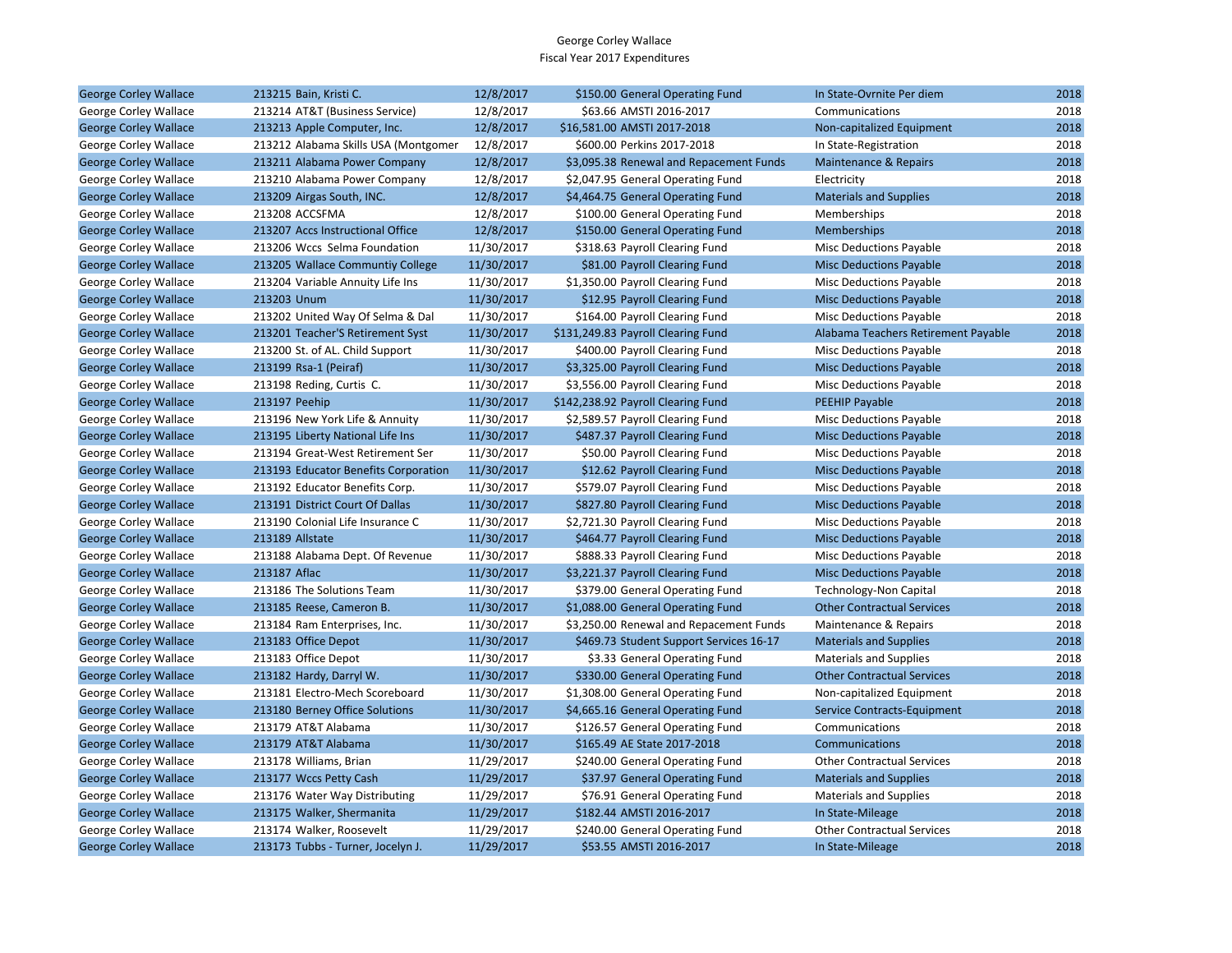| George Corley Wallace        | 213172 Trane Company (Parts)      | 11/29/2017 | \$1,657.21 Renewal and Repacement Funds | Maintenance & Repairs             | 2018 |
|------------------------------|-----------------------------------|------------|-----------------------------------------|-----------------------------------|------|
| <b>George Corley Wallace</b> | 213171 The Frazer Group           | 11/29/2017 | \$307.39 General Operating Fund         | Insurance & Bonding               | 2018 |
| George Corley Wallace        | 213170 The Flower Basket          | 11/29/2017 | \$85.50 General Operating Fund          | <b>Materials and Supplies</b>     | 2018 |
| <b>George Corley Wallace</b> | 213169 Tenison, Ralph B.          | 11/29/2017 | \$1,100.00 General Operating Fund       | <b>Other Contractual Services</b> | 2018 |
| George Corley Wallace        | 213168 Stuart C. Irby Co.         | 11/29/2017 | \$910.02 Renewal and Repacement Funds   | Maintenance & Repairs             | 2018 |
| <b>George Corley Wallace</b> | 213167 Spicer, Chandra            | 11/29/2017 | \$25.68 AMSTI 2016-2017                 | In State-Mileage                  | 2018 |
| George Corley Wallace        | 213166 Solution Tree Inc.         | 11/29/2017 | \$651.12 AMSTI 2016-2017                | Materials and Supplies            | 2018 |
| <b>George Corley Wallace</b> | 213165 Shred-It Usa, Inc.         | 11/29/2017 | \$580.85 General Operating Fund         | <b>Other Contractual Services</b> | 2018 |
| George Corley Wallace        | 213164 Selma Water Works Board    | 11/29/2017 | \$385.68 General Operating Fund         | Water & Sewer                     | 2018 |
| <b>George Corley Wallace</b> | 213163 Sea Coast Disposal         | 11/29/2017 | \$595.00 General Operating Fund         | <b>Other Contractual Services</b> | 2018 |
| George Corley Wallace        | 213162 Scott, Gracie E.           | 11/29/2017 | \$240.00 General Operating Fund         | <b>Other Contractual Services</b> | 2018 |
| <b>George Corley Wallace</b> | 213161 Ross Plumbing And Heating  | 11/29/2017 | \$425.00 General Operating Fund         | Maintenance & Repairs             | 2018 |
| George Corley Wallace        | 213160 Reese, Cameron B.          | 11/29/2017 | \$432.64 General Operating Fund         | <b>Other Contractual Services</b> | 2018 |
| <b>George Corley Wallace</b> | 213159 Pettway, Clarence J.       | 11/29/2017 | \$174.54 AMSTI 2016-2017                | In State-Mileage                  | 2018 |
| George Corley Wallace        | 213158 Perkins, Roderick B.       | 11/29/2017 | \$1,081.20 General Operating Fund       | <b>Other Contractual Services</b> | 2018 |
| <b>George Corley Wallace</b> | 213157 Office Depot               | 11/29/2017 | \$376.11 General Operating Fund         | <b>Materials and Supplies</b>     | 2018 |
| George Corley Wallace        | 213156 Neely, Charles             | 11/29/2017 | \$240.00 General Operating Fund         | <b>Other Contractual Services</b> | 2018 |
| <b>George Corley Wallace</b> | 213155 Needdecals.Com             | 11/29/2017 | \$62.00 General Operating Fund          | <b>Materials and Supplies</b>     | 2018 |
| George Corley Wallace        | 213154 MedPro Waste Disposal, LLC | 11/29/2017 | \$280.00 General Operating Fund         | <b>Other Contractual Services</b> | 2018 |
| <b>George Corley Wallace</b> | 213153 KyKenKee, Inc              | 11/29/2017 | \$1,360.00 General Operating Fund       | <b>Materials and Supplies</b>     | 2018 |
| George Corley Wallace        | 213152 Kennedy, Regina S.         | 11/29/2017 | \$111.61 AMSTI 2016-2017                | In State-Mileage                  | 2018 |
| <b>George Corley Wallace</b> | 213151 Insurance Office Of Ameri  | 11/29/2017 | \$2,796.12 General Operating Fund       | Insurance & Bonding               | 2018 |
| George Corley Wallace        | 213150 Instructional Officers     | 11/29/2017 | \$150.00 General Operating Fund         | Memberships                       | 2018 |
| <b>George Corley Wallace</b> | 213149 Inge, Deandres G.          | 11/29/2017 | \$87.09 AMSTI 2016-2017                 | In State-Mileage                  | 2018 |
| George Corley Wallace        | 213149 Inge, Deandres G.          | 11/29/2017 | \$150.00 AMSTI 2016-2017                | In State-Ovrnite Per diem         | 2018 |
| <b>George Corley Wallace</b> | 213148 IHS Services Inc.          | 11/29/2017 | \$858.20 Renewal and Repacement Funds   | <b>Maintenance &amp; Repairs</b>  | 2018 |
| George Corley Wallace        | 213147 Harris Security Systems    | 11/29/2017 | \$150.00 General Operating Fund         | Service Contracts-Equipment       | 2018 |
| <b>George Corley Wallace</b> | 213146 Guardian-Ipco Inc.         | 11/29/2017 | \$550.00 General Operating Fund         | Service Contracts-Equipment       | 2018 |
| George Corley Wallace        | 213145 Gordon, Rachel L.          | 11/29/2017 | \$970.00 Student Support Services 16-17 | In State-Other Travel Exp         | 2018 |
| <b>George Corley Wallace</b> | 213144 Fuller Building Company    | 11/29/2017 | \$72.46 General Operating Fund          | <b>Materials and Supplies</b>     | 2018 |
| George Corley Wallace        | 213143 Fancher Fabrication Inc.   | 11/29/2017 | \$5,785.00 Renewal and Repacement Funds | Maintenance & Repairs             | 2018 |
| <b>George Corley Wallace</b> | 213142 Dish Network               | 11/29/2017 | \$101.01 General Operating Fund         | <b>Other Contractual Services</b> | 2018 |
| George Corley Wallace        | 213141 Coverall Of Alabama        | 11/29/2017 | \$18,170.00 General Operating Fund      | <b>Other Contractual Services</b> | 2018 |
| <b>George Corley Wallace</b> | 213140 Coty, Mark L.              | 11/29/2017 | \$73.57 AMSTI 2016-2017                 | In State-Mileage                  | 2018 |
| George Corley Wallace        | 213139 Cintas #231                | 11/29/2017 | \$193.14 General Operating Fund         | <b>Other Contractual Services</b> | 2018 |
| <b>George Corley Wallace</b> | 213138 Casby, Aaron L.            | 11/29/2017 | \$455.72 AMSTI 2016-2017                | In State-Mileage                  | 2018 |
| George Corley Wallace        | 213138 Casby, Aaron L.            | 11/29/2017 | \$225.00 AMSTI 2016-2017                | In State-Ovrnite Per diem         | 2018 |
| <b>George Corley Wallace</b> | 213137 Carquest                   | 11/29/2017 | \$545.54 General Operating Fund         | <b>Maintenance &amp; Repairs</b>  | 2018 |
| George Corley Wallace        | 213136 Blue Ox Equipment          | 11/29/2017 | \$50.16 General Operating Fund          | Maintenance & Repairs             | 2018 |
| <b>George Corley Wallace</b> | 213135 Apple Computer, Inc.       | 11/29/2017 | \$2,058.00 General Operating Fund       | <b>Technology-Non Capital</b>     | 2018 |
| George Corley Wallace        | 213134 Anderson, Alvin            | 11/29/2017 | \$432.64 General Operating Fund         | <b>Other Contractual Services</b> | 2018 |
| <b>George Corley Wallace</b> | 213133 Allen, Bertha Y.           | 11/29/2017 | \$148.09 AMSTI 2016-2017                | In State-Mileage                  | 2018 |
| George Corley Wallace        | 900024152 Simmons Gloria Dean     | 11/28/2017 | \$5,521.33 PAYROLL                      | PAYROLL                           | 2018 |
| <b>George Corley Wallace</b> | 900024151 Page Melinda Ann        | 11/28/2017 | \$3,900.00 PAYROLL                      | <b>PAYROLL</b>                    | 2018 |
| George Corley Wallace        | 900024150 Pettway Charles D.      | 11/28/2017 | \$2,894.58 PAYROLL                      | <b>PAYROLL</b>                    | 2018 |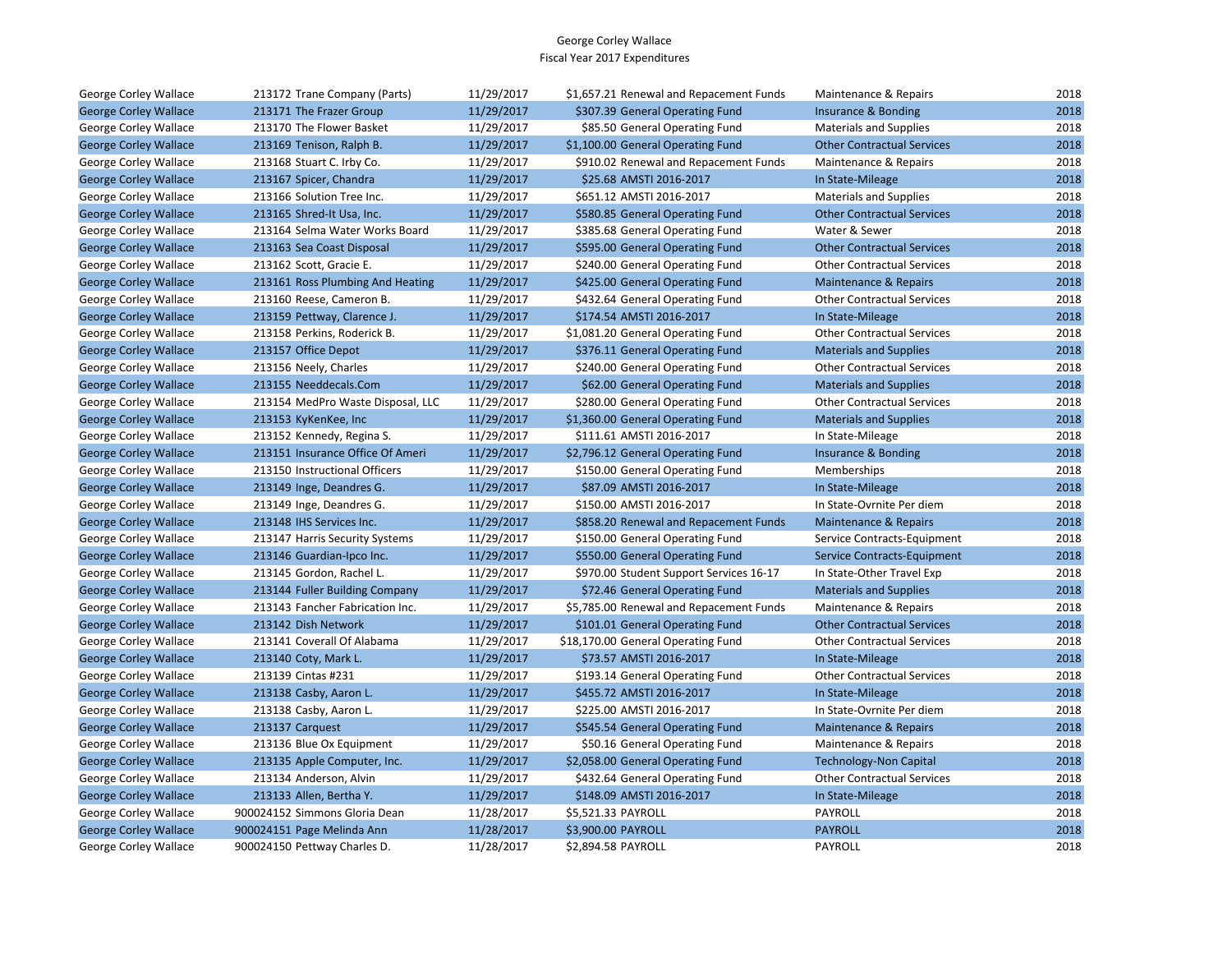| <b>George Corley Wallace</b> | 900024149 Pettway Alonzia           | 11/28/2017 | \$2,894.58 PAYROLL | <b>PAYROLL</b> | 2018 |
|------------------------------|-------------------------------------|------------|--------------------|----------------|------|
| George Corley Wallace        | 900024148 Heard Anthony             | 11/28/2017 | \$2,894.58 PAYROLL | PAYROLL        | 2018 |
| <b>George Corley Wallace</b> | 900024147 Harvell Robert L          | 11/28/2017 | \$2,816.83 PAYROLL | <b>PAYROLL</b> | 2018 |
| George Corley Wallace        | 900024146 Moore Timothy             | 11/28/2017 | \$3,358.58 PAYROLL | PAYROLL        | 2018 |
| <b>George Corley Wallace</b> | 900024145 Mauldin Reginald Otis     | 11/28/2017 | \$3,977.33 PAYROLL | <b>PAYROLL</b> | 2018 |
| George Corley Wallace        | 900024143 Haralson Isaiah S         | 11/28/2017 | \$2,739.67 PAYROLL | <b>PAYROLL</b> | 2018 |
| <b>George Corley Wallace</b> | 900024142 Smith Tommy Lee           | 11/28/2017 | \$4,197.17 PAYROLL | <b>PAYROLL</b> | 2018 |
| George Corley Wallace        | 900024141 Austin Tampatha           | 11/28/2017 | \$2,507.17 PAYROLL | PAYROLL        | 2018 |
| <b>George Corley Wallace</b> | 900024140 Chesnut Veronica S        | 11/28/2017 | \$2,416.67 PAYROLL | <b>PAYROLL</b> | 2018 |
| George Corley Wallace        | 900024139 Vance Laura Lynn          | 11/28/2017 | \$4,287.08 PAYROLL | <b>PAYROLL</b> | 2018 |
| <b>George Corley Wallace</b> | 900024138 Stroud Nawanya Latrise    | 11/28/2017 | \$5,497.33 PAYROLL | <b>PAYROLL</b> | 2018 |
| George Corley Wallace        | 900024137 Smith Jacqueline Bernetta | 11/28/2017 | \$9,787.25 PAYROLL | PAYROLL        | 2018 |
| <b>George Corley Wallace</b> | 900024136 Purdie Christy Dorran     | 11/28/2017 | \$3,822.42 PAYROLL | <b>PAYROLL</b> | 2018 |
| George Corley Wallace        | 900024135 Jackson Brittany Brooks   | 11/28/2017 | \$3,048.42 PAYROLL | PAYROLL        | 2018 |
| <b>George Corley Wallace</b> | 900024134 Evans Naopi Lc            | 11/28/2017 | \$3,048.83 PAYROLL | <b>PAYROLL</b> | 2018 |
| George Corley Wallace        | 900024133 Davis Mary Lee            | 11/28/2017 | \$3,590.42 PAYROLL | PAYROLL        | 2018 |
| <b>George Corley Wallace</b> | 900024132 Bell Vickie D             | 11/28/2017 | \$2,662.00 PAYROLL | <b>PAYROLL</b> | 2018 |
| George Corley Wallace        | 900024131 Whatley Andrew Douglas    | 11/28/2017 | \$2,584.83 PAYROLL | PAYROLL        | 2018 |
| <b>George Corley Wallace</b> | 900024130 Jackson Vincent Keith     | 11/28/2017 | \$2,416.67 PAYROLL | <b>PAYROLL</b> | 2018 |
| George Corley Wallace        | 900024129 Dysart Charles J          | 11/28/2017 | \$5,633.33 PAYROLL | <b>PAYROLL</b> | 2018 |
| <b>George Corley Wallace</b> | 900024128 Coleman Myron C           | 11/28/2017 | \$3,203.75 PAYROLL | <b>PAYROLL</b> | 2018 |
| George Corley Wallace        | 900024127 Berry Lee                 | 11/28/2017 | \$2,507.42 PAYROLL | PAYROLL        | 2018 |
| <b>George Corley Wallace</b> | 900024126 Moultrie Eddie James      | 11/28/2017 | \$4,364.50 PAYROLL | <b>PAYROLL</b> | 2018 |
| George Corley Wallace        | 900024125 Patterson Ray Anthony     | 11/28/2017 | \$2,971.75 PAYROLL | <b>PAYROLL</b> | 2018 |
| <b>George Corley Wallace</b> | 900024124 Bennett Robbyn V.         | 11/28/2017 | \$8,286.50 PAYROLL | <b>PAYROLL</b> | 2018 |
| George Corley Wallace        | 900024123 Allison Eric Preston      | 11/28/2017 | \$6,043.50 PAYROLL | PAYROLL        | 2018 |
| <b>George Corley Wallace</b> | 900024122 Adams Dorothy J           | 11/28/2017 | \$2,416.67 PAYROLL | <b>PAYROLL</b> | 2018 |
| George Corley Wallace        | 900024121 Jackson Irma Jean         | 11/28/2017 | \$2,971.75 PAYROLL | PAYROLL        | 2018 |
| <b>George Corley Wallace</b> | 900024120 Headley Linda Fay         | 11/28/2017 | \$2,584.58 PAYROLL | <b>PAYROLL</b> | 2018 |
| George Corley Wallace        | 900024119 Dosey Chantae Thomas      | 11/28/2017 | \$2,042.58 PAYROLL | PAYROLL        | 2018 |
| <b>George Corley Wallace</b> | 900024118 Reynolds Jennifer M       | 11/28/2017 | \$3,745.00 PAYROLL | <b>PAYROLL</b> | 2018 |
| George Corley Wallace        | 900024117 Melton Elaine Alina       | 11/28/2017 | \$2,352.33 PAYROLL | PAYROLL        | 2018 |
| <b>George Corley Wallace</b> | 900024116 Kidd Anessa Lynn          | 11/28/2017 | \$7,616.08 PAYROLL | <b>PAYROLL</b> | 2018 |
| George Corley Wallace        | 900024115 Deavers Lori Evelyn       | 11/28/2017 | \$2,416.67 PAYROLL | PAYROLL        | 2018 |
| <b>George Corley Wallace</b> | 900024114 Vandiver Kewanda Thomas   | 11/28/2017 | \$3,435.58 PAYROLL | <b>PAYROLL</b> | 2018 |
| George Corley Wallace        | 900024113 Rudolph Darlene King      | 11/28/2017 | \$2,971.00 PAYROLL | PAYROLL        | 2018 |
| <b>George Corley Wallace</b> | 900024112 Powell William S.         | 11/28/2017 | \$2,000.23 PAYROLL | <b>PAYROLL</b> | 2018 |
| George Corley Wallace        | 900024111 Logan Shuntelra Bernice   | 11/28/2017 | \$4,310.16 PAYROLL | PAYROLL        | 2018 |
| <b>George Corley Wallace</b> | 900024110 Godwin Connie Estes       | 11/28/2017 | \$2,080.00 PAYROLL | <b>PAYROLL</b> | 2018 |
| George Corley Wallace        | 900024109 Clifton Lonzy T.          | 11/28/2017 | \$7,376.33 PAYROLL | PAYROLL        | 2018 |
| <b>George Corley Wallace</b> | 900024108 Bonner Irene G            | 11/28/2017 | \$2,416.67 PAYROLL | <b>PAYROLL</b> | 2018 |
| George Corley Wallace        | 900024107 Hannah Marcus A.          | 11/28/2017 | \$1,241.67 PAYROLL | PAYROLL        | 2018 |
| <b>George Corley Wallace</b> | 900024106 Turner Herman W.          | 11/28/2017 | \$1,300.00 PAYROLL | <b>PAYROLL</b> | 2018 |
| George Corley Wallace        | 900024105 Harper April M            | 11/28/2017 | \$1,170.00 PAYROLL | PAYROLL        | 2018 |
| <b>George Corley Wallace</b> | 900024104 Whitt Jeremiah Ledell     | 11/28/2017 | \$260.00 PAYROLL   | <b>PAYROLL</b> | 2018 |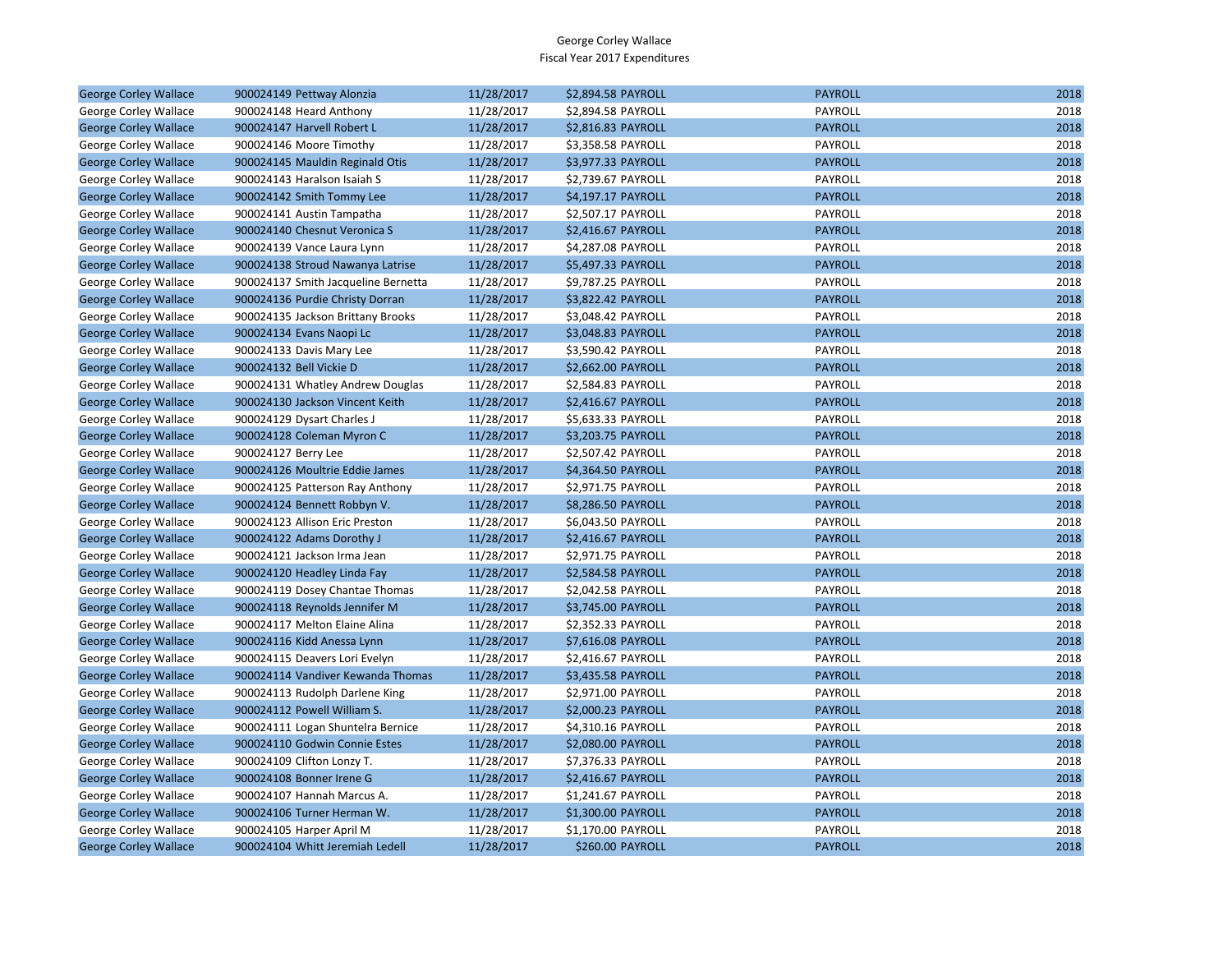| George Corley Wallace        | 900024103 Maxey Willie E.           | 11/28/2017 | \$433.33 PAYROLL    | PAYROLL        | 2018 |
|------------------------------|-------------------------------------|------------|---------------------|----------------|------|
| <b>George Corley Wallace</b> | 900024102 Evans Duane A             | 11/28/2017 | \$4,457.09 PAYROLL  | <b>PAYROLL</b> | 2018 |
| George Corley Wallace        | 900024101 Bailey Danny L            | 11/28/2017 | \$260.00 PAYROLL    | PAYROLL        | 2018 |
| <b>George Corley Wallace</b> | 900024100 Thomas Herbert Hoover     | 11/28/2017 | \$6,250.00 PAYROLL  | <b>PAYROLL</b> | 2018 |
| George Corley Wallace        | 900024099 Theiss Sheila Ann         | 11/28/2017 | \$3,653.33 PAYROLL  | PAYROLL        | 2018 |
| <b>George Corley Wallace</b> | 900024098 Motley Bettye Steele      | 11/28/2017 | \$3,726.67 PAYROLL  | <b>PAYROLL</b> | 2018 |
| George Corley Wallace        | 900024097 Moore Kathy J             | 11/28/2017 | \$5,070.00 PAYROLL  | PAYROLL        | 2018 |
| <b>George Corley Wallace</b> | 900024096 Jones Natasha Renee       | 11/28/2017 | \$2,584.58 PAYROLL  | <b>PAYROLL</b> | 2018 |
| George Corley Wallace        | 900024095 Jefferson Shelia Lawanda  | 11/28/2017 | \$2,662.00 PAYROLL  | PAYROLL        | 2018 |
| <b>George Corley Wallace</b> | 900024094 Griffin Donitha J.        | 11/28/2017 | \$10,499.91 PAYROLL | <b>PAYROLL</b> | 2018 |
| George Corley Wallace        | 900024093 Gordon Rachel L           | 11/28/2017 | \$3,553.33 PAYROLL  | PAYROLL        | 2018 |
| <b>George Corley Wallace</b> | 900024092 Duck Cindy                | 11/28/2017 | \$3,206.67 PAYROLL  | <b>PAYROLL</b> | 2018 |
| George Corley Wallace        | 900024091 Curtis Valerie Pandora    | 11/28/2017 | \$2,662.00 PAYROLL  | PAYROLL        | 2018 |
| <b>George Corley Wallace</b> | 900024090 Chapman Channie Loraine   | 11/28/2017 | \$3,631.33 PAYROLL  | <b>PAYROLL</b> | 2018 |
| George Corley Wallace        | 900024089 Brown Karen E.            | 11/28/2017 | \$3,245.67 PAYROLL  | PAYROLL        | 2018 |
| <b>George Corley Wallace</b> | 900024088 Bright Jacinta Thrash     | 11/28/2017 | \$1,040.00 PAYROLL  | <b>PAYROLL</b> | 2018 |
| George Corley Wallace        | 900024087 Bowie Corey D.            | 11/28/2017 | \$4,396.08 PAYROLL  | PAYROLL        | 2018 |
| <b>George Corley Wallace</b> | 900024086 Bentley Betty J           | 11/28/2017 | \$5,070.25 PAYROLL  | <b>PAYROLL</b> | 2018 |
| George Corley Wallace        | 900024085 Abbott Brandi Nicole      | 11/28/2017 | \$2,430.00 PAYROLL  | PAYROLL        | 2018 |
| <b>George Corley Wallace</b> | 900024084 Pettway Jaleesa Candace   | 11/28/2017 | \$447.25 PAYROLL    | <b>PAYROLL</b> | 2018 |
| George Corley Wallace        | 900024083 Williams Elsie B.         | 11/28/2017 | \$1,686.62 PAYROLL  | PAYROLL        | 2018 |
| <b>George Corley Wallace</b> | 900024082 Young James R             | 11/28/2017 | \$894.50 PAYROLL    | <b>PAYROLL</b> | 2018 |
| George Corley Wallace        | 900024081 Pugh Elijah               | 11/28/2017 | \$5,990.17 PAYROLL  | PAYROLL        | 2018 |
| <b>George Corley Wallace</b> | 900024080 Owens Holly Brown         | 11/28/2017 | \$6,753.33 PAYROLL  | <b>PAYROLL</b> | 2018 |
| George Corley Wallace        | 900024079 Lee Kateri M              | 11/28/2017 | \$6,250.33 PAYROLL  | PAYROLL        | 2018 |
| <b>George Corley Wallace</b> | 900024078 Davis Gylendora D         | 11/28/2017 | \$447.25 PAYROLL    | <b>PAYROLL</b> | 2018 |
| George Corley Wallace        | 900024077 Baldwin Antionetta S      | 11/28/2017 | \$7,154.89 PAYROLL  | <b>PAYROLL</b> | 2018 |
| <b>George Corley Wallace</b> | 900024076 Thomas Ashley C           | 11/28/2017 | \$4,602.42 PAYROLL  | <b>PAYROLL</b> | 2018 |
| George Corley Wallace        | 900024075 Rhodes Ramona Roberts     | 11/28/2017 | \$1,126.67 PAYROLL  | PAYROLL        | 2018 |
| <b>George Corley Wallace</b> | 900024074 Brown Kimberly N          | 11/28/2017 | \$788.67 PAYROLL    | <b>PAYROLL</b> | 2018 |
| George Corley Wallace        | 900024073 Wright Pamela L           | 11/28/2017 | \$4,907.09 PAYROLL  | PAYROLL        | 2018 |
| <b>George Corley Wallace</b> | 900024072 Minor Sheila Mims         | 11/28/2017 | \$2,080.00 PAYROLL  | <b>PAYROLL</b> | 2018 |
| George Corley Wallace        | 900024071 Goings Ghytana Shelton    | 11/28/2017 | \$6,341.89 PAYROLL  | PAYROLL        | 2018 |
| <b>George Corley Wallace</b> | 900024070 Dozier Bruce Otis         | 11/28/2017 | \$1,983.55 PAYROLL  | <b>PAYROLL</b> | 2018 |
| George Corley Wallace        | 900024069 Crum Erika D              | 11/28/2017 | \$338.00 PAYROLL    | PAYROLL        | 2018 |
| <b>George Corley Wallace</b> | 900024068 Autery Nancy              | 11/28/2017 | \$5,567.14 PAYROLL  | <b>PAYROLL</b> | 2018 |
| George Corley Wallace        | 900024067 Sims Robert Nelson        | 11/28/2017 | \$3,866.25 PAYROLL  | PAYROLL        | 2018 |
| <b>George Corley Wallace</b> | 900024066 Ruffin-Johnson Letitia    | 11/28/2017 | \$338.00 PAYROLL    | <b>PAYROLL</b> | 2018 |
| George Corley Wallace        | 900024065 Richardson Kendra Jones   | 11/28/2017 | \$4,687.75 PAYROLL  | PAYROLL        | 2018 |
| <b>George Corley Wallace</b> | 900024064 McKnight April Calloway   | 11/28/2017 | \$1,239.33 PAYROLL  | <b>PAYROLL</b> | 2018 |
| George Corley Wallace        | 900024063 May-Webb Jenika           | 11/28/2017 | \$785.25 PAYROLL    | PAYROLL        | 2018 |
| <b>George Corley Wallace</b> | 900024062 Thompkins Yolanda Smith   | 11/28/2017 | \$788.67 PAYROLL    | <b>PAYROLL</b> | 2018 |
| George Corley Wallace        | 900024061 Pugh Janet Cathey M.      | 11/28/2017 | \$5,990.17 PAYROLL  | PAYROLL        | 2018 |
| <b>George Corley Wallace</b> | 900024060 Howard Vatausha O         | 11/28/2017 | \$338.00 PAYROLL    | <b>PAYROLL</b> | 2018 |
| George Corley Wallace        | 900024059 Sanders Rickdrieka Nicole | 11/28/2017 | \$676.00 PAYROLL    | PAYROLL        | 2018 |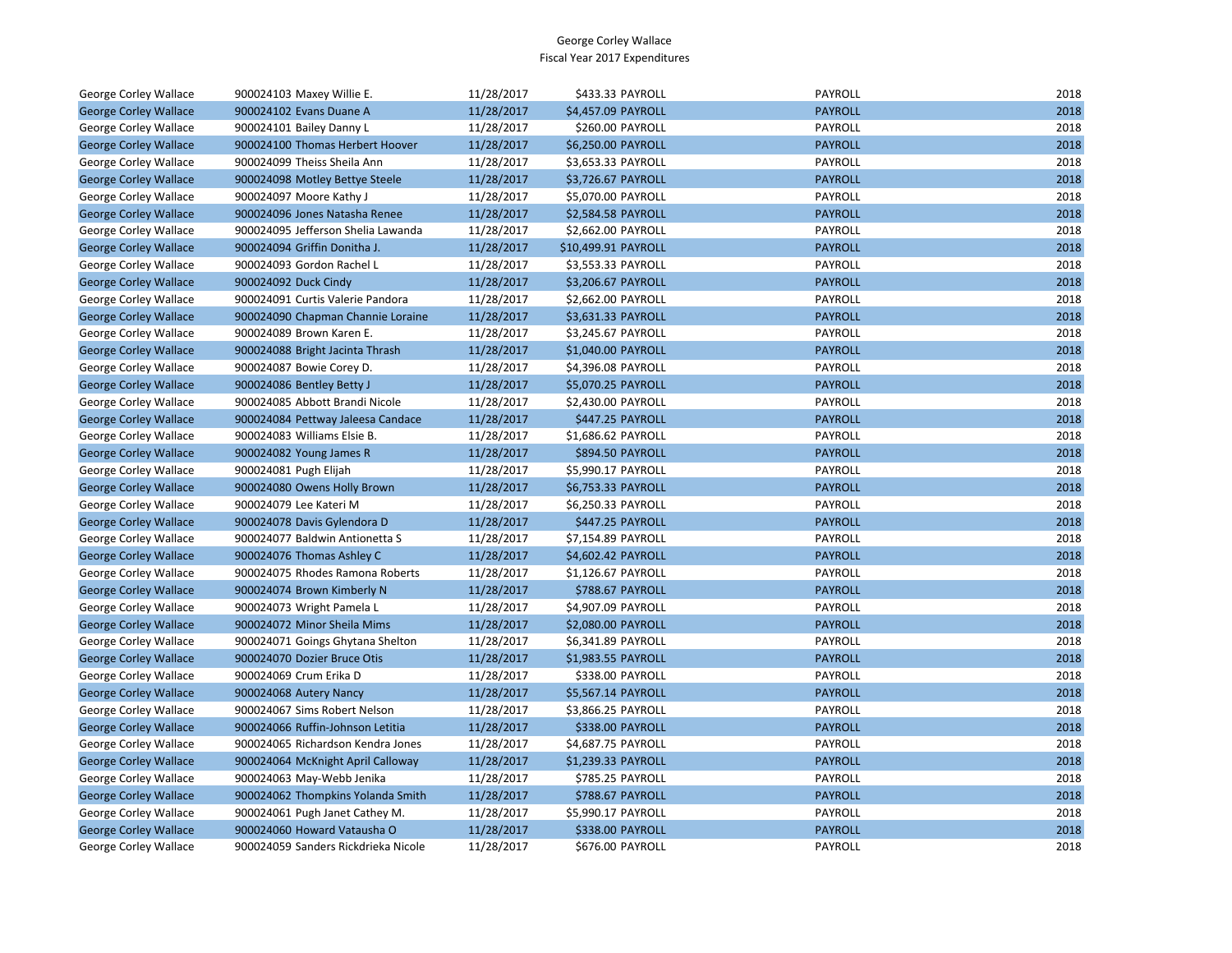| <b>George Corley Wallace</b> | 900024058 Culliver Otis D       | 11/28/2017 | \$338.00 PAYROLL        | <b>PAYROLL</b> | 2018 |
|------------------------------|---------------------------------|------------|-------------------------|----------------|------|
| George Corley Wallace        | 900024057 Stewart Jay Tyson     | 11/28/2017 | \$450.67 PAYROLL        | PAYROLL        | 2018 |
| <b>George Corley Wallace</b> | 900024056 White Tara Y          | 11/28/2017 | \$5,803.00 PAYROLL      | <b>PAYROLL</b> | 2018 |
| George Corley Wallace        | 900024055 Lewis George E        | 11/28/2017 | \$338.00 PAYROLL        | PAYROLL        | 2018 |
| <b>George Corley Wallace</b> | 900024054 Elliott William F.    | 11/28/2017 | \$5,785.59 PAYROLL      | <b>PAYROLL</b> | 2018 |
| George Corley Wallace        | 900024053 Welch Gordon F        | 11/28/2017 | \$4,109.50 PAYROLL      | PAYROLL        | 2018 |
| <b>George Corley Wallace</b> | 900024052 Walker Michael        | 11/28/2017 | \$901.33 PAYROLL        | <b>PAYROLL</b> | 2018 |
| George Corley Wallace        | 900024051 Moss Johnny E         | 11/28/2017 | \$5,633.33 PAYROLL      | PAYROLL        | 2018 |
| <b>George Corley Wallace</b> | 900024050 Helms Tammy Roberts   | 11/28/2017 | \$3,048.83 PAYROLL      | <b>PAYROLL</b> | 2018 |
| George Corley Wallace        | 900024049 Williams Matilda Mae  | 11/28/2017 | \$5,210.33 PAYROLL      | PAYROLL        | 2018 |
| <b>George Corley Wallace</b> | 900024048 Tipton Wesley Steele  | 11/28/2017 | \$2,352.33 PAYROLL      | <b>PAYROLL</b> | 2018 |
| George Corley Wallace        | 900024047 Thames Jerome E       | 11/28/2017 | \$5,056.00 PAYROLL      | PAYROLL        | 2018 |
| <b>George Corley Wallace</b> | 900024046 Tarver Otis           | 11/28/2017 | \$4,901.89 PAYROLL      | <b>PAYROLL</b> | 2018 |
| George Corley Wallace        | 900024045 Lewis Jarrin Chiron   | 11/28/2017 | \$4,439.33 PAYROLL      | PAYROLL        | 2018 |
| <b>George Corley Wallace</b> | 900024044 Kimbrough Brandon O   | 11/28/2017 | \$4,901.89 PAYROLL      | <b>PAYROLL</b> | 2018 |
| George Corley Wallace        | 900024043 Harris Douglas Lee    | 11/28/2017 | \$3,907.75 PAYROLL      | PAYROLL        | 2018 |
| <b>George Corley Wallace</b> | 900024042 Griffin Calvin        | 11/28/2017 | \$5,918.56 PAYROLL      | <b>PAYROLL</b> | 2018 |
| George Corley Wallace        | 900024041 Gaines Deshaun Derell | 11/28/2017 | \$2,507.17 PAYROLL      | PAYROLL        | 2018 |
| <b>George Corley Wallace</b> | 900024040 Allen Kenny           | 11/28/2017 | \$4,370.25 PAYROLL      | <b>PAYROLL</b> | 2018 |
| George Corley Wallace        | 900024039 Lewis Bonita T.       | 11/28/2017 | \$3,792.00 PAYROLL      | <b>PAYROLL</b> | 2018 |
| <b>George Corley Wallace</b> | 900024038 Laister Shirley J     | 11/28/2017 | \$4,370.25 PAYROLL      | <b>PAYROLL</b> | 2018 |
| George Corley Wallace        | 900024037 Smith Shandra J       | 11/28/2017 | \$5,100.33 PAYROLL      | PAYROLL        | 2018 |
| <b>George Corley Wallace</b> | 900024036 Brady Duke C          | 11/28/2017 | \$5,341.13 PAYROLL      | <b>PAYROLL</b> | 2018 |
| George Corley Wallace        | 900024035 Stevenson Donte L     | 11/28/2017 | \$2,584.58 PAYROLL      | PAYROLL        | 2018 |
| <b>George Corley Wallace</b> | 900024034 Rogers Eric W.        | 11/28/2017 | \$5,210.33 PAYROLL      | <b>PAYROLL</b> | 2018 |
| George Corley Wallace        | 900024033 Hobbs David Wayne     | 11/28/2017 | \$4,370.25 PAYROLL      | PAYROLL        | 2018 |
| <b>George Corley Wallace</b> | 900024032 Walker Shermanita     | 11/28/2017 | \$4,605.83 PAYROLL      | <b>PAYROLL</b> | 2018 |
| George Corley Wallace        | 900024031 Spicer Chandra        | 11/28/2017 | \$5,615.25 PAYROLL      | PAYROLL        | 2018 |
| <b>George Corley Wallace</b> | 900024030 Snowden Lula          | 11/28/2017 | \$4,246.67 PAYROLL      | <b>PAYROLL</b> | 2018 |
| George Corley Wallace        | 900024029 Roberson Erika M      | 11/28/2017 | \$2,971.42 PAYROLL      | PAYROLL        | 2018 |
| <b>George Corley Wallace</b> | 900024028 Pullum Quanda C.      | 11/28/2017 | \$3,203.75 PAYROLL      | <b>PAYROLL</b> | 2018 |
| George Corley Wallace        | 900024027 Powe Dea Wilson       | 11/28/2017 | \$5,615.25 PAYROLL      | PAYROLL        | 2018 |
| <b>George Corley Wallace</b> | 900024026 Pettway Clarence J    | 11/28/2017 | \$6,636.33 PAYROLL      | <b>PAYROLL</b> | 2018 |
| George Corley Wallace        | 900024025 Inge Deandres G.      | 11/28/2017 | \$6,880.83 PAYROLL      | PAYROLL        | 2018 |
| <b>George Corley Wallace</b> | 900024024 Coty Mark Leonard     | 11/28/2017 | \$5,711.17 PAYROLL      | <b>PAYROLL</b> | 2018 |
| George Corley Wallace        | 900024023 Coleman Steffan       | 11/28/2017 | \$3,818.42 PAYROLL      | PAYROLL        | 2018 |
| <b>George Corley Wallace</b> | 900024022 Casby Aaron Leonard   | 11/28/2017 | \$5,296.50 PAYROLL      | <b>PAYROLL</b> | 2018 |
| George Corley Wallace        | 900024021 Bennett Jarrick B     | 11/28/2017 | \$1,187.75 PAYROLL      | PAYROLL        | 2018 |
| <b>George Corley Wallace</b> | 900024020 Allen Bertha Yvette   | 11/28/2017 | \$4,771.75 PAYROLL      | <b>PAYROLL</b> | 2018 |
| George Corley Wallace        | 900024019 Randolph Yulonda B    | 11/28/2017 | \$4,225.08 PAYROLL      | PAYROLL        | 2018 |
| <b>George Corley Wallace</b> | 900024018 Jones Connie M.       | 11/28/2017 | \$4,687.75 PAYROLL      | <b>PAYROLL</b> | 2018 |
| George Corley Wallace        | 900024017 Davis Rebecca Moore   | 11/28/2017 | \$588.00 PAYROLL        | PAYROLL        | 2018 |
| <b>George Corley Wallace</b> | 900024016 Thomas Gloria Dean    | 11/28/2017 | \$3,590.92 PAYROLL      | <b>PAYROLL</b> | 2018 |
| George Corley Wallace        | 900024015 Henderson Kerry E.    | 11/28/2017 | \$4,475.08 PAYROLL      | PAYROLL        | 2018 |
| <b>George Corley Wallace</b> | 900024014 Wilson Beverly Renae  | 11/28/2017 | <b>\$788.67 PAYROLL</b> | <b>PAYROLL</b> | 2018 |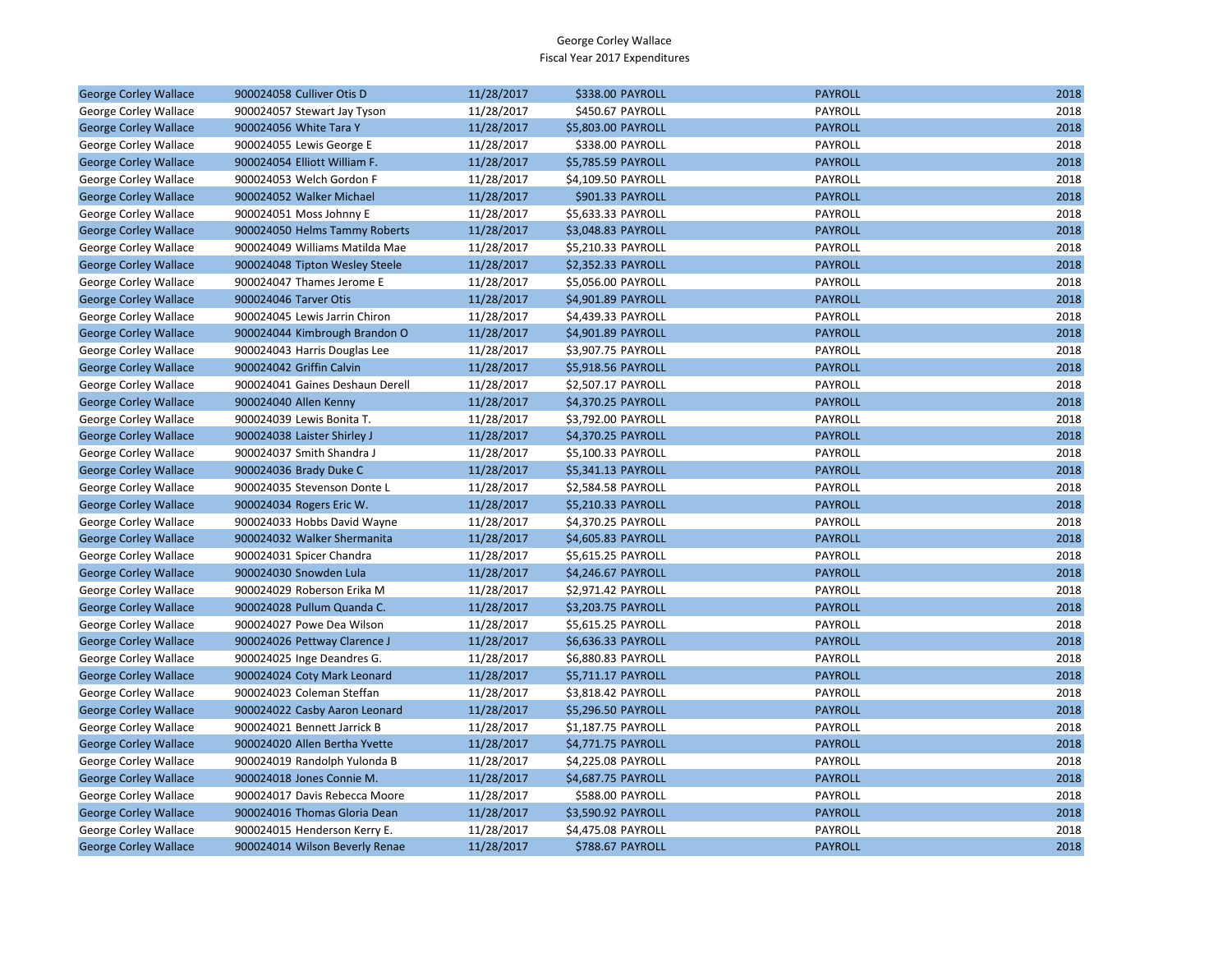| George Corley Wallace        | 900024013 Moore Dorothy A               | 11/28/2017 | \$1,040.00 PAYROLL  | PAYROLL        | 2018 |
|------------------------------|-----------------------------------------|------------|---------------------|----------------|------|
| <b>George Corley Wallace</b> | 900024012 Miller Gregory Lee            | 11/28/2017 | \$4,456.42 PAYROLL  | <b>PAYROLL</b> | 2018 |
| George Corley Wallace        | 900024011 King Glenn                    | 11/28/2017 | \$450.67 PAYROLL    | PAYROLL        | 2018 |
| <b>George Corley Wallace</b> | 900024010 Hannah Marilyn Bennett        | 11/28/2017 | \$7,307.56 PAYROLL  | <b>PAYROLL</b> | 2018 |
| George Corley Wallace        | 900024009 Cummings Evelyn C.            | 11/28/2017 | \$338.00 PAYROLL    | PAYROLL        | 2018 |
| <b>George Corley Wallace</b> | 900024008 Turner Geraldine D            | 11/28/2017 | \$5,325.11 PAYROLL  | <b>PAYROLL</b> | 2018 |
| George Corley Wallace        | 900024007 Shannon Tracey M.             | 11/28/2017 | \$8,949.55 PAYROLL  | PAYROLL        | 2018 |
| <b>George Corley Wallace</b> | 900024006 Purdie Karol S                | 11/28/2017 | \$5,325.11 PAYROLL  | <b>PAYROLL</b> | 2018 |
| George Corley Wallace        | 900024005 Pullom Dowanda D              | 11/28/2017 | \$6,753.33 PAYROLL  | PAYROLL        | 2018 |
| <b>George Corley Wallace</b> | 900024004 McWhorter-Light Clara Suzanne | 11/28/2017 | \$2,507.17 PAYROLL  | <b>PAYROLL</b> | 2018 |
| George Corley Wallace        | 900024003 Johnson Tona Oliver           | 11/28/2017 | \$5,325.11 PAYROLL  | PAYROLL        | 2018 |
| <b>George Corley Wallace</b> | 900024002 Ford Sabrina D                | 11/28/2017 | \$5,325.11 PAYROLL  | <b>PAYROLL</b> | 2018 |
| George Corley Wallace        | 900024001 Martin Suzette G.             | 11/28/2017 | \$4,456.58 PAYROLL  | PAYROLL        | 2018 |
| <b>George Corley Wallace</b> | 900024000 Smith Pamela Caver            | 11/28/2017 | \$7,524.33 PAYROLL  | <b>PAYROLL</b> | 2018 |
| George Corley Wallace        | 900023999 Mixon Carter Kim Ellice       | 11/28/2017 | \$4,321.43 PAYROLL  | PAYROLL        | 2018 |
| <b>George Corley Wallace</b> | 900023998 Miller Pearlie R.             | 11/28/2017 | \$4,887.75 PAYROLL  | <b>PAYROLL</b> | 2018 |
| George Corley Wallace        | 900023997 Melton Christi A.             | 11/28/2017 | \$3,993.83 PAYROLL  | PAYROLL        | 2018 |
| <b>George Corley Wallace</b> | 900023996 Lumpkin Deborah Walker        | 11/28/2017 | \$5,325.11 PAYROLL  | <b>PAYROLL</b> | 2018 |
| George Corley Wallace        | 900023995 Jackson Veronica Moultrie     | 11/28/2017 | \$5,479.33 PAYROLL  | PAYROLL        | 2018 |
| <b>George Corley Wallace</b> | 900023994 Dixon Colleen Roland          | 11/28/2017 | \$3,358.58 PAYROLL  | <b>PAYROLL</b> | 2018 |
| George Corley Wallace        | 900023993 Davis Sarah                   | 11/28/2017 | \$8,186.89 PAYROLL  | PAYROLL        | 2018 |
| <b>George Corley Wallace</b> | 900023992 Calhoun Webbie R.             | 11/28/2017 | \$5,633.44 PAYROLL  | <b>PAYROLL</b> | 2018 |
| George Corley Wallace        | 900023991 Spencer Rosa Chiffon          | 11/28/2017 | \$5,042.51 PAYROLL  | PAYROLL        | 2018 |
| <b>George Corley Wallace</b> | 900023990 Brown Veronica S.             | 11/28/2017 | \$8,221.50 PAYROLL  | <b>PAYROLL</b> | 2018 |
| George Corley Wallace        | 900023989 Sturdivant Maxine C           | 11/28/2017 | \$6,326.00 PAYROLL  | PAYROLL        | 2018 |
| <b>George Corley Wallace</b> | 900023988 Marshall Teresa Darnelle      | 11/28/2017 | \$2,507.17 PAYROLL  | <b>PAYROLL</b> | 2018 |
| George Corley Wallace        | 900023987 Sanders Felicia M.            | 11/28/2017 | \$5,217.34 PAYROLL  | PAYROLL        | 2018 |
| <b>George Corley Wallace</b> | 900023986 Ford Monique Amelia           | 11/28/2017 | \$3,125.92 PAYROLL  | <b>PAYROLL</b> | 2018 |
| George Corley Wallace        | 900023985 Tapper Monica A               | 11/28/2017 | \$788.67 PAYROLL    | PAYROLL        | 2018 |
| <b>George Corley Wallace</b> | 900023984 Briggs Tammie Marie           | 11/28/2017 | \$7,393.74 PAYROLL  | <b>PAYROLL</b> | 2018 |
| George Corley Wallace        | 900023983 Williams Angelica Nicole      | 11/28/2017 | \$2,430.00 PAYROLL  | PAYROLL        | 2018 |
| <b>George Corley Wallace</b> | 900023982 Tubbs - Turner Jocelyn Jenell | 11/28/2017 | \$5,296.50 PAYROLL  | <b>PAYROLL</b> | 2018 |
| George Corley Wallace        | 900023981 Kennedy Regina S              | 11/28/2017 | \$5,487.25 PAYROLL  | PAYROLL        | 2018 |
| <b>George Corley Wallace</b> | 900023980 Gourdine Raji                 | 11/28/2017 | \$8,070.17 PAYROLL  | <b>PAYROLL</b> | 2018 |
| George Corley Wallace        | 900023979 Cosby Helen A                 | 11/28/2017 | \$3,977.67 PAYROLL  | PAYROLL        | 2018 |
| <b>George Corley Wallace</b> | 900023978 Bain Kristi C                 | 11/28/2017 | \$7,162.08 PAYROLL  | <b>PAYROLL</b> | 2018 |
| George Corley Wallace        | 900023977 Walker Sharon D               | 11/28/2017 | \$2,662.00 PAYROLL  | PAYROLL        | 2018 |
| <b>George Corley Wallace</b> | 900023976 Carstarphen Mennie L          | 11/28/2017 | \$7,112.78 PAYROLL  | <b>PAYROLL</b> | 2018 |
| George Corley Wallace        | 900023975 Blevins Pamela M              | 11/28/2017 | \$2,662.00 PAYROLL  | PAYROLL        | 2018 |
| <b>George Corley Wallace</b> | 900023974 Mitchell James M              | 11/28/2017 | \$16,043.54 PAYROLL | <b>PAYROLL</b> | 2018 |
| George Corley Wallace        | 900023973 Glover Virginia M Reed        | 11/28/2017 | \$4,518.50 PAYROLL  | PAYROLL        | 2018 |
| <b>George Corley Wallace</b> | 900023972 Sturdivant Anthony Dewayne    | 11/28/2017 | \$632.32 PAYROLL    | <b>PAYROLL</b> | 2018 |
| George Corley Wallace        | 900023971 Wilson Walter O               | 11/28/2017 | \$2,016.00 PAYROLL  | PAYROLL        | 2018 |
| <b>George Corley Wallace</b> | 900023970 Smith Marzell Lee             | 11/28/2017 | \$1,760.00 PAYROLL  | <b>PAYROLL</b> | 2018 |
| <b>George Corley Wallace</b> | 900023969 Perry Ernestine D             | 11/28/2017 | \$1.335.60 PAYROLL  | PAYROLL        | 2018 |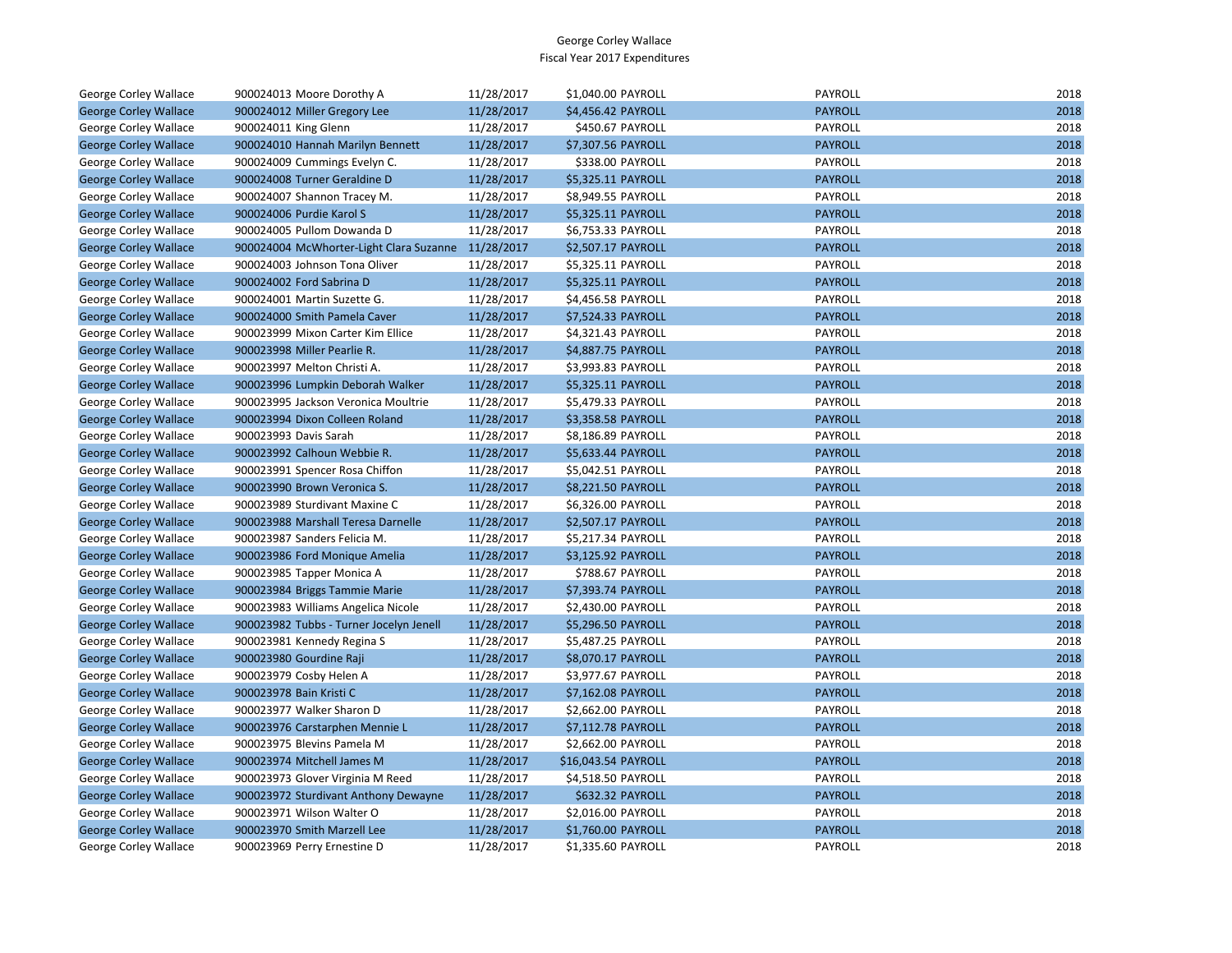| <b>George Corley Wallace</b> | 900023968 Nettles Wesbert             | 11/28/2017 | \$682.40 PAYROLL        | <b>PAYROLL</b> | 2018 |
|------------------------------|---------------------------------------|------------|-------------------------|----------------|------|
| George Corley Wallace        | 900023967 Martin James Andrew         | 11/28/2017 | \$2,160.00 PAYROLL      | PAYROLL        | 2018 |
| <b>George Corley Wallace</b> | 900023966 Givan Broderick F           | 11/28/2017 | <b>\$396.00 PAYROLL</b> | <b>PAYROLL</b> | 2018 |
| George Corley Wallace        | 900023965 Fleming Fablion Maria       | 11/28/2017 | \$478.40 PAYROLL        | PAYROLL        | 2018 |
| <b>George Corley Wallace</b> | 900023964 EDWARDS FRANKLIN N          | 11/28/2017 | \$332.80 PAYROLL        | <b>PAYROLL</b> | 2018 |
| George Corley Wallace        | 900023963 Calhoun Willie              | 11/28/2017 | \$1,804.00 PAYROLL      | PAYROLL        | 2018 |
| <b>George Corley Wallace</b> | 900023962 Brown Christopher B         | 11/28/2017 | \$665.60 PAYROLL        | <b>PAYROLL</b> | 2018 |
| George Corley Wallace        | 900023961 Blanks Ray Soloman          | 11/28/2017 | \$616.00 PAYROLL        | PAYROLL        | 2018 |
| <b>George Corley Wallace</b> | 900023960 Craig Brianna Lenae         | 11/28/2017 | \$603.20 PAYROLL        | <b>PAYROLL</b> | 2018 |
| George Corley Wallace        | 900023959 Young Sha'Quana Rajeem      | 11/28/2017 | \$407.16 PAYROLL        | PAYROLL        | 2018 |
| <b>George Corley Wallace</b> | 900023958 Woodson Alexus S            | 11/28/2017 | \$429.78 PAYROLL        | <b>PAYROLL</b> | 2018 |
| George Corley Wallace        | 900023957 Wilson Landon D             | 11/28/2017 | \$452.40 PAYROLL        | PAYROLL        | 2018 |
| <b>George Corley Wallace</b> | 900023956 Whitlock Jashira L          | 11/28/2017 | \$497.64 PAYROLL        | <b>PAYROLL</b> | 2018 |
| George Corley Wallace        | 900023955 Thomas Derrick Keon         | 11/28/2017 | \$542.88 PAYROLL        | PAYROLL        | 2018 |
| <b>George Corley Wallace</b> | 900023954 Spencer Haywood Ray         | 11/28/2017 | \$452.40 PAYROLL        | <b>PAYROLL</b> | 2018 |
| George Corley Wallace        | 900023953 Smith Dearrius M            | 11/28/2017 | \$497.64 PAYROLL        | PAYROLL        | 2018 |
| <b>George Corley Wallace</b> | 900023952 Savage Takira D             | 11/28/2017 | \$135.72 PAYROLL        | <b>PAYROLL</b> | 2018 |
| George Corley Wallace        | 900023951 Morgan Jasmine L.           | 11/28/2017 | \$497.64 PAYROLL        | PAYROLL        | 2018 |
| <b>George Corley Wallace</b> | 900023950 Mitchell Harvetta T         | 11/28/2017 | \$475.02 PAYROLL        | <b>PAYROLL</b> | 2018 |
| George Corley Wallace        | 900023949 McGee Kaderious M           | 11/28/2017 | \$542.88 PAYROLL        | <b>PAYROLL</b> | 2018 |
| <b>George Corley Wallace</b> | 900023948 McBride Shakira De'Vondra   | 11/28/2017 | \$497.64 PAYROLL        | <b>PAYROLL</b> | 2018 |
| George Corley Wallace        | 900023947 Lovett Savoy Riley          | 11/28/2017 | \$384.54 PAYROLL        | PAYROLL        | 2018 |
| <b>George Corley Wallace</b> | 900023946 Harville Brenisha J         | 11/28/2017 | \$361.92 PAYROLL        | <b>PAYROLL</b> | 2018 |
| George Corley Wallace        | 900023945 Harris Ka'Neisha Ne'Cole    | 11/28/2017 | \$135.72 PAYROLL        | PAYROLL        | 2018 |
| <b>George Corley Wallace</b> | 900023944 Hardy Kendarius Rashone     | 11/28/2017 | \$497.64 PAYROLL        | <b>PAYROLL</b> | 2018 |
| George Corley Wallace        | 900023942 Glenn Jayla R.              | 11/28/2017 | \$497.64 PAYROLL        | PAYROLL        | 2018 |
| <b>George Corley Wallace</b> | 900023941 Gaines Deonte Da'Ron        | 11/28/2017 | \$603.20 PAYROLL        | <b>PAYROLL</b> | 2018 |
| George Corley Wallace        | 900023940 Davis Diane                 | 11/28/2017 | \$757.12 PAYROLL        | PAYROLL        | 2018 |
| <b>George Corley Wallace</b> | 900023939 Chandler Samira Lenor       | 11/28/2017 | \$135.72 PAYROLL        | <b>PAYROLL</b> | 2018 |
| George Corley Wallace        | 900023938 Chandler Moesha M           | 11/28/2017 | \$497.64 PAYROLL        | PAYROLL        | 2018 |
| <b>George Corley Wallace</b> | 900023937 Brown Tonarius Dermarcus    | 11/28/2017 | \$384.54 PAYROLL        | <b>PAYROLL</b> | 2018 |
| George Corley Wallace        | 900023936 Bennett Ron'Leria DeeJarnee | 11/28/2017 | \$486.33 PAYROLL        | PAYROLL        | 2018 |
| <b>George Corley Wallace</b> | 900023935 Bennett Jakeisha Patrice    | 11/28/2017 | \$367.58 PAYROLL        | <b>PAYROLL</b> | 2018 |
| George Corley Wallace        | 900023934 Benjamin Javonte            | 11/28/2017 | \$497.64 PAYROLL        | PAYROLL        | 2018 |
| <b>George Corley Wallace</b> | 900023933 Bartell Taraya Tianna-Lynn  | 11/28/2017 | \$542.88 PAYROLL        | <b>PAYROLL</b> | 2018 |
| George Corley Wallace        | 900023932 Denson Gabe Lawrence        | 11/28/2017 | \$98.02 PAYROLL         | PAYROLL        | 2018 |
| <b>George Corley Wallace</b> | 900023931 Williams Elsie B.           | 11/28/2017 | \$1,686.62 PAYROLL      | <b>PAYROLL</b> | 2018 |
| George Corley Wallace        | 900023930 Mitchell Brenda G.          | 11/28/2017 | \$242.01 PAYROLL        | PAYROLL        | 2018 |
| <b>George Corley Wallace</b> | 900023929 Dozier Bruce Otis           | 11/28/2017 | \$1,983.55 PAYROLL      | <b>PAYROLL</b> | 2018 |
| George Corley Wallace        | 900023928 Milligan Melissa Hollis     | 11/28/2017 | \$1,328.47 PAYROLL      | PAYROLL        | 2018 |
| <b>George Corley Wallace</b> | 900023927 Woodruff Kent H             | 11/28/2017 | \$524.89 PAYROLL        | <b>PAYROLL</b> | 2018 |
| George Corley Wallace        | 900023926 Williams Annie Montgomery   | 11/28/2017 | \$449.28 PAYROLL        | PAYROLL        | 2018 |
| <b>George Corley Wallace</b> | 900023925 Whitely Joyce Elaine        | 11/28/2017 | \$1,467.82 PAYROLL      | <b>PAYROLL</b> | 2018 |
| George Corley Wallace        | 900023924 Walker Mattie Mae           | 11/28/2017 | \$1,412.08 PAYROLL      | PAYROLL        | 2018 |
| <b>George Corley Wallace</b> | 900023923 Traywick Ellen G            | 11/28/2017 | \$1,003.32 PAYROLL      | <b>PAYROLL</b> | 2018 |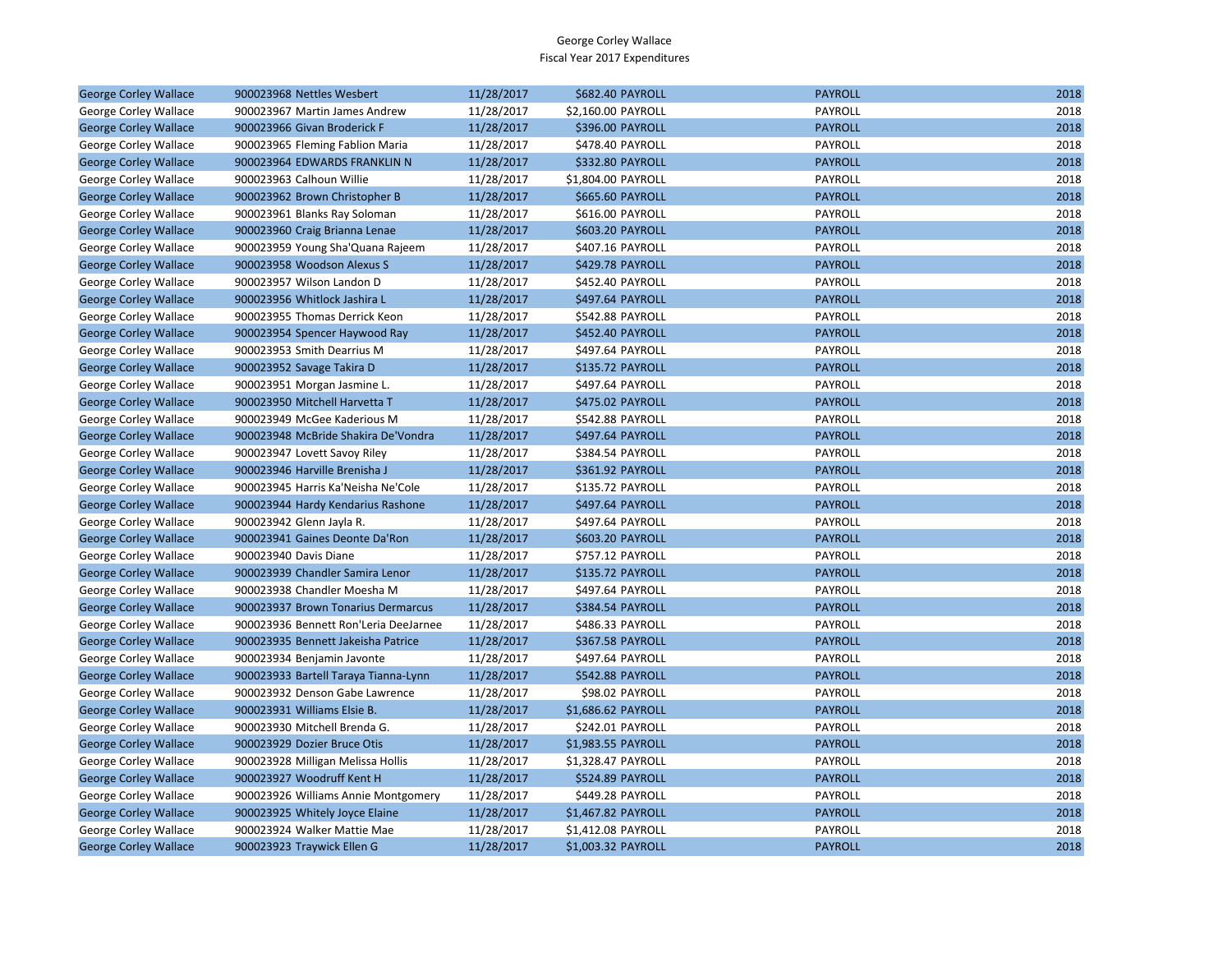| George Corley Wallace        | 900023922 Thomas Latasha Bell                       | 11/28/2017 | \$1,052.48 PAYROLL                | PAYROLL                           | 2018 |
|------------------------------|-----------------------------------------------------|------------|-----------------------------------|-----------------------------------|------|
| <b>George Corley Wallace</b> | 900023921 Morrow Queen Agee                         | 11/28/2017 | \$901.13 PAYROLL                  | <b>PAYROLL</b>                    | 2018 |
| George Corley Wallace        | 900023920 Marshall Annie Lee                        | 11/28/2017 | \$1,207.70 PAYROLL                | <b>PAYROLL</b>                    | 2018 |
| <b>George Corley Wallace</b> | 900023919 Hobbs Elois                               | 11/28/2017 | <b>\$501.66 PAYROLL</b>           | <b>PAYROLL</b>                    | 2018 |
| George Corley Wallace        | 900023918 Hale Angela M                             | 11/28/2017 | \$120.77 PAYROLL                  | PAYROLL                           | 2018 |
| <b>George Corley Wallace</b> | 900023917 Compton Judy B                            | 11/28/2017 | \$390.18 PAYROLL                  | <b>PAYROLL</b>                    | 2018 |
| George Corley Wallace        | 900023916 Alsobrook Kay Goodwin                     | 11/28/2017 | \$1,412.08 PAYROLL                | PAYROLL                           | 2018 |
| <b>George Corley Wallace</b> | 900023915 Washington Willie Doris                   | 11/28/2017 | \$1,166.88 PAYROLL                | <b>PAYROLL</b>                    | 2018 |
| George Corley Wallace        | 900023914 Vinson Richard Shane                      | 11/28/2017 | \$411.84 PAYROLL                  | PAYROLL                           | 2018 |
| <b>George Corley Wallace</b> | 900023913 Short Pamela                              | 11/28/2017 | \$1,310.40 PAYROLL                | <b>PAYROLL</b>                    | 2018 |
| George Corley Wallace        | 900023912 Moppins Pauline H                         | 11/28/2017 | \$755.04 PAYROLL                  | PAYROLL                           | 2018 |
| <b>George Corley Wallace</b> | 900023911 Gray Katoria F                            | 11/28/2017 | \$374.40 PAYROLL                  | <b>PAYROLL</b>                    | 2018 |
| George Corley Wallace        | 900023910 Gordon Alfreda Felicia                    | 11/28/2017 | \$1,123.20 PAYROLL                | PAYROLL                           | 2018 |
| <b>George Corley Wallace</b> | 900023909 Davis Vera Lee                            | 11/28/2017 | \$514.80 PAYROLL                  | <b>PAYROLL</b>                    | 2018 |
| George Corley Wallace        | 900023908 Childers Linda A                          | 11/28/2017 | \$1,029.60 PAYROLL                | PAYROLL                           | 2018 |
| <b>George Corley Wallace</b> | 900023907 Richardson Ruby D.                        | 11/28/2017 | \$1,149.72 PAYROLL                | <b>PAYROLL</b>                    | 2018 |
| George Corley Wallace        | 900023906 Purdie Krista Lashanta                    | 11/28/2017 | \$1,123.20 PAYROLL                | PAYROLL                           | 2018 |
| <b>George Corley Wallace</b> | 900023905 Morton Ford Shelicia Denise               | 11/28/2017 | \$1,060.80 PAYROLL                | <b>PAYROLL</b>                    | 2018 |
| George Corley Wallace        | 900023904 Goodwin Pamela                            | 11/28/2017 | \$3,191.76 PAYROLL                | PAYROLL                           | 2018 |
| <b>George Corley Wallace</b> | 900023903 Cook Kalia Hunt                           | 11/28/2017 | \$1,123.20 PAYROLL                | <b>PAYROLL</b>                    | 2018 |
| George Corley Wallace        | 900023902 Brown - Curtis Nannie Mae Sumi 11/28/2017 |            | \$500.76 PAYROLL                  | PAYROLL                           | 2018 |
| <b>George Corley Wallace</b> | 900023901 Braxton Maria Machelle                    | 11/28/2017 | \$1,510.08 PAYROLL                | <b>PAYROLL</b>                    | 2018 |
| George Corley Wallace        | 900023900 Powell Brenda Williams                    | 11/28/2017 | \$1,202.92 PAYROLL                | PAYROLL                           | 2018 |
| <b>George Corley Wallace</b> | 900023899 Childress Eugene James                    | 11/28/2017 | <b>\$800.80 PAYROLL</b>           | <b>PAYROLL</b>                    | 2018 |
| George Corley Wallace        | 527815 Miller Uzoma O                               | 11/28/2017 | \$901.33 PAYROLL                  | PAYROLL                           | 2018 |
| <b>George Corley Wallace</b> | 213124 Water Way Distributing                       | 11/22/2017 | \$158.93 General Operating Fund   | <b>Materials and Supplies</b>     | 2018 |
| George Corley Wallace        | 213123 Wal Mart                                     | 11/22/2017 | \$225.64 General Operating Fund   | <b>Materials and Supplies</b>     | 2018 |
| <b>George Corley Wallace</b> | 213122 Turner, Herman W.                            | 11/22/2017 | \$380.00 General Operating Fund   | In State-Other Travel Exp         | 2018 |
| George Corley Wallace        | 213121 Turner, Herman W.                            | 11/22/2017 | \$380.00 General Operating Fund   | In State-Other Travel Exp         | 2018 |
| <b>George Corley Wallace</b> | 213120 The Flower Basket                            | 11/22/2017 | \$154.00 Flower Fund              | <b>Deposit Liabilities</b>        | 2018 |
| George Corley Wallace        | 213119 Tab Products CO LLC                          | 11/22/2017 | \$531.43 General Operating Fund   | <b>Materials and Supplies</b>     | 2018 |
| <b>George Corley Wallace</b> | 213118 Southernlinc Wireless                        | 11/22/2017 | \$505.89 General Operating Fund   | Communications                    | 2018 |
| George Corley Wallace        | 213117 Smith, Jerry D.                              | 11/22/2017 | \$2,000.00 General Operating Fund | <b>Other Contractual Services</b> | 2018 |
| <b>George Corley Wallace</b> | 213116 Sherwin Williams                             | 11/22/2017 | \$59.78 General Operating Fund    | <b>Materials and Supplies</b>     | 2018 |
| George Corley Wallace        | 213115 Purdie, James D.                             | 11/22/2017 | \$444.13 General Operating Fund   | <b>Other Contractual Services</b> | 2018 |
| <b>George Corley Wallace</b> | 213114 Pitney Bowes                                 | 11/22/2017 | \$1,110.96 General Operating Fund | Postage                           | 2018 |
| George Corley Wallace        | 213113 Pitney Bowes                                 | 11/22/2017 | \$3,241.83 General Operating Fund | Rent - Equipment                  | 2018 |
| <b>George Corley Wallace</b> | 213112 On-Site Drug Collections                     | 11/22/2017 | \$1,102.00 General Operating Fund | <b>Testing Expense</b>            | 2018 |
| George Corley Wallace        | 213111 Oglesby Machine, Inc.                        | 11/22/2017 | \$160.00 General Operating Fund   | Maintenance & Repairs             | 2018 |
| <b>George Corley Wallace</b> | 213110 Office Depot                                 | 11/22/2017 | \$274.59 General Operating Fund   | <b>Materials and Supplies</b>     | 2018 |
| George Corley Wallace        | 213109 Motor Coach Industries                       | 11/22/2017 | \$82.94 General Operating Fund    | Maintenance & Repairs             | 2018 |
| <b>George Corley Wallace</b> | 213108 Maynard, Cooper & Gale                       | 11/22/2017 | \$41.00 General Operating Fund    | <b>Legal Services</b>             | 2018 |
| George Corley Wallace        | 213107 Lowndes County Board of Educa 11/22/2017     |            | \$340.00 AMSTI 2016-2017          | <b>Other Contractual Services</b> | 2018 |
| <b>George Corley Wallace</b> | 213106 Jordan, Judy Y.                              | 11/22/2017 | \$800.00 General Operating Fund   | <b>Other Contractual Services</b> | 2018 |
| George Corley Wallace        | 213105 Jackson, Eric L.                             | 11/22/2017 | \$800.00 General Operating Fund   | <b>Other Contractual Services</b> | 2018 |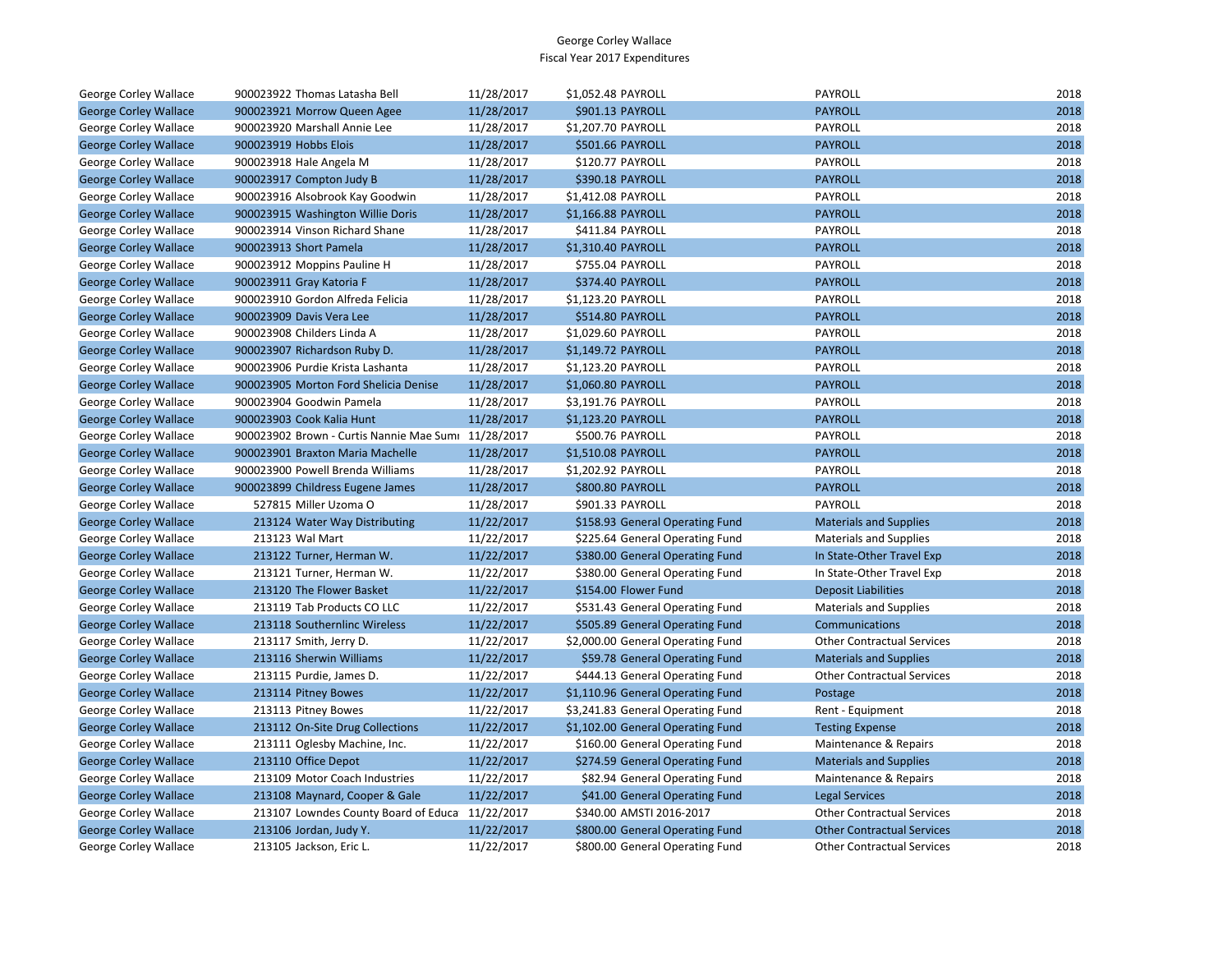| <b>George Corley Wallace</b>                          | 213104 HUNTER, OTTO W.                                | 11/22/2017 | \$600.00 AMSTI 2016-2017               | <b>Other Contractual Services</b>                     | 2018 |
|-------------------------------------------------------|-------------------------------------------------------|------------|----------------------------------------|-------------------------------------------------------|------|
| George Corley Wallace                                 | 213103 Hesi Distribution Ctr                          | 11/22/2017 | \$3,011.00 General Operating Fund      | <b>Testing Expense</b>                                | 2018 |
| <b>George Corley Wallace</b>                          | 213102 Fuller Building Company                        | 11/22/2017 | \$10.99 General Operating Fund         | <b>Materials and Supplies</b>                         | 2018 |
| George Corley Wallace                                 | 213101 Faye's Curbside Kitchen                        | 11/22/2017 | \$1,500.00 General Operating Fund      | <b>Materials and Supplies</b>                         | 2018 |
| <b>George Corley Wallace</b>                          | 213100 Evans, Duane A.                                | 11/22/2017 | \$440.00 General Operating Fund        | In State-Other Travel Exp                             | 2018 |
| George Corley Wallace                                 | 213099 Evans, Duane A.                                | 11/22/2017 | \$440.00 General Operating Fund        | In State-Other Travel Exp                             | 2018 |
| <b>George Corley Wallace</b>                          | 213098 Dallas County Board Of Ed                      | 11/22/2017 | \$236.92 AMSTI 2016-2017               | <b>Other Contractual Services</b>                     | 2018 |
| George Corley Wallace                                 | 213097 Copy Products Company                          | 11/22/2017 | \$108.00 AMSTI 2016-2017               | Service Contracts-Equipment                           | 2018 |
| <b>George Corley Wallace</b>                          | 213096 Central Paper Co, Inc                          | 11/22/2017 | \$110.60 General Operating Fund        | <b>Materials and Supplies</b>                         | 2018 |
| George Corley Wallace                                 | 213095 AT&T /U-verse                                  | 11/22/2017 | \$71.02 AE State 2017-2018             | Communications                                        | 2018 |
| <b>George Corley Wallace</b>                          | 213094 AT&T (Business Service)                        | 11/22/2017 | \$1,030.95 AMSTI 2016-2017             | Communications                                        | 2018 |
| George Corley Wallace                                 | 213093 AT&T (Business Service)                        | 11/22/2017 | \$419.86 AMSTI 2016-2017               | Communications                                        | 2018 |
| <b>George Corley Wallace</b>                          | 213092 ACT                                            | 11/22/2017 | \$128.00 AE Reg Federal 2017-2018      | In State-Commercl Transprt                            | 2018 |
| George Corley Wallace                                 | 213091 Young, Harold                                  | 11/17/2017 | \$110.00 General Operating Fund        | <b>Other Contractual Services</b>                     | 2018 |
| <b>George Corley Wallace</b>                          | 213090 Williams, Brian                                | 11/17/2017 | \$160.00 General Operating Fund        | <b>Other Contractual Services</b>                     | 2018 |
| George Corley Wallace                                 | 213089 Walker, Shermanita                             | 11/17/2017 | \$231.76 AMSTI 2016-2017               | In State-Mileage                                      | 2018 |
| <b>George Corley Wallace</b>                          | 213088 Walker, Roosevelt                              | 11/17/2017 | \$80.00 General Operating Fund         | <b>Other Contractual Services</b>                     | 2018 |
| George Corley Wallace                                 | 213087 Turner, Herman W.                              | 11/17/2017 | \$190.00 General Operating Fund        | In State-Other Travel Exp                             | 2018 |
| <b>George Corley Wallace</b>                          | 213086 Turner, Herman W.                              | 11/17/2017 | \$190.00 General Operating Fund        | In State-Other Travel Exp                             | 2018 |
| George Corley Wallace                                 | 213085 Turner, Herman W.                              | 11/17/2017 | \$190.00 General Operating Fund        | In State-Other Travel Exp                             | 2018 |
| <b>George Corley Wallace</b>                          | 213084 Tucker, Jr., Lehman P.                         | 11/17/2017 | \$110.00 General Operating Fund        | <b>Other Contractual Services</b>                     | 2018 |
| George Corley Wallace                                 | 213083 Tubbs - Turner, Jocelyn J.                     | 11/17/2017 | \$307.84 AMSTI 2016-2017               | In State-Mileage                                      | 2018 |
| <b>George Corley Wallace</b>                          | 213082 Thomas, Herbert H.                             | 11/17/2017 | \$55.96 Student Support Services 16-17 | In State-Mileage                                      | 2018 |
| George Corley Wallace                                 | 213081 Thomas, Chantae N.                             | 11/17/2017 | \$206.51 General Operating Fund        | In State-Mileage                                      | 2018 |
| <b>George Corley Wallace</b>                          | 213081 Thomas, Chantae N.                             | 11/17/2017 | \$50.50 General Operating Fund         | In State-Other Travel Exp                             | 2018 |
| George Corley Wallace                                 | 213080 The Flower Basket                              | 11/17/2017 | \$162.00 General Operating Fund        | <b>Materials and Supplies</b>                         | 2018 |
| <b>George Corley Wallace</b>                          | 213079 Spivey, Freddie                                | 11/17/2017 | \$40.00 General Operating Fund         | <b>Other Contractual Services</b>                     | 2018 |
| George Corley Wallace                                 | 213078 Spicer, Chandra                                | 11/17/2017 | \$47.89 AMSTI 2016-2017                | In State-Mileage                                      | 2018 |
| <b>George Corley Wallace</b>                          | 213077 Southernlinc Wireless                          | 11/17/2017 | \$42.40 General Operating Fund         | Communications                                        | 2018 |
|                                                       | 213076 Selma Water Works Board                        | 11/17/2017 | \$2,771.22 General Operating Fund      | Water & Sewer                                         | 2018 |
| George Corley Wallace<br><b>George Corley Wallace</b> | 213075 Scott, Gracie E.                               | 11/17/2017 | \$160.00 General Operating Fund        | <b>Other Contractual Services</b>                     | 2018 |
| George Corley Wallace                                 | 213074 Robert F. Henry Tile Co.                       | 11/17/2017 | \$626.00 General Operating Fund        | <b>Materials and Supplies</b>                         | 2018 |
| <b>George Corley Wallace</b>                          | 213073 Roberson, Erika M.                             | 11/17/2017 | \$63.99 AMSTI 2016-2017                | In State-Mileage                                      | 2018 |
| George Corley Wallace                                 | 213072 Reynolds, Jennifer                             | 11/17/2017 | \$53.61 General Operating Fund         | In State-Other Travel Exp                             | 2018 |
| <b>George Corley Wallace</b>                          | 213072 Reynolds, Jennifer                             | 11/17/2017 | \$206.51 General Operating Fund        | In State-Mileage                                      | 2018 |
| George Corley Wallace                                 | 213071 Publishers Warehouse                           | 11/17/2017 | \$13,918.30 AMSTI 2016-2017            | <b>Materials and Supplies</b>                         | 2018 |
| <b>George Corley Wallace</b>                          | 213070 Powe, Dea W.                                   | 11/17/2017 | \$225.00 AMSTI 2016-2017               | In State-Ovrnite Per diem                             | 2018 |
| George Corley Wallace                                 | 213070 Powe, Dea W.                                   | 11/17/2017 | \$173.93 AMSTI 2016-2017               | In State-Mileage                                      | 2018 |
| <b>George Corley Wallace</b>                          | 213069 Neely, Charles                                 | 11/17/2017 | \$80.00 General Operating Fund         | <b>Other Contractual Services</b>                     | 2018 |
| George Corley Wallace                                 | 213068 Mullins Building Products                      | 11/17/2017 | \$838.45 General Operating Fund        | <b>Materials and Supplies</b>                         | 2018 |
| <b>George Corley Wallace</b>                          | 213067 Maynard, Cooper & Gale                         | 11/17/2017 | \$4,390.00 General Operating Fund      | <b>Legal Services</b>                                 | 2018 |
|                                                       |                                                       | 11/17/2017 | \$146.81 AMSTI 2016-2017               |                                                       | 2018 |
| George Corley Wallace<br><b>George Corley Wallace</b> | 213066 Kennedy, Regina S.<br>213065 Henderson, Darren | 11/17/2017 | \$220.00 General Operating Fund        | In State-Mileage<br><b>Other Contractual Services</b> | 2018 |
| George Corley Wallace                                 | 213064 Harris, Douglas L.                             | 11/17/2017 | \$37.45 General Operating Fund         | In State-Mileage                                      | 2018 |
| <b>George Corley Wallace</b>                          |                                                       |            | \$9,144.75 General Operating Fund      |                                                       | 2018 |
|                                                       | 213063 Gadsden State Community Colle 11/17/2017       |            |                                        | <b>Accounts Payable</b>                               |      |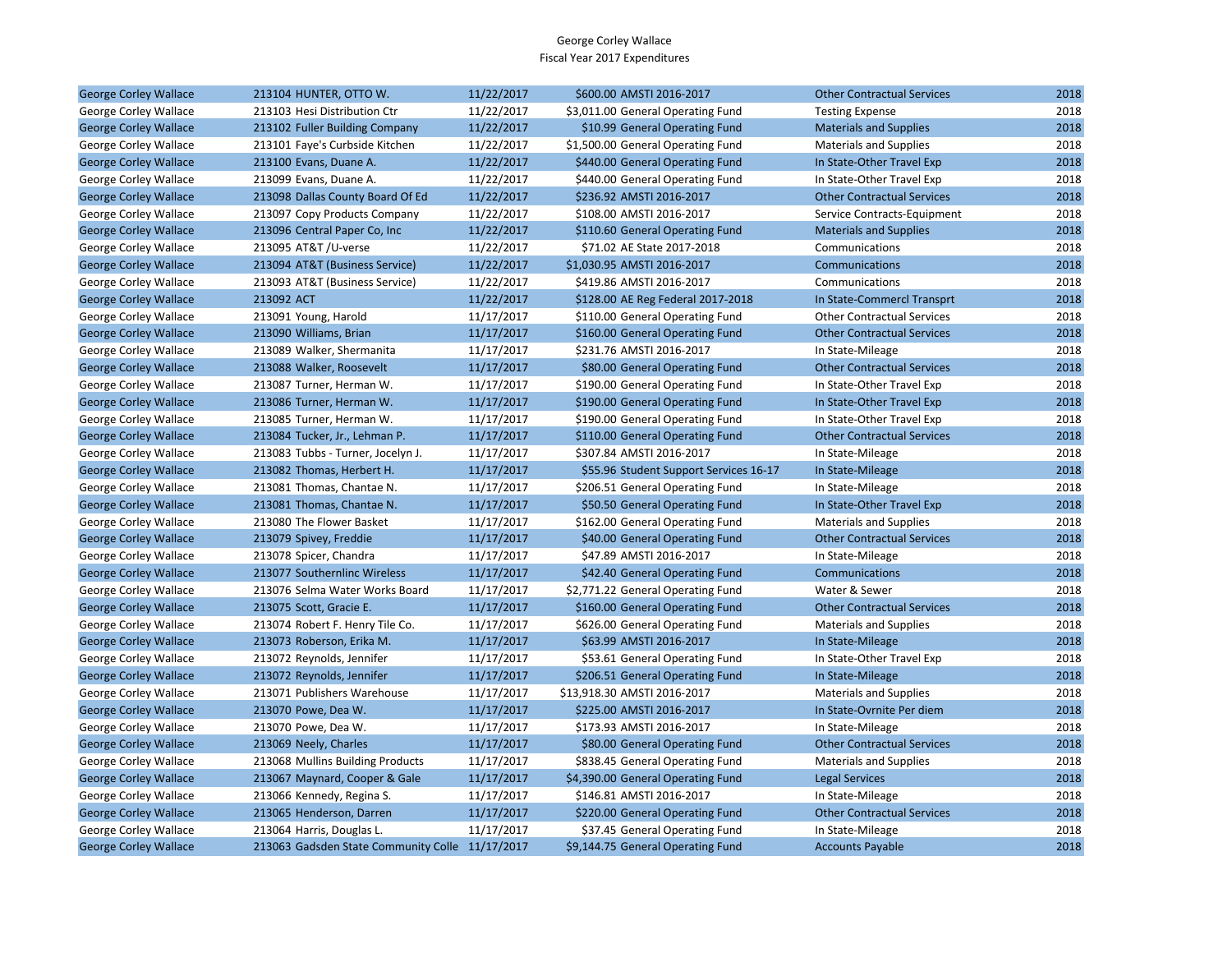| George Corley Wallace        | 213062 Fuller Building Company     | 11/17/2017 | \$77.22 General Operating Fund    | <b>Materials and Supplies</b>      | 2018 |
|------------------------------|------------------------------------|------------|-----------------------------------|------------------------------------|------|
| <b>George Corley Wallace</b> | 213061 First Cahawba Bankcard      | 11/17/2017 | \$271.75 General Operating Fund   | Out-of-State-Subsist & Lodging     | 2018 |
| George Corley Wallace        | 213061 First Cahawba Bankcard      | 11/17/2017 | \$77.00 General Operating Fund    | In State-Registration              | 2018 |
| <b>George Corley Wallace</b> | 213061 First Cahawba Bankcard      | 11/17/2017 | \$527.92 General Operating Fund   | <b>Out-of-State-Commercl Trans</b> | 2018 |
| George Corley Wallace        | 213061 First Cahawba Bankcard      | 11/17/2017 | \$1,305.58 General Operating Fund | <b>Materials and Supplies</b>      | 2018 |
| <b>George Corley Wallace</b> | 213061 First Cahawba Bankcard      | 11/17/2017 | \$676.51 General Operating Fund   | In State-Other Travel Exp          | 2018 |
| George Corley Wallace        | 213061 First Cahawba Bankcard      | 11/17/2017 | \$3,506.05 AMSTI 2016-2017        | <b>Materials and Supplies</b>      | 2018 |
| <b>George Corley Wallace</b> | 213061 First Cahawba Bankcard      | 11/17/2017 | \$663.70 General Operating Fund   | In State-Ovrnite Per diem          | 2018 |
| George Corley Wallace        | 213060 Evans, Duane A.             | 11/17/2017 | \$220.00 General Operating Fund   | In State-Other Travel Exp          | 2018 |
| <b>George Corley Wallace</b> | 213059 Evans, Duane A.             | 11/17/2017 | \$220.00 General Operating Fund   | In State-Other Travel Exp          | 2018 |
| George Corley Wallace        | 213058 Evans, Duane A.             | 11/17/2017 | \$220.00 General Operating Fund   | In State-Other Travel Exp          | 2018 |
| <b>George Corley Wallace</b> | 213057 Evans, Duane A.             | 11/17/2017 | \$220.00 General Operating Fund   | In State-Other Travel Exp          | 2018 |
| George Corley Wallace        | 213056 Coty, Mark L.               | 11/17/2017 | \$232.95 AMSTI 2016-2017          | In State-Mileage                   | 2018 |
| <b>George Corley Wallace</b> | 213056 Coty, Mark L.               | 11/17/2017 | \$225.00 AMSTI 2016-2017          | In State-Ovrnite Per diem          | 2018 |
| George Corley Wallace        | 213055 Cintas #231                 | 11/17/2017 | \$193.14 General Operating Fund   | <b>Other Contractual Services</b>  | 2018 |
| <b>George Corley Wallace</b> | 213054 Cdw Government, Inc         | 11/17/2017 | \$3,258.12 General Operating Fund | <b>Technology-Non Capital</b>      | 2018 |
| George Corley Wallace        | 213053 Bain, Kristi C.             | 11/17/2017 | \$150.00 General Operating Fund   | In State-Ovrnite Per diem          | 2018 |
| <b>George Corley Wallace</b> | 213052 Alabama Power Company       | 11/17/2017 | \$26.84 General Operating Fund    | Electricity                        | 2018 |
| George Corley Wallace        | 213051 ACCSHRMA                    | 11/17/2017 | \$250.00 General Operating Fund   | Memberships                        | 2018 |
| <b>George Corley Wallace</b> | 213050 Wex Bank                    | 11/15/2017 | \$1,169.05 General Operating Fund | Gasoline & Oil-Motor Vehicle       | 2018 |
| George Corley Wallace        | 213049 Walker, Shermanita          | 11/15/2017 | \$252.84 AMSTI 2016-2017          | In State-Mileage                   | 2018 |
| <b>George Corley Wallace</b> | 213048 Spicer, Chandra             | 11/15/2017 | \$225.00 AMSTI 2016-2017          | In State-Ovrnite Per diem          | 2018 |
| George Corley Wallace        | 213048 Spicer, Chandra             | 11/15/2017 | \$134.18 AMSTI 2016-2017          | In State-Mileage                   | 2018 |
| <b>George Corley Wallace</b> | 213047 Logan, Shuntelra B.         | 11/15/2017 | \$45.92 General Operating Fund    | In State-Mileage                   | 2018 |
| George Corley Wallace        | 213046 Kennedy, Regina S.          | 11/15/2017 | \$269.65 AMSTI 2016-2017          | In State-Mileage                   | 2018 |
| <b>George Corley Wallace</b> | 213046 Kennedy, Regina S.          | 11/15/2017 | \$225.00 AMSTI 2016-2017          | In State-Ovrnite Per diem          | 2018 |
| George Corley Wallace        | 213045 J. Smith Consulting, LLC    | 11/15/2017 | \$5,000.00 General Operating Fund | <b>Other Professional Fees</b>     | 2018 |
| <b>George Corley Wallace</b> | 213044 Goings, Ghytana S.          | 11/15/2017 | \$84.00 General Operating Fund    | In State-Mileage                   | 2018 |
| George Corley Wallace        | 213043 Copy Products Company       | 11/15/2017 | \$127.50 AMSTI 2016-2017          | Service Contracts-Equipment        | 2018 |
| <b>George Corley Wallace</b> | 213042 Casby, Aaron L.             | 11/15/2017 | \$175.32 AMSTI 2016-2017          | In State-Mileage                   | 2018 |
| George Corley Wallace        | 213041 Austin, Tampatha            | 11/15/2017 | \$209.19 General Operating Fund   | In State-Mileage                   | 2018 |
| <b>George Corley Wallace</b> | 213041 Austin, Tampatha            | 11/15/2017 | \$68.27 General Operating Fund    | In State-Other Travel Exp          | 2018 |
| George Corley Wallace        | 213040 Advanced Disposal           | 11/15/2017 | \$243.18 General Operating Fund   | <b>Other Contractual Services</b>  | 2018 |
| <b>George Corley Wallace</b> | 213039 U.S. Bank Equipment Finance | 11/9/2017  | \$5,477.87 General Operating Fund | <b>Operating Lease Payments</b>    | 2018 |
| George Corley Wallace        | 213038 Williams, Brian             | 11/9/2017  | \$150.00 General Operating Fund   | <b>Other Contractual Services</b>  | 2018 |
| <b>George Corley Wallace</b> | 213037 Wal Mart                    | 11/9/2017  | \$173.79 Selma Best               | <b>Deposit Liabilities</b>         | 2018 |
| George Corley Wallace        | 213036 Verified Credentials A/R    | 11/9/2017  | \$17.40 General Operating Fund    | <b>Other Contractual Services</b>  | 2018 |
| <b>George Corley Wallace</b> | 213035 UPS - United Parcel Service | 11/9/2017  | \$62.19 General Operating Fund    | Postage                            | 2018 |
| George Corley Wallace        | 213034 UPS - United Parcel Service | 11/9/2017  | \$57.27 General Operating Fund    | Postage                            | 2018 |
| <b>George Corley Wallace</b> | 213033 Tubbs - Turner, Jocelyn J.  | 11/9/2017  | \$141.40 AMSTI 2016-2017          | In State-Mileage                   | 2018 |
| George Corley Wallace        | 213032 Traywick, Ellen G.          | 11/9/2017  | \$43.66 AE State 2017-2018        | In State-Mileage                   | 2018 |
| <b>George Corley Wallace</b> | 213031 Trailer World, Inc.         | 11/9/2017  | \$1,085.00 General Operating Fund | Non-capitalized Equipment          | 2018 |
| George Corley Wallace        | 213030 Tenison, Ralph B.           | 11/9/2017  | \$1,100.00 General Operating Fund | <b>Other Contractual Services</b>  | 2018 |
| <b>George Corley Wallace</b> | 213029 Stroud, Nawanya L.          | 11/9/2017  | \$225.00 General Operating Fund   | In State-Ovrnite Per diem          | 2018 |
| George Corley Wallace        | 213029 Stroud, Nawanya L.          | 11/9/2017  | \$219.35 General Operating Fund   | In State-Mileage                   | 2018 |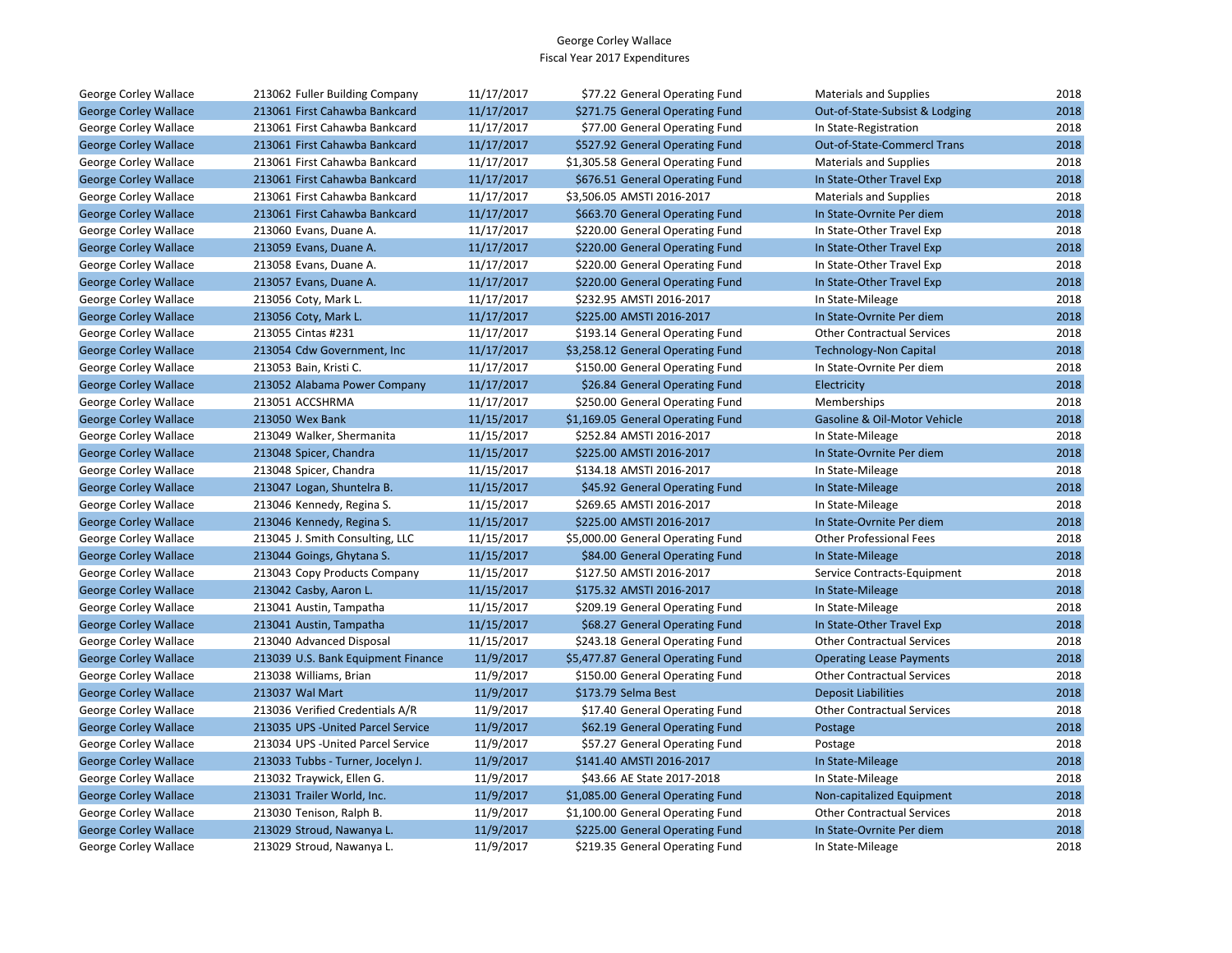| <b>George Corley Wallace</b> | 213028 Spicer, Chandra             | 11/9/2017 | \$78.17 AMSTI 2016-2017                                               | In State-Mileage                    | 2018 |
|------------------------------|------------------------------------|-----------|-----------------------------------------------------------------------|-------------------------------------|------|
| George Corley Wallace        | 213027 Selma Water Works Board     | 11/9/2017 | \$115.82 General Operating Fund                                       | Water & Sewer                       | 2018 |
| <b>George Corley Wallace</b> | 213026 Selma Trophy Company        | 11/9/2017 | \$375.00 Selma Best                                                   | Pymt Currntly Due Annuty & Life Inc | 2018 |
| George Corley Wallace        | 213025 Rountree Electric Supply    | 11/9/2017 | \$806.64 General Operating Fund                                       | Materials and Supplies              | 2018 |
| <b>George Corley Wallace</b> | 213024 Randolph, Yulonda B.        | 11/9/2017 | \$107.51 General Operating Fund                                       | Out-of-State-Subsist & Lodging      | 2018 |
| George Corley Wallace        | 213024 Randolph, Yulonda B.        | 11/9/2017 | \$202.46 General Operating Fund                                       | Out-of-State-Other Travel Expenses  | 2018 |
| <b>George Corley Wallace</b> | 213024 Randolph, Yulonda B.        | 11/9/2017 | \$228.80 General Operating Fund                                       | Out-of-State-Mileage                | 2018 |
| George Corley Wallace        | 213023 Powe, Dea W.                | 11/9/2017 | \$63.29 AMSTI 2016-2017                                               | In State-Mileage                    | 2018 |
| <b>George Corley Wallace</b> | 213022 Office Depot                | 11/9/2017 | \$250.51 General Operating Fund                                       | <b>Materials and Supplies</b>       | 2018 |
| George Corley Wallace        | 213021 Needdecals.Com              | 11/9/2017 | \$298.00 General Operating Fund                                       | <b>Materials and Supplies</b>       | 2018 |
| <b>George Corley Wallace</b> | 213020 McGriff Tire Co, Inc        | 11/9/2017 | \$1,331.56 General Operating Fund                                     | Maintenance & Repairs               | 2018 |
| George Corley Wallace        | 213019 Marshall, Annie L.          | 11/9/2017 | \$38.73 AE State 2017-2018                                            | In State-Mileage                    | 2018 |
| <b>George Corley Wallace</b> | 213018 Lewis Pest Control Inc.     | 11/9/2017 | \$565.00 General Operating Fund                                       | <b>Other Contractual Services</b>   | 2018 |
| George Corley Wallace        | 213017 Jones Interstate Tire       | 11/9/2017 | \$15.00 General Operating Fund                                        | Maintenance & Repairs               | 2018 |
| <b>George Corley Wallace</b> | 213016 Inge, Deandres G.           | 11/9/2017 | \$393.33 AMSTI 2016-2017                                              | In State-Mileage                    | 2018 |
| George Corley Wallace        | 213016 Inge, Deandres G.           | 11/9/2017 | \$225.00 AMSTI 2016-2017                                              | In State-Ovrnite Per diem           | 2018 |
| <b>George Corley Wallace</b> | 213015 Henderson, Kerry E.         | 11/9/2017 | \$196.81 General Operating Fund                                       | Out-of-State-Subsist & Lodging      | 2018 |
| George Corley Wallace        | 213015 Henderson, Kerry E.         | 11/9/2017 | \$88.00 General Operating Fund                                        | Out-of-State-Other Travel Expenses  | 2018 |
| <b>George Corley Wallace</b> | 213015 Henderson, Kerry E.         | 11/9/2017 | \$54.38 General Operating Fund                                        | Out-of-State-Mileage                | 2018 |
| George Corley Wallace        | 213014 Hale, Angela M.             | 11/9/2017 | \$24.92 AE Reg Federal 2017-2018                                      | In State-Mileage                    | 2018 |
| <b>George Corley Wallace</b> | 213013 Griffin, Calvin             | 11/9/2017 | \$191.53 General Operating Fund                                       | In State-Mileage                    | 2018 |
| George Corley Wallace        | 213013 Griffin, Calvin             | 11/9/2017 | \$150.00 General Operating Fund                                       | In State-Ovrnite Per diem           | 2018 |
| <b>George Corley Wallace</b> | 213012 Fuller Building Company     | 11/9/2017 | \$79.23 General Operating Fund                                        | <b>Materials and Supplies</b>       | 2018 |
| George Corley Wallace        | 213011 Donohoo Chevrolet, LLC.     | 11/9/2017 | \$40,939.20 General Operating Fund                                    | Transport Equip Exceeding \$25,000  | 2018 |
| <b>George Corley Wallace</b> | 213010 Coty, Mark L.               | 11/9/2017 | \$60.03 AMSTI 2016-2017                                               | In State-Mileage                    | 2018 |
| George Corley Wallace        | 213009 Cosby Carmichael            | 11/9/2017 | \$326.19 General Operating Fund                                       | <b>Materials and Supplies</b>       | 2018 |
| <b>George Corley Wallace</b> | 213008 Continental Research        | 11/9/2017 | \$1,975.60 General Operating Fund                                     | <b>Materials and Supplies</b>       | 2018 |
| George Corley Wallace        | 213007 Compton, Judy B.            | 11/9/2017 | \$32.21 AE Reg Federal 2017-2018                                      | In State-Mileage                    | 2018 |
| <b>George Corley Wallace</b> | 213006 Cintas #231                 | 11/9/2017 | \$386.28 General Operating Fund                                       | <b>Other Contractual Services</b>   | 2018 |
| George Corley Wallace        | 213005 Central Paper Co, Inc.      | 11/9/2017 | \$746.40 General Operating Fund                                       | <b>Materials and Supplies</b>       | 2018 |
| <b>George Corley Wallace</b> | 213004 Casby, Aaron L.             | 11/9/2017 | \$864.26 AMSTI 2016-2017                                              | In State-Mileage                    | 2018 |
| George Corley Wallace        | 213004 Casby, Aaron L.             | 11/9/2017 | \$375.00 AMSTI 2016-2017                                              | In State-Ovrnite Per diem           | 2018 |
| <b>George Corley Wallace</b> | 213003 Carguest                    | 11/9/2017 | \$602.86 General Operating Fund                                       | Maintenance & Repairs               | 2018 |
| George Corley Wallace        | 213002 Bain, Kristi C.             | 11/9/2017 | \$150.00 Career Technology Supplement Grant In State-Ovrnite Per diem |                                     | 2018 |
| <b>George Corley Wallace</b> | 213001 Allen, Bertha Y.            | 11/9/2017 | \$127.55 AMSTI 2016-2017                                              | In State-Mileage                    | 2018 |
| George Corley Wallace        | 213001 Allen, Bertha Y.            | 11/9/2017 | \$450.00 AMSTI 2016-2017                                              | In State-Ovrnite Per diem           | 2018 |
| <b>George Corley Wallace</b> | 213000 Alabama Power Company       | 11/9/2017 | \$2,443.26 General Operating Fund                                     | Electricity                         | 2018 |
| George Corley Wallace        | 212999 Alabama Power Company       | 11/9/2017 | \$63,727.16 General Operating Fund                                    | Electricity                         | 2018 |
| <b>George Corley Wallace</b> | 212998 Wccs-Investment -Marion     | 11/8/2017 | \$800,000.00 Bank Fund                                                | <b>Money Market-Marion Bank</b>     | 2018 |
| George Corley Wallace        | 212997 Williams, Brian             | 11/8/2017 | \$200.00 General Operating Fund                                       | <b>Other Contractual Services</b>   | 2018 |
| <b>George Corley Wallace</b> | 212996 U.S. Bank Equipment Finance | 11/8/2017 | \$152.60 AE State 2017-2018                                           | Communications                      | 2018 |
| George Corley Wallace        | 212995 Turner, Herman W.           | 11/8/2017 | \$190.00 General Operating Fund                                       | In State-Other Travel Exp           | 2018 |
| <b>George Corley Wallace</b> | 212994 Turner, Herman W.           | 11/8/2017 | \$190.00 General Operating Fund                                       | In State-Other Travel Exp           | 2018 |
| George Corley Wallace        | 212993 Turner, Herman W.           | 11/8/2017 | \$190.00 General Operating Fund                                       | In State-Other Travel Exp           | 2018 |
| <b>George Corley Wallace</b> | 212992 Turner, Herman W.           | 11/8/2017 | \$190.00 General Operating Fund                                       | In State-Other Travel Exp           | 2018 |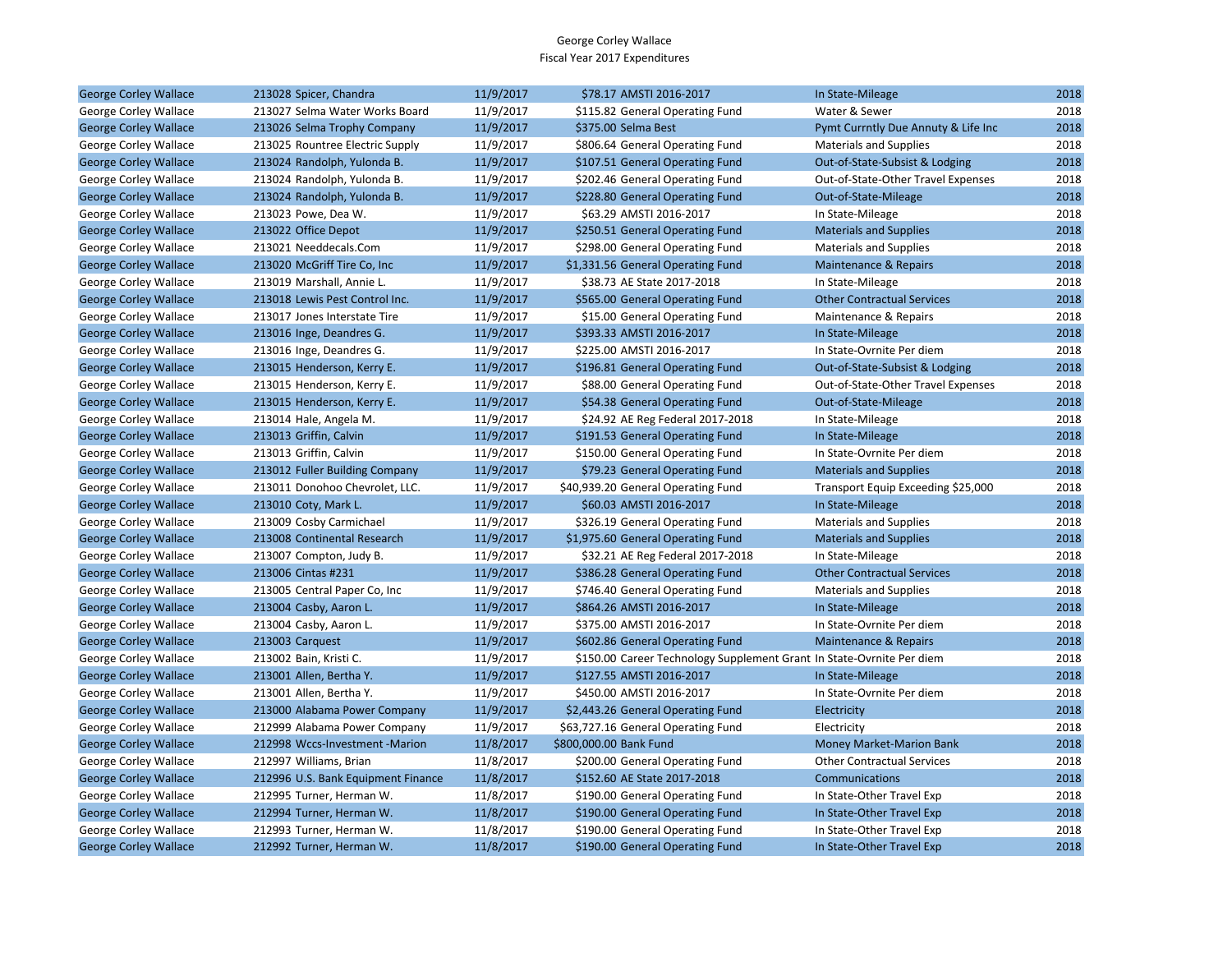| George Corley Wallace        | 212991 Selma City School Board            | 11/8/2017 | \$255.00 AMSTI 2016-2017                      | <b>Other Contractual Services</b> | 2018 |
|------------------------------|-------------------------------------------|-----------|-----------------------------------------------|-----------------------------------|------|
| <b>George Corley Wallace</b> | 212990 Scantron Corporation               | 11/8/2017 | \$80.89 General Operating Fund                | <b>Materials and Supplies</b>     | 2018 |
| George Corley Wallace        | 212989 Ross Plumbing And Heating          | 11/8/2017 | \$1,200.00 General Operating Fund             | Maintenance & Repairs             | 2018 |
| <b>George Corley Wallace</b> | 212988 Perry Co. B.O.E.                   | 11/8/2017 | \$765.00 AMSTI 2016-2017                      | <b>Other Contractual Services</b> | 2018 |
| George Corley Wallace        | 212987 One Diversified, LLC               | 11/8/2017 | \$866.25 General Operating Fund               | Computer Software-Non Cap         | 2018 |
| <b>George Corley Wallace</b> | 212986 Gordon, Rachel L.                  | 11/8/2017 | \$675.00 Student Support Services 16-17       | In State-Other Travel Exp         | 2018 |
| George Corley Wallace        | 212985 Gordon, Rachel L.                  | 11/8/2017 | \$450.00 Student Support Services 16-17       | In State-Other Travel Exp         | 2018 |
| <b>George Corley Wallace</b> | 212984 Evans, Duane A.                    | 11/8/2017 | \$220.00 General Operating Fund               | In State-Other Travel Exp         | 2018 |
| George Corley Wallace        | 212983 Evans, Duane A.                    | 11/8/2017 | \$220.00 General Operating Fund               | In State-Other Travel Exp         | 2018 |
| <b>George Corley Wallace</b> | 212982 Evans, Duane A.                    | 11/8/2017 | \$220.00 General Operating Fund               | In State-Other Travel Exp         | 2018 |
| George Corley Wallace        | 212981 Evans, Duane A.                    | 11/8/2017 | \$220.00 General Operating Fund               | In State-Other Travel Exp         | 2018 |
| <b>George Corley Wallace</b> | 212980 Evans, Duane A.                    | 11/8/2017 | \$440.00 General Operating Fund               | In State-Other Travel Exp         | 2018 |
| George Corley Wallace        | 212979 Dallas County Board Of Ed          | 11/8/2017 | \$296.15 AMSTI 2016-2017                      | <b>Other Contractual Services</b> | 2018 |
| <b>George Corley Wallace</b> | 212978 Barnes & Noble College             | 11/8/2017 | \$109.46 General Operating Fund               | <b>Internal Purchases</b>         | 2018 |
| George Corley Wallace        | 212978 Barnes & Noble College             | 11/8/2017 | \$12,134.31 Auxiliary Enterprise-Unrestricted | <b>Bookstore Payables</b>         | 2018 |
| <b>George Corley Wallace</b> | 212977 AAEOPP                             | 11/8/2017 | \$240.00 Student Support Services 16-17       | <b>Memberships</b>                | 2018 |
| George Corley Wallace        | 212976 Brown, Rodney D.                   | 11/3/2017 | \$6,700.00 AMSTI 2016-2017                    | <b>Materials and Supplies</b>     | 2018 |
| <b>George Corley Wallace</b> | 212966 Walker, Shermanita                 | 11/1/2017 | \$207.42 AMSTI 2016-2017                      | In State-Mileage                  | 2018 |
| George Corley Wallace        | 212965 Tubbs - Turner, Jocelyn J.         | 11/1/2017 | \$209.83 AMSTI 2016-2017                      | In State-Mileage                  | 2018 |
| <b>George Corley Wallace</b> | 212964 Spicer, Chandra                    | 11/1/2017 | \$26.43 AMSTI 2016-2017                       | In State-Mileage                  | 2018 |
| George Corley Wallace        | 212963 Selma Print Works, LLC             | 11/1/2017 | \$1,633.82 General Operating Fund             | <b>Materials and Supplies</b>     | 2018 |
| <b>George Corley Wallace</b> | 212962 Sanders, Kenetta L.                | 11/1/2017 | \$67.50 General Operating Fund                | <b>Other Contractual Services</b> | 2018 |
| George Corley Wallace        | 212961 Quick Quality T-Shirts & Stuff, In | 11/1/2017 | \$997.50 Selma Best                           | <b>Deposit Liabilities</b>        | 2018 |
| <b>George Corley Wallace</b> | 212960 Powe, Dea W.                       | 11/1/2017 | \$138.46 AMSTI 2016-2017                      | In State-Mileage                  | 2018 |
| George Corley Wallace        | 212959 Pettway, Clarence J.               | 11/1/2017 | \$450.00 AMSTI 2016-2017                      | In State-Ovrnite Per diem         | 2018 |
| <b>George Corley Wallace</b> | 212959 Pettway, Clarence J.               | 11/1/2017 | \$149.66 AMSTI 2016-2017                      | In State-Mileage                  | 2018 |
| George Corley Wallace        | 212958 Peak Insurance                     | 11/1/2017 | \$300.00 WCCS Aviation Day                    | Deposit Liabilities               | 2018 |
| <b>George Corley Wallace</b> | 212957 Kennedy, Regina S.                 | 11/1/2017 | \$46.76 AMSTI 2016-2017                       | In State-Mileage                  | 2018 |
| George Corley Wallace        | 212956 Jordan, Judy Y.                    | 11/1/2017 | \$800.00 General Operating Fund               | <b>Other Contractual Services</b> | 2018 |
| <b>George Corley Wallace</b> | 212955 Jones Interstate Tire              | 11/1/2017 | \$245.92 General Operating Fund               | <b>Maintenance &amp; Repairs</b>  | 2018 |
| George Corley Wallace        | 212954 Jackson, Teresa A.                 | 11/1/2017 | \$97.50 General Operating Fund                | <b>Other Contractual Services</b> | 2018 |
| <b>George Corley Wallace</b> | 212953 Jackson, Brandy R.                 | 11/1/2017 | \$97.50 General Operating Fund                | <b>Other Contractual Services</b> | 2018 |
| George Corley Wallace        | 212952 Hicks, Mary E.                     | 11/1/2017 | \$97.50 General Operating Fund                | <b>Other Contractual Services</b> | 2018 |
| <b>George Corley Wallace</b> | 212951 Harris Security Systems            | 11/1/2017 | \$374.85 General Operating Fund               | Service Contracts-Equipment       | 2018 |
| George Corley Wallace        | 212950 Fuller Building Company            | 11/1/2017 | \$1.32 General Operating Fund                 | <b>Materials and Supplies</b>     | 2018 |
| <b>George Corley Wallace</b> | 212950 Fuller Building Company            | 11/1/2017 | \$435.00 Selma Best                           | <b>Deposit Liabilities</b>        | 2018 |
| George Corley Wallace        | 212949 First Cahawba Bankcard             | 11/1/2017 | \$49.19 AMSTI 2016-2017                       | <b>Materials and Supplies</b>     | 2018 |
| <b>George Corley Wallace</b> | 212949 First Cahawba Bankcard             | 11/1/2017 | \$368.78 AMSTI 2016-2017                      | Out-of-State-Subsist & Lodging    | 2018 |
| George Corley Wallace        | 212949 First Cahawba Bankcard             | 11/1/2017 | \$2,348.70 General Operating Fund             | Out-of-State-Commercl Trans       | 2018 |
| <b>George Corley Wallace</b> | 212949 First Cahawba Bankcard             | 11/1/2017 | \$59.98 General Operating Fund                | <b>Materials and Supplies</b>     | 2018 |
| George Corley Wallace        | 212949 First Cahawba Bankcard             | 11/1/2017 | \$1,711.68 General Operating Fund             | Out-of-State-Subsist & Lodging    | 2018 |
| <b>George Corley Wallace</b> | 212949 First Cahawba Bankcard             | 11/1/2017 | \$520.00 AMSTI 2016-2017                      | In State-Registration             | 2018 |
| George Corley Wallace        | 212948 Ellucian Company L.P.              | 11/1/2017 | \$16,521.00 General Operating Fund            | <b>Technology-Non Capital</b>     | 2018 |
| <b>George Corley Wallace</b> | 212947 Dish Network                       | 11/1/2017 | \$101.01 General Operating Fund               | <b>Other Contractual Services</b> | 2018 |
| George Corley Wallace        | 212946 Coty, Mark L.                      | 11/1/2017 | \$143.12 AMSTI 2016-2017                      | In State-Mileage                  | 2018 |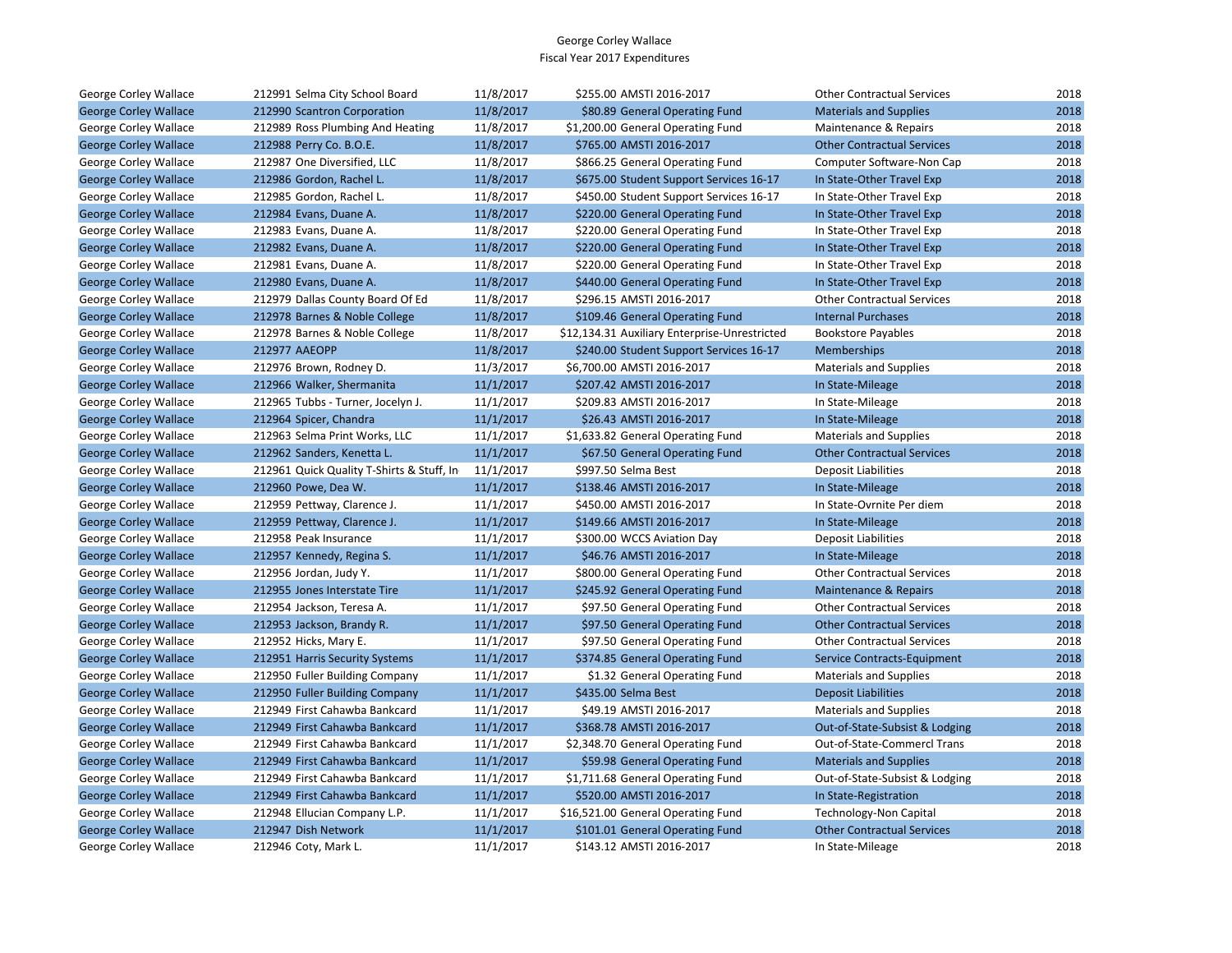| <b>George Corley Wallace</b> | 212946 Coty, Mark L.                  | 11/1/2017  | \$225.00 AMSTI 2016-2017           | In State-Ovrnite Per diem           | 2018 |
|------------------------------|---------------------------------------|------------|------------------------------------|-------------------------------------|------|
| George Corley Wallace        | 212945 Cintas #231                    | 11/1/2017  | \$193.14 General Operating Fund    | <b>Other Contractual Services</b>   | 2018 |
| <b>George Corley Wallace</b> | 212944 Canty, Carolyn                 | 11/1/2017  | \$67.50 General Operating Fund     | <b>Other Contractual Services</b>   | 2018 |
| George Corley Wallace        | 212943 Brantley, Frances G.           | 11/1/2017  | \$67.50 General Operating Fund     | <b>Other Contractual Services</b>   | 2018 |
| <b>George Corley Wallace</b> | 212942 Alabama Two-Year College Libra | 11/1/2017  | \$100.00 General Operating Fund    | Memberships                         | 2018 |
| George Corley Wallace        | 212941 Wccs-Investment -Marion        | 11/1/2017  | \$500,000.00 Bank Fund             | Money Market-Marion Bank            | 2018 |
| <b>George Corley Wallace</b> | 527814 Harville Brenisha J            | 10/31/2017 | <b>\$226.20 PAYROLL</b>            | <b>PAYROLL</b>                      | 2018 |
| George Corley Wallace        | 212940 Wccs Selma Foundation          | 10/31/2017 | \$250.00 Payroll Clearing Fund     | <b>Misc Deductions Payable</b>      | 2018 |
| <b>George Corley Wallace</b> | 212939 Wallace Communtiy College      | 10/31/2017 | \$81.00 Payroll Clearing Fund      | <b>Misc Deductions Payable</b>      | 2018 |
| George Corley Wallace        | 212938 Variable Annuity Life Ins      | 10/31/2017 | \$1,350.00 Payroll Clearing Fund   | Misc Deductions Payable             | 2018 |
| <b>George Corley Wallace</b> | 212937 Unum                           | 10/31/2017 | \$12.95 Payroll Clearing Fund      | <b>Misc Deductions Payable</b>      | 2018 |
| George Corley Wallace        | 212936 United Way Of Selma & Dal      | 10/31/2017 | \$234.00 Payroll Clearing Fund     | Misc Deductions Payable             | 2018 |
| <b>George Corley Wallace</b> | 212935 U S Department of Eduation     | 10/31/2017 | \$253.31 Payroll Clearing Fund     | <b>Misc Deductions Payable</b>      | 2018 |
| George Corley Wallace        | 212934 Teacher'S Retirement Syst      | 10/31/2017 | \$131,876.75 Payroll Clearing Fund | Alabama Teachers Retirement Payable | 2018 |
| <b>George Corley Wallace</b> | 212933 St. of AL. Child Support       | 10/31/2017 | \$400.00 Payroll Clearing Fund     | <b>Misc Deductions Payable</b>      | 2018 |
| George Corley Wallace        | 212932 Rsa-1 (Peiraf)                 | 10/31/2017 | \$3,365.00 Payroll Clearing Fund   | Misc Deductions Payable             | 2018 |
| <b>George Corley Wallace</b> | 212931 Reding, Curtis C.              | 10/31/2017 | \$4,018.00 Payroll Clearing Fund   | <b>Misc Deductions Payable</b>      | 2018 |
| George Corley Wallace        | 212930 Peehip                         | 10/31/2017 | \$140,325.92 Payroll Clearing Fund | PEEHIP Payable                      | 2018 |
| <b>George Corley Wallace</b> | 212929 New York Life & Annuity        | 10/31/2017 | \$2,198.76 Payroll Clearing Fund   | <b>Misc Deductions Payable</b>      | 2018 |
| George Corley Wallace        | 212928 Liberty National Life Ins      | 10/31/2017 | \$487.37 Payroll Clearing Fund     | <b>Misc Deductions Payable</b>      | 2018 |
| <b>George Corley Wallace</b> | 212927 Great-West Retirement Ser      | 10/31/2017 | \$50.00 Payroll Clearing Fund      | <b>Misc Deductions Payable</b>      | 2018 |
| George Corley Wallace        | 212926 Educator Benefits Corporation  | 10/31/2017 | \$37.86 Payroll Clearing Fund      | Misc Deductions Payable             | 2018 |
| <b>George Corley Wallace</b> | 212925 Educator Benefits Corp.        | 10/31/2017 | \$579.07 Payroll Clearing Fund     | <b>Misc Deductions Payable</b>      | 2018 |
| George Corley Wallace        | 212924 District Court Of Dallas       | 10/31/2017 | \$827.80 Payroll Clearing Fund     | <b>Misc Deductions Payable</b>      | 2018 |
| <b>George Corley Wallace</b> | 212923 Colonial Life Insurance C      | 10/31/2017 | \$2,721.30 Payroll Clearing Fund   | <b>Misc Deductions Payable</b>      | 2018 |
| George Corley Wallace        | 212922 Allstate                       | 10/31/2017 | \$464.77 Payroll Clearing Fund     | Misc Deductions Payable             | 2018 |
| <b>George Corley Wallace</b> | 212921 Alabama Dept. Of Revenue       | 10/31/2017 | \$888.33 Payroll Clearing Fund     | <b>Misc Deductions Payable</b>      | 2018 |
| George Corley Wallace        | 212920 Aflac                          | 10/31/2017 | \$3,271.57 Payroll Clearing Fund   | Misc Deductions Payable             | 2018 |
| <b>George Corley Wallace</b> | 212919 Reese, Cameron B.              | 10/31/2017 | \$1,144.00 General Operating Fund  | <b>Other Contractual Services</b>   | 2018 |
| George Corley Wallace        | 212918 Perkins, Roderick B.           | 10/31/2017 | \$1,175.04 General Operating Fund  | <b>Other Contractual Services</b>   | 2018 |
| <b>George Corley Wallace</b> | 212917 HUNTER, OTTO W.                | 10/31/2017 | \$600.00 AMSTI 2016-2017           | <b>Other Contractual Services</b>   | 2018 |
| George Corley Wallace        | 212916 Zaxby'S                        | 10/31/2017 | \$429.00 Selma Best                | <b>Deposit Liabilities</b>          | 2018 |
| <b>George Corley Wallace</b> | 212915 Wccs Petty Cash                | 10/31/2017 | \$34.91 General Operating Fund     | <b>Materials and Supplies</b>       | 2018 |
| George Corley Wallace        | 212914 Walker, Roosevelt              | 10/31/2017 | \$80.00 General Operating Fund     | <b>Other Contractual Services</b>   | 2018 |
| <b>George Corley Wallace</b> | 212913 Verizon Wireless               | 10/31/2017 | \$120.03 General Operating Fund    | Communications                      | 2018 |
| George Corley Wallace        | 212913 Verizon Wireless               | 10/31/2017 | \$560.14 AMSTI 2016-2017           | Communications                      | 2018 |
| <b>George Corley Wallace</b> | 212912 Tucker, Jr., Lehman P.         | 10/31/2017 | \$110.00 General Operating Fund    | <b>Other Professional Fees</b>      | 2018 |
| George Corley Wallace        | 212911 The W.W. Williams Company, LL  | 10/31/2017 | \$973.15 General Operating Fund    | Maintenance & Repairs               | 2018 |
| <b>George Corley Wallace</b> | 212910 Taylor, William                | 10/31/2017 | \$125.00 General Operating Fund    | <b>Other Professional Fees</b>      | 2018 |
| George Corley Wallace        | 212909 Steward Properties LLC         | 10/31/2017 | \$6,998.00 AMSTI 2016-2017         | Rent - Facilities                   | 2018 |
| <b>George Corley Wallace</b> | 212908 Spire Alabama Inc.             | 10/31/2017 | \$4,327.99 General Operating Fund  | Gas & Heating Fuel                  | 2018 |
| George Corley Wallace        | 212907 Southern Pipe & Supply         | 10/31/2017 | \$259.84 General Operating Fund    | <b>Materials and Supplies</b>       | 2018 |
| <b>George Corley Wallace</b> | 212906 Smith, Jerry D.                | 10/31/2017 | \$2,000.00 General Operating Fund  | <b>Other Contractual Services</b>   | 2018 |
| George Corley Wallace        | 212905 Scott, Gracie E.               | 10/31/2017 | \$120.00 General Operating Fund    | <b>Other Contractual Services</b>   | 2018 |
| <b>George Corley Wallace</b> | 212904 Neely, Charles                 | 10/31/2017 | \$80.00 General Operating Fund     | <b>Other Contractual Services</b>   | 2018 |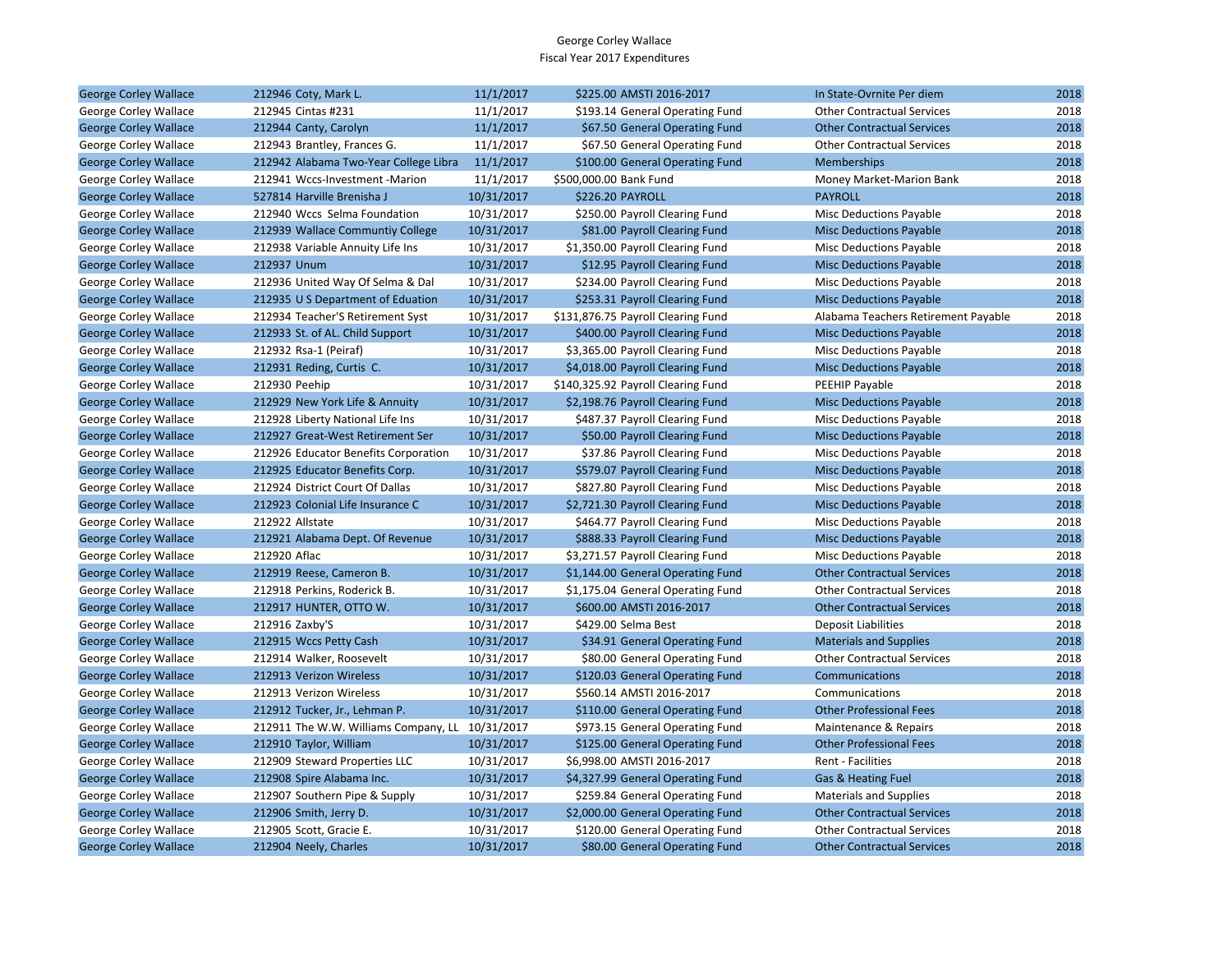| George Corley Wallace        | 212903 National League For Nursing  | 10/31/2017 | \$1,455.00 General Operating Fund | Memberships                       | 2018 |
|------------------------------|-------------------------------------|------------|-----------------------------------|-----------------------------------|------|
| <b>George Corley Wallace</b> | 212902 Museum of Science            | 10/31/2017 | \$27,151.25 AMSTI 2016-2017       | <b>Materials and Supplies</b>     | 2018 |
| George Corley Wallace        | 212901 Maynard, Cooper & Gale       | 10/31/2017 | \$4,038.50 General Operating Fund | Legal Services                    | 2018 |
| <b>George Corley Wallace</b> | 212900 KyKenKee, Inc                | 10/31/2017 | \$1,360.00 General Operating Fund | <b>Materials and Supplies</b>     | 2018 |
| George Corley Wallace        | 212899 Jordan, Shedrick             | 10/31/2017 | \$125.00 General Operating Fund   | <b>Other Professional Fees</b>    | 2018 |
| <b>George Corley Wallace</b> | 212898 Jackson, Eric L.             | 10/31/2017 | \$800.00 General Operating Fund   | <b>Other Contractual Services</b> | 2018 |
| George Corley Wallace        | 212897 Holbrook Ready Mix           | 10/31/2017 | \$220.00 General Operating Fund   | <b>Materials and Supplies</b>     | 2018 |
| <b>George Corley Wallace</b> | 212896 Forterra Pipe & Precast, LLC | 10/31/2017 | \$675.00 General Operating Fund   | <b>Materials and Supplies</b>     | 2018 |
| George Corley Wallace        | 212895 Evans, Duane A.              | 10/31/2017 | \$440.00 General Operating Fund   | In State-Other Travel Exp         | 2018 |
| <b>George Corley Wallace</b> | 212894 Daylight Donuts              | 10/31/2017 | \$230.67 General Operating Fund   | <b>Materials and Supplies</b>     | 2018 |
| George Corley Wallace        | 212893 Booker, Kenith               | 10/31/2017 | \$110.00 General Operating Fund   | <b>Other Professional Fees</b>    | 2018 |
| <b>George Corley Wallace</b> | 212892 Barron, Gerald A.            | 10/31/2017 | \$125.00 General Operating Fund   | <b>Other Professional Fees</b>    | 2018 |
| George Corley Wallace        | 212891 AT&T (Business Service)      | 10/31/2017 | \$63.77 AMSTI 2016-2017           | Communications                    | 2018 |
| <b>George Corley Wallace</b> | 212890 Anderson, Alvin              | 10/31/2017 | \$576.00 General Operating Fund   | <b>Other Contractual Services</b> | 2018 |
| George Corley Wallace        | 212889 Alabama Dept. Of Revenue     | 10/31/2017 | \$24.25 General Operating Fund    | <b>Materials and Supplies</b>     | 2018 |
| <b>George Corley Wallace</b> | 212888 ACEN                         | 10/31/2017 | \$4,075.00 General Operating Fund | Memberships                       | 2018 |
| George Corley Wallace        | 900023898 Simmons Gloria Dean       | 10/26/2017 | \$5,521.33 PAYROLL                | PAYROLL                           | 2018 |
| <b>George Corley Wallace</b> | 900023897 Page Melinda Ann          | 10/26/2017 | \$3,900.00 PAYROLL                | <b>PAYROLL</b>                    | 2018 |
| George Corley Wallace        | 900023896 Pettway Charles D.        | 10/26/2017 | \$2,894.58 PAYROLL                | PAYROLL                           | 2018 |
| <b>George Corley Wallace</b> | 900023895 Pettway Alonzia           | 10/26/2017 | \$2,894.58 PAYROLL                | <b>PAYROLL</b>                    | 2018 |
| George Corley Wallace        | 900023894 Heard Anthony             | 10/26/2017 | \$2,894.58 PAYROLL                | <b>PAYROLL</b>                    | 2018 |
| <b>George Corley Wallace</b> | 900023893 Harvell Robert L          | 10/26/2017 | \$2,816.83 PAYROLL                | <b>PAYROLL</b>                    | 2018 |
| George Corley Wallace        | 900023892 Moore Timothy             | 10/26/2017 | \$3,358.58 PAYROLL                | PAYROLL                           | 2018 |
| <b>George Corley Wallace</b> | 900023891 Mauldin Reginald Otis     | 10/26/2017 | \$3,977.33 PAYROLL                | <b>PAYROLL</b>                    | 2018 |
| George Corley Wallace        | 900023889 Haralson Isaiah S         | 10/26/2017 | \$2,739.67 PAYROLL                | PAYROLL                           | 2018 |
| <b>George Corley Wallace</b> | 900023888 Smith Tommy Lee           | 10/26/2017 | \$4,197.17 PAYROLL                | <b>PAYROLL</b>                    | 2018 |
| George Corley Wallace        | 900023887 Austin Tampatha           | 10/26/2017 | \$2,507.17 PAYROLL                | PAYROLL                           | 2018 |
| <b>George Corley Wallace</b> | 900023886 Chesnut Veronica S        | 10/26/2017 | \$3,092.67 PAYROLL                | <b>PAYROLL</b>                    | 2018 |
| George Corley Wallace        | 900023885 Vance Laura Lynn          | 10/26/2017 | \$4,287.08 PAYROLL                | PAYROLL                           | 2018 |
| <b>George Corley Wallace</b> | 900023884 Stroud Nawanya Latrise    | 10/26/2017 | \$5,497.33 PAYROLL                | <b>PAYROLL</b>                    | 2018 |
| George Corley Wallace        | 900023883 Smith Jacqueline Bernetta | 10/26/2017 | \$9,787.25 PAYROLL                | PAYROLL                           | 2018 |
| <b>George Corley Wallace</b> | 900023882 Purdie Christy Dorran     | 10/26/2017 | \$3,822.42 PAYROLL                | <b>PAYROLL</b>                    | 2018 |
| George Corley Wallace        | 900023881 Jackson Brittany Brooks   | 10/26/2017 | \$3,048.42 PAYROLL                | PAYROLL                           | 2018 |
| <b>George Corley Wallace</b> | 900023880 Evans Naopi Lc            | 10/26/2017 | \$3,048.83 PAYROLL                | <b>PAYROLL</b>                    | 2018 |
| George Corley Wallace        | 900023879 Davis Mary Lee            | 10/26/2017 | \$3,590.42 PAYROLL                | PAYROLL                           | 2018 |
| <b>George Corley Wallace</b> | 900023878 Bell Vickie D             | 10/26/2017 | \$2,662.00 PAYROLL                | <b>PAYROLL</b>                    | 2018 |
| George Corley Wallace        | 900023877 Whatley Andrew Douglas    | 10/26/2017 | \$2,584.83 PAYROLL                | PAYROLL                           | 2018 |
| <b>George Corley Wallace</b> | 900023876 Waller Kamala D           | 10/26/2017 | \$3,203.75 PAYROLL                | <b>PAYROLL</b>                    | 2018 |
| George Corley Wallace        | 900023875 Jackson Vincent Keith     | 10/26/2017 | \$2,416.67 PAYROLL                | PAYROLL                           | 2018 |
| <b>George Corley Wallace</b> | 900023874 Dysart Charles J          | 10/26/2017 | \$5,633.33 PAYROLL                | <b>PAYROLL</b>                    | 2018 |
| George Corley Wallace        | 900023873 Coleman Myron C           | 10/26/2017 | \$3,323.75 PAYROLL                | PAYROLL                           | 2018 |
| <b>George Corley Wallace</b> | 900023872 Berry Lee                 | 10/26/2017 | \$2,507.42 PAYROLL                | <b>PAYROLL</b>                    | 2018 |
| George Corley Wallace        | 900023871 Moultrie Eddie James      | 10/26/2017 | \$4,364.50 PAYROLL                | PAYROLL                           | 2018 |
| <b>George Corley Wallace</b> | 900023870 Patterson Ray Anthony     | 10/26/2017 | \$2,971.75 PAYROLL                | <b>PAYROLL</b>                    | 2018 |
| George Corley Wallace        | 900023869 Bennett Robbyn V.         | 10/26/2017 | <b>\$8.286.50 PAYROLL</b>         | <b>PAYROLL</b>                    | 2018 |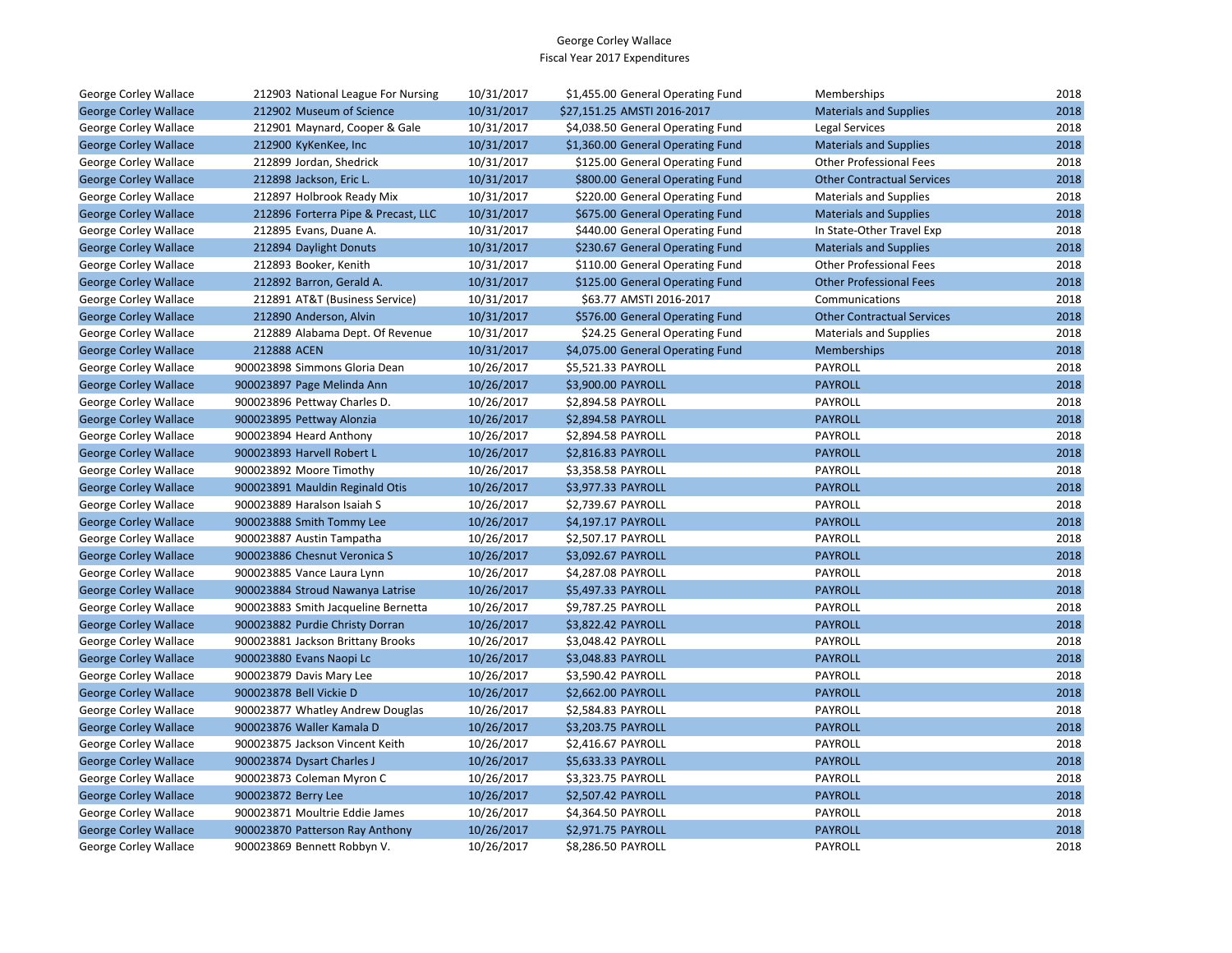| <b>George Corley Wallace</b> | 900023868 Allison Eric Preston     | 10/26/2017 | \$6,043.50 PAYROLL  | <b>PAYROLL</b> | 2018 |
|------------------------------|------------------------------------|------------|---------------------|----------------|------|
| George Corley Wallace        | 900023867 Adams Dorothy J          | 10/26/2017 | \$2,416.67 PAYROLL  | PAYROLL        | 2018 |
| <b>George Corley Wallace</b> | 900023866 Jackson Irma Jean        | 10/26/2017 | \$2,971.75 PAYROLL  | <b>PAYROLL</b> | 2018 |
| George Corley Wallace        | 900023865 Headley Linda Fay        | 10/26/2017 | \$2,584.58 PAYROLL  | PAYROLL        | 2018 |
| <b>George Corley Wallace</b> | 900023864 Dosey Chantae Thomas     | 10/26/2017 | \$1,656.45 PAYROLL  | <b>PAYROLL</b> | 2018 |
| George Corley Wallace        | 900023863 Reynolds Jennifer M      | 10/26/2017 | \$3,745.00 PAYROLL  | PAYROLL        | 2018 |
| <b>George Corley Wallace</b> | 900023862 Melton Elaine Alina      | 10/26/2017 | \$2,352.33 PAYROLL  | <b>PAYROLL</b> | 2018 |
| George Corley Wallace        | 900023861 Kidd Anessa Lynn         | 10/26/2017 | \$7,616.08 PAYROLL  | PAYROLL        | 2018 |
| <b>George Corley Wallace</b> | 900023860 Deavers Lori Evelyn      | 10/26/2017 | \$2,416.67 PAYROLL  | <b>PAYROLL</b> | 2018 |
| George Corley Wallace        | 900023859 Vandiver Kewanda Thomas  | 10/26/2017 | \$3,435.58 PAYROLL  | PAYROLL        | 2018 |
| <b>George Corley Wallace</b> | 900023858 Rudolph Darlene King     | 10/26/2017 | \$2,971.00 PAYROLL  | <b>PAYROLL</b> | 2018 |
| George Corley Wallace        | 900023857 Powell William S.        | 10/26/2017 | \$2,000.23 PAYROLL  | PAYROLL        | 2018 |
| <b>George Corley Wallace</b> | 900023856 Logan Shuntelra Bernice  | 10/26/2017 | \$4,310.16 PAYROLL  | <b>PAYROLL</b> | 2018 |
| George Corley Wallace        | 900023855 Godwin Connie Estes      | 10/26/2017 | \$2,080.00 PAYROLL  | PAYROLL        | 2018 |
| <b>George Corley Wallace</b> | 900023854 Clifton Lonzy T.         | 10/26/2017 | \$7,526.33 PAYROLL  | <b>PAYROLL</b> | 2018 |
| George Corley Wallace        | 900023853 Bonner Irene G           | 10/26/2017 | \$2,416.67 PAYROLL  | PAYROLL        | 2018 |
| <b>George Corley Wallace</b> | 900023852 Hannah Marcus A.         | 10/26/2017 | \$1,241.67 PAYROLL  | <b>PAYROLL</b> | 2018 |
| George Corley Wallace        | 900023851 Turner Herman W.         | 10/26/2017 | \$1,300.00 PAYROLL  | PAYROLL        | 2018 |
| <b>George Corley Wallace</b> | 900023850 Harper April M           | 10/26/2017 | \$1,170.00 PAYROLL  | <b>PAYROLL</b> | 2018 |
| George Corley Wallace        | 900023849 Whitt Jeremiah Ledell    | 10/26/2017 | \$260.00 PAYROLL    | PAYROLL        | 2018 |
| <b>George Corley Wallace</b> | 900023848 Maxey Willie E.          | 10/26/2017 | \$433.33 PAYROLL    | <b>PAYROLL</b> | 2018 |
| George Corley Wallace        | 900023847 Evans Duane A            | 10/26/2017 | \$4,457.09 PAYROLL  | PAYROLL        | 2018 |
| <b>George Corley Wallace</b> | 900023846 Bailey Danny L           | 10/26/2017 | \$260.00 PAYROLL    | <b>PAYROLL</b> | 2018 |
| George Corley Wallace        | 900023845 Thomas Herbert Hoover    | 10/26/2017 | \$6,250.00 PAYROLL  | PAYROLL        | 2018 |
| <b>George Corley Wallace</b> | 900023844 Theiss Sheila Ann        | 10/26/2017 | \$3,653.33 PAYROLL  | <b>PAYROLL</b> | 2018 |
| George Corley Wallace        | 900023843 Motley Bettye Steele     | 10/26/2017 | \$3,726.67 PAYROLL  | PAYROLL        | 2018 |
| <b>George Corley Wallace</b> | 900023842 Moore Kathy J            | 10/26/2017 | \$5,070.00 PAYROLL  | <b>PAYROLL</b> | 2018 |
| George Corley Wallace        | 900023841 Jones Natasha Renee      | 10/26/2017 | \$2,584.58 PAYROLL  | PAYROLL        | 2018 |
| <b>George Corley Wallace</b> | 900023840 Jefferson Shelia Lawanda | 10/26/2017 | \$2,662.00 PAYROLL  | <b>PAYROLL</b> | 2018 |
| George Corley Wallace        | 900023839 Griffin Donitha J.       | 10/26/2017 | \$10,499.91 PAYROLL | PAYROLL        | 2018 |
| <b>George Corley Wallace</b> | 900023838 Gordon Rachel L          | 10/26/2017 | \$3,553.33 PAYROLL  | <b>PAYROLL</b> | 2018 |
| George Corley Wallace        | 900023837 Duck Cindy               | 10/26/2017 | \$3,206.67 PAYROLL  | PAYROLL        | 2018 |
| <b>George Corley Wallace</b> | 900023836 Curtis Valerie Pandora   | 10/26/2017 | \$2,662.00 PAYROLL  | <b>PAYROLL</b> | 2018 |
| George Corley Wallace        | 900023835 Chapman Channie Loraine  | 10/26/2017 | \$3,631.33 PAYROLL  | PAYROLL        | 2018 |
| <b>George Corley Wallace</b> | 900023834 Brown Karen E.           | 10/26/2017 | \$3,245.67 PAYROLL  | <b>PAYROLL</b> | 2018 |
| George Corley Wallace        | 900023833 Bright Jacinta Thrash    | 10/26/2017 | \$1,040.00 PAYROLL  | PAYROLL        | 2018 |
| <b>George Corley Wallace</b> | 900023832 Bowie Corey D.           | 10/26/2017 | \$4,396.08 PAYROLL  | <b>PAYROLL</b> | 2018 |
| George Corley Wallace        | 900023831 Bentley Betty J          | 10/26/2017 | \$5,070.25 PAYROLL  | PAYROLL        | 2018 |
| <b>George Corley Wallace</b> | 900023830 Abbott Brandi Nicole     | 10/26/2017 | \$2,430.00 PAYROLL  | <b>PAYROLL</b> | 2018 |
| George Corley Wallace        | 900023829 Pettway Jaleesa Candace  | 10/26/2017 | \$447.25 PAYROLL    | PAYROLL        | 2018 |
| <b>George Corley Wallace</b> | 900023828 Williams Elsie B.        | 10/26/2017 | \$1,586.47 PAYROLL  | <b>PAYROLL</b> | 2018 |
| George Corley Wallace        | 900023827 Young James R            | 10/26/2017 | \$894.50 PAYROLL    | PAYROLL        | 2018 |
| <b>George Corley Wallace</b> | 900023826 Pugh Elijah              | 10/26/2017 | \$5,990.17 PAYROLL  | <b>PAYROLL</b> | 2018 |
| George Corley Wallace        | 900023825 Owens Holly Brown        | 10/26/2017 | \$6,753.33 PAYROLL  | PAYROLL        | 2018 |
| <b>George Corley Wallace</b> | 900023824 Lee Kateri M             | 10/26/2017 | \$6,250.33 PAYROLL  | <b>PAYROLL</b> | 2018 |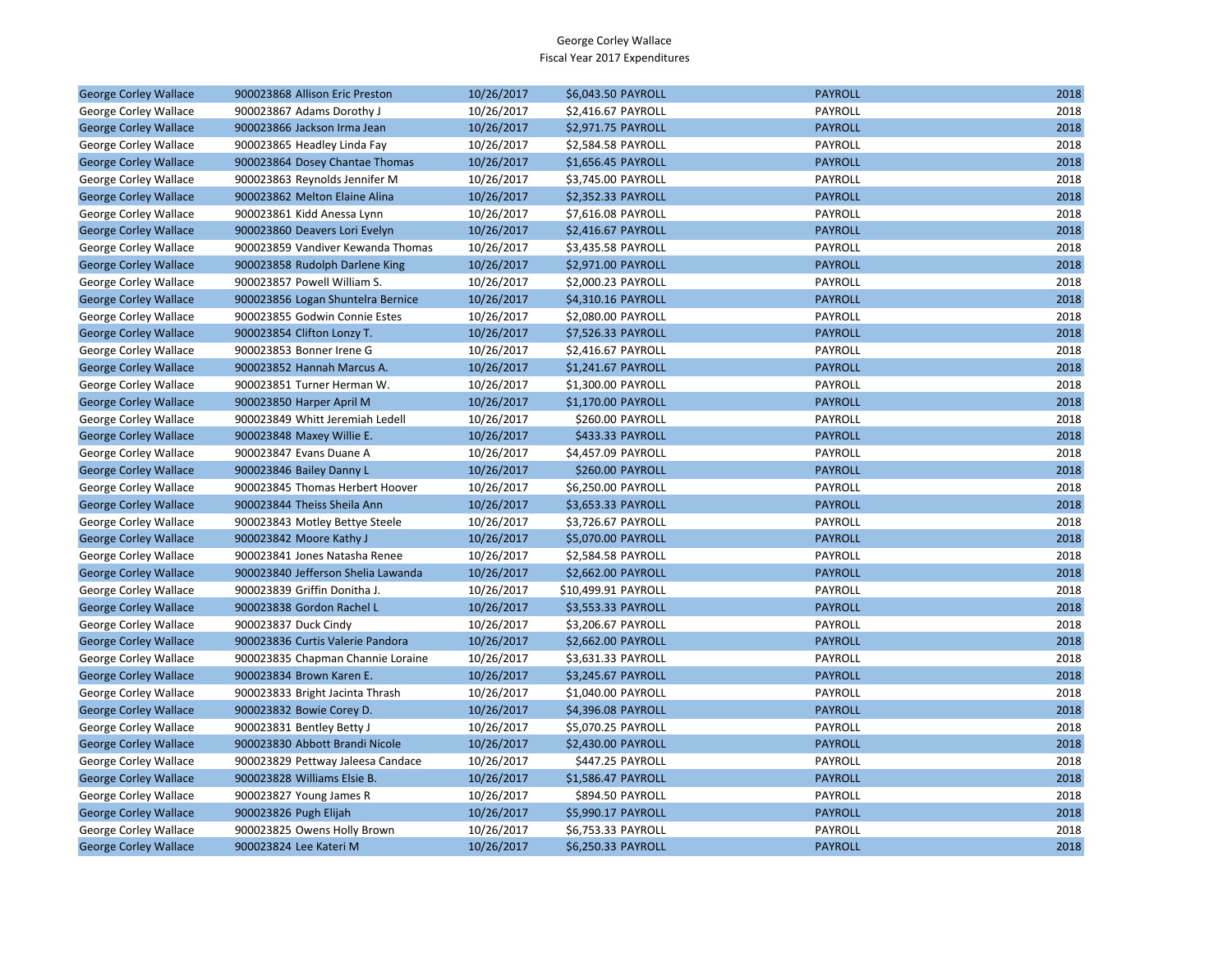| George Corley Wallace        | 900023823 Davis Gylendora D         | 10/26/2017 | \$447.25 PAYROLL   | PAYROLL        | 2018 |
|------------------------------|-------------------------------------|------------|--------------------|----------------|------|
| <b>George Corley Wallace</b> | 900023822 Baldwin Antionetta S      | 10/26/2017 | \$7,154.89 PAYROLL | <b>PAYROLL</b> | 2018 |
| George Corley Wallace        | 900023821 Thomas Ashley C           | 10/26/2017 | \$4,602.42 PAYROLL | PAYROLL        | 2018 |
| <b>George Corley Wallace</b> | 900023820 Rhodes Ramona Roberts     | 10/26/2017 | \$1,126.67 PAYROLL | <b>PAYROLL</b> | 2018 |
| George Corley Wallace        | 900023819 Brown Kimberly N          | 10/26/2017 | \$788.67 PAYROLL   | PAYROLL        | 2018 |
| <b>George Corley Wallace</b> | 900023818 Wright Pamela L           | 10/26/2017 | \$4,907.09 PAYROLL | <b>PAYROLL</b> | 2018 |
| George Corley Wallace        | 900023817 Minor Sheila Mims         | 10/26/2017 | \$2,080.00 PAYROLL | PAYROLL        | 2018 |
| <b>George Corley Wallace</b> | 900023816 Goings Ghytana Shelton    | 10/26/2017 | \$6,341.89 PAYROLL | <b>PAYROLL</b> | 2018 |
| George Corley Wallace        | 900023815 Dozier Bruce Otis         | 10/26/2017 | \$1,749.89 PAYROLL | <b>PAYROLL</b> | 2018 |
| <b>George Corley Wallace</b> | 900023814 Crum Erika D              | 10/26/2017 | \$338.00 PAYROLL   | <b>PAYROLL</b> | 2018 |
| George Corley Wallace        | 900023813 Autery Nancy              | 10/26/2017 | \$5,567.14 PAYROLL | PAYROLL        | 2018 |
| <b>George Corley Wallace</b> | 900023812 Sims Robert Nelson        | 10/26/2017 | \$3,866.25 PAYROLL | <b>PAYROLL</b> | 2018 |
| George Corley Wallace        | 900023811 Ruffin-Johnson Letitia    | 10/26/2017 | \$338.00 PAYROLL   | PAYROLL        | 2018 |
| <b>George Corley Wallace</b> | 900023810 Richardson Kendra Jones   | 10/26/2017 | \$4,687.75 PAYROLL | <b>PAYROLL</b> | 2018 |
| George Corley Wallace        | 900023809 McKnight April Calloway   | 10/26/2017 | \$1,915.33 PAYROLL | PAYROLL        | 2018 |
| <b>George Corley Wallace</b> | 900023808 May-Webb Jenika           | 10/26/2017 | \$785.25 PAYROLL   | <b>PAYROLL</b> | 2018 |
| George Corley Wallace        | 900023807 Thompkins Yolanda Smith   | 10/26/2017 | \$788.67 PAYROLL   | PAYROLL        | 2018 |
| <b>George Corley Wallace</b> | 900023806 Pugh Janet Cathey M.      | 10/26/2017 | \$5,990.17 PAYROLL | <b>PAYROLL</b> | 2018 |
| George Corley Wallace        | 900023805 Howard Vatausha O         | 10/26/2017 | \$338.00 PAYROLL   | PAYROLL        | 2018 |
| <b>George Corley Wallace</b> | 900023804 Sanders Rickdrieka Nicole | 10/26/2017 | \$676.00 PAYROLL   | <b>PAYROLL</b> | 2018 |
| George Corley Wallace        | 900023803 Culliver Otis D           | 10/26/2017 | \$338.00 PAYROLL   | PAYROLL        | 2018 |
| <b>George Corley Wallace</b> | 900023802 Stewart Jay Tyson         | 10/26/2017 | \$1,126.67 PAYROLL | <b>PAYROLL</b> | 2018 |
| George Corley Wallace        | 900023801 White Tara Y              | 10/26/2017 | \$5,803.00 PAYROLL | PAYROLL        | 2018 |
| <b>George Corley Wallace</b> | 900023800 Lewis George E            | 10/26/2017 | \$1,014.00 PAYROLL | <b>PAYROLL</b> | 2018 |
| George Corley Wallace        | 900023799 Elliott William F.        | 10/26/2017 | \$6,461.59 PAYROLL | PAYROLL        | 2018 |
| <b>George Corley Wallace</b> | 900023798 Welch Gordon F            | 10/26/2017 | \$4,109.50 PAYROLL | <b>PAYROLL</b> | 2018 |
| George Corley Wallace        | 900023797 Walker Michael            | 10/26/2017 | \$901.33 PAYROLL   | PAYROLL        | 2018 |
| <b>George Corley Wallace</b> | 900023796 Moss Johnny E             | 10/26/2017 | \$5,633.33 PAYROLL | <b>PAYROLL</b> | 2018 |
| George Corley Wallace        | 900023795 Helms Tammy Roberts       | 10/26/2017 | \$3,048.83 PAYROLL | PAYROLL        | 2018 |
| <b>George Corley Wallace</b> | 900023794 Williams Matilda Mae      | 10/26/2017 | \$5,210.33 PAYROLL | <b>PAYROLL</b> | 2018 |
| George Corley Wallace        | 900023793 Tipton Wesley Steele      | 10/26/2017 | \$2,352.33 PAYROLL | PAYROLL        | 2018 |
| <b>George Corley Wallace</b> | 900023792 Thames Jerome E           | 10/26/2017 | \$5,056.00 PAYROLL | <b>PAYROLL</b> | 2018 |
| George Corley Wallace        | 900023791 Tarver Otis               | 10/26/2017 | \$4,901.89 PAYROLL | PAYROLL        | 2018 |
| <b>George Corley Wallace</b> | 900023790 Lewis Jarrin Chiron       | 10/26/2017 | \$4,439.33 PAYROLL | <b>PAYROLL</b> | 2018 |
| George Corley Wallace        | 900023789 Kimbrough Brandon O       | 10/26/2017 | \$4,901.89 PAYROLL | PAYROLL        | 2018 |
| <b>George Corley Wallace</b> | 900023788 Harris Douglas Lee        | 10/26/2017 | \$3,907.75 PAYROLL | <b>PAYROLL</b> | 2018 |
| George Corley Wallace        | 900023787 Griffin Calvin            | 10/26/2017 | \$5,918.56 PAYROLL | PAYROLL        | 2018 |
| <b>George Corley Wallace</b> | 900023786 Gaines Deshaun Derell     | 10/26/2017 | \$2,507.17 PAYROLL | <b>PAYROLL</b> | 2018 |
| George Corley Wallace        | 900023785 Allen Kenny               | 10/26/2017 | \$4,370.25 PAYROLL | PAYROLL        | 2018 |
| <b>George Corley Wallace</b> | 900023784 Lewis Bonita T.           | 10/26/2017 | \$3,792.00 PAYROLL | <b>PAYROLL</b> | 2018 |
| George Corley Wallace        | 900023783 Laister Shirley J         | 10/26/2017 | \$4,370.25 PAYROLL | PAYROLL        | 2018 |
| <b>George Corley Wallace</b> | 900023782 Smith Shandra J           | 10/26/2017 | \$5,100.33 PAYROLL | <b>PAYROLL</b> | 2018 |
| George Corley Wallace        | 900023781 Brady Duke C              | 10/26/2017 | \$5,341.13 PAYROLL | PAYROLL        | 2018 |
| <b>George Corley Wallace</b> | 900023780 Stevenson Donte L         | 10/26/2017 | \$2,584.58 PAYROLL | <b>PAYROLL</b> | 2018 |
| <b>George Corley Wallace</b> | 900023779 Rogers Eric W.            | 10/26/2017 | \$5.210.33 PAYROLL | PAYROLL        | 2018 |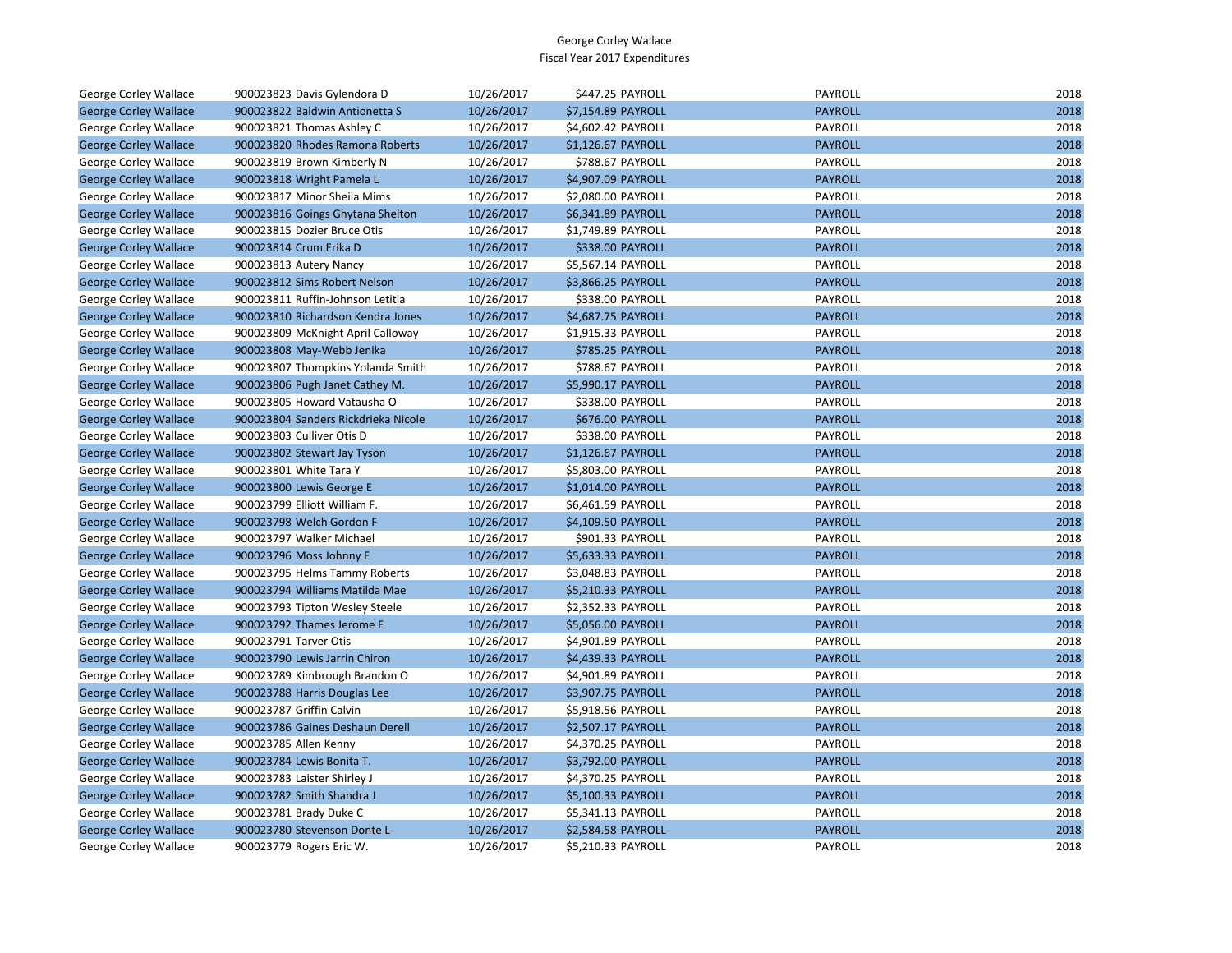| <b>George Corley Wallace</b> | 900023778 Hobbs David Wayne             | 10/26/2017 | \$4,370.25 PAYROLL | <b>PAYROLL</b> | 2018 |
|------------------------------|-----------------------------------------|------------|--------------------|----------------|------|
| George Corley Wallace        | 900023777 Walker Shermanita             | 10/26/2017 | \$4,605.83 PAYROLL | PAYROLL        | 2018 |
| <b>George Corley Wallace</b> | 900023776 Spicer Chandra                | 10/26/2017 | \$5,615.25 PAYROLL | <b>PAYROLL</b> | 2018 |
| George Corley Wallace        | 900023775 Snowden Lula                  | 10/26/2017 | \$4,246.67 PAYROLL | PAYROLL        | 2018 |
| <b>George Corley Wallace</b> | 900023774 Roberson Erika M              | 10/26/2017 | \$2,971.42 PAYROLL | <b>PAYROLL</b> | 2018 |
| George Corley Wallace        | 900023773 Pullum Quanda C.              | 10/26/2017 | \$3,203.75 PAYROLL | <b>PAYROLL</b> | 2018 |
| <b>George Corley Wallace</b> | 900023772 Powe Dea Wilson               | 10/26/2017 | \$5,615.25 PAYROLL | <b>PAYROLL</b> | 2018 |
| George Corley Wallace        | 900023771 Pettway Clarence J            | 10/26/2017 | \$6,636.33 PAYROLL | PAYROLL        | 2018 |
| <b>George Corley Wallace</b> | 900023770 Inge Deandres G.              | 10/26/2017 | \$6,880.83 PAYROLL | <b>PAYROLL</b> | 2018 |
| George Corley Wallace        | 900023769 Coty Mark Leonard             | 10/26/2017 | \$5,711.17 PAYROLL | PAYROLL        | 2018 |
| <b>George Corley Wallace</b> | 900023768 Coleman Steffan               | 10/26/2017 | \$3,818.42 PAYROLL | <b>PAYROLL</b> | 2018 |
| George Corley Wallace        | 900023767 Casby Aaron Leonard           | 10/26/2017 | \$5,296.50 PAYROLL | PAYROLL        | 2018 |
| <b>George Corley Wallace</b> | 900023766 Bennett Jarrick B             | 10/26/2017 | \$1,187.75 PAYROLL | <b>PAYROLL</b> | 2018 |
| George Corley Wallace        | 900023765 Allen Bertha Yvette           | 10/26/2017 | \$4,771.75 PAYROLL | PAYROLL        | 2018 |
| <b>George Corley Wallace</b> | 900023764 Randolph Yulonda B            | 10/26/2017 | \$4,225.08 PAYROLL | <b>PAYROLL</b> | 2018 |
| George Corley Wallace        | 900023763 Jones Connie M.               | 10/26/2017 | \$4,687.75 PAYROLL | <b>PAYROLL</b> | 2018 |
| <b>George Corley Wallace</b> | 900023762 Davis Rebecca Moore           | 10/26/2017 | \$588.00 PAYROLL   | <b>PAYROLL</b> | 2018 |
| George Corley Wallace        | 900023761 Thomas Gloria Dean            | 10/26/2017 | \$3,590.92 PAYROLL | PAYROLL        | 2018 |
| <b>George Corley Wallace</b> | 900023760 Henderson Kerry E.            | 10/26/2017 | \$4,475.08 PAYROLL | <b>PAYROLL</b> | 2018 |
| George Corley Wallace        | 900023759 Wilson Beverly Renae          | 10/26/2017 | \$788.67 PAYROLL   | PAYROLL        | 2018 |
| <b>George Corley Wallace</b> | 900023758 Moore Dorothy A               | 10/26/2017 | \$1,040.00 PAYROLL | <b>PAYROLL</b> | 2018 |
| George Corley Wallace        | 900023757 Miller Gregory Lee            | 10/26/2017 | \$4,456.42 PAYROLL | PAYROLL        | 2018 |
| <b>George Corley Wallace</b> | 900023756 King Glenn                    | 10/26/2017 | \$1,126.67 PAYROLL | <b>PAYROLL</b> | 2018 |
| George Corley Wallace        | 900023755 Hannah Marilyn Bennett        | 10/26/2017 | \$7,307.56 PAYROLL | PAYROLL        | 2018 |
| <b>George Corley Wallace</b> | 900023754 Cummings Evelyn C.            | 10/26/2017 | \$338.00 PAYROLL   | <b>PAYROLL</b> | 2018 |
| George Corley Wallace        | 900023753 Turner Geraldine D            | 10/26/2017 | \$5,325.11 PAYROLL | PAYROLL        | 2018 |
| <b>George Corley Wallace</b> | 900023752 Shannon Tracey M.             | 10/26/2017 | \$8,949.55 PAYROLL | <b>PAYROLL</b> | 2018 |
| George Corley Wallace        | 900023751 Purdie Karol S                | 10/26/2017 | \$5,325.11 PAYROLL | PAYROLL        | 2018 |
| <b>George Corley Wallace</b> | 900023750 Pullom Dowanda D              | 10/26/2017 | \$6,753.33 PAYROLL | <b>PAYROLL</b> | 2018 |
| George Corley Wallace        | 900023749 McWhorter-Light Clara Suzanne | 10/26/2017 | \$2,507.17 PAYROLL | PAYROLL        | 2018 |
| <b>George Corley Wallace</b> | 900023748 Johnson Tona Oliver           | 10/26/2017 | \$5,325.11 PAYROLL | <b>PAYROLL</b> | 2018 |
| George Corley Wallace        | 900023747 Ford Sabrina D                | 10/26/2017 | \$5,325.11 PAYROLL | PAYROLL        | 2018 |
| <b>George Corley Wallace</b> | 900023746 Martin Suzette G.             | 10/26/2017 | \$4,456.58 PAYROLL | <b>PAYROLL</b> | 2018 |
| George Corley Wallace        | 900023745 Smith Pamela Caver            | 10/26/2017 | \$7,524.33 PAYROLL | PAYROLL        | 2018 |
| <b>George Corley Wallace</b> | 900023744 Mixon Carter Kim Ellice       | 10/26/2017 | \$4,321.43 PAYROLL | <b>PAYROLL</b> | 2018 |
| George Corley Wallace        | 900023743 Miller Pearlie R.             | 10/26/2017 | \$4,887.75 PAYROLL | PAYROLL        | 2018 |
| <b>George Corley Wallace</b> | 900023742 Melton Christi A.             | 10/26/2017 | \$3,993.83 PAYROLL | <b>PAYROLL</b> | 2018 |
| George Corley Wallace        | 900023741 Lumpkin Deborah Walker        | 10/26/2017 | \$5,325.11 PAYROLL | PAYROLL        | 2018 |
| <b>George Corley Wallace</b> | 900023740 Jackson Veronica Moultrie     | 10/26/2017 | \$5,479.33 PAYROLL | <b>PAYROLL</b> | 2018 |
| George Corley Wallace        | 900023739 Dixon Colleen Roland          | 10/26/2017 | \$3,077.25 PAYROLL | PAYROLL        | 2018 |
| <b>George Corley Wallace</b> | 900023738 Davis Sarah                   | 10/26/2017 | \$8,186.89 PAYROLL | <b>PAYROLL</b> | 2018 |
| George Corley Wallace        | 900023737 Calhoun Webbie R.             | 10/26/2017 | \$5,633.44 PAYROLL | PAYROLL        | 2018 |
| <b>George Corley Wallace</b> | 900023736 Spencer Rosa Chiffon          | 10/26/2017 | \$5,042.51 PAYROLL | <b>PAYROLL</b> | 2018 |
| George Corley Wallace        | 900023735 Brown Veronica S.             | 10/26/2017 | \$8,221.50 PAYROLL | PAYROLL        | 2018 |
| <b>George Corley Wallace</b> | 900023734 Sturdivant Maxine C           | 10/26/2017 | \$6,326.00 PAYROLL | <b>PAYROLL</b> | 2018 |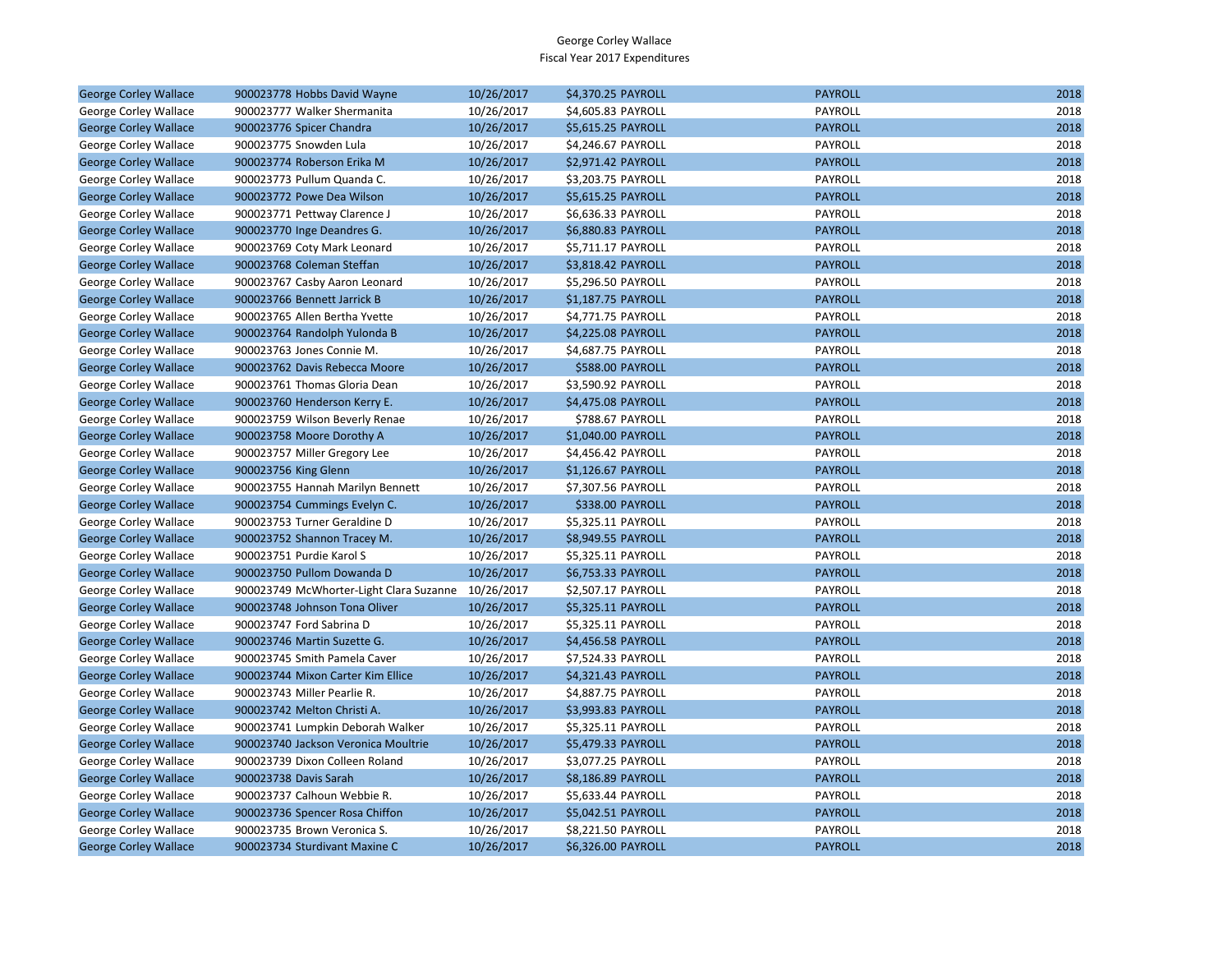| George Corley Wallace        | 900023733 Marshall Teresa Darnelle      | 10/26/2017 | \$2,507.17 PAYROLL  | PAYROLL        | 2018 |
|------------------------------|-----------------------------------------|------------|---------------------|----------------|------|
| <b>George Corley Wallace</b> | 900023732 Sanders Felicia M.            | 10/26/2017 | \$5,217.34 PAYROLL  | <b>PAYROLL</b> | 2018 |
| George Corley Wallace        | 900023731 Ford Monique Amelia           | 10/26/2017 | \$3,125.92 PAYROLL  | PAYROLL        | 2018 |
| <b>George Corley Wallace</b> | 900023730 Tapper Monica A               | 10/26/2017 | \$788.67 PAYROLL    | <b>PAYROLL</b> | 2018 |
| George Corley Wallace        | 900023729 Briggs Tammie Marie           | 10/26/2017 | \$7,393.74 PAYROLL  | PAYROLL        | 2018 |
| <b>George Corley Wallace</b> | 900023728 Williams Angelica Nicole      | 10/26/2017 | \$2,430.00 PAYROLL  | <b>PAYROLL</b> | 2018 |
| George Corley Wallace        | 900023727 Tubbs - Turner Jocelyn Jenell | 10/26/2017 | \$5,296.50 PAYROLL  | PAYROLL        | 2018 |
| <b>George Corley Wallace</b> | 900023726 Kennedy Regina S              | 10/26/2017 | \$5,487.25 PAYROLL  | <b>PAYROLL</b> | 2018 |
| George Corley Wallace        | 900023725 Gourdine Raji                 | 10/26/2017 | \$8,070.17 PAYROLL  | PAYROLL        | 2018 |
| <b>George Corley Wallace</b> | 900023724 Cosby Helen A                 | 10/26/2017 | \$3,977.67 PAYROLL  | <b>PAYROLL</b> | 2018 |
| George Corley Wallace        | 900023723 Bain Kristi C                 | 10/26/2017 | \$7,162.08 PAYROLL  | PAYROLL        | 2018 |
| <b>George Corley Wallace</b> | 900023722 Walker Sharon D               | 10/26/2017 | \$2,662.00 PAYROLL  | <b>PAYROLL</b> | 2018 |
| George Corley Wallace        | 900023721 Carstarphen Mennie L          | 10/26/2017 | \$7,112.78 PAYROLL  | PAYROLL        | 2018 |
| <b>George Corley Wallace</b> | 900023720 Blevins Pamela M              | 10/26/2017 | \$2,662.00 PAYROLL  | <b>PAYROLL</b> | 2018 |
| George Corley Wallace        | 900023719 Mitchell James M              | 10/26/2017 | \$16,043.54 PAYROLL | PAYROLL        | 2018 |
| <b>George Corley Wallace</b> | 900023718 Glover Virginia M Reed        | 10/26/2017 | \$4,518.50 PAYROLL  | <b>PAYROLL</b> | 2018 |
| George Corley Wallace        | 900023717 Sturdivant Anthony Dewayne    | 10/26/2017 | \$532.48 PAYROLL    | PAYROLL        | 2018 |
| <b>George Corley Wallace</b> | 900023716 Wilson Walter O               | 10/26/2017 | \$946.00 PAYROLL    | <b>PAYROLL</b> | 2018 |
| George Corley Wallace        | 900023715 Smith Marzell Lee             | 10/26/2017 | \$1,012.00 PAYROLL  | PAYROLL        | 2018 |
| <b>George Corley Wallace</b> | 900023714 Perry Ernestine D             | 10/26/2017 | \$767.97 PAYROLL    | <b>PAYROLL</b> | 2018 |
| George Corley Wallace        | 900023713 Nettles Wesbert               | 10/26/2017 | \$665.60 PAYROLL    | PAYROLL        | 2018 |
| <b>George Corley Wallace</b> | 900023712 Martin James Andrew           | 10/26/2017 | \$1,436.00 PAYROLL  | <b>PAYROLL</b> | 2018 |
| George Corley Wallace        | 900023711 Lisenby Mary Elizabeth        | 10/26/2017 | \$212.00 PAYROLL    | PAYROLL        | 2018 |
| <b>George Corley Wallace</b> | 900023710 Goings Michael Dewayne        | 10/26/2017 | \$176.00 PAYROLL    | <b>PAYROLL</b> | 2018 |
| George Corley Wallace        | 900023709 Givan Broderick F             | 10/26/2017 | \$830.00 PAYROLL    | PAYROLL        | 2018 |
| <b>George Corley Wallace</b> | 900023708 Fleming Fablion Maria         | 10/26/2017 | \$832.00 PAYROLL    | <b>PAYROLL</b> | 2018 |
| George Corley Wallace        | 900023707 EDWARDS FRANKLIN N            | 10/26/2017 | \$795.20 PAYROLL    | PAYROLL        | 2018 |
| <b>George Corley Wallace</b> | 900023706 Calhoun Willie                | 10/26/2017 | \$1,298.00 PAYROLL  | <b>PAYROLL</b> | 2018 |
| George Corley Wallace        | 900023705 Brown Christopher B           | 10/26/2017 | \$561.60 PAYROLL    | PAYROLL        | 2018 |
| <b>George Corley Wallace</b> | 900023704 Blanks Ray Soloman            | 10/26/2017 | \$792.00 PAYROLL    | <b>PAYROLL</b> | 2018 |
| George Corley Wallace        | 900023703 Dosey Chantae Thomas          | 10/26/2017 | \$1,656.45 PAYROLL  | PAYROLL        | 2018 |
| <b>George Corley Wallace</b> | 900023702 Craig Brianna Lenae           | 10/26/2017 | \$603.20 PAYROLL    | <b>PAYROLL</b> | 2018 |
| George Corley Wallace        | 900023701 Young Sha'Quana Rajeem        | 10/26/2017 | \$358.15 PAYROLL    | PAYROLL        | 2018 |
| <b>George Corley Wallace</b> | 900023700 Woodson Alexus S              | 10/26/2017 | \$448.63 PAYROLL    | <b>PAYROLL</b> | 2018 |
| George Corley Wallace        | 900023699 Whitlock Jashira L            | 10/26/2017 | \$226.20 PAYROLL    | PAYROLL        | 2018 |
| <b>George Corley Wallace</b> | 900023698 Thomas Derrick Keon           | 10/26/2017 | \$452.40 PAYROLL    | <b>PAYROLL</b> | 2018 |
| George Corley Wallace        | 900023697 Smith Dearrius M              | 10/26/2017 | \$497.64 PAYROLL    | PAYROLL        | 2018 |
| <b>George Corley Wallace</b> | 900023696 Morgan Jasmine L.             | 10/26/2017 | \$452.40 PAYROLL    | <b>PAYROLL</b> | 2018 |
| George Corley Wallace        | 900023695 Mitchell Harvetta T           | 10/26/2017 | \$497.64 PAYROLL    | PAYROLL        | 2018 |
| <b>George Corley Wallace</b> | 900023694 McGee Kaderious M             | 10/26/2017 | \$452.40 PAYROLL    | <b>PAYROLL</b> | 2018 |
| George Corley Wallace        | 900023693 McBride Shakira De'Vondra     | 10/26/2017 | \$452.40 PAYROLL    | PAYROLL        | 2018 |
| <b>George Corley Wallace</b> | 900023692 Lewis Marshell Denise         | 10/26/2017 | \$50.90 PAYROLL     | <b>PAYROLL</b> | 2018 |
| George Corley Wallace        | 900023691 Henderson Kasey Kassey        | 10/26/2017 | \$350.61 PAYROLL    | PAYROLL        | 2018 |
| <b>George Corley Wallace</b> | 900023690 Hardy Kendarius Rashone       | 10/26/2017 | \$294.06 PAYROLL    | <b>PAYROLL</b> | 2018 |
| George Corley Wallace        | 900023688 Glenn Jayla R.                | 10/26/2017 | \$497.64 PAYROLL    | PAYROLL        | 2018 |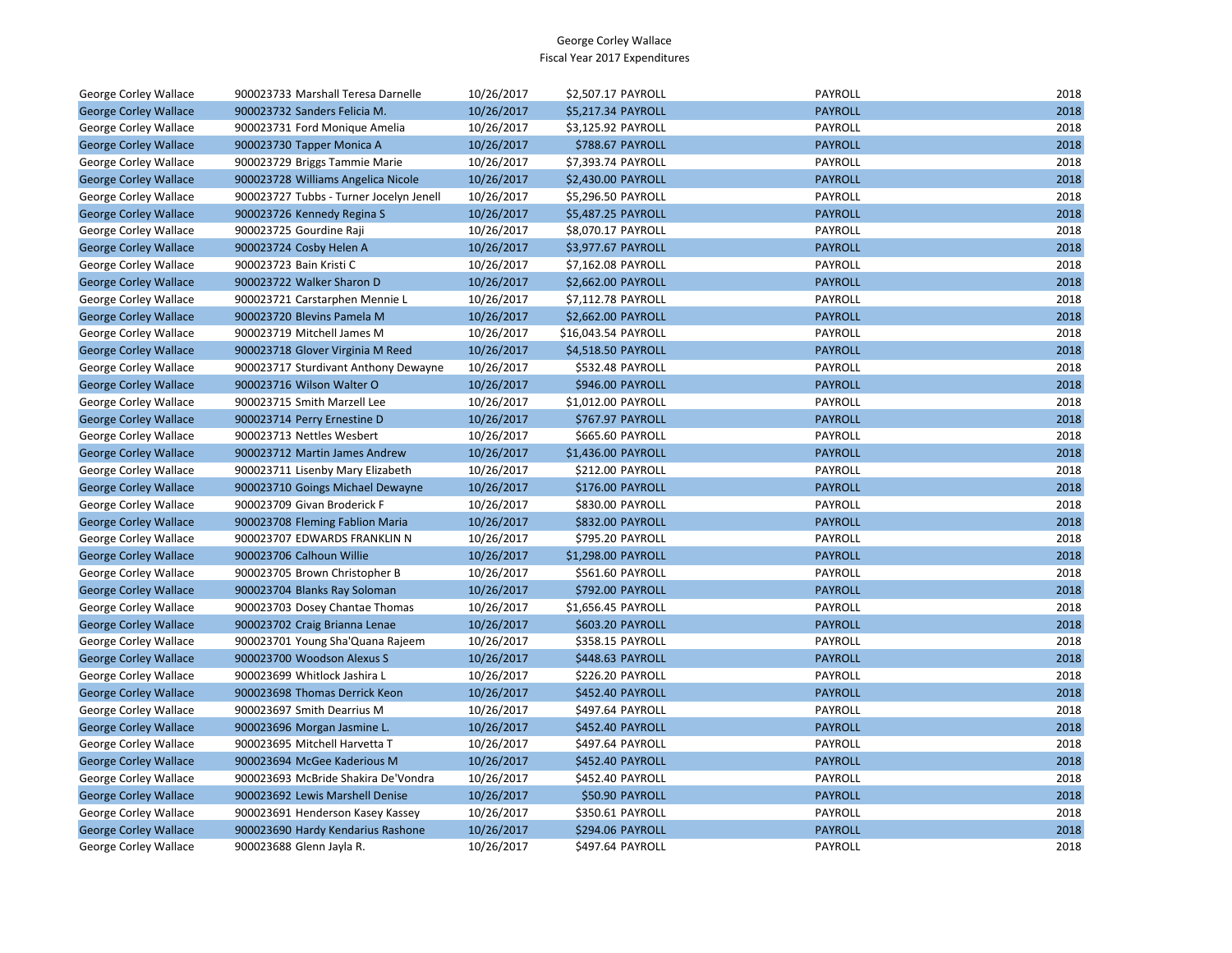| <b>George Corley Wallace</b> | 900023687 Gaines Deonte Da'Ron                      | 10/26/2017 | \$603.20 PAYROLL                | <b>PAYROLL</b>            | 2018 |
|------------------------------|-----------------------------------------------------|------------|---------------------------------|---------------------------|------|
| George Corley Wallace        | 900023686 Davis Diane                               | 10/26/2017 | \$632.32 PAYROLL                | PAYROLL                   | 2018 |
| <b>George Corley Wallace</b> | 900023685 Chandler Moesha M                         | 10/26/2017 | <b>\$248.82 PAYROLL</b>         | <b>PAYROLL</b>            | 2018 |
| George Corley Wallace        | 900023684 Bennett Ron'Leria DeeJarnee               | 10/26/2017 | \$410.93 PAYROLL                | PAYROLL                   | 2018 |
| <b>George Corley Wallace</b> | 900023683 Benjamin Javonte                          | 10/26/2017 | \$497.64 PAYROLL                | <b>PAYROLL</b>            | 2018 |
| George Corley Wallace        | 900023682 Bartell Taraya Tianna-Lynn                | 10/26/2017 | \$490.10 PAYROLL                | PAYROLL                   | 2018 |
| <b>George Corley Wallace</b> | 900023681 Williams Elsie B.                         | 10/26/2017 | \$1,586.47 PAYROLL              | <b>PAYROLL</b>            | 2018 |
| George Corley Wallace        | 900023680 Mitchell Brenda G.                        | 10/26/2017 | \$279.56 PAYROLL                | PAYROLL                   | 2018 |
| <b>George Corley Wallace</b> | 900023679 Dozier Bruce Otis                         | 10/26/2017 | \$1,749.89 PAYROLL              | <b>PAYROLL</b>            | 2018 |
| George Corley Wallace        | 900023678 Milligan Melissa Hollis                   | 10/26/2017 | \$552.76 PAYROLL                | PAYROLL                   | 2018 |
| <b>George Corley Wallace</b> | 900023677 Woodruff Kent H                           | 10/26/2017 | \$213.67 PAYROLL                | <b>PAYROLL</b>            | 2018 |
| George Corley Wallace        | 900023676 Williams Annie Montgomery                 | 10/26/2017 | \$711.36 PAYROLL                | PAYROLL                   | 2018 |
| <b>George Corley Wallace</b> | 900023675 Whitely Joyce Elaine                      | 10/26/2017 | <b>\$557.40 PAYROLL</b>         | <b>PAYROLL</b>            | 2018 |
| George Corley Wallace        | 900023674 Walker Mattie Mae                         | 10/26/2017 | \$594.56 PAYROLL                | PAYROLL                   | 2018 |
| <b>George Corley Wallace</b> | 900023673 Traywick Ellen G                          | 10/26/2017 | \$353.02 PAYROLL                | <b>PAYROLL</b>            | 2018 |
| George Corley Wallace        | 900023672 Thomas Latasha Bell                       | 10/26/2017 | \$434.72 PAYROLL                | PAYROLL                   | 2018 |
| <b>George Corley Wallace</b> | 900023671 Morrow Queen Agee                         | 10/26/2017 | \$473.79 PAYROLL                | <b>PAYROLL</b>            | 2018 |
| George Corley Wallace        | 900023670 Marshall Annie Lee                        | 10/26/2017 | \$515.60 PAYROLL                | PAYROLL                   | 2018 |
| <b>George Corley Wallace</b> | 900023669 Logan Alice G.                            | 10/26/2017 | \$580.32 PAYROLL                | <b>PAYROLL</b>            | 2018 |
| George Corley Wallace        | 900023668 Hobbs Elois                               | 10/26/2017 | \$222.96 PAYROLL                | PAYROLL                   | 2018 |
| <b>George Corley Wallace</b> | 900023667 Hale Angela M                             | 10/26/2017 | <b>\$278.70 PAYROLL</b>         | <b>PAYROLL</b>            | 2018 |
| George Corley Wallace        | 900023666 Compton Judy B                            | 10/26/2017 | \$255.48 PAYROLL                | PAYROLL                   | 2018 |
| <b>George Corley Wallace</b> | 900023665 Alsobrook Kay Goodwin                     | 10/26/2017 | \$329.80 PAYROLL                | <b>PAYROLL</b>            | 2018 |
| George Corley Wallace        | 900023664 White Christine S                         | 10/26/2017 | \$531.96 PAYROLL                | PAYROLL                   | 2018 |
| <b>George Corley Wallace</b> | 900023663 Vinson Richard Shane                      | 10/26/2017 | \$823.68 PAYROLL                | <b>PAYROLL</b>            | 2018 |
| George Corley Wallace        | 900023662 Short Pamela                              | 10/26/2017 | \$499.20 PAYROLL                | PAYROLL                   | 2018 |
| <b>George Corley Wallace</b> | 900023661 Moppins Pauline H                         | 10/26/2017 | \$2,265.12 PAYROLL              | <b>PAYROLL</b>            | 2018 |
| George Corley Wallace        | 900023660 Gray Katoria F                            | 10/26/2017 | \$374.40 PAYROLL                | PAYROLL                   | 2018 |
| <b>George Corley Wallace</b> | 900023659 Gordon Alfreda Felicia                    | 10/26/2017 | \$717.60 PAYROLL                | <b>PAYROLL</b>            | 2018 |
| George Corley Wallace        | 900023658 Davis Vera Lee                            | 10/26/2017 | \$995.28 PAYROLL                | PAYROLL                   | 2018 |
| <b>George Corley Wallace</b> | 900023657 Childers Linda A                          | 10/26/2017 | \$514.80 PAYROLL                | <b>PAYROLL</b>            | 2018 |
| George Corley Wallace        | 900023656 Chestnut Angelina                         | 10/26/2017 | \$1,475.76 PAYROLL              | PAYROLL                   | 2018 |
| <b>George Corley Wallace</b> | 900023655 Richardson Ruby D.                        | 10/26/2017 | \$652.08 PAYROLL                | <b>PAYROLL</b>            | 2018 |
| George Corley Wallace        | 900023654 Purdie Krista Lashanta                    | 10/26/2017 | \$1,466.40 PAYROLL              | PAYROLL                   | 2018 |
| <b>George Corley Wallace</b> | 900023653 Goodwin Pamela                            | 10/26/2017 | \$2,608.32 PAYROLL              | <b>PAYROLL</b>            | 2018 |
| George Corley Wallace        | 900023652 Dudley Eliza K.                           | 10/26/2017 | \$960.96 PAYROLL                | PAYROLL                   | 2018 |
| <b>George Corley Wallace</b> | 900023651 Brown - Curtis Nannie Mae Sumi 10/26/2017 |            | \$375.57 PAYROLL                | <b>PAYROLL</b>            | 2018 |
| George Corley Wallace        | 900023650 Austin Ira Harrison                       | 10/26/2017 | \$561.60 PAYROLL                | PAYROLL                   | 2018 |
| <b>George Corley Wallace</b> | 900023649 Powell Brenda Williams                    | 10/26/2017 | \$636.84 PAYROLL                | <b>PAYROLL</b>            | 2018 |
| George Corley Wallace        | 900023648 Dozier Cathyrn K                          | 10/26/2017 | \$70.76 PAYROLL                 | PAYROLL                   | 2018 |
| <b>George Corley Wallace</b> | 900023647 Childress Eugene James                    | 10/26/2017 | \$873.60 PAYROLL                | <b>PAYROLL</b>            | 2018 |
| George Corley Wallace        | 527812 Miller Uzoma O                               | 10/26/2017 | \$1,577.33 PAYROLL              | PAYROLL                   | 2018 |
| <b>George Corley Wallace</b> | 212887 Turner, Herman W.                            | 10/25/2017 | \$190.00 General Operating Fund | In State-Other Travel Exp | 2018 |
| George Corley Wallace        | 212886 Turner, Herman W.                            | 10/25/2017 | \$380.00 General Operating Fund | In State-Other Travel Exp | 2018 |
| <b>George Corley Wallace</b> | 212885 Turner, Herman W.                            | 10/25/2017 | \$380.00 General Operating Fund | In State-Other Travel Exp | 2018 |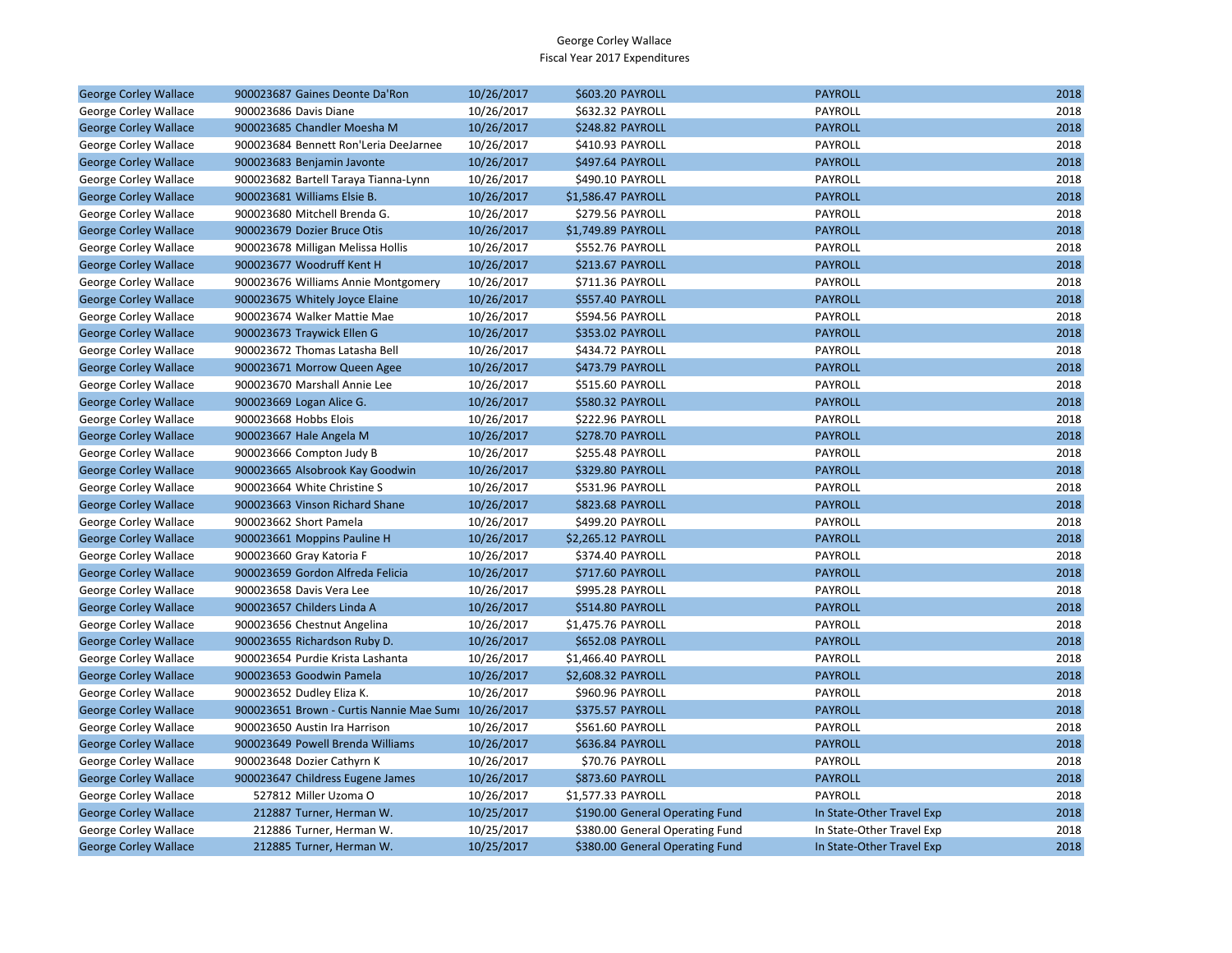| George Corley Wallace        | 212884 The Central Gulf Industrial Allian 10/25/2017 |            | \$150.00 General Operating Fund       | In State-Registration             | 2018 |
|------------------------------|------------------------------------------------------|------------|---------------------------------------|-----------------------------------|------|
| <b>George Corley Wallace</b> | 212883 Solomon, John                                 | 10/25/2017 | \$110.00 General Operating Fund       | <b>Other Contractual Services</b> | 2018 |
| George Corley Wallace        | 212882 Society for Human Resource Ma 10/25/2017      |            | \$199.00 General Operating Fund       | Memberships                       | 2018 |
| <b>George Corley Wallace</b> | 212881 Shred-It Usa, Inc.                            | 10/25/2017 | \$413.76 General Operating Fund       | <b>Other Contractual Services</b> | 2018 |
| George Corley Wallace        | 212880 Selma Family Restaurant                       | 10/25/2017 | \$550.00 General Operating Fund       | <b>Other Contractual Services</b> | 2018 |
| <b>George Corley Wallace</b> | 212879 Selma Electric Repair                         | 10/25/2017 | \$525.00 Renewal and Repacement Funds | Maintenance & Repairs             | 2018 |
| George Corley Wallace        | 212878 Selma Cash & Carry                            | 10/25/2017 | \$737.03 General Operating Fund       | <b>Materials and Supplies</b>     | 2018 |
| <b>George Corley Wallace</b> | 212877 Scott, Gracie E.                              | 10/25/2017 | \$80.00 General Operating Fund        | <b>Other Contractual Services</b> | 2018 |
| George Corley Wallace        | 212876 Quill Corp.                                   | 10/25/2017 | \$549.99 AMSTI 2016-2017              | Non-capitalized Equipment         | 2018 |
| <b>George Corley Wallace</b> | 212875 Pepsi-Cola Bottling Compa                     | 10/25/2017 | \$248.00 General Operating Fund       | <b>Materials and Supplies</b>     | 2018 |
| George Corley Wallace        | 212874 McQuick Printing Company                      | 10/25/2017 | \$3,347.93 General Operating Fund     | Printing, Reproduction & Binding  | 2018 |
| <b>George Corley Wallace</b> | 212873 Harper, April M.                              | 10/25/2017 | \$150.00 General Operating Fund       | In State-Other Travel Exp         | 2018 |
| George Corley Wallace        | 212872 Greene County Democrat                        | 10/25/2017 | \$25.00 General Operating Fund        | Subscriptions                     | 2018 |
| <b>George Corley Wallace</b> | 212871 Fuller Building Company                       | 10/25/2017 | \$35.40 General Operating Fund        | <b>Materials and Supplies</b>     | 2018 |
| George Corley Wallace        | 212870 Evans, Duane A.                               | 10/25/2017 | \$220.00 General Operating Fund       | In State-Other Travel Exp         | 2018 |
| <b>George Corley Wallace</b> | 212869 Ellucian Company L.P.                         | 10/25/2017 | \$16,521.00 General Operating Fund    | <b>Technology-Non Capital</b>     | 2018 |
| George Corley Wallace        | 212868 EBSCO Subscription Service                    | 10/25/2017 | \$2,892.13 General Operating Fund     | Subscriptions                     | 2018 |
| <b>George Corley Wallace</b> | 212867 Copy Products Company                         | 10/25/2017 | \$277.94 AMSTI 2016-2017              | Service Contracts-Equipment       | 2018 |
| George Corley Wallace        | 212866 Coleman, Patrica S.                           | 10/25/2017 | \$110.00 General Operating Fund       | <b>Other Professional Fees</b>    | 2018 |
| <b>George Corley Wallace</b> | 212865 Central Paper Co, Inc                         | 10/25/2017 | \$2,107.40 General Operating Fund     | <b>Materials and Supplies</b>     | 2018 |
| George Corley Wallace        | 212864 Career Track                                  | 10/25/2017 | \$149.00 General Operating Fund       | In State-Registration             | 2018 |
| <b>George Corley Wallace</b> | 212863 Booker, Kenith                                | 10/25/2017 | \$220.00 General Operating Fund       | <b>Other Professional Fees</b>    | 2018 |
| George Corley Wallace        | 212862 Barnes & Noble College                        | 10/25/2017 | \$197.45 AMSTI 2016-2017              | <b>Materials and Supplies</b>     | 2018 |
| <b>George Corley Wallace</b> | 212861 AT&T Alabama                                  | 10/25/2017 | \$157.29 AE-Regular State 16-17       | <b>Communications</b>             | 2018 |
| George Corley Wallace        | 212861 AT&T Alabama                                  | 10/25/2017 | \$126.57 General Operating Fund       | Communications                    | 2018 |
| <b>George Corley Wallace</b> | 212860 AT&T (Business Service)                       | 10/25/2017 | \$1,030.95 AMSTI 2016-2017            | <b>Communications</b>             | 2018 |
| George Corley Wallace        | 212859 AT&T (Business Service)                       | 10/25/2017 | \$419.86 AMSTI 2016-2017              | Communications                    | 2018 |
| <b>George Corley Wallace</b> | 212858 Alade                                         | 10/25/2017 | \$405.00 General Operating Fund       | In State-Registration             | 2018 |
| George Corley Wallace        | 212857 Trane Company (Parts)                         | 10/23/2017 | \$535.52 Renewal and Repacement Funds | Maintenance & Repairs             | 2018 |
| <b>George Corley Wallace</b> | 212856 Strategic Planning Online LLC                 | 10/23/2017 | \$7,500.00 General Operating Fund     | <b>Technology-Non Capital</b>     | 2018 |
| George Corley Wallace        | 212855 Southern Pipe & Supply                        | 10/23/2017 | \$167.33 General Operating Fund       | <b>Materials and Supplies</b>     | 2018 |
| <b>George Corley Wallace</b> | 212854 Selma Cash & Carry                            | 10/23/2017 | \$119.97 General Operating Fund       | <b>Materials and Supplies</b>     | 2018 |
| George Corley Wallace        | 212853 Rountree Electric Supply                      | 10/23/2017 | \$534.00 General Operating Fund       | <b>Materials and Supplies</b>     | 2018 |
| <b>George Corley Wallace</b> | 212852 McQuick Printing Company                      | 10/23/2017 | \$96.00 AMSTI 2016-2017               | <b>Materials and Supplies</b>     | 2018 |
| George Corley Wallace        | 212851 Jones Interstate Tire                         | 10/23/2017 | \$36.69 General Operating Fund        | Maintenance & Repairs             | 2018 |
| <b>George Corley Wallace</b> | 212850 John Deere Financial                          | 10/23/2017 | \$55.91 General Operating Fund        | <b>Materials and Supplies</b>     | 2018 |
| George Corley Wallace        | 212849 Indigo Fluids, Inc.                           | 10/23/2017 | \$115.90 General Operating Fund       | <b>Materials and Supplies</b>     | 2018 |
| <b>George Corley Wallace</b> | 212848 Hesi Distribution Ctr                         | 10/23/2017 | \$9,684.07 General Operating Fund     | <b>Testing Expense</b>            | 2018 |
| George Corley Wallace        | 212847 Guthrie Irrigation &                          | 10/23/2017 | \$525.00 Renewal and Repacement Funds | Maintenance & Repairs             | 2018 |
| <b>George Corley Wallace</b> | 212846 eScience Labs, LLC                            | 10/23/2017 | \$1,424.05 General Operating Fund     | <b>Materials and Supplies</b>     | 2018 |
| George Corley Wallace        | 212845 Cougar Chevron                                | 10/23/2017 | \$3,133.54 General Operating Fund     | Gasoline & Oil-Motor Vehicle      | 2018 |
| <b>George Corley Wallace</b> | 212844 Cintas #231                                   | 10/23/2017 | \$584.87 General Operating Fund       | <b>Other Contractual Services</b> | 2018 |
| George Corley Wallace        | 212843 Cdw Government, Inc                           | 10/23/2017 | \$9.99 General Operating Fund         | <b>Materials and Supplies</b>     | 2018 |
| <b>George Corley Wallace</b> | 212843 Cdw Government, Inc                           | 10/23/2017 | \$388.65 General Operating Fund       | <b>Technology-Non Capital</b>     | 2018 |
| George Corley Wallace        | 212842 Carguest                                      | 10/23/2017 | \$41.04 General Operating Fund        | Maintenance & Repairs             | 2018 |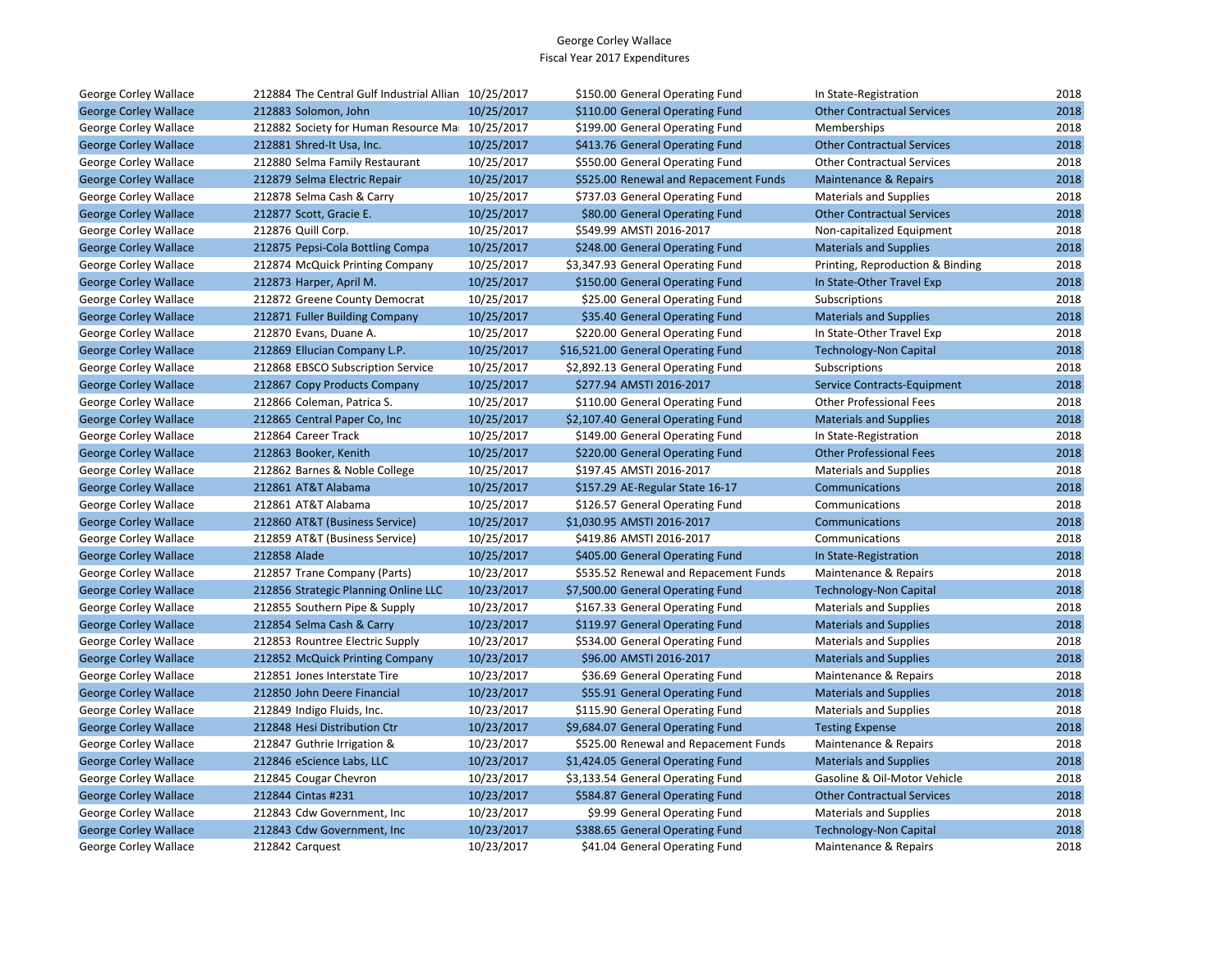| <b>George Corley Wallace</b> | 212841 Blue Ox Equipment                             | 10/23/2017 | \$174.66 General Operating Fund                | Maintenance & Repairs              | 2018 |
|------------------------------|------------------------------------------------------|------------|------------------------------------------------|------------------------------------|------|
| George Corley Wallace        | 212840 AT&T /U-verse                                 | 10/23/2017 | \$71.02 AE-Regular State 16-17                 | Communications                     | 2018 |
| <b>George Corley Wallace</b> | 212839 Airgas South, INC.                            | 10/23/2017 | \$960.20 General Operating Fund                | <b>Materials and Supplies</b>      | 2018 |
| George Corley Wallace        | 212838 Wex Bank                                      | 10/20/2017 | \$1,354.29 General Operating Fund              | Gasoline & Oil-Motor Vehicle       | 2018 |
| <b>George Corley Wallace</b> | 212837 Walker, Shermanita                            | 10/20/2017 | \$366.91 AMSTI 2016-2017                       | In State-Mileage                   | 2018 |
| George Corley Wallace        | 212836 Tubbs - Turner, Jocelyn J.                    | 10/20/2017 | \$117.86 AMSTI 2016-2017                       | In State-Mileage                   | 2018 |
| <b>George Corley Wallace</b> | 212835 The Central Gulf Industrial Allian 10/20/2017 |            | \$500.00 Perkins Career and Tech. Ed. 16-17    | <b>Memberships</b>                 | 2018 |
| George Corley Wallace        | 212834 Spicer, Chandra                               | 10/20/2017 | \$177.67 AMSTI 2016-2017                       | In State-Mileage                   | 2018 |
| <b>George Corley Wallace</b> | 212834 Spicer, Chandra                               | 10/20/2017 | \$225.02 AMSTI 2016-2017                       | In State-Ovrnite Per diem          | 2018 |
| George Corley Wallace        | 212833 Southernlinc Wireless                         | 10/20/2017 | \$505.89 General Operating Fund                | Communications                     | 2018 |
| <b>George Corley Wallace</b> | 212832 Southernlinc Wireless                         | 10/20/2017 | \$42.40 General Operating Fund                 | Communications                     | 2018 |
| George Corley Wallace        | 212831 Purdie, James D.                              | 10/20/2017 | \$158.02 General Operating Fund                | <b>Other Contractual Services</b>  | 2018 |
| <b>George Corley Wallace</b> | 212830 Powe, Dea W.                                  | 10/20/2017 | \$270.07 AMSTI 2016-2017                       | In State-Mileage                   | 2018 |
| George Corley Wallace        | 212830 Powe, Dea W.                                  | 10/20/2017 | \$225.00 AMSTI 2016-2017                       | In State-Ovrnite Per diem          | 2018 |
| <b>George Corley Wallace</b> | 212829 Pettway, Clarence J.                          | 10/20/2017 | \$225.00 AMSTI 2016-2017                       | In State-Ovrnite Per diem          | 2018 |
| George Corley Wallace        | 212829 Pettway, Clarence J.                          | 10/20/2017 | \$279.91 AMSTI 2016-2017                       | In State-Mileage                   | 2018 |
| <b>George Corley Wallace</b> | 212828 Kennedy, Regina S.                            | 10/20/2017 | \$203.95 AMSTI 2016-2017                       | In State-Mileage                   | 2018 |
| George Corley Wallace        | 212828 Kennedy, Regina S.                            | 10/20/2017 | \$225.00 AMSTI 2016-2017                       | In State-Ovrnite Per diem          | 2018 |
| <b>George Corley Wallace</b> | 212827 IHS Services Inc.                             | 10/20/2017 | \$182.00 Renewal and Repacement Funds          | <b>Maintenance &amp; Repairs</b>   | 2018 |
| George Corley Wallace        | 212826 Hardy, Darryl W.                              | 10/20/2017 | \$64.50 General Operating Fund                 | <b>Other Contractual Services</b>  | 2018 |
| <b>George Corley Wallace</b> | 212825 Coty, Mark L.                                 | 10/20/2017 | \$193.20 AMSTI 2016-2017                       | In State-Mileage                   | 2018 |
| George Corley Wallace        | 212825 Coty, Mark L.                                 | 10/20/2017 | \$225.00 AMSTI 2016-2017                       | In State-Ovrnite Per diem          | 2018 |
| <b>George Corley Wallace</b> | 212824 Barnes & Noble College                        | 10/20/2017 | \$20.54 General Operating Fund                 | <b>Internal Purchases</b>          | 2018 |
| George Corley Wallace        | 212823 Allen, Bertha Y.                              | 10/20/2017 | \$175.59 AMSTI 2016-2017                       | In State-Mileage                   | 2018 |
| <b>George Corley Wallace</b> | 212823 Allen, Bertha Y.                              | 10/20/2017 | \$225.00 AMSTI 2016-2017                       | In State-Ovrnite Per diem          | 2018 |
| George Corley Wallace        | 212822 Gordon, Rachel L.                             | 10/20/2017 | \$450.00 Student Support Services 16-17        | In State-Other Travel Exp          | 2018 |
| <b>George Corley Wallace</b> | 212641 Turner, Herman W.                             | 10/18/2017 | \$380.00 General Operating Fund                | In State-Other Travel Exp          | 2018 |
| George Corley Wallace        | 212640 Turner, Herman W.                             | 10/18/2017 | \$190.00 General Operating Fund                | In State-Other Travel Exp          | 2018 |
| <b>George Corley Wallace</b> | 212639 Harper, April M.                              | 10/18/2017 | \$300.00 General Operating Fund                | In State-Other Travel Exp          | 2018 |
| George Corley Wallace        | 212638 Harper, April M.                              | 10/18/2017 | \$300.00 General Operating Fund                | In State-Other Travel Exp          | 2018 |
| <b>George Corley Wallace</b> | 212637 Harper, April M.                              | 10/18/2017 | \$150.00 General Operating Fund                | In State-Other Travel Exp          | 2018 |
| George Corley Wallace        | 212636 Evans, Duane A.                               | 10/18/2017 | \$440.00 General Operating Fund                | In State-Other Travel Exp          | 2018 |
| <b>George Corley Wallace</b> | 212635 Evans, Duane A.                               | 10/18/2017 | \$220.00 General Operating Fund                | In State-Other Travel Exp          | 2018 |
| George Corley Wallace        | 212634 WCCS                                          | 10/18/2017 | \$104,826.00 Career Tech Dual Enrollment 16-17 | Scholarships                       | 2018 |
| <b>George Corley Wallace</b> | 212634 WCCS                                          | 10/18/2017 | \$6,846.24 Career Tech Dual Enrollment 16-17   | <b>Materials and Supplies</b>      | 2018 |
| George Corley Wallace        | 212633 Steele, Michael D.                            | 10/18/2017 | \$37.50 General Operating Fund                 | <b>Other Contractual Services</b>  | 2018 |
| <b>George Corley Wallace</b> | 212632 St. Of Al. Dept. Of Fin.                      | 10/18/2017 | \$1,026.21 General Operating Fund              | Communications                     | 2018 |
| George Corley Wallace        | 212631 Selma Water Works Board                       | 10/18/2017 | \$3,042.44 General Operating Fund              | Water & Sewer                      | 2018 |
| <b>George Corley Wallace</b> | 212630 Purdie, James D.                              | 10/18/2017 | \$442.26 General Operating Fund                | <b>Other Contractual Services</b>  | 2018 |
| George Corley Wallace        | 212629 Lewis Pest Control Inc.                       | 10/18/2017 | \$60.00 General Operating Fund                 | <b>Other Contractual Services</b>  | 2018 |
| <b>George Corley Wallace</b> | 212628 Hardy, Darryl W.                              | 10/18/2017 | \$334.50 General Operating Fund                | <b>Other Contractual Services</b>  | 2018 |
| George Corley Wallace        | 212627 Alabama Power Company                         | 10/18/2017 | \$26.84 General Operating Fund                 | Electricity                        | 2018 |
| <b>George Corley Wallace</b> | 212626 Airgas South, INC.                            | 10/18/2017 | \$755.76 General Operating Fund                | <b>Materials and Supplies</b>      | 2018 |
| George Corley Wallace        | 212625 Thomas, Herbert H.                            | 10/13/2017 | \$198.00 Student Support Services 16-17        | Out-of-State-Other Travel Expenses | 2018 |
| <b>George Corley Wallace</b> | 212625 Thomas, Herbert H.                            | 10/13/2017 | \$183.13 Student Support Services 16-17        | Out-of-State-Subsist & Lodging     | 2018 |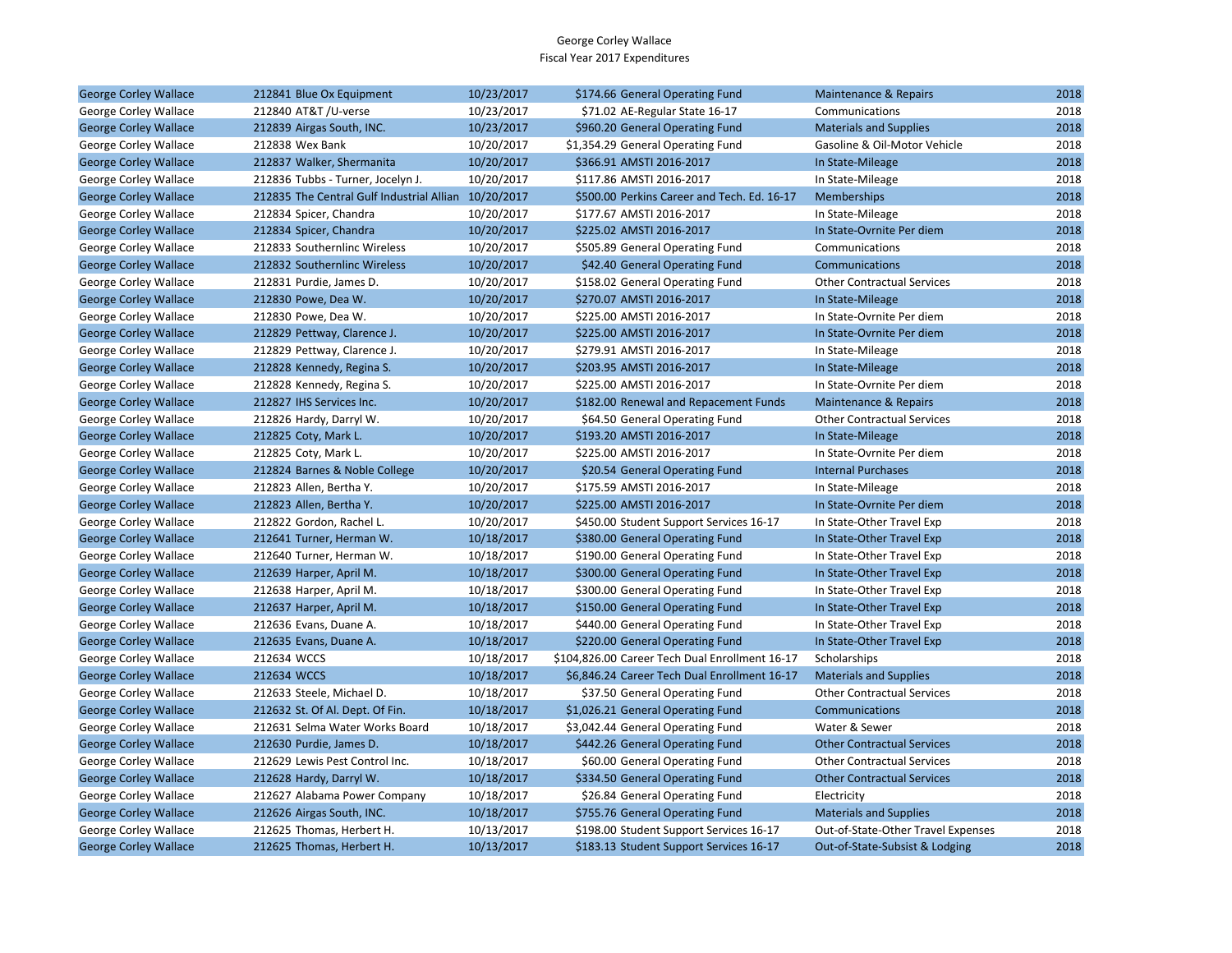| George Corley Wallace        | 212625 Thomas, Herbert H.                         | 10/13/2017 | \$157.82 Student Support Services 16-17     | Out-of-State-Mileage                | 2018 |
|------------------------------|---------------------------------------------------|------------|---------------------------------------------|-------------------------------------|------|
| <b>George Corley Wallace</b> | 212624 The Selma-Times Journal                    | 10/13/2017 | \$1,483.75 General Operating Fund           | <b>Advertising &amp; Promotions</b> | 2018 |
| George Corley Wallace        | 212623 Staples Contract & Commerical,             | 10/13/2017 | \$73.98 General Operating Fund              | <b>Materials and Supplies</b>       | 2018 |
| <b>George Corley Wallace</b> | 212622 Selma Water Works Board                    | 10/13/2017 | \$632.85 General Operating Fund             | Water & Sewer                       | 2018 |
| George Corley Wallace        | 212621 Jones Interstate Tire                      | 10/13/2017 | \$242.92 General Operating Fund             | Maintenance & Repairs               | 2018 |
| <b>George Corley Wallace</b> | 212620 Cdw Government, Inc.                       | 10/13/2017 | \$493.44 Perkins Career and Tech. Ed. 16-17 | Non-capitalized Equipment           | 2018 |
| George Corley Wallace        | 212619 Alabama Power Company                      | 10/13/2017 | \$68,507.17 General Operating Fund          | Electricity                         | 2018 |
| <b>George Corley Wallace</b> | 212618 Alabama Power Company                      | 10/13/2017 | \$2,182.96 General Operating Fund           | Electricity                         | 2018 |
| George Corley Wallace        | 212617 Airgas South, INC.                         | 10/13/2017 | \$342.20 General Operating Fund             | <b>Materials and Supplies</b>       | 2018 |
| <b>George Corley Wallace</b> | 212616 Wal Mart                                   | 10/12/2017 | \$135.79 General Operating Fund             | <b>Materials and Supplies</b>       | 2018 |
| George Corley Wallace        | 212615 Thyssenkrupp Elevator                      | 10/12/2017 | \$2,909.30 General Operating Fund           | Service Contracts-Equipment         | 2018 |
| <b>George Corley Wallace</b> | 212614 St. Of Al. Dept. Of Fin.                   | 10/12/2017 | \$77,408.00 General Operating Fund          | Insurance & Bonding                 | 2018 |
| George Corley Wallace        | 212613 Spire Alabama Inc.                         | 10/12/2017 | \$5,449.88 General Operating Fund           | Gas & Heating Fuel                  | 2018 |
| <b>George Corley Wallace</b> | 212612 Selma Urgent Care                          | 10/12/2017 | \$1,300.00 General Operating Fund           | <b>Other Professional Fees</b>      | 2018 |
| George Corley Wallace        | 212611 Selma Family Restaurant                    | 10/12/2017 | \$107.64 General Operating Fund             | <b>Other Contractual Services</b>   | 2018 |
| <b>George Corley Wallace</b> | 212610 SACSCOC                                    | 10/12/2017 | \$600.00 General Operating Fund             | Out-of-State-Registration           | 2018 |
| George Corley Wallace        | 212609 McGriff, Seibels & Willia                  | 10/12/2017 | \$949.00 General Operating Fund             | Insurance & Bonding                 | 2018 |
| <b>George Corley Wallace</b> | 212608 Jones, Connie M.                           | 10/12/2017 | \$32.40 Payroll Clearing Fund               | <b>Misc Deductions Payable</b>      | 2018 |
| George Corley Wallace        | 212607 Alabama Deans of Student Affair 10/12/2017 |            | \$275.00 General Operating Fund             | Memberships                         | 2018 |
| <b>George Corley Wallace</b> | 212606 Alabama Deans of Student Affair 10/12/2017 |            | \$200.00 General Operating Fund             | In State-Registration               | 2018 |
| George Corley Wallace        | 212605 Walker, Shermanita                         | 10/11/2017 | \$375.00 AMSTI 2016-2017                    | In State-Ovrnite Per diem           | 2018 |
| <b>George Corley Wallace</b> | 212605 Walker, Shermanita                         | 10/11/2017 | \$96.35 AMSTI 2016-2017                     | In State-Mileage                    | 2018 |
| George Corley Wallace        | 212604 Verified Credentials A/R                   | 10/11/2017 | \$17.40 General Operating Fund              | <b>Other Contractual Services</b>   | 2018 |
| <b>George Corley Wallace</b> | 212603 Tubbs - Turner, Jocelyn J.                 | 10/11/2017 | \$109.78 AMSTI 2016-2017                    | In State-Mileage                    | 2018 |
| George Corley Wallace        | 212603 Tubbs - Turner, Jocelyn J.                 | 10/11/2017 | \$375.00 AMSTI 2016-2017                    | In State-Ovrnite Per diem           | 2018 |
| <b>George Corley Wallace</b> | 212602 Steward Properties LLC                     | 10/11/2017 | \$6,998.00 AMSTI 2016-2017                  | <b>Rent - Facilities</b>            | 2018 |
| George Corley Wallace        | 212601 Spicer, Chandra                            | 10/11/2017 | \$71.91 AMSTI 2016-2017                     | In State-Mileage                    | 2018 |
| <b>George Corley Wallace</b> | 212600 Pullum, Quanda C.                          | 10/11/2017 | \$27.50 AMSTI 2016-2017                     | In State-Mileage                    | 2018 |
| George Corley Wallace        | 212599 Powe, Dea W.                               | 10/11/2017 | \$150.00 AMSTI 2016-2017                    | In State-Ovrnite Per diem           | 2018 |
| <b>George Corley Wallace</b> | 212599 Powe, Dea W.                               | 10/11/2017 | \$95.56 AMSTI 2016-2017                     | In State-Mileage                    | 2018 |
| George Corley Wallace        | 212598 Pettway, Clarence J.                       | 10/11/2017 | \$212.32 AMSTI 2016-2017                    | In State-Mileage                    | 2018 |
| <b>George Corley Wallace</b> | 212597 On-Site Drug Collections                   | 10/11/2017 | \$1,786.00 General Operating Fund           | <b>Testing Expense</b>              | 2018 |
| George Corley Wallace        | 212596 Kennedy, Regina S.                         | 10/11/2017 | \$90.62 AMSTI 2016-2017                     | In State-Mileage                    | 2018 |
| <b>George Corley Wallace</b> | 212595 Inge, Deandres G.                          | 10/11/2017 | \$300.00 AMSTI 2016-2017                    | In State-Ovrnite Per diem           | 2018 |
| George Corley Wallace        | 212595 Inge, Deandres G.                          | 10/11/2017 | \$157.85 AMSTI 2016-2017                    | In State-Mileage                    | 2018 |
| <b>George Corley Wallace</b> | 212594 Hesi Distribution Ctr                      | 10/11/2017 | \$16,236.60 General Operating Fund          | <b>Testing Expense</b>              | 2018 |
| George Corley Wallace        | 212593 Coty, Mark L.                              | 10/11/2017 | \$375.00 AMSTI 2016-2017                    | In State-Ovrnite Per diem           | 2018 |
| <b>George Corley Wallace</b> | 212593 Coty, Mark L.                              | 10/11/2017 | \$109.36 AMSTI 2016-2017                    | In State-Mileage                    | 2018 |
| George Corley Wallace        | 212592 Casby, Aaron L.                            | 10/11/2017 | \$225.00 AMSTI 2016-2017                    | In State-Ovrnite Per diem           | 2018 |
| <b>George Corley Wallace</b> | 212592 Casby, Aaron L.                            | 10/11/2017 | \$261.83 AMSTI 2016-2017                    | In State-Mileage                    | 2018 |
| George Corley Wallace        | 212591 Bain, Kristi C.                            | 10/11/2017 | \$300.00 General Operating Fund             | In State-Ovrnite Per diem           | 2018 |
| <b>George Corley Wallace</b> | 212590 Allen, Bertha Y.                           | 10/11/2017 | \$300.00 AMSTI 2016-2017                    | In State-Ovrnite Per diem           | 2018 |
| George Corley Wallace        | 212590 Allen, Bertha Y.                           | 10/11/2017 | \$98.81 AMSTI 2016-2017                     | In State-Mileage                    | 2018 |
| <b>George Corley Wallace</b> | 212589 TruGreen                                   | 10/10/2017 | \$6,500.00 General Operating Fund           | <b>Other Contractual Services</b>   | 2018 |
| George Corley Wallace        | 212588 Rountree Electric Supply                   | 10/10/2017 | \$266.29 General Operating Fund             | <b>Materials and Supplies</b>       | 2018 |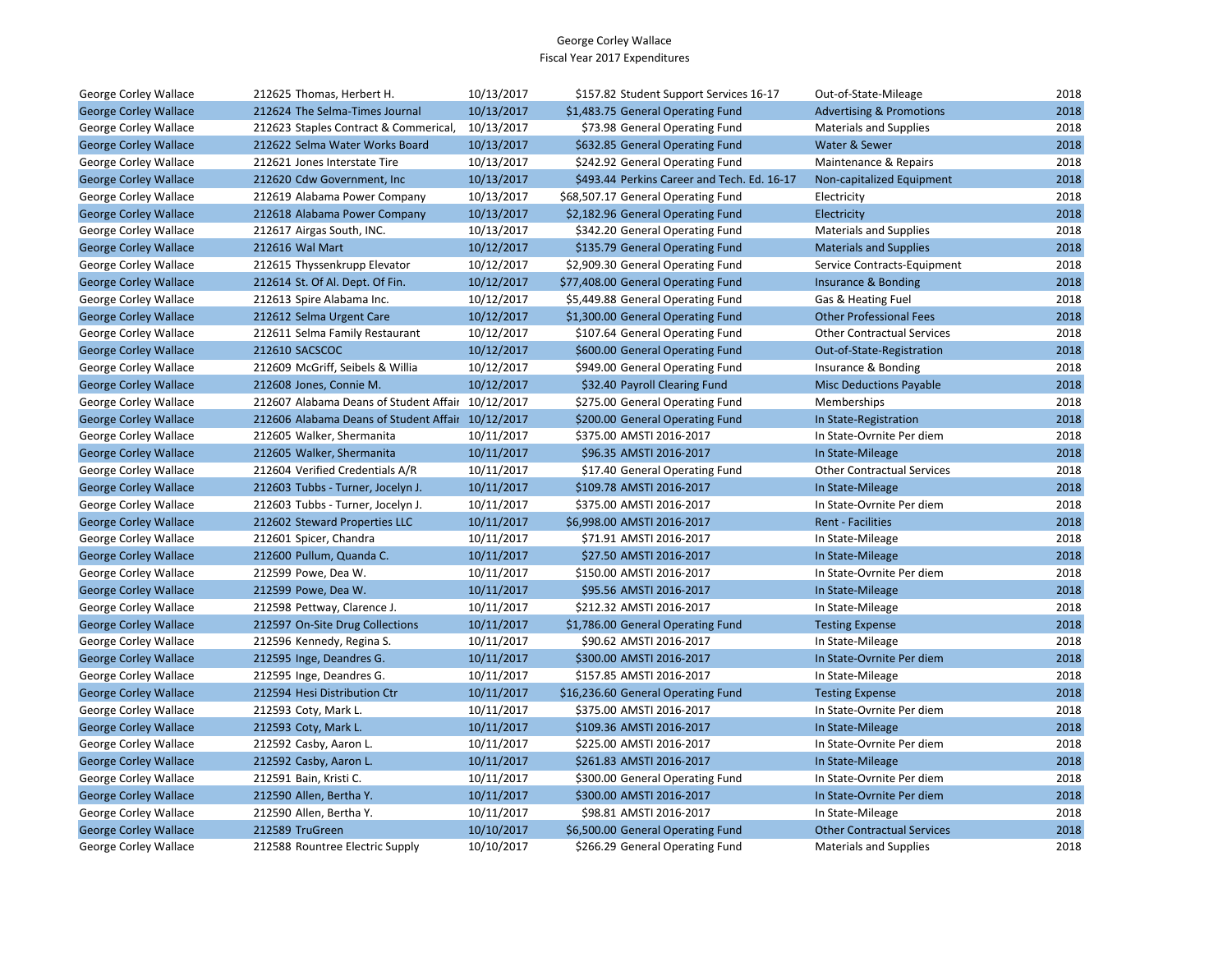| <b>George Corley Wallace</b> | 212587 McRae-Gaines Learning Ctn       | 10/10/2017 | \$445.50 General Operating Fund               | Scholarships                       | 2018 |
|------------------------------|----------------------------------------|------------|-----------------------------------------------|------------------------------------|------|
| George Corley Wallace        | 212586 Guardian-Ipco Inc.              | 10/10/2017 | \$550.00 General Operating Fund               | Service Contracts-Equipment        | 2018 |
| <b>George Corley Wallace</b> | 212585 Cox Commerical Interiors, LLC   | 10/10/2017 | \$1.354.35 AMSTI 2016-2017                    | Non-capitalized Equipment          | 2018 |
| George Corley Wallace        | 212584 Coverall Of Alabama             | 10/10/2017 | \$18,170.00 General Operating Fund            | <b>Other Contractual Services</b>  | 2018 |
| <b>George Corley Wallace</b> | 212583 Cdw Government, Inc.            | 10/10/2017 | \$2,419.36 Perkins Career and Tech. Ed. 16-17 | Non-capitalized Equipment          | 2018 |
| George Corley Wallace        | 212582 Allen, Bertha Y.                | 10/10/2017 | \$37.43 AMSTI 2016-2017                       | Out-of-State-Subsist & Lodging     | 2018 |
| <b>George Corley Wallace</b> | 212582 Allen, Bertha Y.                | 10/10/2017 | \$68.98 AMSTI 2016-2017                       | <b>Out-of-State-Commercl Trans</b> | 2018 |
| George Corley Wallace        | 212581 Advanced Disposal               | 10/10/2017 | \$264.78 General Operating Fund               | <b>Other Contractual Services</b>  | 2018 |
| <b>George Corley Wallace</b> | 212580 The Jones Group, LLC            | 10/9/2017  | \$3,000.00 General Operating Fund             | <b>Other Contractual Services</b>  | 2018 |
| George Corley Wallace        | 212579 Stiles, Toya D.                 | 10/9/2017  | \$37.50 General Operating Fund                | <b>Other Contractual Services</b>  | 2018 |
| <b>George Corley Wallace</b> | 212578 Sanders, Kenetta L.             | 10/9/2017  | \$67.50 General Operating Fund                | <b>Other Contractual Services</b>  | 2018 |
| George Corley Wallace        | 212577 SACSCOC                         | 10/9/2017  | \$4,050.00 General Operating Fund             | Out-of-State-Registration          | 2018 |
| <b>George Corley Wallace</b> | 212576 Moore-Stewart                   | 10/9/2017  | \$112.20 General Operating Fund               | Maintenance & Repairs              | 2018 |
| George Corley Wallace        | 212575 Jackson, Teresa A.              | 10/9/2017  | \$97.50 General Operating Fund                | <b>Other Contractual Services</b>  | 2018 |
| <b>George Corley Wallace</b> | 212574 Jackson, Brandy R.              | 10/9/2017  | \$97.50 General Operating Fund                | <b>Other Contractual Services</b>  | 2018 |
| George Corley Wallace        | 212573 J. Smith Consulting, LLC        | 10/9/2017  | \$5,000.00 General Operating Fund             | <b>Other Professional Fees</b>     | 2018 |
| <b>George Corley Wallace</b> | 212572 Hicks, Mary E.                  | 10/9/2017  | \$67.50 General Operating Fund                | <b>Other Contractual Services</b>  | 2018 |
| George Corley Wallace        | 212571 Harper, April M.                | 10/9/2017  | \$150.00 General Operating Fund               | In State-Other Travel Exp          | 2018 |
| <b>George Corley Wallace</b> | 212570 Harper, April M.                | 10/9/2017  | \$150.00 General Operating Fund               | In State-Other Travel Exp          | 2018 |
| George Corley Wallace        | 212569 Gourdine, Jimmetta              | 10/9/2017  | \$157.50 General Operating Fund               | <b>Other Contractual Services</b>  | 2018 |
| <b>George Corley Wallace</b> | 212568 Elliott, Frank                  | 10/9/2017  | \$360.00 General Operating Fund               | In State-Other Travel Exp          | 2018 |
| George Corley Wallace        | 212567 Canty, Carolyn                  | 10/9/2017  | \$67.50 General Operating Fund                | <b>Other Contractual Services</b>  | 2018 |
| <b>George Corley Wallace</b> | 212566 Brantley, Frances G.            | 10/9/2017  | \$67.50 General Operating Fund                | <b>Other Contractual Services</b>  | 2018 |
| George Corley Wallace        | 212565 Blue Ox Equipment               | 10/9/2017  | \$45.00 General Operating Fund                | Maintenance & Repairs              | 2018 |
| <b>George Corley Wallace</b> | 212564 Alabama Veterans Affairs Associ | 10/9/2017  | \$450.00 General Operating Fund               | In State-Registration              | 2018 |
| George Corley Wallace        | 212563 Water Way Distributing          | 10/6/2017  | \$214.83 General Operating Fund               | <b>Materials and Supplies</b>      | 2018 |
| <b>George Corley Wallace</b> | 212562 Walker, Shermanita              | 10/6/2017  | \$192.81 AMSTI 2016-2017                      | In State-Mileage                   | 2018 |
| George Corley Wallace        | 212561 U.S. Bank Equipment Finance     | 10/6/2017  | \$5,477.87 General Operating Fund             | <b>Operating Lease Payments</b>    | 2018 |
| <b>George Corley Wallace</b> | 212560 Tubbs - Turner, Jocelyn J.      | 10/6/2017  | \$150.71 AMSTI 2016-2017                      | In State-Mileage                   | 2018 |
| George Corley Wallace        | 212559 Spicer, Chandra                 | 10/6/2017  | \$33.66 AMSTI 2016-2017                       | In State-Mileage                   | 2018 |
| <b>George Corley Wallace</b> | 212558 Selma Electric Repair           | 10/6/2017  | \$195.00 Renewal and Repacement Funds         | Maintenance & Repairs              | 2018 |
| George Corley Wallace        | 212557 Rountree Electric Supply        | 10/6/2017  | \$1,147.22 General Operating Fund             | <b>Materials and Supplies</b>      | 2018 |
| <b>George Corley Wallace</b> | 212556 Powe, Dea W.                    | 10/6/2017  | \$217.32 AMSTI 2016-2017                      | In State-Mileage                   | 2018 |
| George Corley Wallace        | 212555 McQuick Printing Company        | 10/6/2017  | \$48.00 General Operating Fund                | <b>Materials and Supplies</b>      | 2018 |
| <b>George Corley Wallace</b> | 212554 Mayer Electric                  | 10/6/2017  | \$36.28 General Operating Fund                | <b>Materials and Supplies</b>      | 2018 |
| George Corley Wallace        | 212553 Kennedy, Regina S.              | 10/6/2017  | \$52.06 AMSTI 2016-2017                       | In State-Mileage                   | 2018 |
| <b>George Corley Wallace</b> | 212552 Inge, Deandres G.               | 10/6/2017  | \$80.06 AMSTI 2016-2017                       | In State-Mileage                   | 2018 |
| George Corley Wallace        | 212552 Inge, Deandres G.               | 10/6/2017  | \$150.00 AMSTI 2016-2017                      | In State-Ovrnite Per diem          | 2018 |
| <b>George Corley Wallace</b> | 212551 High Ground Solutions           | 10/6/2017  | \$4,887.00 General Operating Fund             | <b>Other Contractual Services</b>  | 2018 |
| George Corley Wallace        | 212550 Hannah, Marilyn B.              | 10/6/2017  | \$209.96 Payroll Clearing Fund                | <b>Misc Deductions Payable</b>     | 2018 |
| <b>George Corley Wallace</b> | 212549 FedEx                           | 10/6/2017  | \$25.20 AMSTI 2016-2017                       | Postage                            | 2018 |
| George Corley Wallace        | 212549 FedEx                           | 10/6/2017  | \$40.68 General Operating Fund                | Postage                            | 2018 |
| <b>George Corley Wallace</b> | 212548 Coty, Mark L.                   | 10/6/2017  | \$70.57 AMSTI 2016-2017                       | In State-Mileage                   | 2018 |
| George Corley Wallace        | 212547 Compton, Judy B.                | 10/6/2017  | \$32.21 AE-Regular Federla 16-17              | In State-Mileage                   | 2018 |
| <b>George Corley Wallace</b> | 212546 Casby, Aaron L.                 | 10/6/2017  | \$294.48 AMSTI 2016-2017                      | In State-Mileage                   | 2018 |